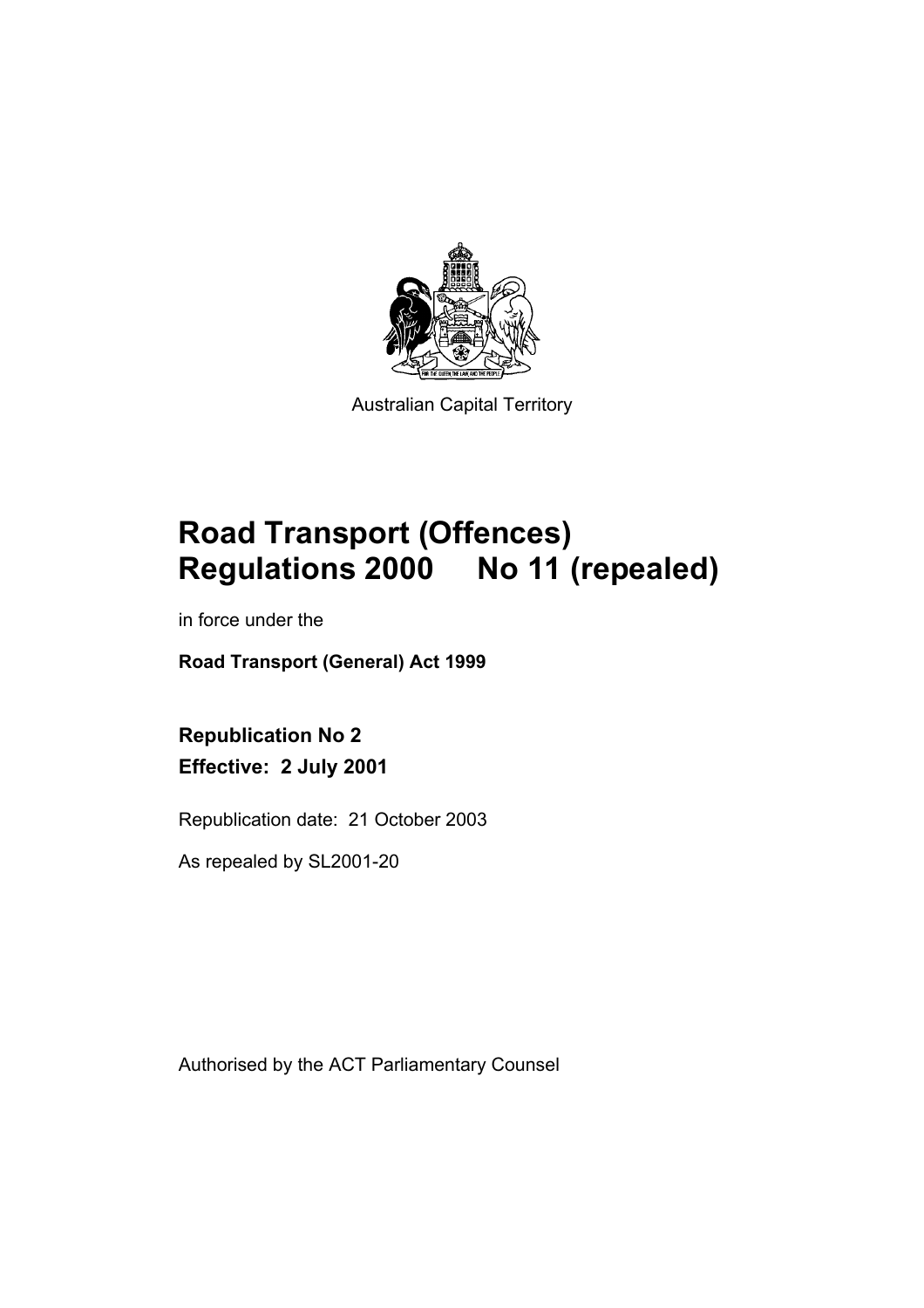### **About this republication**

#### **The republished law**

This is a republication of the *Road Transport (Offences) Regulations 2000* (repealed) effective from 2 July 2001.

#### **Kinds of republications**

The Parliamentary Counsel's Office prepares 2 kinds of republications of ACT laws (see the ACT legislation register at www.legislation.act.gov.au):

- authorised republications to which the *Legislation Act 2001* applies
- unauthorised republications.

The status of this republication appears on the bottom of each page.

#### **Editorial changes**

The *Legislation (Republication) Act 1996*, part 3, division 2 authorised the Parliamentary Counsel to make editorial amendments and other changes of a formal nature when preparing a law for republication. Editorial changes do not change the effect of the law, but have effect as if they had been made by an Act commencing on the republication date (see *Legislation (Republication) Act 1996*, s 14 and s 16). The changes are made if the Parliamentary Counsel considers they are desirable to bring the law into line, or more closely into line, with current legislative drafting practice.

In preparing this republication, amendments have not been made under section 13.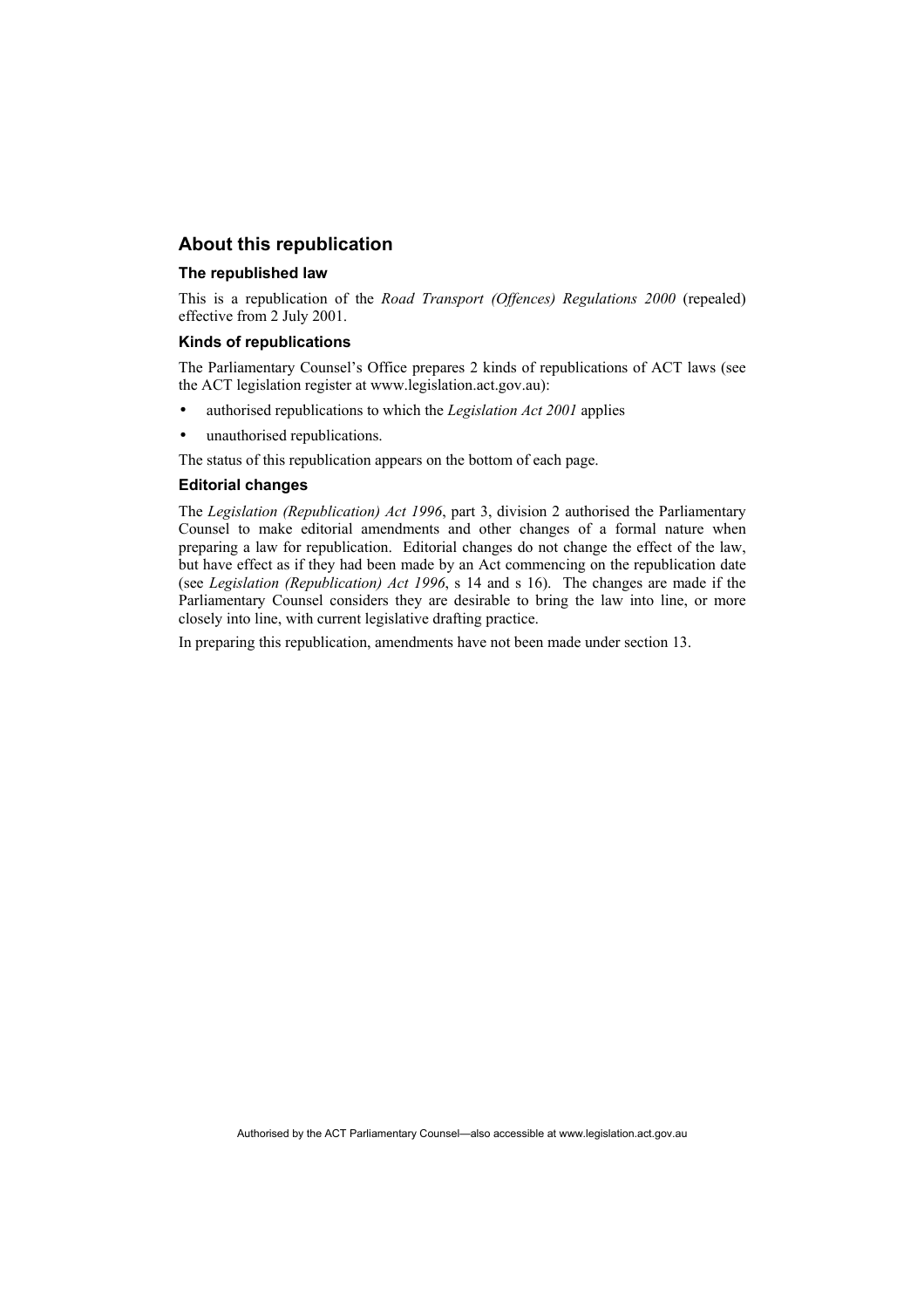

Australian Capital Territory

# **Road Transport (Offences) Regulations 2000**

in force under the **Road Transport (General) Act 1999** 

### **CONTENTS**

#### PART 1—PRELIMINARY

- 1 Name of regulations
- 2 Commencement
- 3 Dictionary
- 4 Notes

#### PART 2—INFRINGEMENT NOTICES

- 5 Infringement notice offences (MTR reg 26D (1))
- 6 Infringement notice penalties (MTR reg 26D (2)-(3))
- 7 Cost of serving reminder notice (MTR reg 26D (4))
- 8 Administering authority (MTR reg 26E)
- 9 Authorised persons for infringement notices (MTR reg 26F)
- 10 Authorised persons for reminder notices (MTR reg 26G)
- 11 Persons authorised for infringement notices etc to have unique number (MTR reg 26H)
- 12 Identifying particulars for vehicle for infringement notice offence involving a vehicle (MTR reg 26J)
- 13 Identifying particulars for animal for infringement notice offence involving an animal (MTR reg 26K)
- 14 Identifying particulars for authorised person for infringement notice offence (MTR reg 26L)
- 15 Period for service of certain infringement notices (MTR reg 26I)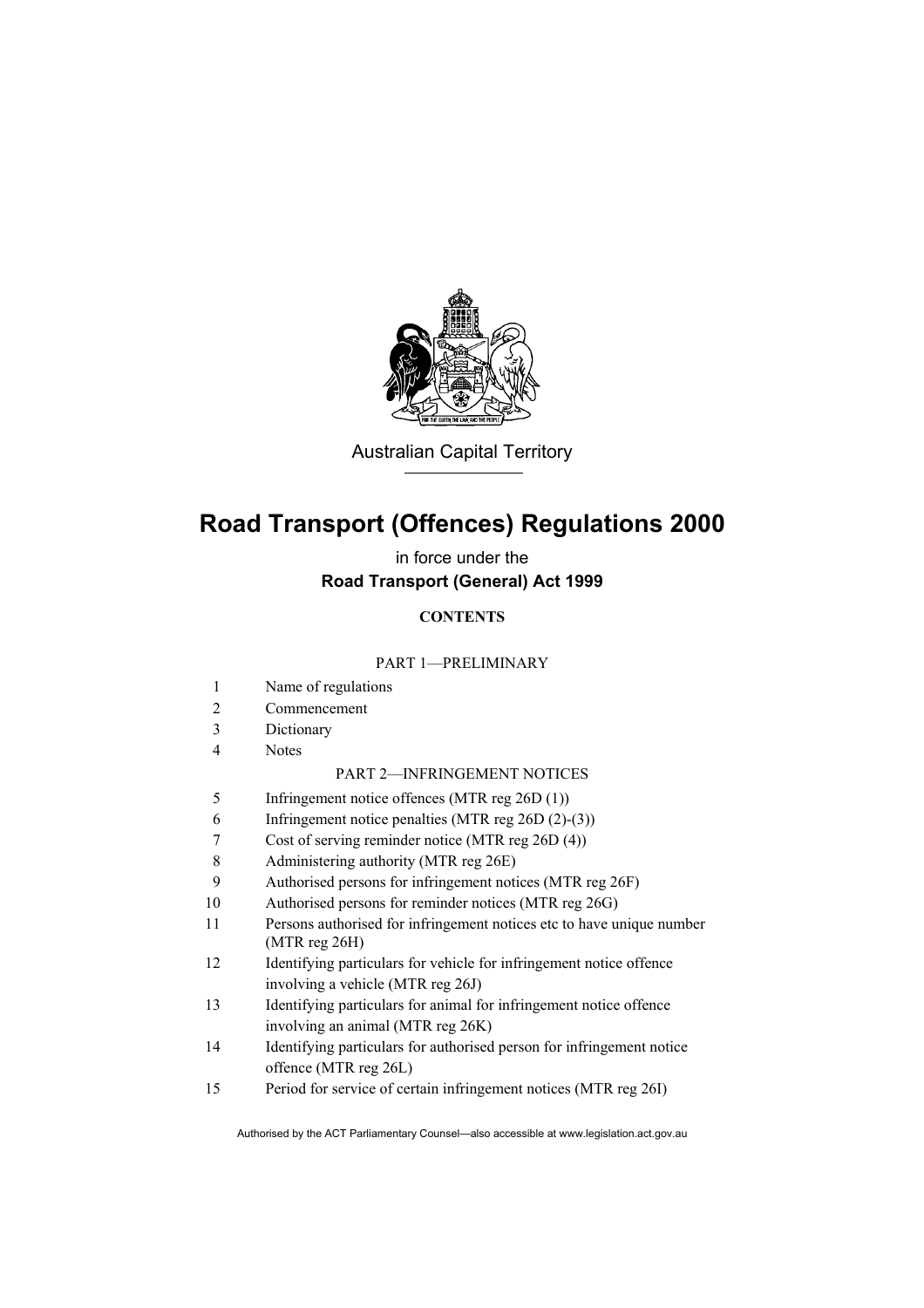#### **CONTENTS**—continued

#### PART 3—ENFORCEMENT OF ROAD TRANSPORT LEGISLATION

- 16 Short description of offences (NSW(SD) cl 5) PART 4—DEMERIT POINTS 17 Offences for which demerit points are prescribed etc (NSW(DL) cl 36 (1)-(2)) 18 National schedule of demerit points 19 Additional demerit point offences 20 Additional demerit points for offences committed during holiday periods (NSW(DL) cl 36 (3), (5)) 21 Meaning of *holiday period* PART 5—TRANSITIONAL 22 Modification of pt 12 of the Act 22A Modification of pt 12 of the Act 24 Expiry of pt 5 SCHEDULE SHORT DESCRIPTIONS, PENALTIES AND DEMERIT POINTS PART 1—GENERAL PART 2—AUSTRALIAN ROAD RULES PART 3—ROAD TRANSPORT (ALCOHOL AND DRUGS) ACT 1977 PART 4—ROAD TRANSPORT (DIMENSIONS
- 
- 
- 

# AND MASS) ACT 1990 PART 5—ROAD TRANSPORT (DRIVER LICENSING) ACT 1999 PART 6—ROAD TRANSPORT (DRIVER LICENSING) REGULATIONS 2000 PART 7—ROAD TRANSPORT (GENERAL) ACT 1999 PART 8—ROAD TRANSPORT (BUS SERVICES) REGULATIONS 2000 PART 9—ROAD TRANSPORT (HIRE VEHICLE SERVICES) REGULATIONS 2000 PART 10—ROAD TRANSPORT (TAXI SERVICES) REGULATIONS 2000

 PART 11—ROAD TRANSPORT (THIRD-PARTY INSURANCE) REGULATIONS 2000 PART 12—ROAD TRANSPORT (SAFETY AND TRAFFIC MANAGEMENT) ACT 1999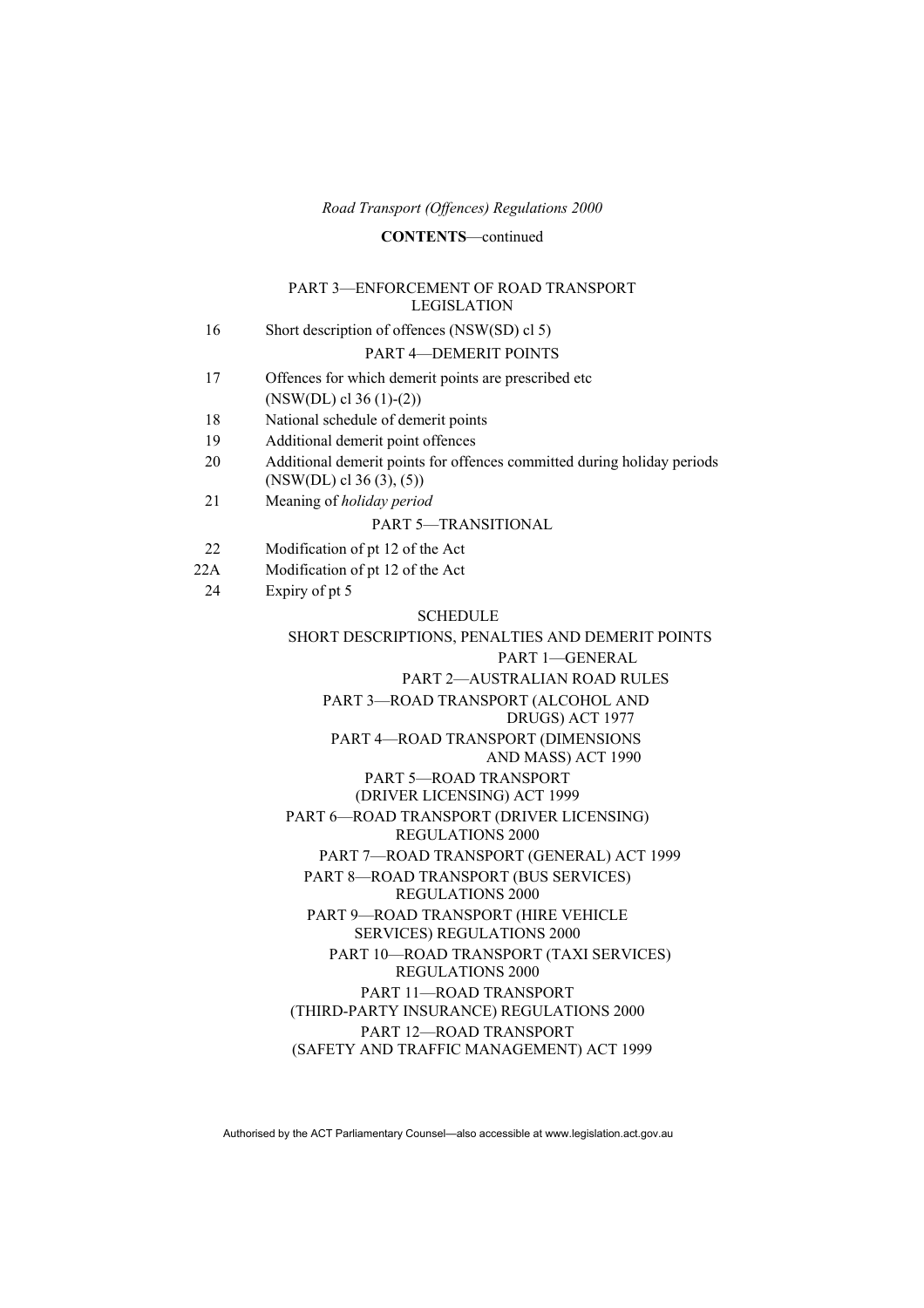#### **CONTENTS**—continued

#### PART 13—ROAD TRANSPORT (SAFETY AND TRAFFIC MANAGEMENT) REGULATIONS 2000 PART 14—ROAD TRANSPORT (VEHICLE REGISTRATION) ACT 1999 PART 15—ROAD TRANSPORT (VEHICLE REGISTRATION) REGULATIONS 2000

#### ENDNOTES

- 1 About this republication
- 2 Abbreviation key
- 3 Table of legislation
- 4 Table of amendments
- 5 Table of earlier republications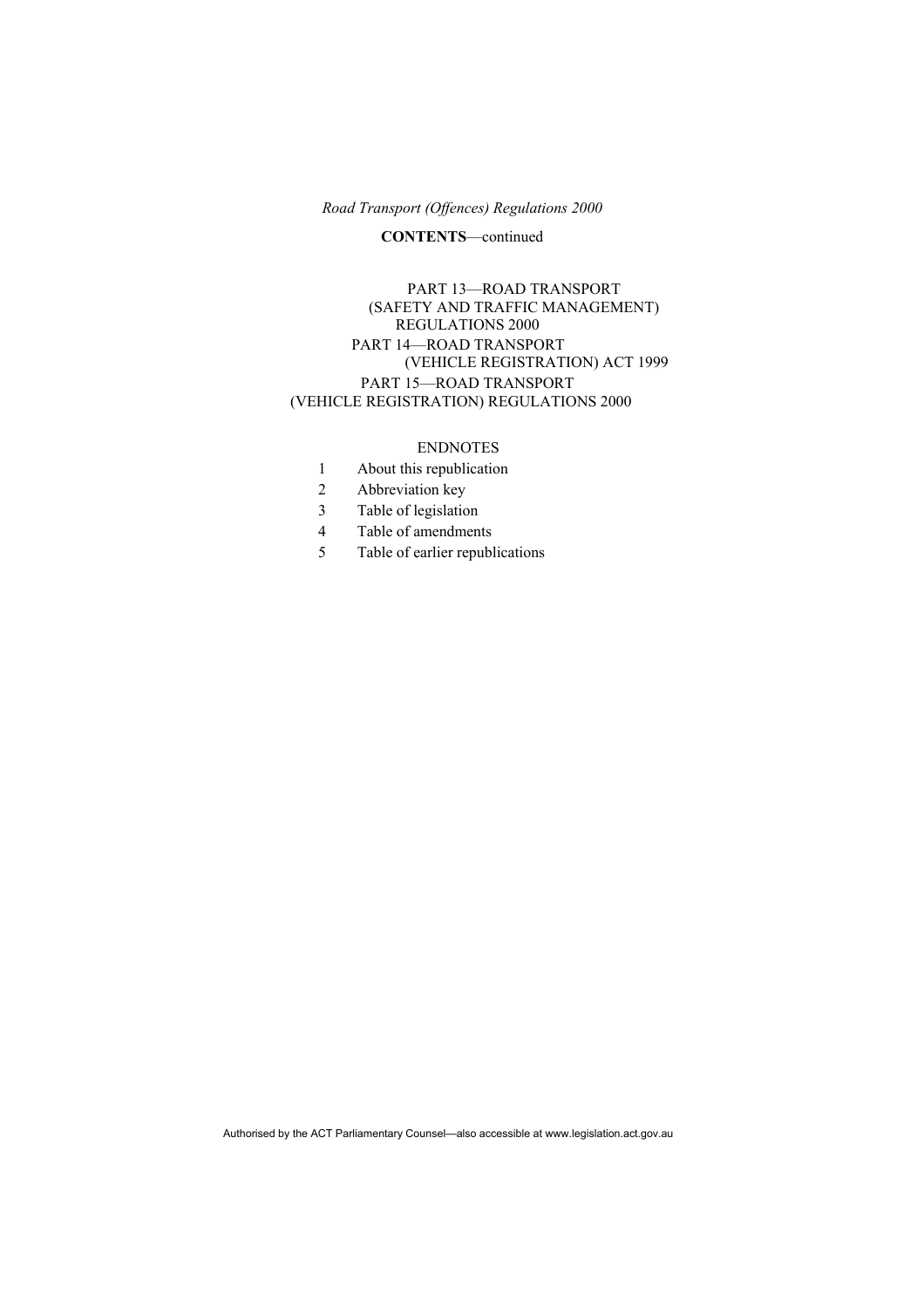

Australian Capital Territory

# **Road Transport (Offences) Regulations 2000**

in force under the **Road Transport (General) Act 1999** 

# **PART 1—PRELIMINARY**

# **1 Name of regulations**

 These regulations are the *Road Transport (Offences) Regulations 2000*.

### **2 Commencement**

 These regulations commence on the commencement of the *Road Transport (General) Act 1999*.

### **3 Dictionary**

 The dictionary at the end of these regulations is part of these regulations.

*Note 1* The dictionary at the end of these regulations defines certain words and expressions used in these regulations, and includes references (*signpost definitions*) to other words and expressions defined elsewhere in these regulations or in other legislation.

For example, the signpost definition '*school zone*—see the Australian Road Rules, rule 23.' means that the expression 'school zone' is defined in that rule and the definition applies to these regulations.

*Note 2* A definition in the dictionary (including a signpost definition) applies to the entire regulations unless the definition, or another provision of the regulations, provides otherwise or the contrary intention otherwise appears (see *Interpretation Act 1967*, s 11F and s 11G, as applied by the *Subordinate Laws Act 1989,* s 9).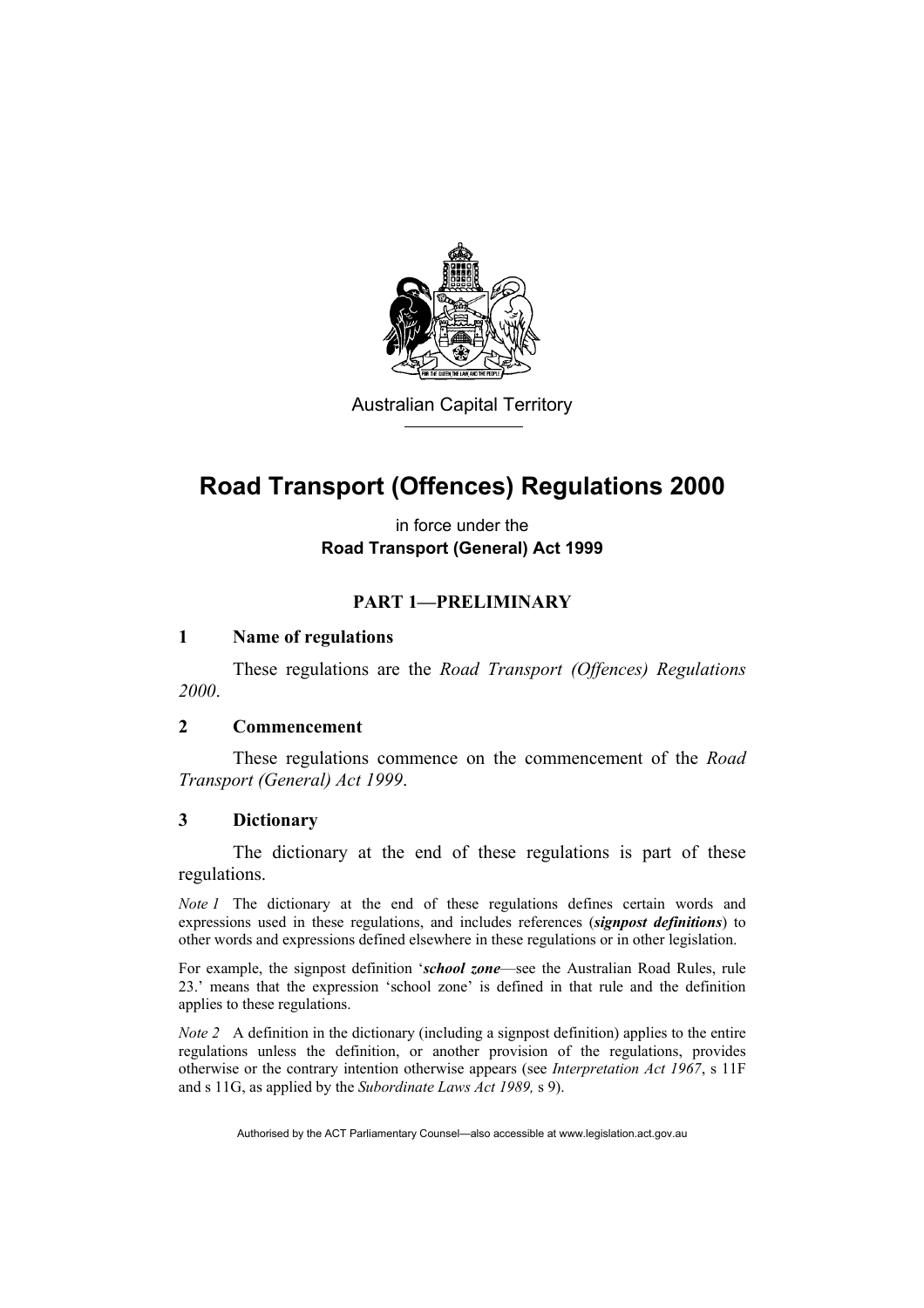#### **4 Notes**

**(1)** A note in these regulations is explanatory and is not part of the regulations.

*Note* See *Interpretation Act 1967*, s 12 (1), (4) and (5) (as applied by the *Subordinate Laws Act 1989*, s 9) for the legal status of notes.

#### **(2)** In this regulation—

*note* includes material enclosed in brackets in regulation headings.

*Note* For comparison, a number of regulations contain bracketed notes in their headings drawing attention to equivalent or comparable (though not necessarily identical) provisions of other regulations. Abbreviations in the notes include the following:

- MTR: *Motor Traffic Regulations 1934*
- NSW(DL): *Road Transport (Driver Licensing) Regulation 1999* (NSW)
- NSW(SD): *Road Transport (General) (Short Descriptions and Penalty Notice Offences) Regulation 1999* (NSW).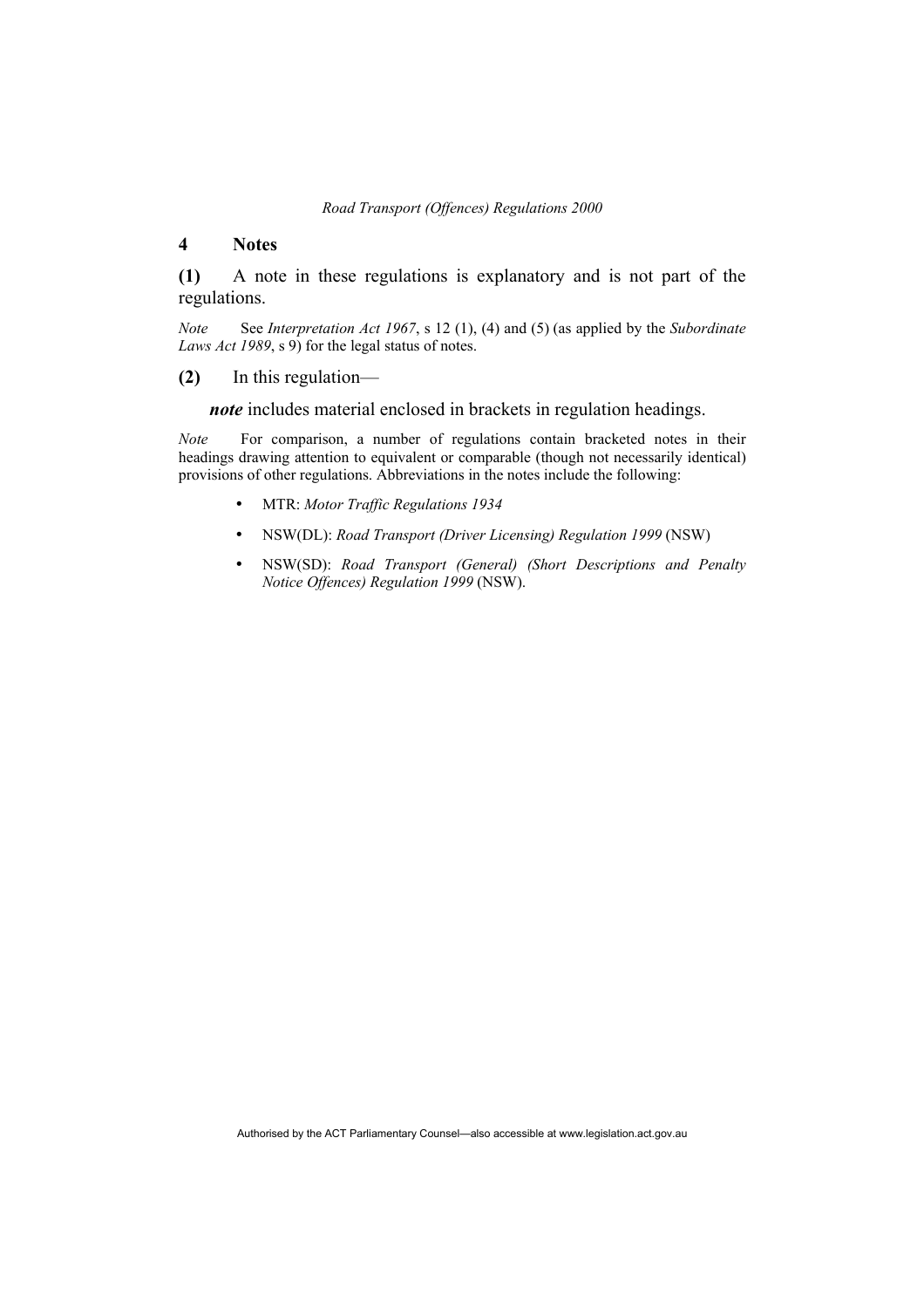### **PART 2—INFRINGEMENT NOTICES**

### **5 Infringement notice offences** (MTR reg 26D (1))

 An infringement notice offence is an offence mentioned in the Schedule for which an infringement penalty is provided in column 5 of the item applying to the offence.

#### **6 Infringement notice penalties** (MTR reg 26D (2)-(3))

 The penalty payable by a person under an infringement notice for an infringement notice offence is the amount mentioned in column 5 of the item of the Schedule applying to the offence or, if there is more than 1 amount mentioned in the column, the amount applying to the person.

#### **7 Cost of serving reminder notice** (MTR reg 26D (4))

 The cost of serving a reminder notice for an infringement notice offence is \$34.

#### **8 Administering authority** (MTR reg 26E)

**(1)** The administering authority for the following infringement notice offences is the road transport authority:

- (a) the infringement notice offences mentioned in items 201 to 254 of Part 2 (Australian Road Rules) of the Schedule;
- (b) the infringement notice offences mentioned in Part 4 (Road Transport (Dimensions and Mass) Act 1990) of the Schedule;
- (c) the infringement notice offences mentioned in items 16 to 65 of Part 7 (Road Transport (General) Act 1999) of the Schedule;
- (d) the infringement notice offences mentioned in Part 8—(Road Transport (Bus Services) Regulations 2000) of the Schedule;
- (e) the infringement notice offences mentioned in Part 9—(Road Transport (Hire Vehicle Services) Regulations 2000) of the Schedule;
- (f) the infringement notice offences mentioned in Part 10—(Road Transport (Taxi Services) Regulations 2000) of the Schedule;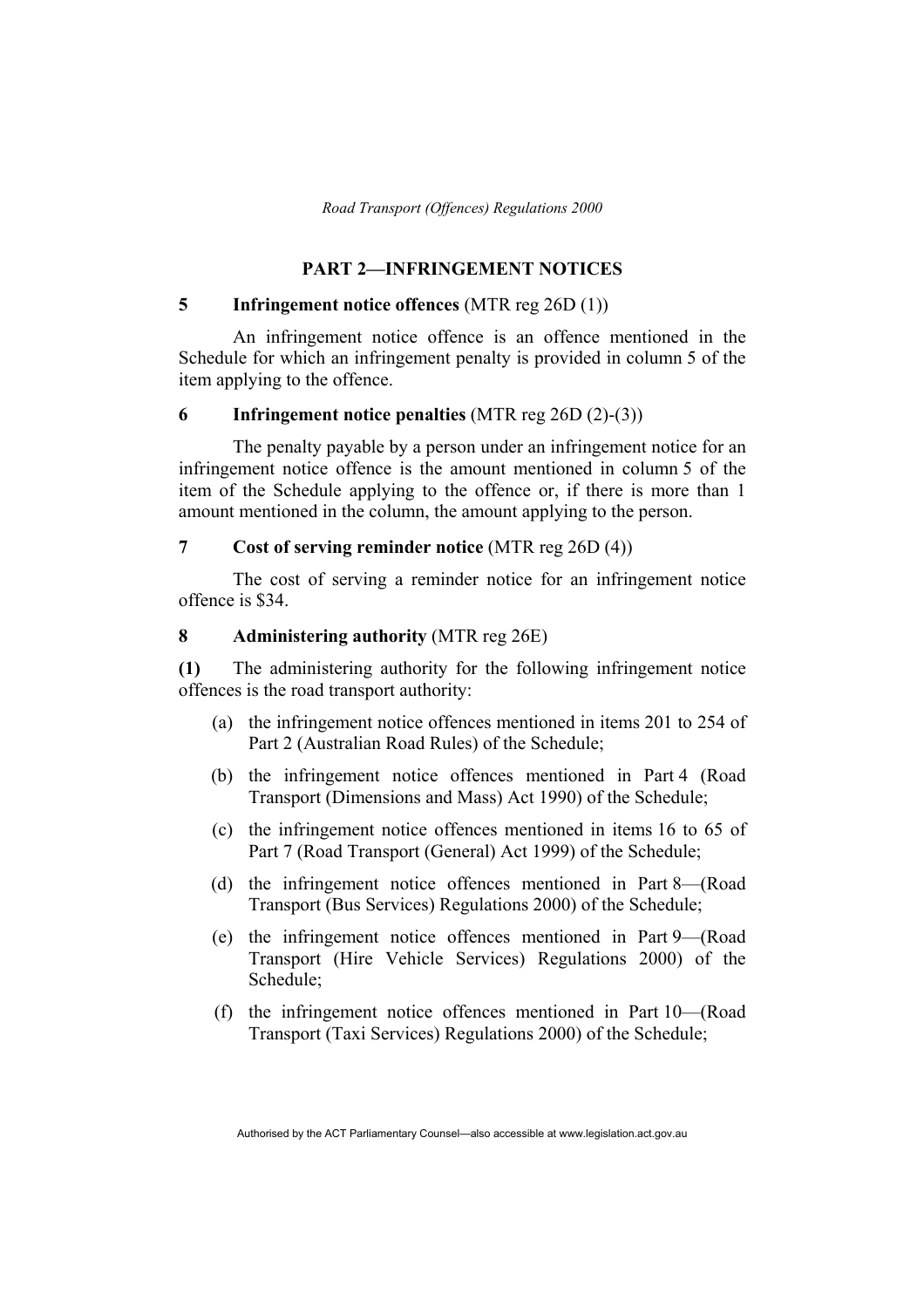- (g) the infringement notice offences mentioned in Part 11—(Road Transport (Third-Party Insurance) Regulations 2000) of the Schedule);
- (h) the infringement notice offences mentioned in items 16 to 22, 27 to 35, 41, 43 and 53 to 57 of Part 13 (Road Transport (Safety and Traffic Management) Regulations 2000) of the Schedule.

**(2)** The administering authority for any other infringement notice offence is the chief police officer.

# **9 Authorised persons for infringement notices** (MTR reg 26F)

 A police officer may serve an infringement notice for any infringement notice offence.

## **10 Authorised persons for reminder notices** (MTR reg 26G)

 A police officer may serve a reminder notice for any infringement notice offence.

### **11 Persons authorised for infringement notices etc to have unique number** (MTR reg 26H)

 The administering authority for an infringement notice offence must give a unique number to each person who is authorised by the administering authority to serve infringement or reminder notices for the offence.

# **12 Identifying particulars for vehicle for infringement notice offence involving a vehicle** (MTR reg 26J)

**(1)** For paragraph 25 (1) (e) of the Act, the identifying particulars for a vehicle are the following:

- (a) any registration number;
- (b) body type;
- (c) make;
- (d) the identifier (if any) for the jurisdiction of registration shown on any numberplate;
- (e) if relevant to the offence—the number of passengers in the vehicle.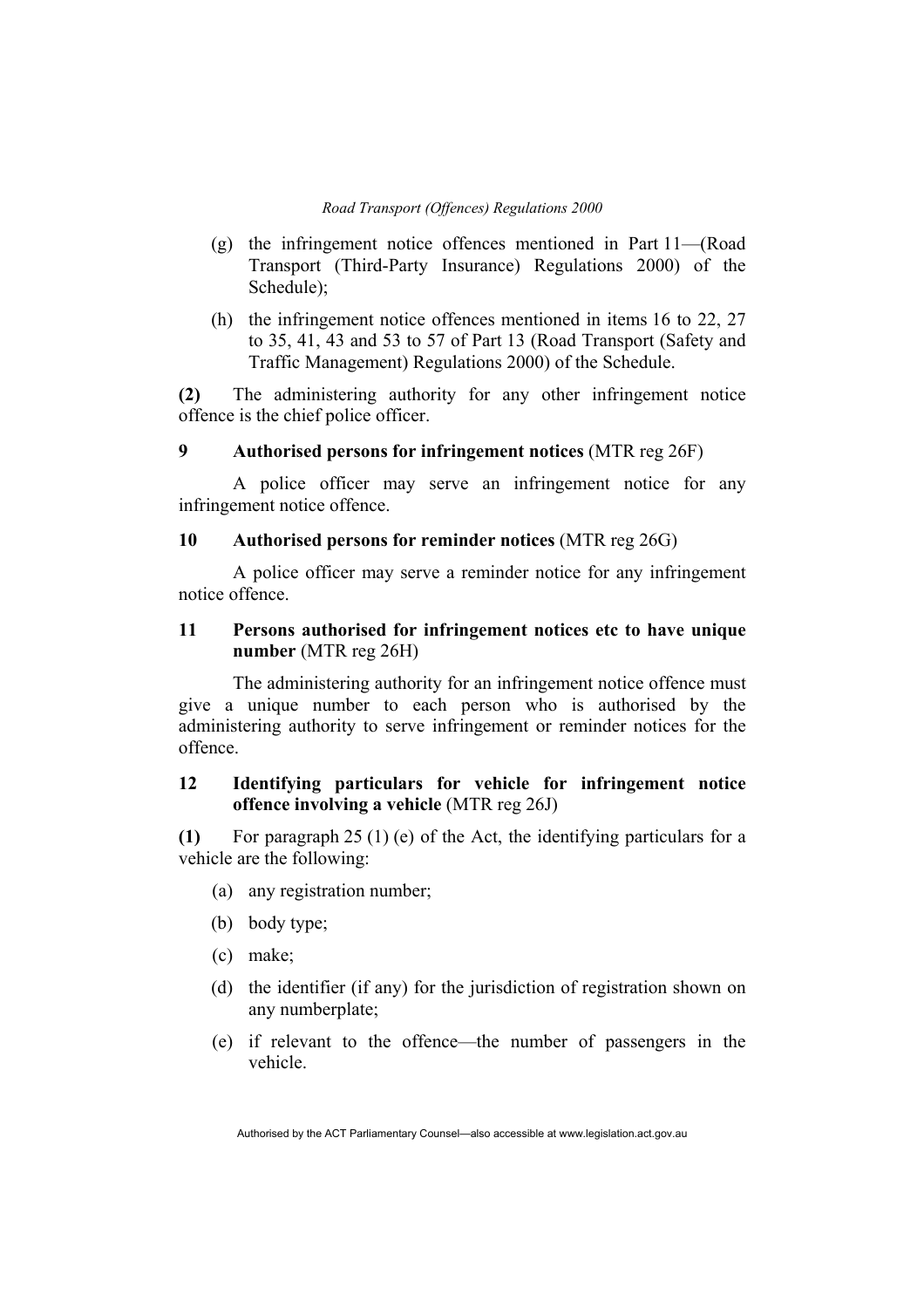**(2)** However, if there is not a numberplate or registration label on the vehicle and a vehicle or engine identification number for the vehicle is known, the vehicle or engine identification number may be stated instead of particulars mentioned in paragraph (1) (a) or (d).

**(3)** For a camera-detected offence, paragraphs (1) (c) to (e) do not apply if it is not possible to decide those particulars from the image taken by the traffic offence detection device.

# **13 Identifying particulars for animal for infringement notice offence involving an animal** (MTR reg 26K)

**(1)** For paragraph 25 (1) (f) of the Act, the identifying particulars for an animal are the following:

- (a) species;
- (b) colour;
- (c) any identification or registration tags;
- (d) any collar;
- (e) any brands or tattoos;
- (f) any marks or scars;
- (g) any other noticeable distinguishing marks or features;
- (h) breed;
- $(i)$  sex;
- $(i)$  age;
- (k) any electronically coded implant.

**(2)** Paragraphs (1) (h) to (k) do not apply if it is not possible for the person issuing the infringement notice to decide those particulars.

# **14 Identifying particulars for authorised person for infringement notice offence** (MTR reg 26L)

**(1)** For paragraph 25 (1) (i) of the Act, the identifying particular for an authorised person who is a police officer is the service number of the police officer.

**(2)** For paragraph 25 (1) (i) of the Act, the identifying particular for an authorised person who is authorised by the administering authority for an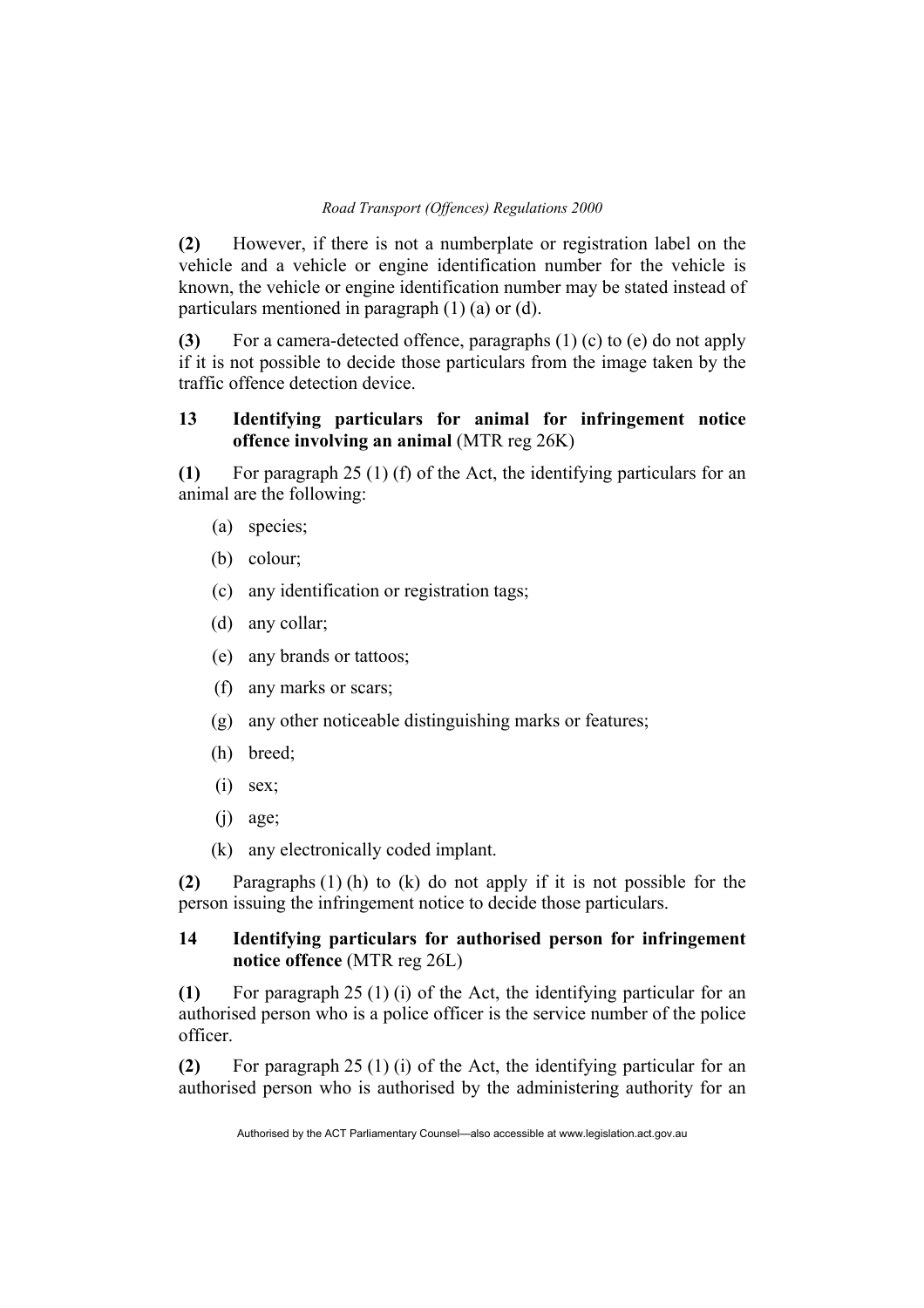infringement notice offence to serve infringement or reminder notices for the offence is the unique number given to the person by the administering authority under regulation 11.

### **15 Period for service of certain infringement notices** (MTR reg 26I)

An infringement notice for a camera-detected offence may only be served under section 36 (Service of infringement notices on responsible persons for vehicles) of the Act within 28 days after the day the offence was committed.

## **PART 3—ENFORCEMENT OF ROAD TRANSPORT LEGISLATION**

# **16 Short description of offences** (NSW(SD) cl 5)

**(1)** For section 75 (Short descriptions of offences) of the Act, the short description for an offence against a provision mentioned in column 2 of an item of the Schedule is—

- (a) the text set out in column 3 of the item; or
- (b) if a choice of words is indicated in the text—the words remaining after the omission of the words irrelevant to the offence.

**(2)** In a proceeding for an offence against a provision mentioned in column 2 of an item of the Schedule, the short description is taken to relate to the offence against the provision, as the provision was in force when the offence is alleged to have been committed.

**(3)** The amendment or repeal of a short description does not affect the validity of an information, summons, warrant, notice, order or other document in which the expression is used.

**(4)** Subregulation (3) applies to an information, summons, warrant, notice, order or other document (whether issued, given or made before or after the amendment or repeal) that relates to an offence alleged to have been committed before the amendment or repeal.

*Note* The short description for an offence appears in the Schedule in order of the name of the Act or instrument and the number of the provision creating the offence.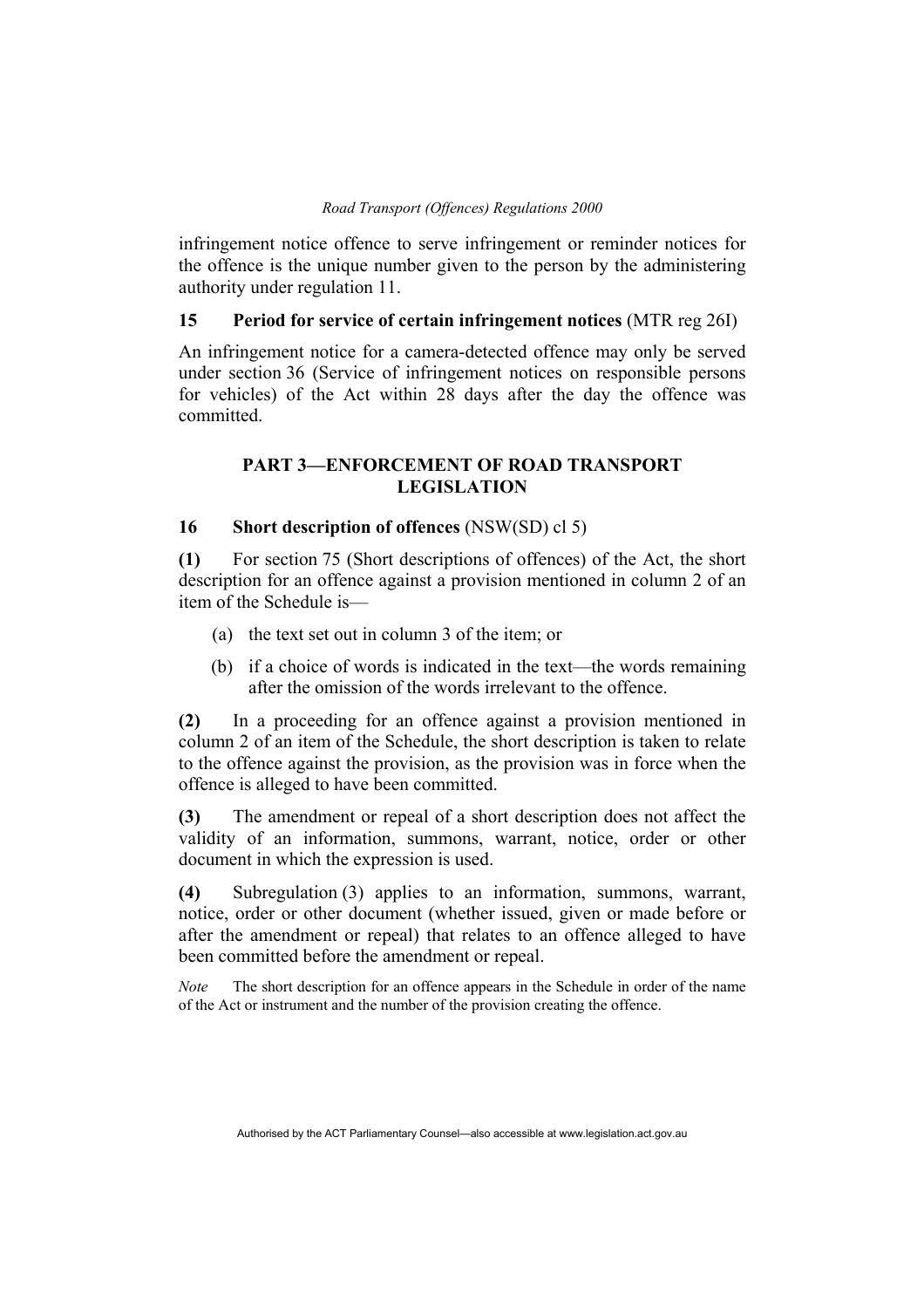#### **PART 4—DEMERIT POINTS**

# **17 Offences for which demerit points are prescribed etc**  (NSW(DL) cl 36 (1)-(2))

**(1)** An offence is an offence for which demerit points are prescribed if the offence is mentioned in the Schedule and demerit points are provided for the offence in column 6 of the item applying to the offence.

**(2)** The offence is a *national schedule offence* if the letters '(NS)' also appear in column 6 of the item, and is a *non-national schedule offence* if the letters '(NS)' do not also appear in that column of the item.

**(3)** The number of demerit points prescribed for the offence is the number mentioned in that column of the item.

**(4)** Subregulation (3) is subject to regulation 20 (Additional demerit points for offences committed during holiday periods).

#### **18 National schedule of demerit points**

 For the definition of *national schedule of demerit points* in the dictionary to the *Road Transport (Driver Licensing) Act 1999*, the national schedule offences, and the number of demerit points incurred for each national schedule offence, are the national schedule of demerit points.

#### **19 Additional demerit point offences**

For paragraph (b) of the definition of *demerit points offence* in subsection 13 (1) of the *Road Transport (Driver Licensing) Act 1999*, the non-national schedule offences are prescribed.

# **20 Additional demerit points for offences committed during holiday periods** (NSW(DL) cl 36 (3), (5))

**(1)** This regulation applies to an offence against a Territory law for which demerit points are prescribed that is committed during a holiday period.

*Note* This regulation applies despite reg 17 (see reg 17 (4)).

**(2)** The number of demerit points prescribed for the offence is—

 (a) for an offence mentioned in the schedule, part 2, item 1—double the number of demerit points mentioned in the item, column 6; or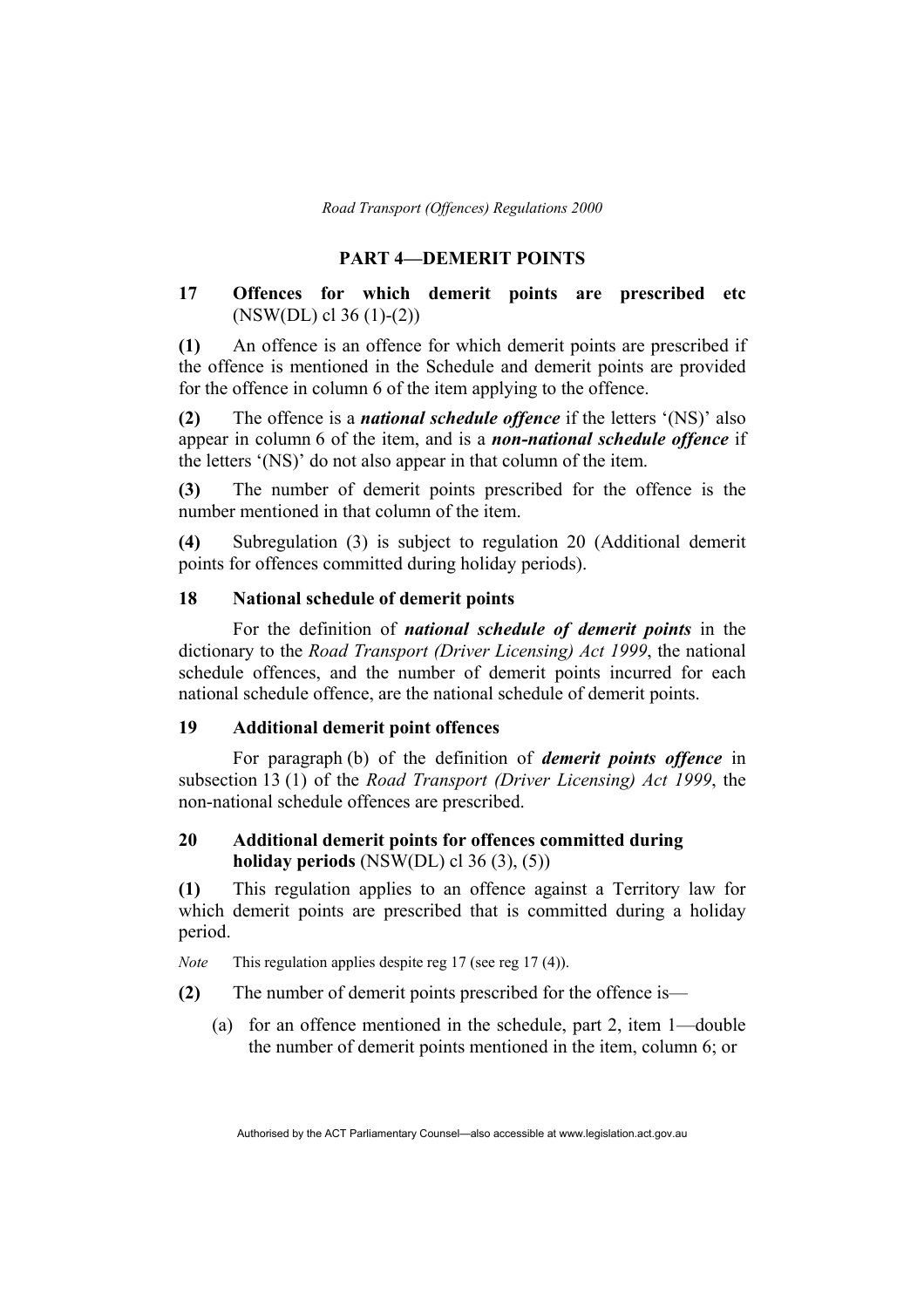(b) for any other offence mentioned in an item in the schedule for which demerit points are provided—1 more than the number mentioned in the item, column 6.

**(3)** The Minister may declare that this regulation does not apply to all or part of a holiday period.

**(4)** A declaration under subregulation (3) is a disallowable instrument.

### **21 Meaning of** *holiday period*

**(1)** For these regulations, a *holiday period* is any of the following periods:

- (a) if a Thursday is a public holiday—the period beginning on the Wednesday before the public holiday and ending at the end of the following Sunday;
- (b) if a Friday is a public holiday—the period beginning on the Thursday before the public holiday and ending at the end of the following Sunday;
- (c) if a Monday is a public holiday—the period beginning on the Friday before the public holiday and ending at the end of the Monday;
- (d) if a Tuesday is a public holiday—the period beginning on the Friday before the public holiday and ending at the end of the Tuesday;
- (e) a period declared by the Minister to be a holiday period for this regulation.

**(2)** However, if 2 or more holiday periods mentioned in subregulation (1) coincide, the period beginning on the  $1<sup>st</sup>$  day of the  $1<sup>st</sup>$  holiday period, and ending at the end of the last day of the  $2<sup>nd</sup>$  or later holiday period, is a holiday period.

*Example of coinciding holiday periods* 

Good Friday, and the Saturday and Monday after Good Friday, are each public holidays. The holiday period begins on the Thursday before Good Friday and ends at the end of Easter Monday.

**(3)** For subregulation (2), 2 or more holiday periods *coincide* if holiday periods mentioned in subregulation (1) overlap or create consecutive holiday periods without any days in between those periods that are not part of a holiday period.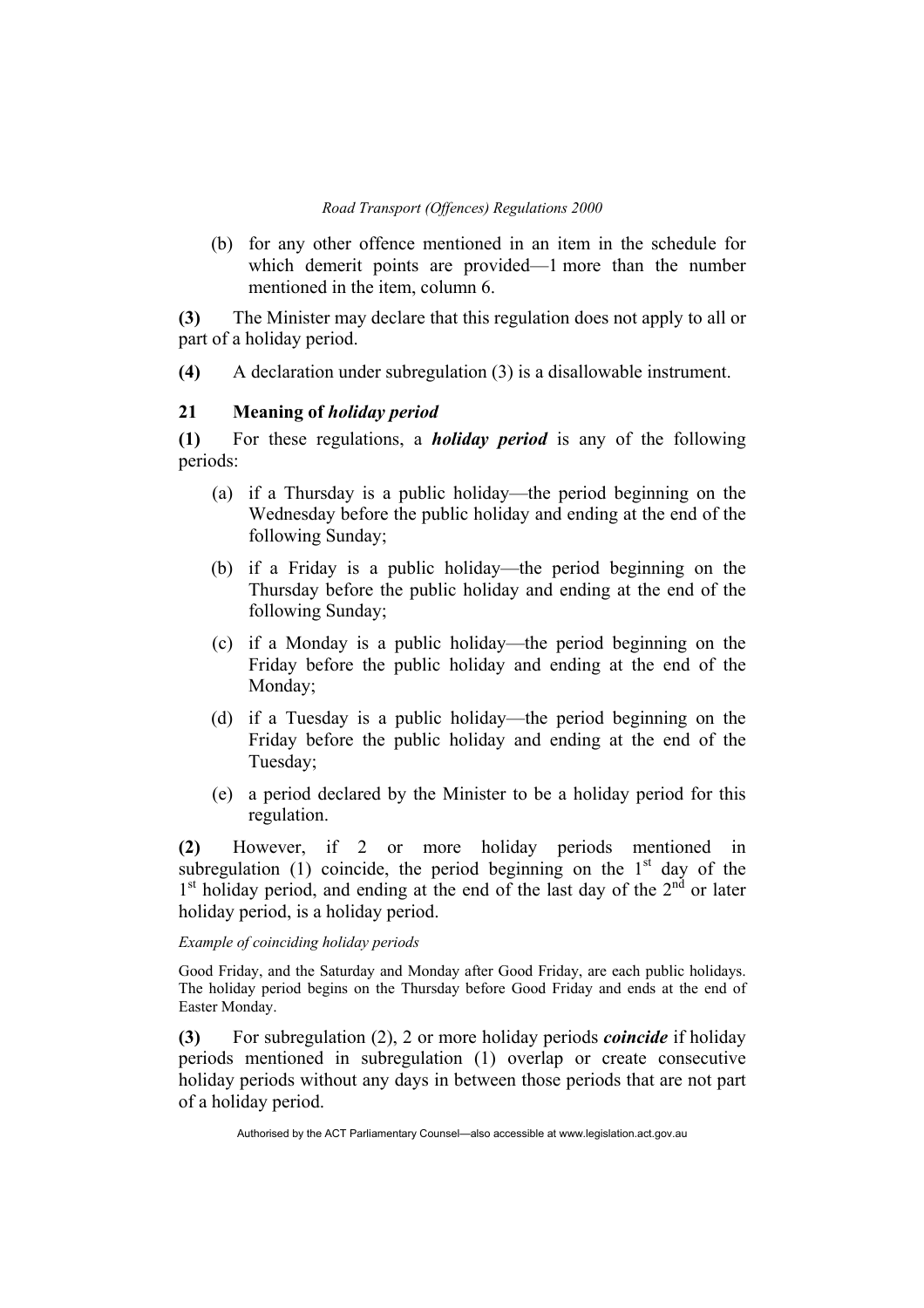**(4)** In this regulation, a *public holiday* is a day that is a public holiday under the *Holidays Act 1958*, section 3 (1) (a), other than—

- (a) the  $3<sup>rd</sup>$  Monday in March (Canberra Day); and
- (b) a public holiday declared under the *Holidays Act 1958*, section 3 (2) not to be a public holiday; and
- (c) 12 March 2001 (Canberra Day in 2001).

**(5)** A declaration under subregulation (1) (e) is a disallowable instrument.

**(6)** Subregulation (4) (c) and this subregulation expire on 31 March 2001.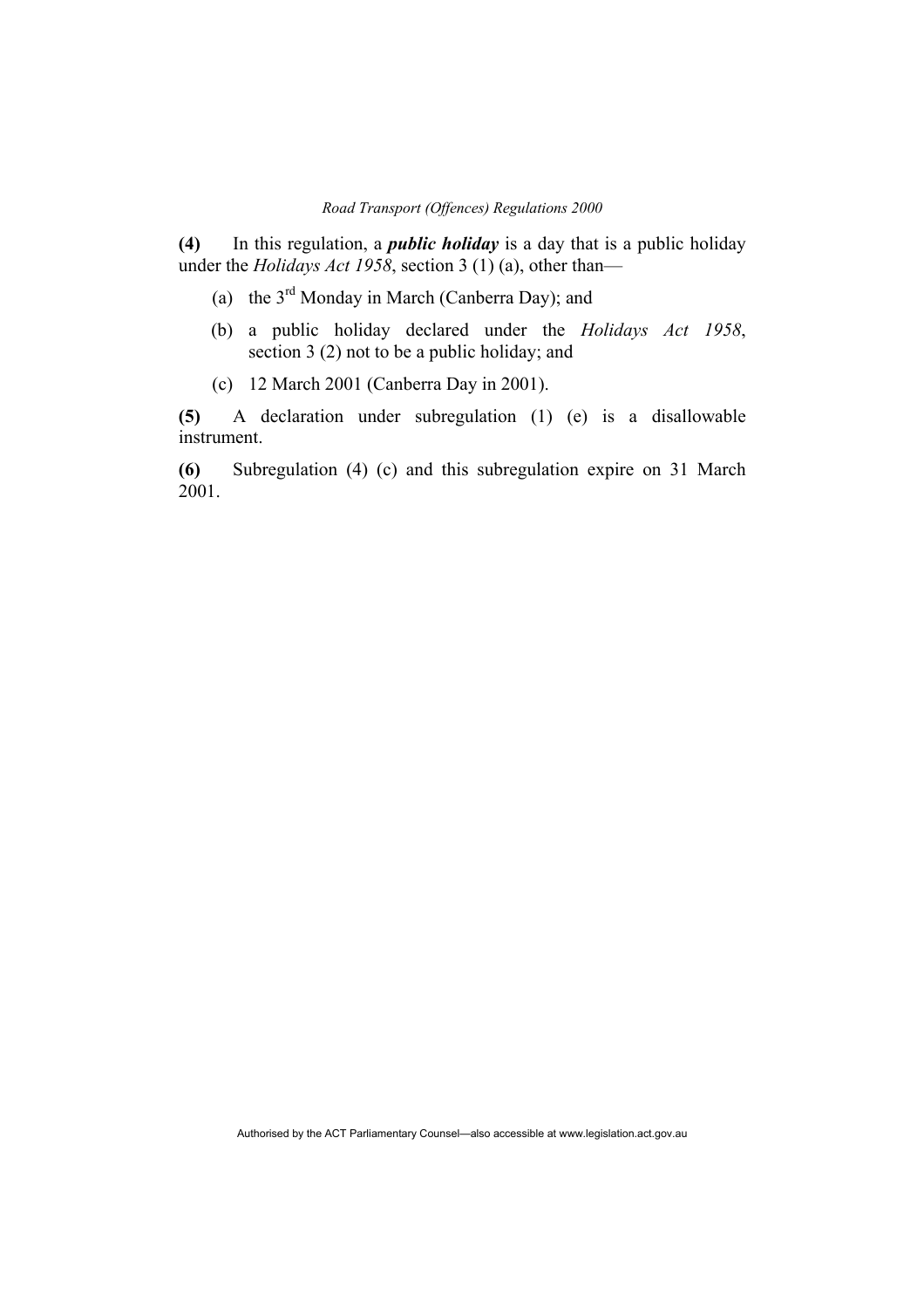### **PART 5—TRANSITIONAL**

## **22 Modification of pt 12 of the Act**

Part 12 of the Act is modified by adding the following subsections at the end of section 239:

"(3) In applying this Act to a parking infringement notice mentioned in paragraph  $(2)$   $(a)$ —

- (a) a reference in Part 3 (Infringement notices for certain offences) of this Act to an infringement notice offence (however expressed) is taken to be a reference to a parking infringement; and
- (b) the words ', and may be convicted of and punished for the offence' in subsection 37 (1) are taken to be omitted.

"(4) To remove any doubt, nothing in this section makes a person liable to be convicted of or punished for an offence in relation to a parking infringement committed before the commencement.

- "(5) Subsection (4) has effect despite anything else in this Act.
- "(6) In this section
	- *parking infringement* has the meaning given by subsection 149 (1) of the Motor Traffic Act.".

## 22A Modification of pt 12 of the Act

 Part 12 of the Act is modified by inserting before section 239 the following section:

### "238A **Service of infringement notices for parking infringements and offences under former Acts**

"(1) The road transport authority may serve an infringement notice (within the meaning of this Act) under section 24 (Service of infringement notices generally) or 36 (Service of infringement notices on responsible persons for vehicles) for—

 (a) an infringement notice offence within the meaning given by subsection 180A (1) of the Motor Traffic Act committed before the commencement; or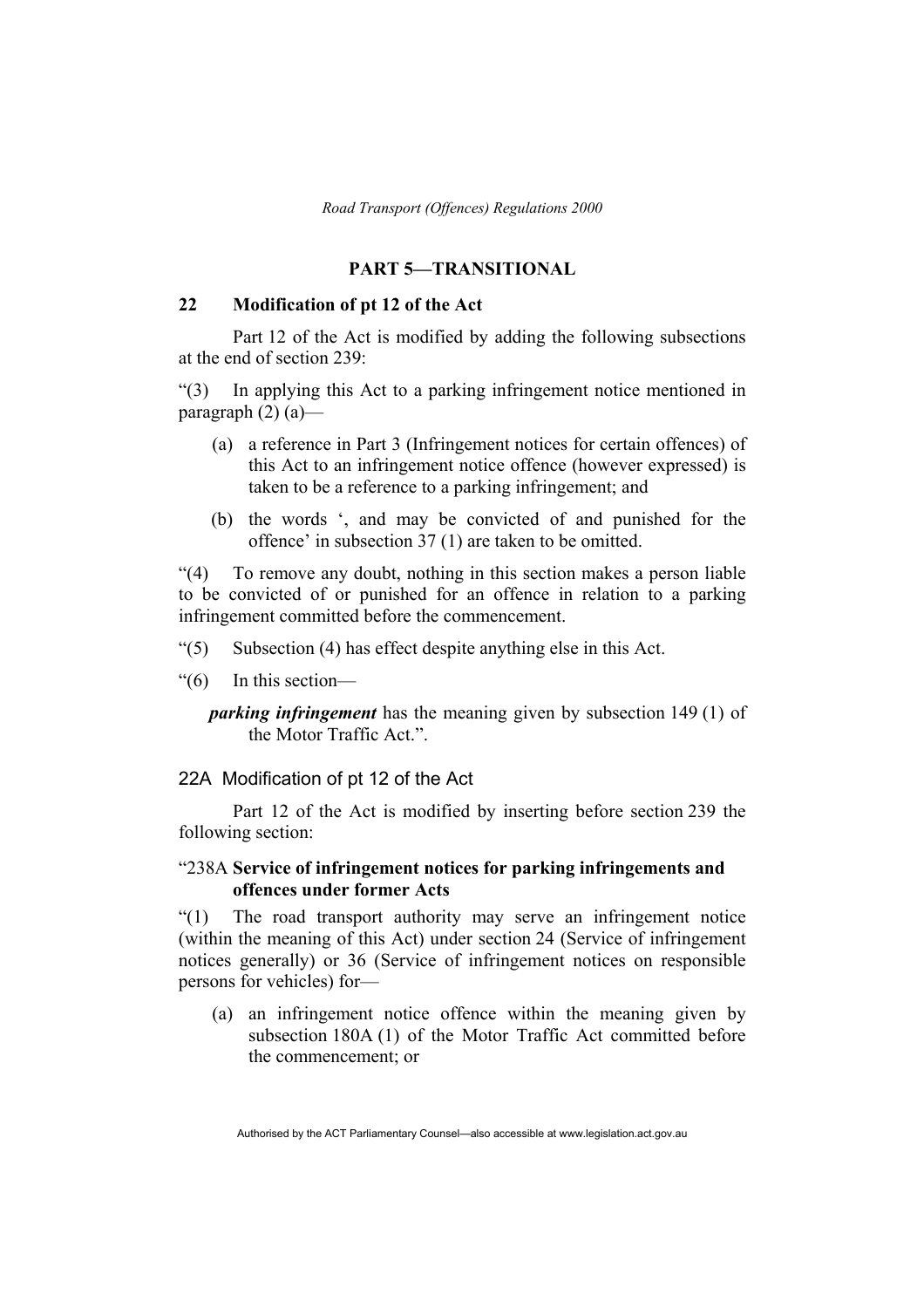- (b) a parking infringement within the meaning given by subsection 149 (1) of the Motor Traffic Act committed before the commencement; or
- (c) a prescribed offence within the meaning given by section 48A of the Motor Vehicles (Dimension and Mass) Act committed before the commencement.

"(2) This Act applies to an infringement notice offence, a parking infringement or a prescribed offence mention in subsection (1)—

- (a) as if a reference in Part 3 (Infringement notices for certain offences) of this Act to an infringement notice offence (however expressed) were a reference to the infringement notice offence, parking infringement or prescribed offence; and
- (b) all other necessary changes were made to apply this Act to the offence or infringement.

"(3) In addition, in applying this Act to a parking infringement mentioned in paragraph (1) (b), the words ', and may be convicted of and punished for the offence' in subsection 37 (1) are taken to be omitted.

"(4) To remove any doubt, nothing in this section makes a person liable to be convicted of or punished for an offence in relation to a parking infringement committed before the commencement.

"(5) Subsection (4) has effect despite anything else in this Act.".

#### **24 Expiry of pt 5**

**(1)** Sections 22 and 23 cease to have effect on 1 June 2000.

**(2)** The remaining provisions of this Part cease to have effect 15 months after it commences.

**(3)** To remove any doubt, it is declared that section 42 (Repeal does not end transitional or validating effect etc) of the *Interpretation Act 1967* applies to this Part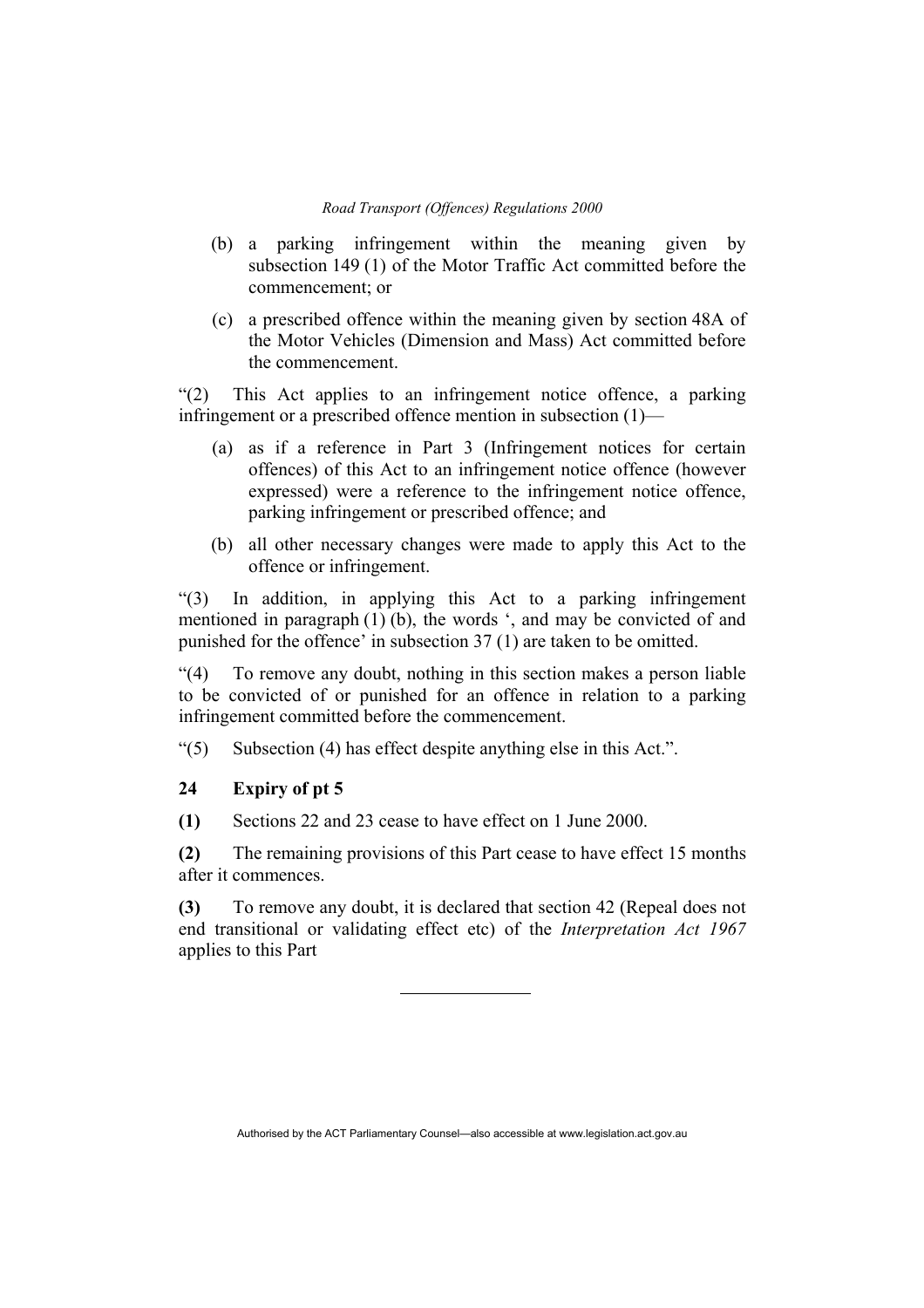### **SCHEDULE** (See regs 5-6, 8, 16, 20)

# SHORT DESCRIPTIONS, PENALTIES AND DEMERIT POINTS

# **PART 1—GENERAL**

### **1 Definitions**

In this Schedule—

*pu* means penalty units.

*prison* means imprisonment.

< means less than.

 $\leq$  means less than or equal to.

> means more than.

<sup>≥</sup> means more than or equal to.

*Note 1* Section 33AA of the *Interpretation Act 1967* deals with the meaning of offence penalties that are expressed in penalty units.

*Note 2* Regulation 17 (Offences for which demerit points are prescribed etc) defines an offence as a *national schedule offence* if the letters '(NS)' appear in column 6 of the item, and as a *non-national schedule offence* if the letters '(NS)' do not appear in that column of the item.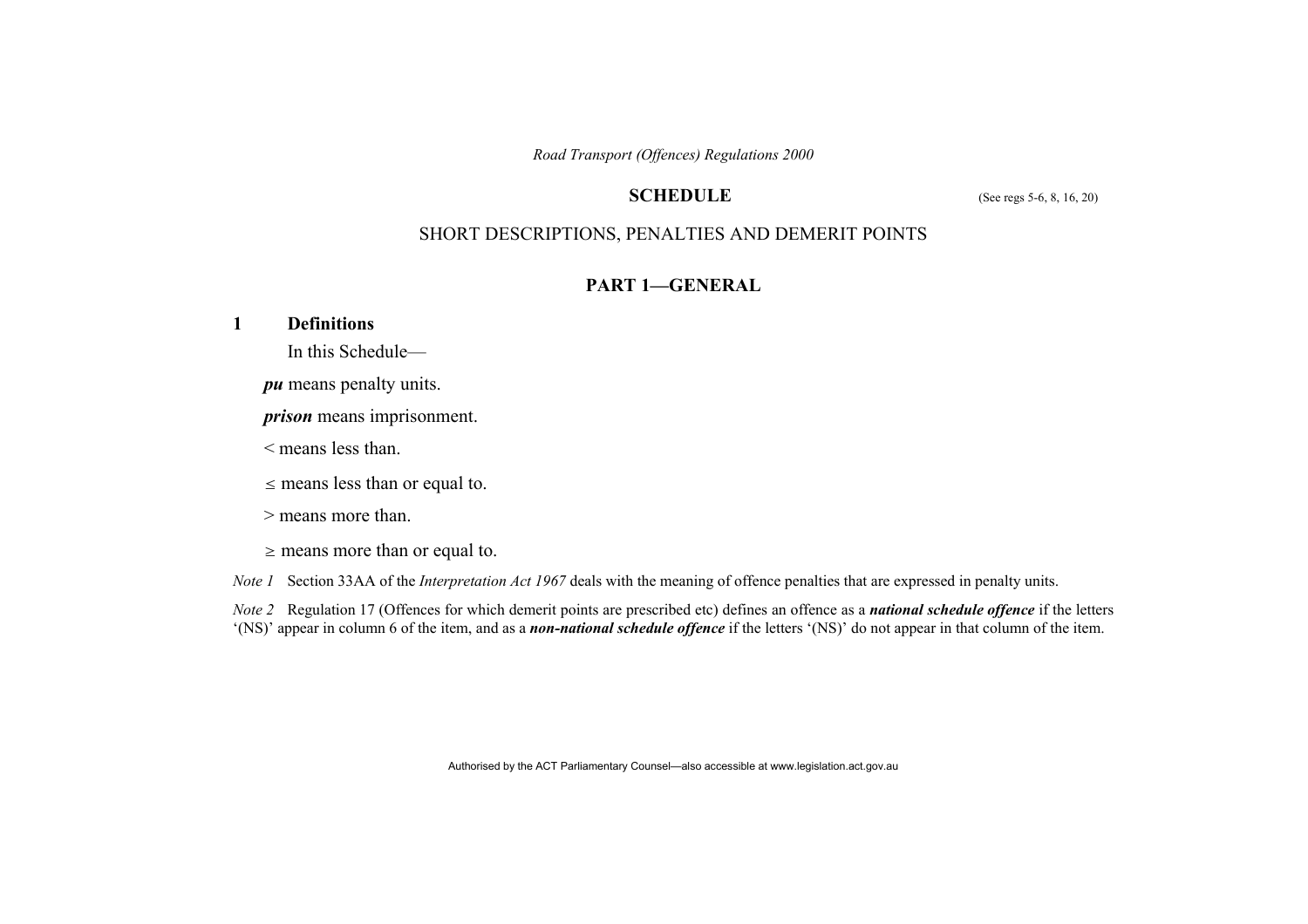#### **SCHEDULE**—continued

#### **PART 2—AUSTRALIAN ROAD RULES**

| column 1<br>item | column 2<br>provision and, if relevant,<br>case                                            | column 3<br>short description                                      | column 4<br>offence<br>penalty (pu) | column 5<br>infringement<br>penalty $(\$)$ | column 6<br>demerit<br>points |
|------------------|--------------------------------------------------------------------------------------------|--------------------------------------------------------------------|-------------------------------------|--------------------------------------------|-------------------------------|
|                  | 20                                                                                         |                                                                    |                                     |                                            |                               |
| 1.1              | not in school zone,<br>$\bullet$<br>driving $\leq 15$ km/h faster<br>than limit            | non-school zone exceed speed limit by<br>$\leq 15$ km/h            | 20                                  | 114                                        | $1$ (NS)                      |
| 1.2              | not in school zone,<br>$\bullet$<br>driving $> 15$ but $\leq 30$<br>km/h faster than limit | non-school zone exceed speed limit by<br>$> 15$ but $\leq 30$ km/h | 20                                  | 181                                        | $3$ (NS)                      |
| 1.3              | not in school zone,<br>$\bullet$<br>driving $>$ 30 but $\leq$ 45<br>km/h faster than limit | non-school zone exceed speed limit by<br>$>$ 30 but $\leq$ 45 km/h | 20                                  | 506                                        | $4$ (NS)                      |
| 1.4              | not in school zone,<br>$\bullet$<br>driving $> 45$ km/h faster<br>than limit               | non-school zone exceed speed limit by<br>$>45$ km/h                | 20                                  | 1396                                       | $6$ (NS)                      |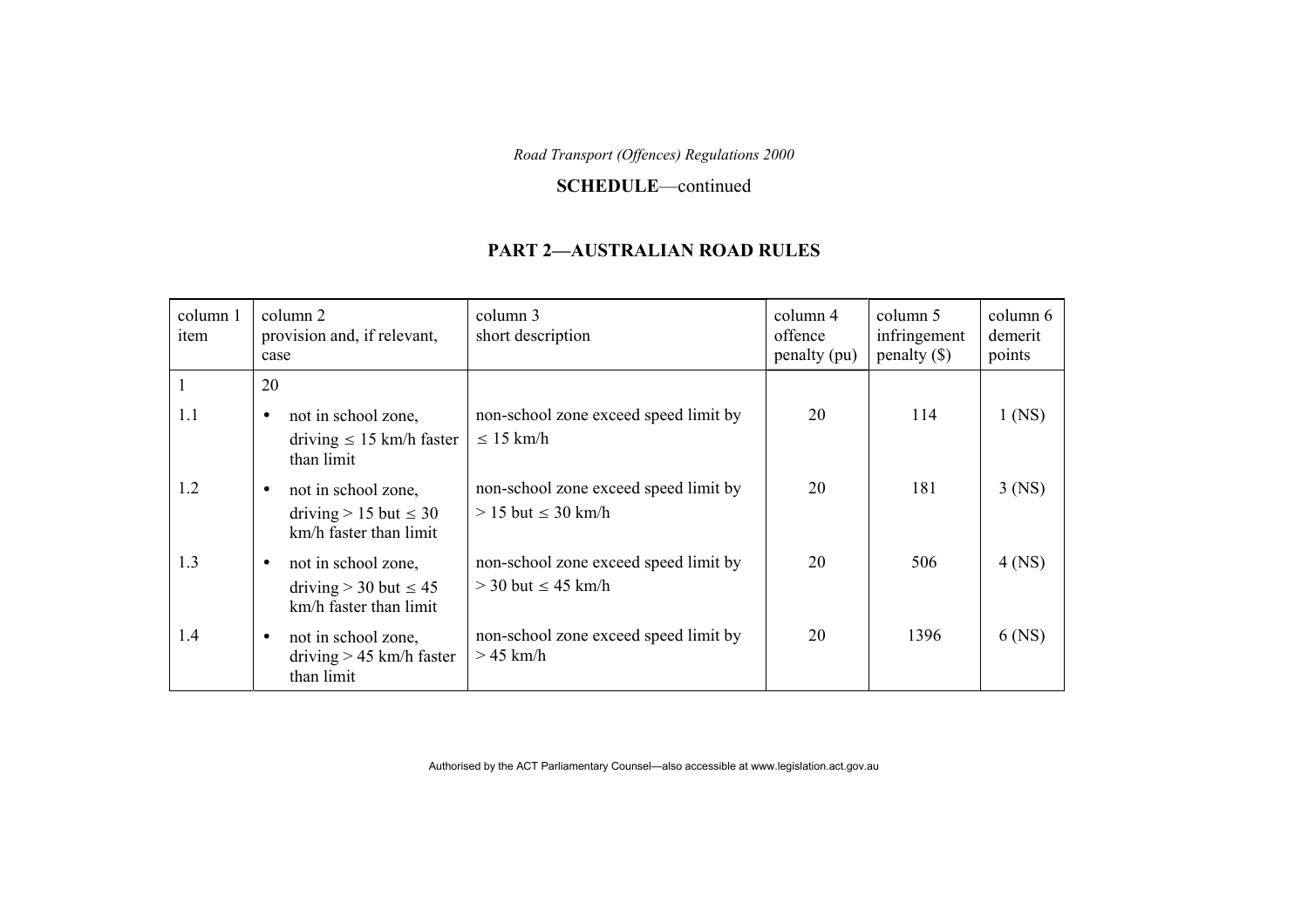# **SCHEDULE, PART 2—AUSTRALIAN ROAD RULES**—continued

| column 1<br>item | column 2<br>provision and, if relevant,<br>case                                        | column 3<br>short description                                  | column 4<br>offence<br>penalty (pu) | column 5<br>infringement<br>$penalty$ (\$) | column 6<br>demerit<br>points |
|------------------|----------------------------------------------------------------------------------------|----------------------------------------------------------------|-------------------------------------|--------------------------------------------|-------------------------------|
| 1.5              | in school zone, driving<br>$\bullet$<br>$\leq$ 15 km/h faster than<br>limit            | school zone exceed speed limit by $\leq 15$<br>km/h            | 20                                  | 114                                        | $1$ (NS)                      |
| 1.6              | in school zone, driving<br>$\bullet$<br>$> 15$ but $\leq 30$ km/h<br>faster than limit | school zone exceed speed limit by<br>$> 15$ but $\leq 30$ km/h | 20                                  | 181                                        | $3$ (NS)                      |
| 1.7              | in school zone, driving<br>$\bullet$<br>$>$ 30 but $\leq$ 45 km/h<br>faster than limit | school zone exceed speed limit by<br>$>$ 30 but $\leq$ 45 km/h | 20                                  | 506                                        | $4$ (NS)                      |
| 1.8              | in school zone, driving<br>$\bullet$<br>$>$ 45 km/h faster than<br>limit               | school zone exceed speed limit by<br>$>45$ km/h                | 20                                  | 1396                                       | $6$ (NS)                      |
| 2                | 27(1)                                                                                  | not turn left from far left side of road                       | 20                                  | 159                                        | $2$ (NS)                      |
| 3                | 28(1)                                                                                  | not turn left from multi-lane road from<br>within left lane    | 20                                  | 159                                        | $2$ (NS)                      |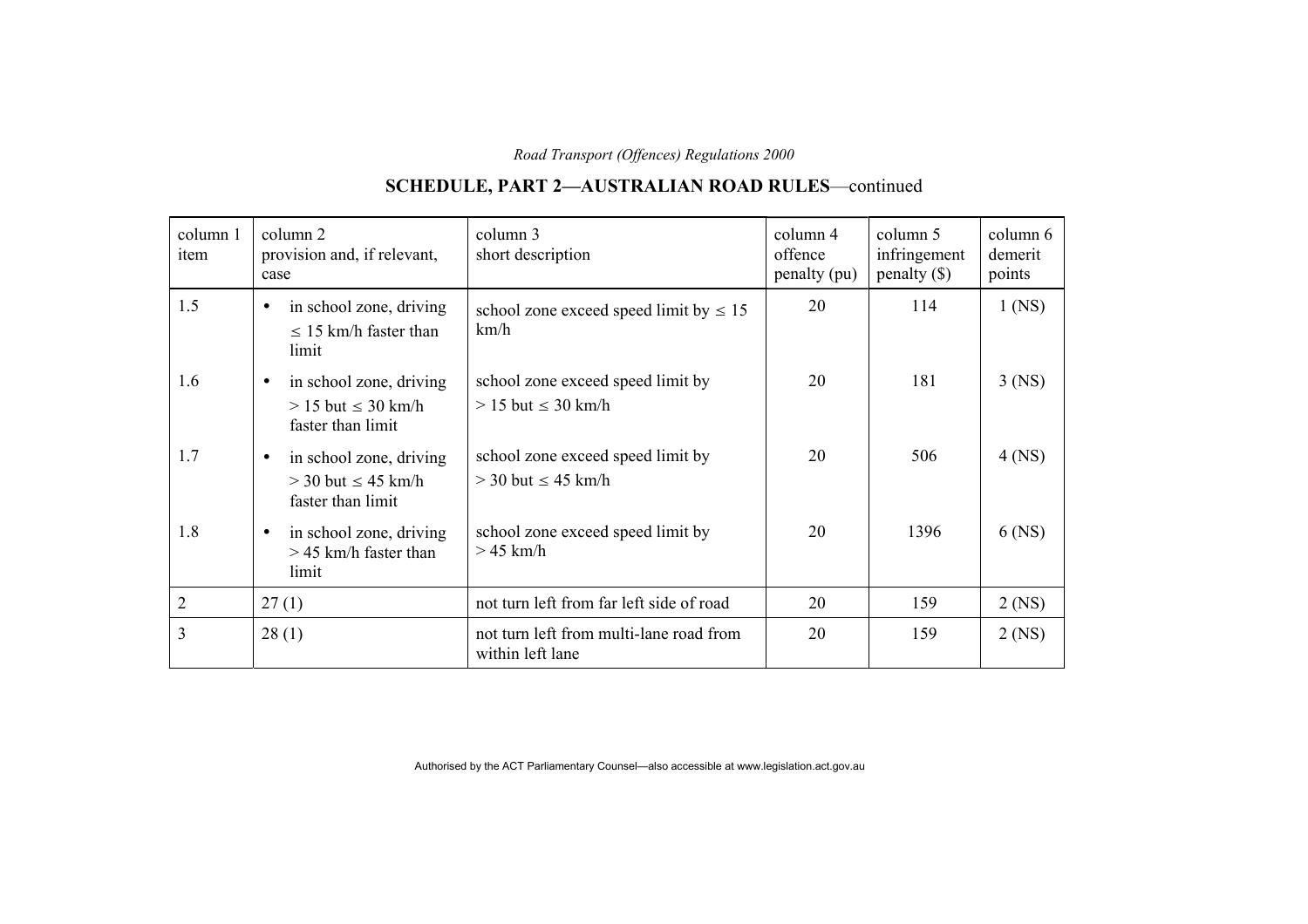# **SCHEDULE, PART 2—AUSTRALIAN ROAD RULES**—continued

| column 1<br>item | column 2<br>provision and, if relevant,<br>case | column 3<br>short description                                  | column 4<br>offence<br>penalty (pu) | column 5<br>infringement<br>$penalty$ (\$) | column 6<br>demerit<br>points |
|------------------|-------------------------------------------------|----------------------------------------------------------------|-------------------------------------|--------------------------------------------|-------------------------------|
| 4                | 29                                              | turn left contrary to road marking                             | 20                                  | 114                                        | $2$ (NS)                      |
| 5                | 31(1)                                           |                                                                |                                     |                                            |                               |
| 5.1              | by contravening $31(2)$<br>$\bullet$            | not turn right from left of/parallel to/near<br>line/strip     | 20                                  | 159                                        | $2$ (NS)                      |
| 5.2              | by contravening $31(3)$<br>$\bullet$            | not turn right from left of/parallel to/near<br>centre of road | 20                                  | 159                                        | $2$ (NS)                      |
| 5.3              | by contravening $31(4)$<br>$\bullet$            | not turn right from far right side of one-<br>way road         | 20                                  | 159                                        | $2$ (NS)                      |
| 6                | 32(1)                                           | not turn right from multi-lane road from<br>within right lane  | 20                                  | 159                                        | $2$ (NS)                      |
| $\overline{7}$   | 33(1)                                           |                                                                |                                     |                                            |                               |
| 7.1              | by contravening $33(2)$<br>$\bullet$            | turn right contrary to road marking                            | 20                                  | 114                                        | 2 (NS)                        |
| 7.2              | by contravening $33(3)$<br>$\bullet$            | not turn right near to right of centre of<br>intersection      | 20                                  | 159                                        | 2                             |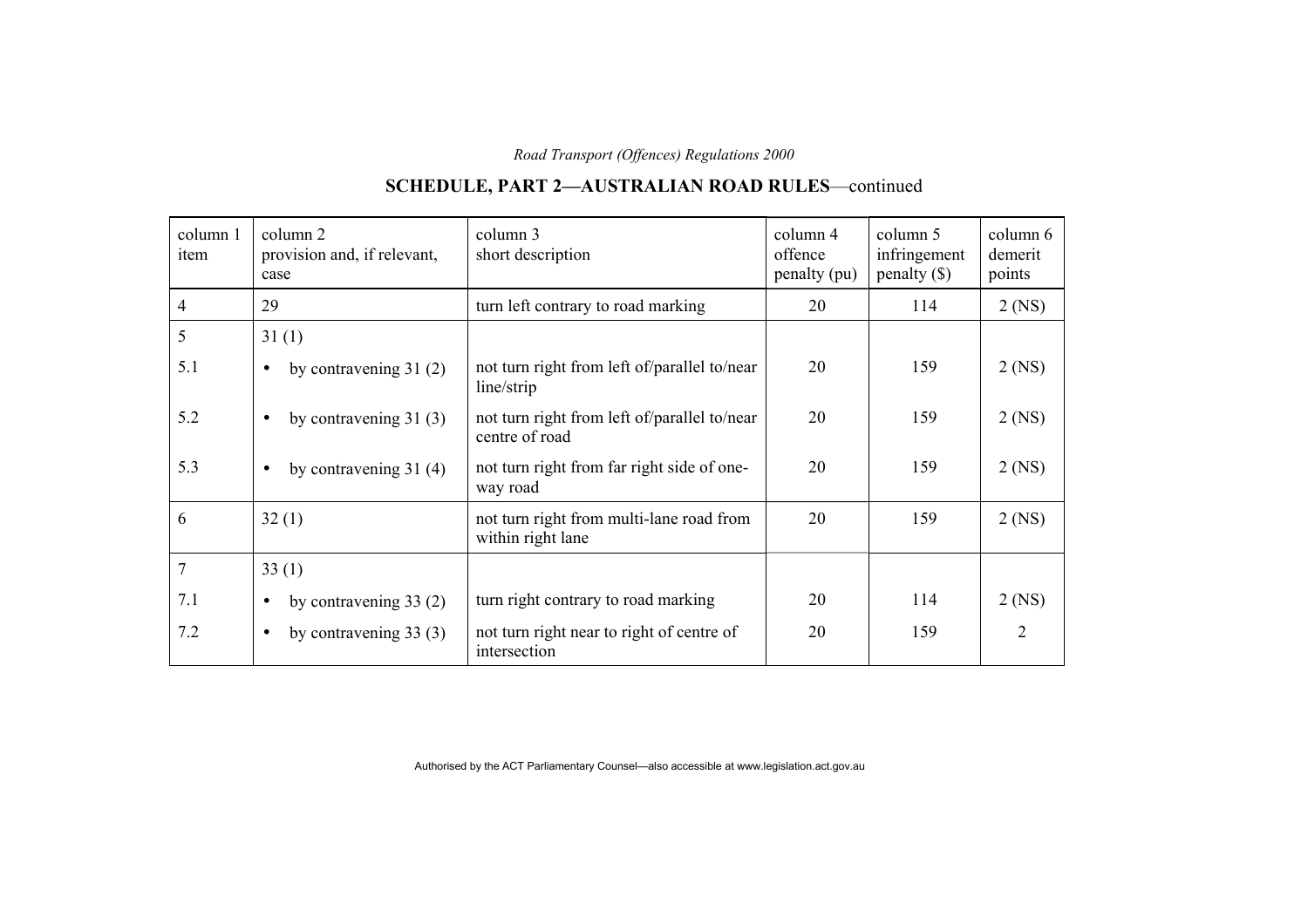#### column 1item column 2 provision and, if relevant, case column 3 short description column 4 offence penalty (pu) column 5 infringement penalty (\$) column 6demerit points 8  $34 (1)$  not make required hook turn 20  $2 (NS)$ 9  $35 (2)$  make hook turn contrary to subrule  $(2)$  20 10 36 make hook turn to turn right at intersection contrary to sign 20 11 37 (a) begin U-turn without view of approaching traffic 20 204 2 (NS) 12 37 (b) begin U-turn when driver could obstruct traffic 20 204 2 (NS) 13 38 and 38 and 38 and 38 and 38 and 38 and 38 and 38 and 38 and 38 and 38 and 38 and 38 and 38 and 38 and 38 and 38 and 38 and 38 and 38 and 38 and 38 and 38 and 38 and 38 and 38 and 38 and 38 and 38 and 38 and 38 and 38 vehicle/pedestrian 20 204 3 (NS) 14 39 (1) make U-turn at break in dividing strip contrary to sign 20 114 2 (NS) 15 39 (2) make U-turn on length of road contrary to sign 20 114 2 (NS)

## **SCHEDULE, PART 2—AUSTRALIAN ROAD RULES**—continued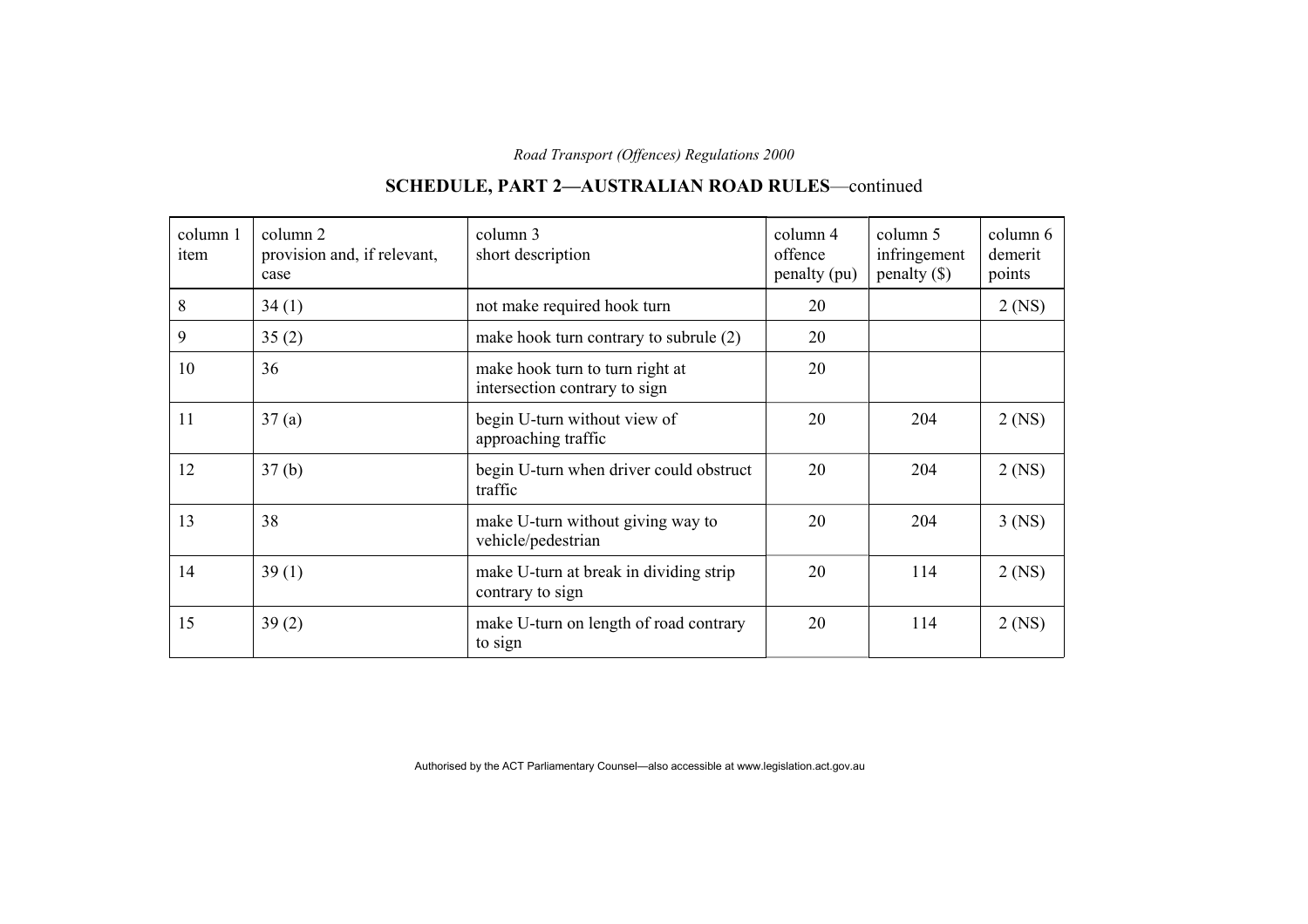| column 1<br>item | column 2<br>provision and, if relevant,<br>case | column 3<br>short description                                  | column 4<br>offence<br>penalty (pu) | column 5<br>infringement<br>$penalty$ (\$) | column 6<br>demerit<br>points |
|------------------|-------------------------------------------------|----------------------------------------------------------------|-------------------------------------|--------------------------------------------|-------------------------------|
| 16               | 40                                              | make U-turn at intersection with traffic<br>lights             | 20                                  | 159                                        | $2$ (NS)                      |
| 17               | 41                                              | make U-turn at intersection (no lights)<br>contrary to sign    | 20                                  | 114                                        | $2$ (NS)                      |
| 18               | 42(a)                                           | not start U-turn in lane nearest dividing<br>line/median strip | 20                                  | 159                                        | $2$ (NS)                      |
| 19               | 42(b)                                           | not start U-turn from left of centre of<br>road                | 20                                  | 159                                        | $2$ (NS)                      |
| 20               | 43 $(1)$                                        | turn left into/from road/area/land<br>contrary to Division 1   | 20                                  | 159                                        | $2$ (NS)                      |
| 21               | 43 $(2)$                                        | turn right into/from road/area/land<br>contrary to Division 2  | 20                                  | 159                                        | $2$ (NS)                      |

# **SCHEDULE, PART 2—AUSTRALIAN ROAD RULES**—continued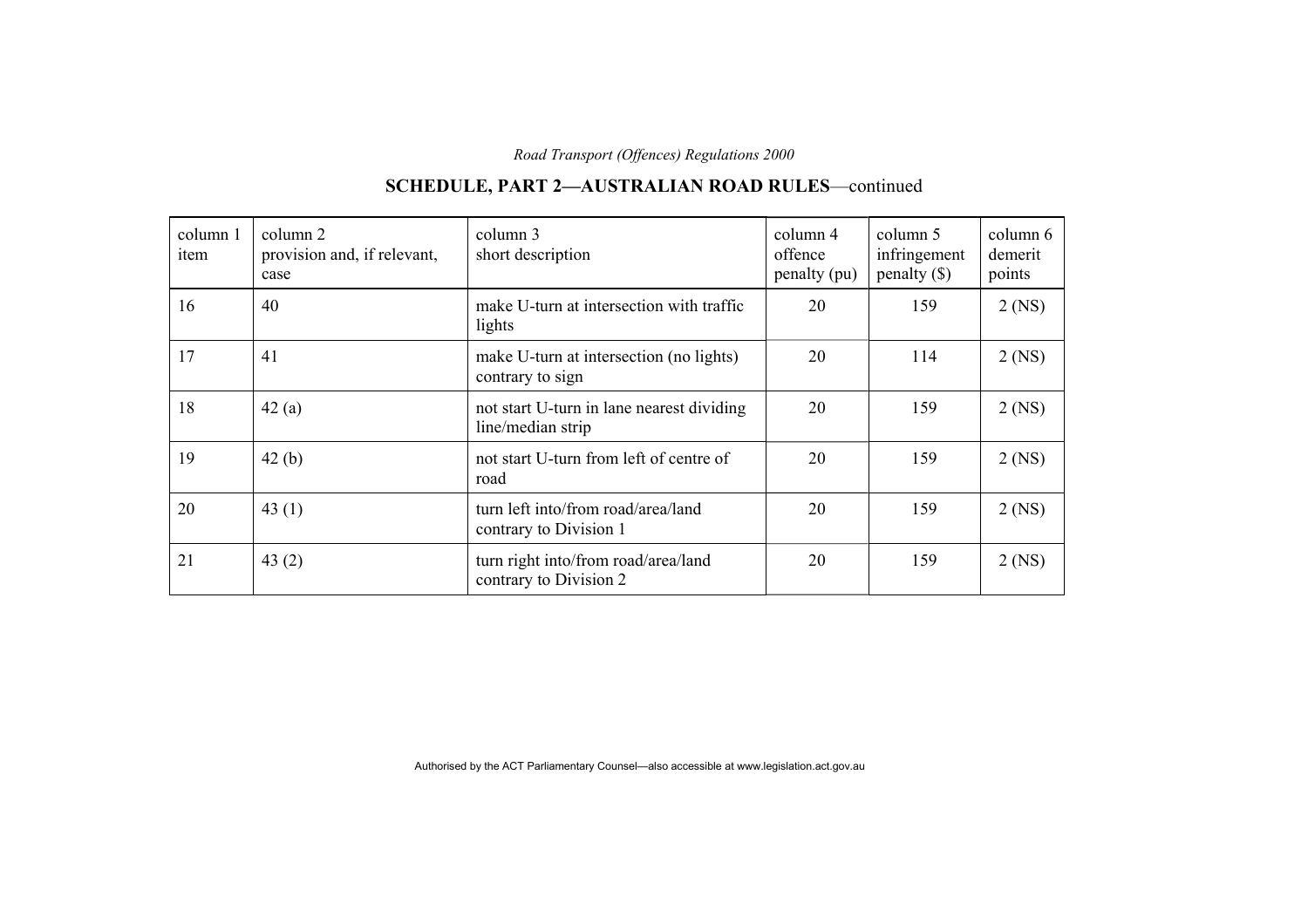#### column 1item column 2 provision and, if relevant, case column 3 short description column 4 offence penalty (pu) column 5 infringement penalty (\$) column 6demerit points 22  $\left| 46 \right( 1)$ 22.1 • by contravening 47 not give required signal 20 114 2 (NS) 22.2 • by contravening 46 (2) not give sufficient left change of direction signal 20 114 2 (NS) 22.3 • by contravening 46 (3) give left change of direction signal (less than 5 seconds) 20 114 2 (NS) 23 46 (4) not stop left change of direction signal after change 20 68 2 (NS) 24  $|48 (1)$ 24.1 • by contravening 49  $\vert$  not give right change of direction signal with lights 20 114 2 (NS) 24.2 • by contravening 48 (2) not give sufficient right change of direction signal 20 114 2 (NS) 24.3 • by contravening 48 (3) give right change of direction signal (less than 5 seconds) 20 114 2 (NS)

# **SCHEDULE, PART 2—AUSTRALIAN ROAD RULES**—continued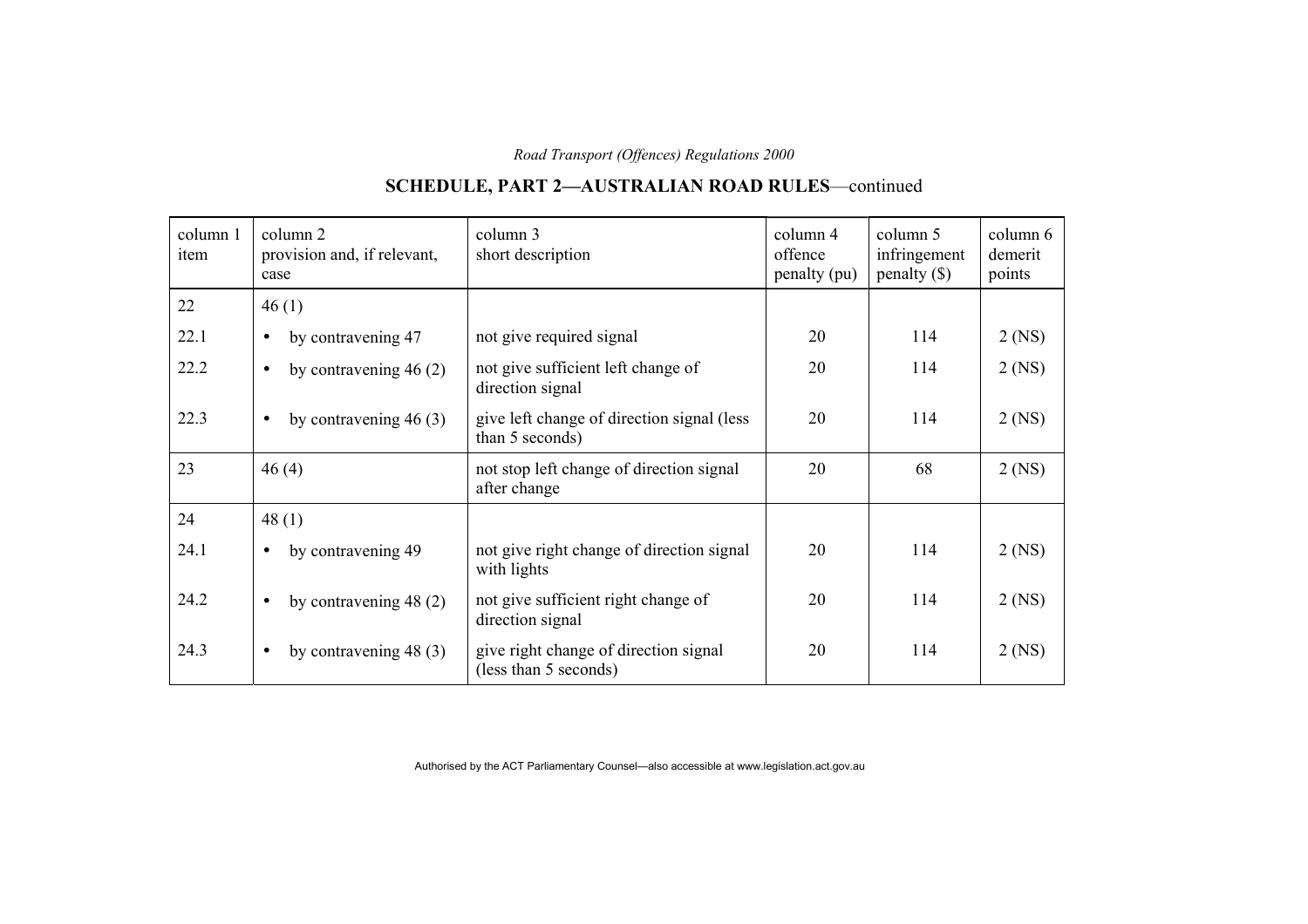#### column 1item column 2 provision and, if relevant, case column 3 short description column 4 offence penalty (pu) column 5 infringement penalty (\$) column 6demerit points 25 48 (4) hot stop right change of direction signal after change 20 68 26 51 operate indicator light contrary to permitted use 20 68  $27$   $\begin{array}{|l|} 53 \ (1) \end{array}$  not give stop signal with brake lights/signal/device 20 114 2 (NS) 28  $\vert$  53 (2) hot give sufficient warning of stopping  $\vert$  20  $\vert$  114  $\vert$  2 (NS) 29  $\begin{array}{|l|l|} \hline 29 & 53 (3) \end{array}$  not give stop signal when slowing suddenly 20 114 2 (NS) 30  $\Big| 56 (1) (a) \Big|$  $30.1$  • other than at toll booth not stop at stop line at red light—other than toll booth 20 204 3 (NS) 30.2 • at toll booth not stop at stop line at red light—toll booth 20 | 122 | 3 (NS)

# **SCHEDULE, PART 2—AUSTRALIAN ROAD RULES**—continued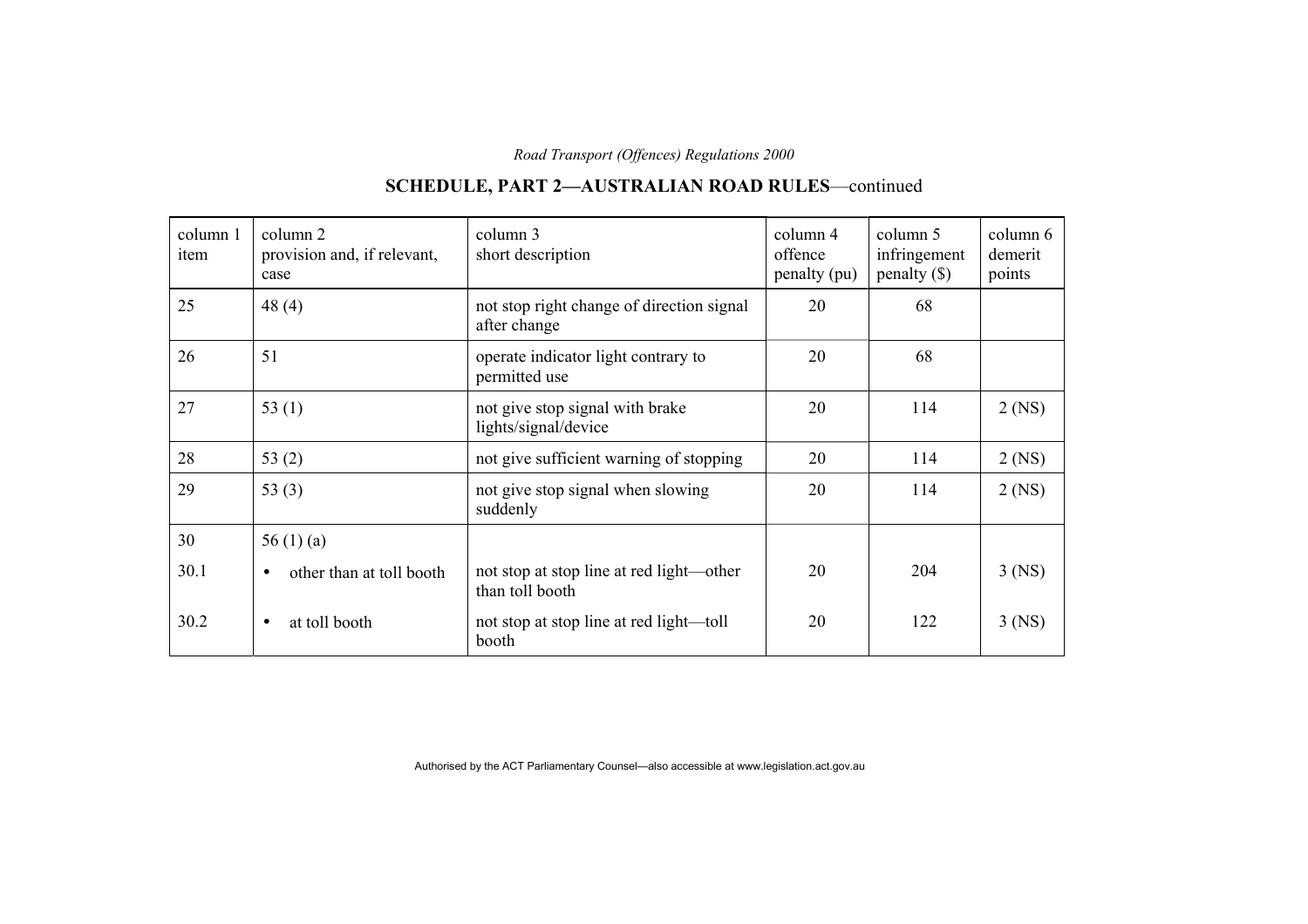#### column 1item column 2 provision and, if relevant, case column 3 short description column 4 offence penalty (pu) column 5 infringement penalty (\$) column 6demerit points  $31$  56 (1) (b) 31.1  $\bullet$  other than at toll booth not stop before stop sign at red light other than toll booth 20 204 3 (NS) 31.2 • at toll booth not stop before stop sign at red light toll booth 20 | 122 | 3 (NS) 32  $56(1)(c)$  $32.1$  • other than at toll booth not stop before lights at red light—other than toll booth 20 204 3 (NS)  $32.2$  • at toll booth not stop before lights at red light—toll booth 20 | 122 | 3 (NS) 33  $\left| \frac{56 (2) (a)}{3 \times 56 (2)} \right|$  not stop at stop line at red arrow 20  $\left| \frac{204}{3 (NS)} \right|$  $34$  | 56 (2) (b) | not stop before stop sign at red arrow | 20 | 204 | 3 (NS)  $35$   $56 (2) (c)$  not stop before lights at red arrow 20 204 3 (NS)  $36$  | 57 (2) (a) | not stop at stop line at yellow light/arrow | 20 | 204 | 3 (NS)

# **SCHEDULE, PART 2—AUSTRALIAN ROAD RULES**—continued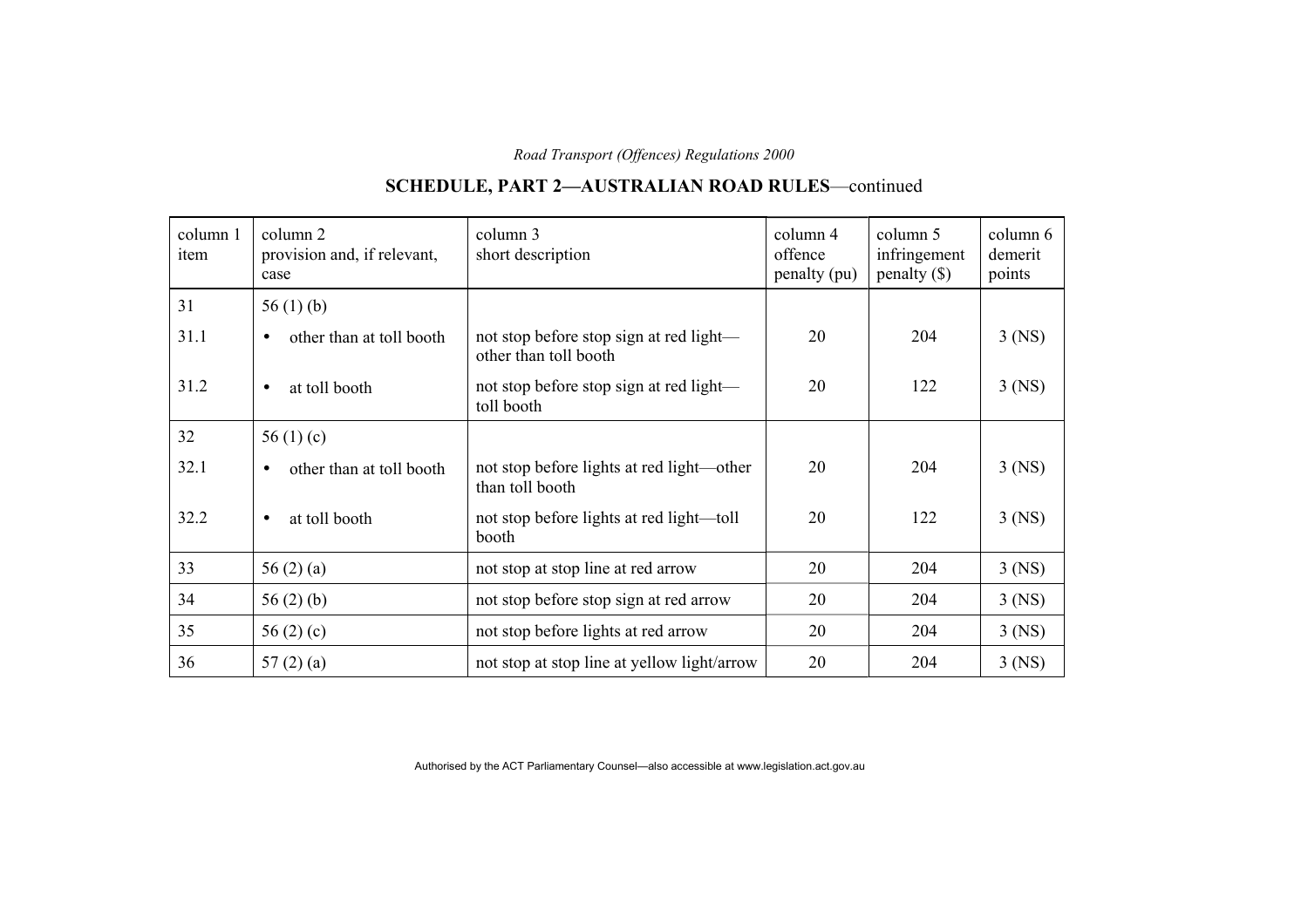#### column 1item column 2 provision and, if relevant, case column 3 short description column 4 offence penalty (pu) column 5 infringement penalty (\$) column 6demerit points  $37$   $57$  (2) (b) not stop before stop sign at yellow light/arrow 20 204 3 (NS)  $38$  |  $57 (2) (c)$  | not stop before intersection at yellow light/arrow 20 204 3 (NS)  $39$  57 (3) not leave intersection safely after yellow light/arrow 204 204 40  $\vert$  59 (1) proceed when traffic light red 20  $\vert$  204  $\vert$  3 (NS) 41 60 proceed when traffic arrow red 20 204 3 (NS)  $42$  61 (2) proceed when lights/arrow yellow/red 20 204 3 (NS) 43 61 (5) not leave intersection safely after light/arrow goes yellow/red 20 204 3 (NS) 44  $\int$  62 (a) not give way at lights to pedestrian on road 20 204 3 (NS) 45 62 (b) not give way at lights to other vehicle (left turn) 20 204 3 (NS)

# **SCHEDULE, PART 2—AUSTRALIAN ROAD RULES**—continued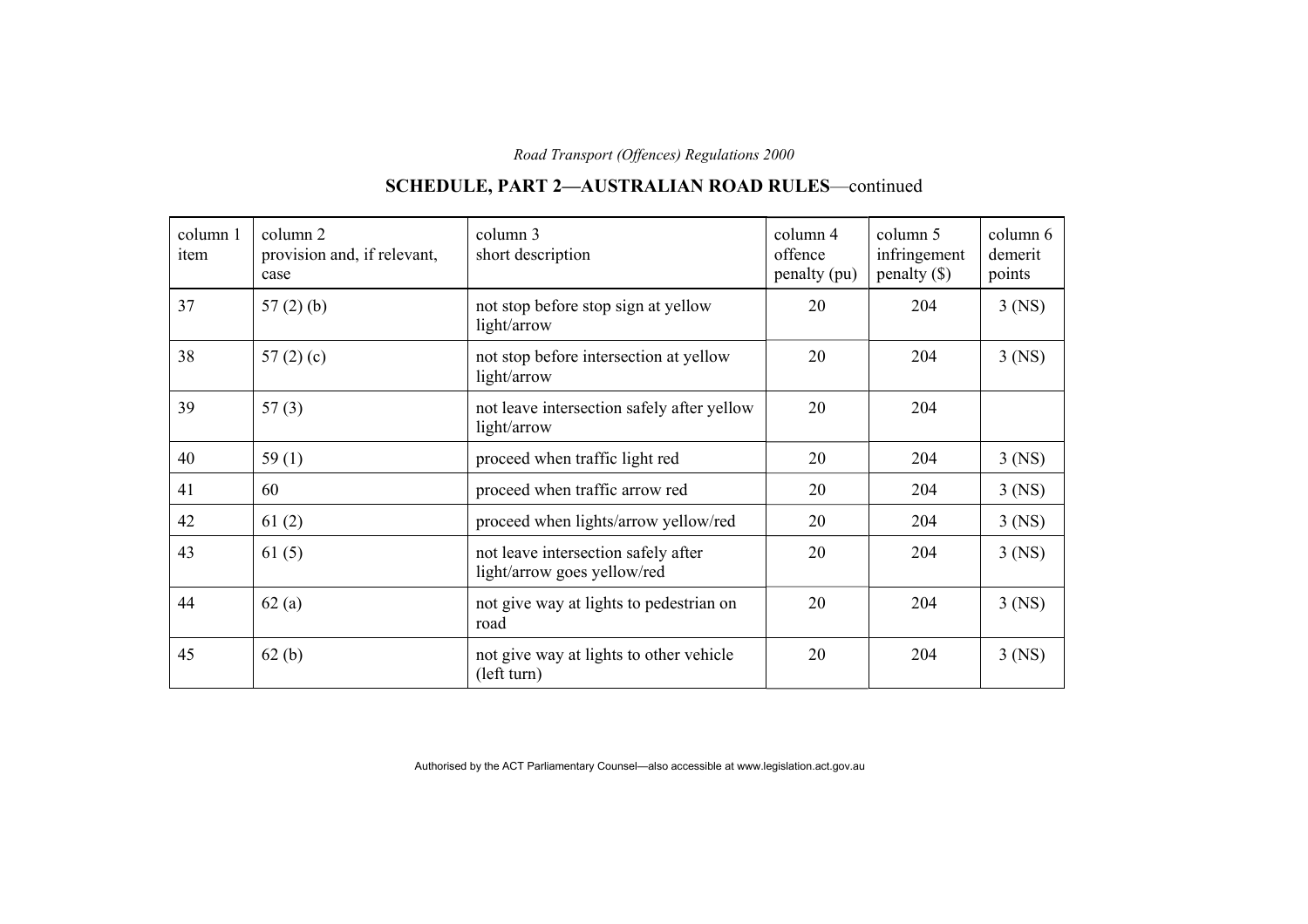#### column 1item column 2 provision and, if relevant, case column 3 short description column 4 offence penalty (pu) column 5 infringement penalty (\$) column 6demerit points 46 62 (c) not give way at lights to oncoming vehicle (right turn) 20 204 3 (NS) 47  $\begin{array}{|c|c|c|} \hline 63 & (2) & \hline \end{array}$ 47.1 • by contravening 67 (2) not stop at traffic light/stop sign (lights not working) 20 204 3 (NS) 47.2 • by contravening 67 (3) not give way to vehicle at traffic light/stop sign 20 204 3 (NS)

47.3 • by contravening 67 (4) not give way to pedestrian at traffic

light/stop sign

# **SCHEDULE, PART 2—AUSTRALIAN ROAD RULES**—continued

20 204 3 (NS)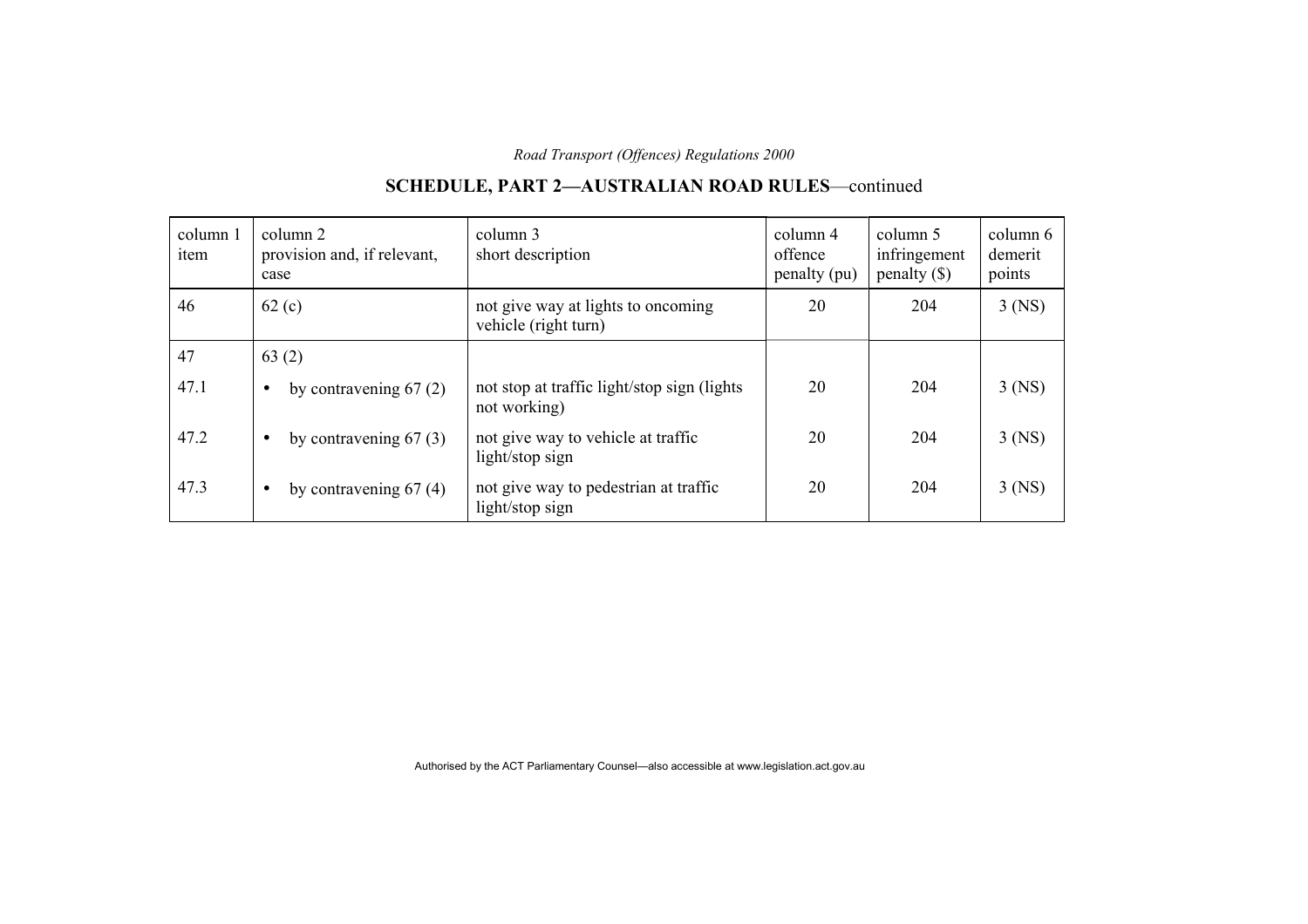#### column 1item column 2 provision and, if relevant, case column 3 short description column 4 offence penalty (pu) column 5 infringement penalty (\$) column 6demerit points 48 63 (3) 48.1 • by contravening 72 (2) not give way at intersection to vehicle on right 20 204 3 (NS) 48.2 • by contravening 72 (3) (a) not give way to vehicle (left turn) 20 204 3 (NS) 48.3 • by contravening 72 (3) (b) not give way to pedestrian (left turn)  $20$  204 3 (NS) 48.4 • by contravening  $72(4)(a)$ not give way to vehicle (left turn from slip lane) 20 204 3 (NS) 48.5 • by contravening 72 (4) (b) not give way to pedestrian (left turn from slip lane) 20 204 3 (NS) 48.6 • by contravening 72 (5) (a) not give way to vehicle (right turn) 20 204 3 (NS) 48.7 • by contravening 72 (5) (b) not give way to oncoming vehicle (right turn) 20 204 3 (NS)

# **SCHEDULE, PART 2—AUSTRALIAN ROAD RULES**—continued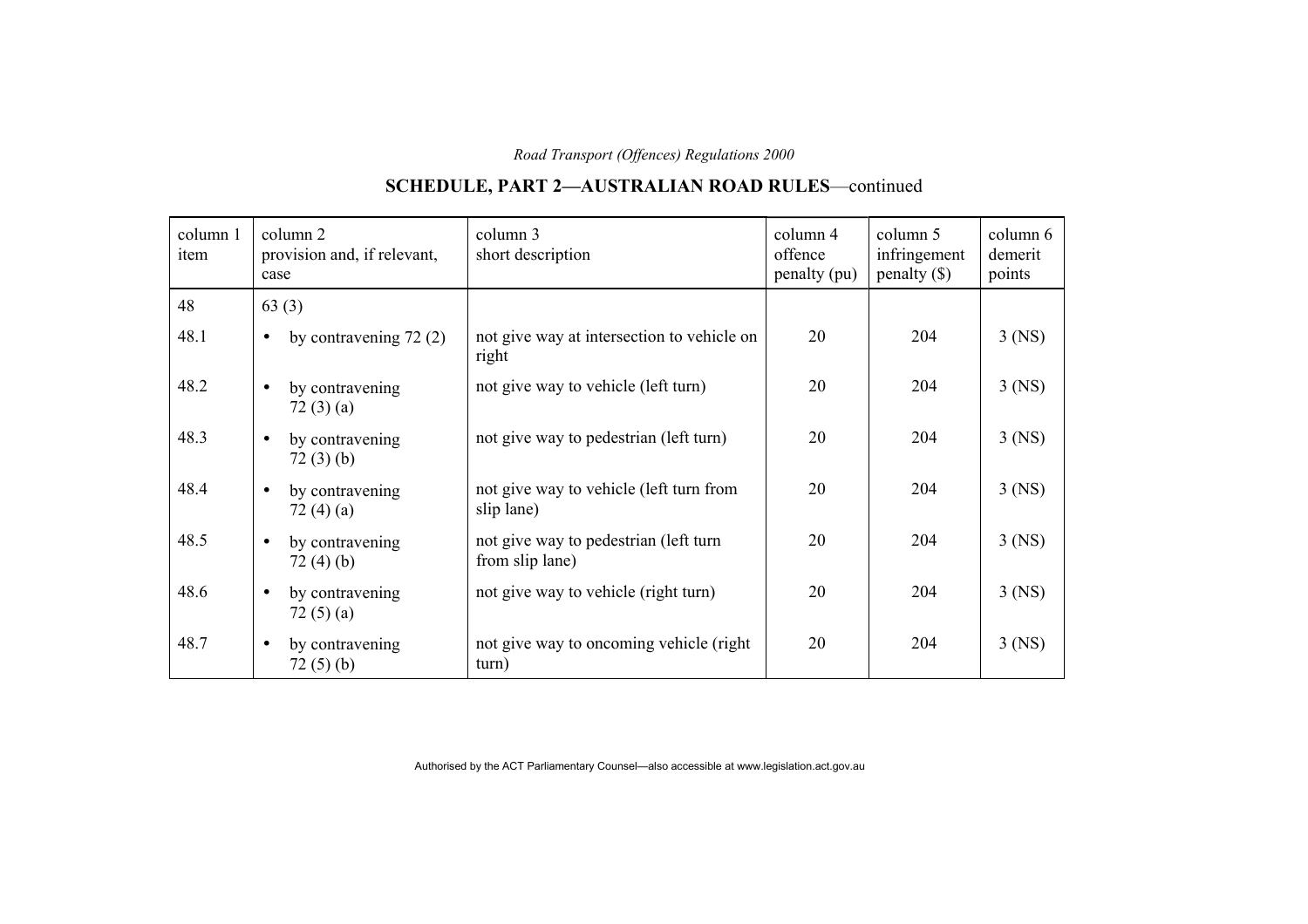#### column 1item column 2 provision and, if relevant, case column 3 short description column 4 offence penalty (pu) column 5 infringement penalty (\$) column 6demerit points 48.8 • by contravening  $72(5)(c)$ not give way to vehicle/pedestrian (right turn) 20 204 3 (NS) 48.9 • by contravening 73 (2) (a) not give way to vehicle at T-intersection 20 204 3 (NS) 48.10 • by contravening 73 (2) (b) not give way to pedestrian at T-intersection 20 204 3 (NS) 48.11 • by contravening 73 (3) (a) not give way to vehicle at T-intersection (slip lane) 20 204 3 (NS) 48.12 • by contravening 73 (3) (b) not give way to pedestrian at T-intersection (slip lane) 20 204 3 (NS) 48.13 • by contravening 73 (4) not give way to pedestrian at T-intersection (left turn) 20 204 3 (NS) 48.14 • by contravening 73 (5) (a) not give way to vehicle (slip lane at terminating road) 20 204 3 (NS)

# **SCHEDULE, PART 2—AUSTRALIAN ROAD RULES**—continued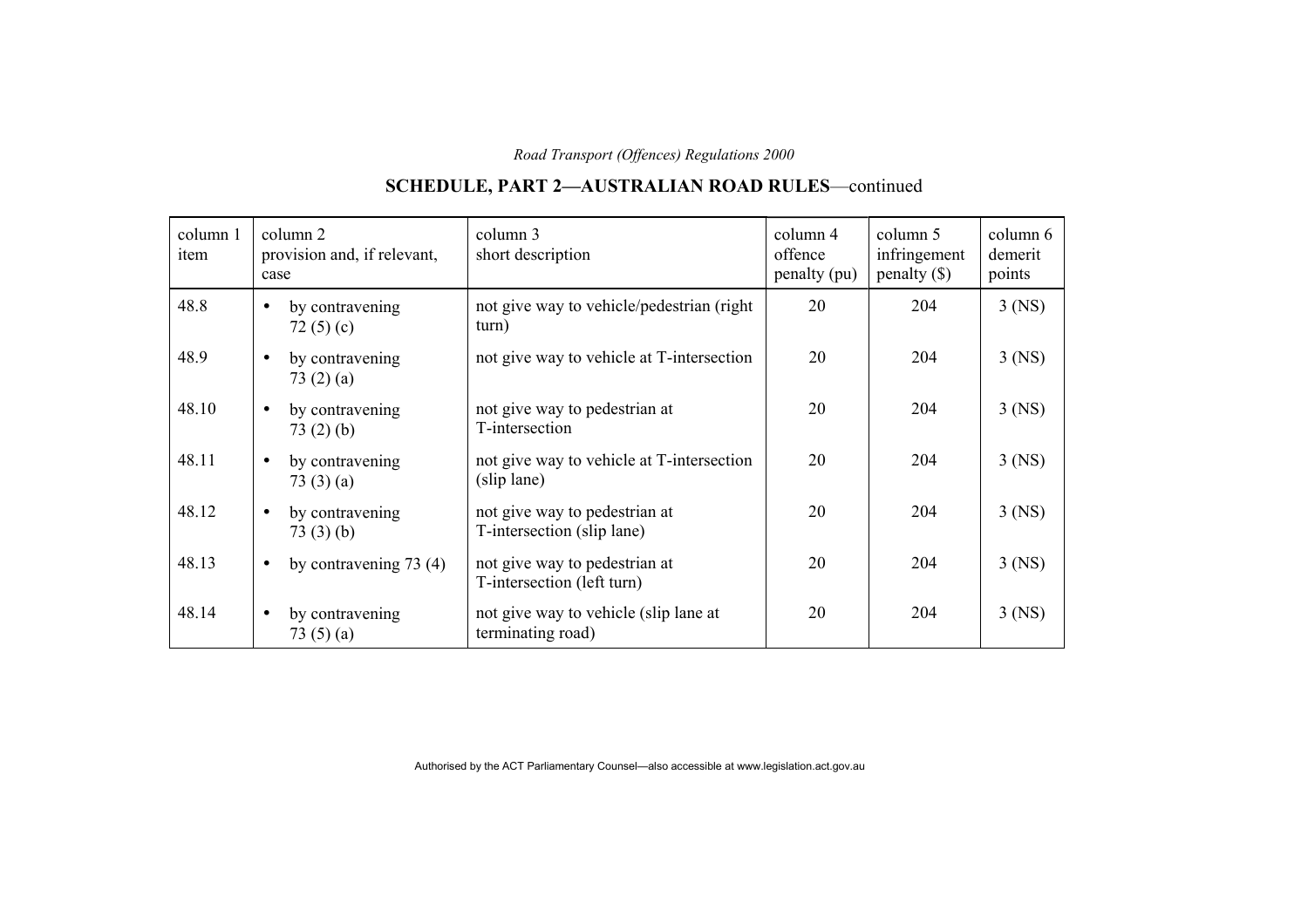#### column 1item column 2 provision and, if relevant, case column 3 short description column 4 offence penalty (pu) column 5 infringement penalty (\$) column 6demerit points 48.15 • by contravening 73 (5) (b) not give way to pedestrian (slip lane at terminating road) 20 204 3 (NS) 48.16 • by contravening 73 (6) (a) not give way to vehicle (right turn at terminating road) 20 204 3 (NS) 48.17 • by contravening 73 (6) (b) not give way to pedestrian (right turn at terminating road) 20 204 3 (NS) 49  $\begin{array}{|l|l|} \hline \end{array}$  64 (a) not give way to vehicle (flashing yellow arrow) 20 204 3 (NS) 50 64 (b) not give way to pedestrian (flashing yellow arrow) 20 204 3 (NS) 51 64 (c) not give way to oncoming vehicle (flashing yellow arrow) 20 204 3 (NS)  $52$  65 (2) (a) hot give way to pedestrian (flashing yellow light) 20 204 3 (NS)

# **SCHEDULE, PART 2—AUSTRALIAN ROAD RULES**—continued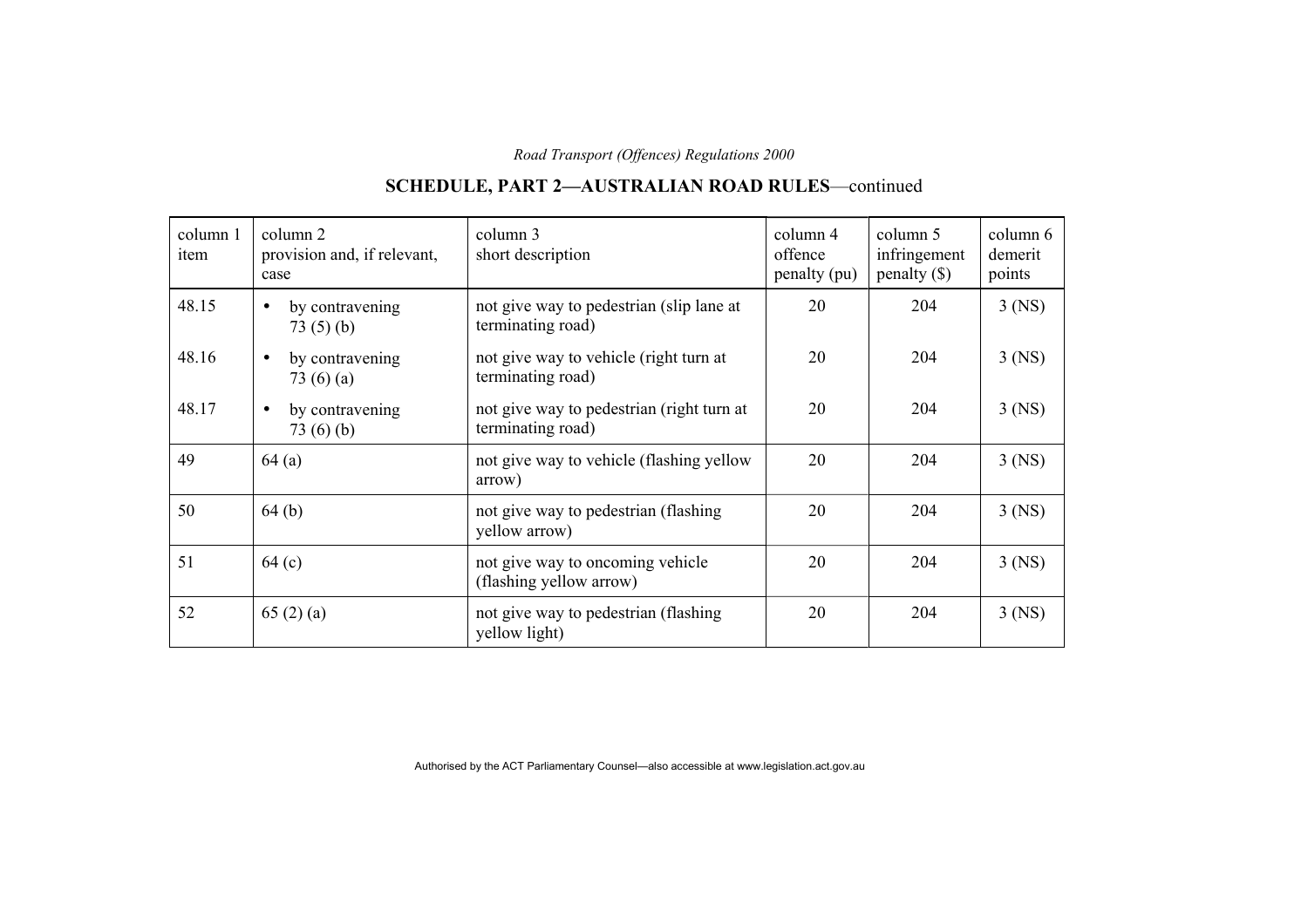| column 1<br>item | column 2<br>provision and, if relevant,<br>case | column 3<br>short description                       | column 4<br>offence<br>penalty (pu) | column 5<br>infringement<br>penalty $(\$)$ | column 6<br>demerit<br>points |
|------------------|-------------------------------------------------|-----------------------------------------------------|-------------------------------------|--------------------------------------------|-------------------------------|
| 53               | 65(2)(b)                                        | obstruct pedestrian (flashing yellow<br>light)      | 20                                  | 204                                        | $3$ (NS)                      |
| 54               | 65 $(2)$ (c)                                    | overtake/pass vehicle (flashing yellow<br>light)    | 20                                  | 204                                        | $3$ (NS)                      |
| 55               | 66(1)                                           |                                                     |                                     |                                            |                               |
| 55.1             | by contravening $66(2)$<br>$\bullet$            | not stop before stop line (twin red lights)         | 20                                  | 193                                        | $3$ (NS)                      |
| 55.2             | by contravening $66(3)$<br>$\bullet$            | not stop before lights (twin red lights)            | 20                                  | 193                                        | $3$ (NS)                      |
| 56               | 66(4)                                           | proceed after stopping (twin red lights<br>showing) | 20                                  | 193                                        | $3$ (NS)                      |

# **SCHEDULE, PART 2—AUSTRALIAN ROAD RULES**—continued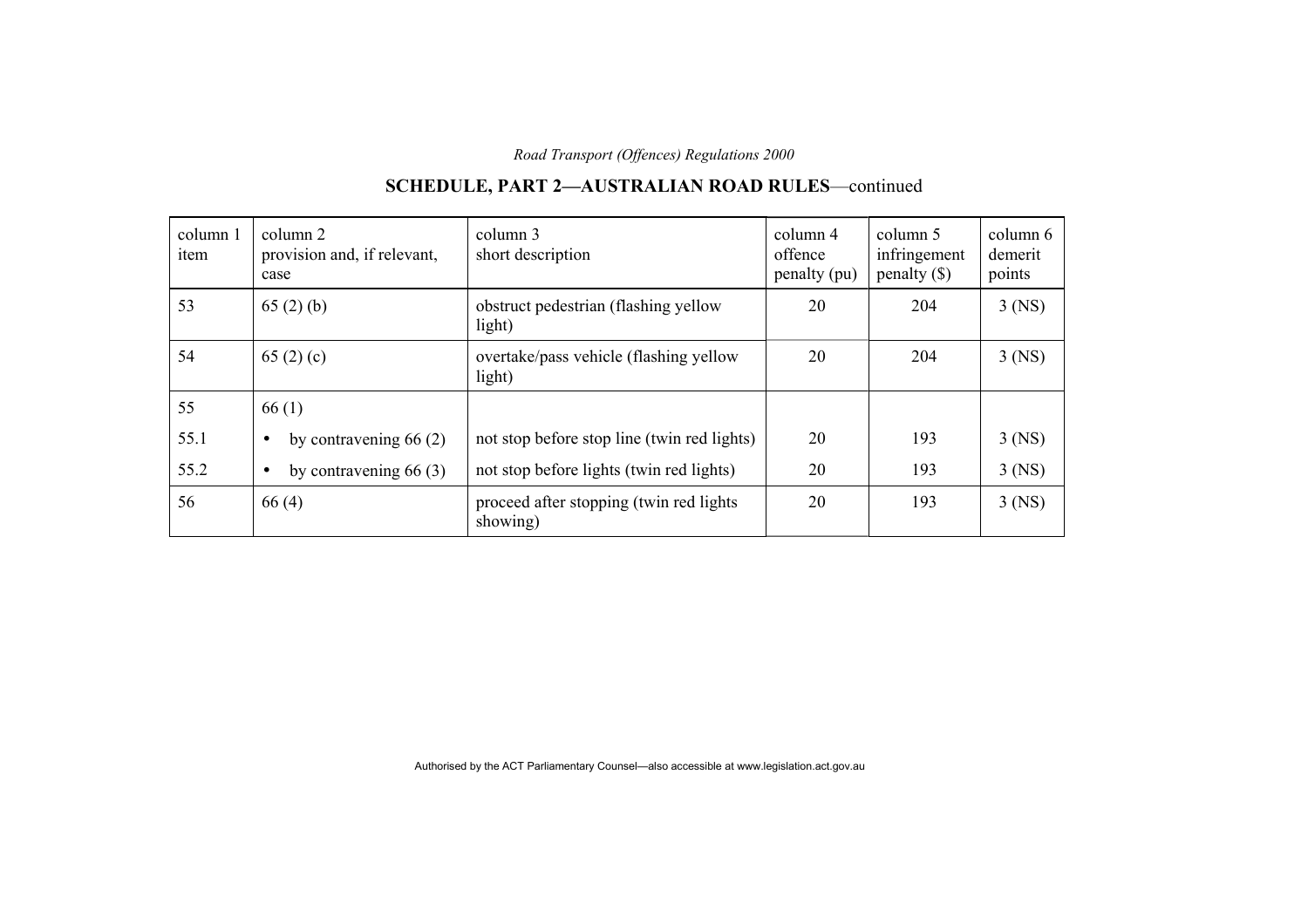#### column 1item column 2 provision and, if relevant, case column 3 short description column 4 offence penalty (pu) column 5 infringement penalty (\$) column 6demerit points 57  $\begin{array}{|c|c|c|} \hline 57 & 67(1) \\\hline \end{array}$ 57.1 • by contravening 67 (2) not stop at stop line/near intersection (intersection with no lights) 20 204 3 (NS) 57.2 • by contravening 67 (3) not give way to vehicle (intersection with no lights) 20 204 3 (NS) 57.3 • by contravening 67 (4) not give way to pedestrian (intersection with no lights) 20 204 3 (NS) 58 68 (1) 58.1 • by contravening 68 (2) not stop at/before stop line/stop sign 20 204 3 (NS) 58.2 • by contravening 68 (3) not give way to vehicle/pedestrian (stop sign) 20 204 3 (NS)

## **SCHEDULE, PART 2—AUSTRALIAN ROAD RULES**—continued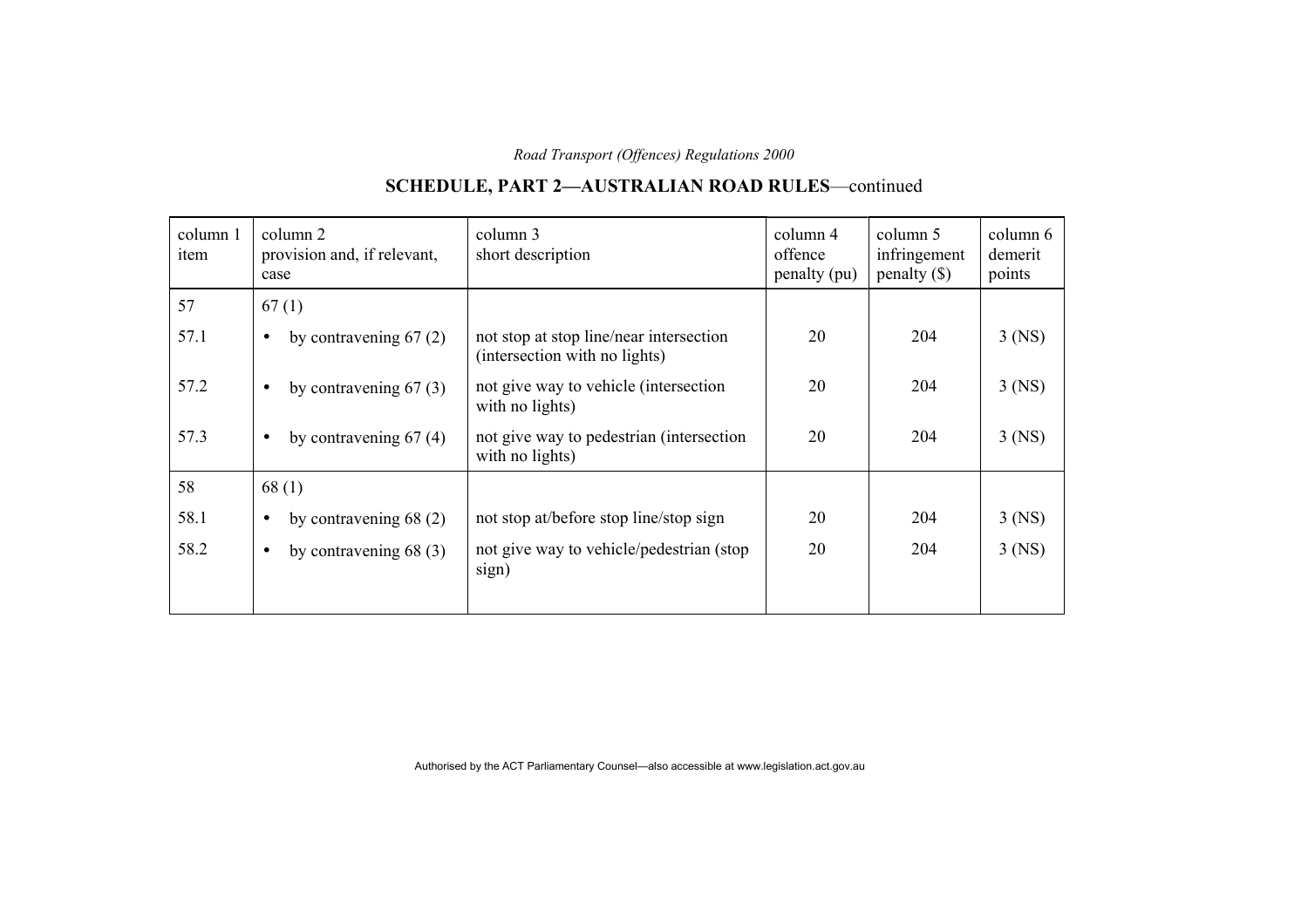#### column 1item column 2 provision and, if relevant, case column 3 short description column 4 offence penalty (pu) column 5 infringement penalty (\$) column 6demerit points 59  $\begin{array}{|c|c|} \hline 59 & 1 \end{array}$ 59.1 • by contravening 69 (2) not give way to vehicle (give way sign/line) 20 204 3 (NS) 59.2 • by contravening 69 (3) not give way to pedestrian (give way sign/line) 20 204 3 (NS) 60 70 disobey give way sign on bridge/narrow road 20 204 3 (NS)  $\begin{array}{c|c|c|c|c|c} \hline 61 & 71 & (1) \end{array}$  not give way to vehicle/pedestrian (give way sign/line) 20 204 3 (NS) 62  $\boxed{72(1)}$ 62.1 • by contravening 72 (2) not give way to vehicle on right (unmarked intersection) 20 204 3 (NS)  $62.2$  • by contravening 72 (3) (a) not give way to vehicle (left turn unmarked intersection) 20 204 3 (NS)

# **SCHEDULE, PART 2—AUSTRALIAN ROAD RULES**—continued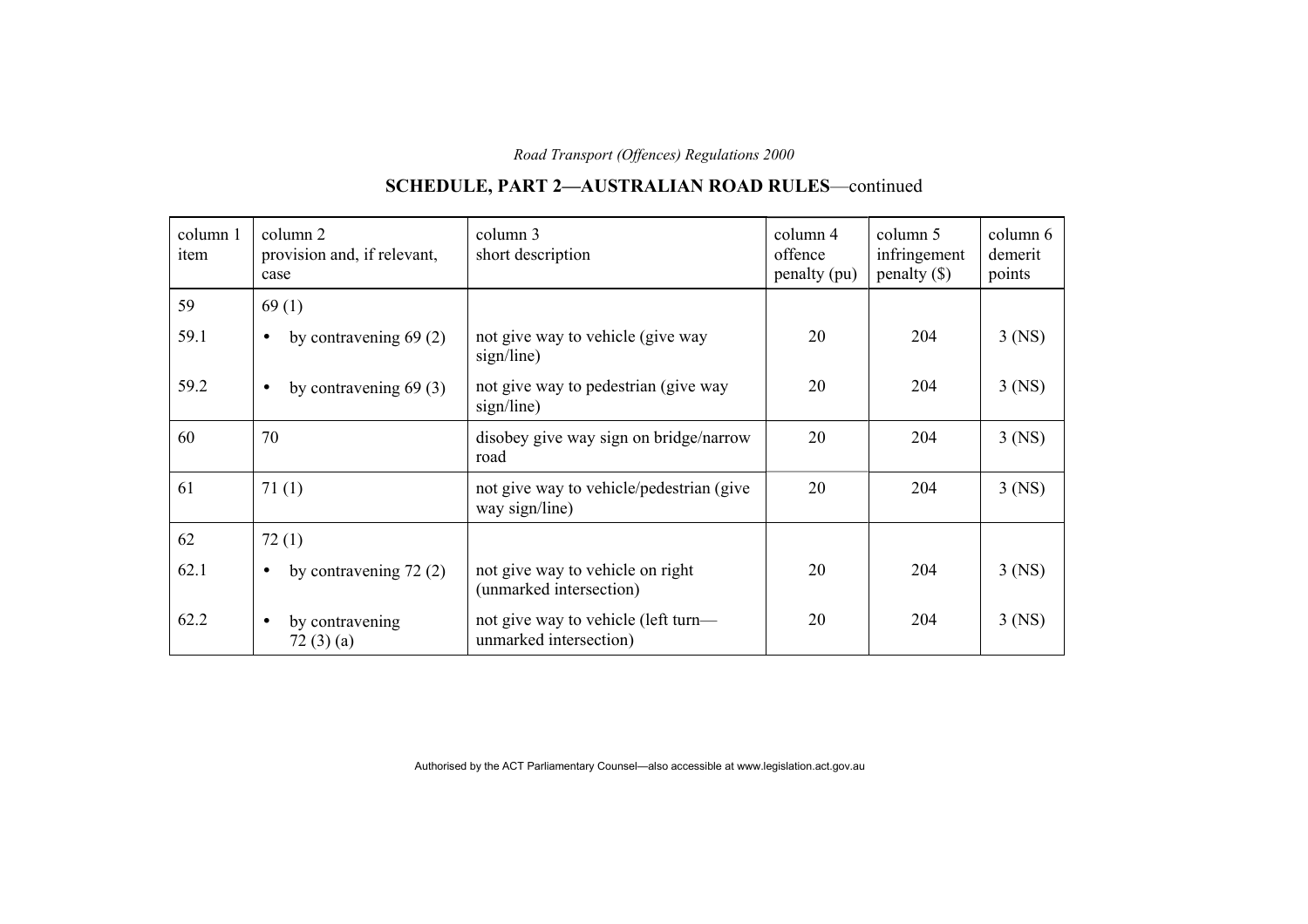#### column 1item column 2 provision and, if relevant, case column 3 short description column 4 offence penalty (pu) column 5 infringement penalty (\$) column 6demerit points 62.3 • by contravening 72 (3) (b) not give way to pedestrian (left turn unmarked intersection) 20 204 3 (NS) 62.4 • by contravening 72 (4) (a) not give way to vehicle (slip turn unmarked intersection) 20 204 3 (NS)  $62.5$  • by contravening 72 (4) (b) not give way to pedestrian (slip turn unmarked intersection) 20 204 3 (NS) 62.6 • by contravening 72 (5) (a) not give way to vehicle on right (unmarked intersection) 20 204 3 (NS)  $62.7$  • by contravening 72 (5) (b) not give way to oncoming vehicle (unmarked intersection) 20 204 3 (NS) 62.8 • by contravening 72 $(5)$  $(c)$ not give way to pedestrian (unmarked intersection) 20 204 3 (NS)

# **SCHEDULE, PART 2—AUSTRALIAN ROAD RULES**—continued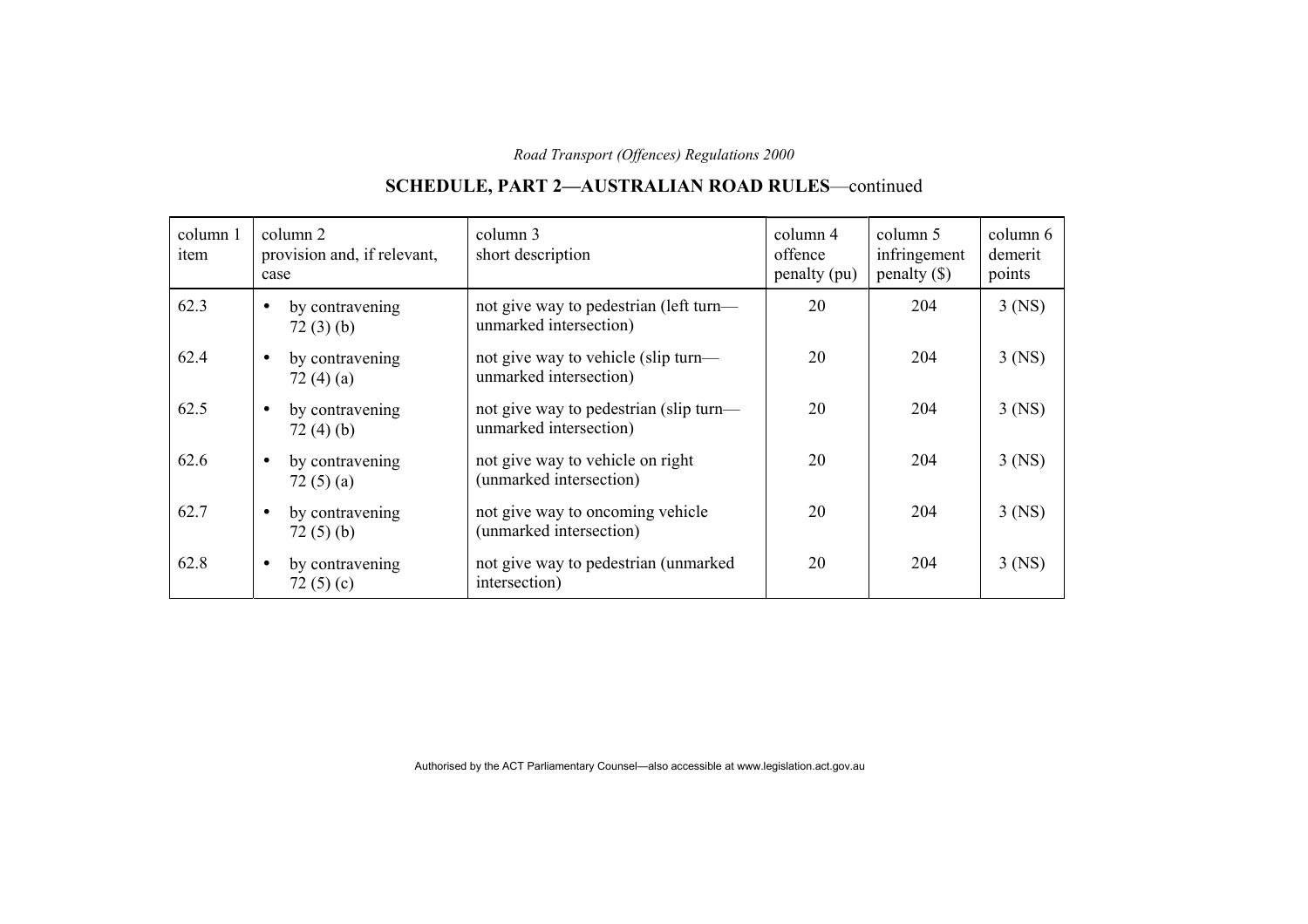#### column 1item column 2 provision and, if relevant, case column 3 short description column 4 offence penalty (pu) column 5 infringement penalty (\$) column 6demerit points 63  $\boxed{73 (1)}$ 63.1 • by contravening 73 (2) (a) not give way to vehicle—turn from terminating road (unmarked intersection) 20 204 3 (NS)  $63.2$  • by contravening 73 (2) (b) not give way to pedestrian—turn from terminating road (unmarked intersection) 20 204 3 (NS) 63.3 • by contravening 73 (3) (a) not give way to vehicle—left turn from slip lane (unmarked intersection) 20 204 3 (NS)  $63.4$  • by contravening 73 (3) (b) not give way to pedestrian—left turn from slip lane (unmarked intersection) 20 204 3 (NS) 63.5 • by contravening 73 (4) not give way to pedestrian—left turn into terminating road (unmarked intersection) 20 204 3 (NS) 63.6 • by contravening 73 (5) (a) not give way to vehicle—slip turn into terminating road (unmarked intersection) 20 204 3 (NS)

# **SCHEDULE, PART 2—AUSTRALIAN ROAD RULES**—continued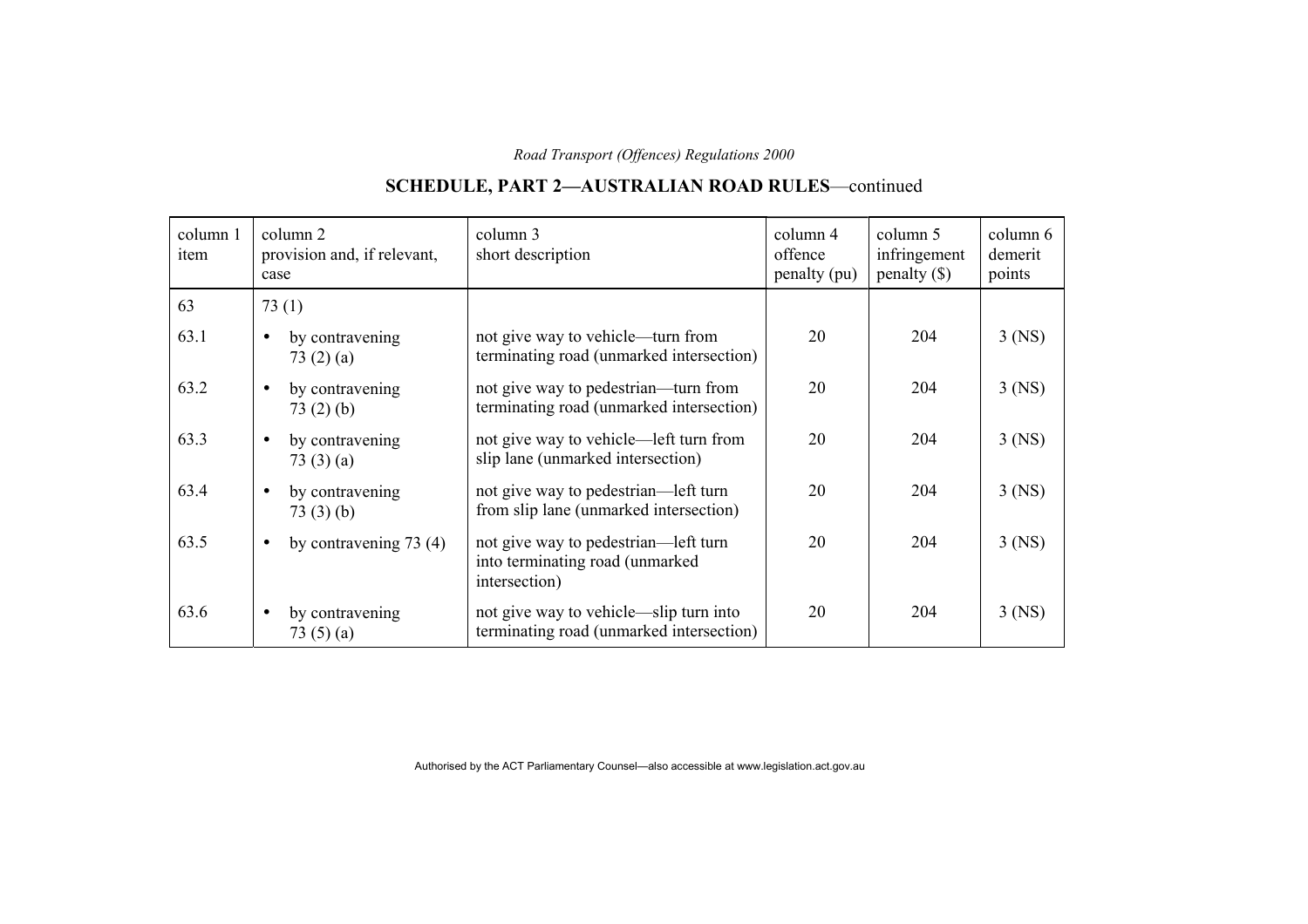#### column 1item column 2 provision and, if relevant, case column 3 short description column 4 offence penalty (pu) column 5 infringement penalty (\$) column 6demerit points 63.7 • by contravening 73 (5) (b) not give way to pedestrian—slip turn into terminating road (unmarked intersection) 20 204 3 (NS) 63.8 • by contravening  $73(6)(a)$ not give way to vehicle—right turn into terminating road (unmarked intersection) 20 204 3 (NS) 63.9 • by contravening 73 (6) (b) not give way to pedestrian—right turn into terminating road (unmarked intersection) 20 204 3 (NS) 64  $\vert$  74 (1) (a) leave area/land—not give way to vehicle  $\vert$  20  $\vert$  114  $\vert$  3 (NS)  $65$  74 (1) (b) leave area/land—not give way to pedestrian 20 114 3 (NS)  $66$  | 74 (1) (c) leave area/land not give way to vehicle on area 20 114 3 (NS)  $\begin{array}{c|c|c|c|c} \hline 67 & 74 & (1) & (c) \end{array}$  leave area/land not give way to pedestrian on area 20 114 3 (NS)

# **SCHEDULE, PART 2—AUSTRALIAN ROAD RULES**—continued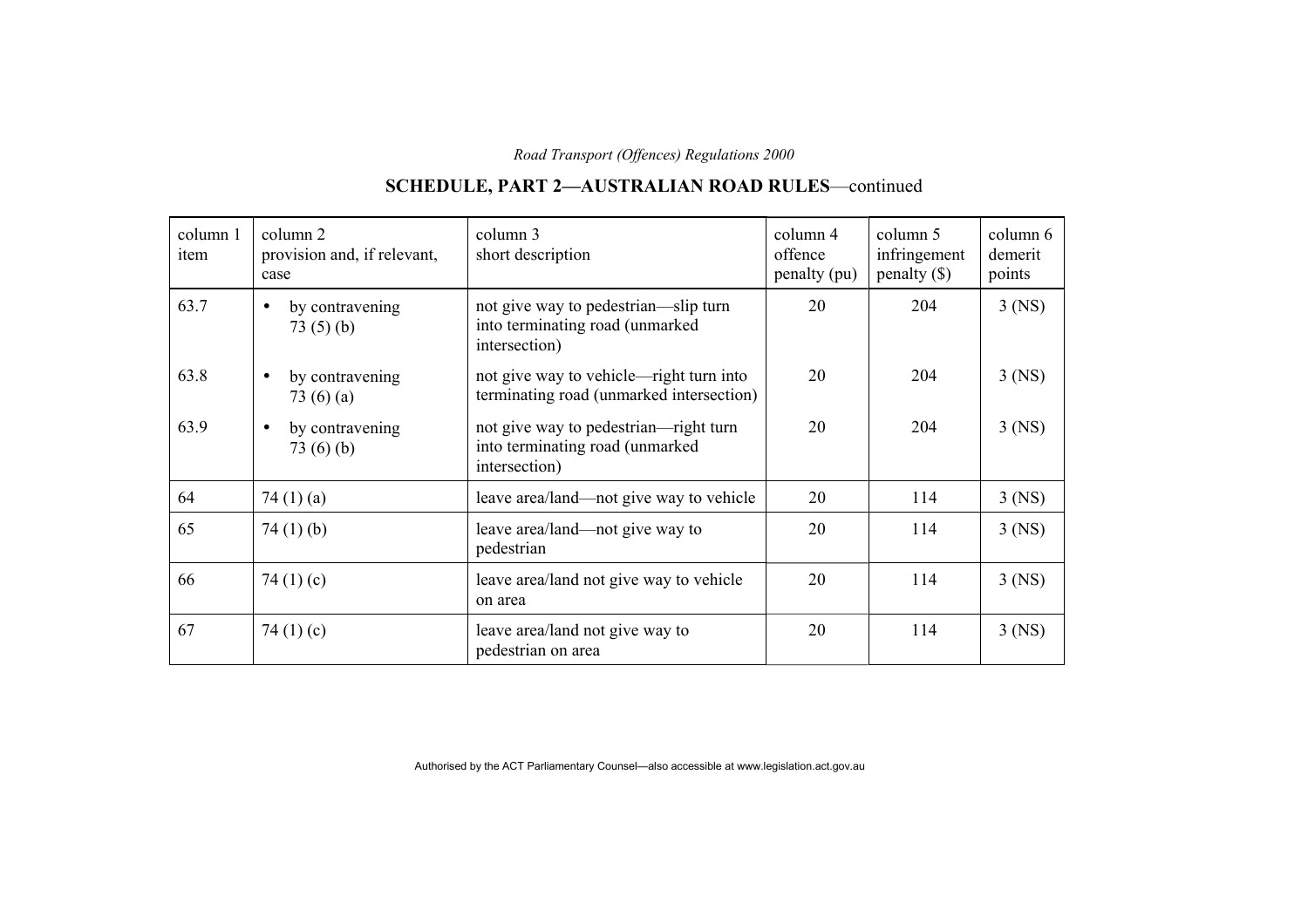## **SCHEDULE, PART 2—AUSTRALIAN ROAD RULES**—continued

| column 1<br>item | column 2<br>provision and, if relevant,<br>case | column 3<br>short description                                | column 4<br>offence<br>penalty (pu) | column 5<br>infringement<br>$penalty$ (\$) | column 6<br>demerit<br>points |
|------------------|-------------------------------------------------|--------------------------------------------------------------|-------------------------------------|--------------------------------------------|-------------------------------|
| 68               | 75 $(1)(a)$                                     | enter area/land—not give way to<br>pedestrian on road        | 20                                  | 114                                        | $3$ (NS)                      |
| 69               | 75 $(1)$ $(b)$                                  | enter area/land—not give way to vehicle<br>on area           | 20                                  | 114                                        | $3$ (NS)                      |
| 70               | 75(1)(b)                                        | enter area/land—not give way to<br>pedestrian on area        | 20                                  | 114                                        | $3$ (NS)                      |
| 71               | 75 $(1)(c)$                                     | not give way to vehicle—right turn from<br>area/land         | 20                                  | 114                                        | $3$ (NS)                      |
| 72               | 75 $(1)$ $(d)$                                  | not give way to vehicle—enter area/land<br>at T-intersection | 20                                  | 114                                        | $3$ (NS)                      |
| 73               | 76(1)                                           | drive into path of approaching tram                          | 20                                  | 198                                        | $3$ (NS)                      |
| 74               | 76(2)                                           | not move out of path of approaching<br>tram                  | 20                                  | 68                                         | $3$ (NS)                      |
| 75               | 77(1)                                           | driver in left lane/traffic line not give<br>way to bus      | 20                                  | 114                                        | $3$ (NS)                      |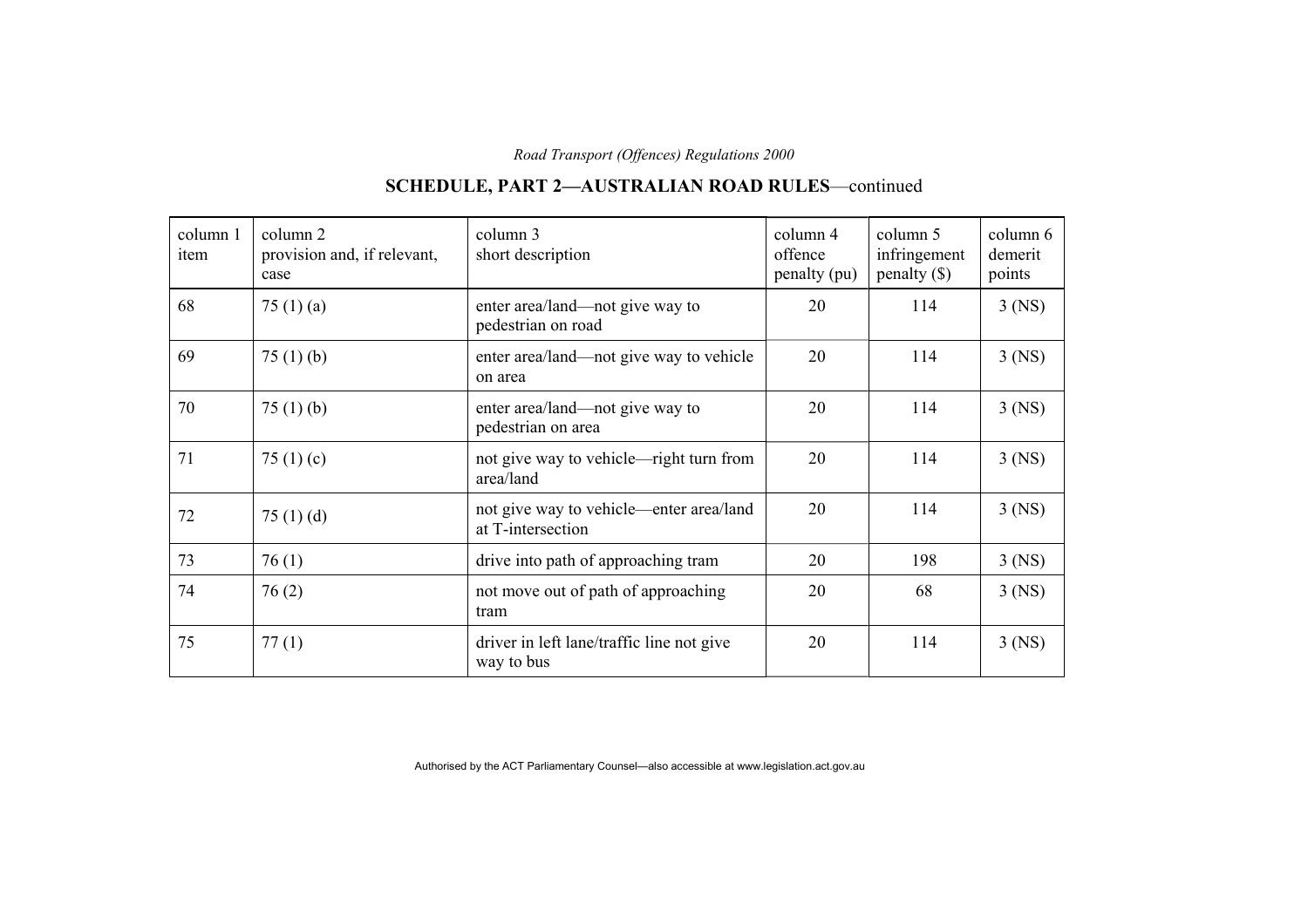#### column 1item column 2 provision and, if relevant, case column 3 short description column 4 offence penalty (pu) column 5 infringement penalty (\$) column 6demerit points 76 78 (1) move into path of police/emergency vehicle 20 136 3 (NS)  $77$  |  $78$  (2) | not move out of path of police/emergency vehicle 20 136 3 (NS) 78 79 (1) not give way to police/emergency vehicle 20 136 3 (NS) 79 80 (1) approach children's crossing too quickly to stop safely 20 204 3 (NS) 80  $\begin{array}{|l|l|} \hline 80(2)(a) \end{array}$  disobey hand-held stop sign at children's crossing 20 204 3 (NS)  $81$   $80$  (2) (b) not stop at children's crossing pedestrian on crossing 20 204 3 (NS)  $82$   $80$  (3) (a) proceed at children's crossing while sign shown 20 204 3 (NS)

### **SCHEDULE, PART 2—AUSTRALIAN ROAD RULES**—continued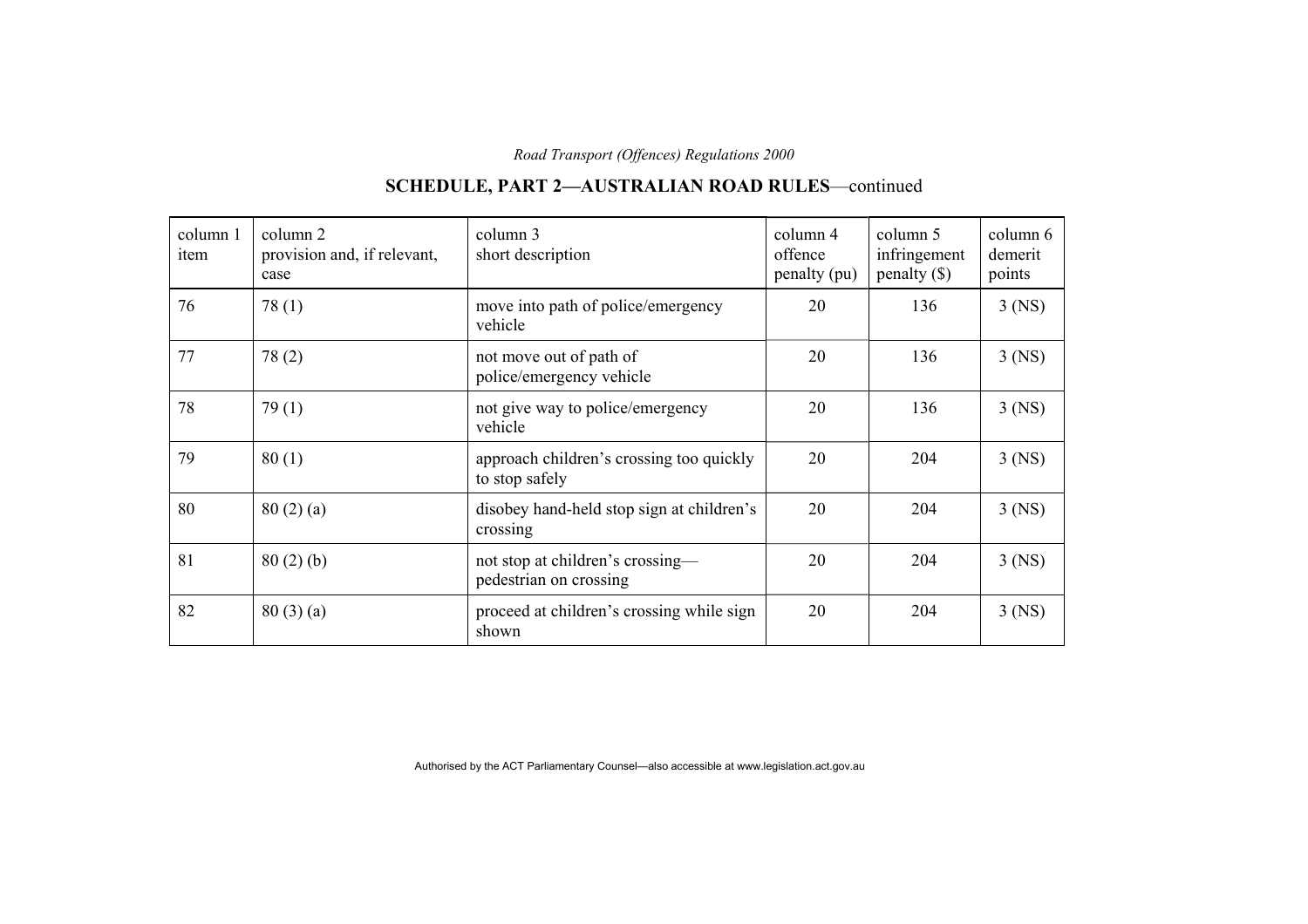#### column 1item column 2 provision and, if relevant, case column 3 short description column 4 offence penalty (pu) column 5 infringement penalty (\$) column 6demerit points  $83$   $80(3)$  (b) proceed at children's crossing contrary to directions 20 204 3 (NS)  $84$   $\mid$   $80$  (4) proceed at children's crossing pedestrian on/entering crossing 20 204 3 (NS) 85 81 (1) approach pedestrian crossing too quickly to stop safely 20 204 3 (NS) 86 81 (2) hot give way to pedestrian on pedestrian crossing 20 204 3 (NS) 87 82 pass/overtake vehicle at pedestrian/children's crossing 20 204 3 (NS) 88 83 83 and 83 and 83 and 83 and 83 and 83 and 83 and 83 and 83 and 83 and 83 and 83 and 83 and 84 and 84 and 84 and 85 and 86 and 86 and 86 and 86 and 86 and 86 and 86 and 86 and 86 and 86 and 86 and 86 and 86 and 86 and zone 20 114 3 89  $\begin{array}{|l|l|} \hline 84 (1) (a) \end{array}$  not give way to tram (drive through dividing strip break) 20 68 3 (NS)

### **SCHEDULE, PART 2—AUSTRALIAN ROAD RULES**—continued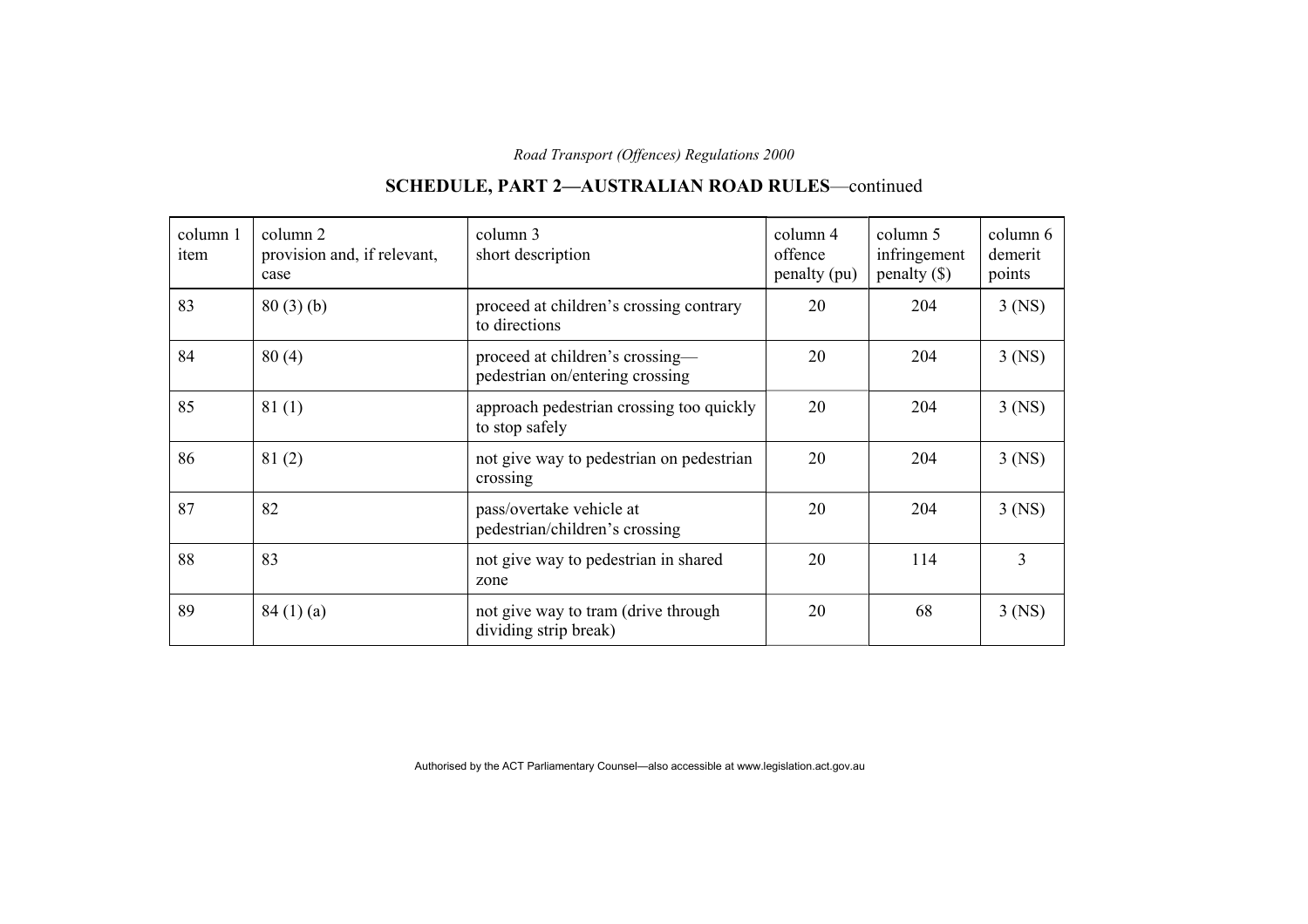#### column 1item column 2 provision and, if relevant, case column 3 short description column 4 offence penalty (pu) column 5 infringement penalty (\$) column 6demerit points 90  $\begin{array}{|l|l|} \hline 90 & 84 (1) (b) \end{array}$  not give way to vehicle (drive through dividing strip break) 20 204 3 (NS) 91  $\vert$  85 (a)  $\vert$  not give way to vehicle in turning lane  $\vert$  20  $\vert$  204  $\vert$  3 (NS) 92 85 (b) not give way to vehicle entering turning lane 20 204 3 (NS) 93 86 (1) not give way to vehicle (median turning bay) 20 114 3 (NS) 94 87 (1) not give way to vehicle (enter road from side/shoulder) 20 159 3 (NS) 95 87 (3) not give way to vehicle (enter road from parking area) 20 159 3 (NS) 96 88 (1) disobey left turn only sign 20 114 2 (NS) 97  $88 (2)$  disobey left lane must turn left sign 20 114 2 (NS) 98  $\vert$  89 (1) disobey right turn only sign  $\vert$  20 114 2 (NS)

### **SCHEDULE, PART 2—AUSTRALIAN ROAD RULES**—continued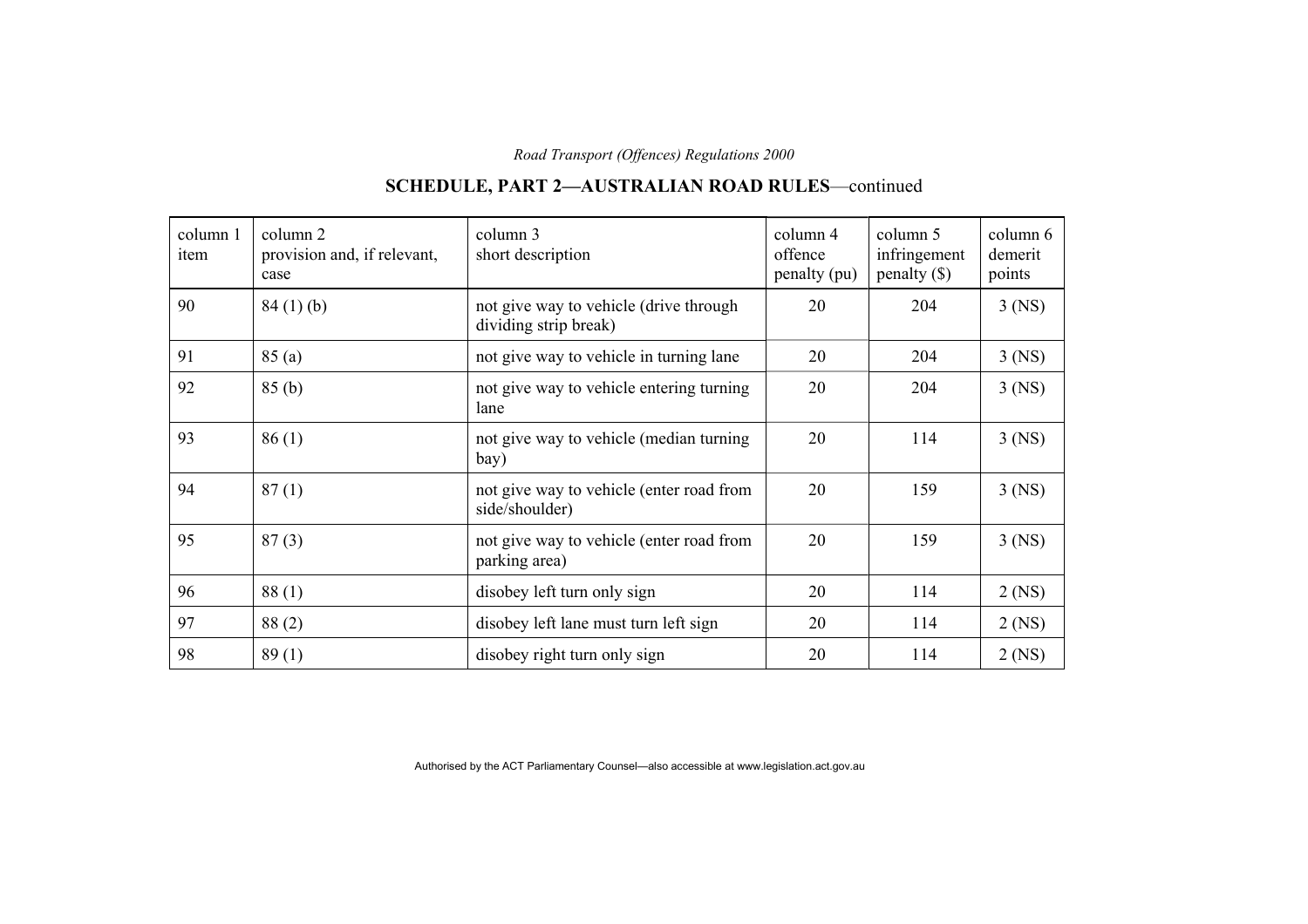| column 1<br>item | column 2<br>provision and, if relevant,<br>case | column 3<br>short description                                 | column 4<br>offence<br>penalty (pu) | column 5<br>infringement<br>penalty $(\$)$ | column $6$<br>demerit<br>points |
|------------------|-------------------------------------------------|---------------------------------------------------------------|-------------------------------------|--------------------------------------------|---------------------------------|
| 99               | 89(2)                                           | disobey right lane must turn right sign                       | 20                                  | 114                                        | $2$ (NS)                        |
| 100              | 90                                              | disobey no turns sign                                         | 20                                  | 114                                        | $2$ (NS)                        |
| 101              | 91(1)                                           | disobey no left turn sign                                     | 20                                  | 114                                        | $2$ (NS)                        |
| 102              | 91(2)                                           | disobey no right turn sign                                    | 20                                  | 114                                        | $2$ (NS)                        |
| 103              | 92(1)                                           | drive contrary to direction of traffic lane<br>arrow          | 20                                  | 114                                        |                                 |
| 104              | 93 $(1)(a)$                                     | pass sign contrary to no overtaking or<br>passing sign        | 20                                  | 114                                        | $2$ (NS)                        |
| 105              | 93 $(1)$ (b)                                    | overtake vehicle contrary to no<br>overtaking or passing sign | 20                                  | 114                                        | $2$ (NS)                        |
| 106              | 94                                              | disobey no overtaking on bridge sign                          | 20                                  | 114                                        | $2$ (NS)                        |
| 107              | 95(1)                                           | drive in emergency stopping lane                              | 20                                  | 114                                        |                                 |
| 108              | 96(1)                                           | stop on area marked with keep clear<br>marking                | 20                                  | 114                                        |                                 |

## **SCHEDULE, PART 2—AUSTRALIAN ROAD RULES**—continued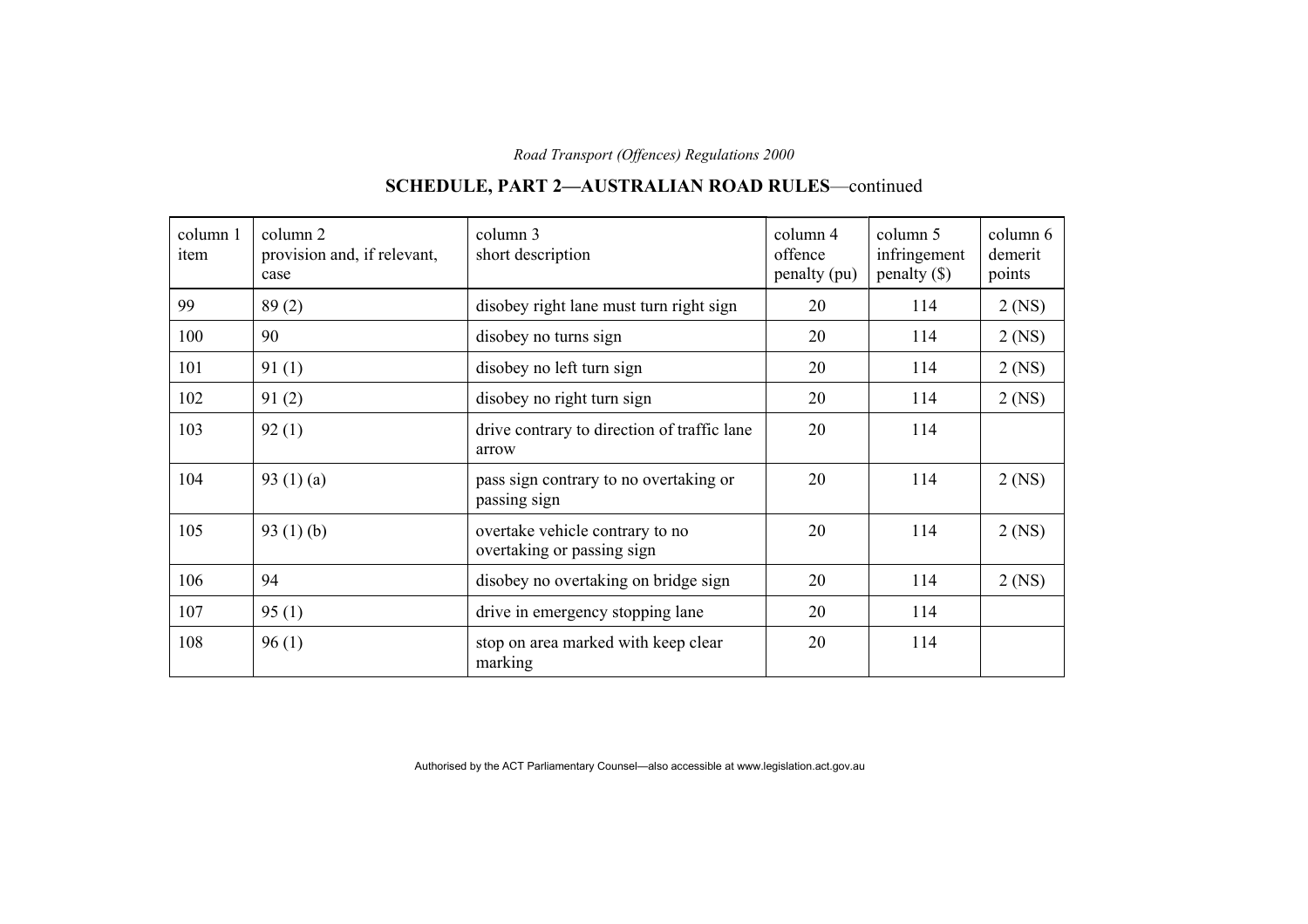#### column 1item column 2 provision and, if relevant, case column 3 short description column 4 offence penalty (pu) column 5 infringement penalty (\$) column 6demerit points  $109$  97 (1) disobey road access sign 20 114 110 98 (1) disobey one-way sign 20 114 111 99 (1) disobey keep left sign 20 114  $112$  99 (2) disobey keep right sign 20 114 113 100 disobey no entry sign 20 114 114  $\vert$  101 (1) hot stop before hand-held stop sign  $\vert$  20  $\vert$  204  $\vert$  3 (NS) 115 101 (2) (a) proceed past hand-held stop sign while sign shown 20 204 3 (NS) 116 101 (2) (b) proceed past hand-held stop sign contrary to directions 20 204 3 (NS) 117 102 (1) disobey clearance/low clearance sign 20 114 118 103 (1) disobey bridge load limit (gross mass) sign 20 151 119 103 (1) disobey gross load limit sign 20 151

### **SCHEDULE, PART 2—AUSTRALIAN ROAD RULES**—continued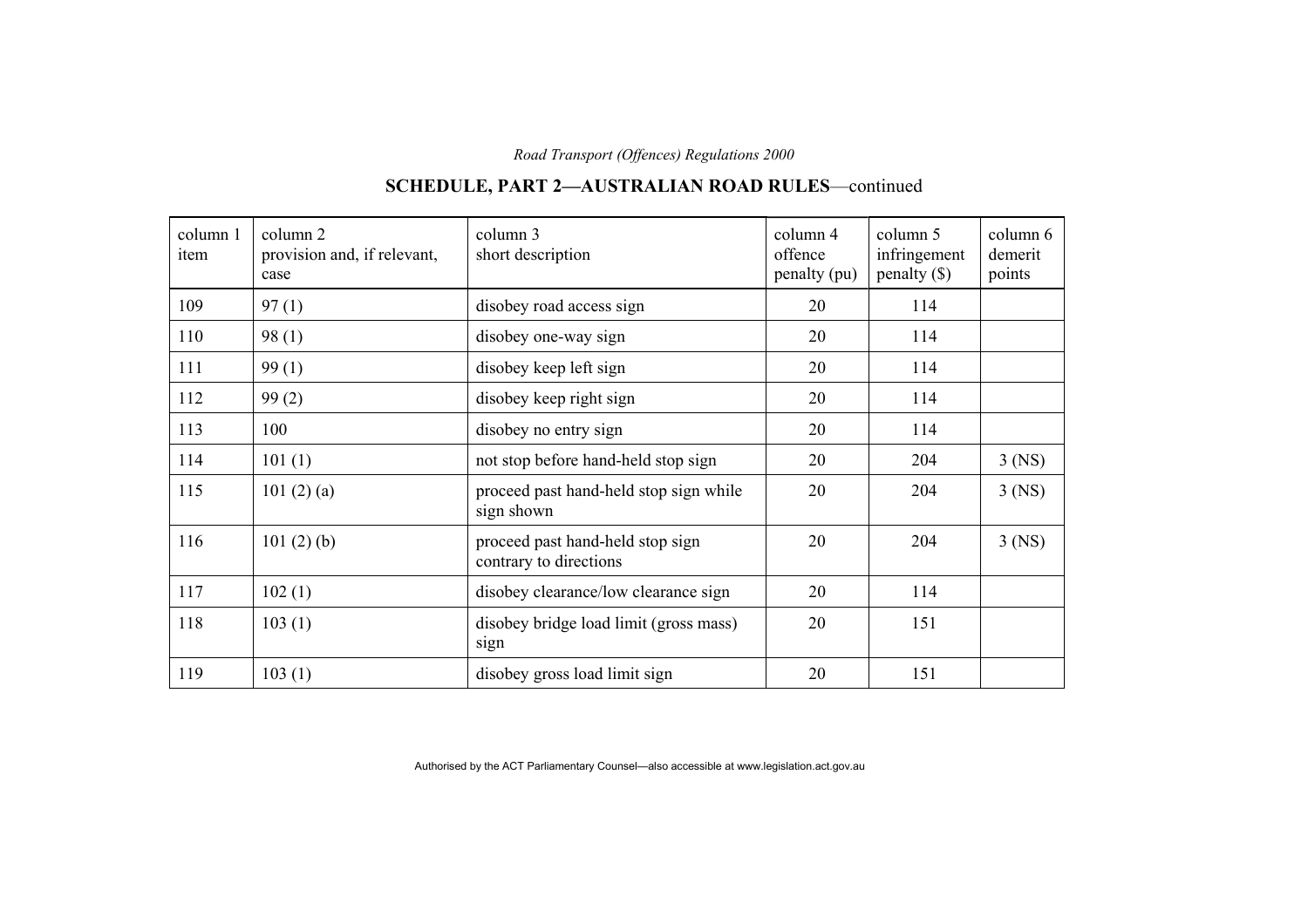#### column 1item column 2 provision and, if relevant, case column 3 short description column 4 offence penalty (pu) column 5 infringement penalty (\$) column 6demerit points 120 103 (2) disobey bridge load limit (mass per axle group) sign 20 151  $121$  |  $104$  (1) disobey no trucks sign (GVM) | 20 | 114 122 | 104 (2) disobey no trucks sign (length) 20 | 114 123 104 (3) disobey no trucks sign 20 114 124 105 disobey trucks must enter sign 20 114 125  $106 (1)$  disobey no buses sign (GVM)  $20$  114  $126$  106 (2) disobey no buses sign (length) 20 114  $127$  106 (3) disobey no buses sign 20 114 128 107 disobey buses must enter sign 20 114  $129$  | 108 (1) disobey trucks and buses low gear sign | 20 | 114

### **SCHEDULE, PART 2—AUSTRALIAN ROAD RULES**—continued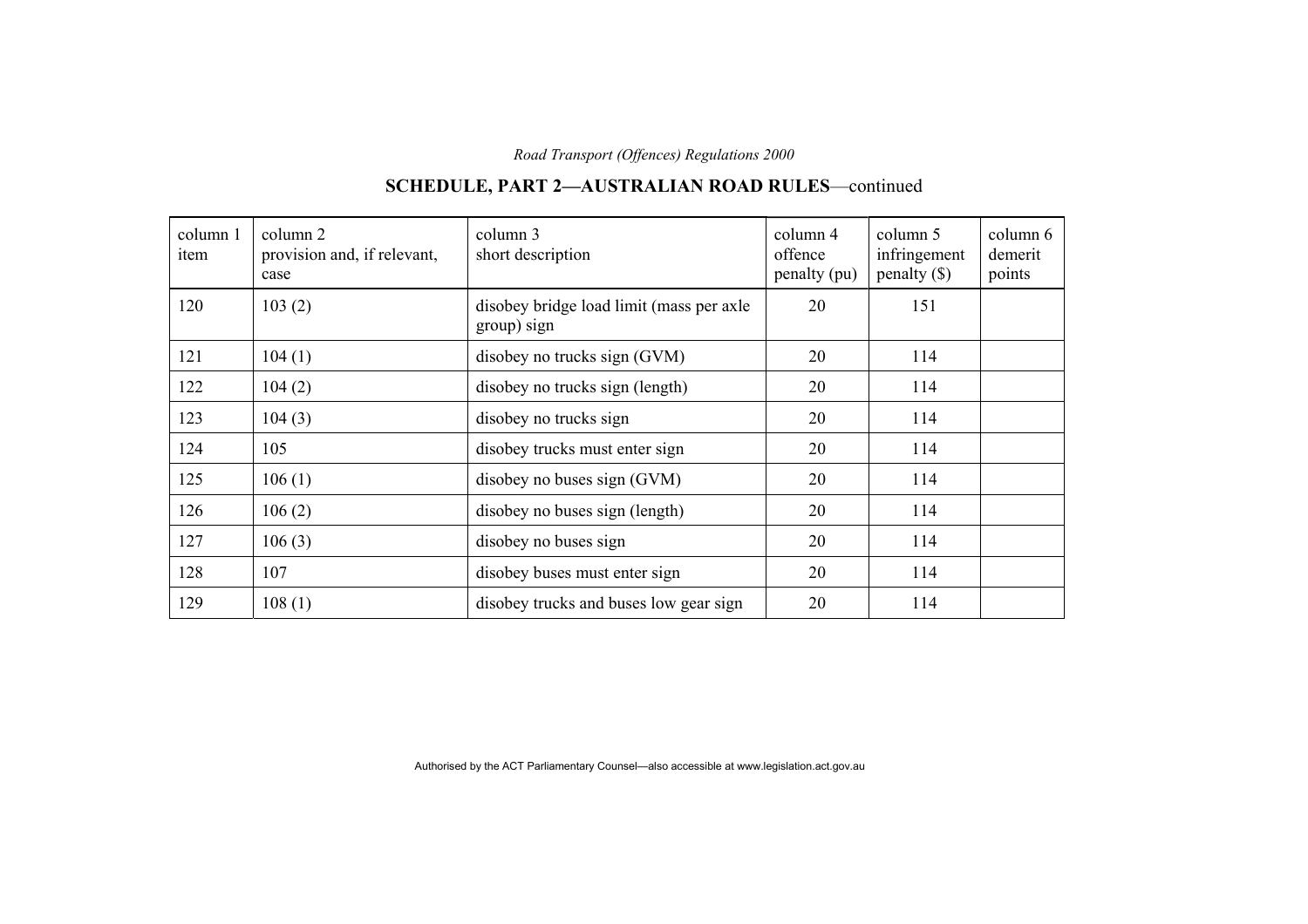## **SCHEDULE, PART 2—AUSTRALIAN ROAD RULES**—continued

| column 1<br>item | column 2<br>provision and, if relevant,<br>case | column 3<br>short description                                    | column 4<br>offence<br>penalty (pu) | column 5<br>infringement<br>$penalty$ (\$) | column 6<br>demerit<br>points |
|------------------|-------------------------------------------------|------------------------------------------------------------------|-------------------------------------|--------------------------------------------|-------------------------------|
| 130              | 111(1)                                          |                                                                  |                                     |                                            |                               |
| 130.1            | by contravening $111(2)$<br>$\bullet$           | not enter roundabout on left (leave less<br>than halfway)        | 20                                  | 159                                        |                               |
| 130.2            | by contravening $111(3)$<br>$\bullet$           | not enter roundabout on right (leave<br>more than halfway)       | 20                                  | 159                                        |                               |
| 130.3            | by contravening $111(5)$<br>$\bullet$           | not enter roundabout in direction of<br>traffic lane arrow       | 20                                  | 114                                        |                               |
| 131              | 112(2)                                          | not give left change of direction signal<br>entering roundabout  | 20                                  | 114                                        | $2$ (NS)                      |
| 132              | 112(3)                                          | not maintain left change of direction<br>signal in roundabout    | 20                                  | 114                                        | $2$ (NS)                      |
| 133              | 113(2)                                          | not give right change of direction signal<br>entering roundabout | 20                                  | 114                                        | $2$ (NS)                      |
| 134              | 113(3)                                          | not maintain right change of direction<br>signal in roundabout   | 20                                  | 114                                        | $2$ (NS)                      |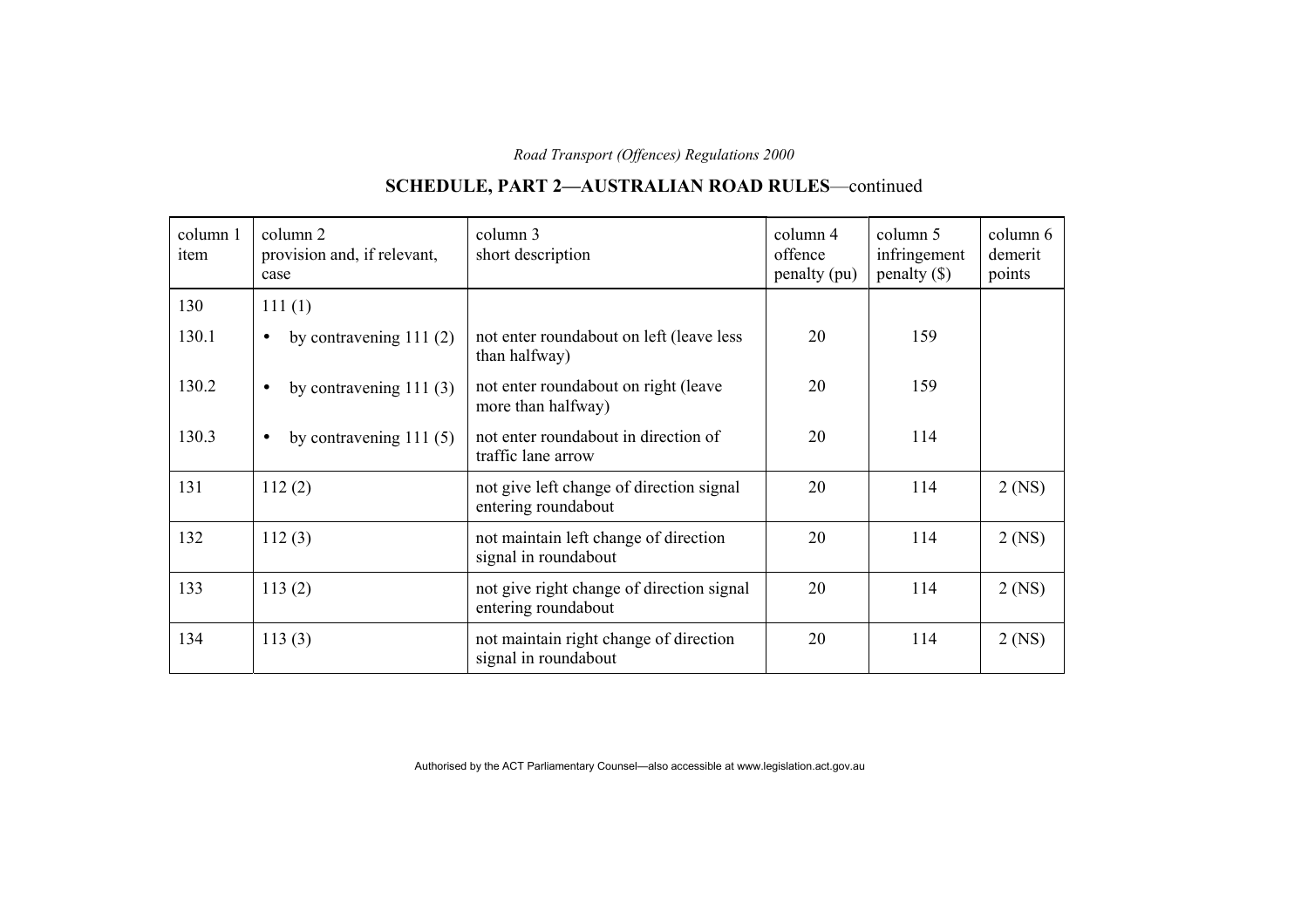#### column 1item column 2 provision and, if relevant, case column 3 short description column 4 offence penalty (pu) column 5 infringement penalty (\$) column 6demerit points 135 114 (1) (a) not give way to vehicle when entering roundabout 20 204 3 (NS) 136 114 (1) (b) not give way to tram when entering roundabout 20 204 3 (NS) 137 114 (2) hot give way to tram when driving in roundabout 20 204 3 (NS) 138 115 (1) not drive left of traffic island in roundabout 20 151 2 (NS) 139 116 116 not drive in roundabout in direction of traffic lane arrow 20 114 140 117 (1) not give left change of direction signal in roundabout 20 | 114 | 2 (NS) 141 117 (2) hot give right change of direction signal in roundabout 20 114 2 (NS)

### **SCHEDULE, PART 2—AUSTRALIAN ROAD RULES**—continued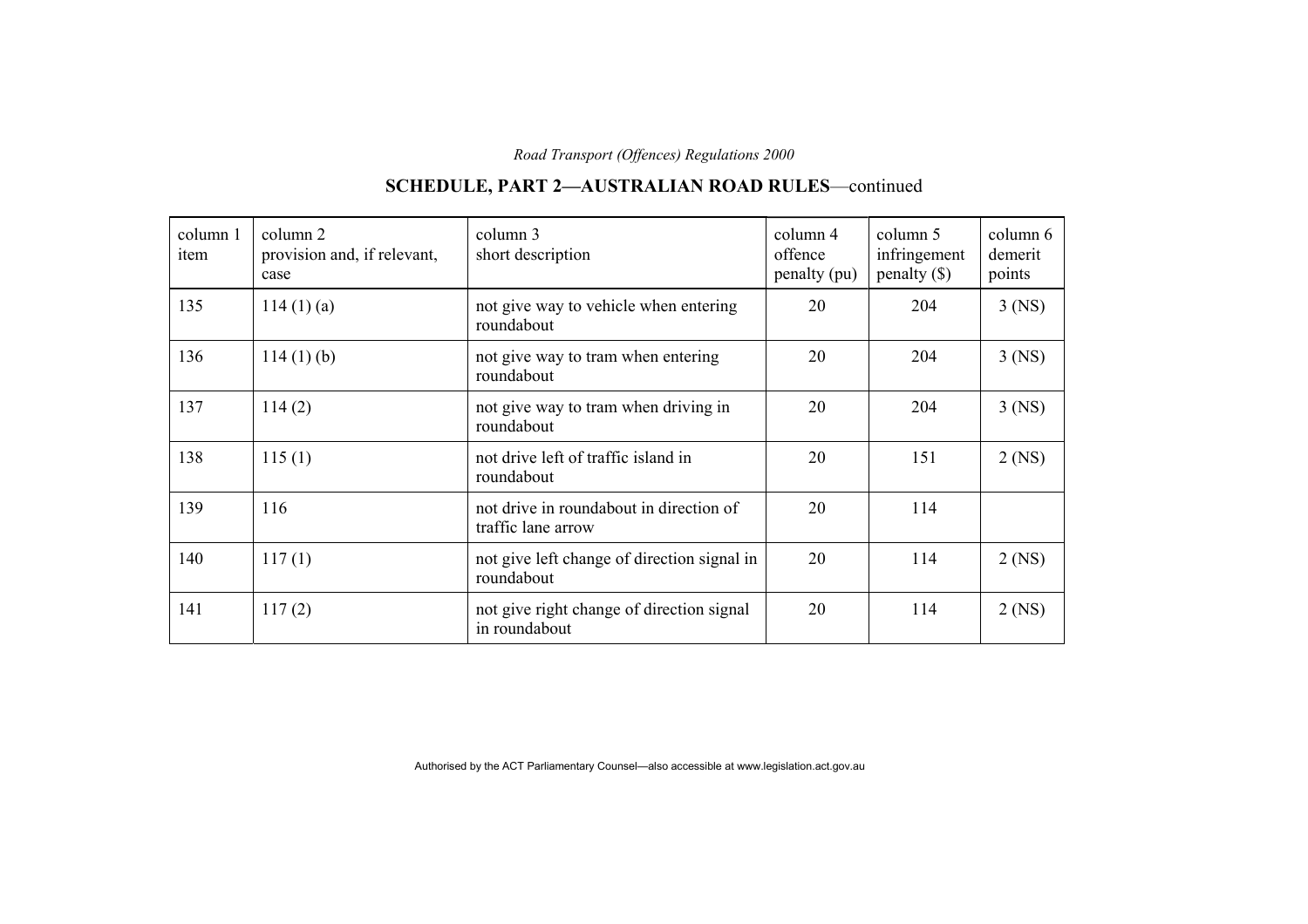#### column 1item column 2 provision and, if relevant, case column 3 short description column 4 offence penalty (pu) column 5 infringement penalty (\$) column 6demerit points 142 | 118 (1) | not give left change of direction signal (exit roundabout) 20 | 114 | 2 (NS) 143 118 (2) not stop left change of direction signal (exit roundabout) 20 68 144 119 119 rider on left in roundabout not give way to vehicle 20 204 145 121 (a) not stop at stop line/sign at level crossing 20 204 3 (NS) 146 121 (b) not give way to train/tram at level crossing with stop sign 20 204 3 (NS) 147 | 122 | disobey give way sign/line at level crossing 20 204 3 (NS) 148 123 (a) enter level crossing contrary to lights/bells 20 193 3 (NS)

### **SCHEDULE, PART 2—AUSTRALIAN ROAD RULES**—continued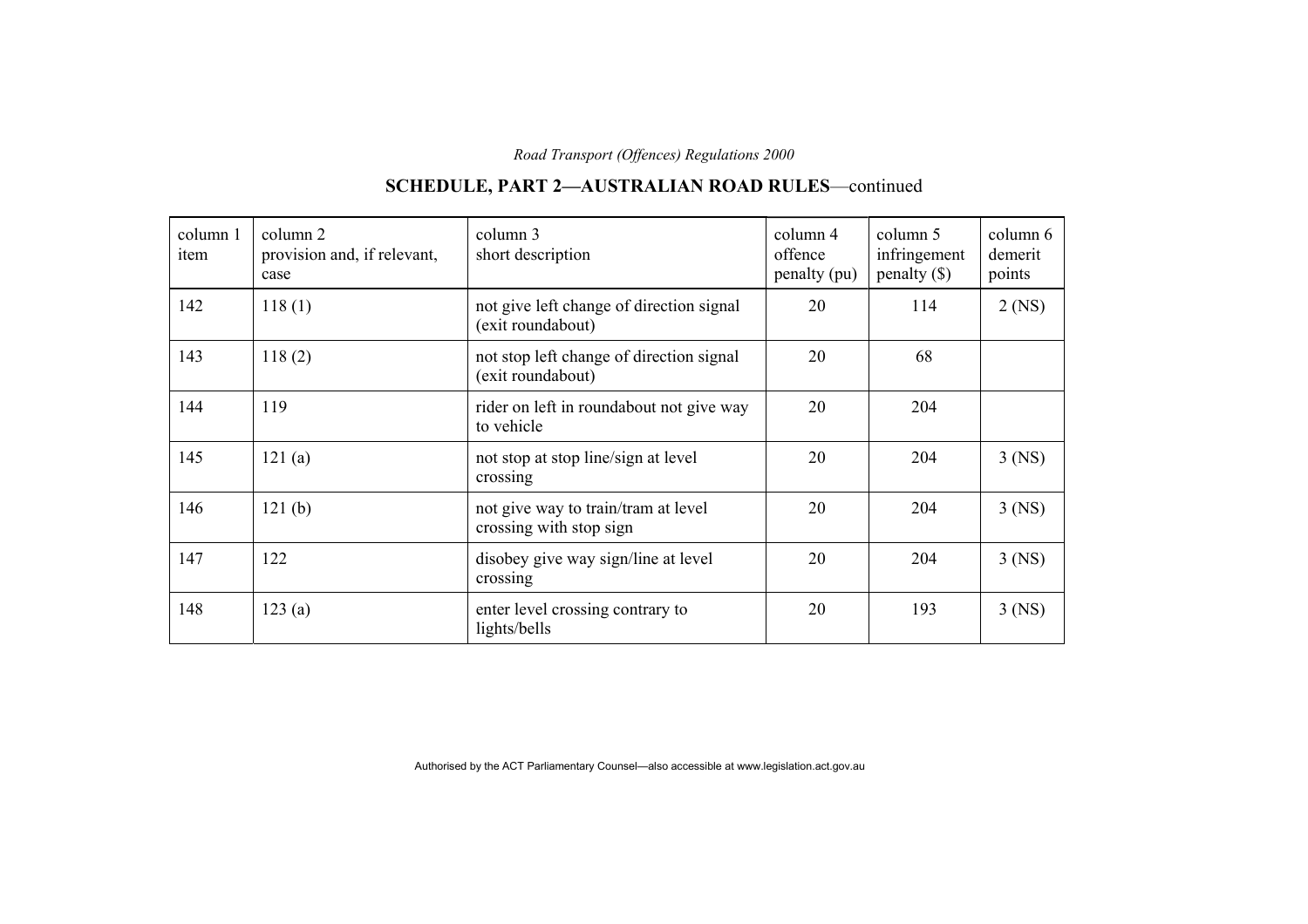#### column 1item column 2 provision and, if relevant, case column 3 short description column 4 offence penalty (pu) column 5 infringement penalty (\$) column 6demerit points 149 123 (b) enter level crossing with gate/boom/barrier operating 20 | 193 | 3 (NS) 150 123 (c) enter level crossing when train/tram on/entering crossing 20 193 3 (NS) 151 123 (d) enter level crossing when approaching train/tram seen/heard 20 193 3 (NS) 152 123 (e) enter level crossing when crossing/road beyond blocked 20 68 3 (NS) 153 124 not leave level crossing when safe 20 124 68 154 125 (1) unreasonably obstruct driver/pedestrian 20 161 155 126 126 drive behind other vehicle too closely to stop safely 20 159 1 (NS) 156 127 (1) long vehicle not required distance from other long vehicle 20 159 1 (NS)

### **SCHEDULE, PART 2—AUSTRALIAN ROAD RULES**—continued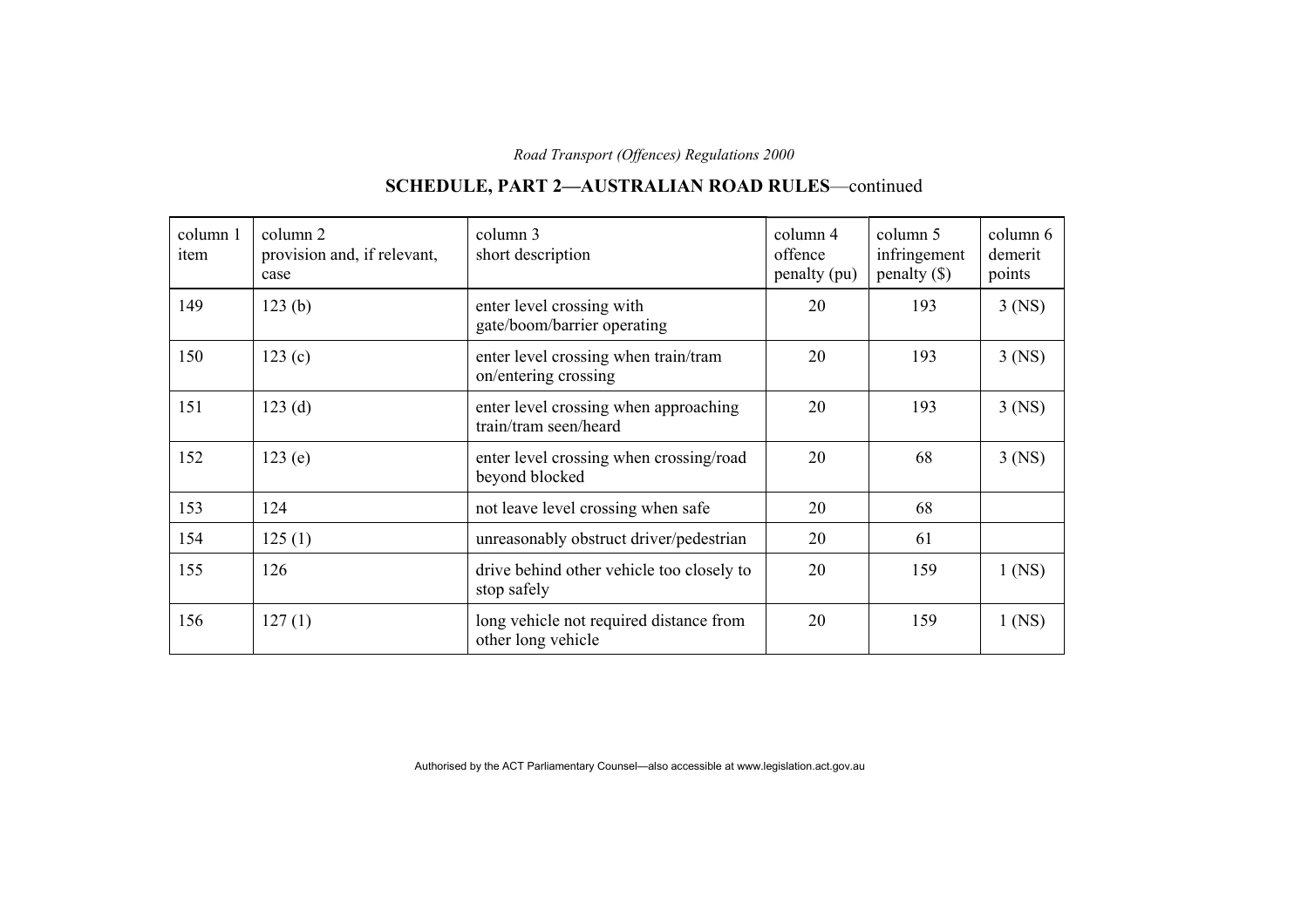## **SCHEDULE, PART 2—AUSTRALIAN ROAD RULES**—continued

| column 1<br>item | column 2<br>provision and, if relevant,<br>case    | column 3<br>short description                                  | column 4<br>offence<br>penalty (pu) | column 5<br>infringement<br>$penalty (\$))$ | column 6<br>demerit<br>points |
|------------------|----------------------------------------------------|----------------------------------------------------------------|-------------------------------------|---------------------------------------------|-------------------------------|
| 157              | 128                                                | enter intersection when intersection/road<br>beyond blocked    | 20                                  | 114                                         |                               |
| 158              | 129(1)                                             | not drive on far left side of road                             | 20                                  | 151                                         | $2$ (NS)                      |
| 159              | 130(2)                                             |                                                                |                                     |                                             |                               |
| 159.1            | if $130(1)$ (a) applies<br>$\bullet$               | drive in right lane on road with speed-<br>limit over 80 km/h  | 20                                  | 114                                         | $2$ (NS)                      |
| 159.2            | if 130 $(1)$ (b) applies<br>$\bullet$              | disobey keep left unless overtaking sign                       | 20                                  | 114                                         | $2$ (NS)                      |
| 160              | 131                                                | not keep left of oncoming vehicle                              | 20                                  | 68                                          | $2$ (NS)                      |
| 161              | 132(1)                                             | not keep left of centre on two-way road                        | 20                                  | 151                                         | $2$ (NS)                      |
| 162              | 132(2)                                             |                                                                |                                     |                                             |                               |
| 162.1            | if there are double<br>$\bullet$<br>dividing lines | not keep left of dividing line (double)<br>dividing lines)     | 20                                  | 151                                         | $3$ (NS)                      |
| 162.2            | in any other case<br>$\bullet$                     | not keep left of dividing line (not double)<br>dividing lines) | 20                                  | 151                                         | 2(NS)                         |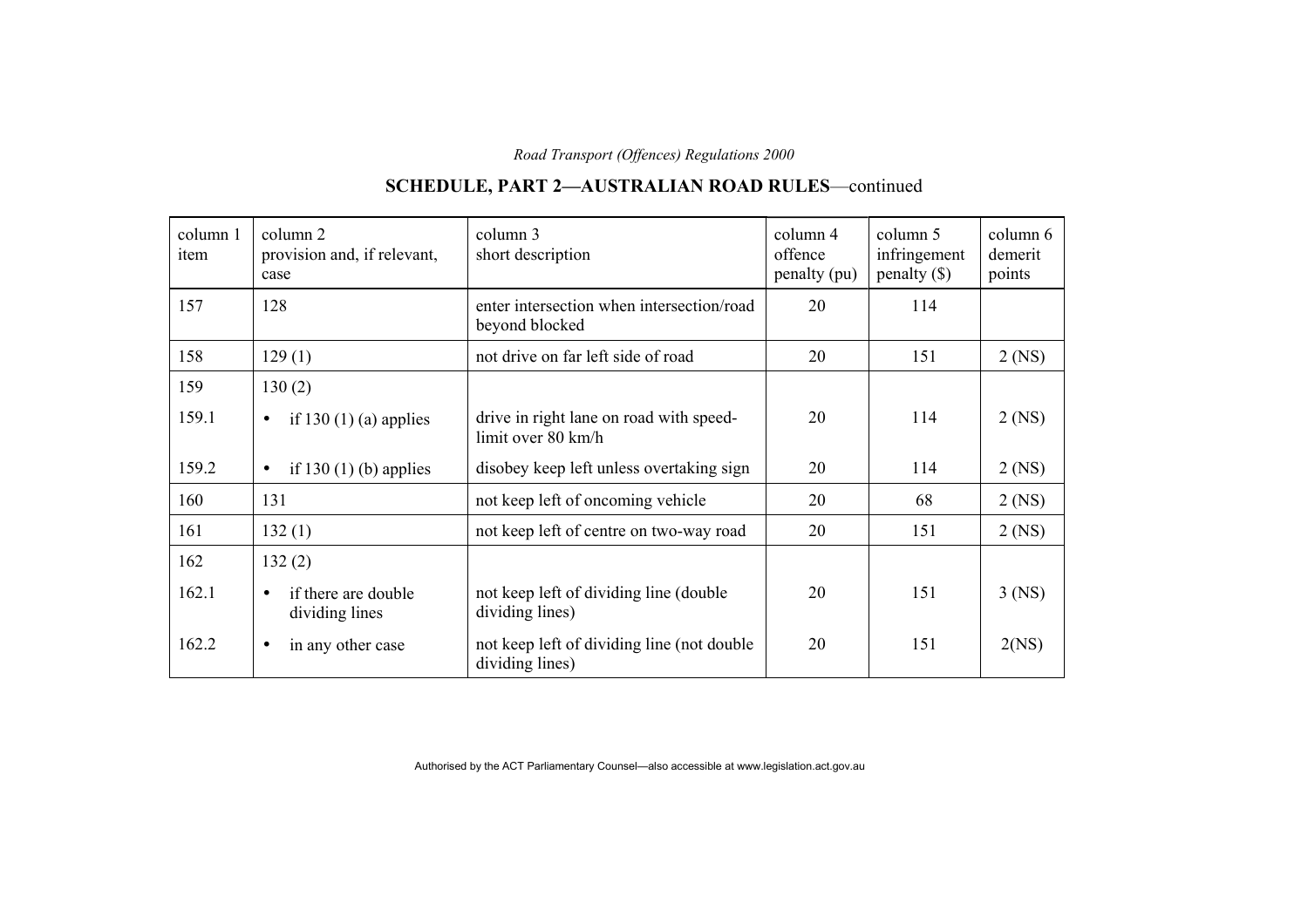#### column 1item column 2 provision and, if relevant, case column 3 short description column 4 offence penalty (pu) column 5 infringement penalty (\$) column 6demerit points 163 135 (1) hot keep left of median strip 20 151 2 (NS) 164 136 164 136 road 20 114 165 137 (1) drive on dividing strip 20 114 166 138 (1) drive on/over continuous line near painted island 20 114 167 140 vertake vehicle when unsafe 20 114 2 (NS)  $168$  | 141 (1) overtake to left of vehicle  $20$  | 114 | 2 (NS) 169 141 (2) cyclist pass/overtake left of left turning vehicle 20 44 170 | 142 (1) vertake to right of vehicle turning right/making U-turn 20 114 2 (NS) 171 143 (1) disobey do not overtake turning vehicle sign (left turn) 20 114 2 (NS)

### **SCHEDULE, PART 2—AUSTRALIAN ROAD RULES**—continued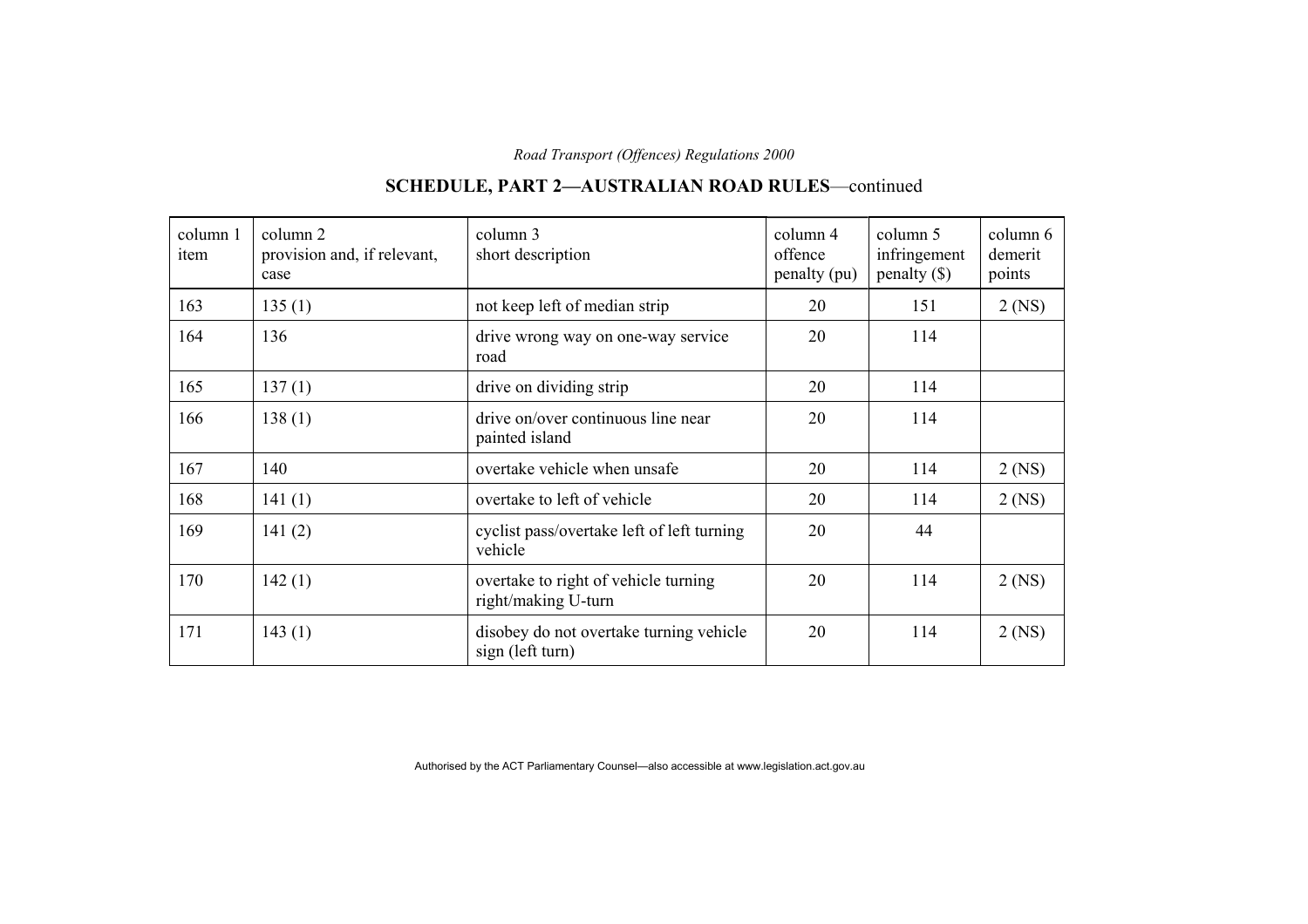#### column 1item column 2 provision and, if relevant, case column 3 short description column 4 offence penalty (pu) column 5 infringement penalty (\$) column 6demerit points 172 | 143 (2) | disobey do not overtake turning vehicle sign (right/U-turn) 20 | 114 | 2 (NS)  $173$  | 144 (a) | overtake vehicle too closely | 20 | 114 | 2 (NS)  $174$  | 144 (b) cut in front of vehicle after overtaking | 20 | 114 | 2 (NS) 175 145 increase speed while being overtaken 20 114  $176$  146 (1) hot drive within marked line on multi-<br>and  $\begin{array}{|l|l|} \hline \end{array}$  20 114 177 146 (2) not drive within single line of traffic (no lines marked) 20 114 178 147 147 move from marked lane to another across continuous line 20 114 179 148 (1) not give way (move from marked lane to another) 20 | 114 | 3 (NS) 180 148 (2) hot give way (move from one line of traffic to another) 20 114 3 (NS)

### **SCHEDULE, PART 2—AUSTRALIAN ROAD RULES**—continued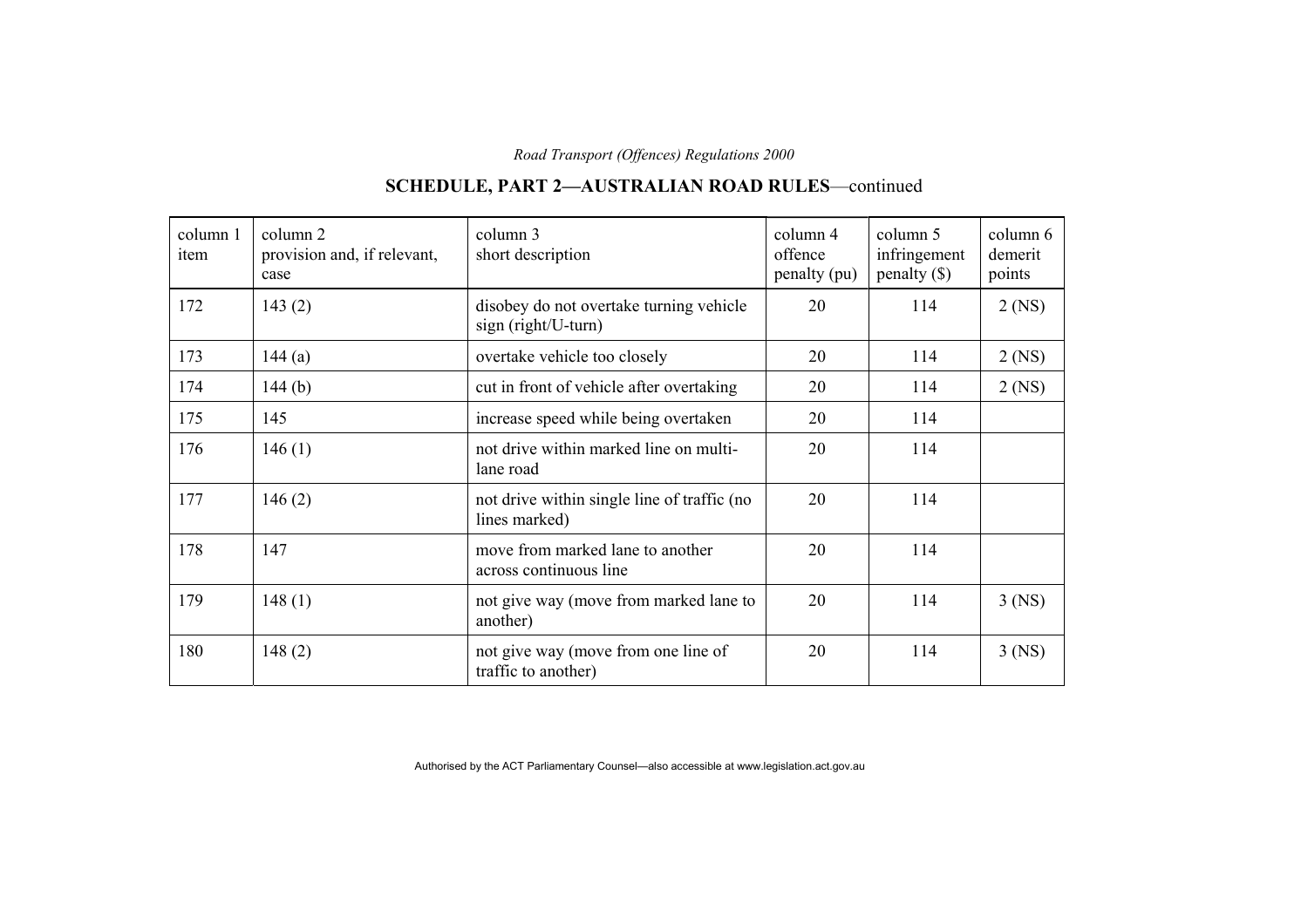#### column 1item column 2 provision and, if relevant, case column 3 short description column 4 offence penalty (pu) column 5 infringement penalty (\$) column 6demerit points 181 149 149 not give way to vehicle ahead when merging 20 | 114 | 3 (NS) 182 150 (1) drive on/over continuous white edge line 20 68 183 151 (1) ride motorbike/bicycle more than 2 abreast on road 20 44 184 151 (2) ride motorbike/bicycle more than 2 abreast in marked lane 20 44 185 151 (4) ride motorbike/bicycle more than 1.5 m from another 20 44 186 152 (1) 186.1 • by contravening 152 (2) drive in lane (red cross on overhead device) 20 114 3 (NS) 186.2 • by contravening 152 (3) drive in lane (flashing red cross on overhead device) 20 114 3 (NS) 187 153 (1) drive in bicycle lane 20 114

### **SCHEDULE, PART 2—AUSTRALIAN ROAD RULES**—continued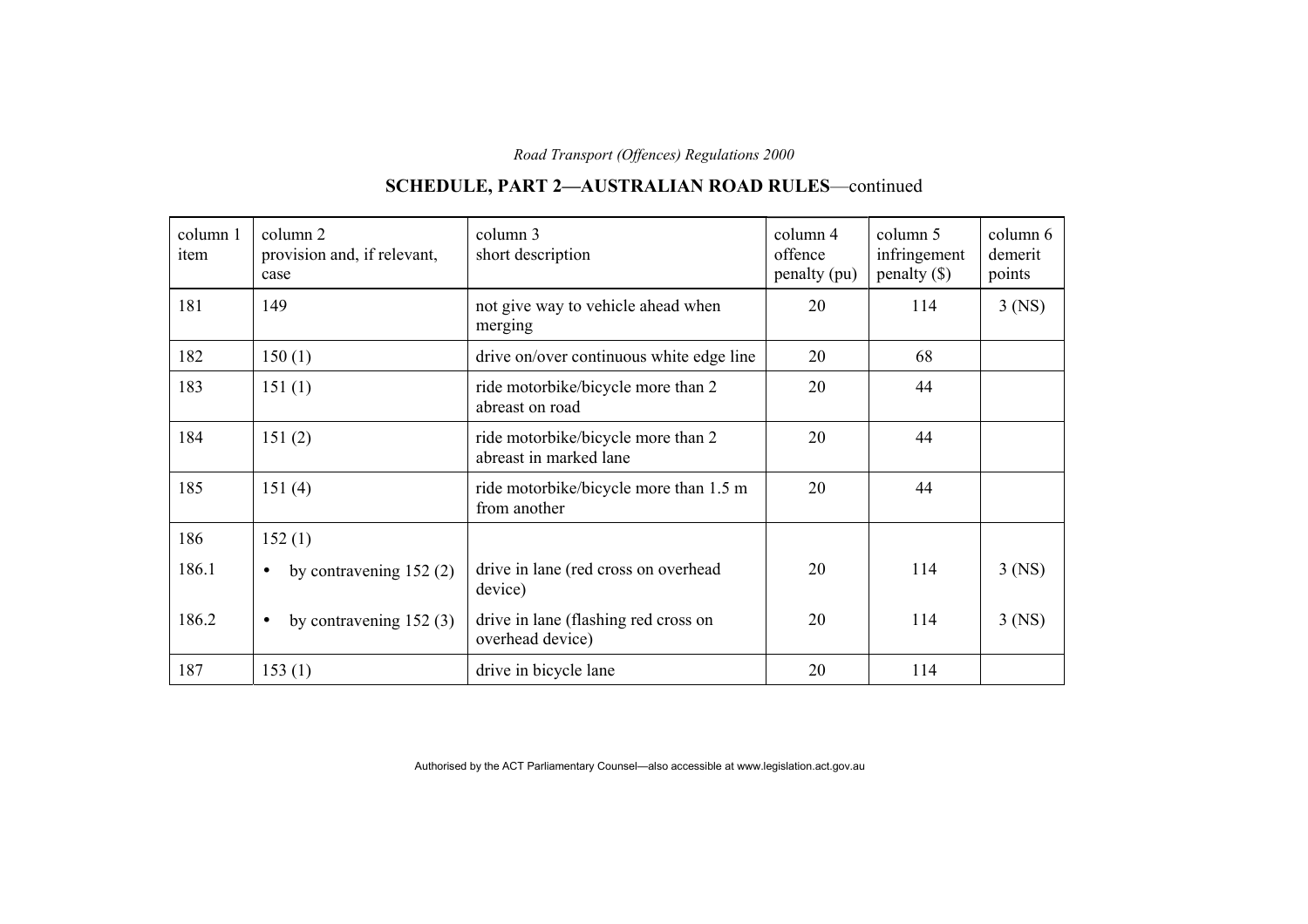| column 1<br>item | column 2<br>provision and, if relevant,<br>case | column 3<br>short description                      | column 4<br>offence<br>penalty (pu) | column 5<br>infringement<br>penalty $(\$)$ | column 6<br>demerit<br>points |
|------------------|-------------------------------------------------|----------------------------------------------------|-------------------------------------|--------------------------------------------|-------------------------------|
| 188              | 154(1)                                          | drive in bus lane                                  | 20                                  | 204                                        |                               |
| 189              | 155(1)                                          | drive in tram lane                                 | 20                                  | 136                                        | $3$ (NS)                      |
| 190              | 156(1)                                          | drive in transit lane                              | 20                                  | 136                                        |                               |
| 191              | 157(1)                                          | drive in truck lane                                | 20                                  | 204                                        |                               |
| 192              | 159(1)                                          | not drive in lane marked for particular<br>vehicle | 20                                  | 114                                        |                               |
| 193              | 160(2)                                          | pass/overtake to right of tram                     | 20                                  | 68                                         | $2$ (NS)                      |
| 194              | 160(3)                                          | pass/overtake tram turning/signalling left         | 20                                  | 68                                         | $2$ (NS)                      |
| 195              | 161(2)                                          | pass/overtake to left of tram                      | 20                                  | 68                                         | $2$ (NS)                      |
| 196              | 161 $(3)$                                       | pass/overtake tram turning/signalling<br>right     | 20                                  | 68                                         | $2$ (NS)                      |
| 197              | 162 $(1)$ $(a)$                                 | drive on safety zone                               | 20                                  | 68                                         | $3$ (NS)                      |
| 198              | 162(1)(b)                                       | not drive safely to left of safety zone            | 20                                  | 68                                         | $3$ (NS)                      |

## **SCHEDULE, PART 2—AUSTRALIAN ROAD RULES**—continued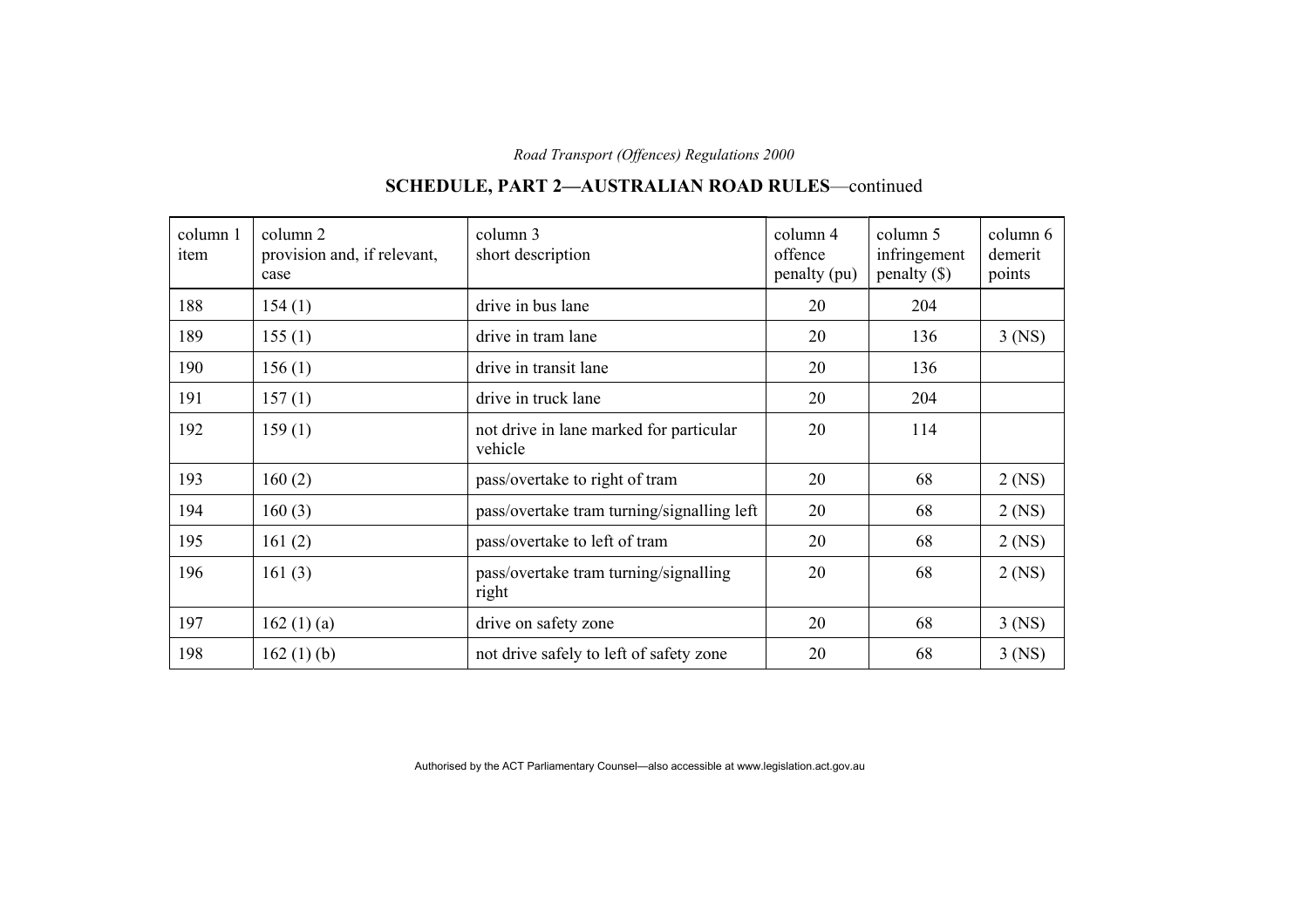## **SCHEDULE, PART 2—AUSTRALIAN ROAD RULES**—continued

| column 1<br>item | column 2<br>provision and, if relevant,<br>case | column 3<br>short description                                  | column 4<br>offence<br>penalty (pu) | column 5<br>infringement<br>$penalty$ (\$) | column 6<br>demerit<br>points |
|------------------|-------------------------------------------------|----------------------------------------------------------------|-------------------------------------|--------------------------------------------|-------------------------------|
| 199              | 163(1)                                          | drive past rear of stopped tram when<br>pedestrian is crossing | 20                                  | 68                                         | $3$ (NS)                      |
| 200              | 164(1)                                          |                                                                |                                     |                                            |                               |
| 200.1            | by contravening $164(2)$                        | not give way to pedestrian near stopped<br>tram                | 20                                  | 68                                         | $3$ (NS)                      |
| 200.2            | by contravening $164(3)$<br>$\bullet$           | proceed near stopped tram (road not<br>clear of pedestrians)   | 20                                  | 68                                         | $3$ (NS)                      |
| 200.3            | by contravening $164(4)$<br>$\bullet$           | pass/overtake stopped tram at prohibited<br>speed              | 20                                  | 68                                         | $3$ (NS)                      |
| 201              | 167                                             | disobey no stopping sign                                       | 20                                  | 136                                        |                               |
| 202              | 168(1)                                          | disobey no parking sign                                        | 20                                  | 61                                         |                               |
| 203              | 169                                             | stop at side of road with continuous<br>yellow edge line       | 20                                  | 136                                        |                               |
| 204              | 170(1)                                          | stop in intersection                                           | 20                                  | 61                                         |                               |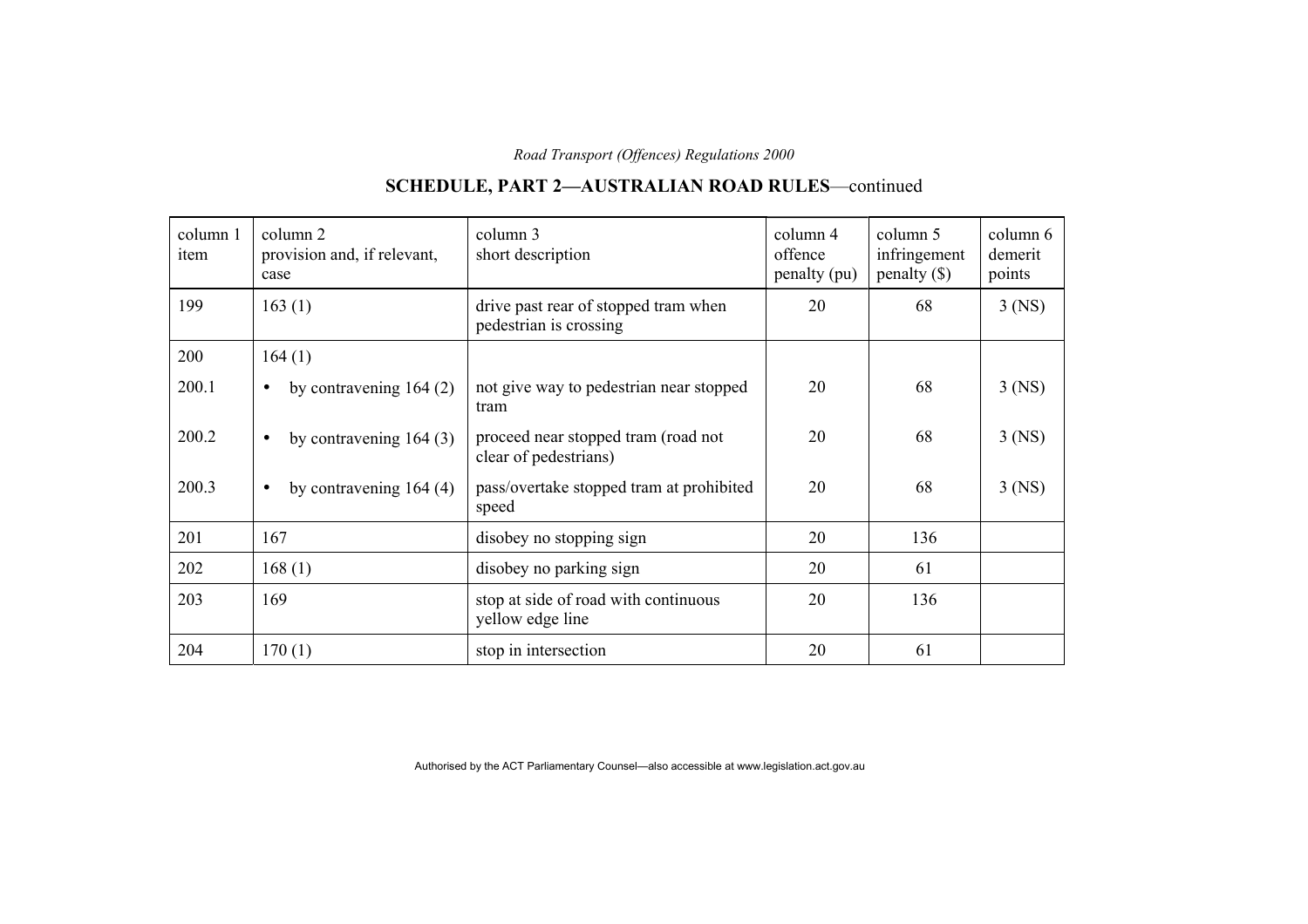### column 1item column 2 provision and, if relevant, case column 3 short description column 4 offence penalty (pu) column 5 infringement penalty (\$) column 6demerit points  $205$  170 (2) stop on/near intersection (traffic lights) 20 61 206 170 (3) stop on/near intersection (no traffic lights) 20 61  $207$  171 (1) stop on/near children's crossing 20 202  $208$  172 (1) stop on/near pedestrian crossing 20 202  $209$  | 173 (1) stop on/near marked foot crossing | 20 | 202 210 174 (2) stop near bicycle crossing lights 20 61 211  $\begin{array}{|c|c|c|c|c|c|c|c|c|} \hline \end{array}$  175 (1) stop on/near level crossing 20 61 212  $|176 (1)$  stop on clearway 20 136 213  $\begin{array}{|c|c|c|c|c|c|} \hline 177 & (1) \end{array}$  stop on freeway  $\begin{array}{|c|c|c|c|c|c|} \hline 20 & 136 \end{array}$ 214 178 stop in emergency stopping lane 20 136 215 179 (1) stop in loading zone 20 83 216  $\vert$  179 (2) (a) stop in loading zone longer than  $\frac{1}{2}$  hour  $\vert$  20  $\vert$  83

### **SCHEDULE, PART 2—AUSTRALIAN ROAD RULES**—continued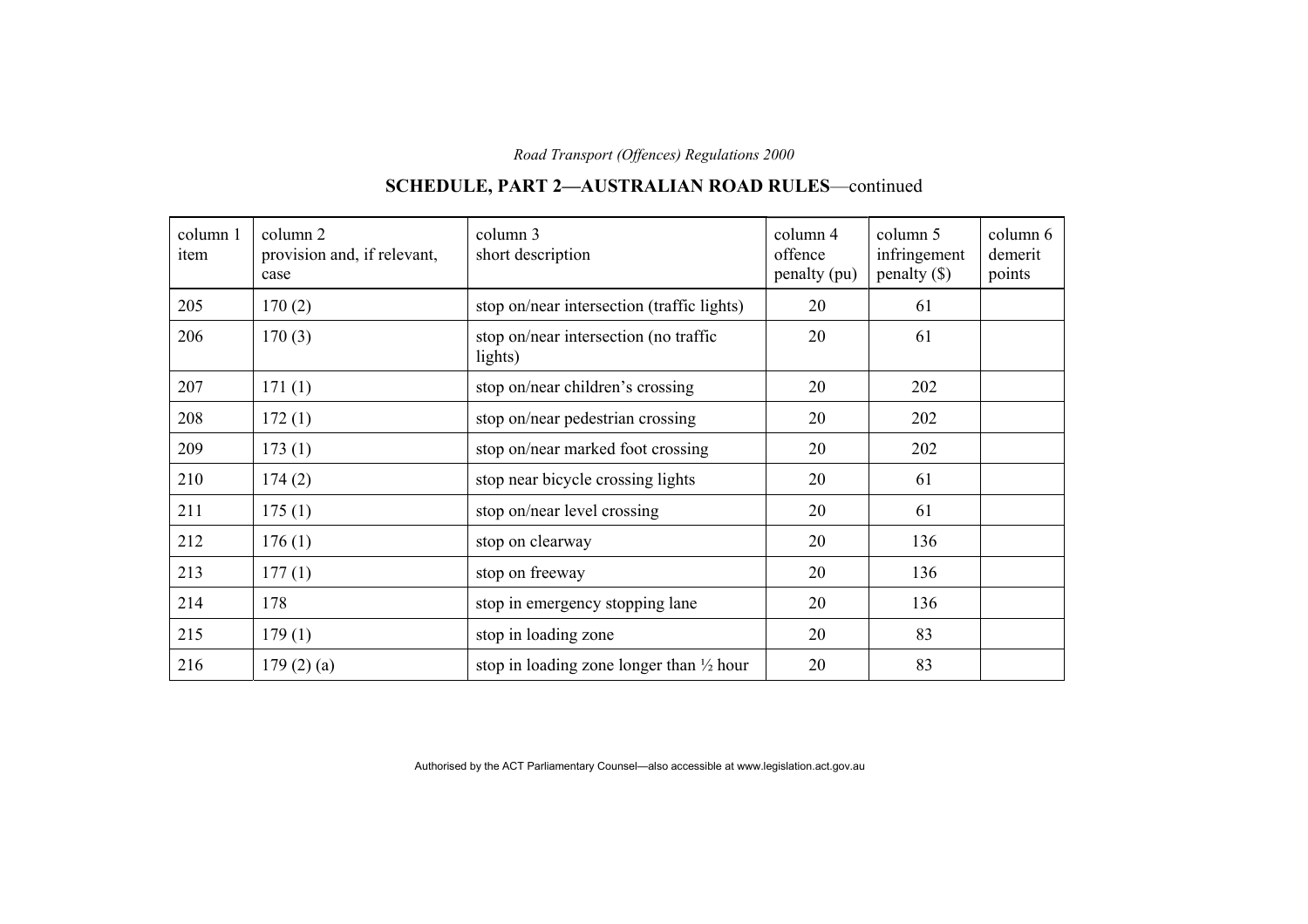#### column 1item column 2 provision and, if relevant, case column 3 short description column 4 offence penalty (pu) column 5 infringement penalty (\$) column 6demerit points 217  $\vert$  179 (2) (b) stop in loading zone longer than indicated 20 83 218  $\begin{array}{|c|c|c|c|c|c|c|c|c|} \hline 208 & 180 & 1 \end{array}$  stop in truck zone  $\begin{array}{|c|c|c|c|c|c|c|} \hline 20 & 83 & 20 \end{array}$ 219 181 (1) stop in works zone 20 33 220  $182 (1)$  stop in taxi zone 20 61 221  $\vert$  183 (1) 221.1 • for a bus zone in a clearway, transit lane or bus lane stop in bus zone (clearway/transit lane/ bus lane) 20 114 221.2  $\bullet$  other than for a bus zone in a clearway, transit lane or bus lane stop in bus zone (not clearway/transit lane/ bus lane) 20 83

### **SCHEDULE, PART 2—AUSTRALIAN ROAD RULES**—continued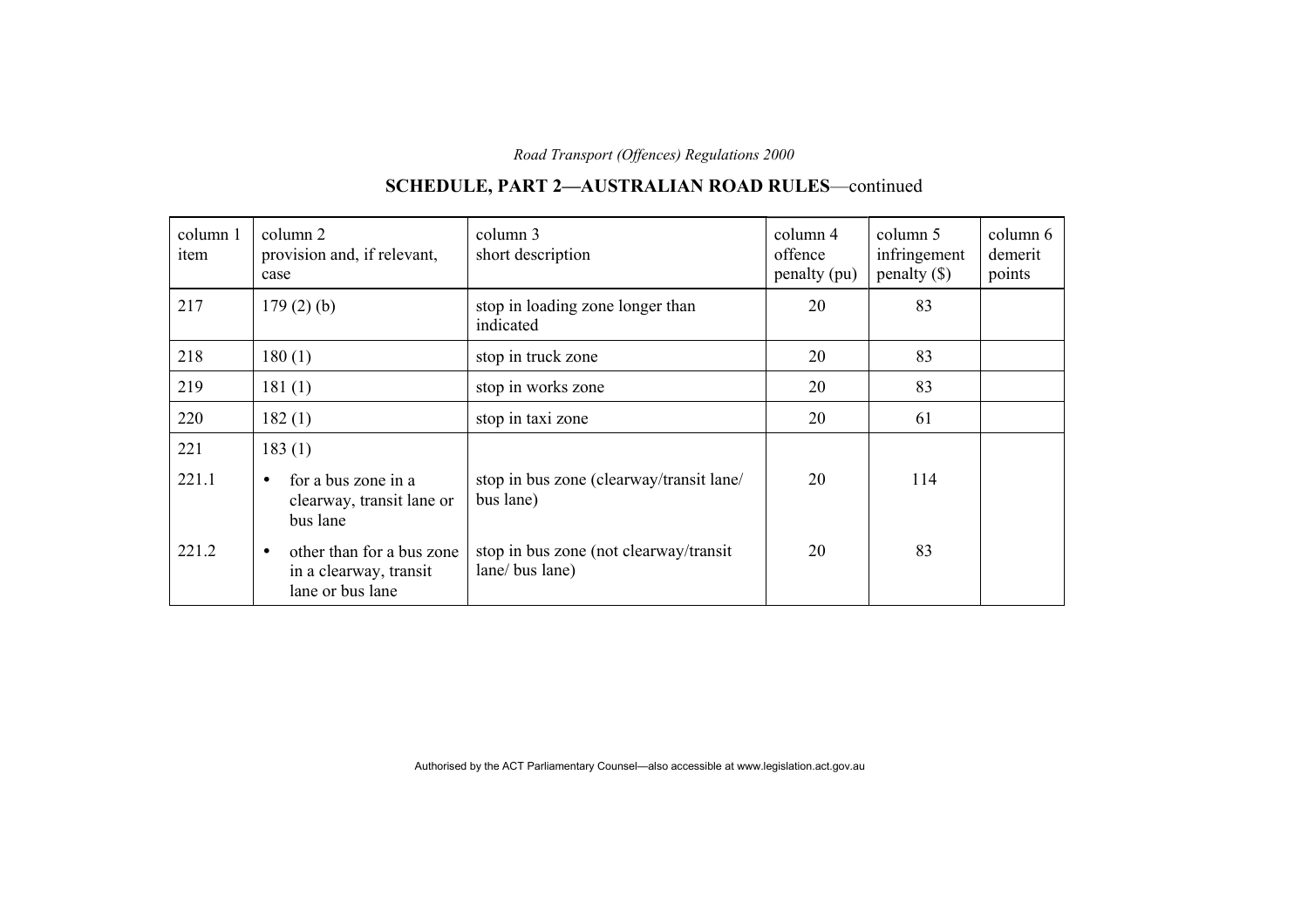## **SCHEDULE, PART 2—AUSTRALIAN ROAD RULES**—continued

| column 1<br>item | column 2<br>provision and, if relevant,<br>case                                          | column 3<br>short description                                 | column 4<br>offence<br>penalty (pu) | column 5<br>infringement<br>$penalty (\$))$ | column 6<br>demerit<br>points |
|------------------|------------------------------------------------------------------------------------------|---------------------------------------------------------------|-------------------------------------|---------------------------------------------|-------------------------------|
| 222              | 184(1)                                                                                   |                                                               |                                     |                                             |                               |
| 222.1            | for a minibus zone in a<br>$\bullet$<br>clearway, transit lane or<br>bus lane            | stop in minibus zone (clearway/transit<br>lane/ bus lane)     | 20                                  | 114                                         |                               |
| 222.2            | other than for a minibus<br>$\bullet$<br>zone in a clearway,<br>transit lane or bus lane | stop in minibus zone (not<br>clearway/transit lane/ bus lane) | 20                                  | 83                                          |                               |
| 223              | 185(1)                                                                                   | stop in permit zone                                           | 20                                  | 61                                          |                               |
| 224              | 186(1)                                                                                   | stop in mail zone                                             | 20                                  | 61                                          |                               |
| 225              | 187                                                                                      | stop in/on bus/tram/transit/truck<br>lane/tracks              | 20                                  | 114                                         |                               |
| 226              | 188                                                                                      | stop in shared zone                                           | 20                                  | 61                                          |                               |
| 227              | 189                                                                                      | double park                                                   | 20                                  | 83                                          |                               |
| 228              | 190(1)                                                                                   | stop in/near safety zone                                      | 20                                  | 114                                         |                               |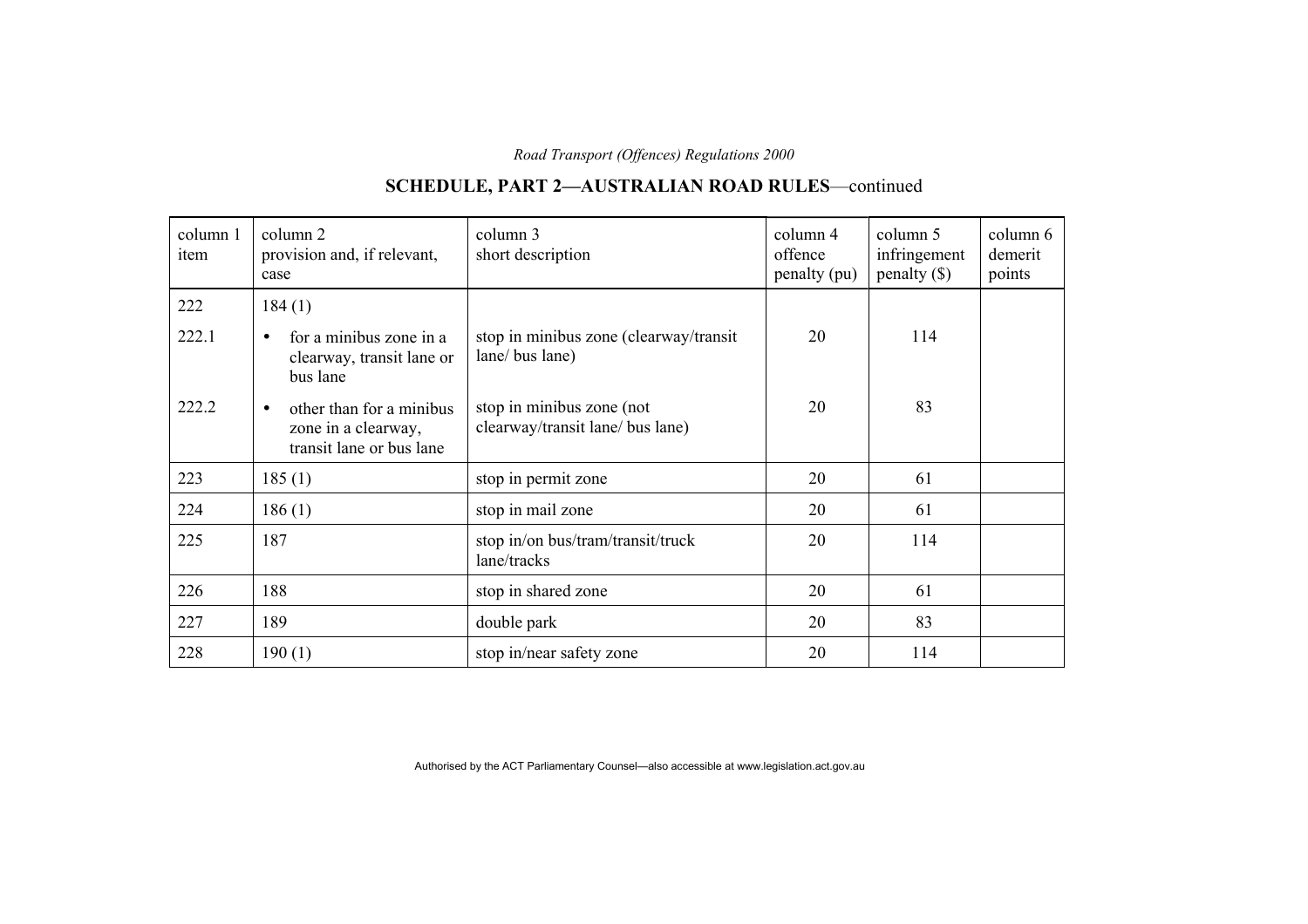#### column 1item column 2 provision and, if relevant, case column 3 short description column 4 offence penalty (pu) column 5 infringement penalty (\$) column 6demerit points 229 191 stop near obstruction so as to obstruct traffic 20 61 230  $\begin{array}{|c|c|c|c|c|c|} \hline 192 (1) & \multicolumn{1}{|c|}{\text{stop on structure}} & 20 & 61 \ \hline \end{array}$ 231  $\vert$  192 (2) stop in tunnel/underpass  $\vert$  20  $\vert$  61 232 193 (1) stop on crest/curve outside built-up area  $\begin{array}{|l|l|} 20 & 61 \end{array}$ 233 194 (1) stop near fire hydrant/indicator/plug indicator 20 61 234  $\vert$  195 (1) stop at/near bus stop 20 83 235  $\vert$  196 (1) stop at/near tram stop 20 83 236  $\vert$  197 (1) stop on path/strip in built-up area  $\vert$  20  $\vert$  61 237 198 (1) bostruct access to ramp/path/passageway 20 61 238 198 (2) stop on/across driveway/other access to/from land 20 61 239  $199 (1)$  stop near postbox 20  $\begin{array}{|l|l|} \hline \end{array}$  20  $\begin{array}{|l|l|} \hline \end{array}$  61

### **SCHEDULE, PART 2—AUSTRALIAN ROAD RULES**—continued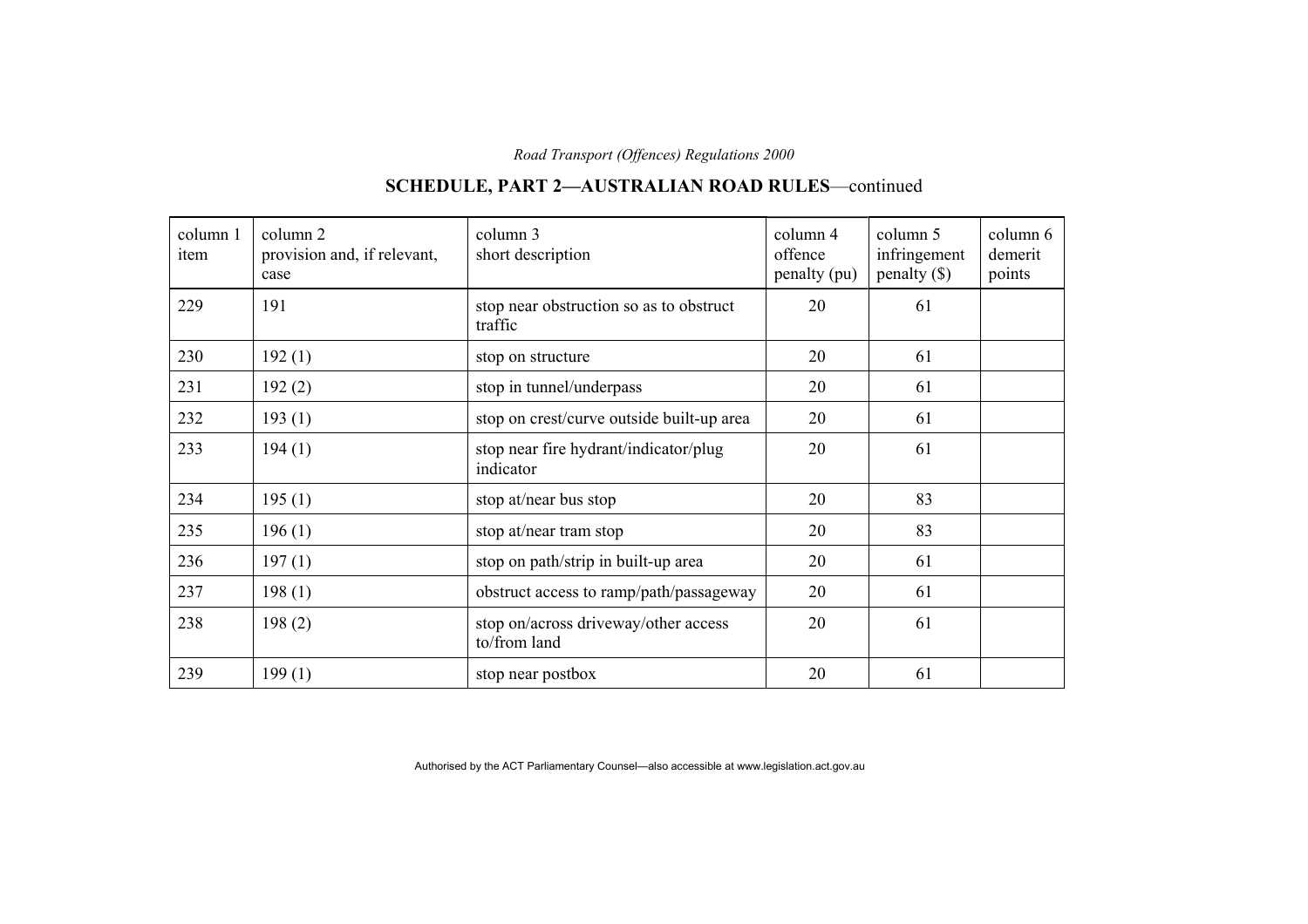#### column 1item column 2 provision and, if relevant, case column 3 short description column 4 offence penalty (pu) column 5 infringement penalty (\$) column 6demerit points 240 200 (1) hot stop heavy/long vehicle on road shoulder 20 68 241 200 (2) stop heavy/long vehicle longer than 1 hr 20 68 242 201 disobey bicycle parking sign 20 61 243 202 disobey motorbike parking sign 20 61 244  $\vert$  203 (1) stop in parking area for disabled  $\vert$  20  $\vert$  136 245 205 205 park continuously for longer than permitted 20 61 246  $\Big| 207 (2)$  not pay fee/obey instructions  $\Big| 20$

### **SCHEDULE, PART 2—AUSTRALIAN ROAD RULES**—continued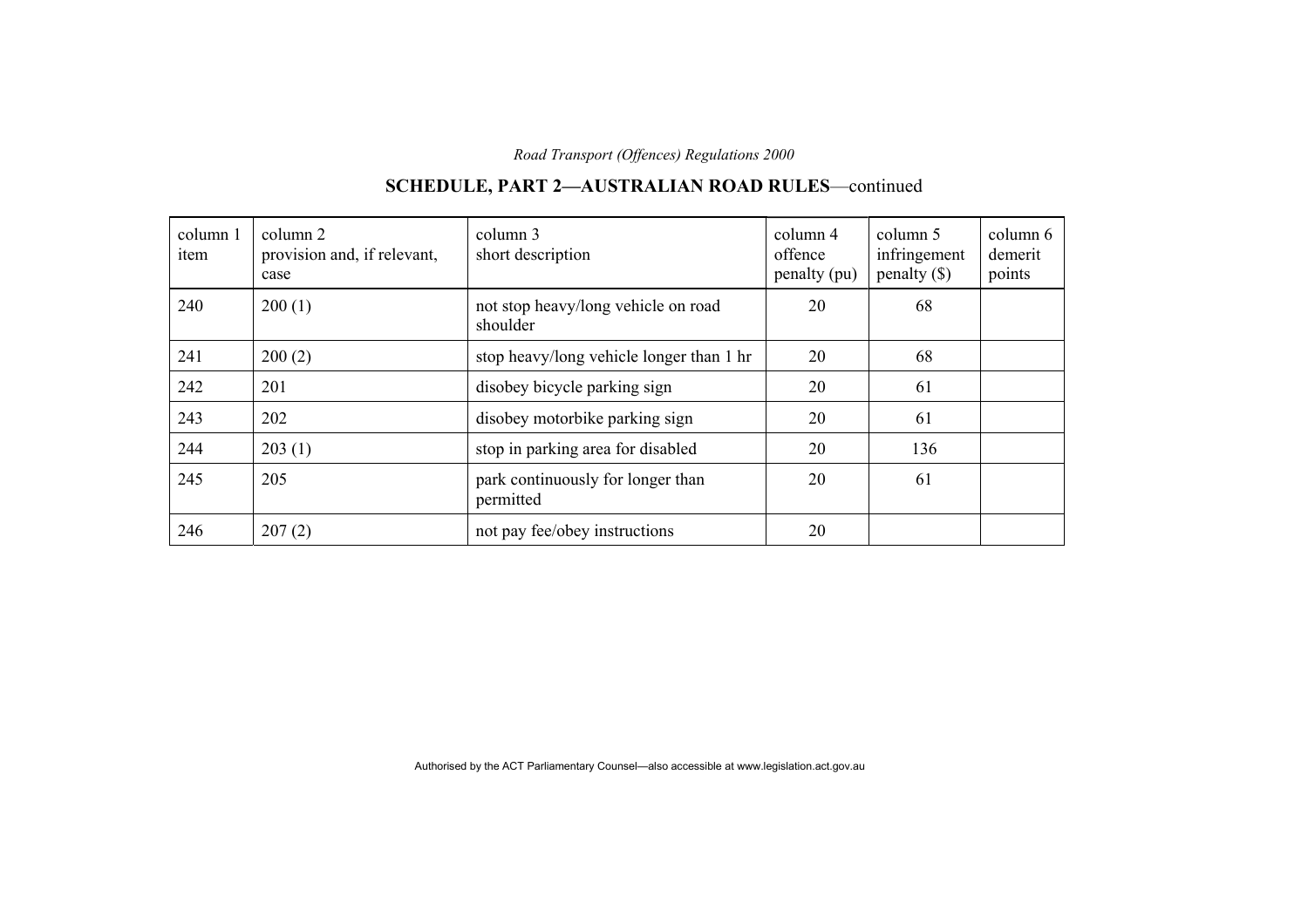#### column 1item column 2 provision and, if relevant, case column 3 short description column 4 offence penalty (pu) column 5 infringement penalty (\$) column 6demerit points  $247$  208 (1) 247.1 • by contravening 208 (2) not parallel park in direction of travel  $\begin{array}{|l|l|} \hline \end{array}$  20 61 247.2 • by contravening 208 (3) not parallel park near left 20  $\vert$  20 61 247.3 • by contravening 208 (4) not parallel park near road side 20  $\vert$  20 61 247.4 • by contravening 208 (5) parallel park close to front/back of vehicle 20 61 247.5 • by contravening 208 (6) parallel park close to dividing line/strip  $\vert$  20 61 247.6 • by contravening 208 (7) parallel park close if no dividing line/strip 20 61 247.7 • by contravening 208 (8) park so as to obstruct vehicles/pedestrians 20 61 248  $\vert$  209 (2) (a)  $\vert$  not parallel park in direction of travel  $\vert$  20  $\vert$  61 249 209 (2) (b) not parallel park near centre of median strip 20 61

### **SCHEDULE, PART 2—AUSTRALIAN ROAD RULES**—continued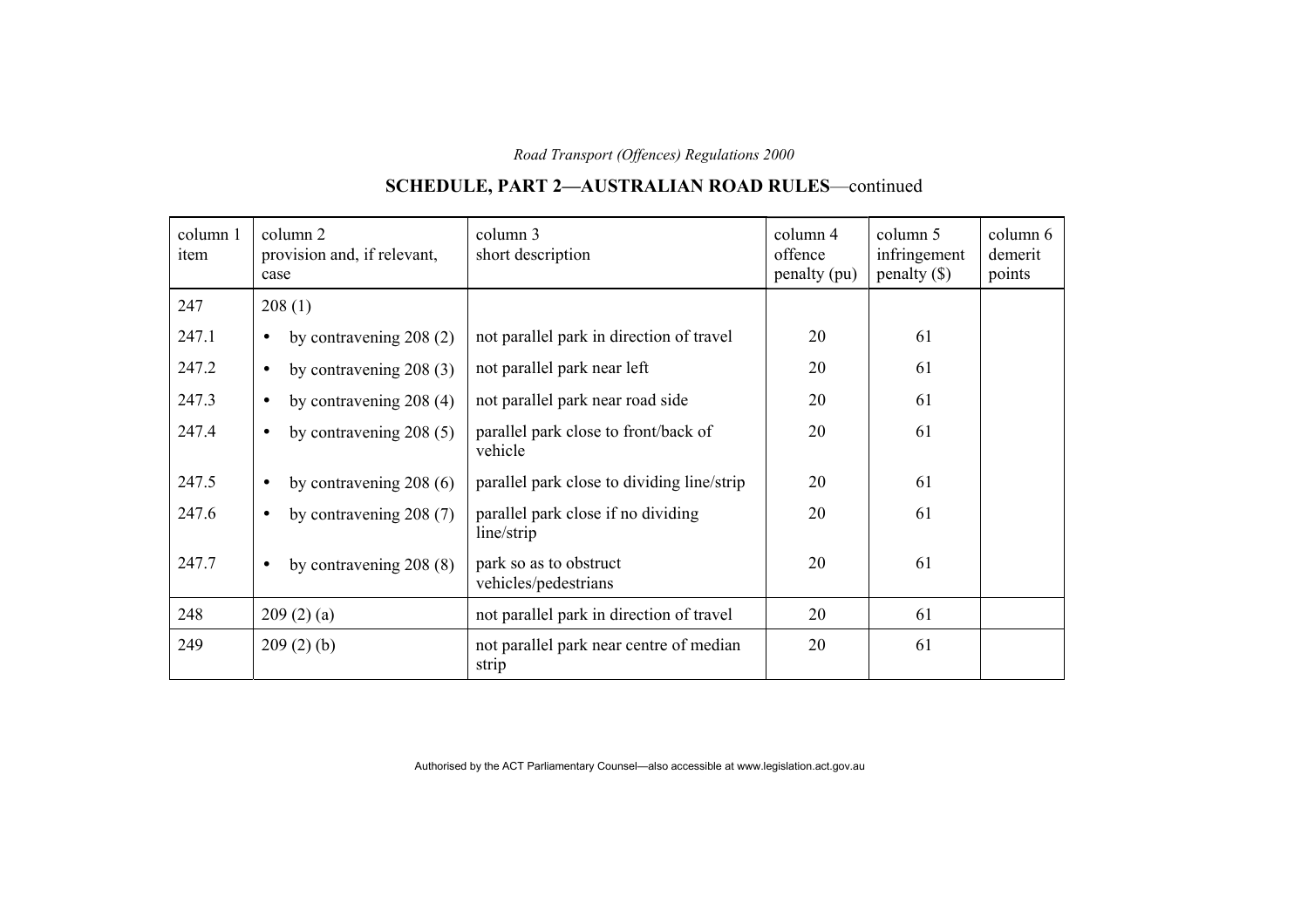## **SCHEDULE, PART 2—AUSTRALIAN ROAD RULES**—continued

| column 1<br>item | column 2<br>provision and, if relevant,<br>case | column 3<br>short description                                            | column 4<br>offence<br>penalty (pu) | column 5<br>infringement<br>$penalty$ (\$) | column 6<br>demerit<br>points |
|------------------|-------------------------------------------------|--------------------------------------------------------------------------|-------------------------------------|--------------------------------------------|-------------------------------|
| 250              | 209(2)(c)                                       | parallel park close to front/back of<br>vehicle                          | 20                                  | 61                                         |                               |
| 251              | 210(1)                                          |                                                                          |                                     |                                            |                               |
| 251.1            | by contravening<br>$\bullet$<br>210(2)(a)       | not park at 45° angle                                                    | 20                                  | 61                                         |                               |
| 251.2            | by contravening<br>$\bullet$<br>210(2)(b)       | not position rear of vehicle correctly<br>$(45^{\circ}$ angle parking)   | 20                                  | 61                                         |                               |
| 251.3            | by contravening<br>$\bullet$<br>210(3)(a)       | not park at 90° angle                                                    | 20                                  | 61                                         |                               |
| 251.4            | by contravening<br>$\bullet$<br>210(4)(a)       | not park at 135° angle                                                   | 20                                  | 61                                         |                               |
| 251.5            | by contravening<br>$\bullet$<br>210(4)(b)       | not position front of vehicle correctly<br>$(135^{\circ}$ angle parking) | 20                                  | 61                                         |                               |
| 252              | 211(1)                                          | disobey park in bays only sign                                           | 20                                  | 61                                         |                               |
| 253              | 211(2)                                          | not park wholly within parking bay                                       | 20                                  | 61                                         |                               |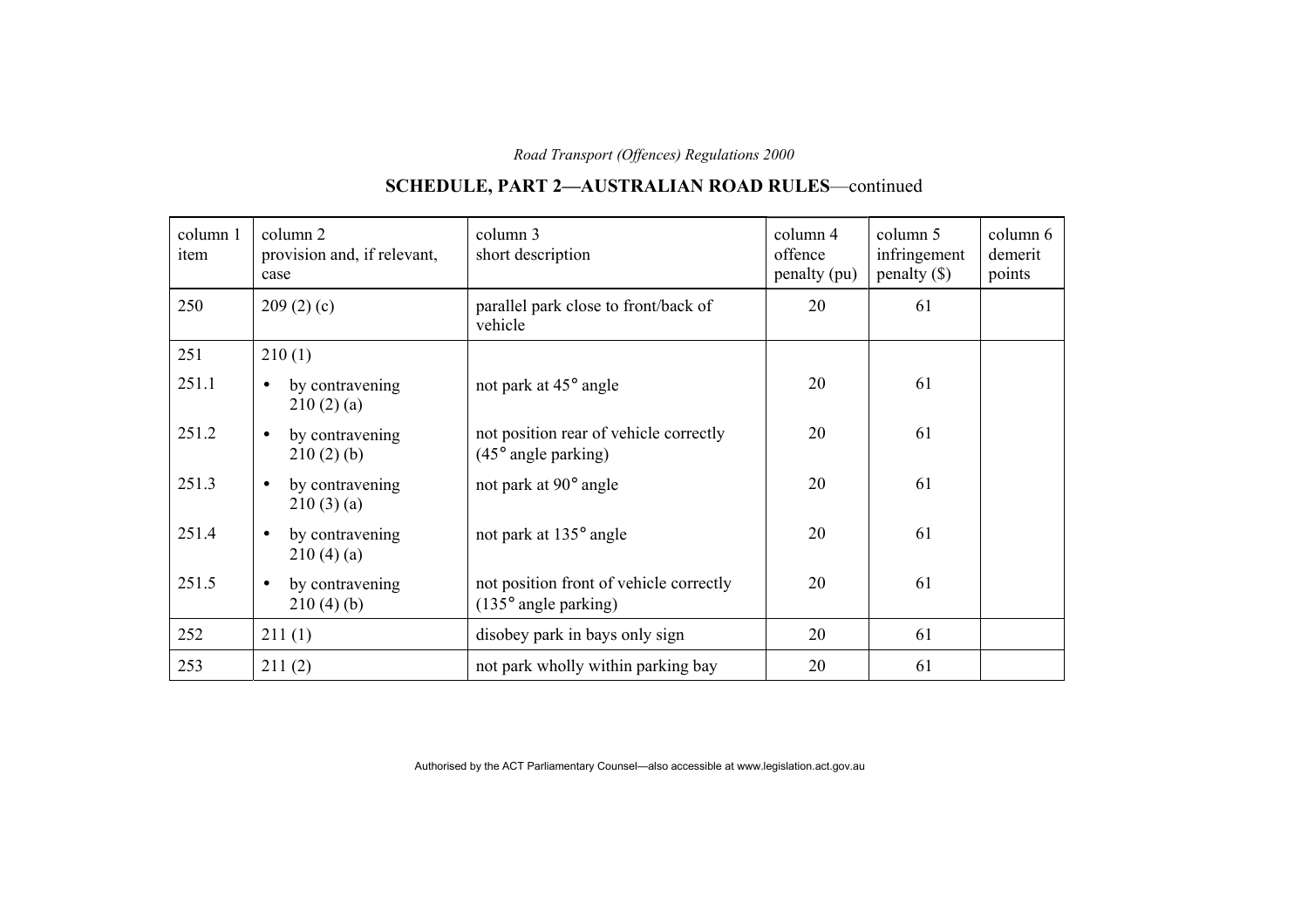#### column 1item column 2 provision and, if relevant, case column 3 short description column 4 offence penalty (pu) column 5 infringement penalty (\$) column 6demerit points 254  $\vert$  211 (3) use more parking bays than necessary  $\vert$  20  $\vert$  61 255 212 (1) enter/leave median strip parking area contrary to sign 20 61 256 212 (2) hot enter/leave median strip parking area forwards 20 61 257 | 213 (2) 257.1  $\bullet$  by contravening  $213(3)(a)$ leave engine on 20 68 257.2 • by contravening  $213(3)(b)$ not restrain vehicle properly 20 68 257.3  $\bullet$  by contravening  $213(4)(a)$ not remove ignition key (vehicle unattended) 20 68

**SCHEDULE, PART 2—AUSTRALIAN ROAD RULES**—continued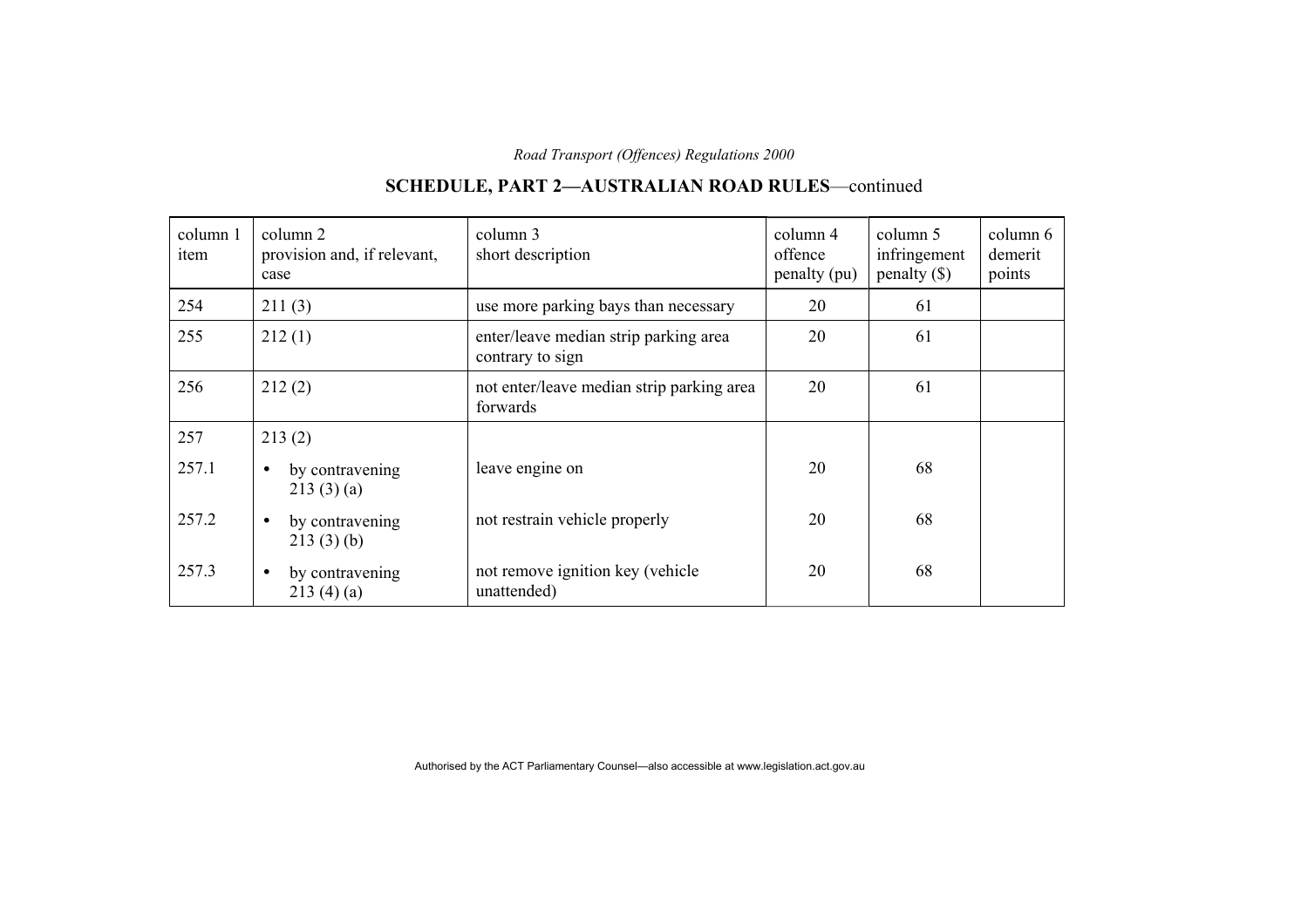| column 1<br>item | column 2<br>provision and, if relevant,<br>case | column 3<br>short description                            | column 4<br>offence<br>penalty (pu) | column 5<br>infringement<br>penalty $(\$)$ | column 6<br>demerit<br>points |
|------------------|-------------------------------------------------|----------------------------------------------------------|-------------------------------------|--------------------------------------------|-------------------------------|
| 258              | 215(1)(a)                                       | head/tail/number plate light/lights not<br>on/visible    | 20                                  | 68                                         | $1$ (NS)                      |
| 259              | 215(1)(b)                                       | clearance/side marker lights not<br>on/visible           | 20                                  | 68                                         | $1$ (NS)                      |
| 260              | 216(1)(a)                                       | tail/rear lights not on/visible (towing<br>from front)   | 20                                  | 68                                         | $1$ (NS)                      |
| 261              | 216(1)(b)                                       | rear lights not on/visible (towing from<br>rear)         | 20                                  | 68                                         | $1$ (NS)                      |
| 262              | 217(1)                                          | use rear fog light when not permitted                    | 20                                  | 68                                         |                               |
| 263              | 218(1)(a)                                       | use/allow use of high-beam on vehicle in<br>front        | 20                                  | 68                                         | $1$ (NS)                      |
| 264              | 218(1)(b)                                       | use/allow use of high-beam on<br>oncoming vehicle        | 20                                  | 68                                         | $1$ (NS)                      |
| 265              | 219                                             | use/allow use of light on/in vehicle<br>likely/to dazzle | 20                                  | 68                                         | $1$ (NS)                      |

## **SCHEDULE, PART 2—AUSTRALIAN ROAD RULES**—continued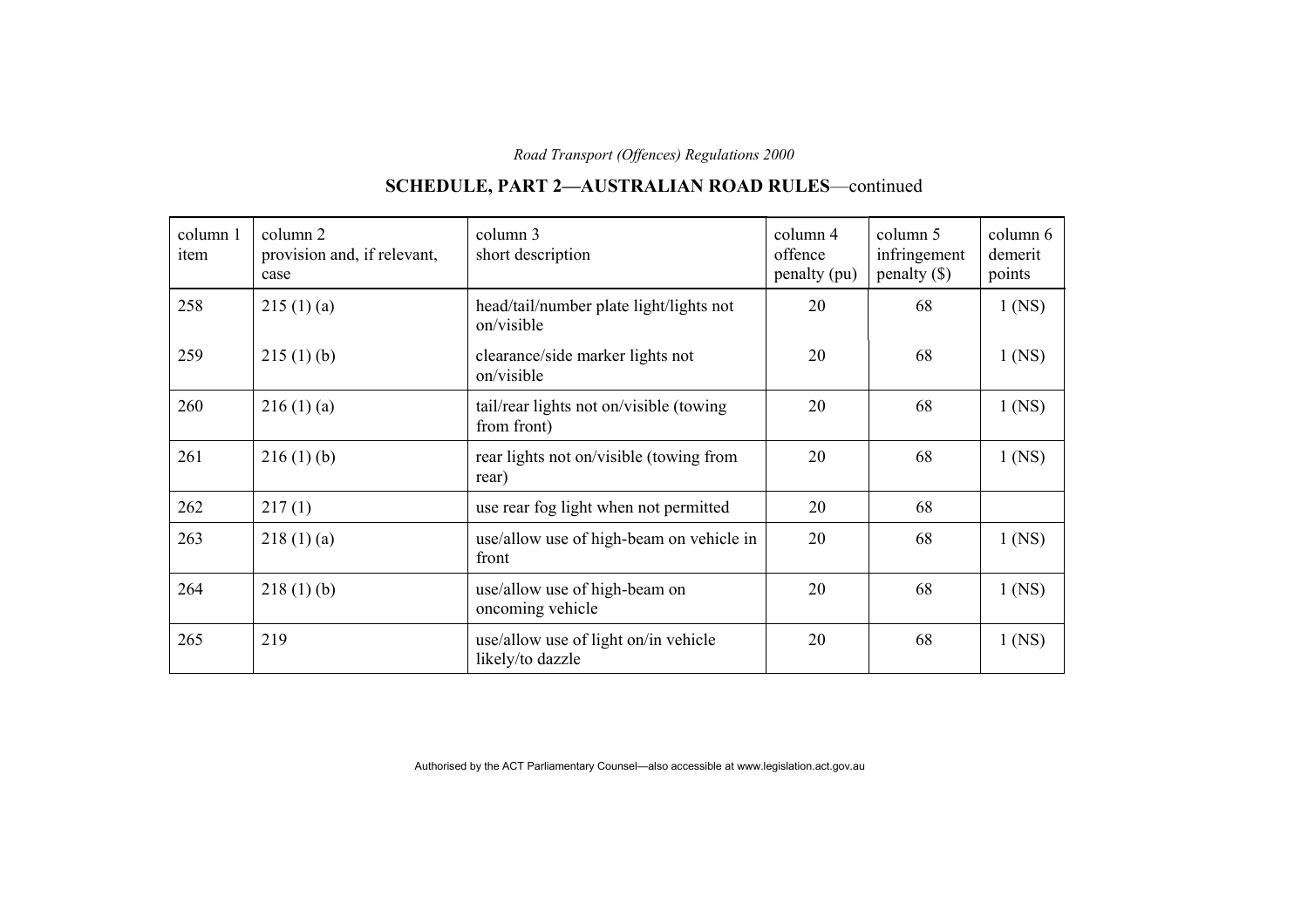## **SCHEDULE, PART 2—AUSTRALIAN ROAD RULES**—continued

| column 1<br>item | column 2<br>provision and, if relevant,<br>case | column 3<br>short description                                 | column 4<br>offence<br>penalty (pu) | column 5<br>infringement<br>penalty $(\$)$ | column 6<br>demerit<br>points |
|------------------|-------------------------------------------------|---------------------------------------------------------------|-------------------------------------|--------------------------------------------|-------------------------------|
| 266              | 220(1)(a)                                       | clearance/side marker lights not<br>on/visible (wide vehicle) | 20                                  | 68                                         |                               |
| 267              | 220(1)(b)                                       | parking lights not on/visible (not wide)<br>vehicle)          | 20                                  | 68                                         |                               |
| 268              | 221                                             | use/allow use of hazard warning lights<br>when not permitted  | 20                                  | 68                                         |                               |
| 269              | 222(2)                                          | not use bus warning lights when children<br>getting on/off    | 20                                  | 110                                        |                               |
| 270              | 223(a)                                          | animal-drawn vehicle—white light not<br>fitted/visible        | 20                                  | 44                                         |                               |
| 271              | 223(b)                                          | animal-drawn vehicle—red light not<br>fitted/visible          | 20                                  | 44                                         |                               |
| 272              | 223 (c) (i)                                     | animal-drawn vehicle—reflector not<br>fitted/over 1.5m        | 20                                  | 44                                         |                               |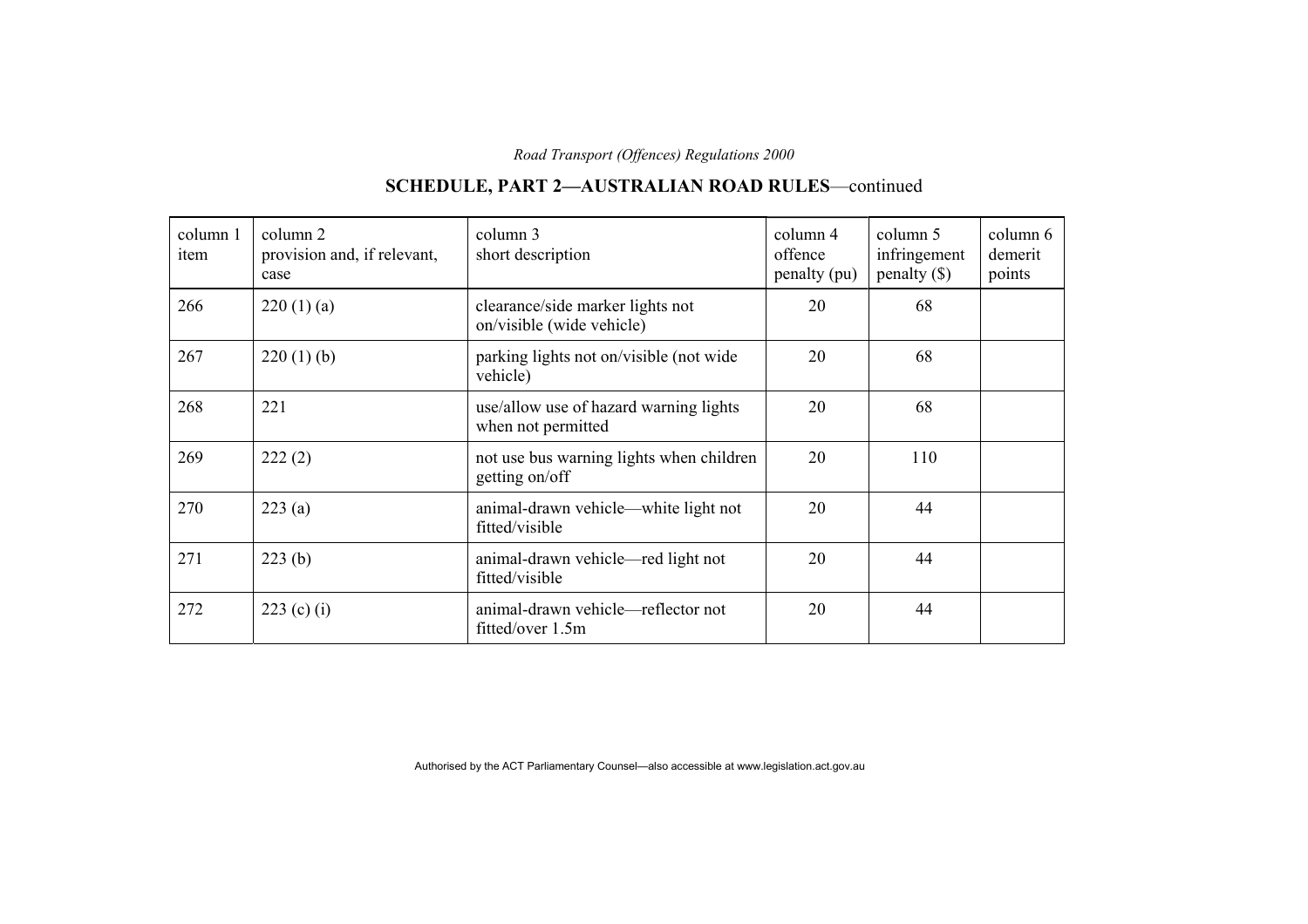#### column 1item column 2 provision and, if relevant, case column 3 short description column 4 offence penalty (pu) column 5 infringement penalty (\$) column 6demerit points 273  $\vert$  223 (c) (ii) animal-drawn vehicle—reflector not fitted/visible 20 44 274 224 use/allow use of horn/similar warning device unnecessarily 20 91 275  $\vert$  225 (1) drive vehicle with device for preventing effective use of speed measuring device/device for detecting speed measuring device 20 276 226 (1) drive heavy vehicle without portable warning triangles 20 68 277 226 (2) not produce portable warning triangles for inspection 20 68

### **SCHEDULE, PART 2—AUSTRALIAN ROAD RULES**—continued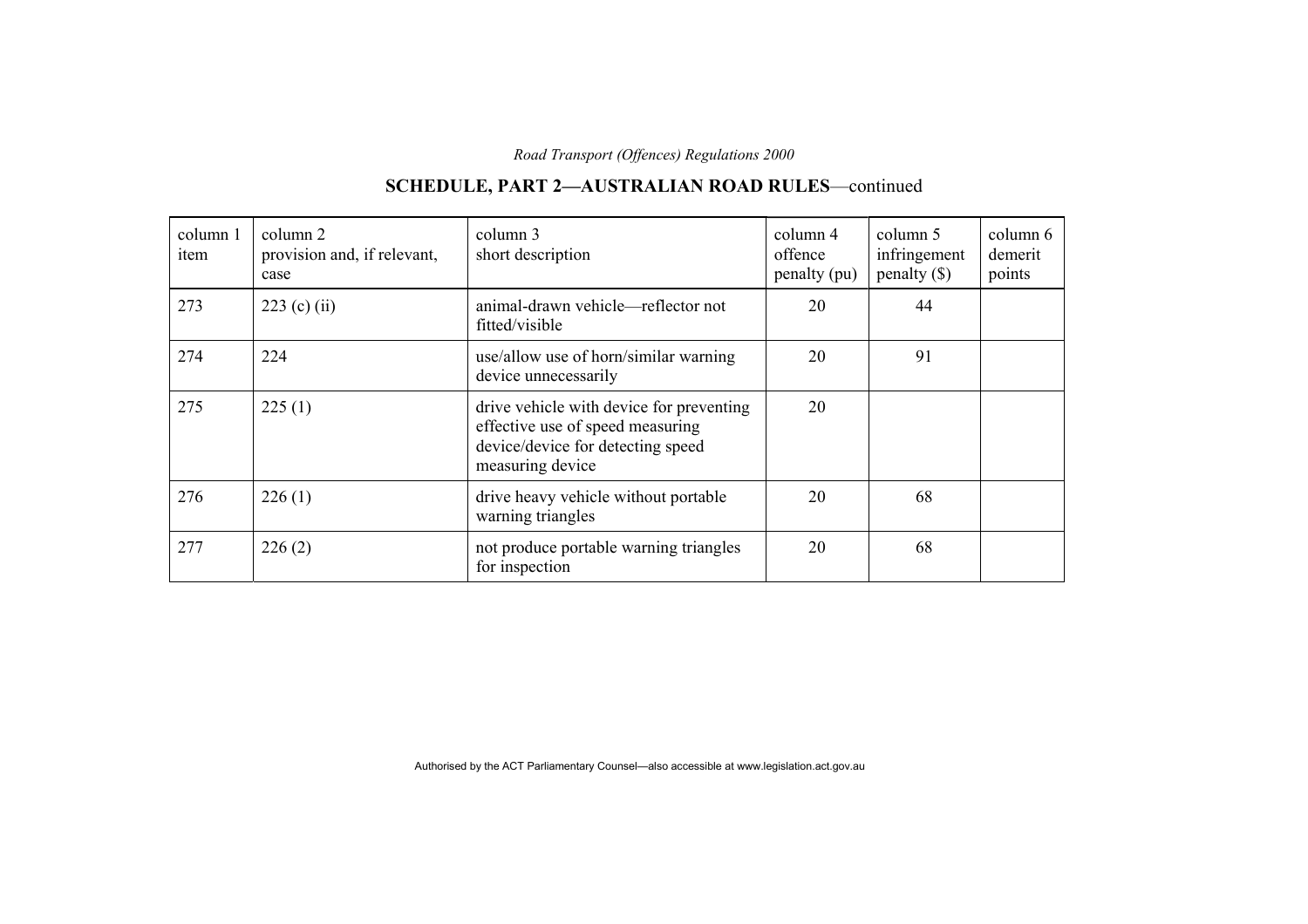#### column 1item column 2 provision and, if relevant, case column 3 short description column 4 offence penalty (pu) column 5 infringement penalty (\$) column 6demerit points 278 227 (2) 278.1 • by contravening 227 (4) (a) warning triangle not in front of stopped vehicle 20 68 278.2 • by contravening  $227(4)(b)$ warning triangle not behind stopped vehicle 20 68 278.3 • by contravening  $227(4)(c)$ warning triangle not beside stopped vehicle 20 68 279  $227 (3)$ 279.1 • by contravening 227 (4) (a) warning triangle not in front of fallen load 20 68 279.2 • by contravening 227 (4) (b) warning triangle not behind fallen load 20 68 279.3 • by contravening  $227(4)(c)$ warning triangle not beside fallen load 20 68 280 228travel past no pedestrians sign 20 44

### **SCHEDULE, PART 2—AUSTRALIAN ROAD RULES**—continued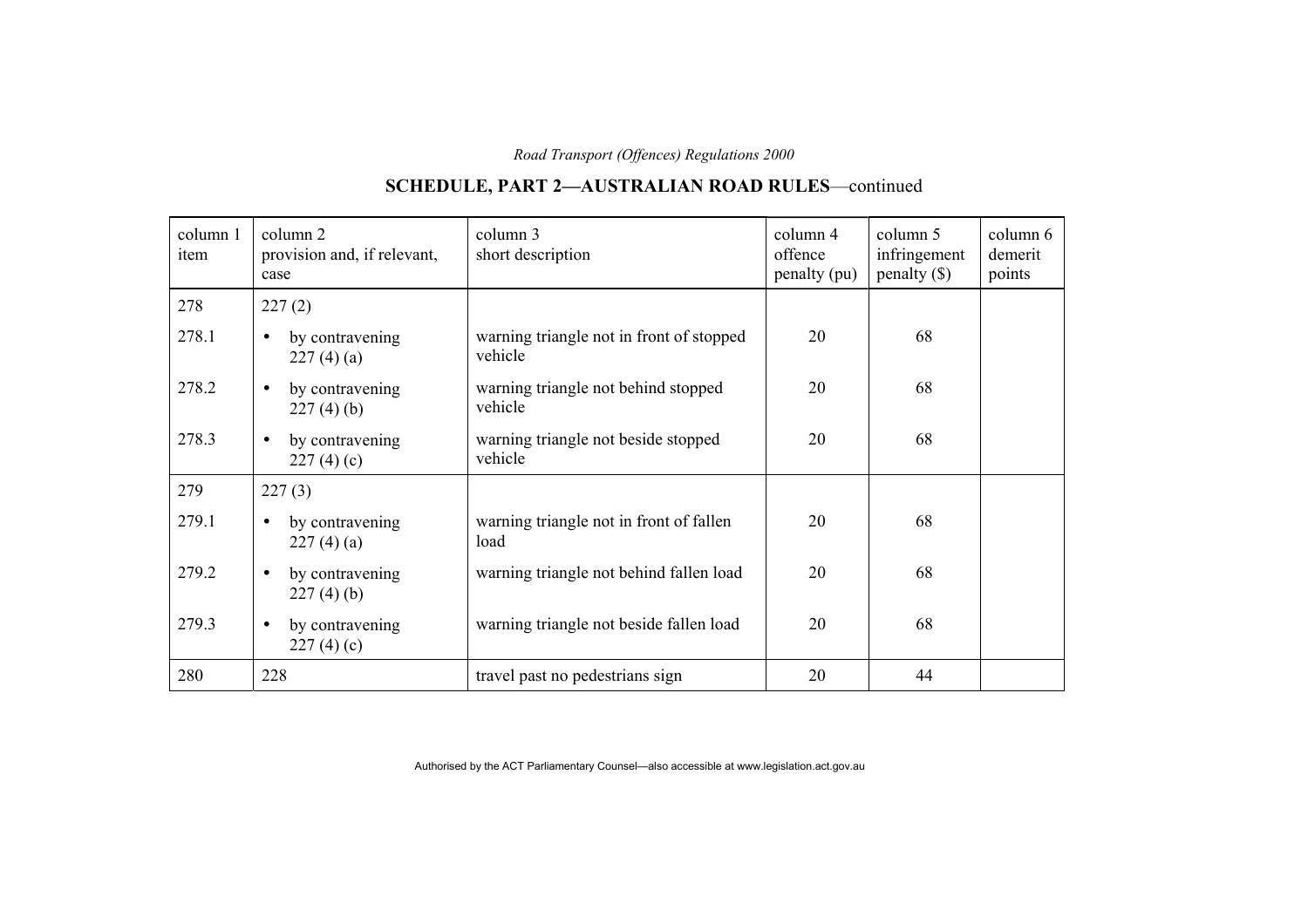## **SCHEDULE, PART 2—AUSTRALIAN ROAD RULES**—continued

| column 1<br>item | column 2<br>provision and, if relevant,<br>case | column 3<br>short description                            | column 4<br>offence<br>penalty (pu) | column 5<br>infringement<br>$penalty$ (\$) | column 6<br>demerit<br>points |
|------------------|-------------------------------------------------|----------------------------------------------------------|-------------------------------------|--------------------------------------------|-------------------------------|
| 281              | 229                                             | disobey road access sign                                 | 20                                  | 44                                         |                               |
| 282              | 230(1)(a)                                       | not cross road by shortest safe route                    | 20                                  | 44                                         |                               |
| 283              | 230(1)(b)                                       | stay on road longer than necessary to<br>cross           | 20                                  | 44                                         |                               |
| 284              | 231(1)                                          |                                                          |                                     |                                            |                               |
| 284.1            | by contravening $231(2)$<br>$\bullet$           | cross when pedestrian lights not green                   | 20                                  | 44                                         |                               |
| 284.2            | by contravening<br>$\bullet$<br>231(3)(a)       | not cross quickly to safety area<br>(pedestrian lights)  | 20                                  | 44                                         |                               |
| 284.3            | by contravening<br>231(3)(b)                    | not cross quickly to nearest side<br>(pedestrian lights) | 20                                  | 44                                         |                               |
| 284.4            | by contravening $231(4)$<br>$\bullet$           | not stay in safety area at pedestrian<br>lights          | 20                                  | 44                                         |                               |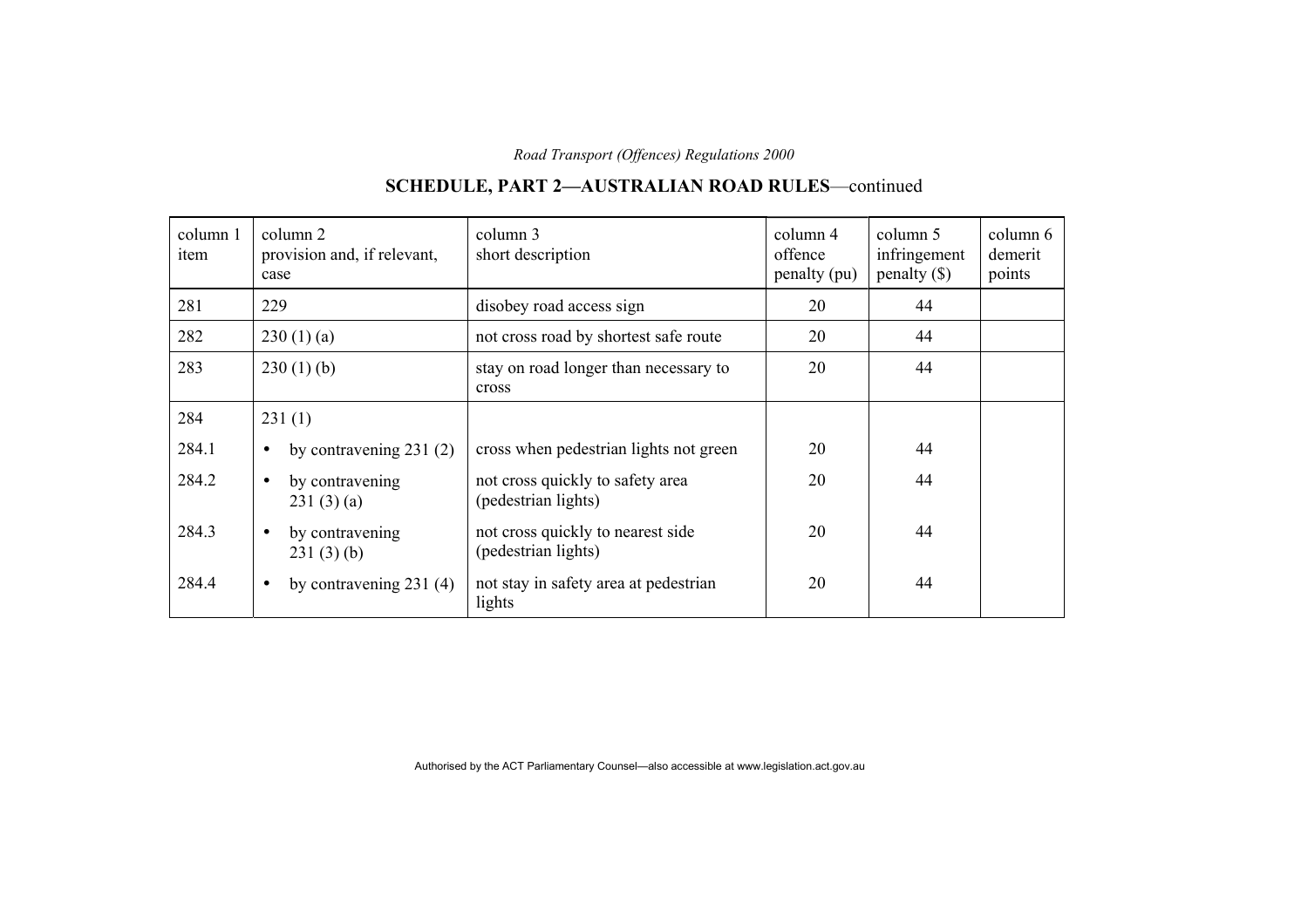# **SCHEDULE, PART 2—AUSTRALIAN ROAD RULES**—continued

| column 1<br>item | column 2<br>provision and, if relevant,<br>case | column 3<br>short description                               | column 4<br>offence<br>penalty (pu) | column 5<br>infringement<br>$penalty (\$))$ | column 6<br>demerit<br>points |
|------------------|-------------------------------------------------|-------------------------------------------------------------|-------------------------------------|---------------------------------------------|-------------------------------|
| 285              | 232(1)                                          |                                                             |                                     |                                             |                               |
| 285.1            | by contravening $232(2)$<br>$\bullet$           | cross against traffic light (no pedestrian<br>lights)       | 20                                  | 44                                          |                               |
| 285.2            | by contravening<br>$\bullet$<br>232(3)(a)       | not cross quickly to safety area (no<br>pedestrian lights)  | 20                                  | 44                                          |                               |
| 285.3            | by contravening<br>$\bullet$<br>232(3)(b)       | not cross quickly to nearest side (no<br>pedestrian lights) | 20                                  | 44                                          |                               |
| 285.4            | by contravening $232(4)$<br>$\bullet$           | not stay in safety area (no pedestrian<br>lights)           | 20                                  | 44                                          |                               |
| 286              | 233(1)                                          | cross road before tram stops                                | 20                                  | 44                                          |                               |
| 287              | 233(2)(a)                                       | not cross by shortest safe route after<br>getting off tram  | 20                                  | 44                                          |                               |
| 288              | 233(2)(b)                                       | stay on road after getting off train                        | 20                                  | 44                                          |                               |
| 289              | 234(1)                                          | pedestrian not cross part/road at crossing                  | 20                                  | 44                                          |                               |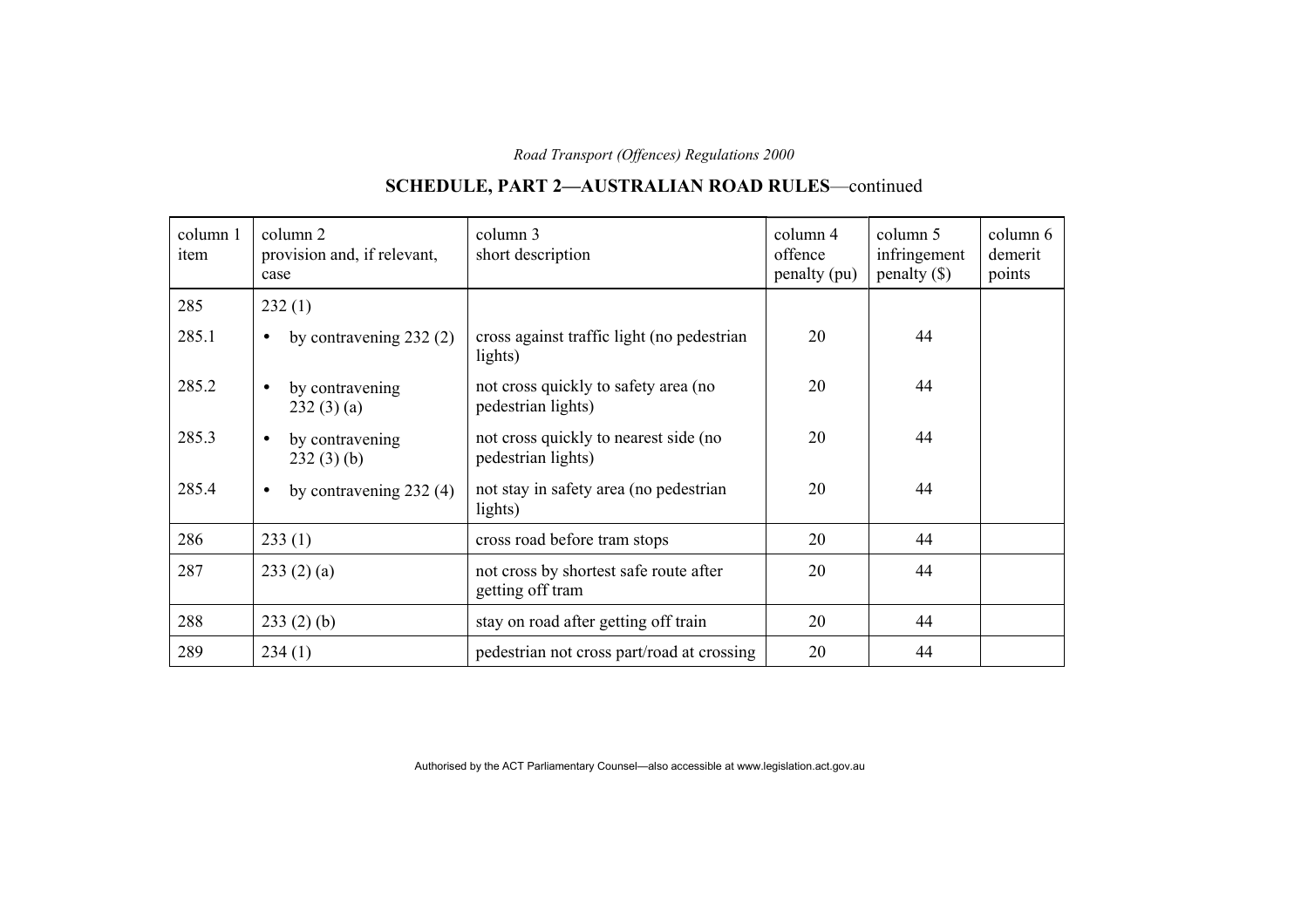#### column 1item column 2 provision and, if relevant, case column 3 short description column 4 offence penalty (pu) column 5 infringement penalty (\$) column 6demerit points 290  $\begin{array}{|l|c|c|c|c|c|c|c|c|} \hline \end{array}$  20  $\begin{array}{|l|c|c|c|c|c|c|c|c|} \hline \end{array}$  20  $\begin{array}{|l|c|c|c|c|c|c|c|c|} \hline \end{array}$  44 291  $\begin{array}{|c|c|c|c|c|}\n\hline\n235 (1) (a) & \text{not use pedestrian facility at level}\n\end{array}$ crossing 20 44 292  $\begin{array}{|l|l|} \hline \end{array}$  235 (1) (b) hot cross within 20m of level crossing 20  $\begin{array}{|l|l|} \hline \end{array}$  20  $\begin{array}{|l|l|} \hline \end{array}$ 293  $\begin{array}{c|c} 293 & 235 (2) (a) \end{array}$  cross level crossing contrary to warning lights/bells 20 44 294 235 (2) (b) cross level crossing with gate/boom/barrier operating 20 44 295 235 (2) (c) cross level crossing when tram/train on/entering crossing 20 44 296  $\begin{array}{|c|c|c|c|c|}\n\hline\n235 (2) (d) & & \text{cross level crossing when approaching}\n\end{array}$ tram/train seen/heard 20 44 297 235 (2) (e) cross level crossing when crossing/road beyond blocked 20 44 298 236 (1) pedestrian move into driver's path 20 44

### **SCHEDULE, PART 2—AUSTRALIAN ROAD RULES**—continued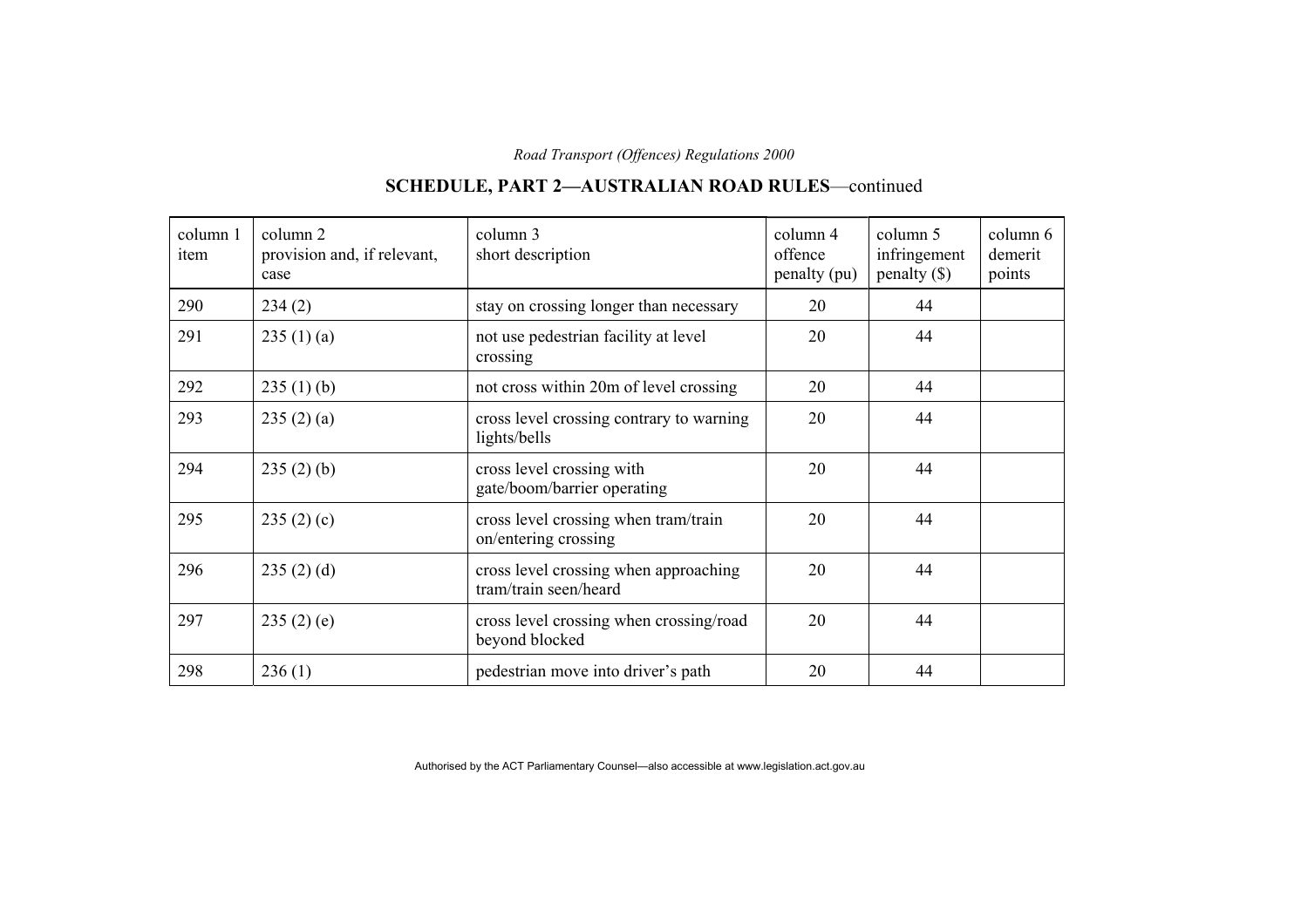#### column 1item column 2 provision and, if relevant, case column 3 short description column 4 offence penalty (pu) column 5 infringement penalty (\$) column 6demerit points 299 236 (2) pedestrian obstruct driver's/other pedestrian's path 20 44  $300$   $237(1)$  get on/into moving vehicle 20 44 301 238 (1) pedestrian not travel on footpath/nature strip 20 44  $302$  238 (2) (a) pedestrian not keep to side of road 20 44  $303$  238 (2) (b) travel on road beside more than 1 other pedestrian/vehicle 20 44 304 239 (1) pedestrian on bicycle path/separated footpath 20 44 305 239 (3) not keep out of path of bicycle/pedestrian 20 44  $306$  | 240 (1) | use wheeled device/toy (dividing line/median strip) 20 44

### **SCHEDULE, PART 2—AUSTRALIAN ROAD RULES**—continued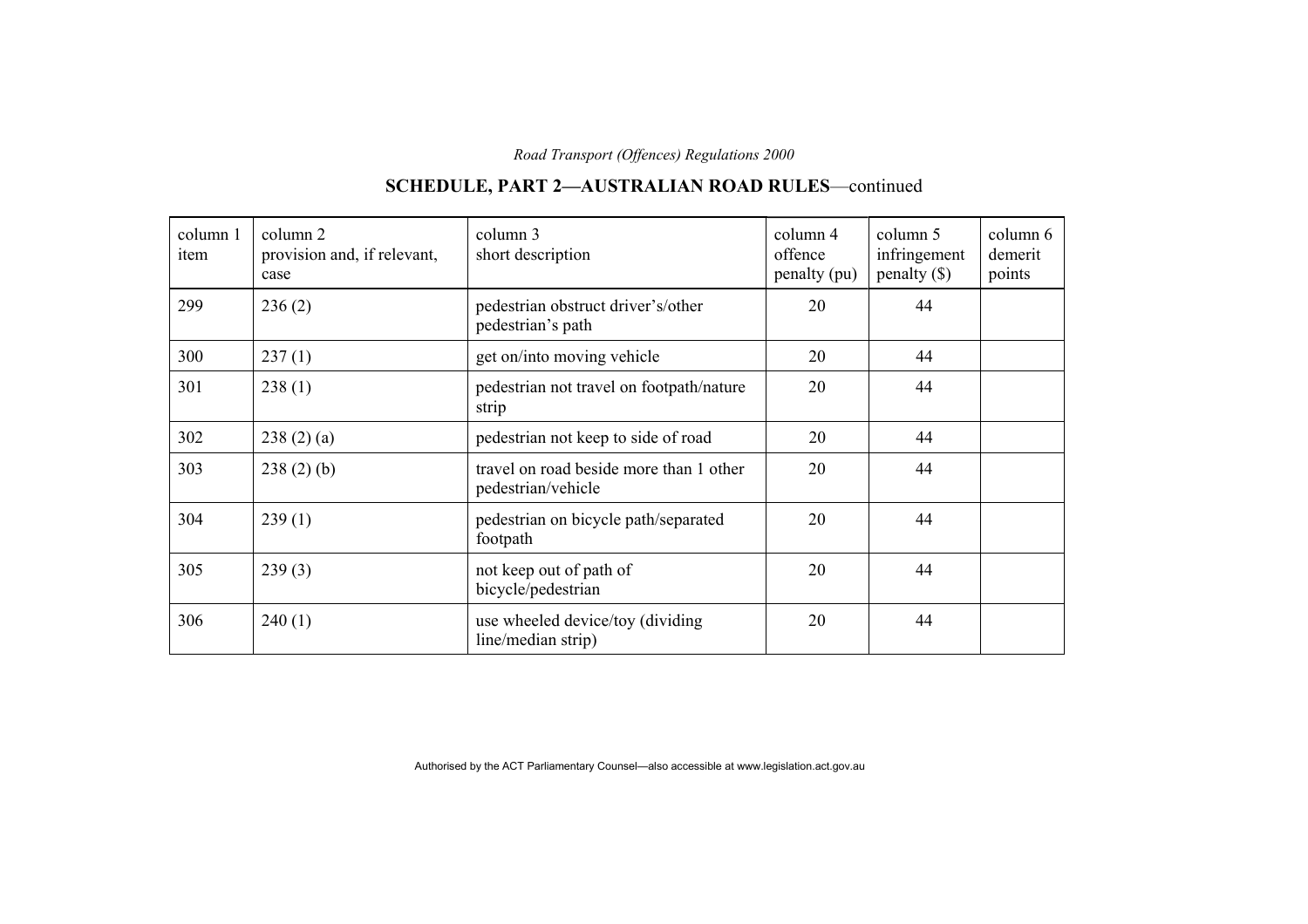# **SCHEDULE, PART 2—AUSTRALIAN ROAD RULES**—continued

| column 1<br>item | column 2<br>provision and, if relevant,<br>case | column 3<br>short description                                           | column 4<br>offence<br>penalty (pu) | column 5<br>infringement<br>$penalty (\$))$ | column 6<br>demerit<br>points |
|------------------|-------------------------------------------------|-------------------------------------------------------------------------|-------------------------------------|---------------------------------------------|-------------------------------|
| 307              | 240(1)                                          | use wheeled device/toy (multi-lane<br>1-way road)                       | 20                                  | 44                                          |                               |
| 308              | 240(2)(a)                                       | use wheeled device on prohibited road                                   | 20                                  | 44                                          |                               |
| 309              | 240(2)(b)                                       | use wheeled device on road at prohibited<br>time                        | 20                                  | 44                                          |                               |
| 310              | 240(3)(a)                                       | use wheeled toy on prohibited road                                      | 20                                  | 44                                          |                               |
| 311              | 240(3)(b)                                       | use wheeled toy on road at prohibited<br>time                           | 20                                  | 44                                          |                               |
| 312              | 241(1)(a)                                       | not keep left when using wheeled<br>device/toy                          | 20                                  | 44                                          |                               |
| 313              | 241(1)(b)                                       | travel alongside more than 1<br>pedestrian/vehicle (wheeled device/toy) | 20                                  | 44                                          |                               |
| 314              | 242(1)(a)                                       | not keep left of shared/path (wheeled<br>device/toy)                    | 20                                  | 44                                          |                               |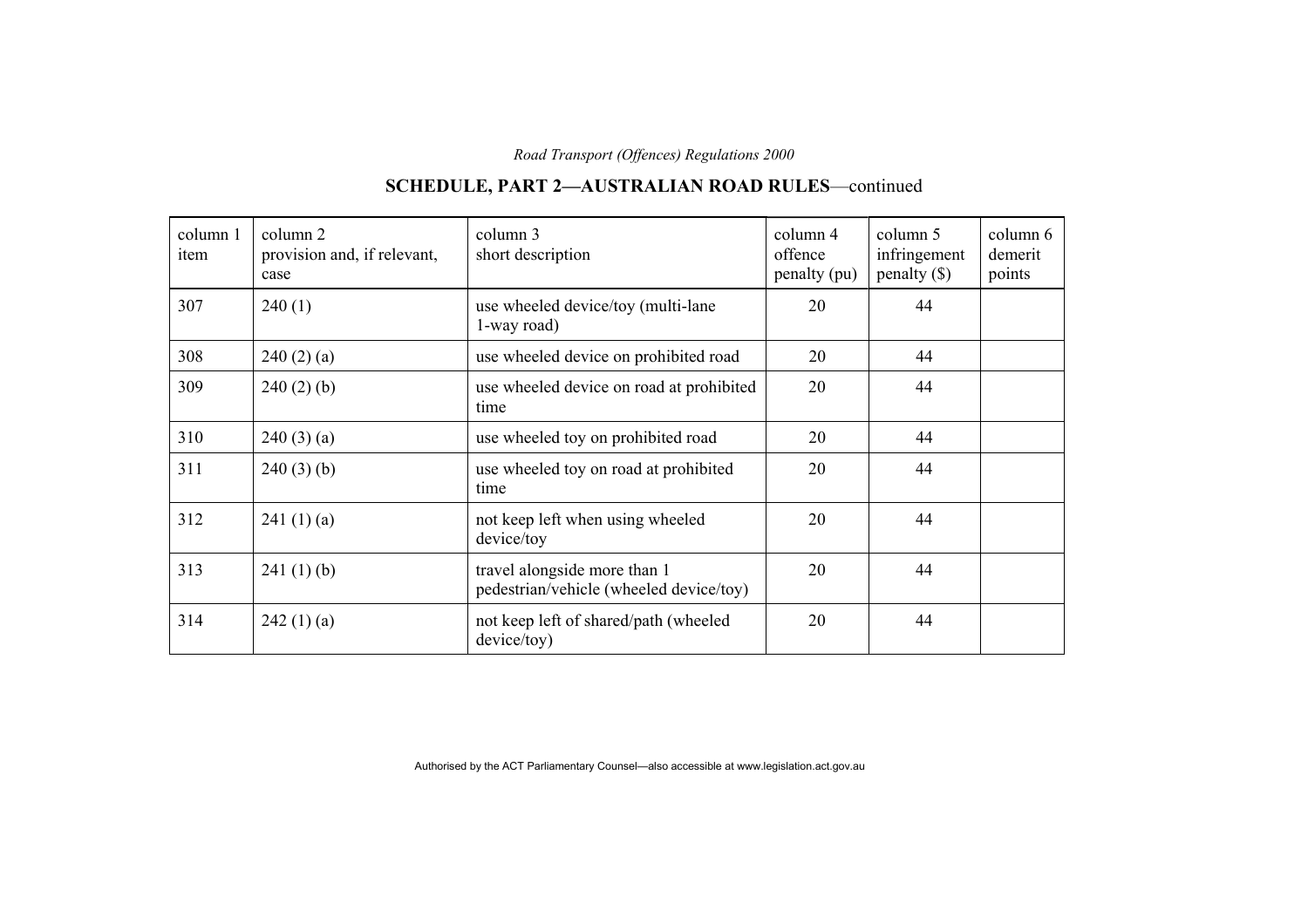#### column 1item column 2 provision and, if relevant, case column 3 short description column 4 offence penalty (pu) column 5 infringement penalty (\$) column 6demerit points  $315$  242 (1) (b) not give way on shared/path (wheeled device/toy) 20 44  $316$  243 (1) use wheeled device on pedestrian separated path 20 44 317 243 (2) obstruct bicycle on separated/path (wheeled device) 20 44 318 244 hold onto moving vehicle (wheeled device/toy) 20 44  $319$   $245$  (a) not sit astride bicycle rider's seat 20 44  $320$  245 (b) not ride bicycle with a hand on bars 20 44  $321$  245 (c) ride bicycle in incorrect position 20 44 322 246 246 carry more persons on bicycle than permitted 20 44

### **SCHEDULE, PART 2—AUSTRALIAN ROAD RULES**—continued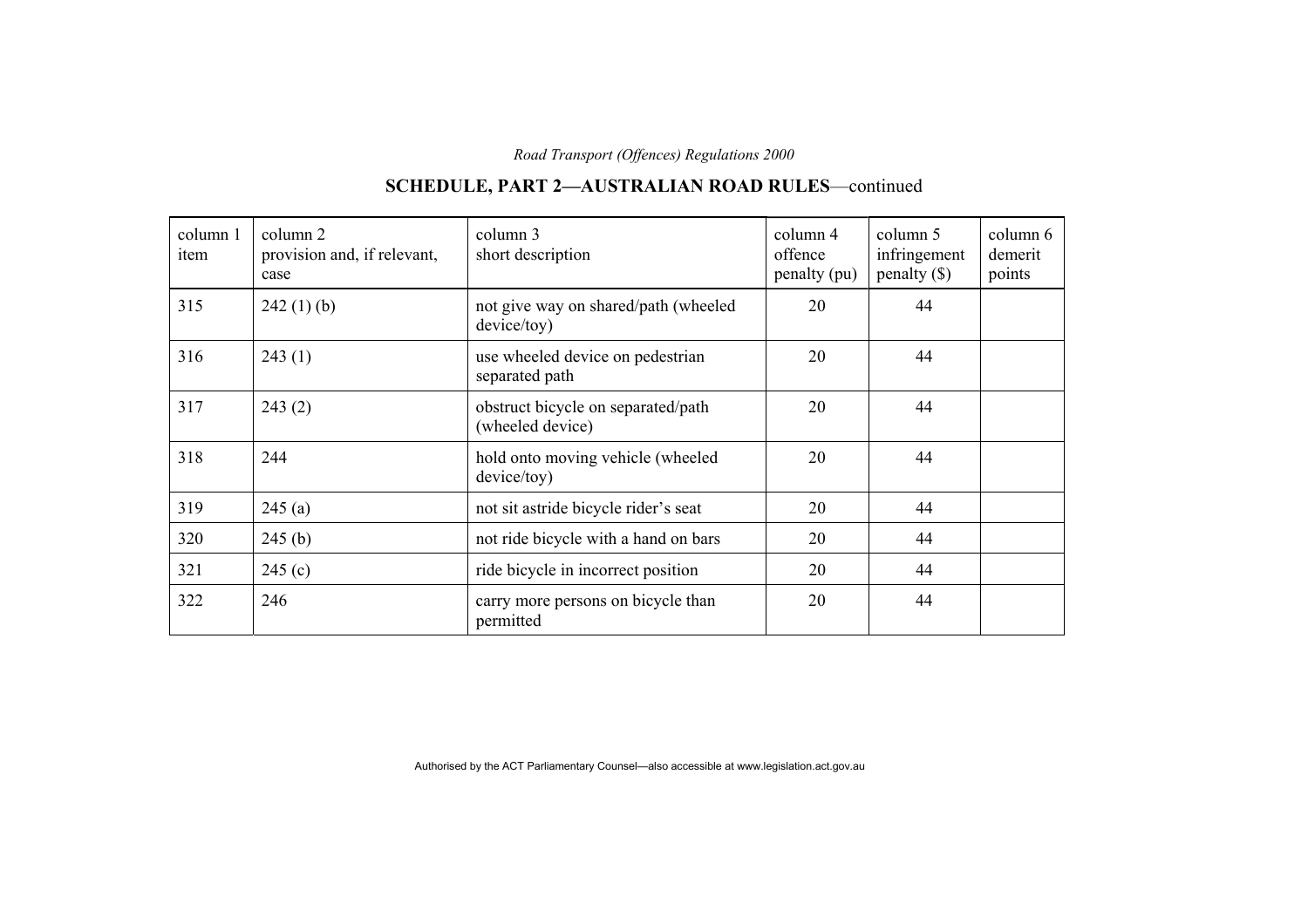#### column 1item column 2 provision and, if relevant, case column 3 short description column 4 offence penalty (pu) column 5 infringement penalty (\$) column 6demerit points  $323$  247 (1) hot ride in bicycle lane 20 44 324 248 bicycle cross on children's/marked foot/pedestrian crossing 20 44 325 249 and 249 ride bicycle on pedestrian part of separated footpath 20 44  $326$   $\big| 250 (2) (a)$  rider not keep left (shared/foot path) 20  $\big| 44$  $327$  250 (2) (b) rider not give way (shared/foot path) 20 44 328 251 rider not ride to left of oncoming bicycle on path 20 44  $329$  252 (1) disobey no bicycles sign/road marking 20 44 330 253 rider moving into path of driver/pedestrian 20 44  $331$  254 (1) rider on bicycle that is being towed 20 44

### **SCHEDULE, PART 2—AUSTRALIAN ROAD RULES**—continued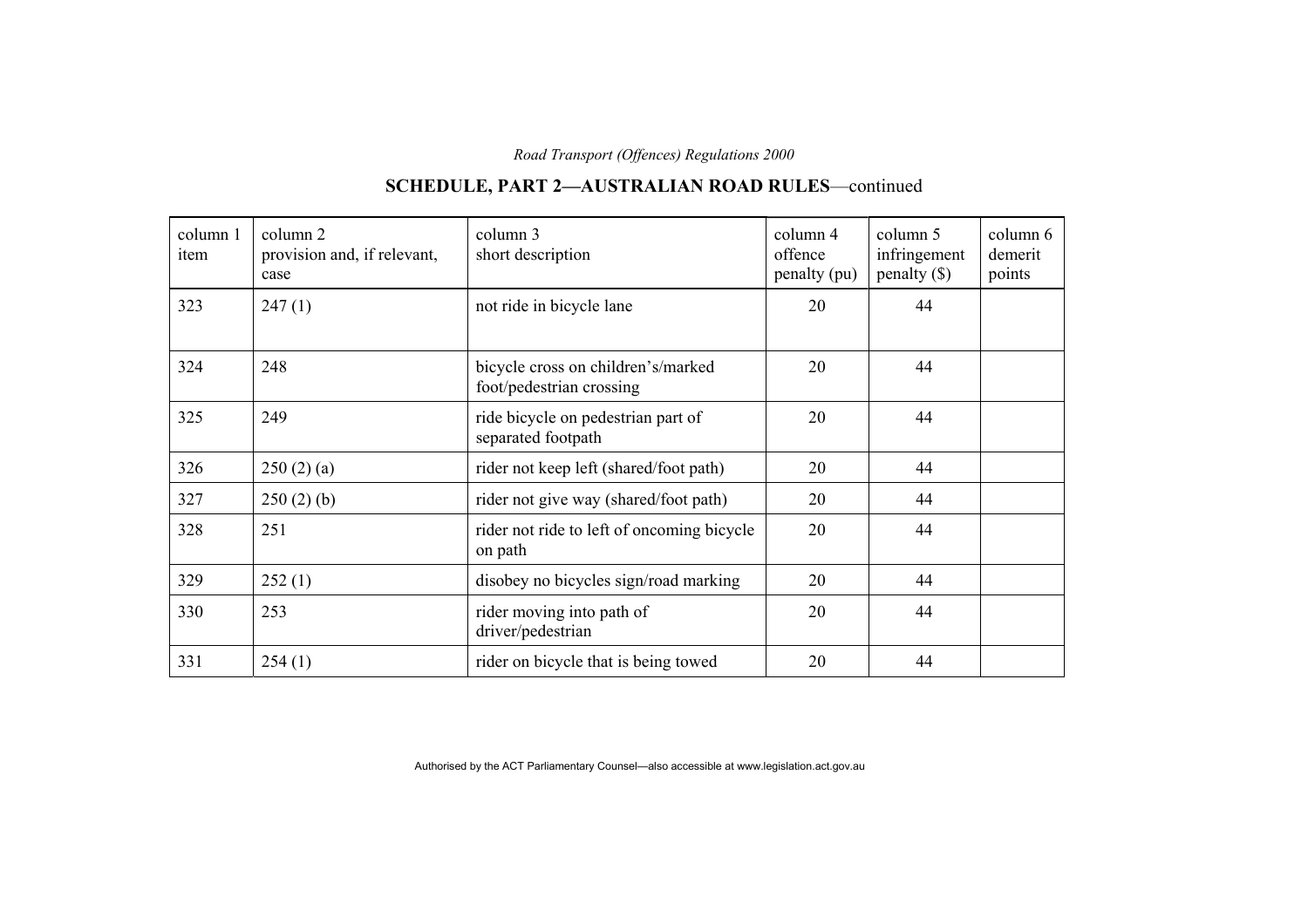#### column 1item column 2 provision and, if relevant, case column 3 short description column 4 offence penalty (pu) column 5 infringement penalty (\$) column 6demerit points 332 254 (2) rider hold onto moving vehicle while riding bicycle 20 44 333 255 rider too close to rear of motor vehicle 20 44  $334$  256 (1) rider not wear bicycle helmet/fitted/fastened 20 44 335 256 (2) passenger not wear bicycle helmet/fitted/fastened 20 44  $336$  257 (1) tow bicycle trailer with person in/on trailer 20 44  $337$  258 (a) ride bicycle without working brake 20 44 338 258 (b) ride bicycle without working warning device 20 44  $339$  259 (a) ride bicycle without visible front white light 20 44

### **SCHEDULE, PART 2—AUSTRALIAN ROAD RULES**—continued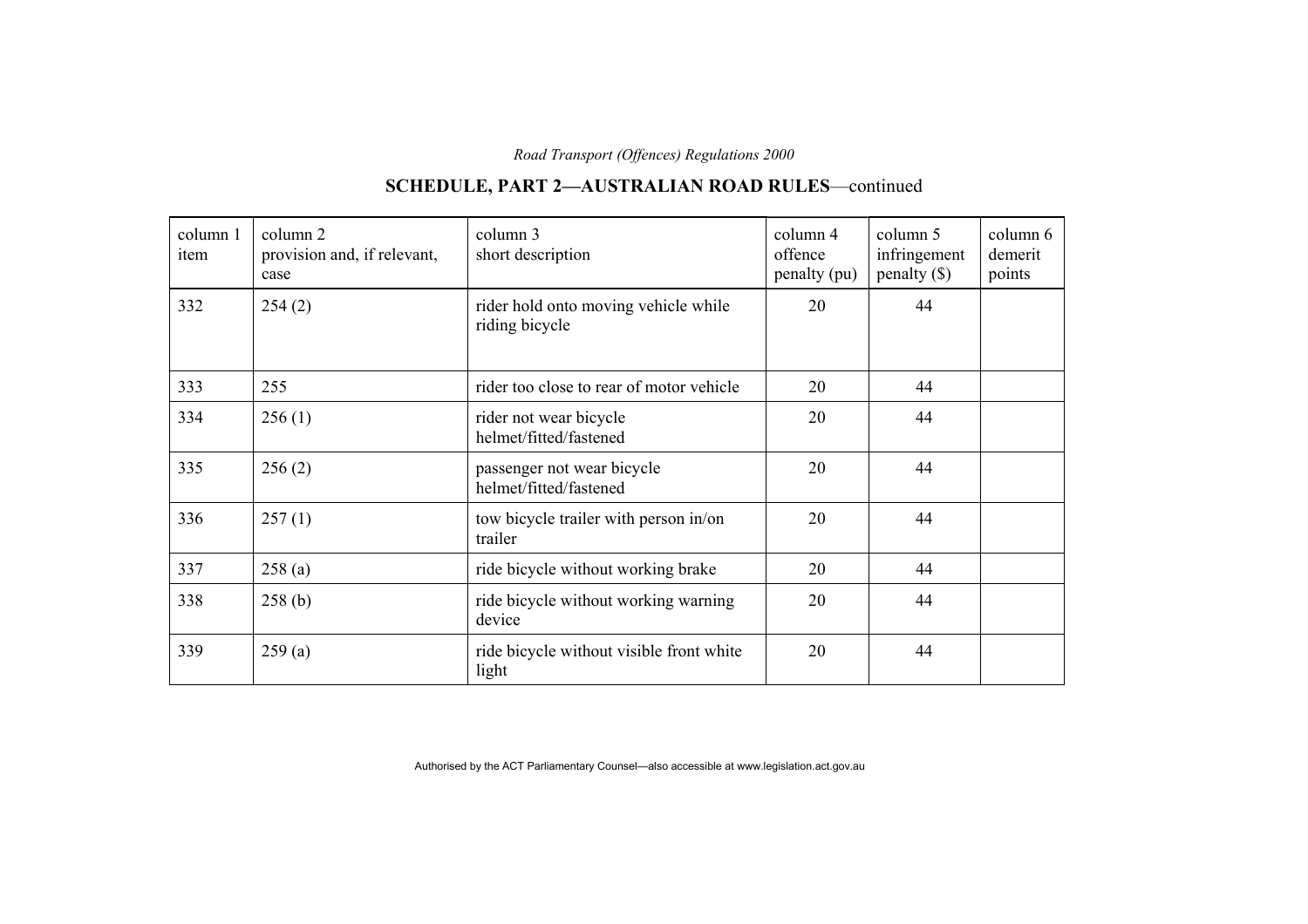#### column 1item column 2 provision and, if relevant, case column 3 short description column 4 offence penalty (pu) column 5 infringement penalty (\$) column 6demerit points  $340$   $259$  (b) ride bicycle without visible rear red light  $20$  44  $341$  259 (c) ride bicycle without visible red reflector  $\begin{array}{|c|c|c|c|c|c|} \hline 20 & 44 \end{array}$  $342$  260 (1) hot stop before red bicycle crossing light 20 44 343 260 (2) proceed before allowed (red bicycle crossing light) 20 44  $344$  | 261 (1) 344.1 • by contravening 261 (2) not stop before yellow bicycle crossing light 20 44 344.2 • by contravening 261 (3) proceed before allowed (yellow bicycle crossing light) 20 44 345 262 (1) not cross intersection safely (bicycle crossing lights) 20 44

### **SCHEDULE, PART 2—AUSTRALIAN ROAD RULES**—continued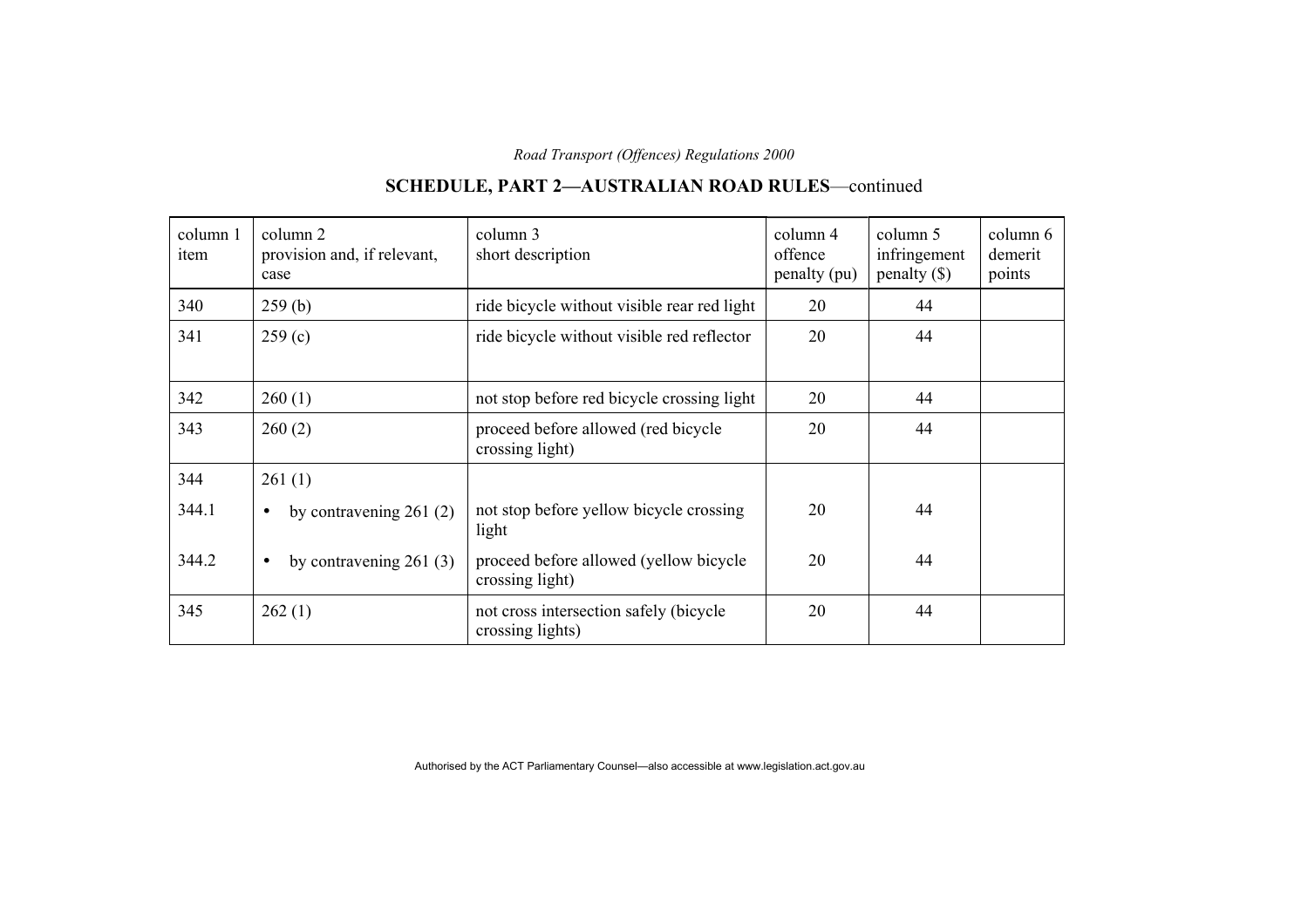## **SCHEDULE, PART 2—AUSTRALIAN ROAD RULES**—continued

| column 1<br>item | column 2<br>provision and, if relevant,<br>case | column 3<br>short description                                     | column 4<br>offence<br>penalty (pu) | column 5<br>infringement<br>$penalty (\$))$ | column 6<br>demerit<br>points |
|------------------|-------------------------------------------------|-------------------------------------------------------------------|-------------------------------------|---------------------------------------------|-------------------------------|
| 346              | 262(2)                                          | not finish crossing road safely (bicycle<br>crossing lights)      | 20                                  | 44                                          |                               |
| 347              | 264(1)                                          | seatbelt not adjusted/fastened (driver)                           | 20                                  | 114                                         | $3$ (NS)                      |
| 348              | 265(1)                                          |                                                                   |                                     |                                             |                               |
| 348.1            | by contravening $265(2)$<br>$\bullet$           | not occupy seat with seatbelt (16 yrs or<br>older)                | 20                                  | 114                                         |                               |
| 348.2            | by contravening $265(3)$<br>$\bullet$           | seatbelt not adjusted/fastened (16 yrs or<br>older)               | 20                                  | 114                                         |                               |
| 348.3            | by contravening $265(4)$<br>$\bullet$           | in front seat when not permitted (16 yrs)<br>or older)            | 20                                  | 114                                         |                               |
| 349              | 266(1)                                          |                                                                   |                                     |                                             |                               |
| 349.1            | by contravening $266(2)$<br>$\bullet$           | not in adjusted/fastened/restraint (under<br>$1 \text{ yr}$ )     | 20                                  | 114                                         | $3$ (NS)                      |
| 349.2            | by contravening $266(3)$<br>$\bullet$           | not in adjusted/fastened/restraint (over 1)<br>$yr$ but under 16) | 20                                  | 114                                         | $3$ (NS)                      |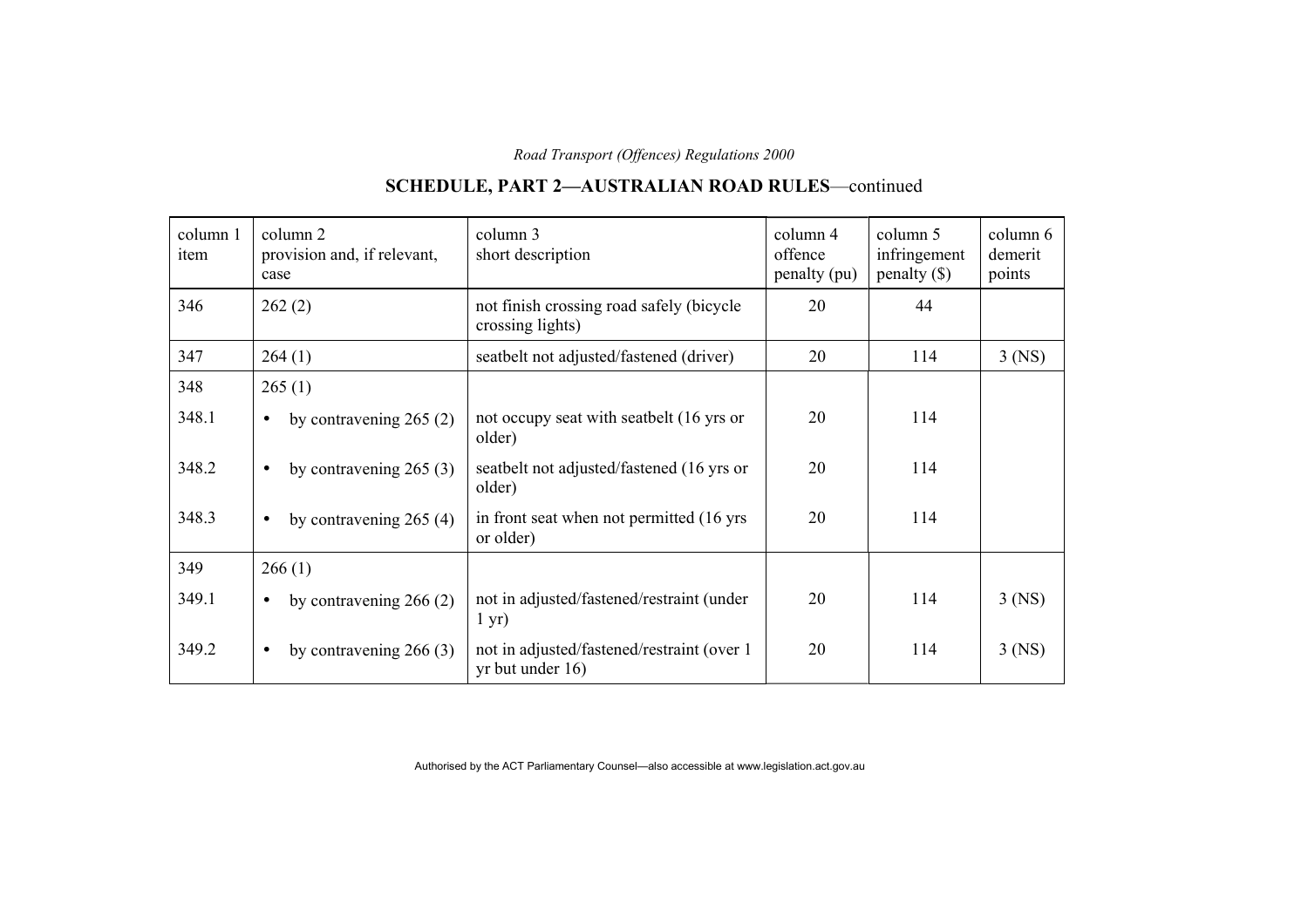## **SCHEDULE, PART 2—AUSTRALIAN ROAD RULES**—continued

| column 1<br>item | column 2<br>provision and, if relevant,<br>case | column 3<br>short description                               | column 4<br>offence<br>penalty (pu) | column 5<br>infringement<br>$penalty$ (\$) | column 6<br>demerit<br>points |
|------------------|-------------------------------------------------|-------------------------------------------------------------|-------------------------------------|--------------------------------------------|-------------------------------|
| 349.3            | by contravening $266(4)$<br>$\bullet$           | in front seat no restraint/seatbelt (under<br>16)           | 20                                  | 114                                        | $3$ (NS)                      |
| 350              | 268(1)                                          | travel in/on vehicle in part not for<br>passengers/goods    | 20                                  | 68                                         |                               |
| 351              | 268(2)                                          | travel in/on part of vehicle designed for<br>carrying goods | 20                                  | 68                                         |                               |
| 352              | 268(3)                                          | part of body outside vehicle<br>window/door (driver)        | 20                                  | 68                                         |                               |
| 353              | 268(4)                                          | part of body outside vehicle<br>window/door (passenger)     | 20                                  | 68                                         |                               |
| 354              | 269(1)                                          | alight from moving vehicle                                  | 20                                  | 68                                         |                               |
| 355              | 269(3)                                          | cause hazard to person/vehicle (door<br>open/alighting)     | 20                                  | 68                                         |                               |
| 356              | 269(4)                                          | drive moving bus with doors opened                          | 20                                  | 107                                        |                               |
| 357              | 270(1)(a)                                       | motorbike rider no helmet/fitted/adjusted                   | 20                                  | 114                                        | $3$ (NS)                      |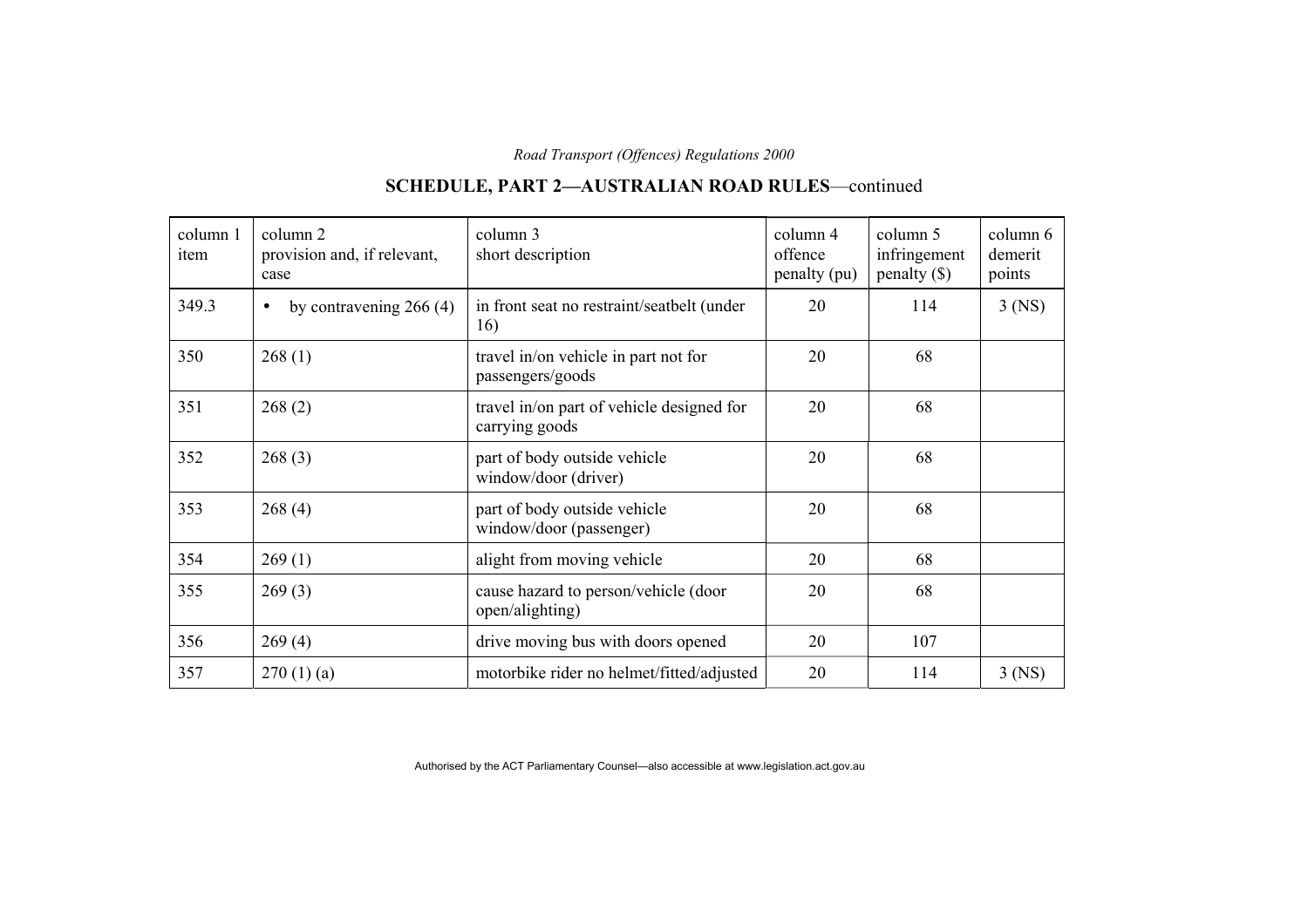#### column 1item column 2 provision and, if relevant, case column 3 short description column 4 offence penalty (pu) column 5 infringement penalty (\$) column 6demerit points 358 270 (1) (b) motorbike passenger no helmet/fitted/adjusted (rider) 20 114 3 (NS) 359 270 (2) motorbike passenger no helmet/fitted/adjusted 20 114  $360$   $271 (1) (a)$  not sit astride on motorbike rider's seat  $20$  68  $361$  271 (1) (b) not ride motorbike with a hand on bars 20 68  $362$  271 (1) (c) ride motorbike in incorrect position 20 68  $363$  271 (2) (a) hot sit astride pillion seat 20 68  $364$  271 (2) (b) feet not on pillion footrests 20 68 365 271 (3)  $365.1$  • by contravening  $271(2)(a)$ passenger not sit astride pillion seat (rider) 20 68 365.2 • by contravening 271 (2) (b) passenger's feet not on pillion footrests (rider) 20 68

### **SCHEDULE, PART 2—AUSTRALIAN ROAD RULES**—continued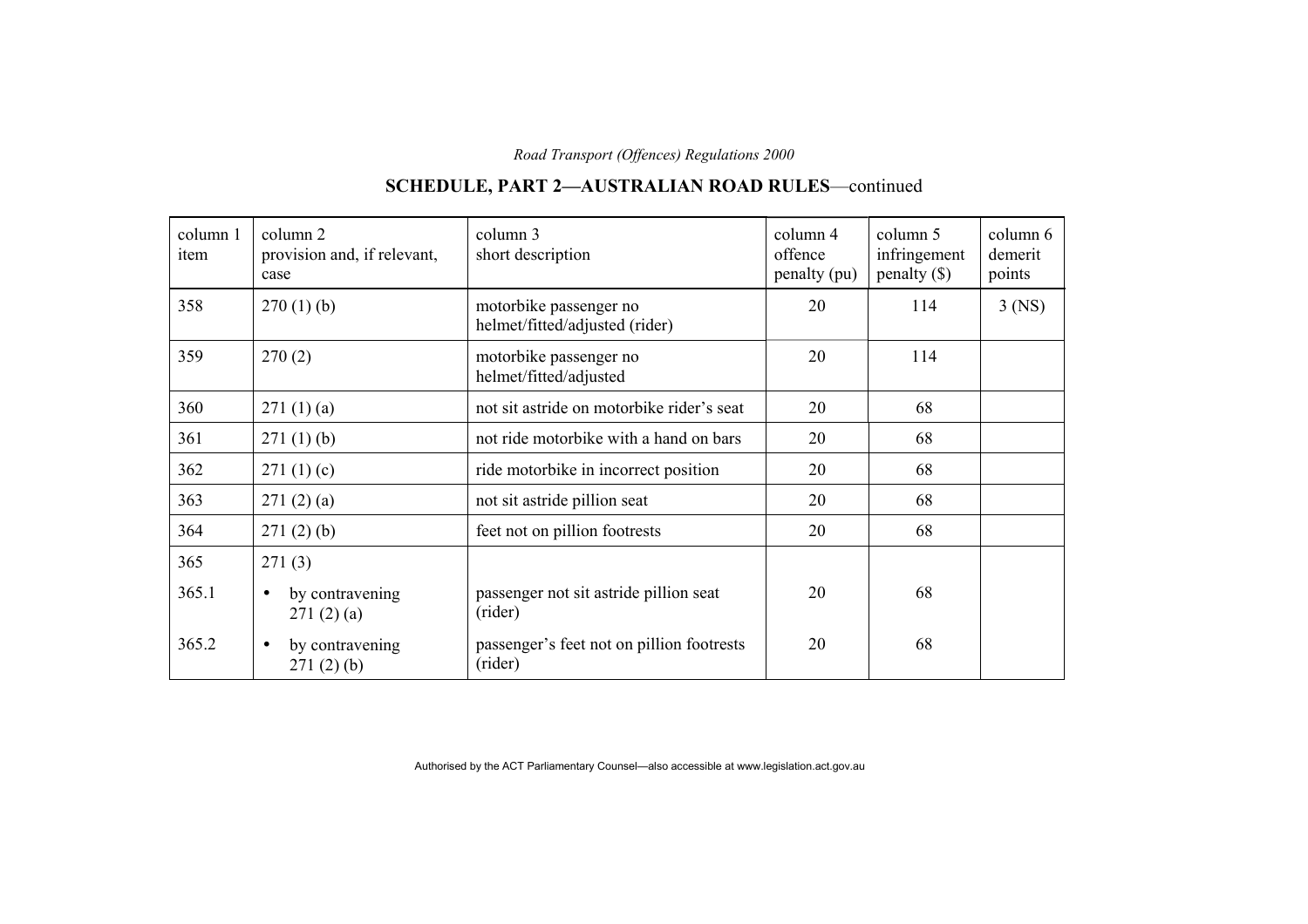#### column 1item column 2 provision and, if relevant, case column 3 short description column 4 offence penalty (pu) column 5 infringement penalty (\$) column 6demerit points 366 271 (4) ride motorbike with more than 1 passenger 20 68 367 271 (5) exceed number of passengers in motorbike sidecar 20 68 368 272 (a) passenger interfere with driver's control of vehicle 20 68 369 272 (b) passenger obstruct driver's view 20 68  $370$  274 not stop on red T light 20 204  $371$  275 not stop on yellow T light 20 204 372 277 proceed before allowed after stop on red/yellow T light 20 204 373 279 (2) proceed before allowed after stop on white T light/arrow 20 204  $374$  279 (3) not leave intersection safely (white T light/arrow) 20 204

### **SCHEDULE, PART 2—AUSTRALIAN ROAD RULES**—continued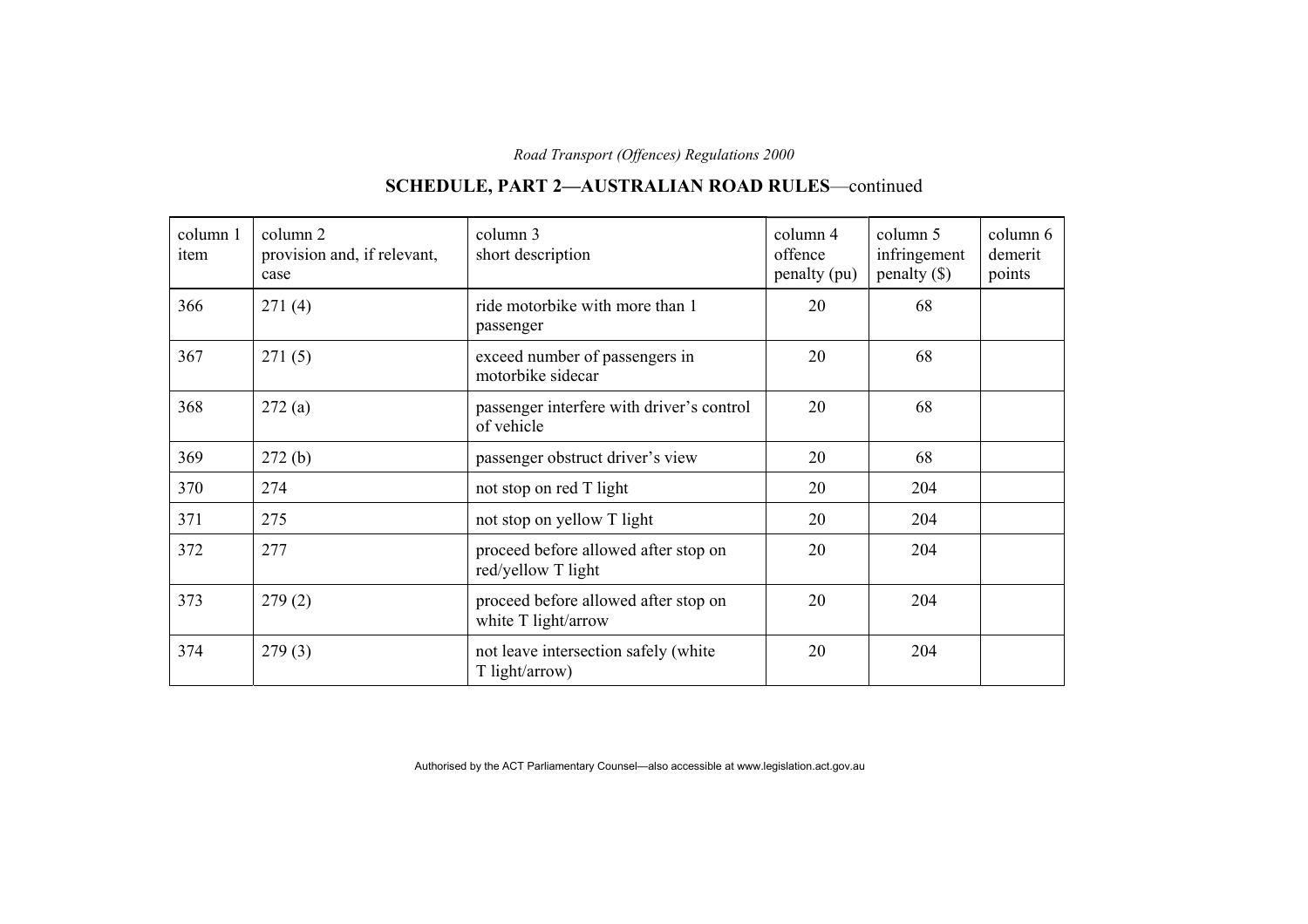| column 1<br>item | column 2<br>provision and, if relevant,<br>case | column 3<br>short description                               | column 4<br>offence<br>penalty (pu) | column 5<br>infringement<br>$penalty (\$))$ | column 6<br>demerit<br>points |
|------------------|-------------------------------------------------|-------------------------------------------------------------|-------------------------------------|---------------------------------------------|-------------------------------|
| 375              | 281                                             | not stop on red B light                                     | 20                                  | 204                                         | $3$ (NS)                      |
| 376              | 282                                             | not stop on yellow B light                                  | 20                                  | 204                                         | $3$ (NS)                      |
| 377              | 284                                             | proceed before allowed after stop on<br>red/yellow B light  | 20                                  | 204                                         | $3$ (NS)                      |
| 378              | 286(2)                                          | proceed before allowed after stop on<br>white B light/arrow | 20                                  | 204                                         | $3$ (NS)                      |
| 379              | 286(3)                                          | not leave intersection safely (white<br>B light/arrow)      | 20                                  | 204                                         | $3$ (NS)                      |

## **SCHEDULE, PART 2—AUSTRALIAN ROAD RULES**—continued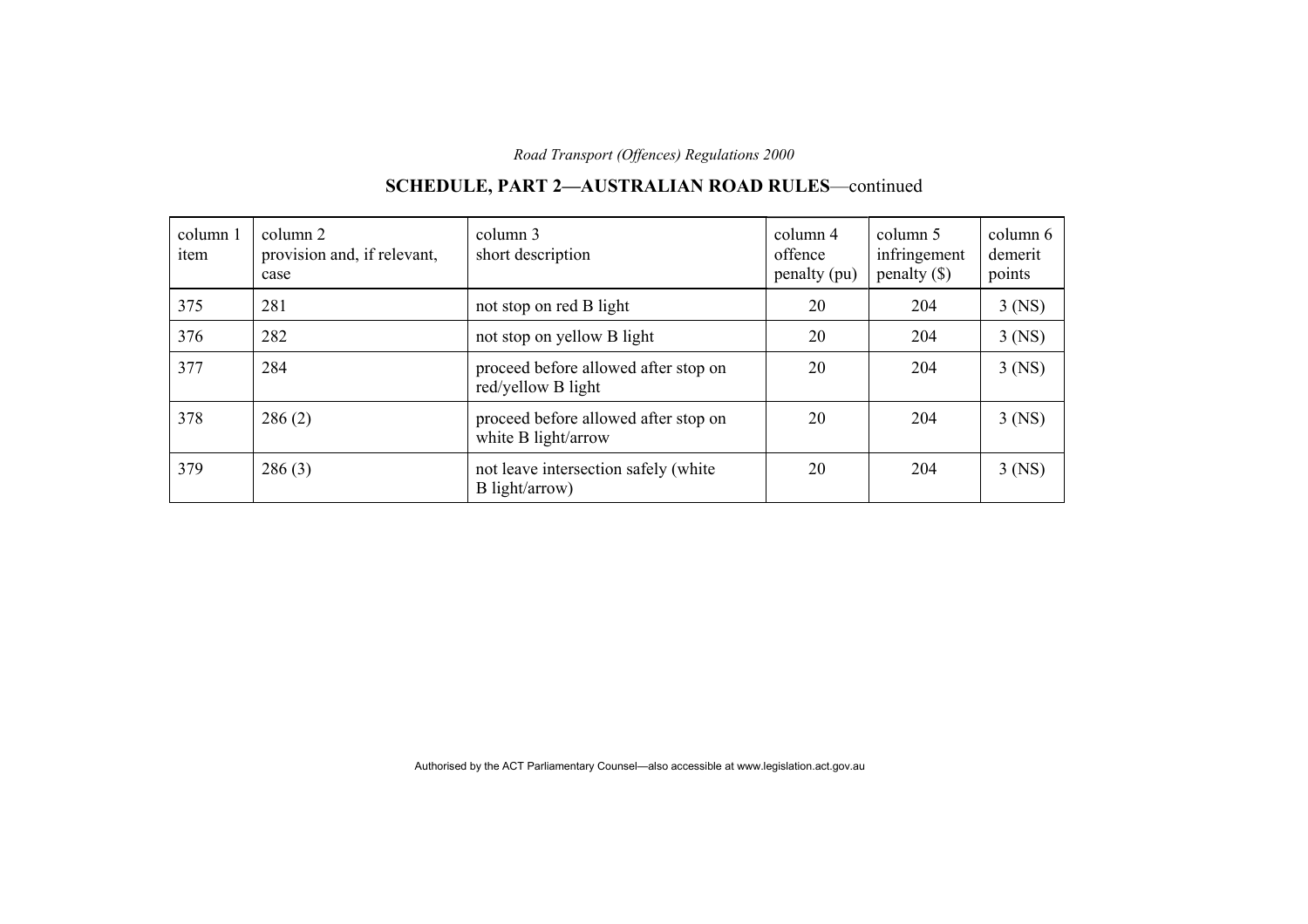# **SCHEDULE, PART 2—AUSTRALIAN ROAD RULES**—continued

| column 1<br>item | column 2<br>provision and, if relevant,<br>case | column 3<br>short description                         | column 4<br>offence<br>penalty (pu) | column 5<br>infringement<br>$penalty$ (\$) | column 6<br>demerit<br>points |
|------------------|-------------------------------------------------|-------------------------------------------------------|-------------------------------------|--------------------------------------------|-------------------------------|
| 380              | 287(1)                                          |                                                       |                                     |                                            |                               |
| 380.1            | by contravening<br>287(2)(a)                    | not give particulars to other driver                  | 20                                  | 114                                        |                               |
| 380.2            | by contravening<br>$\bullet$<br>$287(2)$ (b)    | not give particulars to injured person                | 20                                  | 114                                        |                               |
| 380.3            | by contravening<br>$\bullet$<br>287(2)(c)       | not give particulars to owner of damaged<br>property  | 20                                  | 114                                        |                               |
| 380.4            | by contravening $287(3)$<br>$\bullet$           | not give particulars to police                        | 20                                  | 114                                        |                               |
| 381              | 288(1)                                          | drive on path                                         | 20                                  | 114                                        |                               |
| 382              | 288(4)                                          | driver not give way to user/animal on<br>path         | 20                                  | 114                                        | $3$ (NS)                      |
| 383              | 289(1)                                          | drive on nature strip                                 | 20                                  | 114                                        |                               |
| 384              | 289(2)                                          | driver not give way to user/animal on<br>nature strip | 20                                  | 114                                        | $3$ (NS)                      |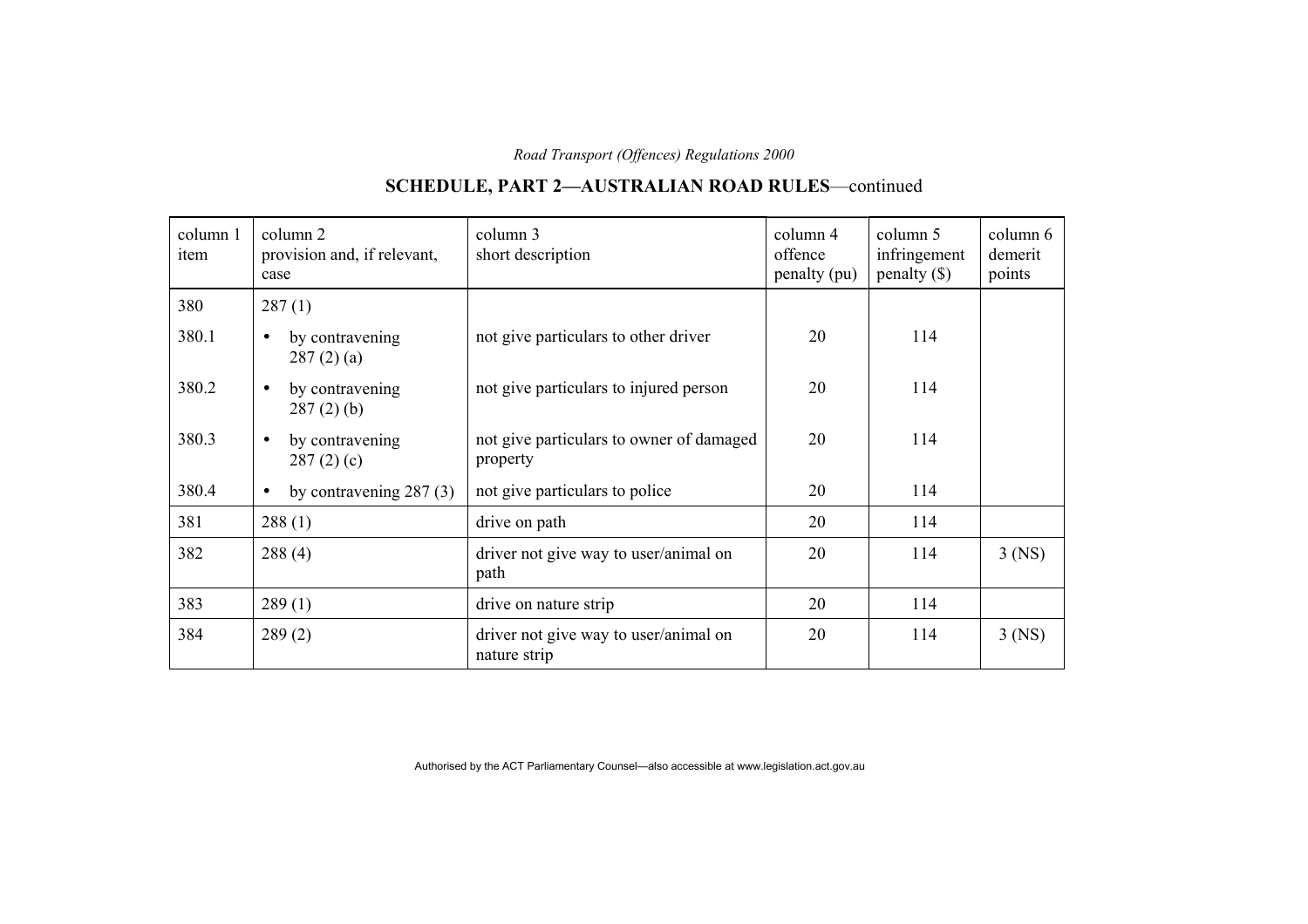#### column 1item column 2 provision and, if relevant, case column 3 short description column 4 offence penalty (pu) column 5 infringement penalty (\$) column 6demerit points 385 290drive on traffic island  $20$  114 386 291 201 noise/smoke 20 91  $387$  292 (a) drive/tow vehicle with unsecured load 20 253 388 292 (b) drive/tow vehicle with load causing instability 20 253  $389$  292 (c) drive/tow vehicle with overhanging load 20 114 390 293 (2) not remove/have removed any thing fallen/put on road 20 114  $391$  294 (1) (a) (i) tow without control of towed vehicle 20 68  $392$  294 (1) (a) (ii) towed vehicle not in order/with licensed person/in control 20 68  $393$  294 (1) (b) tow vehicle when unsafe 20 68  $394$   $294 (2) (a)$  tow without control of trailer 20 68

### **SCHEDULE, PART 2—AUSTRALIAN ROAD RULES**—continued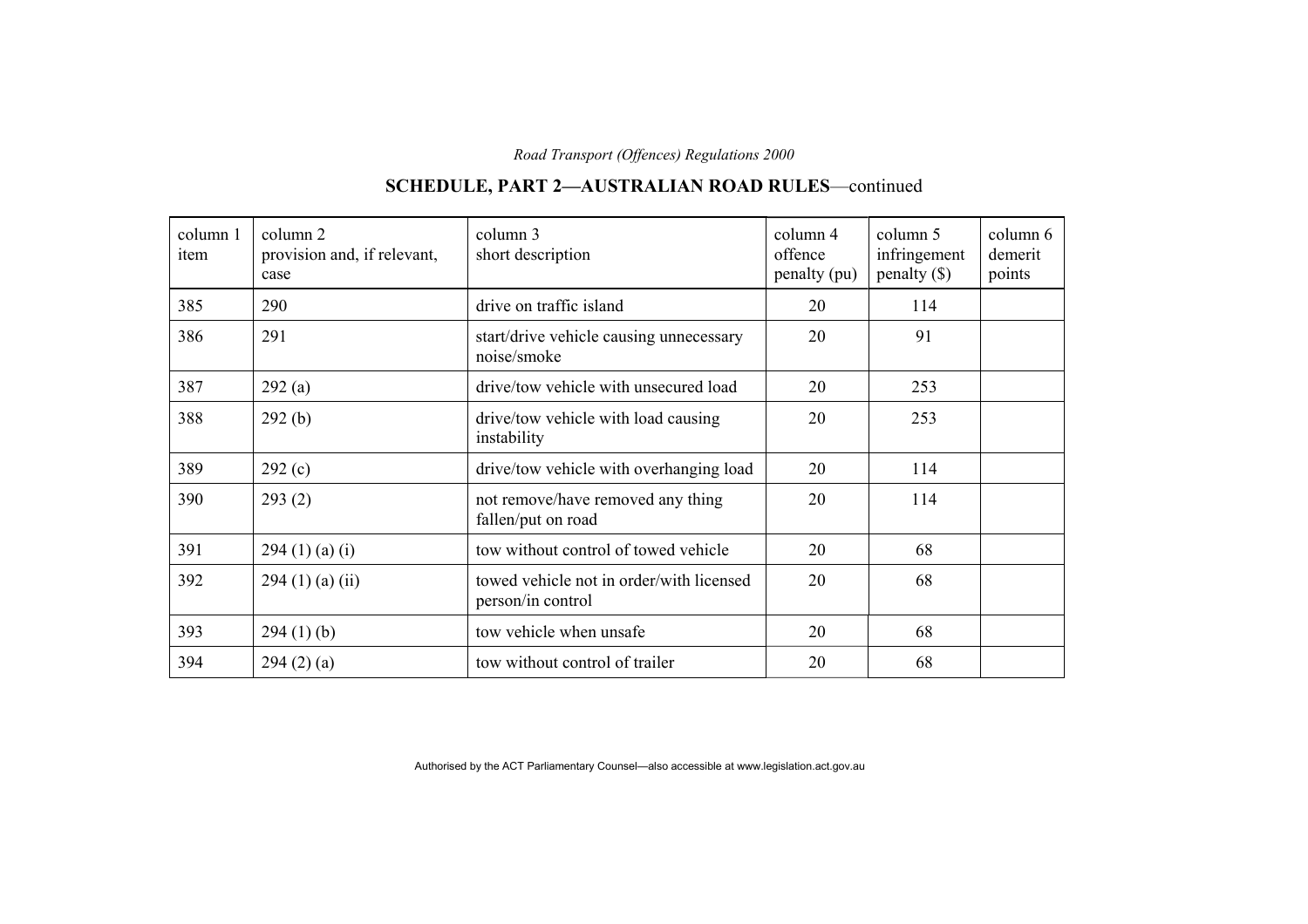## **SCHEDULE, PART 2—AUSTRALIAN ROAD RULES**—continued

| column 1<br>item | column 2<br>provision and, if relevant,<br>case | column 3<br>short description                                   | column 4<br>offence<br>penalty (pu) | column 5<br>infringement<br>$penalty (\$))$ | column 6<br>demerit<br>points |
|------------------|-------------------------------------------------|-----------------------------------------------------------------|-------------------------------------|---------------------------------------------|-------------------------------|
| 395              | 294(2)(b)                                       | tow trailer when unsafe                                         | 20                                  | 68                                          |                               |
| 396              | 295(1)                                          |                                                                 |                                     |                                             |                               |
| 396.1            | by contravening $295(2)$<br>$\bullet$           | not keep required distance (towing with<br>towline)             | 20                                  | 68                                          |                               |
| 396.2            | by contravening $295(3)$<br>$\bullet$           | not keep required distance (towing with<br>towline – motorbike) | 20                                  | 68                                          |                               |
| 396.3            | by contravening $295(4)$<br>$\bullet$           |                                                                 |                                     |                                             |                               |
| 396.3.1          | by contravening<br>295(5)(a)                    | warning material not correct<br>shape/length                    | 20                                  | 68                                          |                               |
| 396.3.2          | by contravening<br>295(5)(b)                    | warning material not correct position                           | 20                                  | 68                                          |                               |
| 396.3.3          | by contravening<br>295 $(5)(c)$                 | warning material not visible                                    | 20                                  | 68                                          |                               |
| 397              | 296(1)                                          | not reverse vehicle safely                                      | 20                                  | 114                                         |                               |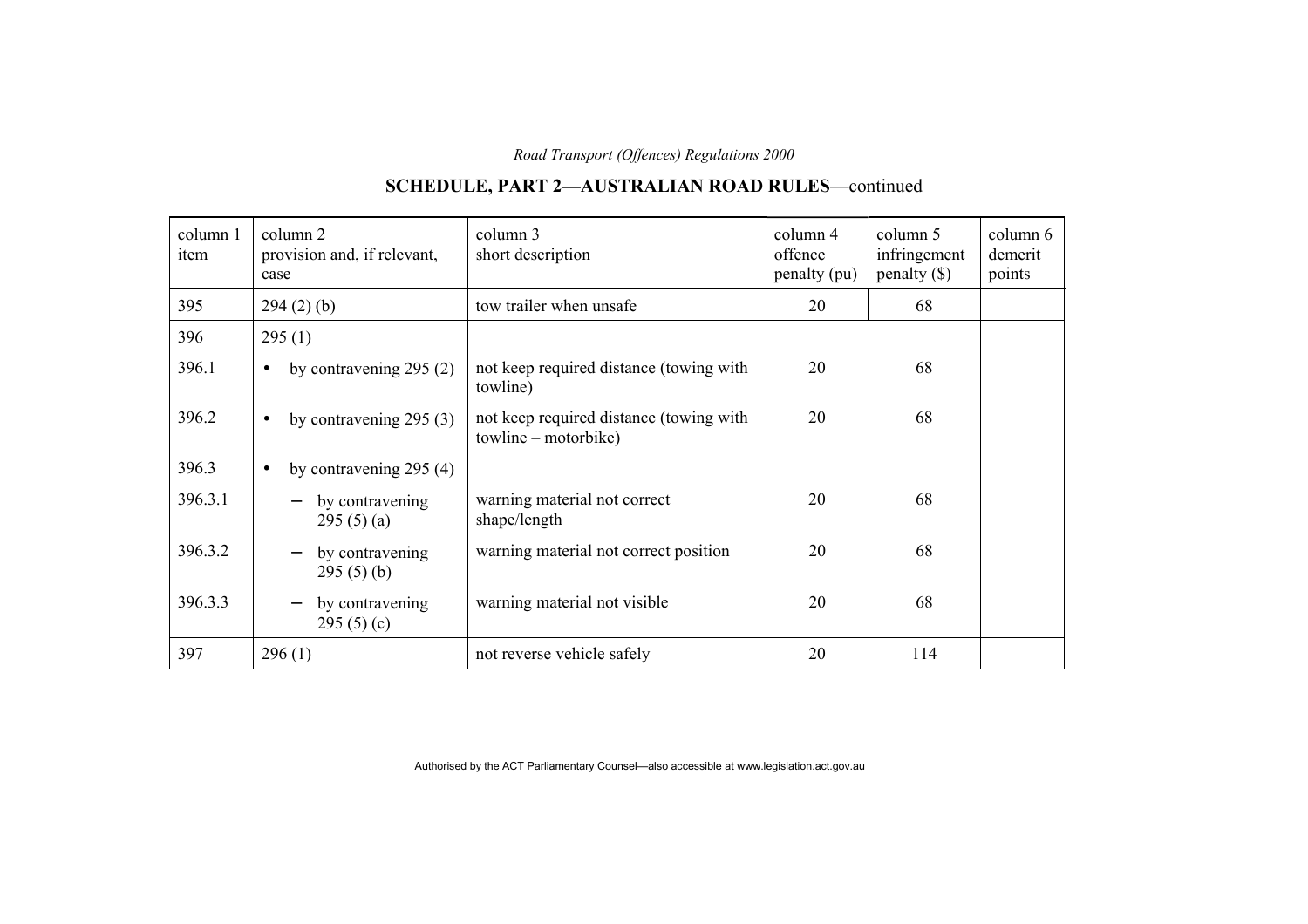#### column 1item column 2 provision and, if relevant, case column 3 short description column 4 offence penalty (pu) column 5 infringement penalty (\$) column 6demerit points  $398$  296 (2) reverse vehicle further than necessary 20 68  $399$  297 (1) drive without proper control of vehicle 20 114 400 297 (2) drive vehicle without clear view 20 68 401 298 tow trailer with person in/on trailer 20 68  $402$  299 (1) (a) drive vehicle with TV/VDU image visible 20 91 403 299 (1) (b) drive vehicle with TV/VDU image likely to distract 20 91 404 300 drive using hand-held mobile phone 20 114 405 301 lead animal while driving vehicle/riding bicycle 20 44 406 302 not give way when riding animal on footpath/nature strip 20 44

### **SCHEDULE, PART 2—AUSTRALIAN ROAD RULES**—continued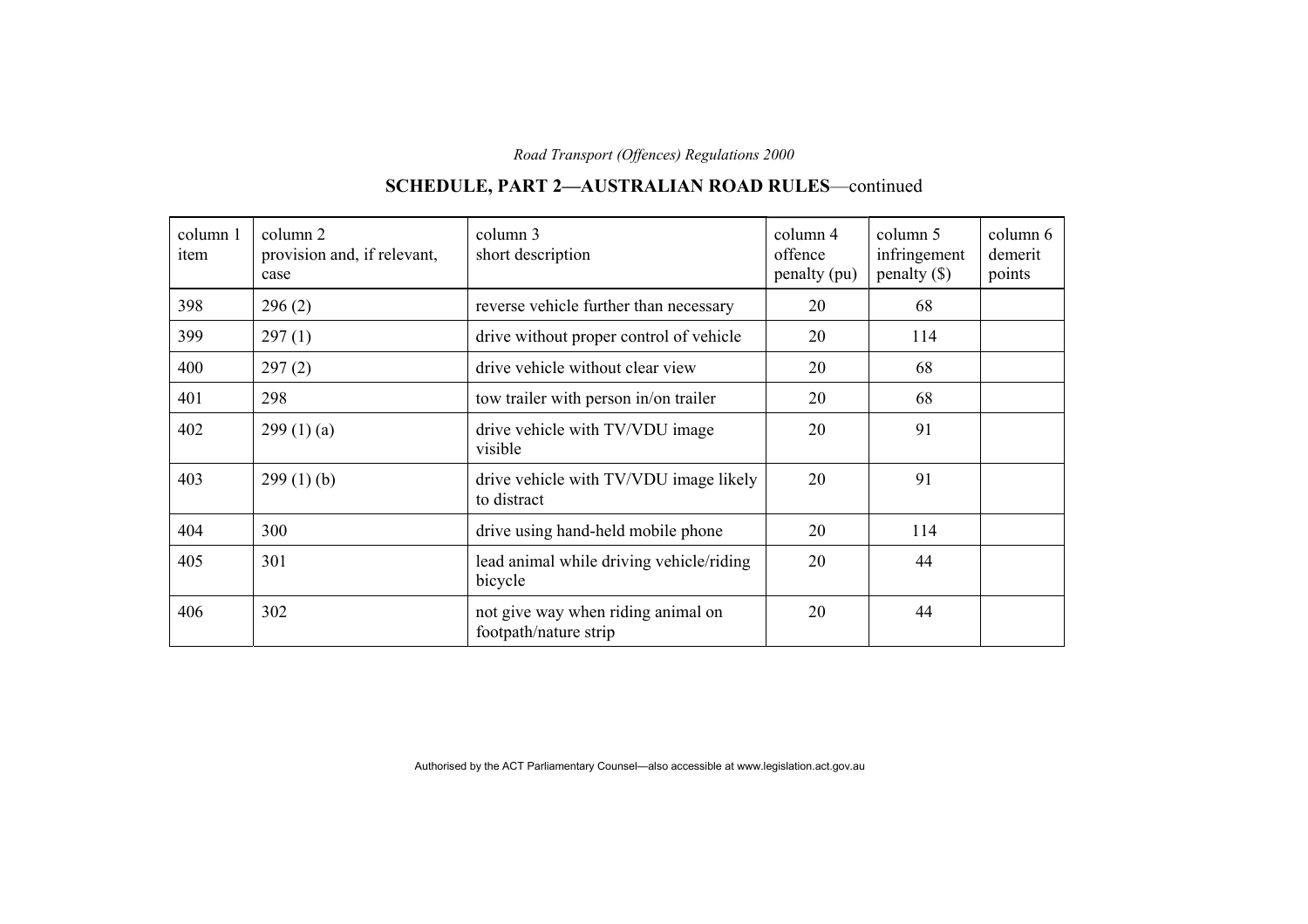| column 1<br>item | column 2<br>provision and, if relevant,<br>case | column 3<br>short description                            | column 4<br>offence<br>penalty (pu) | column 5<br>infringement<br>$penalty (\$))$ | column 6<br>demerit<br>points |
|------------------|-------------------------------------------------|----------------------------------------------------------|-------------------------------------|---------------------------------------------|-------------------------------|
| 407              | 303(1)                                          | ride animal more than 2 abreast (not<br>multi-lane road) | 20                                  | 44                                          |                               |
| 408              | 303(2)                                          | ride animal more than 2 abreast (marked)<br>lane)        | 20                                  | 44                                          |                               |
| 409              | 303(4)                                          | ride animal more than 1.5m from<br>another rider         | 20                                  | 44                                          |                               |
| 410              | 304(1)                                          | not obey direction of police/authorised<br>person        | 20                                  | 44                                          | $3$ (NS)                      |

## **SCHEDULE, PART 2—AUSTRALIAN ROAD RULES**—continued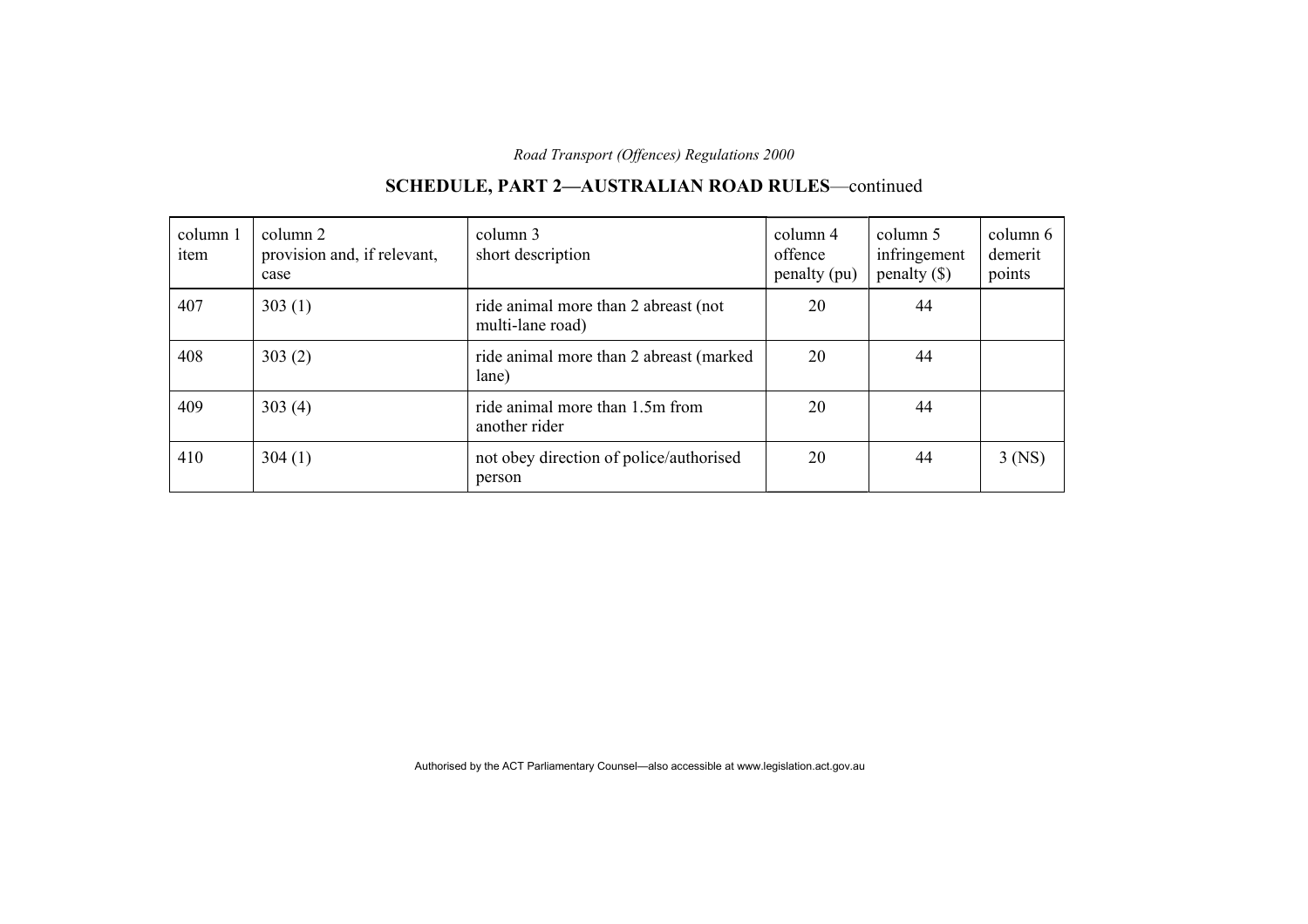#### **SCHEDULE**—continued

## **PART 3—ROAD TRANSPORT (ALCOHOL AND DRUGS) ACT 1977**

| column 1<br>item | column 2<br>provision and, if relevant,<br>case | column 3<br>short description                                                                  | column 4<br>offence<br>penalty (pu) | column 5<br>infringement<br>penalty $(\$)$ | column 6<br>demerit<br>points |
|------------------|-------------------------------------------------|------------------------------------------------------------------------------------------------|-------------------------------------|--------------------------------------------|-------------------------------|
|                  | 15(4)(a)                                        | doctor/nurse refuse to take blood sample<br>permitted by person/requested by police<br>officer | 10                                  |                                            |                               |
| 2                | 15AA(1)                                         | doctor/nurse not take blood sample<br>within 2 hours                                           | 10                                  |                                            |                               |
| 3                | 16(4)                                           | doctor not carry out medical<br>examination within 2 hours                                     | 10                                  |                                            |                               |
| 4                | 16(5)                                           | doctor not take body sample within 2<br>hours                                                  | 10                                  |                                            |                               |
| 5                | 16(6)                                           | nurse not take body sample within 2<br>hours                                                   | 10                                  |                                            |                               |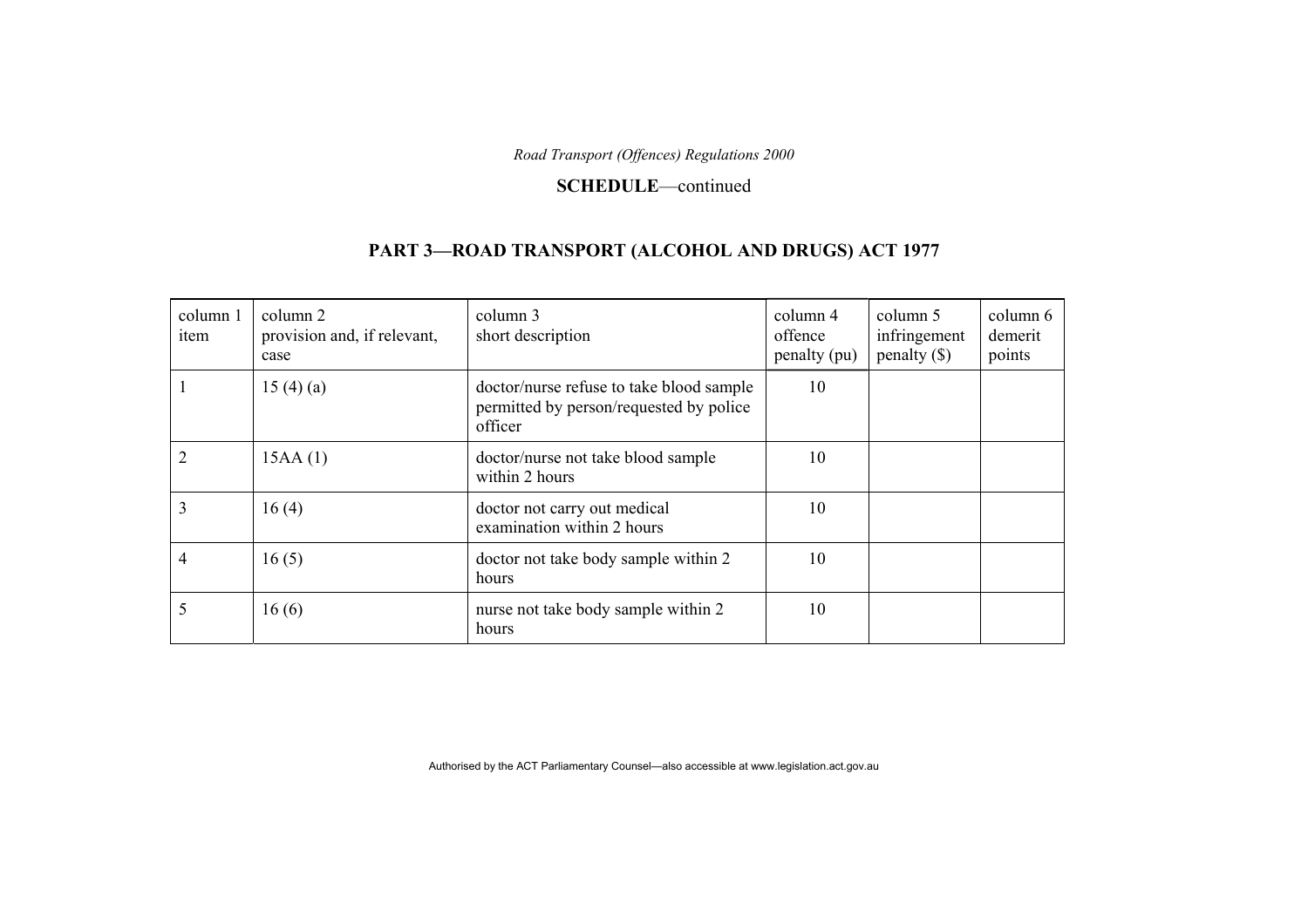## **SCHEDULE, PART 3—ROAD TRANSPORT (ALCOHOL AND DRUGS) ACT 1977**—continued

| column 1<br>item | column 2<br>provision and, if relevant,<br>case          | column 3<br>short description                                                                                  | column 4<br>offence<br>penalty (pu)        | column 5<br>infringement<br>$penalty$ (\$) | column 6<br>demerit<br>points |
|------------------|----------------------------------------------------------|----------------------------------------------------------------------------------------------------------------|--------------------------------------------|--------------------------------------------|-------------------------------|
| 6                | 19(1)                                                    |                                                                                                                |                                            |                                            |                               |
| 6.1              | special driver, level 1,<br>$\bullet$<br>first offender  | special driver drive motor vehicle on<br>street/place with level 1 or more alcohol<br>in blood-first offender  | 5                                          |                                            |                               |
| 6.2              | special driver, level 1,<br>$\bullet$<br>repeat offender | special driver drive motor vehicle on<br>street/place with level 1 or more alcohol<br>in blood—repeat offender | 10                                         |                                            |                               |
| 6.3              | level 2, first offender<br>$\bullet$                     | drive motor vehicle on street/place with<br>level 2 or more alcohol in blood—first<br>offender                 | 5                                          |                                            |                               |
| 6.4              | level 2, repeat offender<br>$\bullet$                    | drive motor vehicle on street/place with<br>level 2 or more alcohol in blood—repeat<br>offender                | 10                                         |                                            |                               |
| 6.5              | level 3, first offender<br>$\bullet$                     | drive motor vehicle on street/place with<br>level 3 or more alcohol in blood—first<br>offender                 | $10 \text{ pu}/6$<br>months<br>prison/both |                                            |                               |

**81**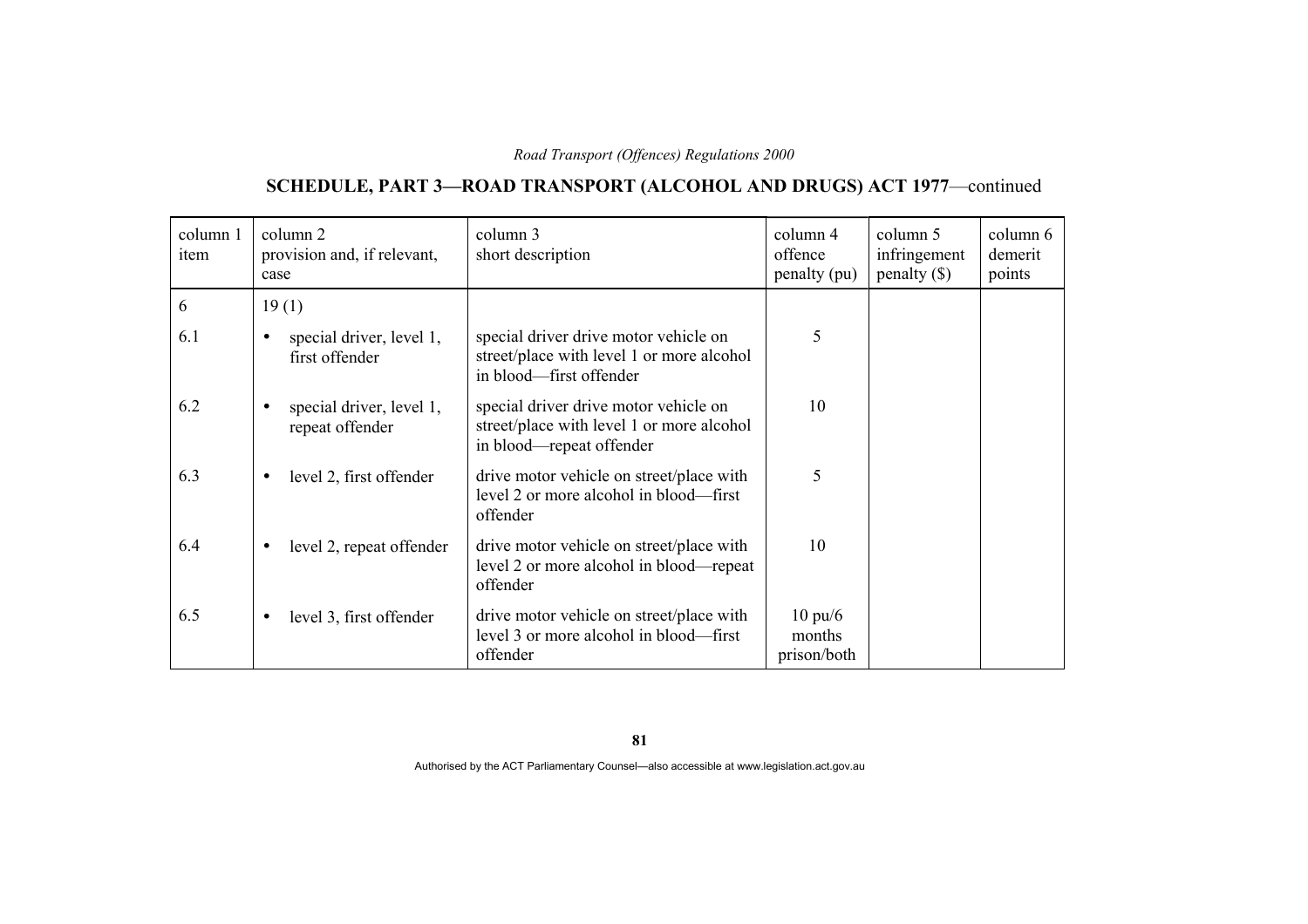### **SCHEDULE, PART 3—ROAD TRANSPORT (ALCOHOL AND DRUGS) ACT 1977**—continued

| column 1<br>item | column 2<br>provision and, if relevant,<br>case | column 3<br>short description                                                                   | column 4<br>offence<br>penalty (pu)                | column 5<br>infringement<br>$penalty$ (\$) | column 6<br>demerit<br>points |
|------------------|-------------------------------------------------|-------------------------------------------------------------------------------------------------|----------------------------------------------------|--------------------------------------------|-------------------------------|
| 6.6              | level 3, repeat offender<br>$\bullet$           | drive motor vehicle on street/place with<br>level 3 or more alcohol in blood—repeat<br>offender | $10 \text{ pu}/6$<br>months<br>prison/both         |                                            |                               |
| 6.7              | level 4, first offender<br>$\bullet$            | drive motor vehicle on street/place with<br>level 4 or more alcohol in blood—first<br>offender  | $15 \text{ pu}/9$<br>months<br>prison/both         |                                            |                               |
| 6.8              | level 4, repeat offender<br>$\bullet$           | drive motor vehicle on street/place with<br>level 4 or more alcohol in blood—repeat<br>offender | $20 \frac{\text{pu}}{12}$<br>months<br>prison/both |                                            |                               |
| 7                | 22(c)                                           |                                                                                                 |                                                    |                                            |                               |
| 7.1              | first offender<br>$\bullet$                     | refuse to provide breath sample—first<br>offender                                               | $30 \text{ pu/6}$<br>months<br>prison/both         |                                            |                               |
| 7.2              | repeat offender<br>$\bullet$                    | refuse to provide breath sample—repeat<br>offender                                              | $30 \text{ pu}/12$<br>months<br>prison/both        |                                            |                               |

**82**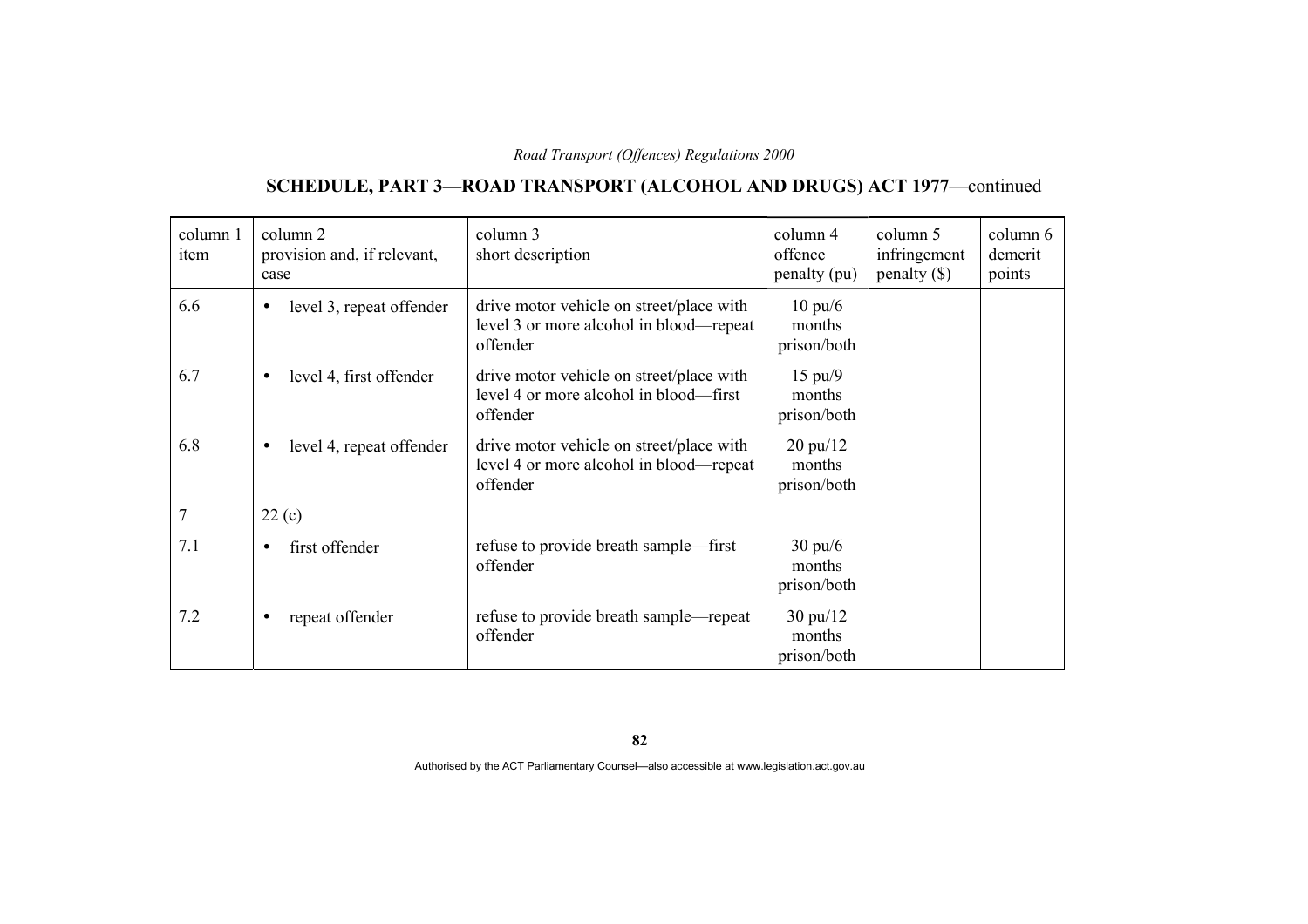## **SCHEDULE, PART 3—ROAD TRANSPORT (ALCOHOL AND DRUGS) ACT 1977**—continued

| column 1<br>item | column 2<br>provision and, if relevant,<br>case | column 3<br>short description                                                            | column 4<br>offence<br>penalty (pu)         | column 5<br>infringement<br>penalty $(\$)$ | column 6<br>demerit<br>points |
|------------------|-------------------------------------------------|------------------------------------------------------------------------------------------|---------------------------------------------|--------------------------------------------|-------------------------------|
| 8                | 22(d)                                           |                                                                                          |                                             |                                            |                               |
| 8.1              | first offender<br>$\bullet$                     | fail/refuse to provide breath sample as<br>directed by police officer—first offender     | $30 \text{ pu/6}$<br>months<br>prison/both  |                                            |                               |
| 8.2              | repeat offender                                 | fail/refuse to provide breath sample as<br>directed by police officer-repeat<br>offender | $30 \text{ pu}/12$<br>months<br>prison/both |                                            |                               |
| 9                | 23(1)                                           |                                                                                          |                                             |                                            |                               |
| 9.1              | first offender<br>$\bullet$                     | fail/refuse to permit blood sample to be<br>taken-first offender                         | $30 \text{ pu}/6$<br>months<br>prison/both  |                                            |                               |
| 9.2              | repeat offender                                 | fail/refuse to permit blood sample to be<br>taken—repeat offender                        | $30 \text{ pu}/12$<br>months<br>prison/both |                                            |                               |

**83**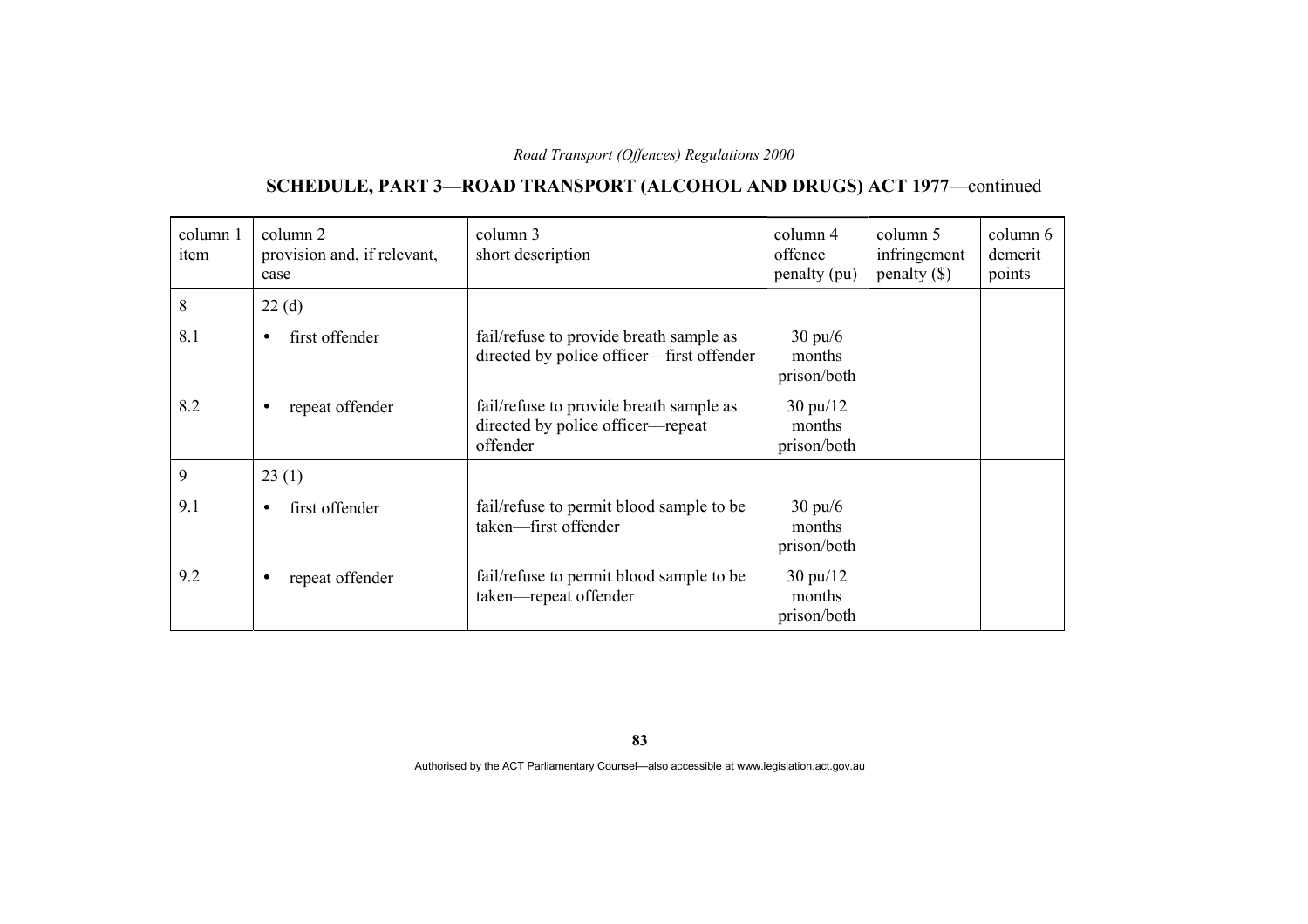## **SCHEDULE, PART 3—ROAD TRANSPORT (ALCOHOL AND DRUGS) ACT 1977**—continued

| column 1<br>item | column 2<br>provision and, if relevant,<br>case | column 3<br>short description                                                                 | column 4<br>offence<br>penalty (pu)         | column 5<br>infringement<br>penalty $(\$)$ | column 6<br>demerit<br>points |
|------------------|-------------------------------------------------|-----------------------------------------------------------------------------------------------|---------------------------------------------|--------------------------------------------|-------------------------------|
| 10               | 23(1A)                                          |                                                                                               |                                             |                                            |                               |
| 10.1             | first offender<br>$\bullet$                     | behave in manner so<br>impossible/impractical for blood sample<br>to be taken—first offender  | $30 \text{ pu/6}$<br>months<br>prison/both  |                                            |                               |
| 10.2             | repeat offender<br>$\bullet$                    | behave in manner so<br>impossible/impractical for blood sample<br>to be taken-repeat offender | $30 \text{ pu}/12$<br>months<br>prison/both |                                            |                               |
| 11               | 23(2)(a)                                        |                                                                                               |                                             |                                            |                               |
| 11.1             | first offender<br>$\bullet$                     | fail/refuse to submit to medical<br>examination-first offender                                | $30 \text{ pu}/6$<br>months<br>prison/both  |                                            |                               |
| 11.2             | repeat offender<br>$\bullet$                    | fail/refuse to submit to medical<br>examination—repeat offender                               | $30 \text{ pu}/12$<br>months<br>prison/both |                                            |                               |

**84**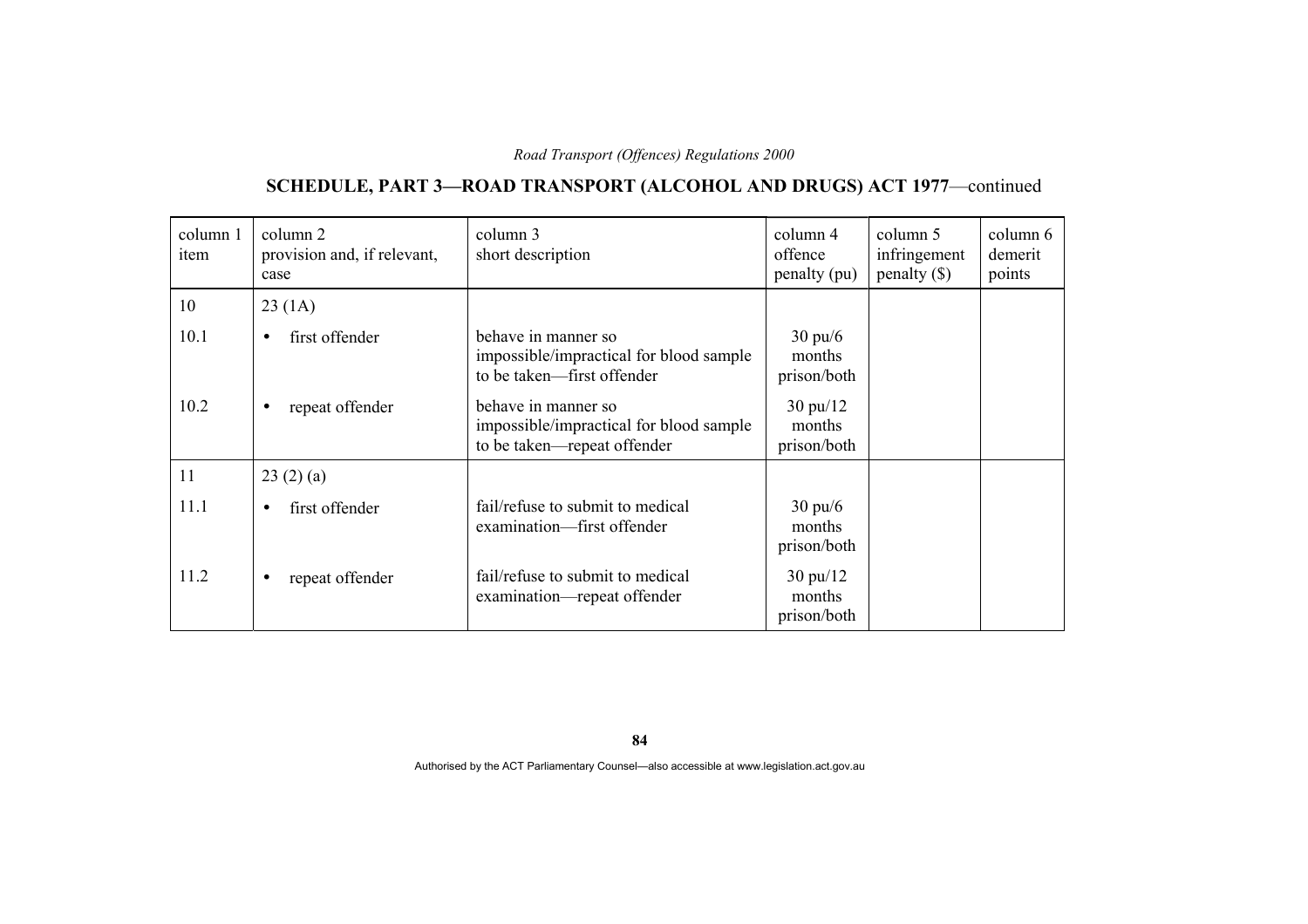## **SCHEDULE, PART 3—ROAD TRANSPORT (ALCOHOL AND DRUGS) ACT 1977**—continued

| column 1<br>item | column 2<br>provision and, if relevant,<br>case | column 3<br>short description                                                                                                              | column 4<br>offence<br>penalty (pu)         | column 5<br>infringement<br>penalty $(\$)$ | column 6<br>demerit<br>points |
|------------------|-------------------------------------------------|--------------------------------------------------------------------------------------------------------------------------------------------|---------------------------------------------|--------------------------------------------|-------------------------------|
| 12               | 23(2)(b)                                        |                                                                                                                                            |                                             |                                            |                               |
| 12.1             | first offender<br>$\bullet$                     | fail/refuse to give/permit taking of body<br>sample-first offender                                                                         | $30 \text{ pu}/6$<br>months<br>prison/both  |                                            |                               |
| 12.2             | repeat offender<br>$\bullet$                    | fail/refuse to give/permit taking of body<br>sample - repeat offender                                                                      | $30 \text{ pu}/12$<br>months<br>prison/both |                                            |                               |
| 13               | 24(1)                                           |                                                                                                                                            |                                             |                                            |                               |
| 13.1             | first offender<br>$\bullet$                     | drive vehicle on street/place under<br>influence of intoxicating liquor/drug<br>incapable of proper control of vehicle-<br>first offender  | $30 \text{ pu}/6$<br>months<br>prison/both  |                                            |                               |
| 13.2             | repeat offender<br>$\bullet$                    | drive vehicle on street/place under<br>influence of intoxicating liquor/drug<br>incapable of proper control of vehicle—<br>repeat offender | $30 \text{ pu}/12$<br>months<br>prison/both |                                            |                               |

**85**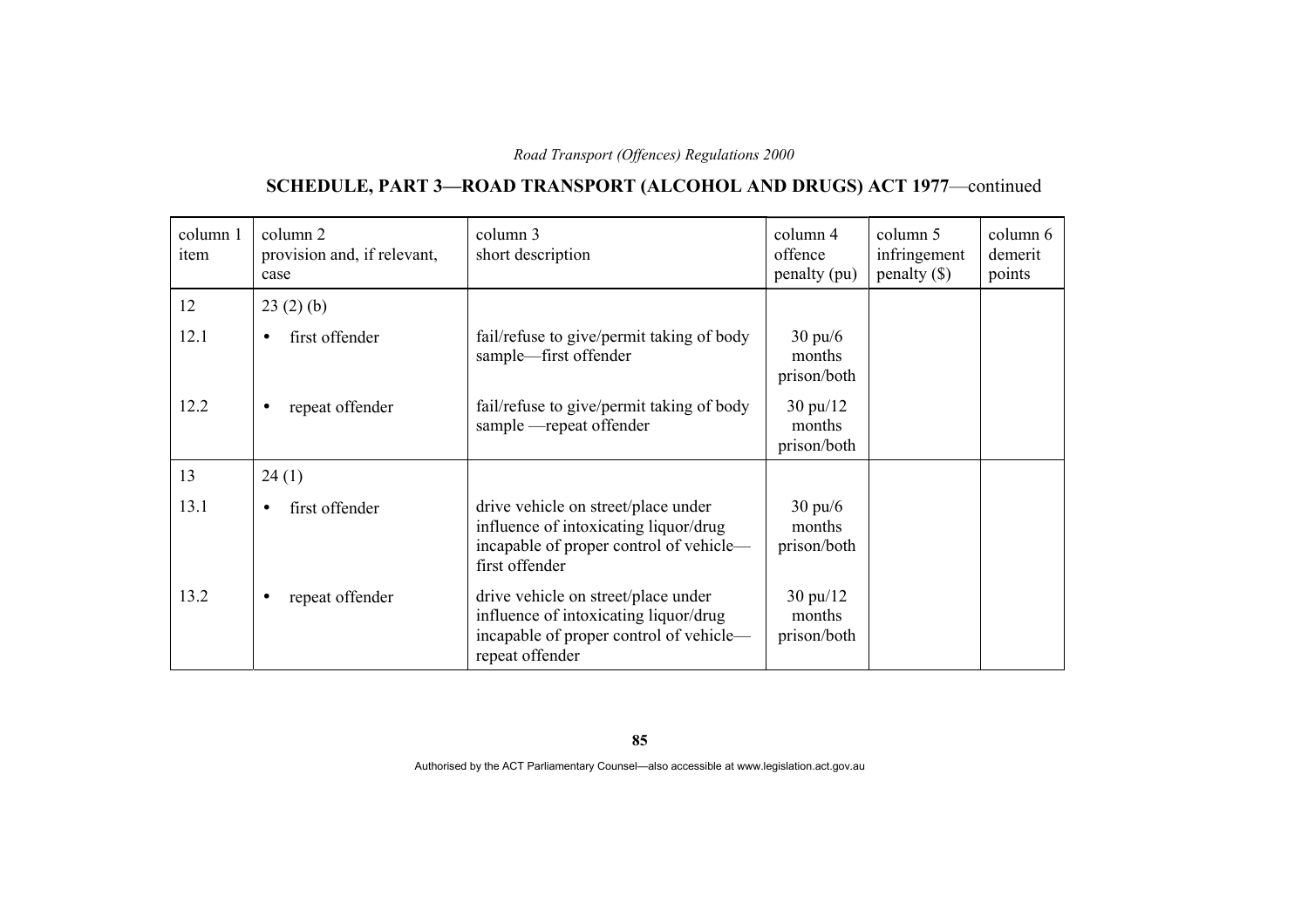### **SCHEDULE, PART 3—ROAD TRANSPORT (ALCOHOL AND DRUGS) ACT 1977**—continued

| column 1<br>item | column 2<br>provision and, if relevant,<br>case | column 3<br>short description                                                               | column 4<br>offence<br>penalty (pu)        | column 5<br>infringement<br>penalty $(\$)$ | column 6<br>demerit<br>points |
|------------------|-------------------------------------------------|---------------------------------------------------------------------------------------------|--------------------------------------------|--------------------------------------------|-------------------------------|
| 14               | 24A                                             | drive/ride/be in charge of vehicle/animal<br>on public street under influence of<br>alcohol | $50 \text{ pu}/6$<br>months<br>prison/both |                                            |                               |
| 15               | 46(1)                                           | escape from custody of police officer                                                       | $50 \text{ pu}/6$<br>months<br>prison/both |                                            |                               |

**86**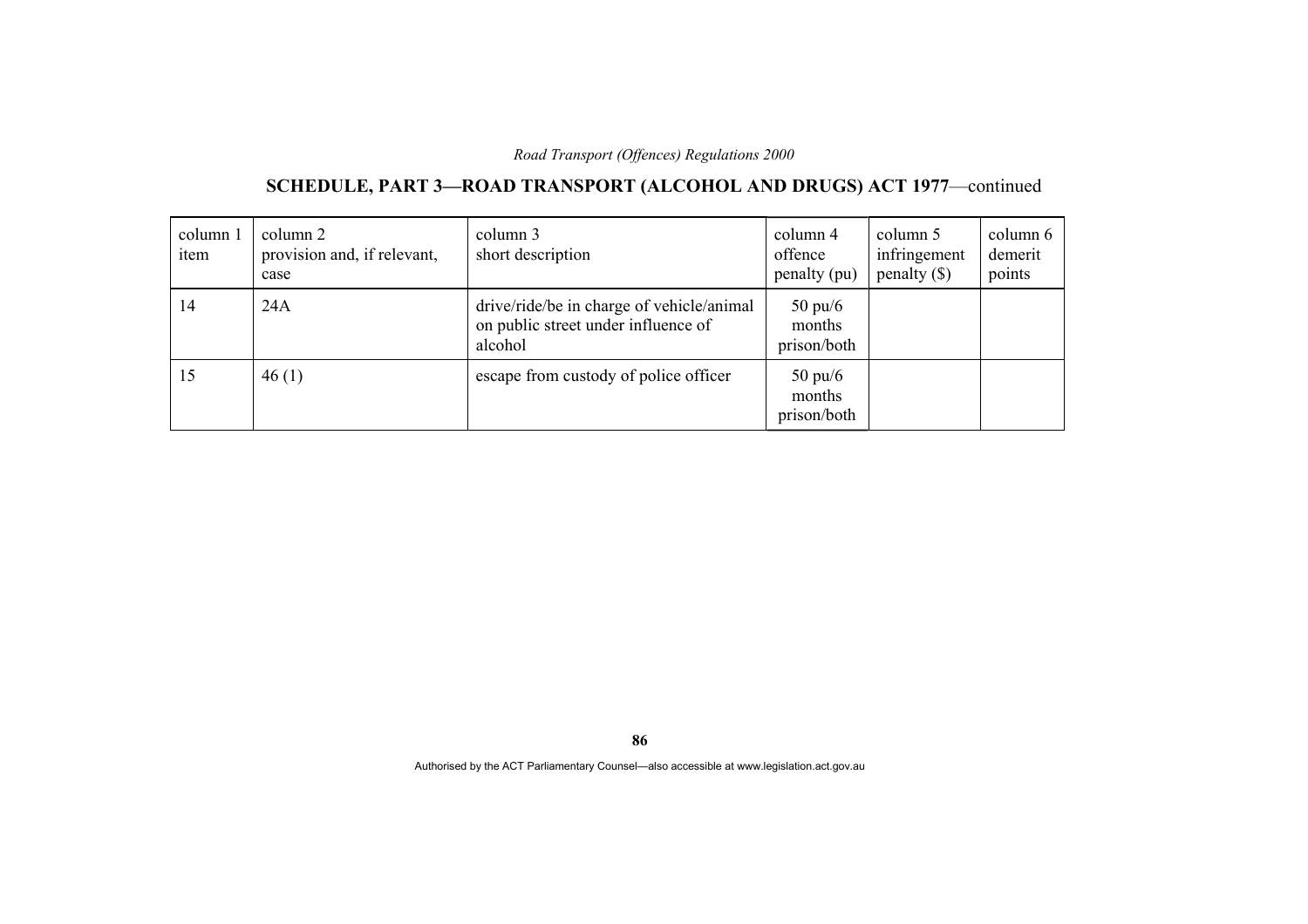#### **SCHEDULE**—continued

### **PART 4—ROAD TRANSPORT (DIMENSIONS AND MASS) ACT 1990**

| column 1<br>item | column 2<br>provision and, if relevant,<br>case                 | column 3<br>short description                                  | column 4<br>offence<br>penalty (pu) | column 5<br>infringement<br>$penalty (\$))$ | column 6<br>demerit<br>points |
|------------------|-----------------------------------------------------------------|----------------------------------------------------------------|-------------------------------------|---------------------------------------------|-------------------------------|
| 1                | 33 $(1)(a)$                                                     |                                                                |                                     |                                             |                               |
| 1.1              | exceed permitted mass<br>$\bullet$<br>by $\leq 5\%$             | drive vehicle $\leq 5\%$ heavier than<br>permitted             | 30                                  | 100                                         |                               |
| 1.2              | exceed permitted mass<br>$\bullet$<br>$by > 5$ but $\leq 10\%$  | drive vehicle $> 5$ but $\leq 10\%$ heavier<br>than permitted  | 30                                  | 200                                         |                               |
| 1.3              | exceed permitted mass<br>$\bullet$<br>by $> 10$ but $\leq 15\%$ | drive vehicle $> 10$ but $\leq 15\%$ heavier<br>than permitted | 30                                  | 300                                         |                               |
| 1.4              | exceed permitted mass<br>$\bullet$<br>by $> 15$ but $\leq 20\%$ | drive vehicle $> 15$ but $\leq 20\%$ heavier<br>than permitted | 30                                  | 400                                         |                               |
| 1.5              | exceed permitted mass<br>$\bullet$<br>$by > 20\%$               | drive vehicle $> 20\%$ heavier than<br>permitted               | 30                                  | 500                                         |                               |

**87**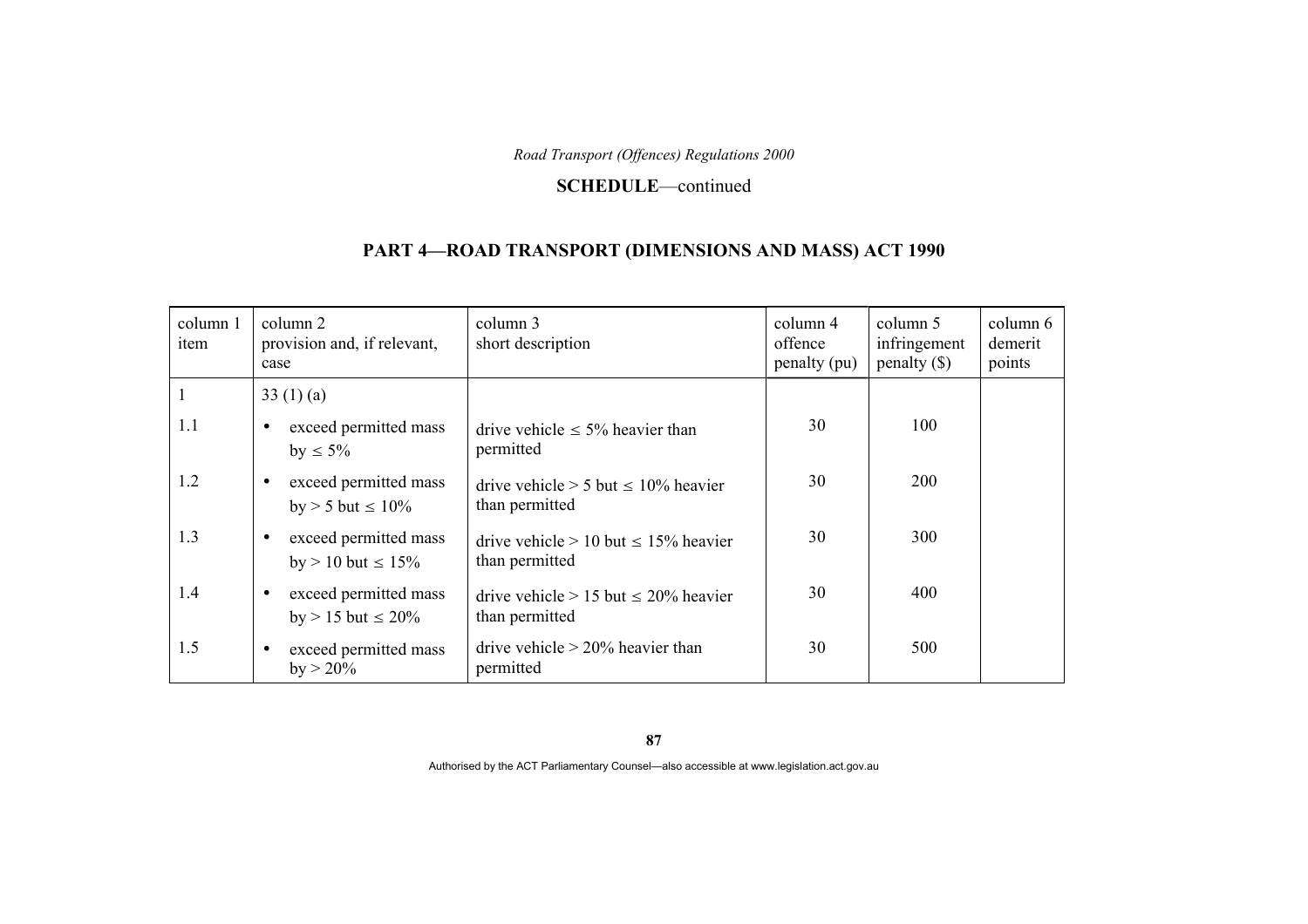# **SCHEDULE, PART 4—ROAD TRANSPORT (DIMENSIONS AND MASS) ACT 1990**—continued

| column 1<br>item | column 2<br>provision and, if relevant,<br>case                 | column 3<br>short description                                                | column 4<br>offence<br>penalty (pu) | column 5<br>infringement<br>$penalty (\$))$ | column 6<br>demerit<br>points |
|------------------|-----------------------------------------------------------------|------------------------------------------------------------------------------|-------------------------------------|---------------------------------------------|-------------------------------|
| $\overline{2}$   | 33(1)(b)                                                        |                                                                              |                                     |                                             |                               |
| 2.1              | exceed permitted mass<br>$\bullet$<br>by $\leq 5\%$             | drive vehicle mass on wheel $\leq 5\%$<br>heavier than permitted             | 30                                  | 100                                         |                               |
| 2.2              | exceed permitted mass<br>$\bullet$<br>by $> 5$ but $\leq 10\%$  | drive vehicle mass on wheel<br>$>$ 5 but $\leq$ 10% heavier than permitted   | 30                                  | <b>200</b>                                  |                               |
| 2.3              | exceed permitted mass<br>$\bullet$<br>$by > 10$ but $\leq 15\%$ | drive vehicle mass on wheel<br>$> 10$ but $\leq 15\%$ heavier than permitted | 30                                  | 300                                         |                               |
| 2.4              | exceed permitted mass<br>$\bullet$<br>by $> 15$ but $\leq 20\%$ | drive vehicle mass on wheel<br>$> 15$ but $\leq 20\%$ heavier than permitted | 30                                  | 400                                         |                               |
| 2.5              | exceed permitted mass<br>$\bullet$<br>$by > 20\%$               | drive vehicle mass on wheel $> 20\%$<br>heavier than permitted               | 30                                  | 500                                         |                               |

Authorised by the ACT Parliamentary Counsel—also accessible at www.legislation.act.gov.au

**88**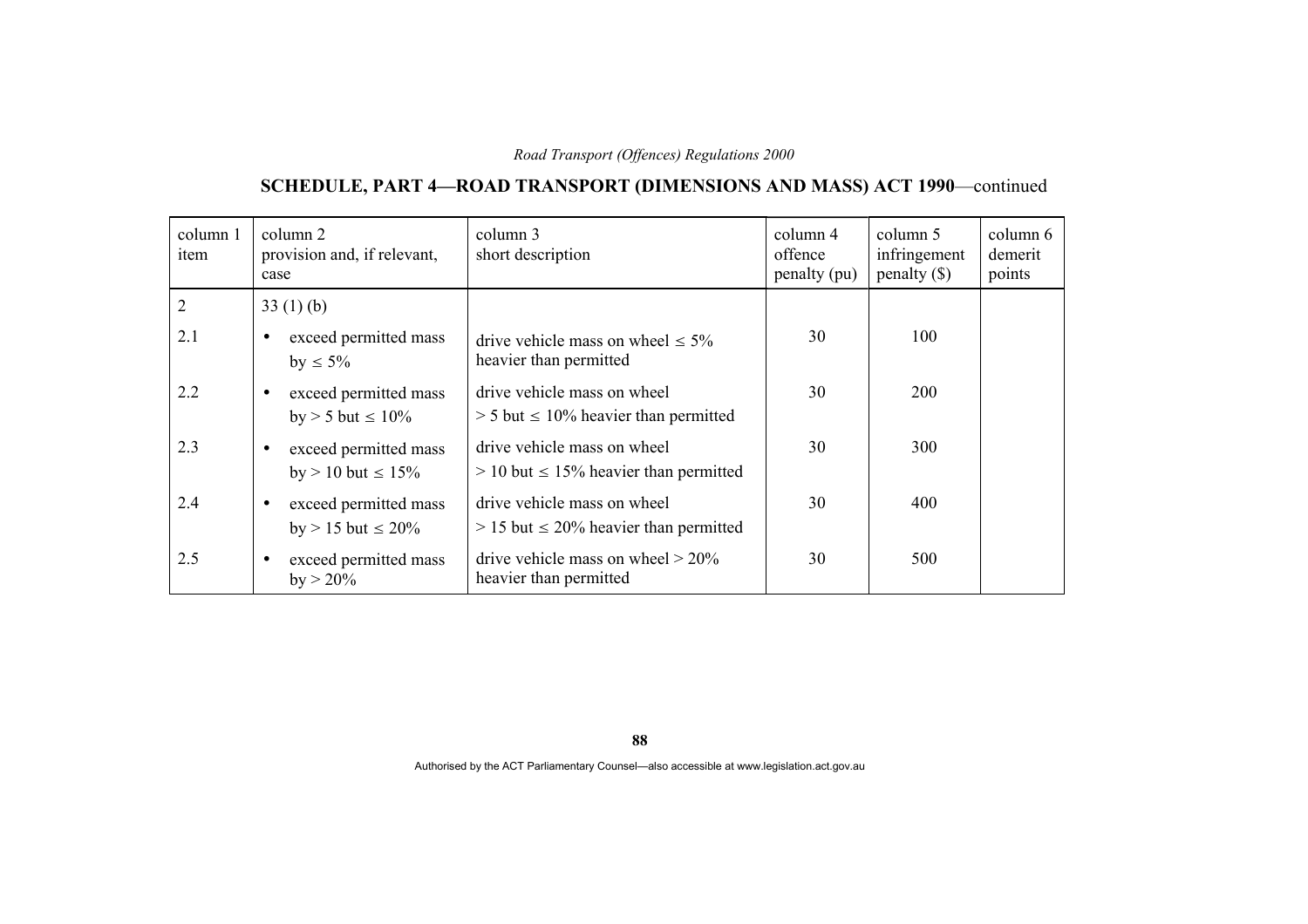# **SCHEDULE, PART 4—ROAD TRANSPORT (DIMENSIONS AND MASS) ACT 1990**—continued

| column 1<br>item | column 2<br>provision and, if relevant,<br>case                 | column 3<br>short description                                            | column 4<br>offence<br>penalty (pu) | column 5<br>infringement<br>penalty $(\$)$ | column 6<br>demerit<br>points |
|------------------|-----------------------------------------------------------------|--------------------------------------------------------------------------|-------------------------------------|--------------------------------------------|-------------------------------|
| $\overline{3}$   | 33 $(1)(c)$                                                     |                                                                          |                                     |                                            |                               |
| 3.1              | exceed permitted mass<br>$\bullet$<br>by $\leq 5\%$             | drive vehicle axle load $\leq 5\%$ heavier<br>than permitted             | 30                                  | 100                                        |                               |
| 3.2              | exceed permitted mass<br>$\bullet$<br>by $> 5$ but $\leq 10\%$  | drive vehicle axle load $> 5$ but $\leq 10\%$<br>heavier than permitted  | 30                                  | <b>200</b>                                 |                               |
| 3.3              | exceed permitted mass<br>$\bullet$<br>by $> 10$ but $\leq 15\%$ | drive vehicle axle load $> 10$ but $\leq 15\%$<br>heavier than permitted | 30                                  | 300                                        |                               |
| 3.4              | exceed permitted mass<br>$\bullet$<br>by $> 15$ but $\leq 20\%$ | drive vehicle axle load > 15 but $\leq 20\%$<br>heavier than permitted   | 30                                  | 400                                        |                               |
| 3.5              | exceed permitted mass<br>$\bullet$<br>$by > 20\%$               | drive vehicle axle load $>$ 20% heavier<br>than permitted                | 30                                  | 500                                        |                               |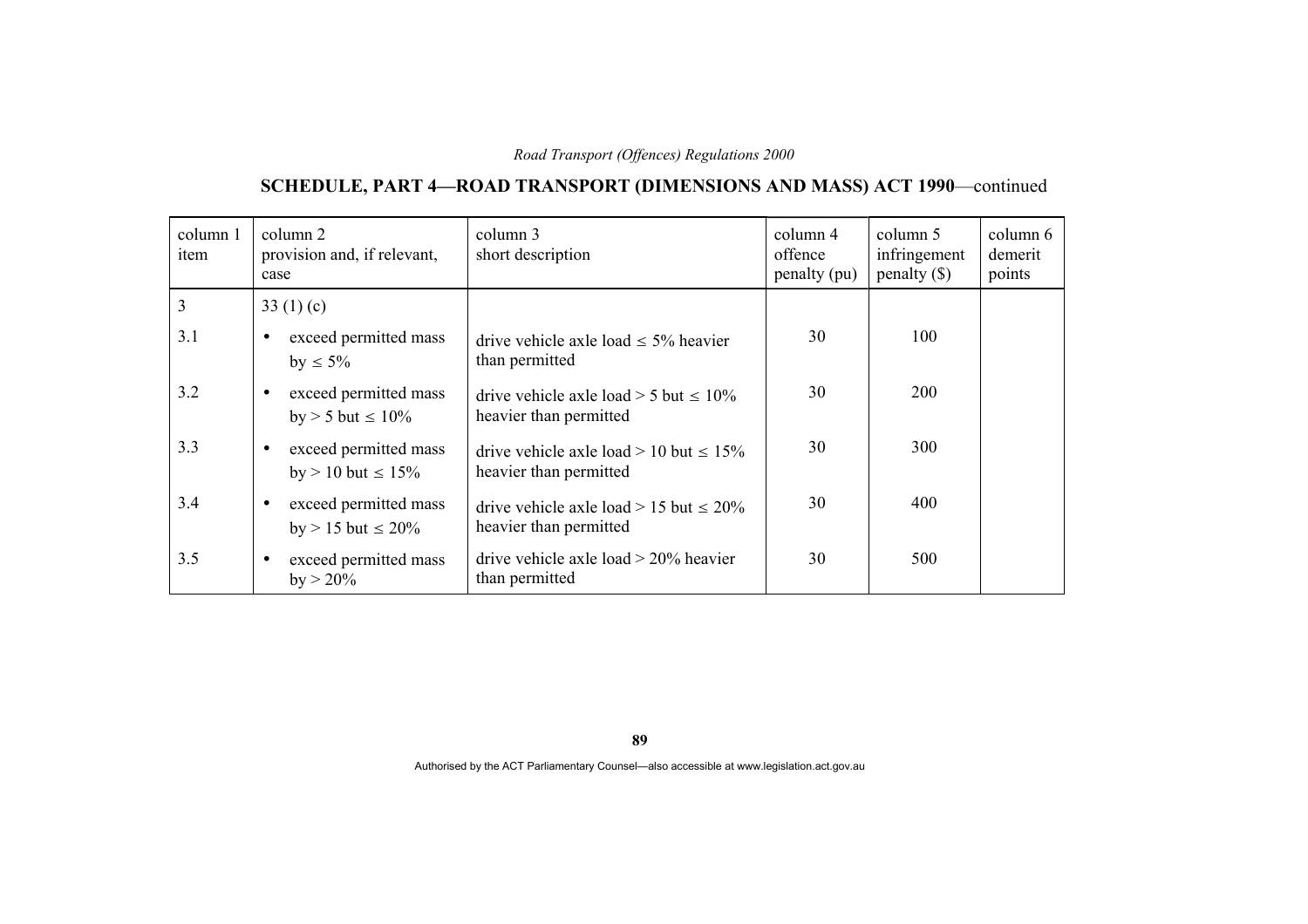# **SCHEDULE, PART 4—ROAD TRANSPORT (DIMENSIONS AND MASS) ACT 1990**—continued

| column 1<br>item | column 2<br>provision and, if relevant,<br>case                 | column 3<br>short description                                                  | column 4<br>offence<br>penalty (pu) | column 5<br>infringement<br>penalty $(\$)$ | column 6<br>demerit<br>points |
|------------------|-----------------------------------------------------------------|--------------------------------------------------------------------------------|-------------------------------------|--------------------------------------------|-------------------------------|
| 4                | 33 $(1)(d)$                                                     |                                                                                |                                     |                                            |                               |
| 4.1              | exceed permitted mass<br>$\bullet$<br>by $\leq 5\%$             | drive vehicle axle group load $\leq 5\%$<br>heavier than permitted             | 30                                  | 100                                        |                               |
| 4.2              | exceed permitted mass<br>$\bullet$<br>by $> 5$ but $\leq 10\%$  | drive vehicle axle group load<br>$> 5$ but $\leq 10\%$ heavier than permitted  | 30                                  | <b>200</b>                                 |                               |
| 4.3              | exceed permitted mass<br>$\bullet$<br>$by > 10$ but $\leq 15\%$ | drive vehicle axle group load<br>$> 10$ but $\leq 15\%$ heavier than permitted | 30                                  | 300                                        |                               |
| 4.4              | exceed permitted mass<br>$\bullet$<br>by $> 15$ but $\leq 20\%$ | drive vehicle axle group load<br>$> 15$ but $\leq 20\%$ heavier than permitted | 30                                  | 400                                        |                               |
| 4.5              | exceed permitted mass<br>$\bullet$<br>$by > 20\%$               | drive vehicle axle group load $> 20\%$<br>heavier than permitted               | 30                                  | 500                                        |                               |

**90**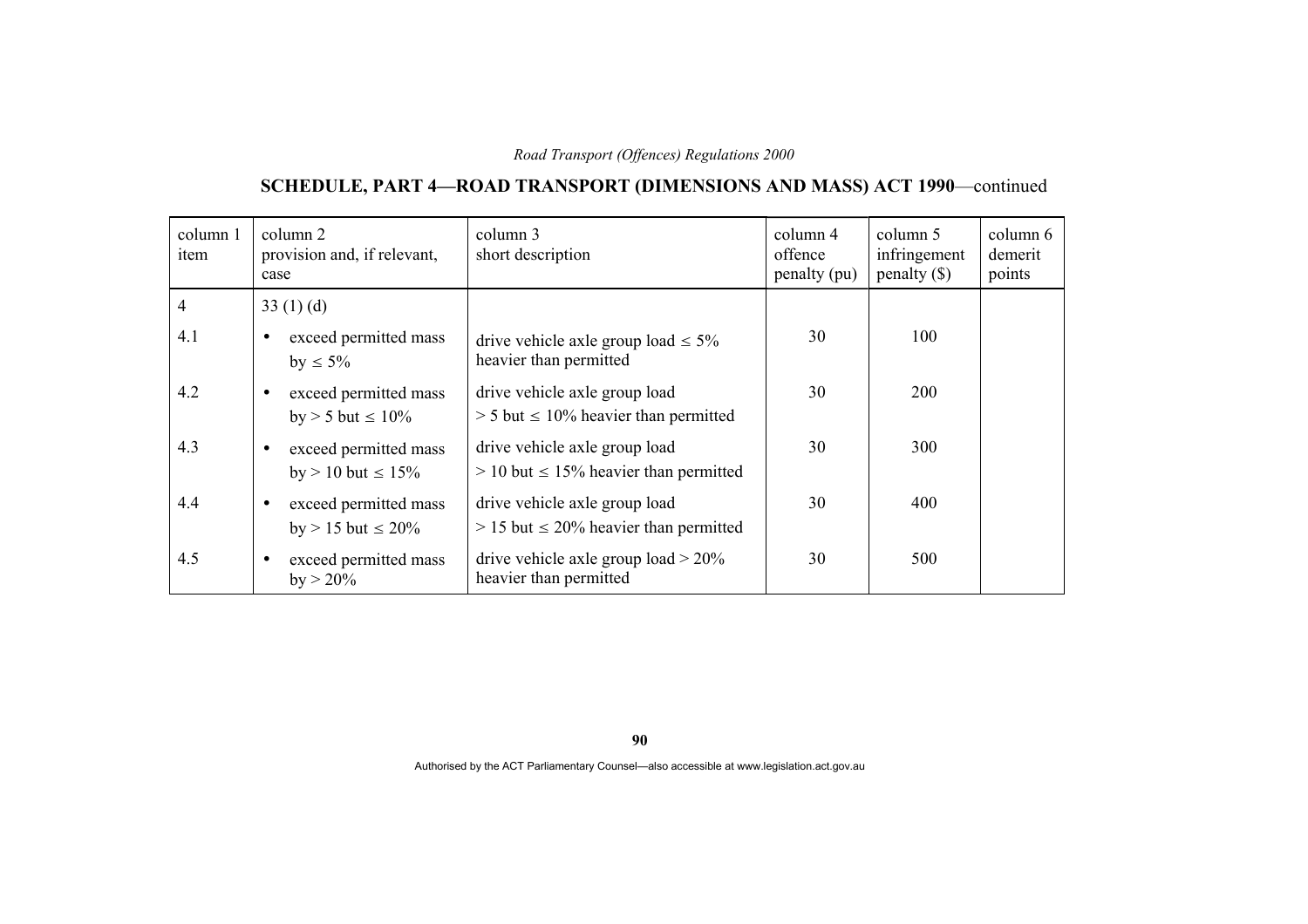# **SCHEDULE, PART 4—ROAD TRANSPORT (DIMENSIONS AND MASS) ACT 1990**—continued

| column 1<br>item | column 2<br>provision and, if relevant,<br>case                 | column 3<br>short description                                                      | column 4<br>offence<br>penalty (pu) | column 5<br>infringement<br>$penalty (\$))$ | column 6<br>demerit<br>points |
|------------------|-----------------------------------------------------------------|------------------------------------------------------------------------------------|-------------------------------------|---------------------------------------------|-------------------------------|
| 5                | 33(2)                                                           |                                                                                    |                                     |                                             |                               |
| 5.1              | exceed permitted mass<br>$\bullet$<br>by $\leq 5\%$             | drive vehicle trailer/semitrailer $\leq 5\%$<br>heavier than permitted             | 30                                  | 100                                         |                               |
| 5.2              | exceed permitted mass<br>$\bullet$<br>by $> 5$ but $\leq 10\%$  | drive vehicle trailer/semitrailer<br>$>$ 5 but $\leq$ 10% heavier than permitted   | 30                                  | <b>200</b>                                  |                               |
| 5.3              | exceed permitted mass<br>$\bullet$<br>$by > 10$ but $\leq 15\%$ | drive vehicle trailer/semitrailer<br>$> 10$ but $\leq 15\%$ heavier than permitted | 30                                  | 300                                         |                               |
| 5.4              | exceed permitted mass<br>$\bullet$<br>by $> 15$ but $\leq 20\%$ | drive vehicle trailer/semitrailer<br>$> 15$ but $\leq 20\%$ heavier than permitted | 30                                  | 400                                         |                               |
| 5.5              | exceed permitted mass<br>$\bullet$<br>$by > 20\%$               | drive vehicle trailer/semitrailer $> 20\%$<br>heavier than permitted               | 30                                  | 500                                         |                               |

**91**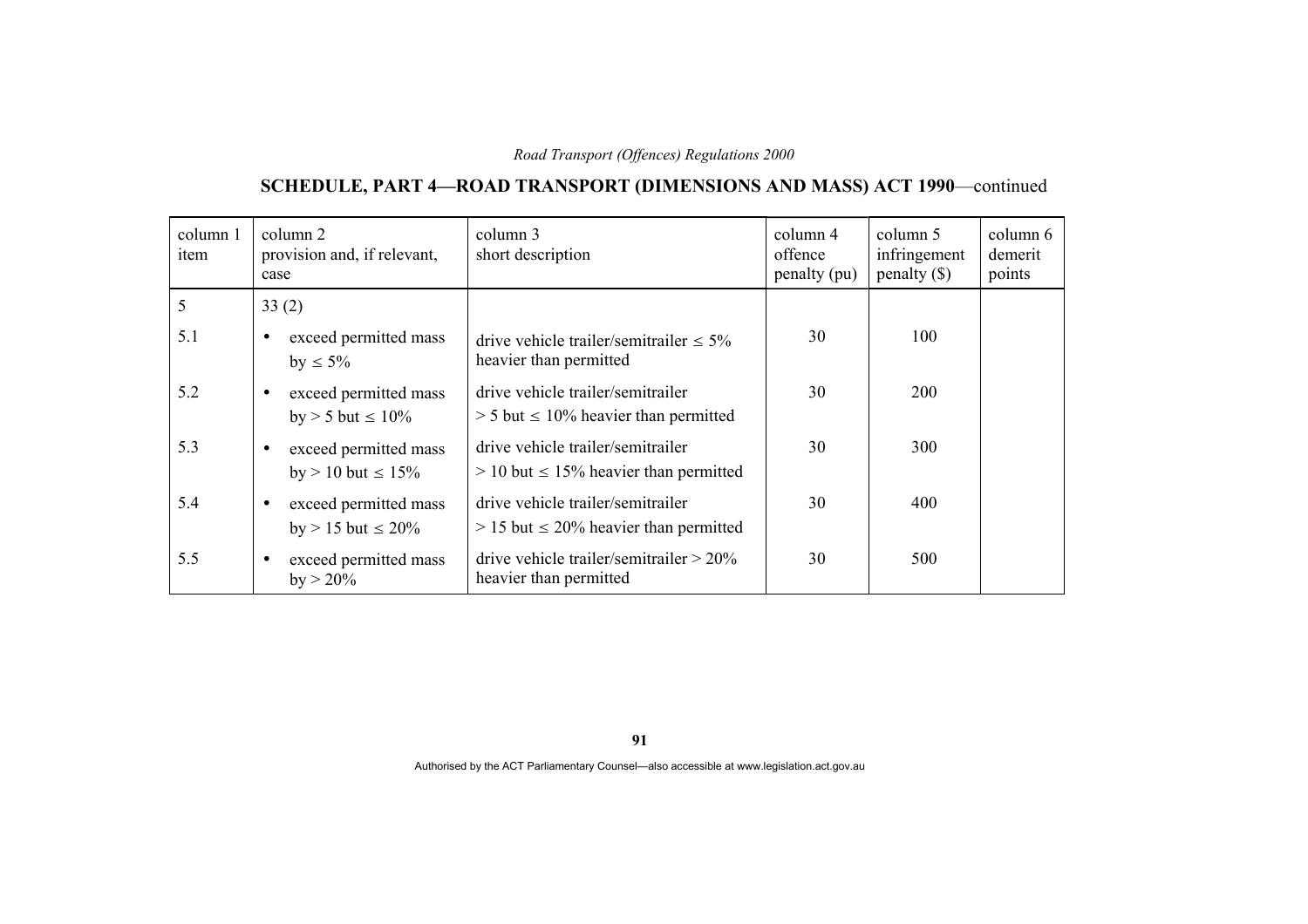# **SCHEDULE, PART 4—ROAD TRANSPORT (DIMENSIONS AND MASS) ACT 1990**—continued

| column 1<br>item | column 2<br>provision and, if relevant,<br>case                 | column 3<br>short description                                                                | column 4<br>offence<br>penalty (pu) | column 5<br>infringement<br>penalty $(\$)$ | column 6<br>demerit<br>points |
|------------------|-----------------------------------------------------------------|----------------------------------------------------------------------------------------------|-------------------------------------|--------------------------------------------|-------------------------------|
| 6                | 33(3)                                                           |                                                                                              |                                     |                                            |                               |
| 6.1              | exceed permitted mass<br>$\bullet$<br>by $\leq 5\%$             | drive vehicle contrary to permit/<br>exemption $\leq$ 5% heavier than permitted              | 30                                  | 100                                        |                               |
| 6.2              | exceed permitted mass<br>$\bullet$<br>by $> 5$ but $\leq 10\%$  | drive vehicle contrary to permit/<br>exemption > 5 but $\leq 10\%$ heavier than<br>permitted | 30                                  | 200                                        |                               |
| 6.3              | exceed permitted mass<br>$\bullet$<br>by $> 10$ but $\leq 15\%$ | drive vehicle contrary to permit/<br>exemption > 10 but $\leq$ 15% heavier than<br>permitted | 30                                  | 300                                        |                               |
| 6.4              | exceed permitted mass<br>$\bullet$<br>by $> 15$ but $\leq 20\%$ | drive vehicle contrary to permit/<br>exemption > 15 but $\leq$ 20% heavier than<br>permitted | 30                                  | 400                                        |                               |
| 6.5              | exceed permitted mass<br>$\bullet$<br>$by > 20\%$               | drive vehicle contrary to permit/<br>exemption $> 20\%$ heavier than permitted               | 30                                  | 500                                        |                               |

**92**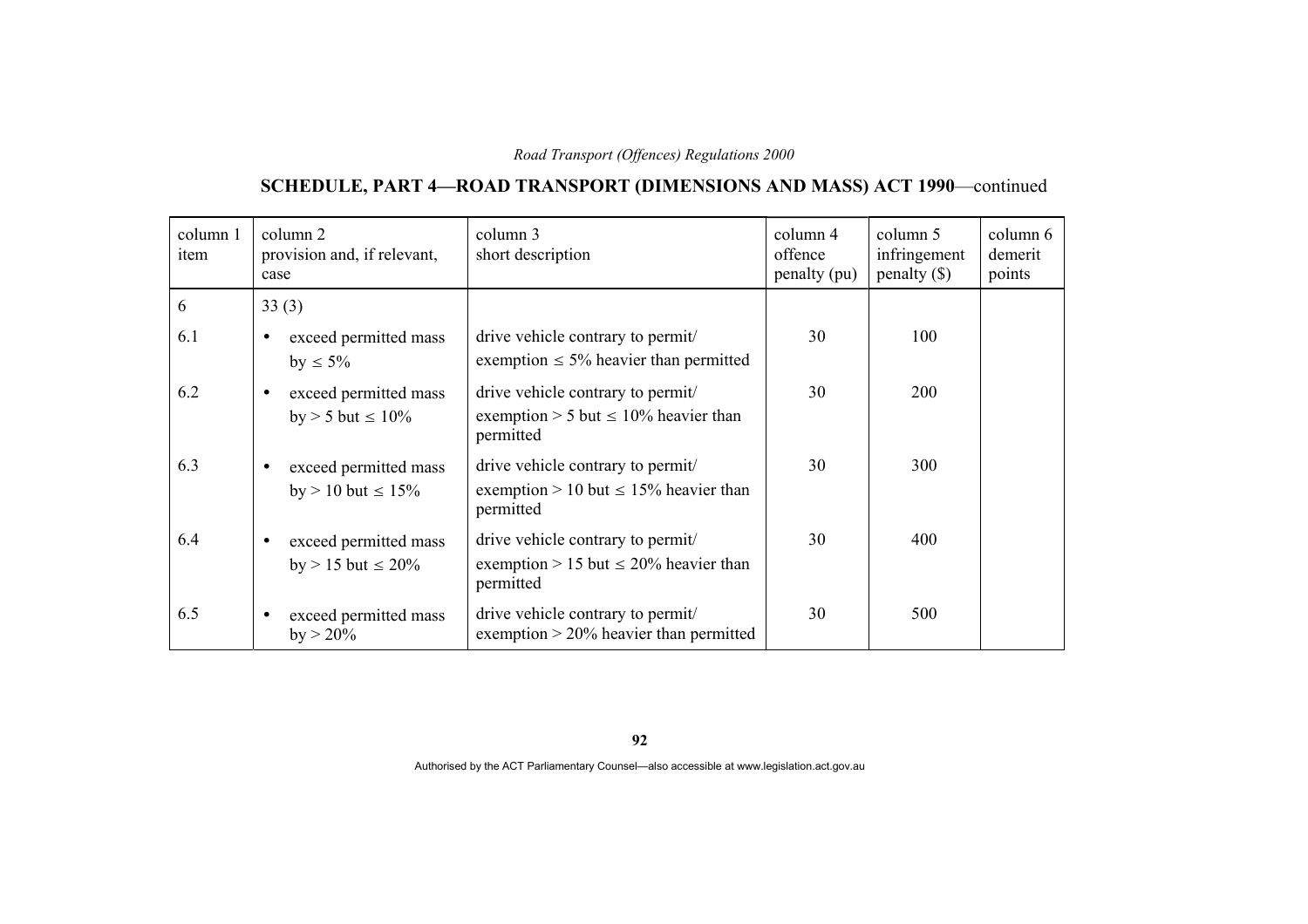# **SCHEDULE, PART 4—ROAD TRANSPORT (DIMENSIONS AND MASS) ACT 1990**—continued

| column 1<br>item | column 2<br>provision and, if relevant,<br>case                  | column 3<br>short description                                | column 4<br>offence<br>penalty (pu) | column 5<br>infringement<br>$penalty$ (\$) | column 6<br>demerit<br>points |
|------------------|------------------------------------------------------------------|--------------------------------------------------------------|-------------------------------------|--------------------------------------------|-------------------------------|
|                  | 34(1)                                                            |                                                              |                                     |                                            |                               |
| 7.1              | exceed permitted width<br>$\bullet$<br>by $\leq 5\%$             | drive vehicle $\leq 5\%$ wider than permitted                | 20                                  | 100                                        |                               |
| 7.2              | exceed permitted width<br>$\bullet$<br>by $> 5$ but $\leq 10\%$  | drive vehicle $> 5$ but $\leq 10\%$ wider than<br>permitted  | 20                                  | <b>200</b>                                 |                               |
| 7.3              | exceed permitted width<br>$\bullet$<br>by $> 10$ but $\leq 20\%$ | drive vehicle $> 10$ but $\leq 20\%$ wider than<br>permitted | 20                                  | 300                                        |                               |
| 7.4              | exceed permitted width<br>$\bullet$<br>by $> 20$ but $\leq 30\%$ | drive vehicle $> 20$ but $\leq 30\%$ wider than<br>permitted | 20                                  | 400                                        |                               |
| 7.5              | exceed permitted width<br>$\bullet$<br>$by > 30\%$               | drive vehicle $> 30\%$ wider than<br>permitted               | 20                                  | 500                                        |                               |

**93**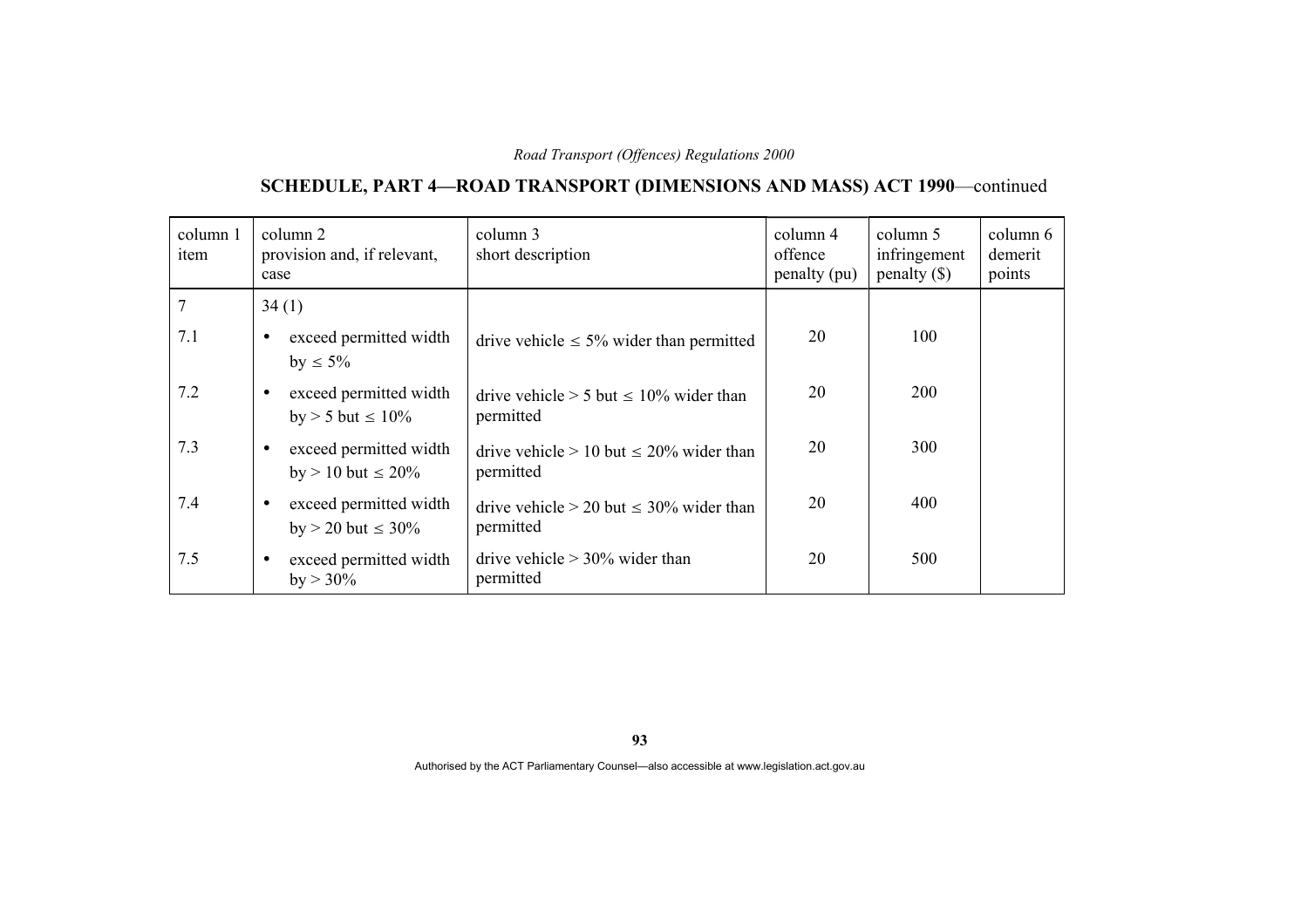# **SCHEDULE, PART 4—ROAD TRANSPORT (DIMENSIONS AND MASS) ACT 1990**—continued

| column 1<br>item | column 2<br>provision and, if relevant,<br>case                  | column 3<br>short description                                                              | column 4<br>offence<br>penalty (pu) | column 5<br>infringement<br>penalty $(\$)$ | column 6<br>demerit<br>points |
|------------------|------------------------------------------------------------------|--------------------------------------------------------------------------------------------|-------------------------------------|--------------------------------------------|-------------------------------|
| 8                | 34(2)                                                            |                                                                                            |                                     |                                            |                               |
| 8.1              | exceed permitted width<br>$\bullet$<br>by $\leq 5\%$             | drive vehicle contrary to permit/<br>exemption $\leq 5\%$ wider than permitted             | 20                                  | 100                                        |                               |
| 8.2              | exceed permitted width<br>$\bullet$<br>by $> 5$ but $\leq 10\%$  | drive vehicle contrary to permit/<br>exemption > 5 but $\leq 10\%$ wider than<br>permitted | 20                                  | 200                                        |                               |
| 8.3              | exceed permitted width<br>$\bullet$<br>by $> 10$ but $\leq 20\%$ | drive vehicle contrary to permit/<br>exemption > 10 but $\leq$ 20% wider than<br>permitted | 20                                  | 300                                        |                               |
| 8.4              | exceed permitted width<br>$\bullet$<br>by > 20 but $\leq 30\%$   | drive vehicle contrary to permit/<br>exemption > 20 but $\leq$ 30% wider than<br>permitted | 20                                  | 400                                        |                               |
| 8.5              | exceed permitted width<br>$\bullet$<br>$by > 30\%$               | drive vehicle contrary to permit/<br>exemption $> 30\%$ wider than permitted               | 20                                  | 500                                        |                               |

**94**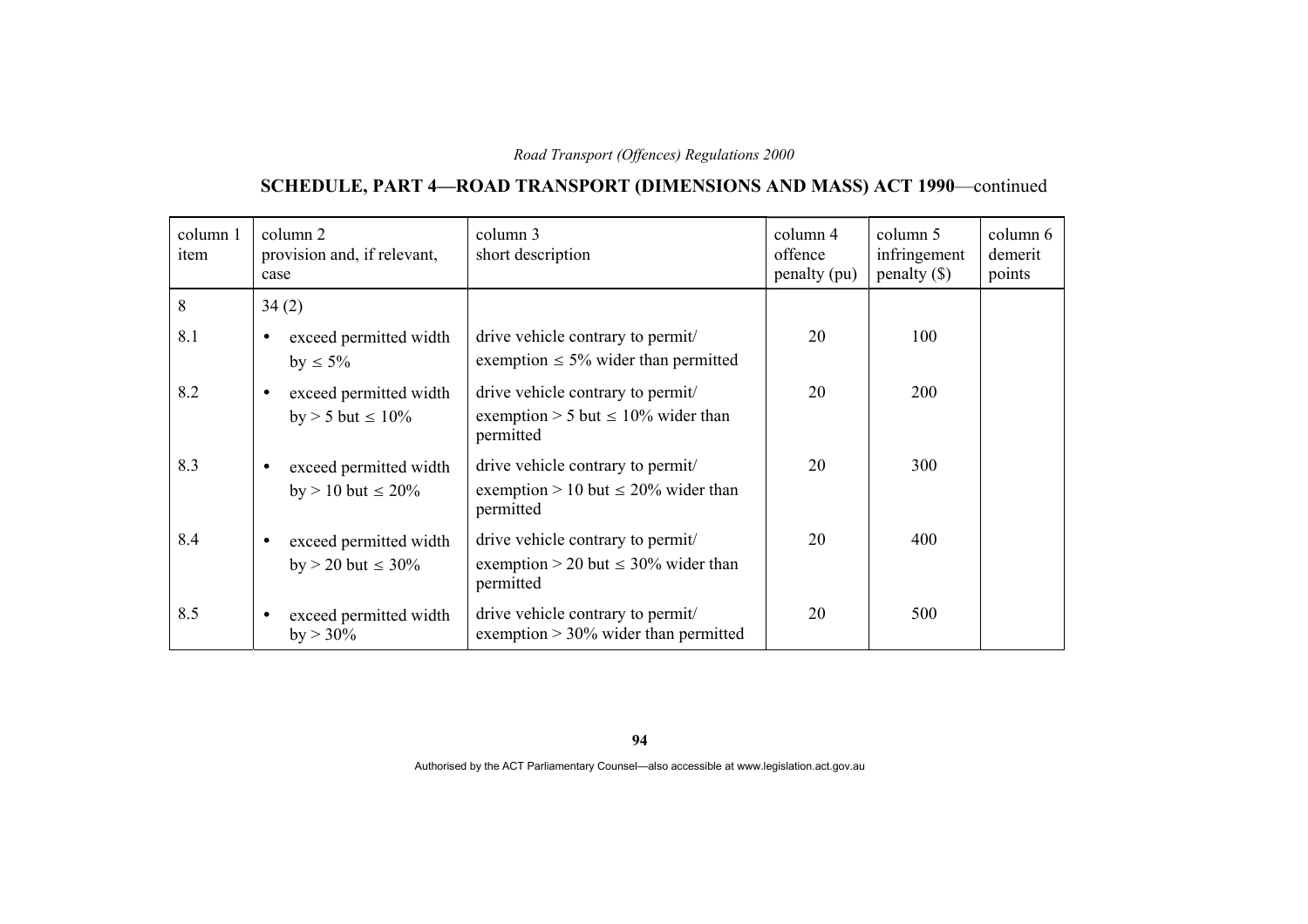# **SCHEDULE, PART 4—ROAD TRANSPORT (DIMENSIONS AND MASS) ACT 1990**—continued

| column 1<br>item | column 2<br>provision and, if relevant,<br>case                   | column 3<br>short description                                 | column 4<br>offence<br>penalty (pu) | column 5<br>infringement<br>$penalty (\$))$ | column 6<br>demerit<br>points |
|------------------|-------------------------------------------------------------------|---------------------------------------------------------------|-------------------------------------|---------------------------------------------|-------------------------------|
| 9                | 35(1)                                                             |                                                               |                                     |                                             |                               |
| 9.1              | exceed other dimensions<br>by $\leq 5\%$                          | drive vehicle $\leq 5\%$ larger than permitted                | 10                                  | 50                                          |                               |
| 9.2              | exceed other dimensions<br>$\bullet$<br>$by > 5$ but $\leq 10\%$  | drive vehicle $> 5$ but $\leq 10\%$ larger than<br>permitted  | 10                                  | 100                                         |                               |
| 9.3              | exceed other dimensions<br>$\bullet$<br>by $> 10$ but $\leq 15\%$ | drive vehicle $> 10$ but $\leq 15\%$ larger than<br>permitted | 10                                  | 150                                         |                               |
| 9.4              | exceed other dimensions<br>$\bullet$<br>by $> 15$ but $\leq 20\%$ | drive vehicle $> 15$ but $\leq 20\%$ larger than<br>permitted | 10                                  | 200                                         |                               |
| 9.5              | exceed other dimensions<br>$\bullet$<br>by $> 20$ but $\le 25\%$  | drive vehicle $> 20$ but $\leq 25\%$ larger than<br>permitted | 10                                  | 250                                         |                               |
| 9.6              | exceed other dimensions<br>$\bullet$<br>$by > 25\%$               | drive vehicle $> 25\%$ larger than<br>permitted               | 10                                  | 300                                         |                               |

**95**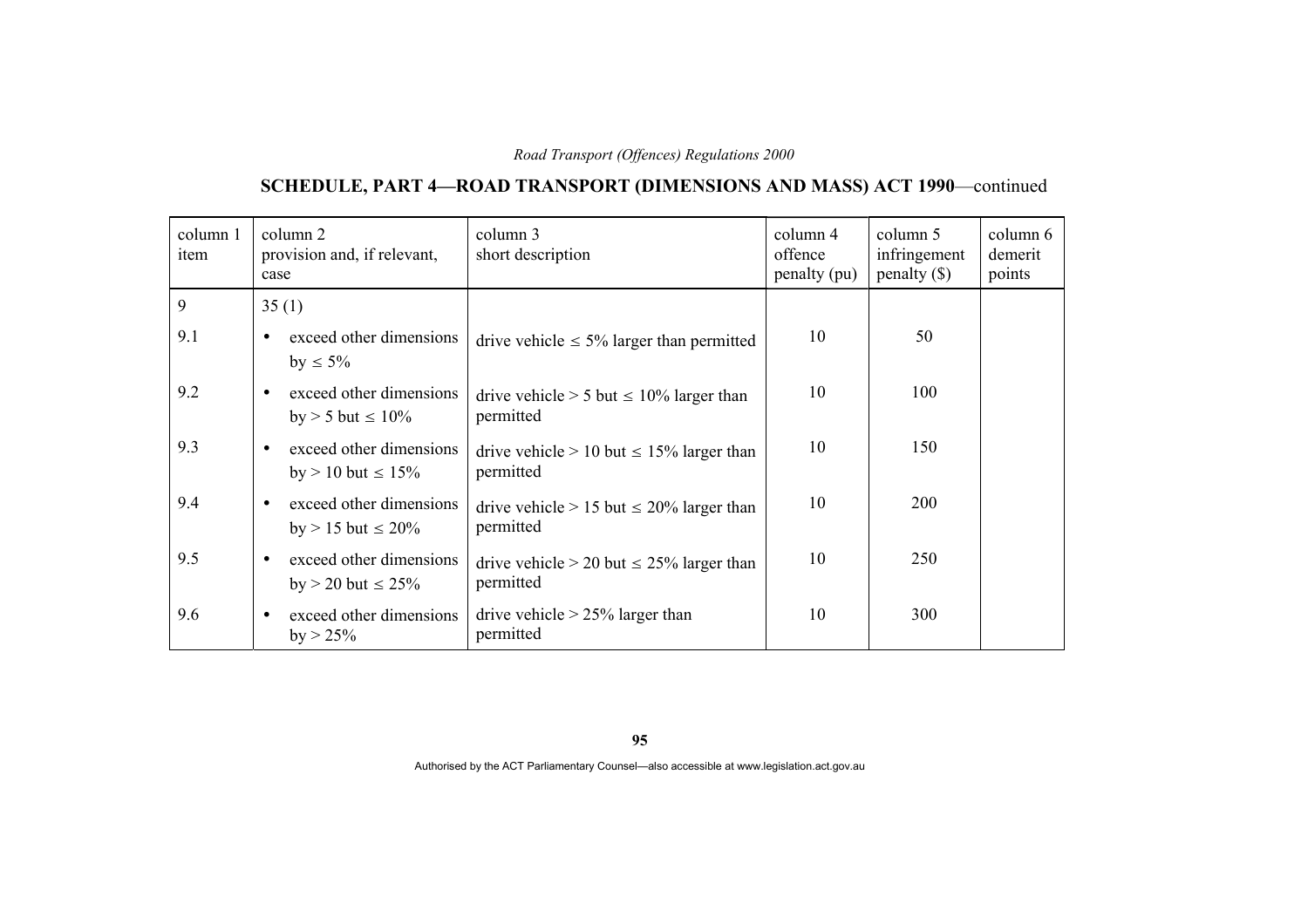# **SCHEDULE, PART 4—ROAD TRANSPORT (DIMENSIONS AND MASS) ACT 1990**—continued

| column 1<br>item | column 2<br>provision and, if relevant,<br>case      | column 3<br>short description                                                               | column 4<br>offence<br>penalty (pu) | column 5<br>infringement<br>$penalty$ (\$) | column 6<br>demerit<br>points |
|------------------|------------------------------------------------------|---------------------------------------------------------------------------------------------|-------------------------------------|--------------------------------------------|-------------------------------|
| 10               | 35(2)                                                |                                                                                             |                                     |                                            |                               |
| 10.1             | exceed other dimensions<br>by $\leq 5\%$             | drive vehicle contrary to permit/<br>exemption $\leq 5\%$ larger than permitted             | 10                                  | 50                                         |                               |
| 10.2             | exceed other dimensions<br>$by > 5$ but $\leq 10\%$  | drive vehicle contrary to permit/<br>exemption > 5 but $\leq 10\%$ larger than<br>permitted | 10                                  | 100                                        |                               |
| 10.3             | exceed other dimensions<br>by $> 10$ but $\leq 15\%$ | drive vehicle contrary to permit/<br>exemption > 10 but $\leq$ 15% larger than<br>permitted | 10                                  | 150                                        |                               |
| 10.4             | exceed other dimensions<br>by > 15 but $\leq$ 20%    | drive vehicle contrary to permit/<br>exemption > 15 but $\leq$ 20% larger than<br>permitted | 10                                  | 200                                        |                               |
| 10.5             | exceed other dimensions<br>by $> 20$ but $\le 25\%$  | drive vehicle contrary to permit/<br>exemption > 20 but $\leq$ 25% larger than<br>permitted | 10                                  | 250                                        |                               |
| 10.6             | exceed other dimensions<br>$by > 25\%$               | drive vehicle contrary to permit/<br>exemption $> 25\%$ larger than permitted               | 10                                  | 300                                        |                               |

**96**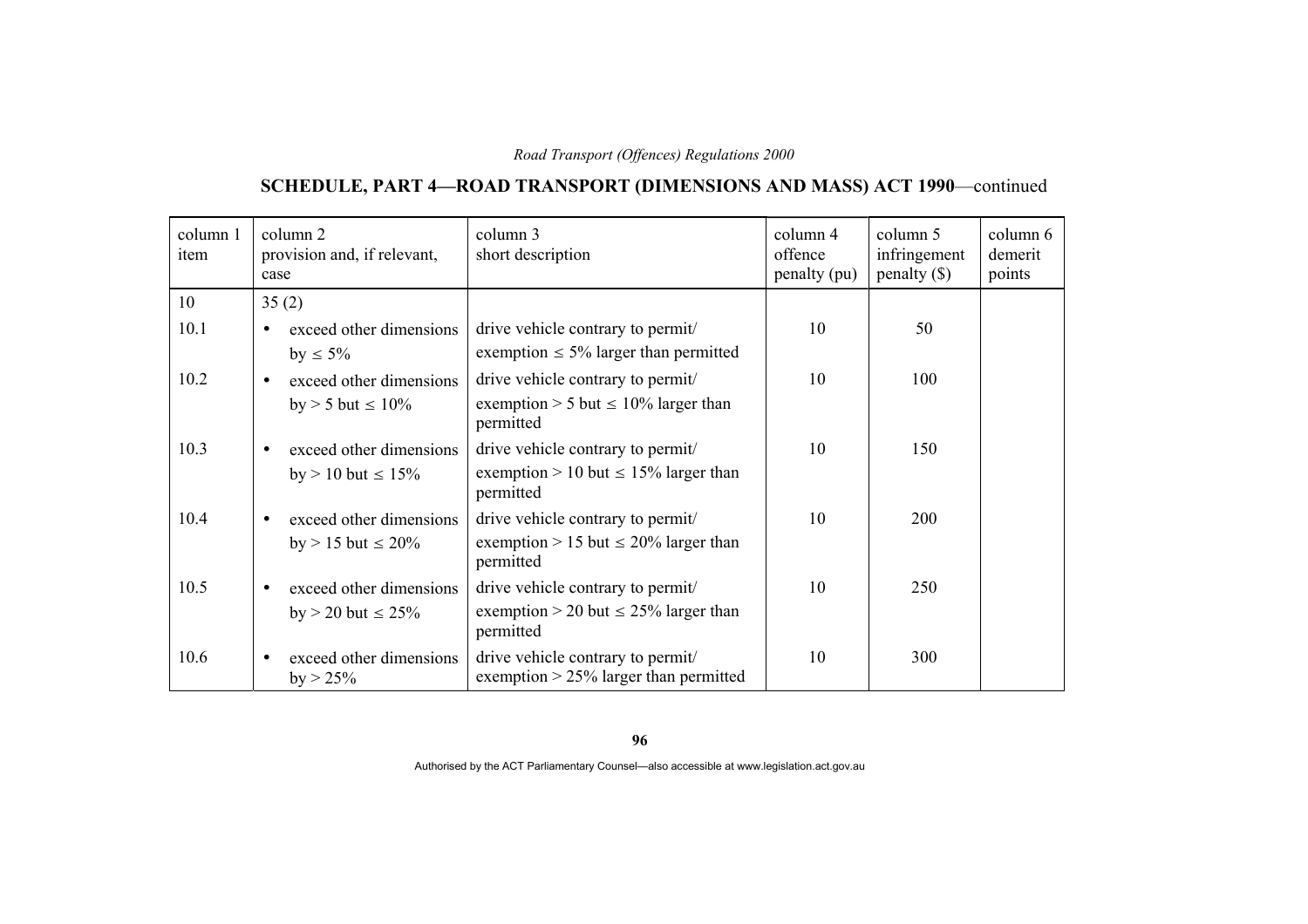# **SCHEDULE, PART 4—ROAD TRANSPORT (DIMENSIONS AND MASS) ACT 1990**—continued

| column 1<br>item | column 2<br>provision and, if relevant,<br>case | column 3<br>short description                                                                 | column 4<br>offence<br>penalty (pu) | column 5<br>infringement<br>penalty $(\$)$ | column 6<br>demerit<br>points |
|------------------|-------------------------------------------------|-----------------------------------------------------------------------------------------------|-------------------------------------|--------------------------------------------|-------------------------------|
| 11               | 36(1)                                           |                                                                                               |                                     |                                            |                               |
| 11.1             | by contravening $17(1)$<br>$\bullet$            | drive non-articulated vehicle/<br>combination/dog trailer without required<br>axle/axle group | 10                                  | <b>200</b>                                 |                               |
| 11.2             | by contravening $17(2)$<br>$\bullet$            | drive semitrailer/pig trailer with $> 1$<br>$axle/axle$ group                                 | 10                                  | 200                                        |                               |
| 11.3             | by contravening $18(1)$<br>$\bullet$            | drive vehicle all wheels on axle not<br>connected to same steering system                     | 10                                  | 200                                        |                               |
| 11.4             | by contravening $18(2)$<br>$\bullet$            | drive vehicle all wheels on axle group<br>not connected to same steering system               | 10                                  | 200                                        |                               |
| 11.5             | by contravening 19<br>$\bullet$                 | drive vehicle unable to turn 25m circle                                                       | 10                                  | 200                                        |                               |
| 11.6             | by contravening $20(1)$<br>$\bullet$            | drive vehicle axle/axle group not<br>connected to acceptable suspension<br>system             | 10                                  | 200                                        |                               |

**97**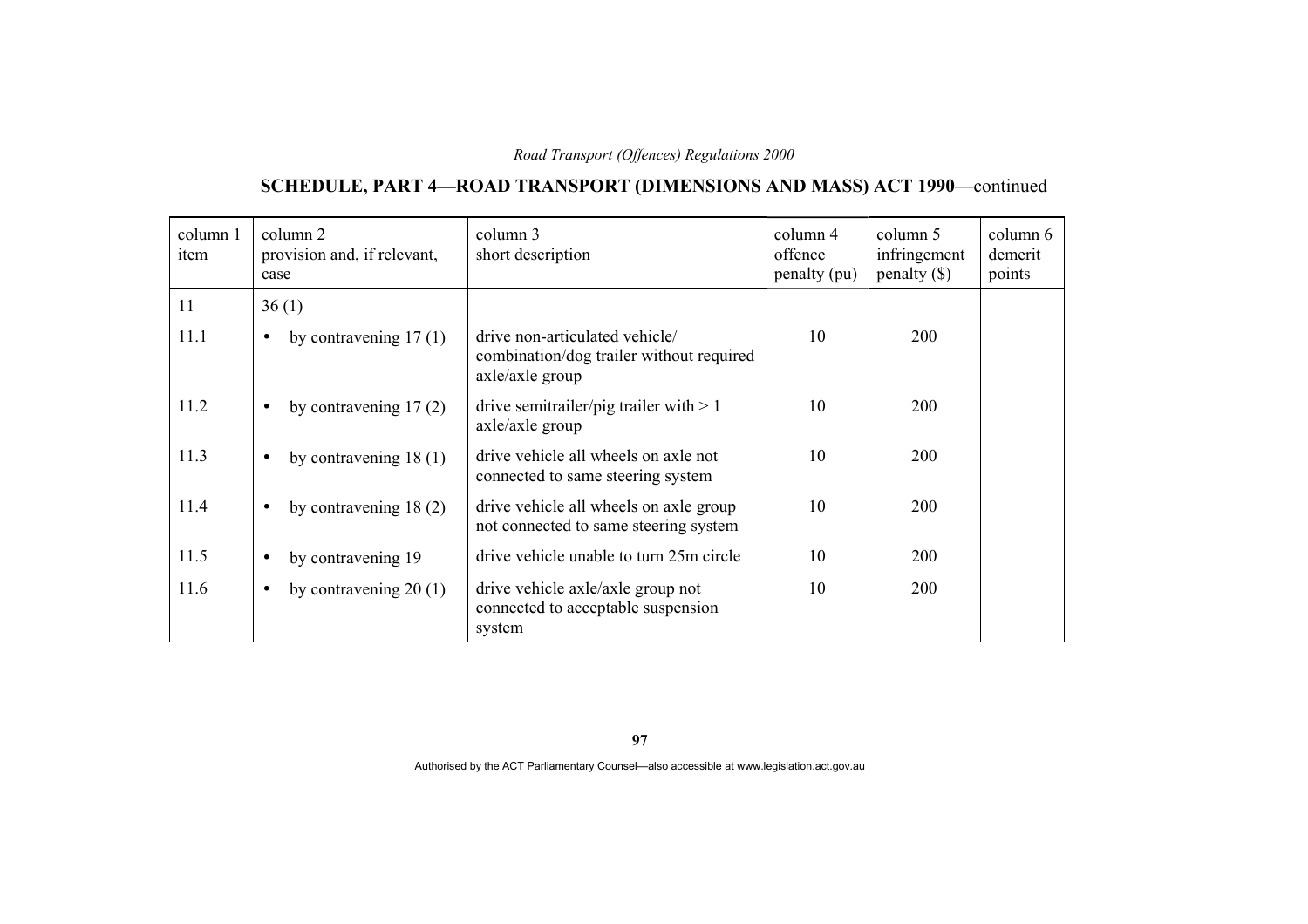# **SCHEDULE, PART 4—ROAD TRANSPORT (DIMENSIONS AND MASS) ACT 1990**—continued

| column 1<br>item | column 2<br>provision and, if relevant,<br>case | column 3<br>short description                                                | column 4<br>offence<br>penalty (pu) | column 5<br>infringement<br>penalty $(\$)$ | column 6<br>demerit<br>points |
|------------------|-------------------------------------------------|------------------------------------------------------------------------------|-------------------------------------|--------------------------------------------|-------------------------------|
| 11.7             | by contravening $20(1A)$<br>$\bullet$           | drive vehicle axles not relate to each<br>other through load-sharing system  | 10                                  | <b>200</b>                                 |                               |
| 11.8             | by contravening 21<br>$\bullet$                 | drive vehicle controls of suspension<br>device operable by person on vehicle | 10                                  | 200                                        |                               |
| 12               | 36(2)                                           | drive vehicle tyre pressure higher than<br>permitted                         | 10                                  | 200                                        |                               |
| 13               | 36(3)                                           | drive vehicle contrary to<br>permit/exemption notice condition               | 10                                  | <b>200</b>                                 |                               |
| 14               | 37(1)                                           | drive articulated vehicle with trailer                                       | 10                                  | 200                                        |                               |
| 15               | 37(2)                                           | drive B-double/road train                                                    | 10                                  | 200                                        |                               |
| 16               | 38                                              | not produce permit if asked by police<br>officer/authorised person           | 5                                   |                                            |                               |

**98**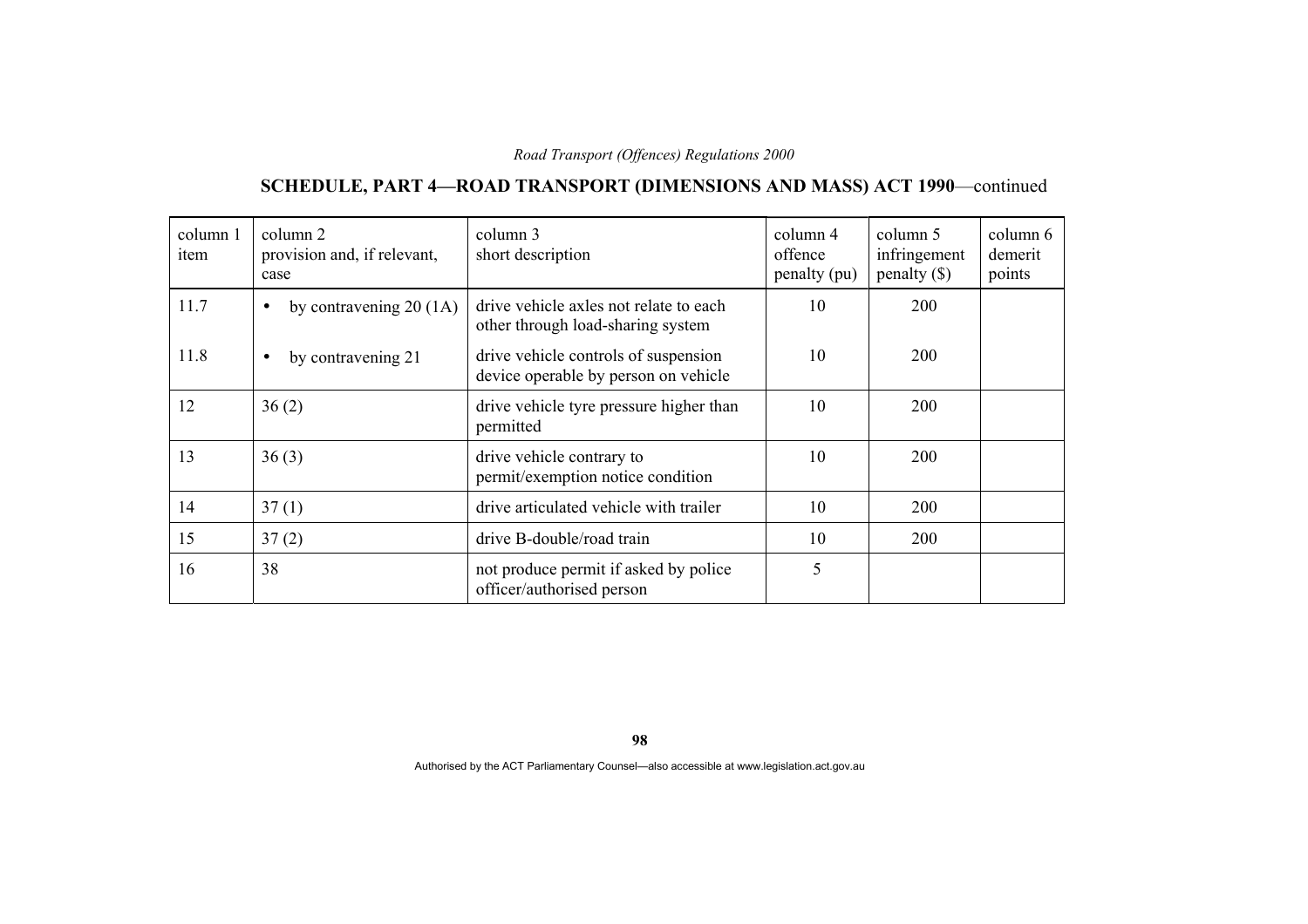# **SCHEDULE, PART 4—ROAD TRANSPORT (DIMENSIONS AND MASS) ACT 1990**—continued

| column 1<br>item | column 2<br>provision and, if relevant,<br>case                                   | column 3<br>short description                                                   | column 4<br>offence<br>penalty (pu) | column 5<br>infringement<br>penalty $(\$)$ | column 6<br>demerit<br>points |
|------------------|-----------------------------------------------------------------------------------|---------------------------------------------------------------------------------|-------------------------------------|--------------------------------------------|-------------------------------|
| 17               | 39(2)                                                                             |                                                                                 |                                     |                                            |                               |
| 17.1             | by contravening<br>$\bullet$<br>33(1)(a)                                          |                                                                                 |                                     |                                            |                               |
| 17.1.1           | exceed permitted<br>mass by $\leq 5\%$                                            | responsible person for vehicle $\leq 5\%$<br>heavier than permitted             | 30                                  | 100                                        |                               |
| 17.1.2           | exceed permitted<br>$\overline{\phantom{m}}$<br>mass by $> 5$<br>but $\leq 10\%$  | responsible person for vehicle<br>$> 5$ but $\leq 10\%$ heavier than permitted  | 30                                  | 200                                        |                               |
| 17.1.3           | exceed permitted<br>$\overline{\phantom{m}}$<br>mass by $> 10$<br>but $\leq 15\%$ | responsible person for vehicle<br>$> 10$ but $\leq 15\%$ heavier than permitted | 30                                  | 300                                        |                               |
| 17.1.4           | exceed permitted<br>mass by $> 15$<br>but $\leq 20\%$                             | responsible person for vehicle<br>$> 15$ but $\leq 20\%$ heavier than permitted | 30                                  | 400                                        |                               |
| 17.1.5           | exceed permitted<br>$\overline{\phantom{m}}$<br>mass by $> 20\%$                  | responsible person for vehicle $> 20\%$<br>heavier than permitted               | 30                                  | 500                                        |                               |

**99**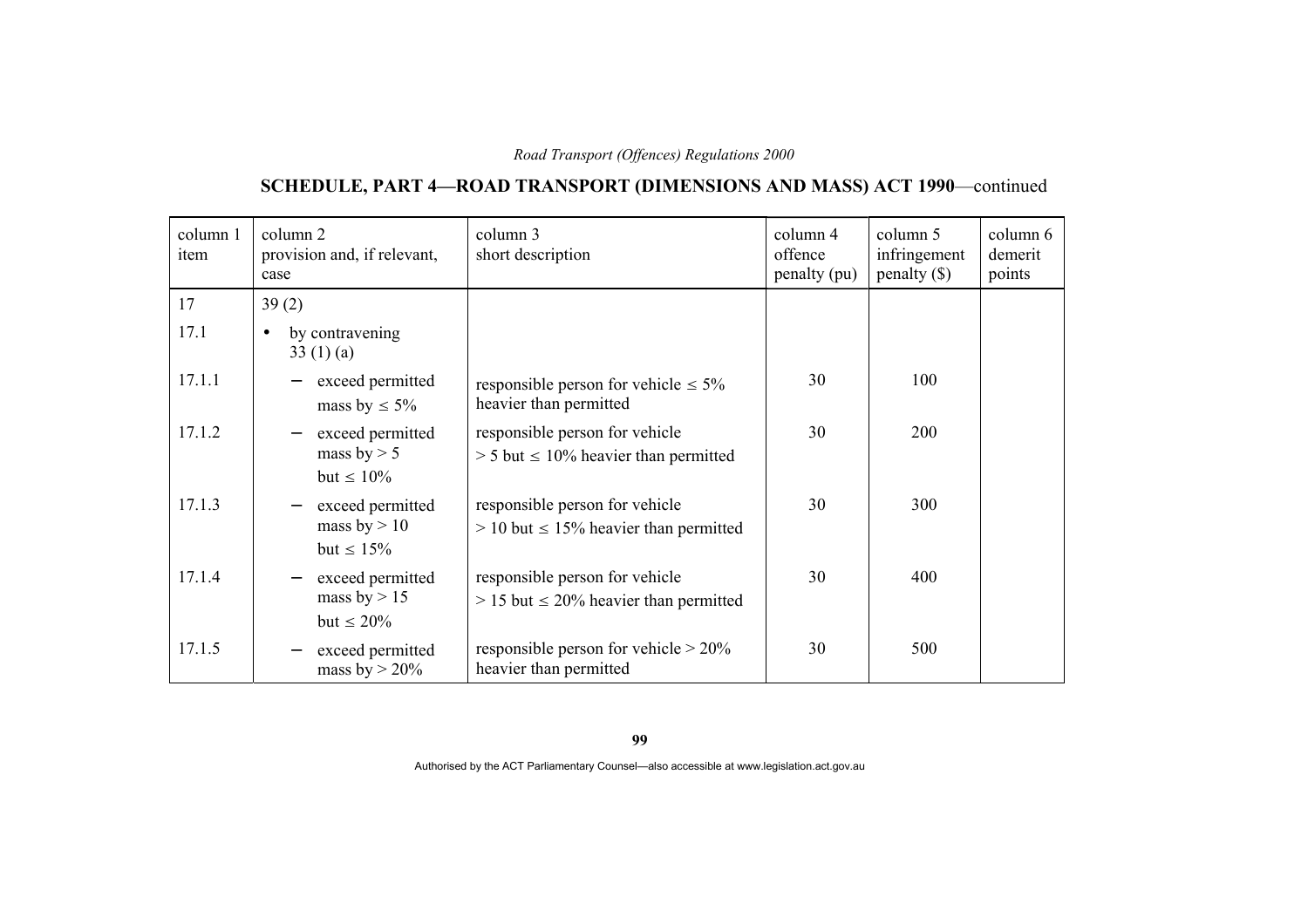# **SCHEDULE, PART 4—ROAD TRANSPORT (DIMENSIONS AND MASS) ACT 1990**—continued

| column 1<br>item | column 2<br>provision and, if relevant,<br>case                                   | column 3<br>short description                                                                    | column 4<br>offence<br>penalty (pu) | column 5<br>infringement<br>penalty $(\$)$ | column 6<br>demerit<br>points |
|------------------|-----------------------------------------------------------------------------------|--------------------------------------------------------------------------------------------------|-------------------------------------|--------------------------------------------|-------------------------------|
| 17.2             | by contravening<br>$\bullet$<br>33(1)(b)                                          |                                                                                                  |                                     |                                            |                               |
| 17.2.1           | exceed permitted<br>mass by $\leq 5\%$                                            | responsible person for vehicle mass on<br>wheel $\leq$ 5% heavier than permitted                 | 30                                  | 100                                        |                               |
| 17.2.2           | exceed permitted<br>mass by<br>$> 5$ but $\leq 10\%$                              | responsible person for vehicle mass on<br>wheel $> 5$ but $\leq 10\%$ heavier than<br>permitted  | 30                                  | <b>200</b>                                 |                               |
| 17.2.3           | exceed permitted<br>$\overline{\phantom{m}}$<br>mass by<br>$> 10$ but $\leq 15\%$ | responsible person for vehicle mass on<br>wheel $> 10$ but $\leq 15\%$ heavier than<br>permitted | 30                                  | 300                                        |                               |
| 17.2.4           | exceed permitted<br>$\overline{\phantom{m}}$<br>mass by<br>$> 15$ but $\leq 20\%$ | responsible person for vehicle mass on<br>wheel > 15 but $\leq$ 20% heavier than<br>permitted    | 30                                  | 400                                        |                               |
| 17.2.5           | exceed permitted<br>$\overline{\phantom{m}}$<br>mass by $>$ 20%                   | responsible person for vehicle mass on<br>wheel $>$ 20% heavier than permitted                   | 30                                  | 500                                        |                               |

**100**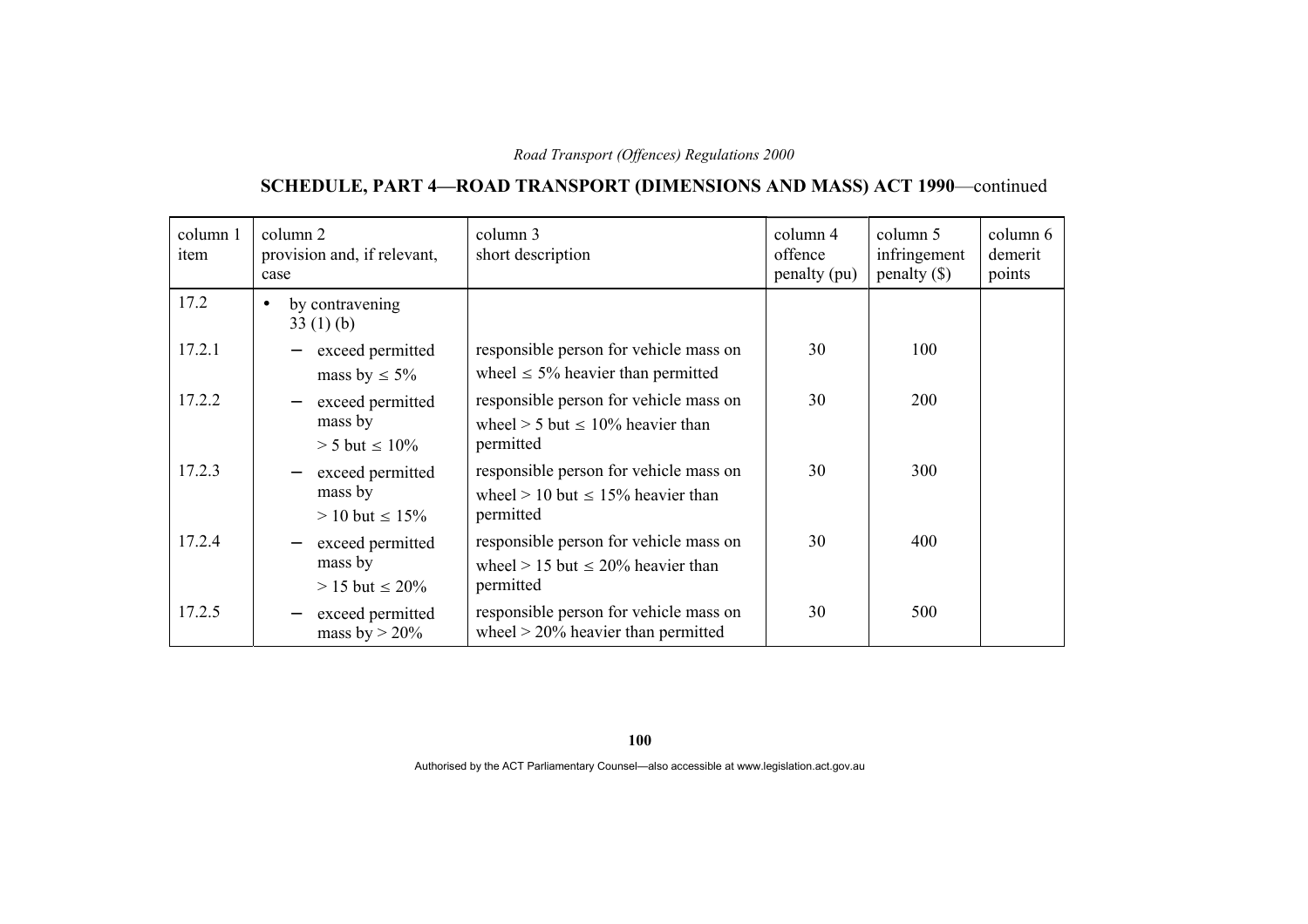# **SCHEDULE, PART 4—ROAD TRANSPORT (DIMENSIONS AND MASS) ACT 1990**—continued

| column 1<br>item | column 2<br>provision and, if relevant,<br>case                                   | column 3<br>short description                                                             | column 4<br>offence<br>penalty (pu) | column 5<br>infringement<br>$penalty$ (\$) | column 6<br>demerit<br>points |
|------------------|-----------------------------------------------------------------------------------|-------------------------------------------------------------------------------------------|-------------------------------------|--------------------------------------------|-------------------------------|
| 17.3             | by contravening<br>$\bullet$<br>33 $(1)(c)$                                       |                                                                                           |                                     |                                            |                               |
| 17.3.1           | exceed permitted<br>mass by $\leq 5\%$                                            | responsible person for vehicle axle load<br>$\leq$ 5% heavier than permitted              | 30                                  | 100                                        |                               |
| 17.3.2           | exceed permitted<br>$\overline{\phantom{m}}$<br>mass by<br>$> 5$ but $\leq 10\%$  | responsible person for vehicle axle load<br>$> 5$ but $\leq 10\%$ heavier than permitted  | 30                                  | <b>200</b>                                 |                               |
| 17.3.3           | exceed permitted<br>$\overline{\phantom{m}}$<br>mass by<br>$> 10$ but $\leq 15\%$ | responsible person for vehicle axle load<br>$> 10$ but $\leq 15\%$ heavier than permitted | 30                                  | 300                                        |                               |
| 17.3.4           | exceed permitted<br>mass by<br>$> 15$ but $\leq 20\%$                             | responsible person for vehicle axle load<br>$> 15$ but $\leq 20\%$ heavier than permitted | 30                                  | 400                                        |                               |
| 17.3.5           | exceed permitted<br>$\overline{\phantom{m}}$<br>mass by $> 20\%$                  | responsible person for vehicle axle load<br>$>$ 20% heavier than permitted                | 30                                  | 500                                        |                               |

**101**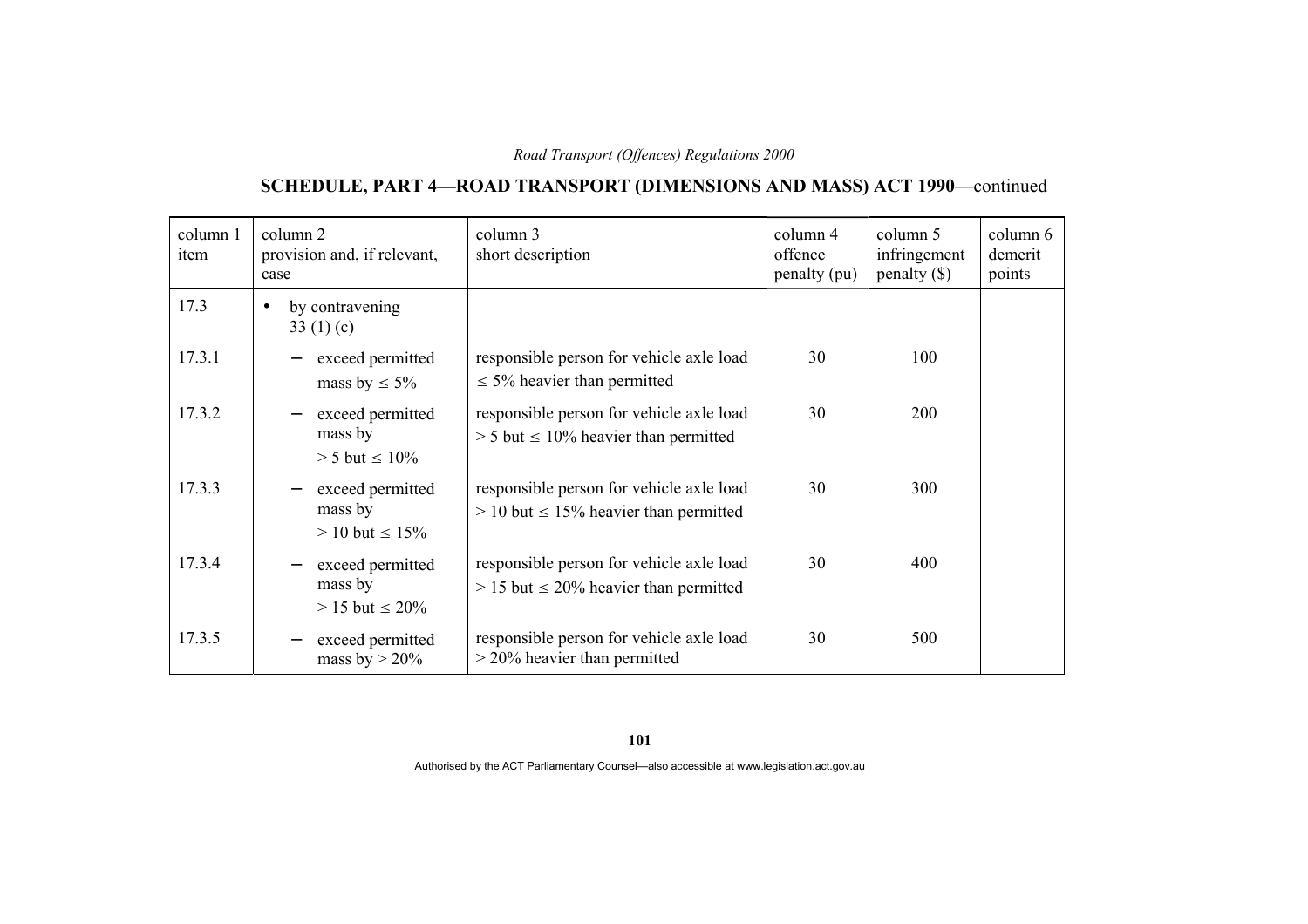# **SCHEDULE, PART 4—ROAD TRANSPORT (DIMENSIONS AND MASS) ACT 1990**—continued

| column 1<br>item | column 2<br>provision and, if relevant,<br>case                                   | column 3<br>short description                                                                   | column 4<br>offence<br>penalty (pu) | column 5<br>infringement<br>penalty $(\$)$ | column 6<br>demerit<br>points |
|------------------|-----------------------------------------------------------------------------------|-------------------------------------------------------------------------------------------------|-------------------------------------|--------------------------------------------|-------------------------------|
| 17.4             | by contravening<br>$\bullet$<br>33 $(1)(d)$                                       |                                                                                                 |                                     |                                            |                               |
| 17.4.1           | exceed permitted<br>mass by $\leq 5\%$                                            | responsible person for vehicle axle<br>group load $\leq$ 5% heavier than permitted              | 30                                  | 100                                        |                               |
| 17.4.2           | exceed permitted<br>$\overline{\phantom{m}}$<br>mass by<br>$> 5$ but $\leq 10\%$  | responsible person for vehicle axle<br>group load > 5 but $\leq 10\%$ heavier than<br>permitted | 30                                  | 200                                        |                               |
| 17.4.3           | exceed permitted<br>$\overline{\phantom{m}}$<br>mass by<br>$> 10$ but $\leq 15\%$ | responsible person for vehicle axle<br>group load > 10 but $\leq$ 15% heavier than<br>permitted | 30                                  | 300                                        |                               |
| 17.4.4           | exceed permitted<br>$\overline{\phantom{m}}$<br>mass by<br>$> 15$ but $\leq 20\%$ | responsible person for vehicle axle<br>group load > 15 but $\leq$ 20% heavier than<br>permitted | 30                                  | 400                                        |                               |
| 17.4.5           | exceed permitted<br>$\overline{\phantom{m}}$<br>mass by $> 20\%$                  | responsible person for vehicle axle<br>group load $> 20\%$ heavier than permitted               | 30                                  | 500                                        |                               |

**102**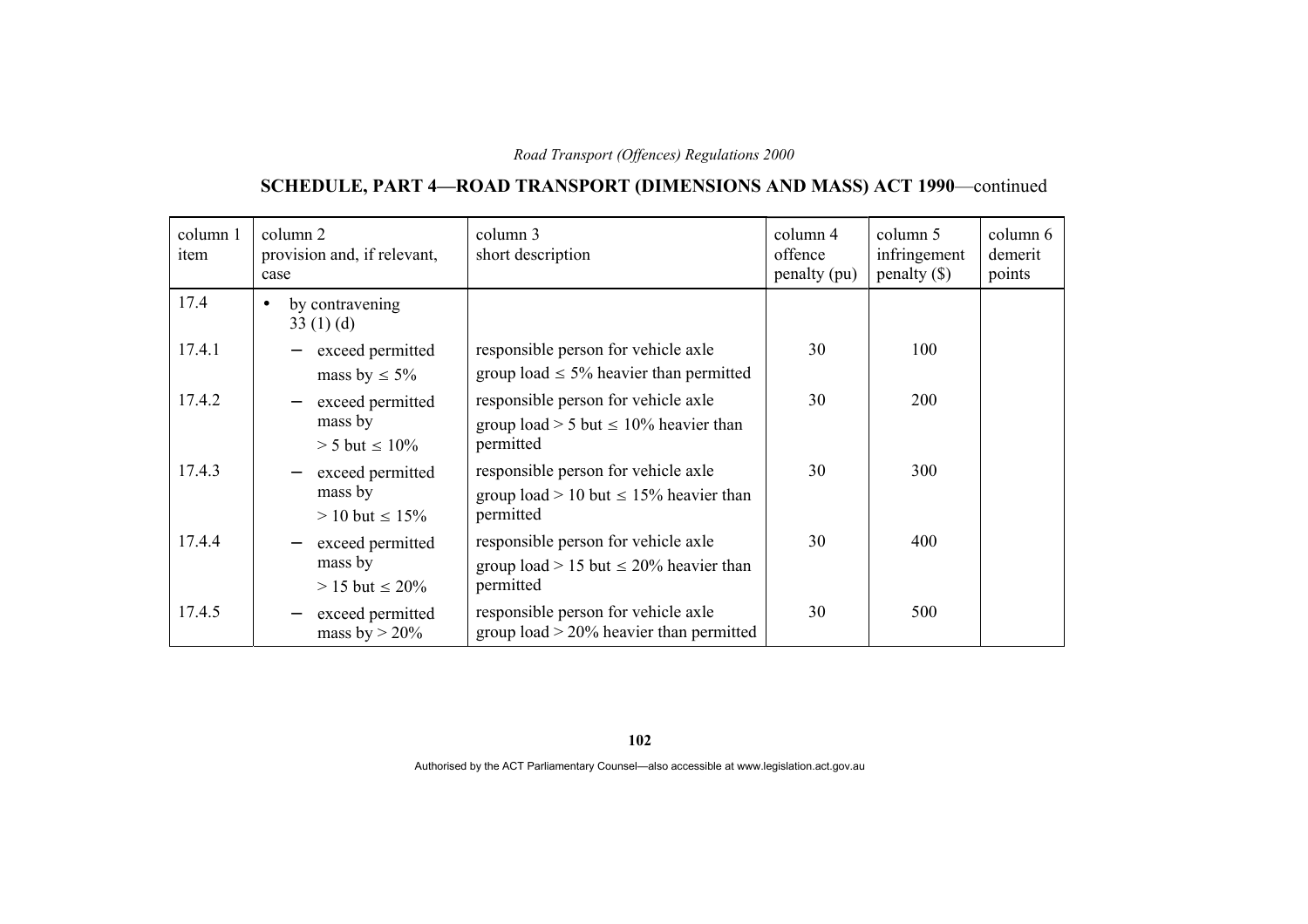# **SCHEDULE, PART 4—ROAD TRANSPORT (DIMENSIONS AND MASS) ACT 1990**—continued

| column 1<br>item | column 2<br>provision and, if relevant,<br>case                                   | column 3<br>short description                                                                        | column 4<br>offence<br>penalty (pu) | column 5<br>infringement<br>$penalty$ (\$) | column 6<br>demerit<br>points |
|------------------|-----------------------------------------------------------------------------------|------------------------------------------------------------------------------------------------------|-------------------------------------|--------------------------------------------|-------------------------------|
| 17.5             | by contravening $33(2)$<br>$\bullet$                                              |                                                                                                      |                                     |                                            |                               |
| 17.5.1           | exceed permitted<br>mass by $\leq 5\%$                                            | responsible person for vehicle<br>trailer/semitrailer $\leq 5\%$ heavier than<br>permitted           | 30                                  | 100                                        |                               |
| 17.5.2           | exceed permitted<br>mass by<br>$> 5$ but $\leq 10\%$                              | responsible person for vehicle<br>trailer/semitrailer > 5 but $\leq 10\%$ heavier<br>than permitted  | 30                                  | <b>200</b>                                 |                               |
| 17.5.3           | exceed permitted<br>mass by<br>$> 10$ but $\leq 15\%$                             | responsible person for vehicle<br>trailer/semitrailer > 10 but $\leq 15\%$<br>heavier than permitted | 30                                  | 300                                        |                               |
| 17.5.4           | exceed permitted<br>$\overline{\phantom{m}}$<br>mass by<br>$> 15$ but $\leq 20\%$ | responsible person for vehicle<br>trailer/semitrailer > 15 but $\leq 20\%$<br>heavier than permitted | 30                                  | 400                                        |                               |
| 17.5.5           | exceed permitted<br>mass by $> 20\%$                                              | responsible person for vehicle<br>trailer/semitrailer $> 20\%$ heavier than<br>permitted             | 30                                  | 500                                        |                               |

**103**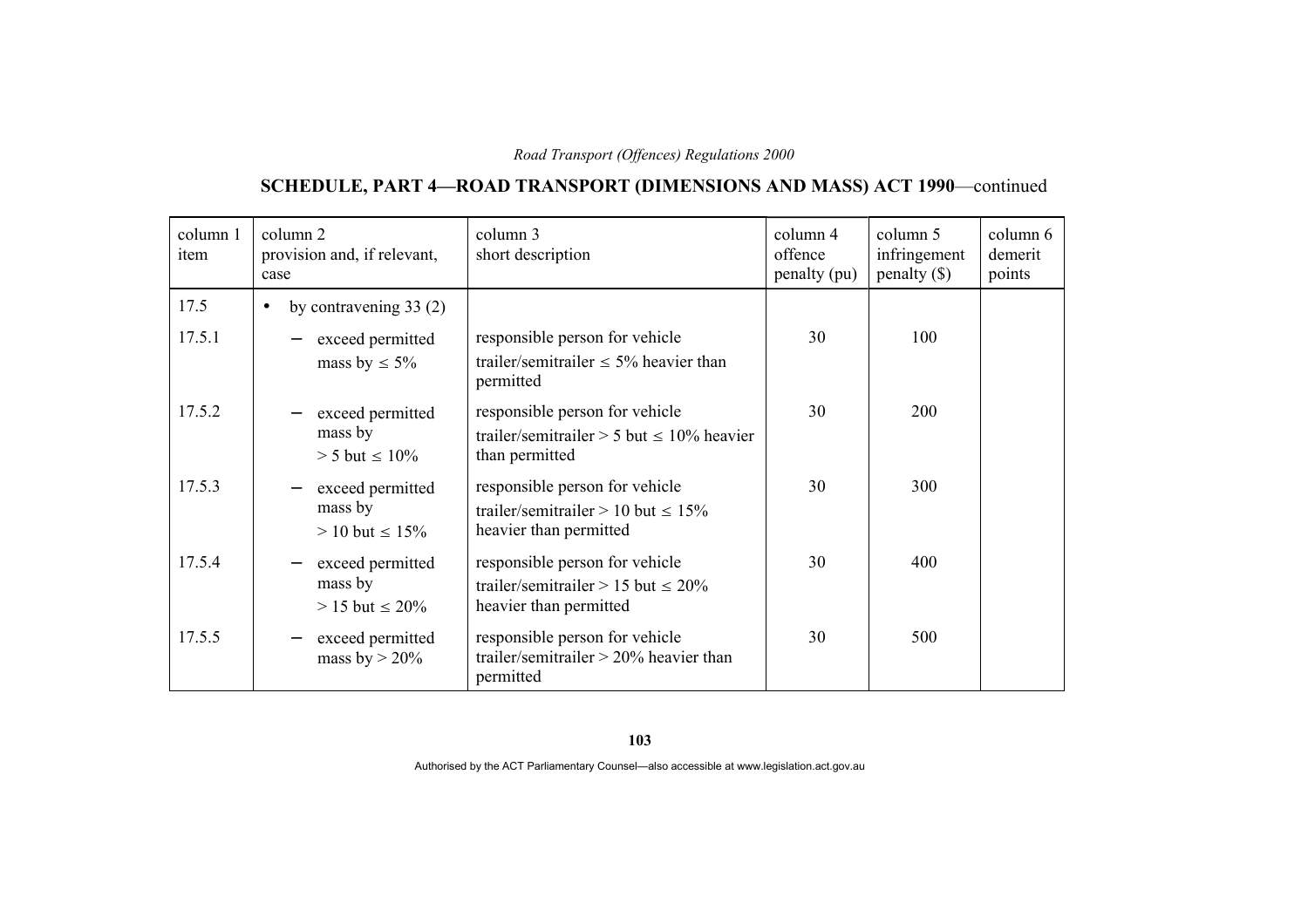# **SCHEDULE, PART 4—ROAD TRANSPORT (DIMENSIONS AND MASS) ACT 1990**—continued

| column 1<br>item | column 2<br>provision and, if relevant,<br>case                                   | column 3<br>short description                                                                                 | column 4<br>offence<br>penalty (pu) | column 5<br>infringement<br>$penalty$ (\$) | column 6<br>demerit<br>points |
|------------------|-----------------------------------------------------------------------------------|---------------------------------------------------------------------------------------------------------------|-------------------------------------|--------------------------------------------|-------------------------------|
| 17.6             | by contravening $33(3)$<br>$\bullet$                                              |                                                                                                               |                                     |                                            |                               |
| 17.6.1           | exceed permitted<br>mass by $\leq 5\%$                                            | responsible person for vehicle contrary<br>to permit/exemption $\leq 5\%$ heavier than<br>permitted           | 30                                  | 100                                        |                               |
| 17.6.2           | exceed permitted<br>mass by $> 5$<br>but $\leq 10\%$                              | responsible person for vehicle contrary<br>to permit/exemption > 5 but $\leq 10\%$<br>heavier than permitted  | 30                                  | 200                                        |                               |
| 17.6.3           | exceed permitted<br>mass by $> 10$<br>but $\leq 15\%$                             | responsible person for vehicle contrary<br>to permit/exemption > 10 but $\leq 15\%$<br>heavier than permitted | 30                                  | 300                                        |                               |
| 17.6.4           | exceed permitted<br>$\overline{\phantom{m}}$<br>mass by $> 15$ but<br>$\leq 20\%$ | responsible person for vehicle contrary<br>to permit/exemption > 15 but $\leq 20\%$<br>heavier than permitted | 30                                  | 400                                        |                               |
| 17.6.5           | exceed permitted<br>mass by $> 20\%$                                              | responsible person for vehicle contrary<br>to permit/exemption $> 20\%$ heavier than<br>permitted             | 30                                  | 500                                        |                               |

**104**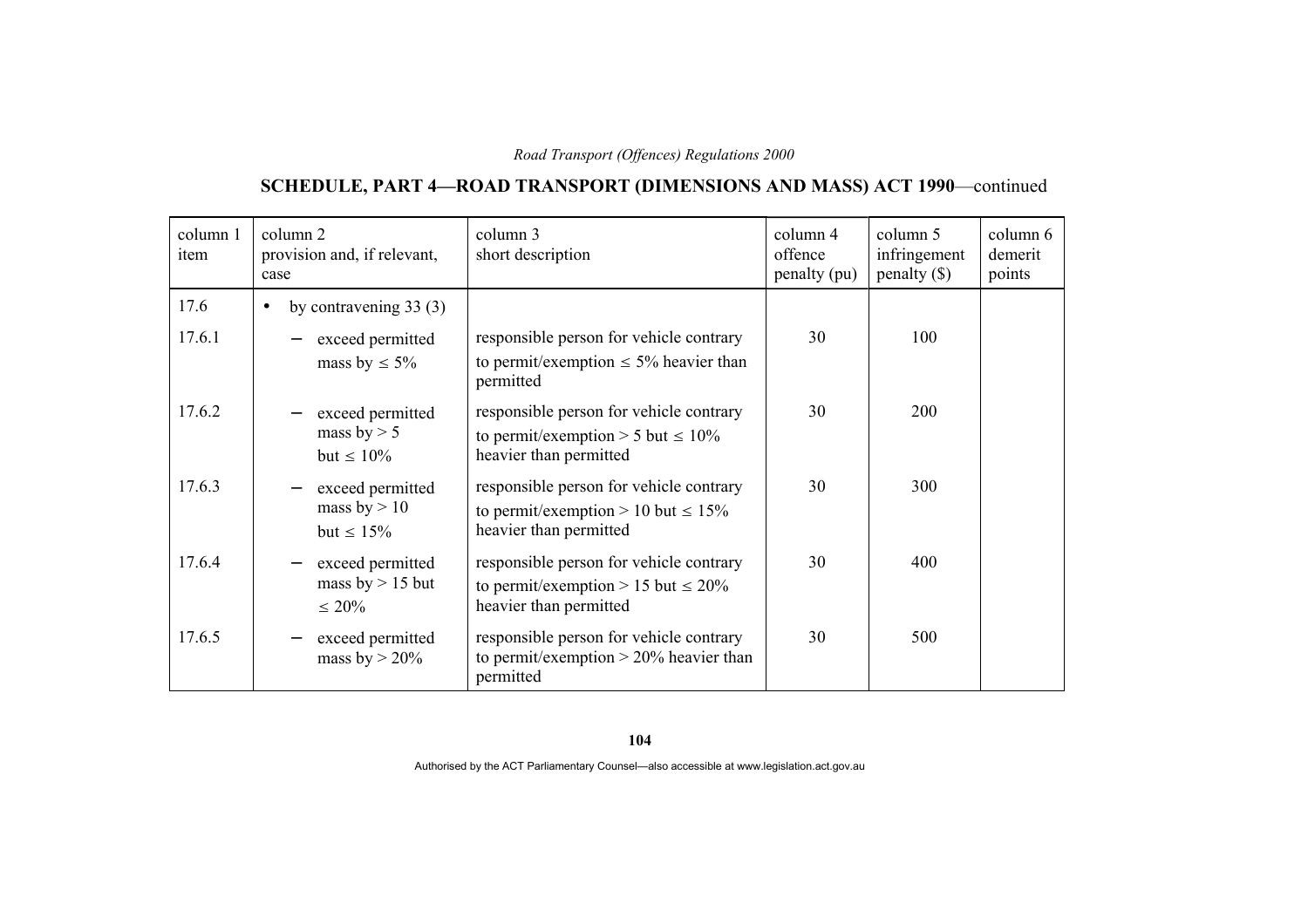# **SCHEDULE, PART 4—ROAD TRANSPORT (DIMENSIONS AND MASS) ACT 1990**—continued

| column 1<br>item | column 2<br>provision and, if relevant,<br>case                                   | column 3<br>short description                                                 | column 4<br>offence<br>penalty (pu) | column 5<br>infringement<br>$penalty$ (\$) | column 6<br>demerit<br>points |
|------------------|-----------------------------------------------------------------------------------|-------------------------------------------------------------------------------|-------------------------------------|--------------------------------------------|-------------------------------|
| 17.7             | by contravening $34(1)$<br>$\bullet$                                              |                                                                               |                                     |                                            |                               |
| 17.7.1           | exceed permitted<br>width by $\leq 5\%$                                           | responsible person for vehicle $\leq 5\%$<br>wider than permitted             | 20                                  | 100                                        |                               |
| 17.7.2           | exceed permitted<br>width by<br>$> 5$ but $\leq 10\%$                             | responsible person for vehicle<br>$>$ 5 but $\leq$ 10% wider than permitted   | 20                                  | <b>200</b>                                 |                               |
| 17.7.3           | exceed permitted<br>width by<br>$> 10$ but $\leq 20\%$                            | responsible person for vehicle<br>$> 10$ but $\leq 20\%$ wider than permitted | 20                                  | 300                                        |                               |
| 17.7.4           | exceed permitted<br>$\overline{\phantom{m}}$<br>width by<br>$>$ 20 but $\leq$ 30% | responsible person for vehicle<br>$>$ 20 but $\leq$ 30% wider than permitted  | 20                                  | 400                                        |                               |
| 17.7.5           | exceed permitted<br>$\overline{\phantom{m}}$<br>width by $> 30\%$                 | responsible person for vehicle $> 30\%$<br>wider than permitted               | 20                                  | 500                                        |                               |

**105**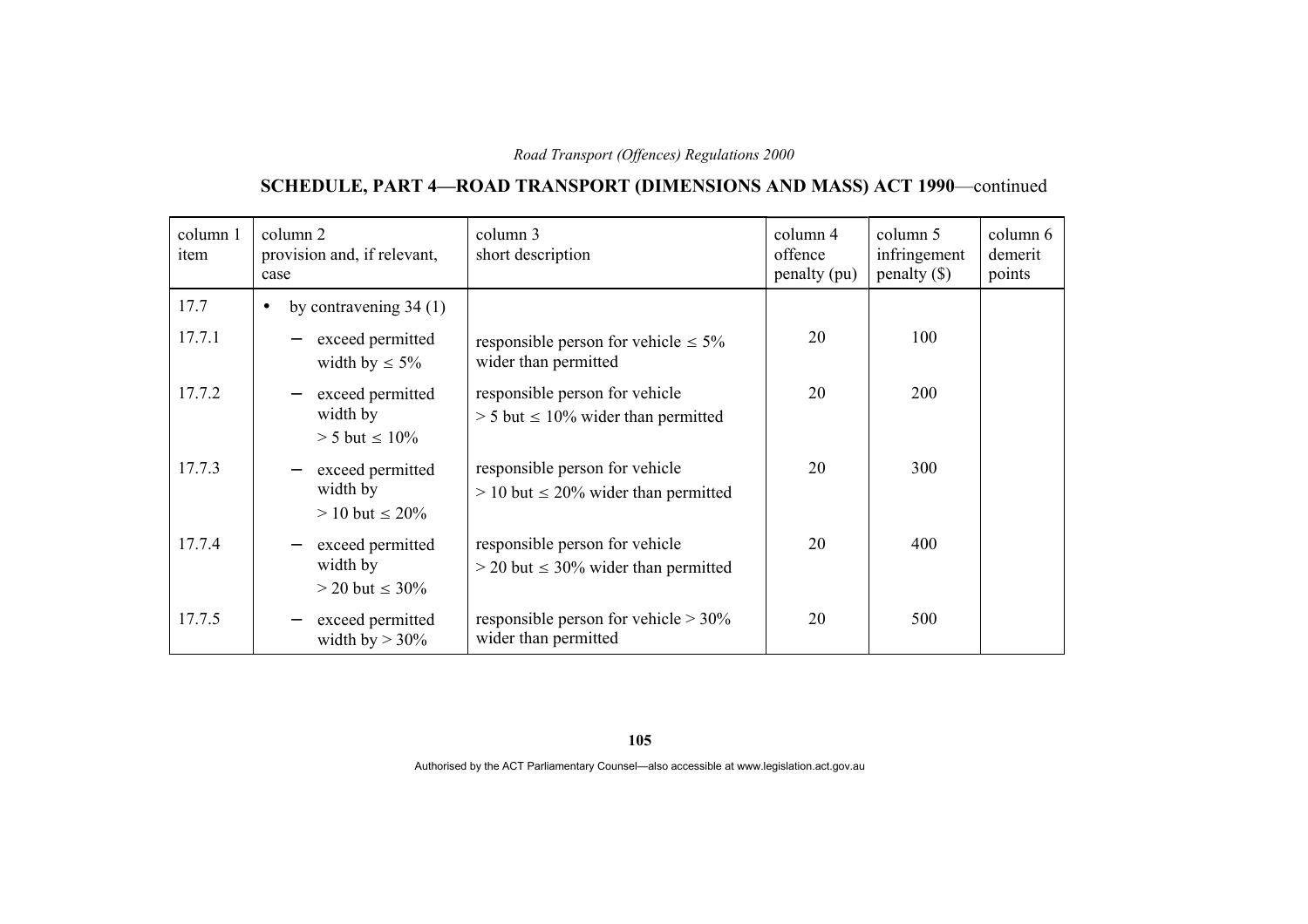# **SCHEDULE, PART 4—ROAD TRANSPORT (DIMENSIONS AND MASS) ACT 1990**—continued

| column 1<br>item | column 2<br>provision and, if relevant,<br>case | column 3<br>short description                                                      | column 4<br>offence<br>penalty (pu) | column 5<br>infringement<br>$penalty$ (\$) | column 6<br>demerit<br>points |
|------------------|-------------------------------------------------|------------------------------------------------------------------------------------|-------------------------------------|--------------------------------------------|-------------------------------|
| 17.8             | by contravening $34(2)$<br>$\bullet$            |                                                                                    |                                     |                                            |                               |
| 17.8.1           | exceed permitted                                | responsible person for vehicle contrary                                            | 20                                  | 100                                        |                               |
|                  | width by $\leq 5\%$                             | to permit/exemption $\leq 5\%$ wider than<br>permitted                             |                                     |                                            |                               |
| 17.8.2           | exceed permitted                                | responsible person for vehicle contrary                                            | 20                                  | <b>200</b>                                 |                               |
|                  | width by<br>$> 5$ but $\leq 10\%$               | to permit/exemption > 5 but $\leq 10\%$<br>wider than permitted                    |                                     |                                            |                               |
| 17.8.3           | exceed permitted                                | responsible person for vehicle contrary                                            | 20                                  | 300                                        |                               |
|                  | width by<br>$> 10$ but $\leq 20\%$              | to permit/exemption > 10 but $\leq 20\%$<br>wider than permitted                   |                                     |                                            |                               |
| 17.8.4           | exceed permitted<br>$\overline{\phantom{m}}$    | responsible person for vehicle contrary                                            | 20                                  | 400                                        |                               |
|                  | width by                                        | to permit/exemption > 20 but $\leq 30\%$                                           |                                     |                                            |                               |
|                  | $>$ 20 but $\leq$ 30%                           | wider than permitted                                                               |                                     |                                            |                               |
| 17.8.5           | exceed permitted<br>width by $>$ 30%            | responsible person for vehicle contrary<br>to permit/exemption $> 30\%$ wider than | 20                                  | 500                                        |                               |
|                  |                                                 | permitted                                                                          |                                     |                                            |                               |

**106**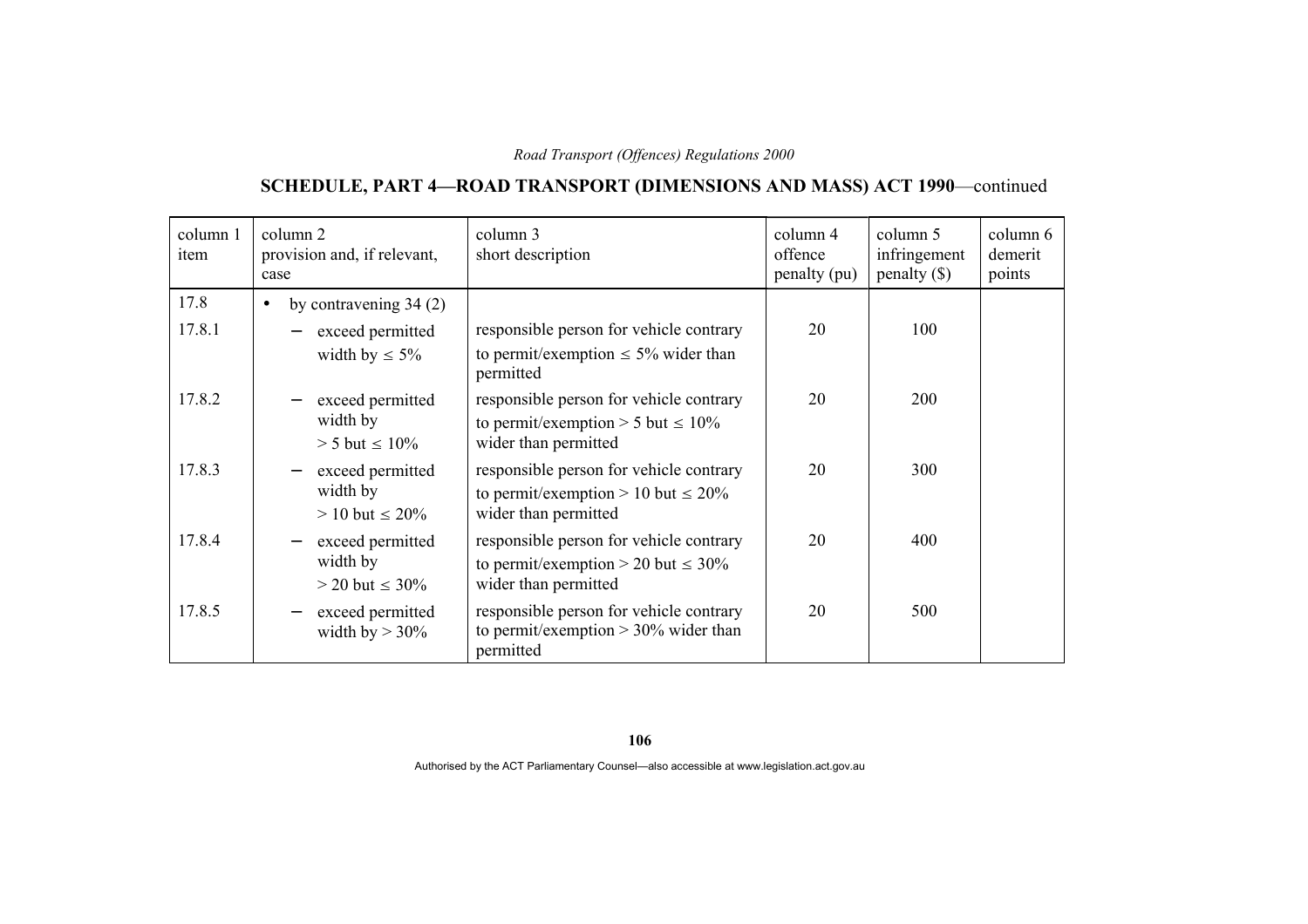# **SCHEDULE, PART 4—ROAD TRANSPORT (DIMENSIONS AND MASS) ACT 1990**—continued

| column 1<br>item | column 2<br>provision and, if relevant,<br>case                                     | column 3<br>short description                                                  | column 4<br>offence<br>penalty (pu) | column 5<br>infringement<br>penalty $(\$)$ | column 6<br>demerit<br>points |
|------------------|-------------------------------------------------------------------------------------|--------------------------------------------------------------------------------|-------------------------------------|--------------------------------------------|-------------------------------|
| 17.9<br>17.9.1   | by contravening $35(1)$<br>$\bullet$<br>exceed other<br>dimensions by<br>$\leq 5\%$ | responsible person for vehicle $\leq 5\%$<br>larger than permitted             | 10                                  | 50                                         |                               |
| 17.9.2           | exceed other<br>dimensions by<br>$> 5$ but $\leq 10\%$                              | responsible person for vehicle<br>$> 5$ but $\leq 10\%$ larger than permitted  | 10                                  | 100                                        |                               |
| 17.9.3           | exceed other<br>dimensions by<br>$> 10$ but $\leq 15\%$                             | responsible person for vehicle<br>$> 10$ but $\leq 15\%$ larger than permitted | 10                                  | 150                                        |                               |
| 17.9.4           | exceed other<br>dimensions by<br>$> 15$ but $\leq 20\%$                             | responsible person for vehicle<br>$> 15$ but $\leq 20\%$ larger than permitted | 10                                  | <b>200</b>                                 |                               |

**107**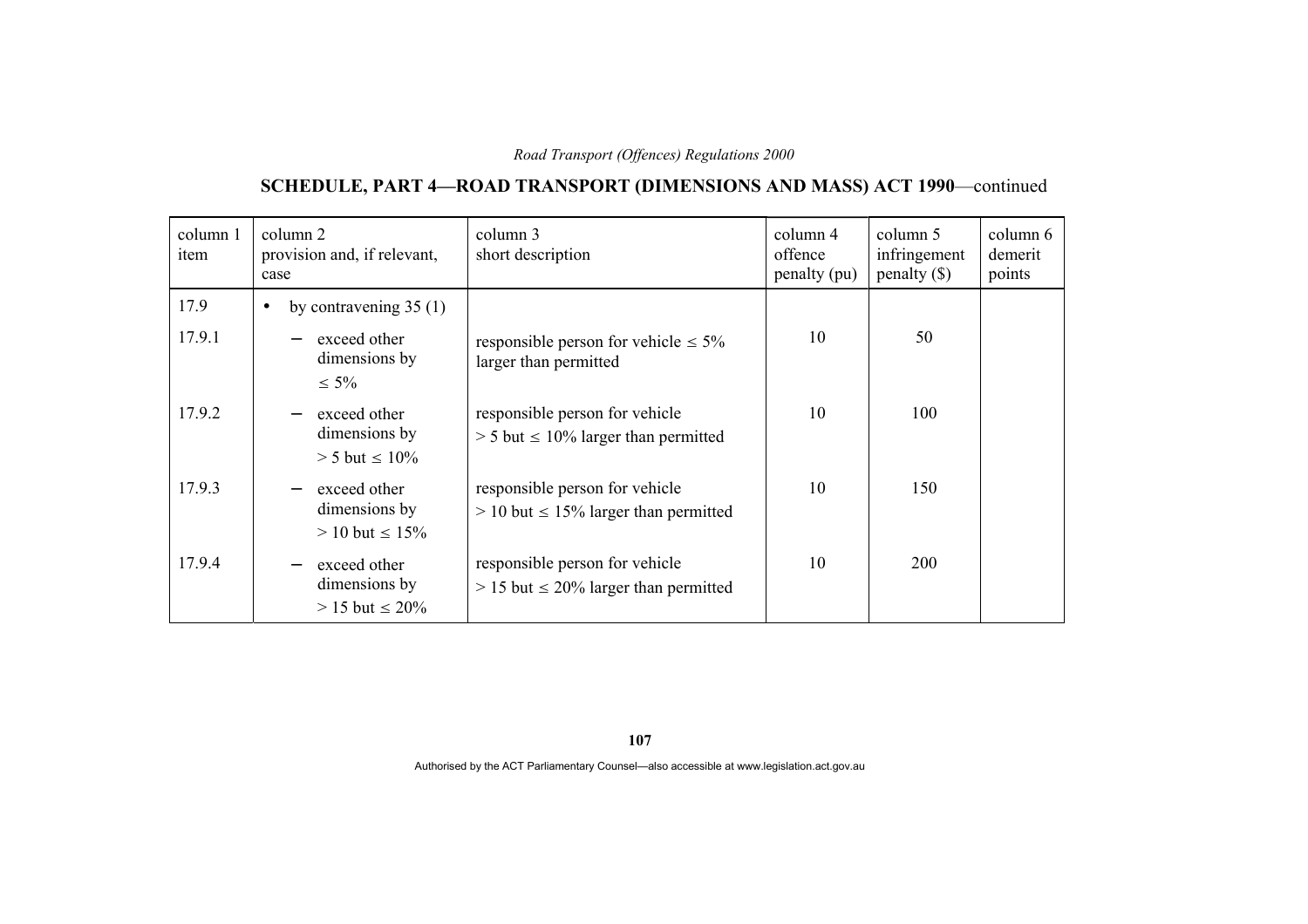# **SCHEDULE, PART 4—ROAD TRANSPORT (DIMENSIONS AND MASS) ACT 1990**—continued

| column 1<br>item | column 2<br>provision and, if relevant,<br>case        | column 3<br>short description                                                 | column 4<br>offence<br>penalty (pu) | column 5<br>infringement<br>penalty $(\$)$ | column 6<br>demerit<br>points |
|------------------|--------------------------------------------------------|-------------------------------------------------------------------------------|-------------------------------------|--------------------------------------------|-------------------------------|
| 17.9.5           | exceed other<br>dimensions by<br>$>$ 20 but $\leq$ 25% | responsible person for vehicle<br>$>$ 20 but $\leq$ 25% larger than permitted | 10                                  | 250                                        |                               |
| 17.9.6           | exceed other<br>dimensions by<br>$> 25\%$              | responsible person for vehicle $> 25\%$<br>larger than permitted              | 10                                  | 300                                        |                               |

**108**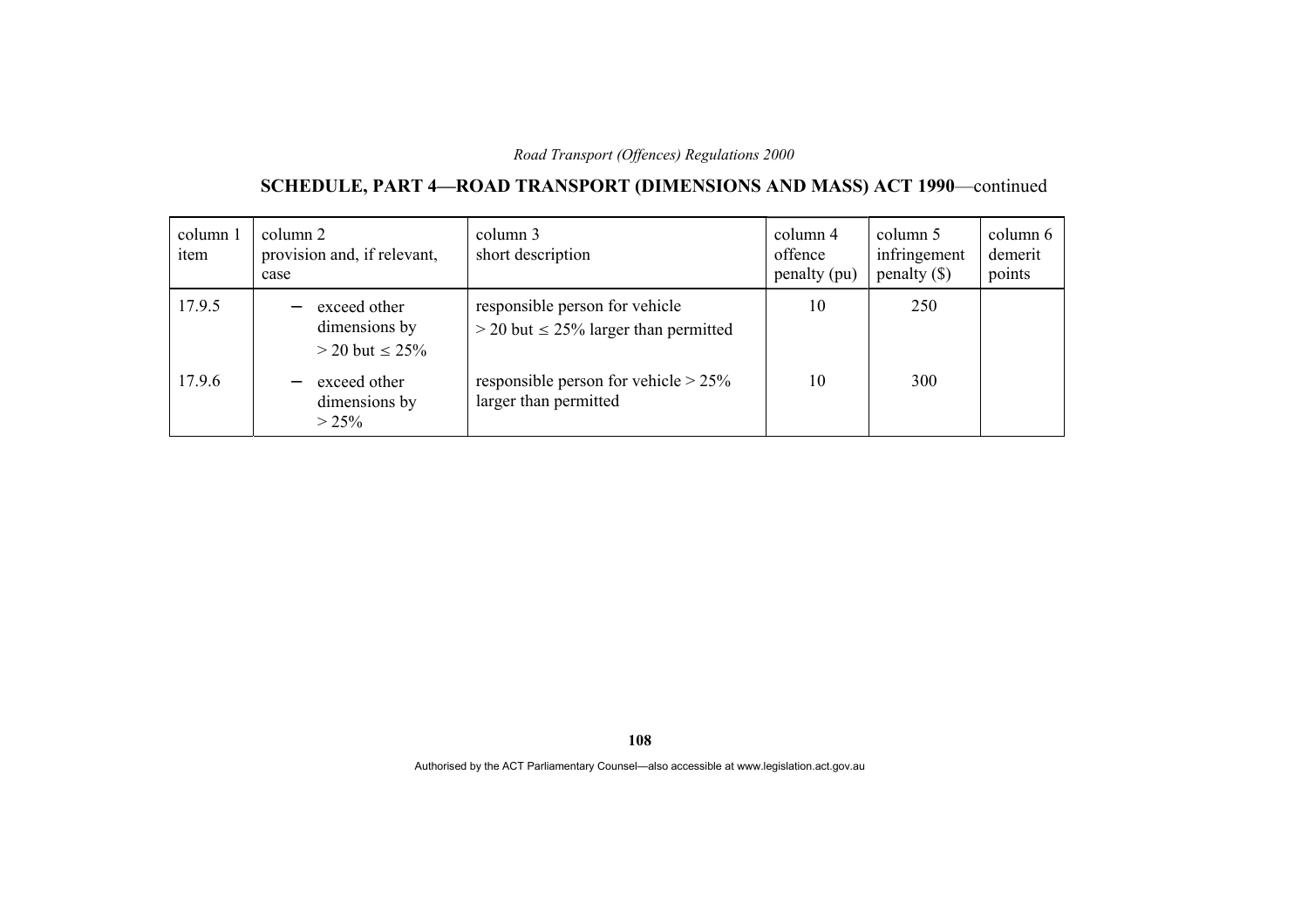# **SCHEDULE, PART 4—ROAD TRANSPORT (DIMENSIONS AND MASS) ACT 1990**—continued

| column 1<br>item | column 2<br>provision and, if relevant,<br>case         | column 3<br>short description                                                                                | column 4<br>offence<br>penalty (pu) | column 5<br>infringement<br>penalty $(\$)$ | column 6<br>demerit<br>points |
|------------------|---------------------------------------------------------|--------------------------------------------------------------------------------------------------------------|-------------------------------------|--------------------------------------------|-------------------------------|
| 17.10            | by contravening $35(2)$<br>$\bullet$                    |                                                                                                              |                                     |                                            |                               |
| 17.10.1          | exceed other<br>dimensions by<br>$\leq 5\%$             | responsible person for vehicle contrary<br>to permit/exemption $\leq 5\%$ larger than<br>permitted           | 10                                  | 50                                         |                               |
| 17.10.2          | exceed other<br>dimensions by<br>$> 5$ but $\leq 10\%$  | responsible person for vehicle contrary<br>to permit/exemption > 5 but $\leq 10\%$<br>larger than permitted  | 10                                  | 100                                        |                               |
| 17.10.3          | exceed other<br>dimensions by<br>$> 10$ but $\leq 15\%$ | responsible person for vehicle contrary<br>to permit/exemption > 10 but $\leq 15\%$<br>larger than permitted | 10                                  | 150                                        |                               |
| 17.10.4          | exceed other<br>dimensions by<br>$> 15$ but $\leq 20\%$ | responsible person for vehicle contrary<br>to permit/exemption > 15 but $\leq 20\%$<br>larger than permitted | 10                                  | 200                                        |                               |

**109**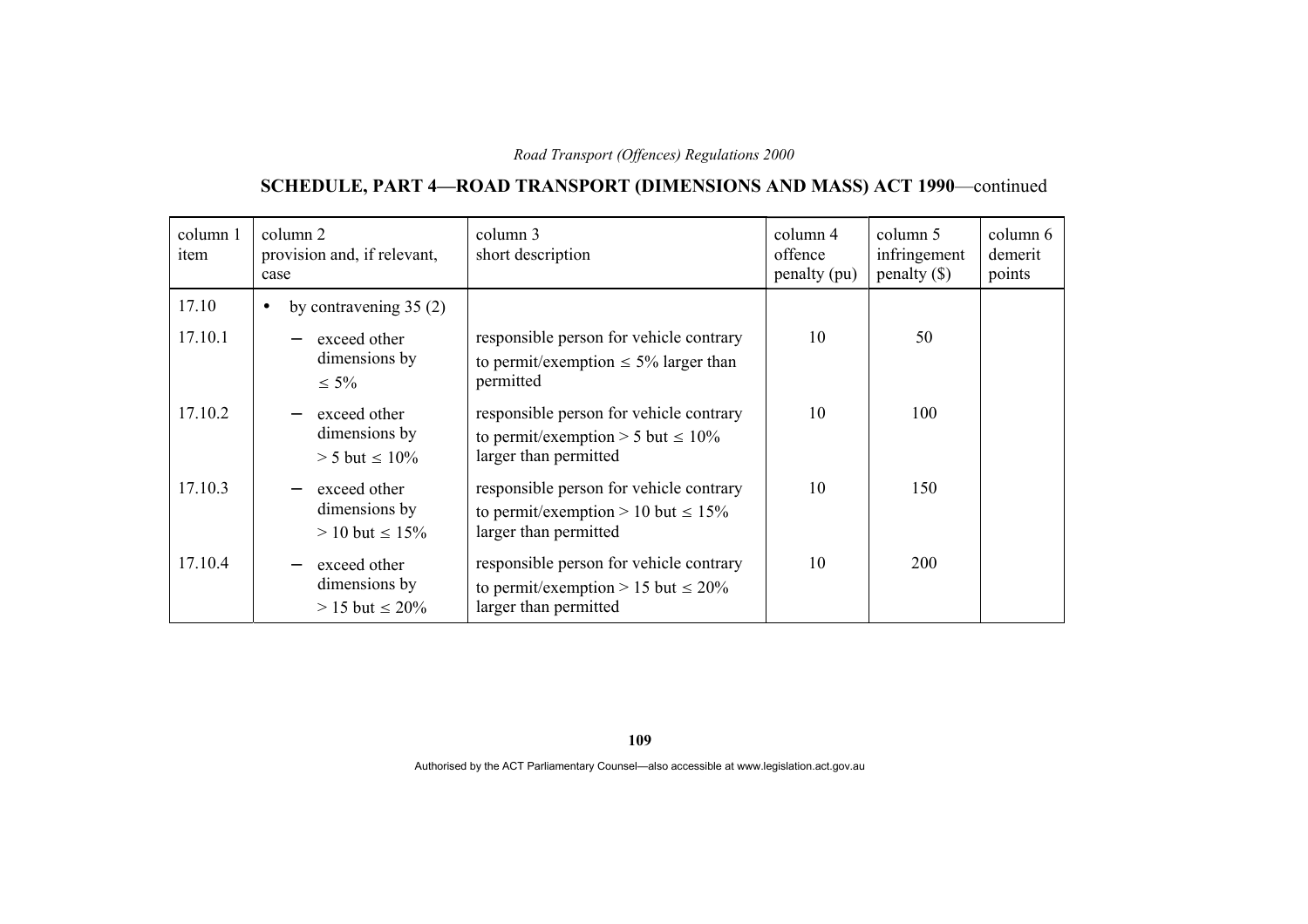# **SCHEDULE, PART 4—ROAD TRANSPORT (DIMENSIONS AND MASS) ACT 1990**—continued

| column 1<br>item | column 2<br>provision and, if relevant,<br>case        | column 3<br>short description                                                                                | column 4<br>offence<br>penalty (pu) | column 5<br>infringement<br>penalty $(\$)$ | column 6<br>demerit<br>points |
|------------------|--------------------------------------------------------|--------------------------------------------------------------------------------------------------------------|-------------------------------------|--------------------------------------------|-------------------------------|
| 17.10.5          | exceed other<br>dimensions by<br>$>$ 20 but $\leq$ 25% | responsible person for vehicle contrary<br>to permit/exemption > 20 but $\leq 25\%$<br>larger than permitted | 10                                  | 250                                        |                               |
| 17.10.6          | exceed other<br>dimensions by<br>$> 25\%$              | responsible person for vehicle contrary<br>to permit/exemption $> 25\%$ larger than<br>permitted             | 10                                  | 300                                        |                               |

**110**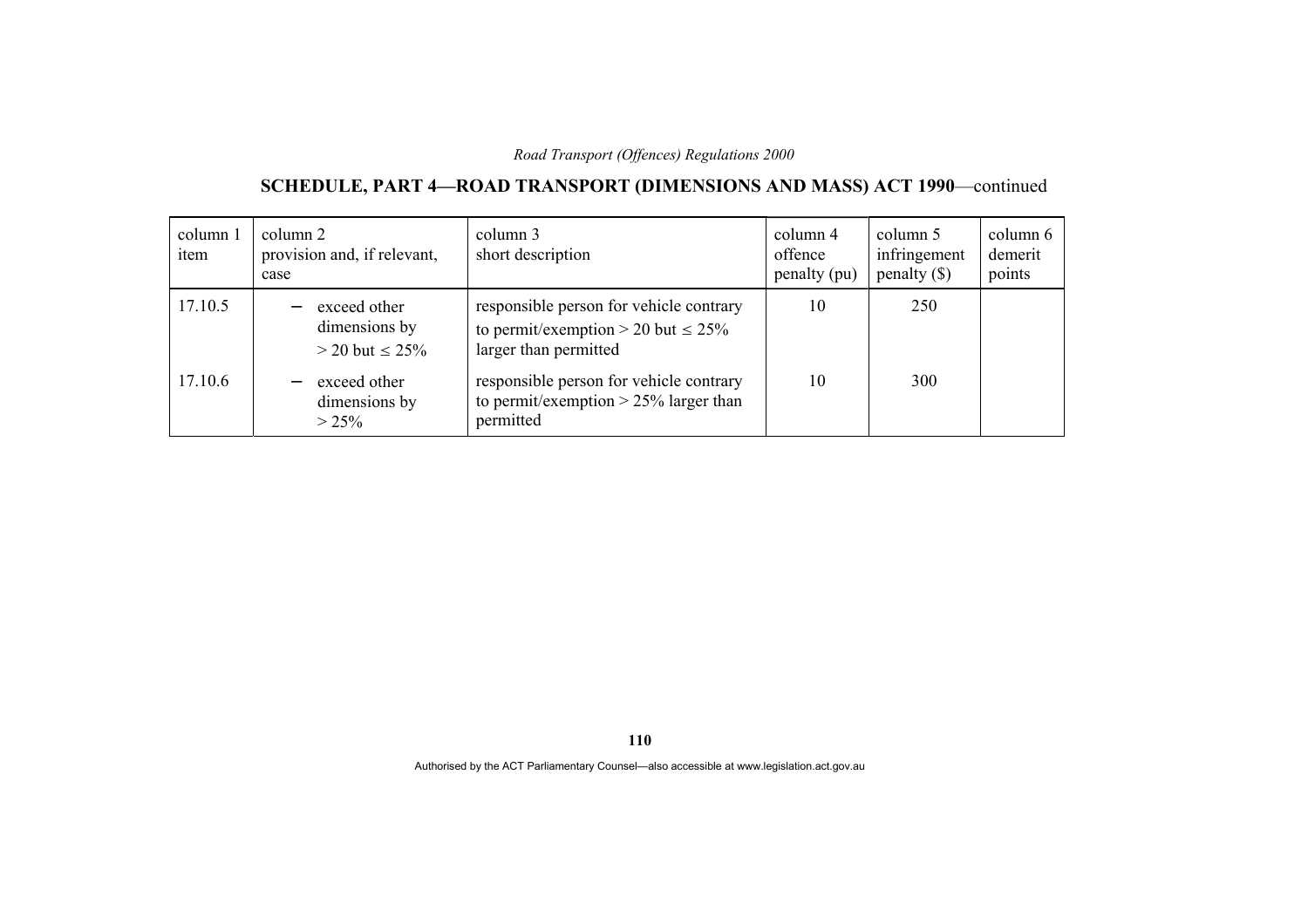# **SCHEDULE, PART 4—ROAD TRANSPORT (DIMENSIONS AND MASS) ACT 1990**—continued

| column 1<br>item | column 2<br>provision and, if relevant,<br>case | column 3<br>short description                                                                                 | column 4<br>offence<br>penalty (pu) | column 5<br>infringement<br>$penalty$ (\$) | column 6<br>demerit<br>points |
|------------------|-------------------------------------------------|---------------------------------------------------------------------------------------------------------------|-------------------------------------|--------------------------------------------|-------------------------------|
| 17.11            | by contravening $36(1)$<br>$\bullet$            |                                                                                                               |                                     |                                            |                               |
| 17.11.1          | by contravening<br>17(1)                        | responsible person for non-articulated<br>vehicle/combination/dog trailer without<br>required axle/axle group | 10                                  | 200                                        |                               |
| 17.11.2          | by contravening<br>17(2)                        | responsible person for semitrailer/pig<br>trailer with $> 1$ axle/axle group                                  | 10                                  | <b>200</b>                                 |                               |
| 17.11.3          | by contravening<br>18(1)                        | responsible person for vehicle all wheels<br>on axle not connected to same steering<br>system                 | 10                                  | 200                                        |                               |
| 17.11.4          | by contravening<br>18(2)                        | responsible person for vehicle all wheels<br>on axle group not connected to same<br>steering system           | 10                                  | 200                                        |                               |
| 17.11.5          | by contravening 19                              | responsible person for vehicle unable to<br>turn 25m circle                                                   | 10                                  | <b>200</b>                                 |                               |
| 17.11.6          | by contravening<br>20(1)                        | responsible person for vehicle axle/axle<br>group not connected to acceptable<br>suspension system            | 10                                  | 200                                        |                               |

**111**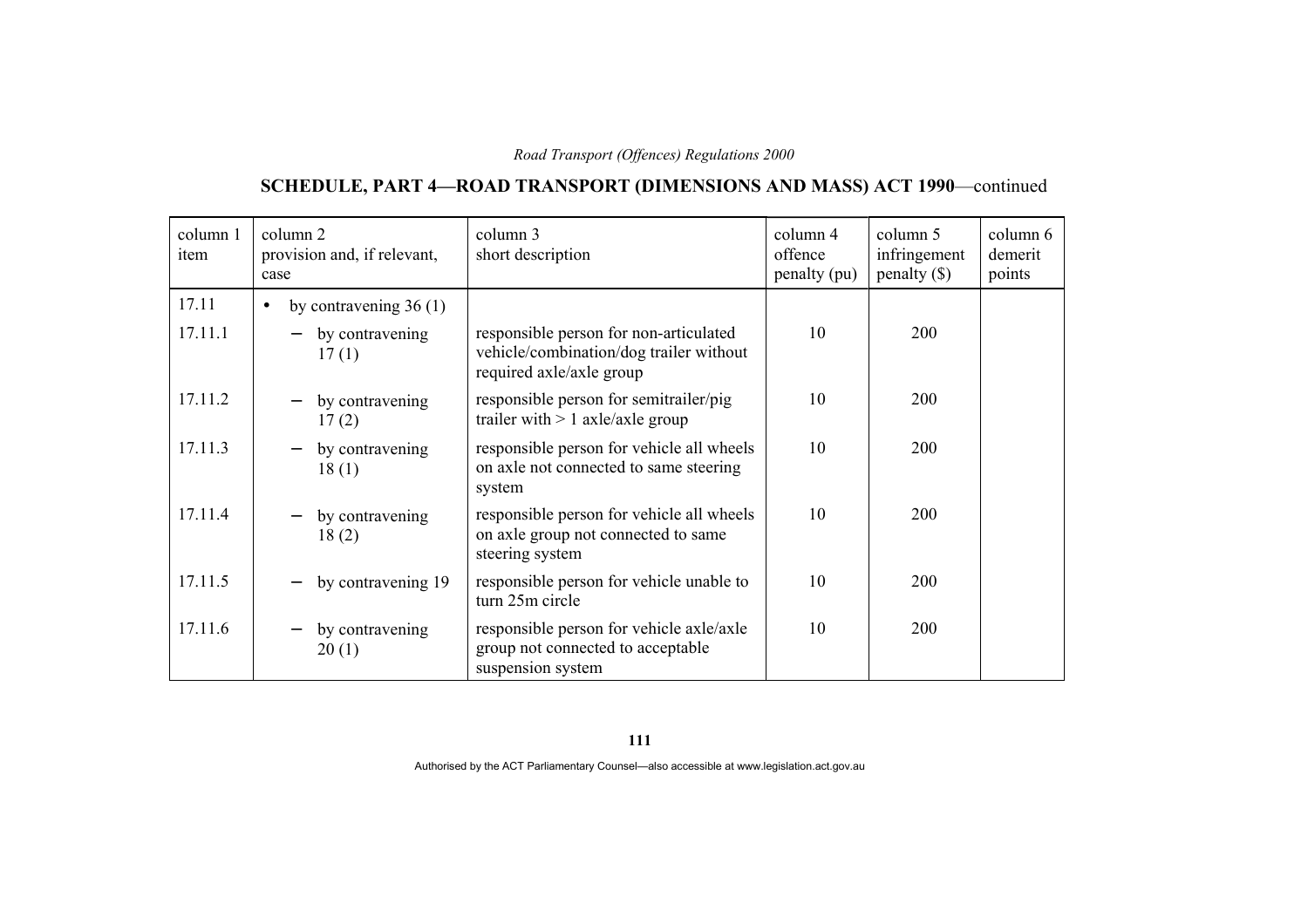# **SCHEDULE, PART 4—ROAD TRANSPORT (DIMENSIONS AND MASS) ACT 1990**—continued

| column 1<br>item | column 2<br>provision and, if relevant,<br>case | column 3<br>short description                                                                    | column 4<br>offence<br>penalty (pu) | column 5<br>infringement<br>$penalty (\$))$ | column 6<br>demerit<br>points |
|------------------|-------------------------------------------------|--------------------------------------------------------------------------------------------------|-------------------------------------|---------------------------------------------|-------------------------------|
| 17.11.7          | by contravening<br>20(1A)                       | responsible person for vehicle axles not<br>relate to each other through load-sharing<br>system  | 10                                  | 200                                         |                               |
| 17.11.8          | by contravening 21                              | responsible person for vehicle controls<br>of suspension device operable by person<br>on vehicle | 10                                  | 200                                         |                               |
| 17.12            | by contravening $36(2)$<br>$\bullet$            | responsible person for vehicle tyre<br>pressure higher than permitted                            | 10                                  | 200                                         |                               |
| 17.13            | by contravening $36(3)$<br>$\bullet$            | responsible person for vehicle driven<br>contrary to permit/exemption notice<br>condition        | 10                                  | 200                                         |                               |
| 17.14            | by contravening $37(1)$<br>$\bullet$            | responsible person for articulated<br>vehicle with trailer                                       | 10                                  | <b>200</b>                                  |                               |
| 17.15            | by contravening $37(2)$<br>$\bullet$            | responsible person for B-double/road<br>train                                                    | 10                                  | 200                                         |                               |

**112**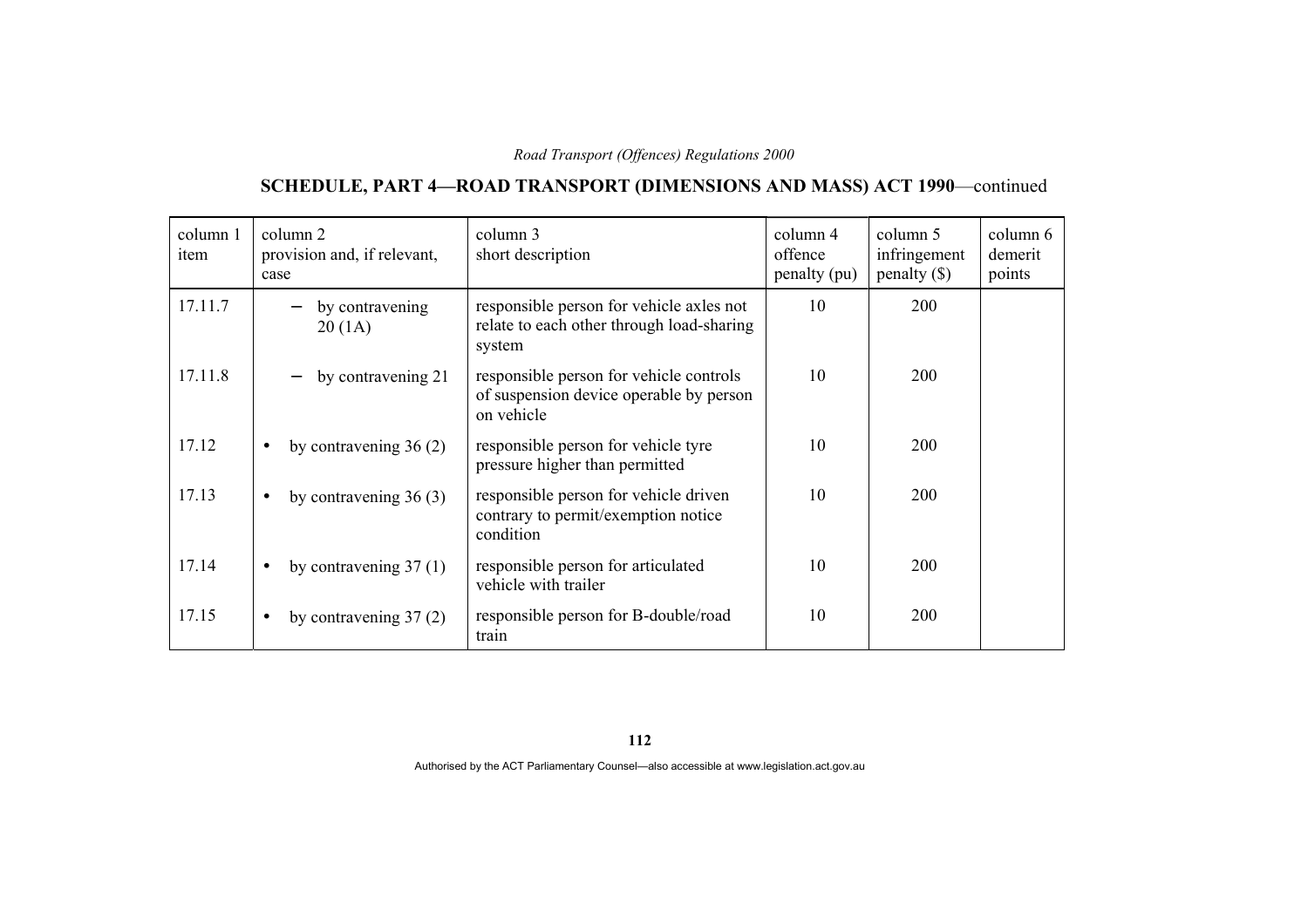# **SCHEDULE, PART 4—ROAD TRANSPORT (DIMENSIONS AND MASS) ACT 1990**—continued

| column 1<br>item | column 2<br>provision and, if relevant,<br>case                                   | column 3<br>short description                                      | column 4<br>offence<br>penalty (pu) | column 5<br>infringement<br>$penalty$ (\$) | column 6<br>demerit<br>points |
|------------------|-----------------------------------------------------------------------------------|--------------------------------------------------------------------|-------------------------------------|--------------------------------------------|-------------------------------|
| 18               | 39(3)                                                                             |                                                                    |                                     |                                            |                               |
| 18.1             | by contravening<br>$\bullet$<br>33(1)(a)                                          |                                                                    |                                     |                                            |                               |
| 18.1.1           | exceed permitted<br>mass by $\leq 5\%$                                            | loader of vehicle $\leq 5\%$ heavier than<br>permitted             | 30                                  | 100                                        |                               |
| 18.1.2           | exceed permitted<br>mass by $> 5$<br>but $\leq 10\%$                              | loader of vehicle $> 5$ but $\leq 10\%$ heavier<br>than permitted  | 30                                  | 200                                        |                               |
| 18.1.3           | exceed permitted<br>$\overline{\phantom{m}}$<br>mass by $> 10$<br>but $\leq 15\%$ | loader of vehicle $> 10$ but $\leq 15\%$<br>heavier than permitted | 30                                  | 300                                        |                               |
| 18.1.4           | exceed permitted<br>$\qquad \qquad -$<br>mass by $> 15$<br>but $\leq 20\%$        | loader of vehicle $> 15$ but $\leq 20\%$<br>heavier than permitted | 30                                  | 400                                        |                               |
| 18.1.5           | exceed permitted<br>mass by $> 20\%$                                              | loader of vehicle $> 20\%$ heavier than<br>permitted               | 30                                  | 500                                        |                               |

**113**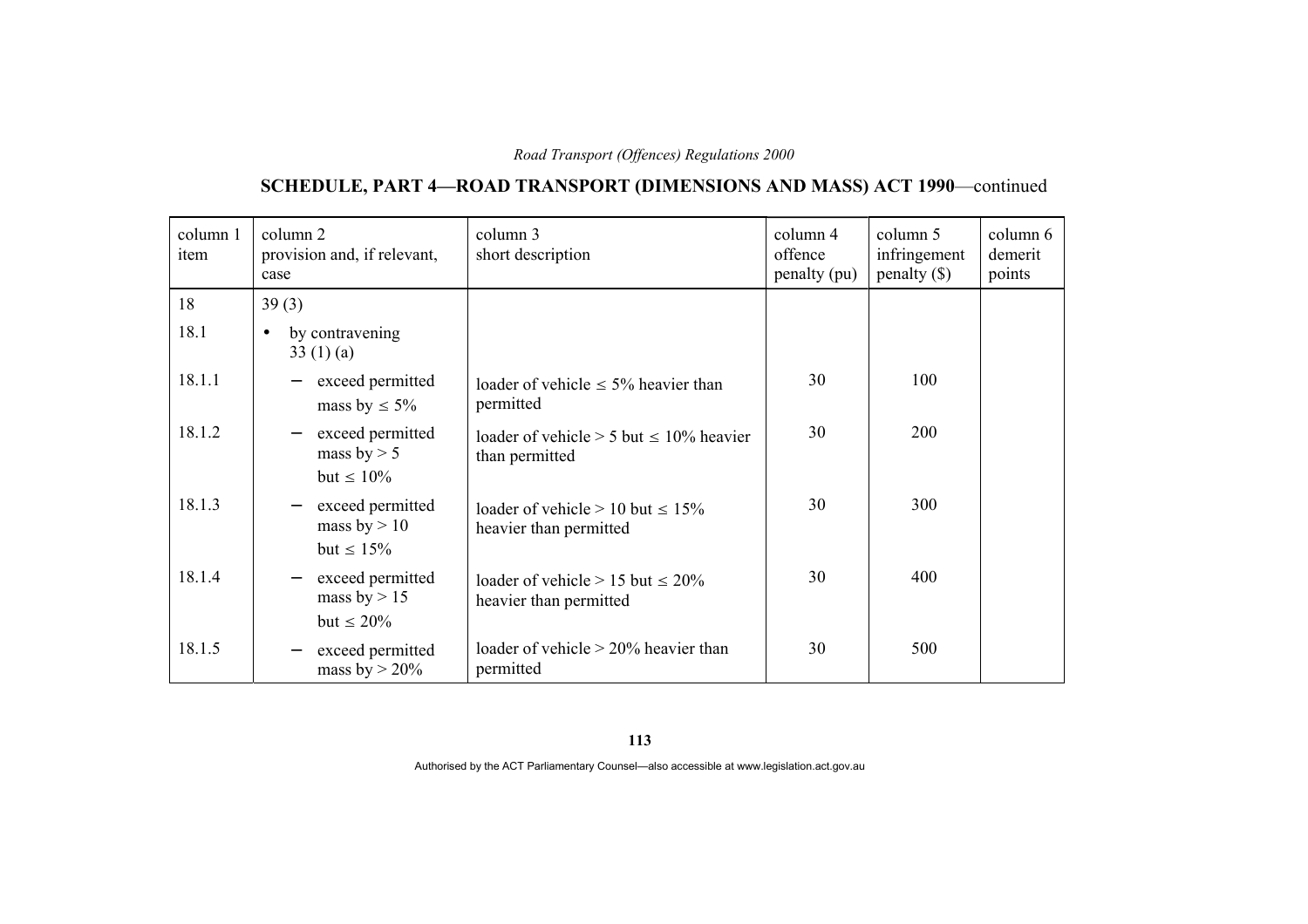### **SCHEDULE, PART 4—ROAD TRANSPORT (DIMENSIONS AND MASS) ACT 1990**—continued

| column 1<br>item | column 2<br>provision and, if relevant,<br>case                                   | column 3<br>short description                                                    | column 4<br>offence<br>penalty (pu) | column 5<br>infringement<br>$penalty (\$))$ | column 6<br>demerit<br>points |
|------------------|-----------------------------------------------------------------------------------|----------------------------------------------------------------------------------|-------------------------------------|---------------------------------------------|-------------------------------|
| 18.2             | by contravening<br>$\bullet$<br>33(1)(b)                                          |                                                                                  |                                     |                                             |                               |
| 18.2.1           | exceed permitted<br>mass by $\leq 5\%$                                            | loader of vehicle mass on wheel $\leq 5\%$<br>heavier than permitted             | 30                                  | 100                                         |                               |
| 18.2.2           | exceed permitted<br>$\overline{\phantom{m}}$<br>mass by $> 5$<br>but $\leq 10\%$  | loader of vehicle mass on wheel<br>$>$ 5 but $\leq$ 10% heavier than permitted   | 30                                  | <b>200</b>                                  |                               |
| 18.2.3           | exceed permitted<br>$\overline{\phantom{m}}$<br>mass by $> 10$<br>but $\leq 15\%$ | loader of vehicle mass on wheel<br>$> 10$ but $\leq 15\%$ heavier than permitted | 30                                  | 300                                         |                               |
| 18.2.4           | exceed permitted<br>$\overline{\phantom{m}}$<br>mass by $> 15$<br>but $\leq 20\%$ | loader of vehicle mass on wheel<br>$> 15$ but $\leq 20\%$ heavier than permitted | 30                                  | 400                                         |                               |
| 18.2.5           | exceed permitted<br>mass by $> 20\%$                                              | loader of vehicle mass on wheel $> 20\%$<br>heavier than permitted               | 30                                  | 500                                         |                               |

**114**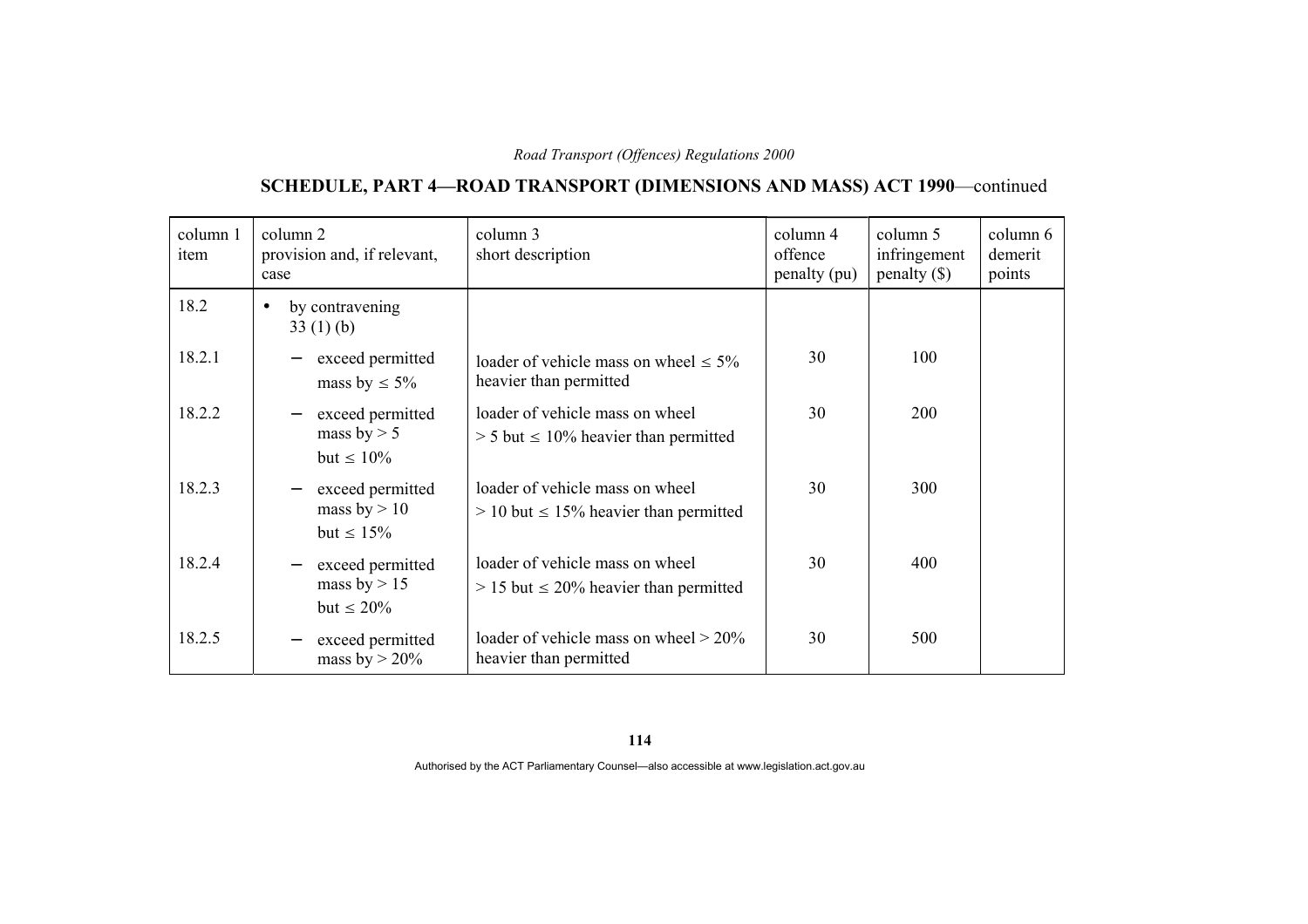# **SCHEDULE, PART 4—ROAD TRANSPORT (DIMENSIONS AND MASS) ACT 1990**—continued

| column 1<br>item | column 2<br>provision and, if relevant,<br>case                                   | column 3<br>short description                                                | column 4<br>offence<br>penalty (pu) | column 5<br>infringement<br>$penalty$ (\$) | column 6<br>demerit<br>points |
|------------------|-----------------------------------------------------------------------------------|------------------------------------------------------------------------------|-------------------------------------|--------------------------------------------|-------------------------------|
| 18.3             | by contravening<br>$\bullet$<br>33 $(1)(c)$                                       |                                                                              |                                     |                                            |                               |
| 18.3.1           | exceed permitted<br>mass by $\leq 5\%$                                            | loader of vehicle axle load $\leq$ 5% heavier<br>than permitted              | 30                                  | 100                                        |                               |
| 18.3.2           | exceed permitted<br>$\overline{\phantom{m}}$<br>mass by $> 5$<br>but $\leq 10\%$  | loader of vehicle axle load<br>$>$ 5 but $\leq$ 10% heavier than permitted   | 30                                  | <b>200</b>                                 |                               |
| 18.3.3           | exceed permitted<br>$\overline{\phantom{m}}$<br>mass by $> 10$<br>but $\leq 15\%$ | loader of vehicle axle load<br>$> 10$ but $\leq 15\%$ heavier than permitted | 30                                  | 300                                        |                               |
| 18.3.4           | exceed permitted<br>$\overline{\phantom{m}}$<br>mass by $> 15$<br>but $\leq 20\%$ | loader of vehicle axle load<br>$> 15$ but $\leq 20\%$ heavier than permitted | 30                                  | 400                                        |                               |
| 18.3.5           | exceed permitted<br>$\overline{\phantom{m}}$<br>mass by $> 20\%$                  | loader of vehicle axle load $> 20\%$<br>heavier than permitted               | 30                                  | 500                                        |                               |

**115**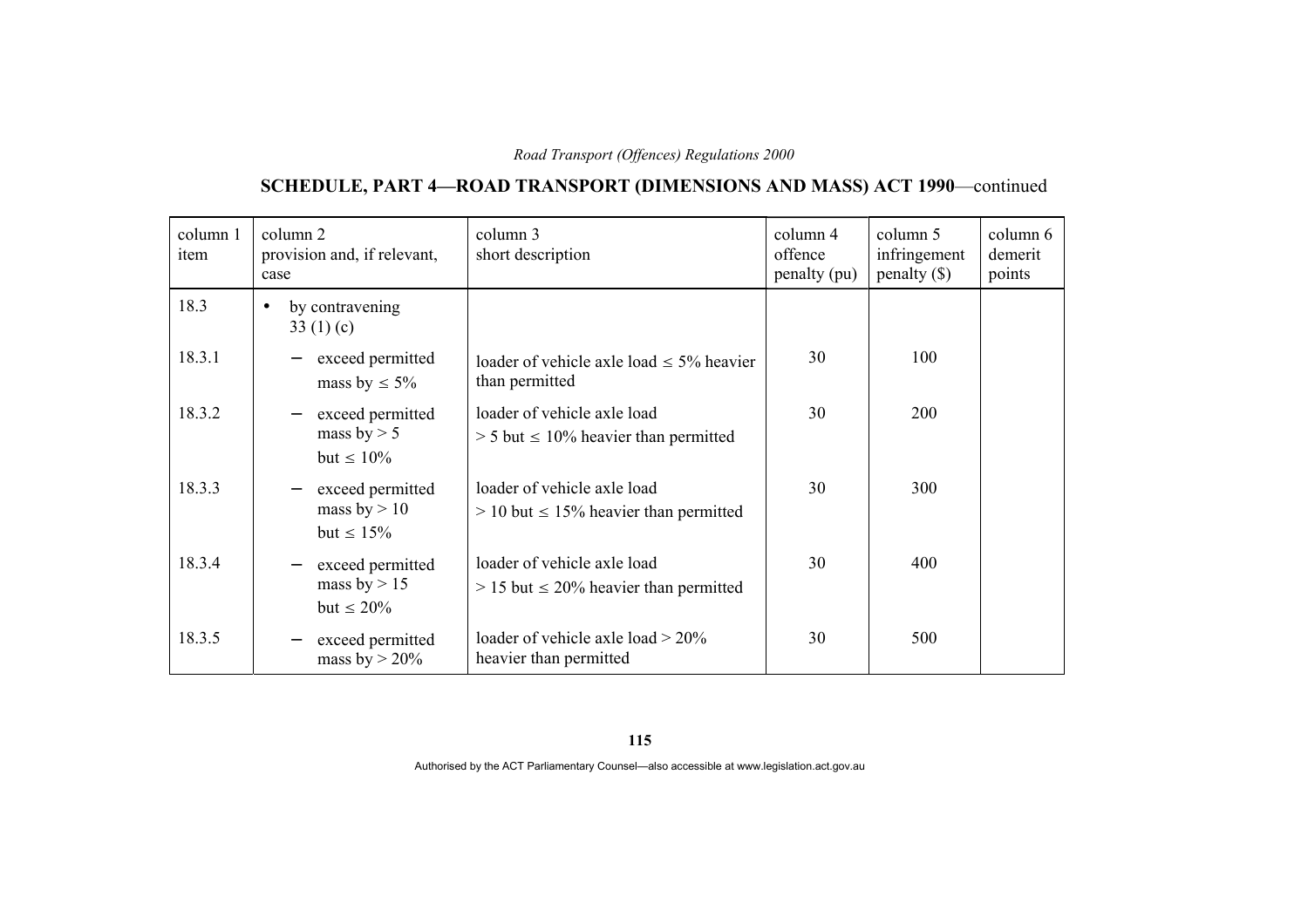# **SCHEDULE, PART 4—ROAD TRANSPORT (DIMENSIONS AND MASS) ACT 1990**—continued

| column 1<br>item | column 2<br>provision and, if relevant,<br>case                                   | column 3<br>short description                                                      | column 4<br>offence<br>penalty (pu) | column 5<br>infringement<br>$penalty$ (\$) | column 6<br>demerit<br>points |
|------------------|-----------------------------------------------------------------------------------|------------------------------------------------------------------------------------|-------------------------------------|--------------------------------------------|-------------------------------|
| 18.4             | by contravening<br>$\bullet$<br>33(1)(d)                                          |                                                                                    |                                     |                                            |                               |
| 18.4.1           | exceed permitted<br>mass by $\leq 5\%$                                            | loader of vehicle axle group load $\leq 5\%$<br>heavier than permitted             | 30                                  | 100                                        |                               |
| 18.4.2           | exceed permitted<br>$\overline{\phantom{m}}$<br>mass by<br>$> 5$ but $\leq 10\%$  | loader of vehicle axle group load<br>$> 5$ but $\leq 10\%$ heavier than permitted  | 30                                  | 200                                        |                               |
| 18.4.3           | exceed permitted<br>$\overline{\phantom{m}}$<br>mass by<br>$> 10$ but $\leq 15\%$ | loader of vehicle axle group load<br>$> 10$ but $\leq 15\%$ heavier than permitted | 30                                  | 300                                        |                               |
| 18.4.4           | exceed permitted<br>$\overline{\phantom{m}}$<br>mass by<br>$> 15$ but $\leq 20\%$ | loader of vehicle axle group load<br>$> 15$ but $\leq 20\%$ heavier than permitted | 30                                  | 400                                        |                               |
| 18.4.5           | exceed permitted<br>mass by $> 20\%$                                              | loader of vehicle axle group load $> 20\%$<br>heavier than permitted               | 30                                  | 500                                        |                               |

**116**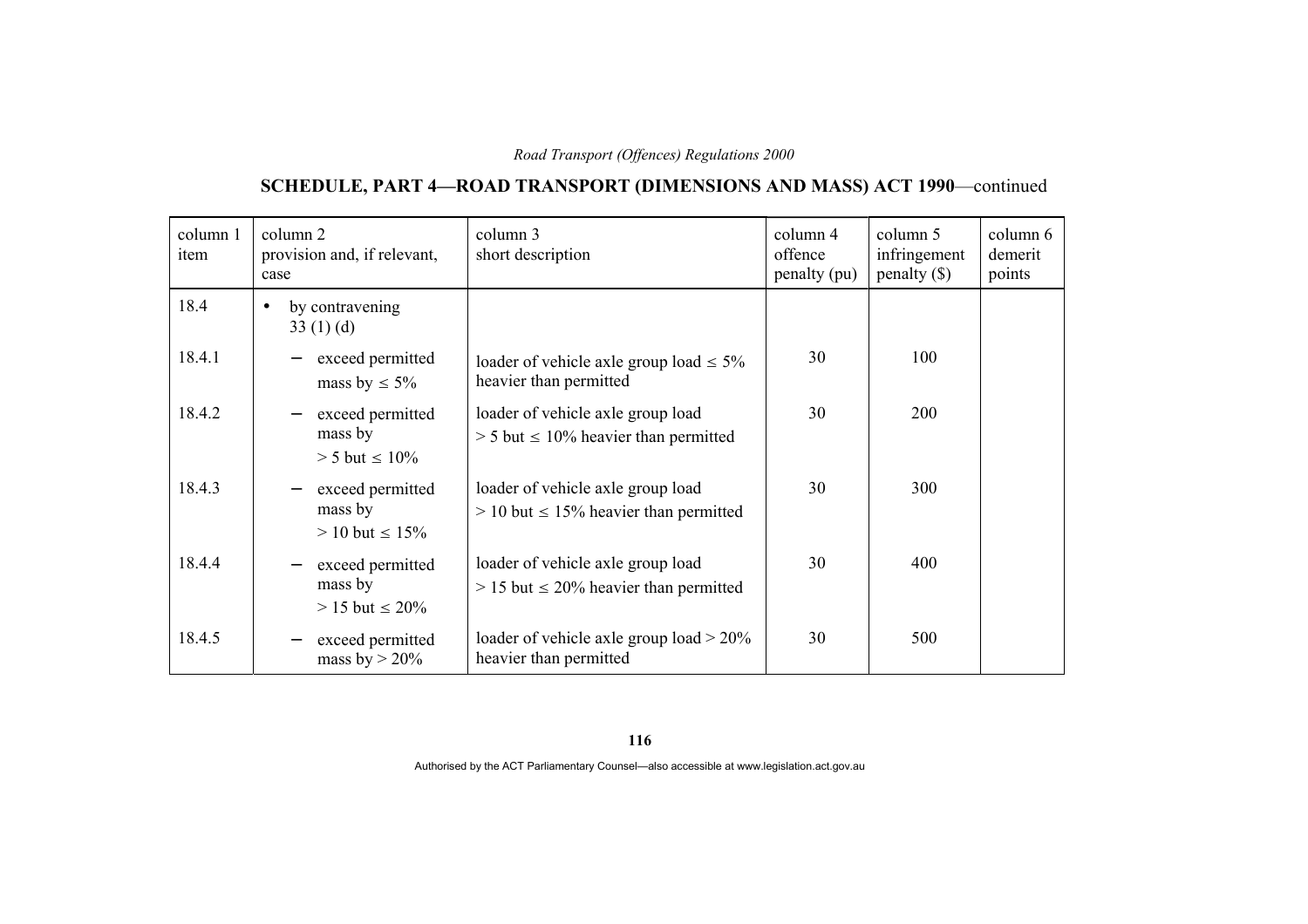# **SCHEDULE, PART 4—ROAD TRANSPORT (DIMENSIONS AND MASS) ACT 1990**—continued

| column 1<br>item | column 2<br>provision and, if relevant,<br>case                                   | column 3<br>short description                                                          | column 4<br>offence<br>penalty (pu) | column 5<br>infringement<br>$penalty$ (\$) | column 6<br>demerit<br>points |
|------------------|-----------------------------------------------------------------------------------|----------------------------------------------------------------------------------------|-------------------------------------|--------------------------------------------|-------------------------------|
| 18.5             | by contravening $33(2)$<br>$\bullet$                                              |                                                                                        |                                     |                                            |                               |
| 18.5.1           | exceed permitted<br>mass by $\leq 5\%$                                            | loader of vehicle trailer/semitrailer $\leq 5\%$<br>heavier than permitted             | 30                                  | 100                                        |                               |
| 18.5.2           | exceed permitted<br>$\overline{\phantom{m}}$<br>mass by $> 5$<br>but $\leq 10\%$  | loader of vehicle trailer/semitrailer<br>$> 5$ but $\leq 10\%$ heavier than permitted  | 30                                  | <b>200</b>                                 |                               |
| 18.5.3           | exceed permitted<br>$\overline{\phantom{m}}$<br>mass by $> 10$<br>but $\leq 15\%$ | loader of vehicle trailer/semitrailer<br>$> 10$ but $\leq 15\%$ heavier than permitted | 30                                  | 300                                        |                               |
| 18.5.4           | exceed permitted<br>mass by $> 15$<br>but $\leq 20\%$                             | loader of vehicle trailer/semitrailer<br>$> 15$ but $\leq 20\%$ heavier than permitted | 30                                  | 400                                        |                               |
| 18.5.5           | exceed permitted<br>$\qquad \qquad -$<br>mass by $> 20\%$                         | loader of vehicle trailer/semitrailer<br>$>$ 20% heavier than permitted                | 30                                  | 500                                        |                               |

**117**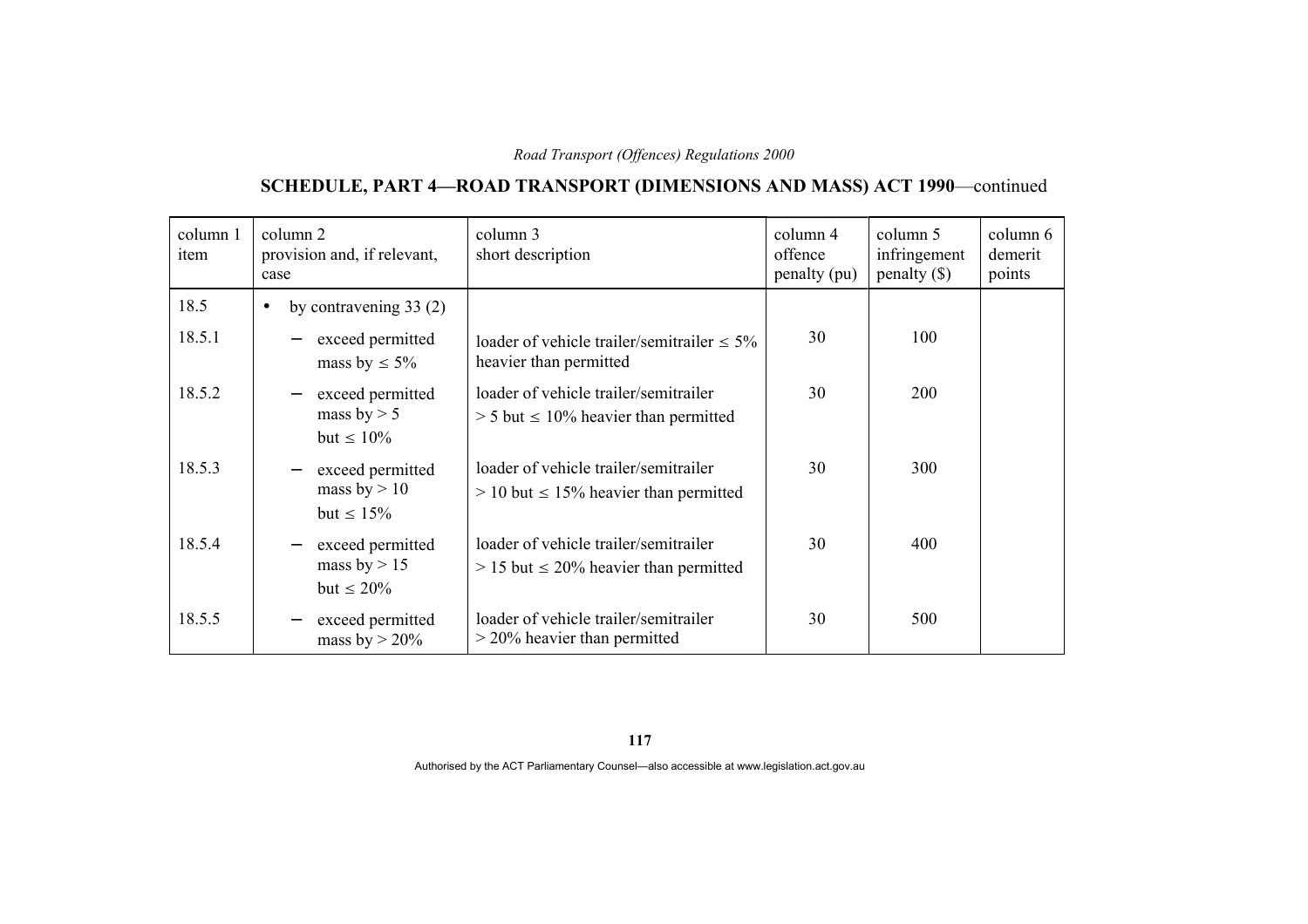# **SCHEDULE, PART 4—ROAD TRANSPORT (DIMENSIONS AND MASS) ACT 1990**—continued

| column 1<br>item | column 2<br>provision and, if relevant,<br>case       | column 3<br>short description                                                                    | column 4<br>offence<br>penalty (pu) | column 5<br>infringement<br>$penalty$ (\$) | column 6<br>demerit<br>points |
|------------------|-------------------------------------------------------|--------------------------------------------------------------------------------------------------|-------------------------------------|--------------------------------------------|-------------------------------|
| 18.6             | by contravening $33(3)$<br>$\bullet$                  |                                                                                                  |                                     |                                            |                               |
| 18.6.1           | exceed permitted<br>mass by $\leq 5\%$                | loader of vehicle contrary to<br>permit/exemption $\leq$ 5% heavier than<br>permitted            | 30                                  | 100                                        |                               |
| 18.6.2           | exceed permitted<br>mass by $> 5$<br>but $\leq 10\%$  | loader of vehicle contrary to<br>permit/exemption > 5 but $\leq 10\%$ heavier<br>than permitted  | 30                                  | 200                                        |                               |
| 18.6.3           | exceed permitted<br>mass by $> 10$<br>but $\leq 15\%$ | loader of vehicle contrary to<br>permit/exemption > 10 but $\leq 15\%$<br>heavier than permitted | 30                                  | 300                                        |                               |
| 18.6.4           | exceed permitted<br>mass by $> 15$<br>but $\leq 20\%$ | loader of vehicle contrary to<br>permit/exemption > 15 but $\leq 20\%$<br>heavier than permitted | 30                                  | 400                                        |                               |
| 18.6.5           | exceed permitted<br>mass by $> 20\%$                  | loader of vehicle contrary to<br>permit/exemption $> 20\%$ heavier than<br>permitted             | 30                                  | 500                                        |                               |

**118**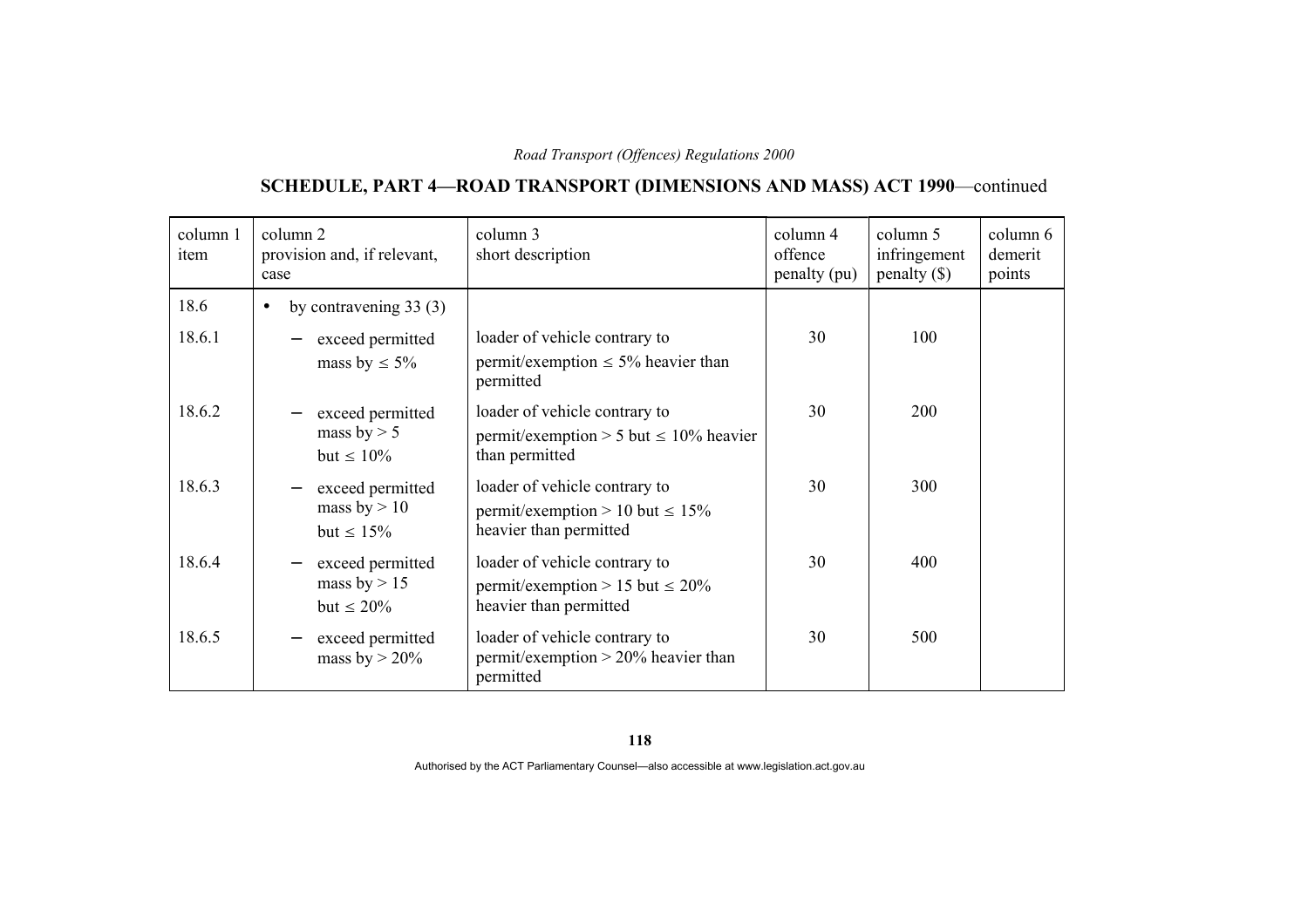# **SCHEDULE, PART 4—ROAD TRANSPORT (DIMENSIONS AND MASS) ACT 1990**—continued

| column 1<br>item | column 2<br>provision and, if relevant,<br>case                                    | column 3<br>short description                                    | column 4<br>offence<br>penalty (pu) | column 5<br>infringement<br>$penalty$ (\$) | column 6<br>demerit<br>points |
|------------------|------------------------------------------------------------------------------------|------------------------------------------------------------------|-------------------------------------|--------------------------------------------|-------------------------------|
| 18.7             | by contravening $34(1)$<br>$\bullet$                                               |                                                                  |                                     |                                            |                               |
| 18.7.1           | exceed permitted<br>width by $\leq 5\%$                                            | loader of vehicle $\leq 5\%$ wider than<br>permitted             | 20                                  | 100                                        |                               |
| 18.7.2           | exceed permitted<br>$\overline{\phantom{m}}$<br>width by $> 5$<br>but $\leq 10\%$  | loader of vehicle $> 5$ but $\leq 10\%$ wider<br>than permitted  | 20                                  | 200                                        |                               |
| 18.7.3           | exceed permitted<br>$\overline{\phantom{m}}$<br>width by $> 10$<br>but $\leq 20\%$ | loader of vehicle $> 10$ but $\leq 20\%$ wider<br>than permitted | 20                                  | 300                                        |                               |
| 18.7.4           | exceed permitted<br>width by $> 20$<br>but $\leq 30\%$                             | loader of vehicle $> 20$ but $\leq 30\%$ wider<br>than permitted | 20                                  | 400                                        |                               |
| 18.7.5           | exceed permitted<br>$\overline{\phantom{m}}$<br>width by $> 30\%$                  | loader of vehicle $> 30\%$ wider than<br>permitted               | 20                                  | 500                                        |                               |

**119**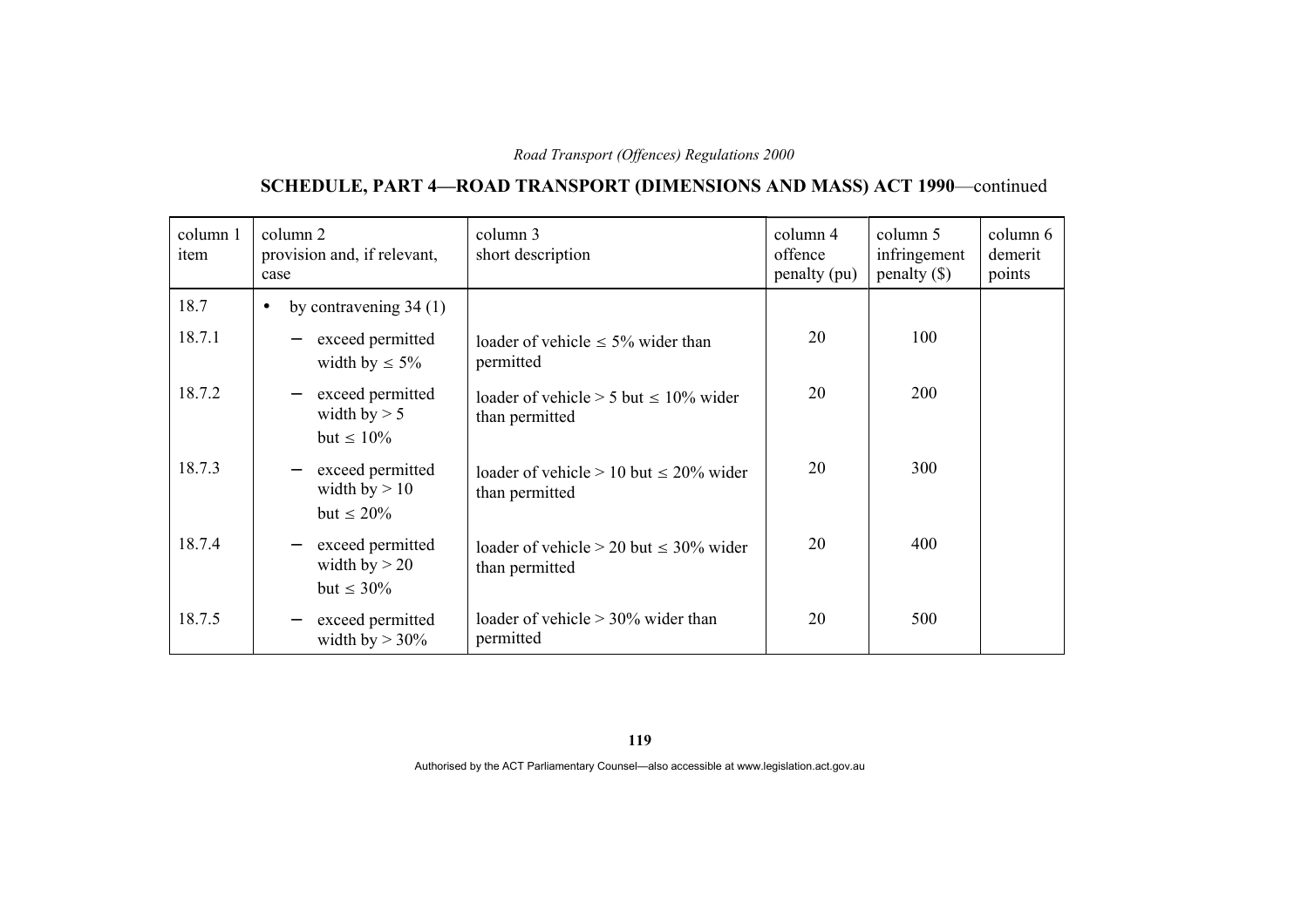# **SCHEDULE, PART 4—ROAD TRANSPORT (DIMENSIONS AND MASS) ACT 1990**—continued

| column 1<br>item | column 2<br>provision and, if relevant,<br>case                                    | column 3<br>short description                                                                 | column 4<br>offence<br>penalty (pu) | column 5<br>infringement<br>$penalty$ (\$) | column 6<br>demerit<br>points |
|------------------|------------------------------------------------------------------------------------|-----------------------------------------------------------------------------------------------|-------------------------------------|--------------------------------------------|-------------------------------|
| 18.8             | by contravening $34(2)$<br>$\bullet$                                               |                                                                                               |                                     |                                            |                               |
| 18.8.1           | exceed permitted<br>width by $\leq 5\%$                                            | loader of vehicle contrary to<br>permit/exemption $\leq$ 5% wider than<br>permitted           | 20                                  | 100                                        |                               |
| 18.8.2           | exceed permitted<br>width by $> 5$<br>but $\leq 10\%$                              | loader of vehicle contrary to<br>permit/exemption > 5 but $\leq 10\%$ wider<br>than permitted | 20                                  | 200                                        |                               |
| 18.8.3           | exceed permitted<br>width by $> 10$<br>but $\leq 20\%$                             | loader of vehicle contrary to<br>permit/exemption > 10 but $\leq$ 20% wider<br>than permitted | 20                                  | 300                                        |                               |
| 18.8.4           | exceed permitted<br>$\overline{\phantom{m}}$<br>width by $> 20$<br>but $\leq 30\%$ | loader of vehicle contrary to<br>permit/exemption > 20 but $\leq$ 30% wider<br>than permitted | 20                                  | 400                                        |                               |
| 18.8.5           | exceed permitted<br>width by $> 30\%$                                              | loader of vehicle contrary to<br>permit/exemption $> 30\%$ wider than<br>permitted            | 20                                  | 500                                        |                               |

**120**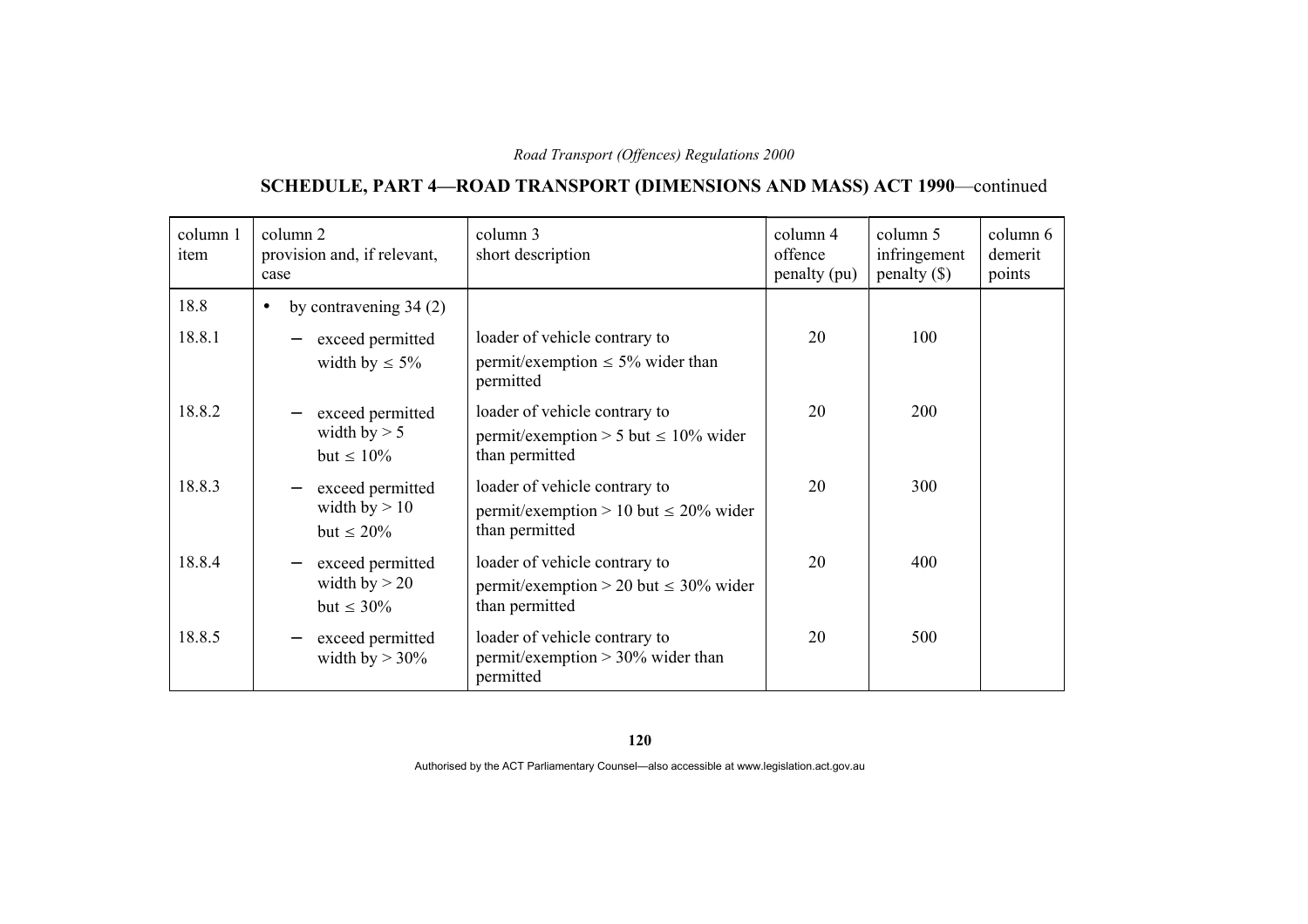# **SCHEDULE, PART 4—ROAD TRANSPORT (DIMENSIONS AND MASS) ACT 1990**—continued

| column 1<br>item | column 2<br>provision and, if relevant,<br>case                                     | column 3<br>short description                                     | column 4<br>offence<br>penalty (pu) | column 5<br>infringement<br>penalty $(\$)$ | column 6<br>demerit<br>points |
|------------------|-------------------------------------------------------------------------------------|-------------------------------------------------------------------|-------------------------------------|--------------------------------------------|-------------------------------|
| 18.9<br>18.9.1   | by contravening $35(1)$<br>$\bullet$<br>exceed other<br>dimensions by<br>$\leq 5\%$ | loader of vehicle $\leq 5\%$ larger than<br>permitted             | 10                                  | 50                                         |                               |
| 18.9.2           | exceed other<br>dimensions by<br>$> 5$ but $\leq 10\%$                              | loader of vehicle $> 5$ but $\leq 10\%$ larger<br>than permitted  | 10                                  | 100                                        |                               |
| 18.9.3           | exceed other<br>dimensions by<br>$> 10$ but $\leq 15\%$                             | loader of vehicle $> 10$ but $\leq 15\%$ larger<br>than permitted | 10                                  | 150                                        |                               |
| 18.9.4           | exceed other<br>$\overline{\phantom{m}}$<br>dimensions by<br>$> 15$ but $\leq 20\%$ | loader of vehicle $> 15$ but $\leq 20\%$ larger<br>than permitted | 10                                  | <b>200</b>                                 |                               |

**121**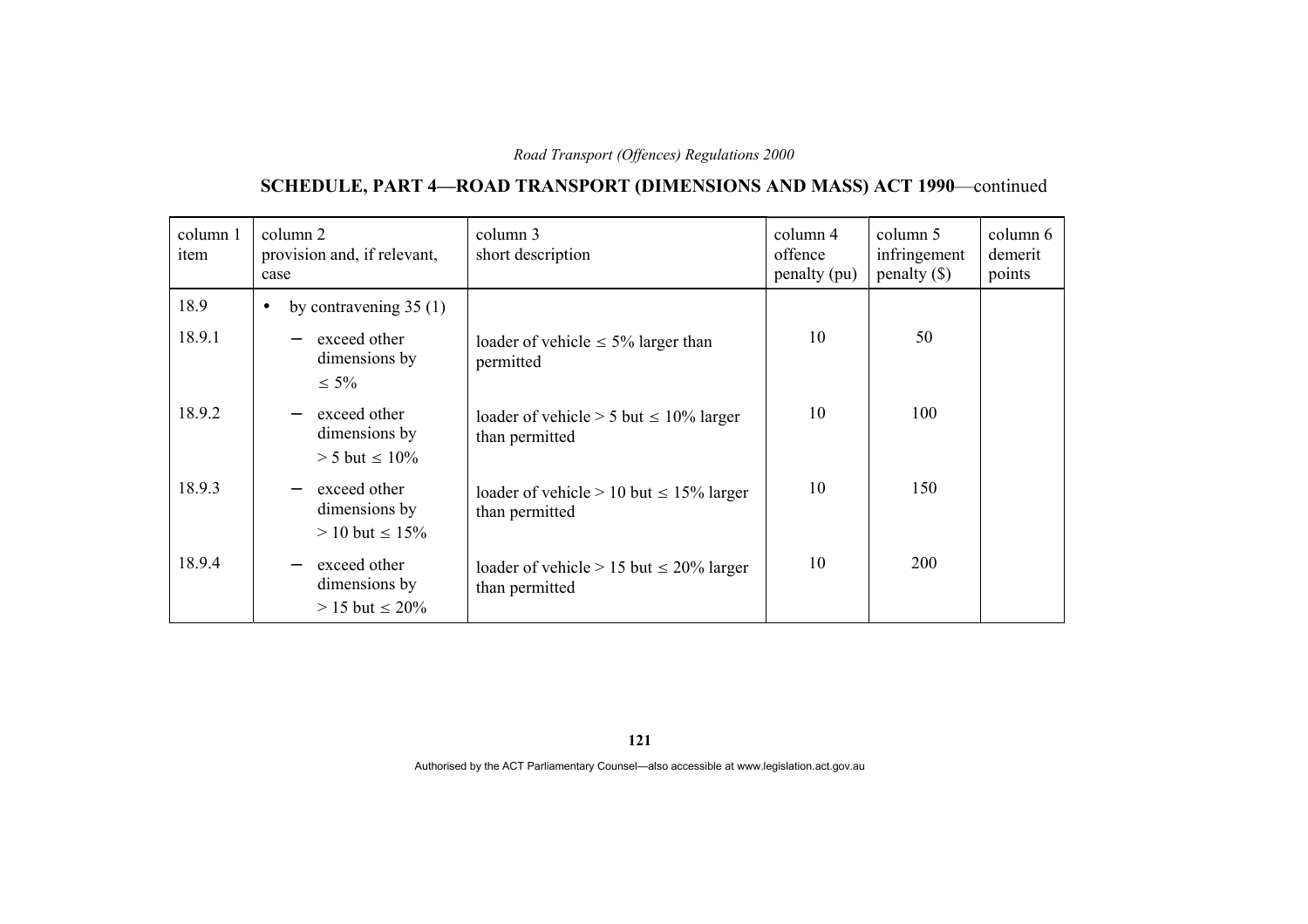# **SCHEDULE, PART 4—ROAD TRANSPORT (DIMENSIONS AND MASS) ACT 1990**—continued

| column 1<br>item | column 2<br>provision and, if relevant,<br>case        | column 3<br>short description                                     | column 4<br>offence<br>penalty (pu) | column 5<br>infringement<br>penalty $(\$)$ | column 6<br>demerit<br>points |
|------------------|--------------------------------------------------------|-------------------------------------------------------------------|-------------------------------------|--------------------------------------------|-------------------------------|
| 18.9.5           | exceed other<br>dimensions by<br>$>$ 20 but $\leq$ 25% | loader of vehicle $> 20$ but $\leq 25\%$ larger<br>than permitted | 10                                  | 250                                        |                               |
| 18.9.6           | exceed other<br>dimensions by<br>$> 25\%$              | loader of vehicle $> 25\%$ larger than<br>permitted               | 10                                  | 300                                        |                               |

**122**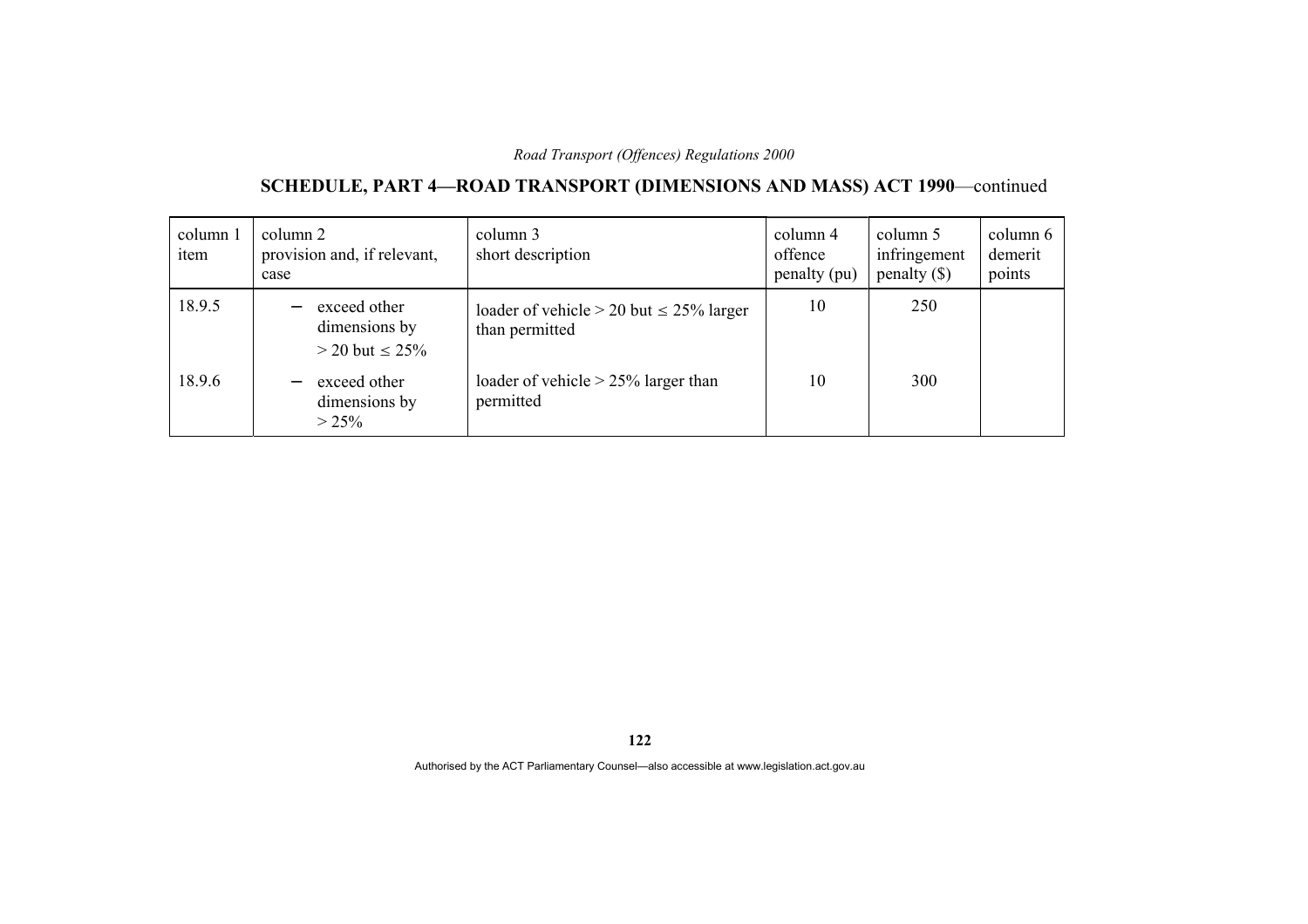# **SCHEDULE, PART 4—ROAD TRANSPORT (DIMENSIONS AND MASS) ACT 1990**—continued

| column 1<br>item | column 2<br>provision and, if relevant,<br>case         | column 3<br>short description                                                                   | column 4<br>offence<br>penalty (pu) | column 5<br>infringement<br>penalty $(\$)$ | column 6<br>demerit<br>points |
|------------------|---------------------------------------------------------|-------------------------------------------------------------------------------------------------|-------------------------------------|--------------------------------------------|-------------------------------|
| 18.10            | by contravening $35(2)$<br>$\bullet$                    |                                                                                                 |                                     |                                            |                               |
| 18.10.1          | exceed other<br>dimensions by<br>$\leq 5\%$             | loader of vehicle contrary to permit/<br>exemption $\leq 5\%$ larger than permitted             | 10                                  | 50                                         |                               |
| 18.10.2          | exceed other<br>dimensions by<br>$> 5$ but $\leq 10\%$  | loader of vehicle contrary to permit/<br>exemption > 5 but $\leq 10\%$ larger than<br>permitted | 10                                  | 100                                        |                               |
| 18.10.3          | exceed other<br>dimensions by<br>$> 10$ but $\leq 15\%$ | loader of vehicle contrary to permit/<br>exemption > 10 but $\leq$ 15% larger than<br>permitted | 10                                  | 150                                        |                               |
| 18.10.4          | exceed other<br>dimensions by<br>$> 15$ but $\leq 20\%$ | loader of vehicle contrary to permit/<br>exemption > 15 but $\leq$ 20% larger than<br>permitted | 10                                  | 200                                        |                               |

**123**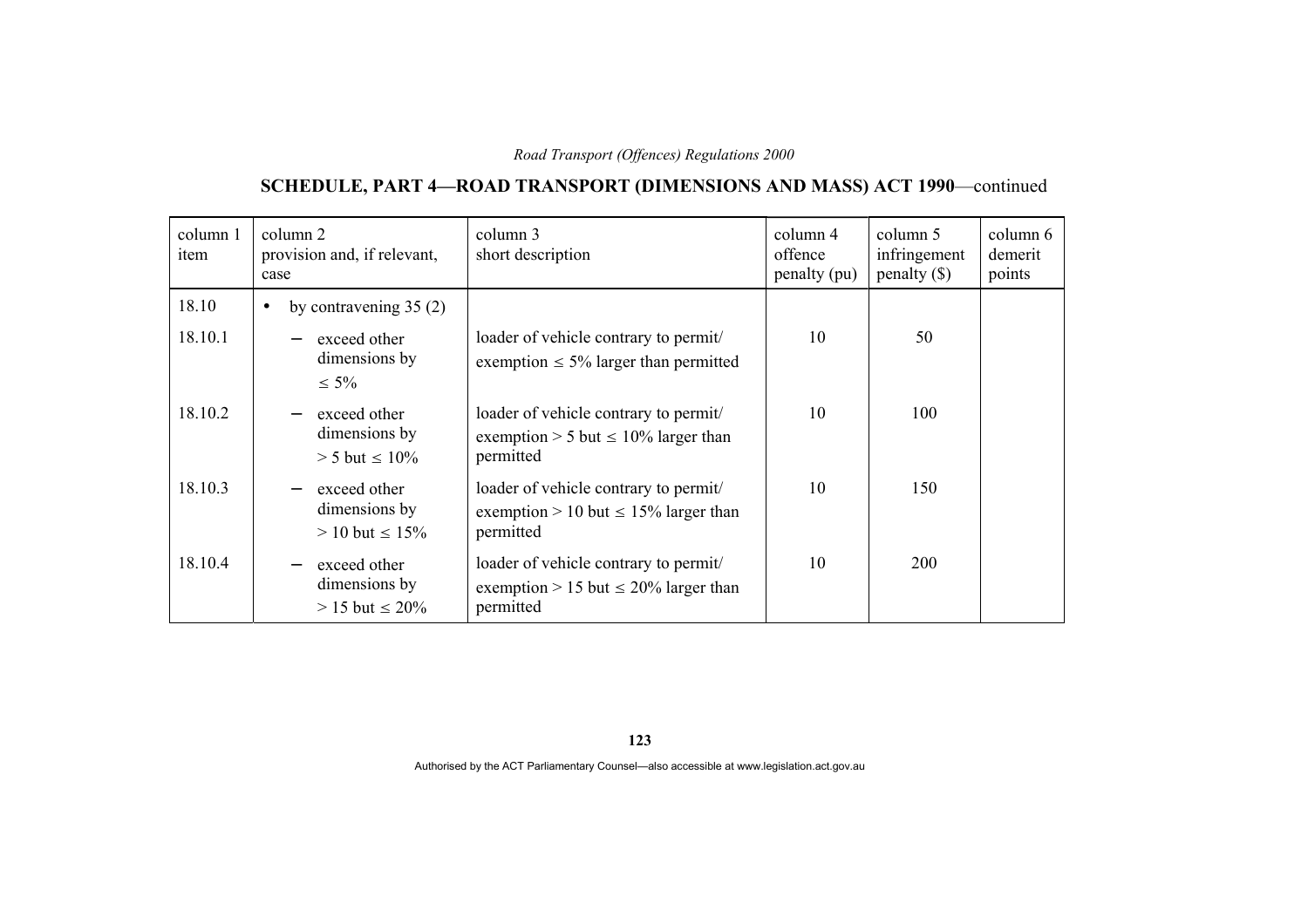# **SCHEDULE, PART 4—ROAD TRANSPORT (DIMENSIONS AND MASS) ACT 1990**—continued

| column 1<br>item | column 2<br>provision and, if relevant,<br>case        | column 3<br>short description                                                                   | column 4<br>offence<br>penalty (pu) | column 5<br>infringement<br>penalty $(\$)$ | column 6<br>demerit<br>points |
|------------------|--------------------------------------------------------|-------------------------------------------------------------------------------------------------|-------------------------------------|--------------------------------------------|-------------------------------|
| 18.10.5          | exceed other<br>dimensions by<br>$>$ 20 but $\leq$ 25% | loader of vehicle contrary to permit/<br>exemption > 20 but $\leq$ 25% larger than<br>permitted | 10                                  | 250                                        |                               |
| 18.10.6          | exceed other<br>dimensions by<br>$> 25\%$              | loader of vehicle contrary to permit/<br>exemption $> 25\%$ larger than permitted               | 10                                  | 300                                        |                               |

**124**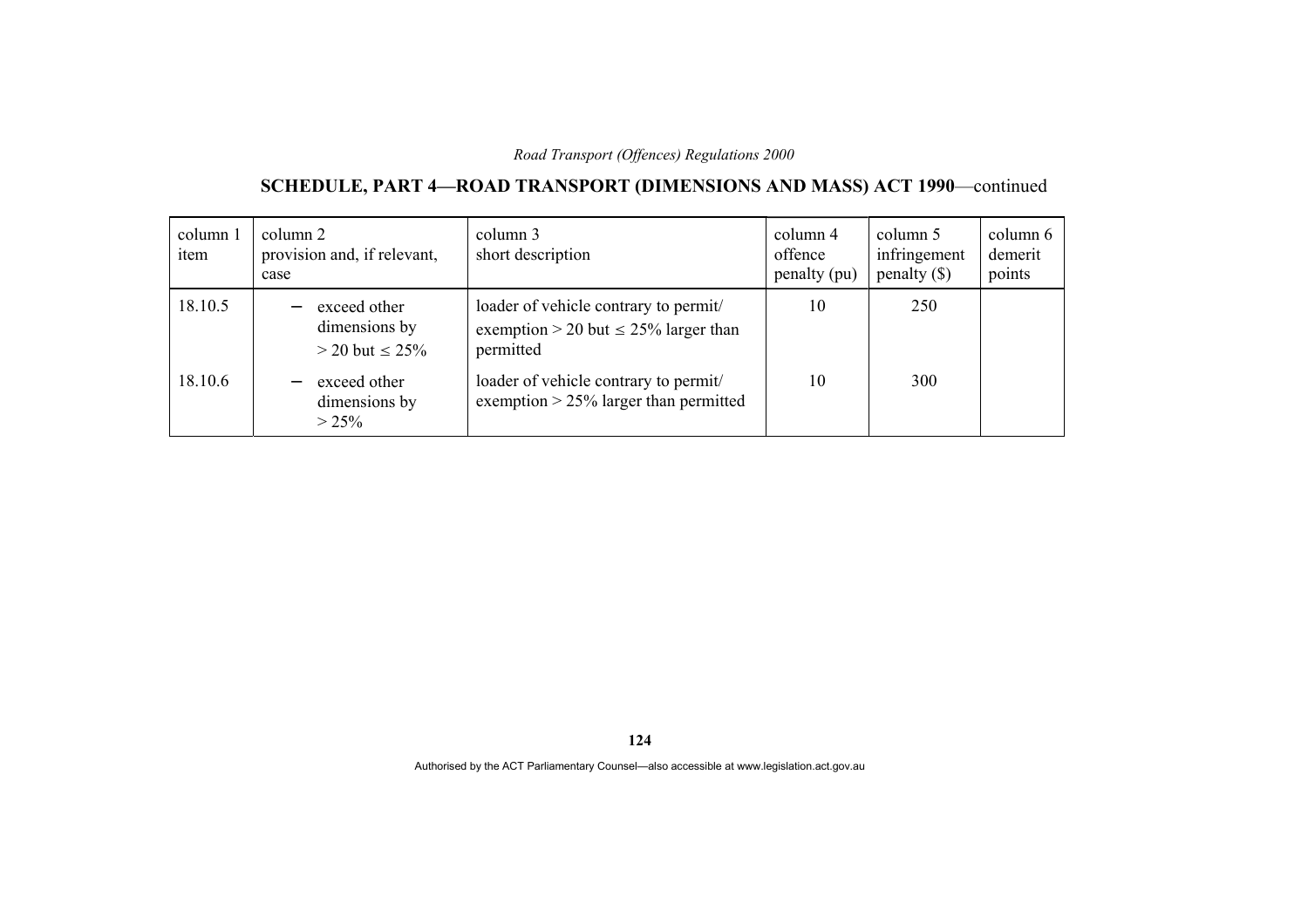# **SCHEDULE, PART 4—ROAD TRANSPORT (DIMENSIONS AND MASS) ACT 1990**—continued

| column 1<br>item | column 2<br>provision and, if relevant,<br>case | column 3<br>short description                                                                     | column 4<br>offence<br>penalty (pu) | column 5<br>infringement<br>$penalty$ (\$) | column 6<br>demerit<br>points |
|------------------|-------------------------------------------------|---------------------------------------------------------------------------------------------------|-------------------------------------|--------------------------------------------|-------------------------------|
| 18.11            | by contravening $36(1)$<br>$\bullet$            |                                                                                                   |                                     |                                            |                               |
| 18.11.1          | by contravening<br>17(1)                        | loader of non-articulated vehicle/<br>combination/dog trailer without required<br>axle/axle group | 10                                  | <b>200</b>                                 |                               |
| 18.11.2          | by contravening<br>17(2)                        | loader of semitrailer/pig trailer with<br>$> 1$ axle/axle group                                   | 10                                  | 200                                        |                               |
| 18.11.3          | by contravening<br>18(1)                        | loader of vehicle all wheels on axle not<br>connected to same steering system                     | 10                                  | 200                                        |                               |
| 18.11.4          | by contravening<br>18(2)                        | loader of vehicle all wheels on axle<br>group not connected to same steering<br>system            | 10                                  | 200                                        |                               |
| 18.11.5          | by contravening 19                              | loader of vehicle unable to turn 25m<br>circle                                                    | 10                                  | <b>200</b>                                 |                               |
| 18.11.6          | by contravening<br>20(1)                        | loader of vehicle axle/axle group not<br>connected to acceptable suspension<br>system             | 10                                  | 200                                        |                               |

**125**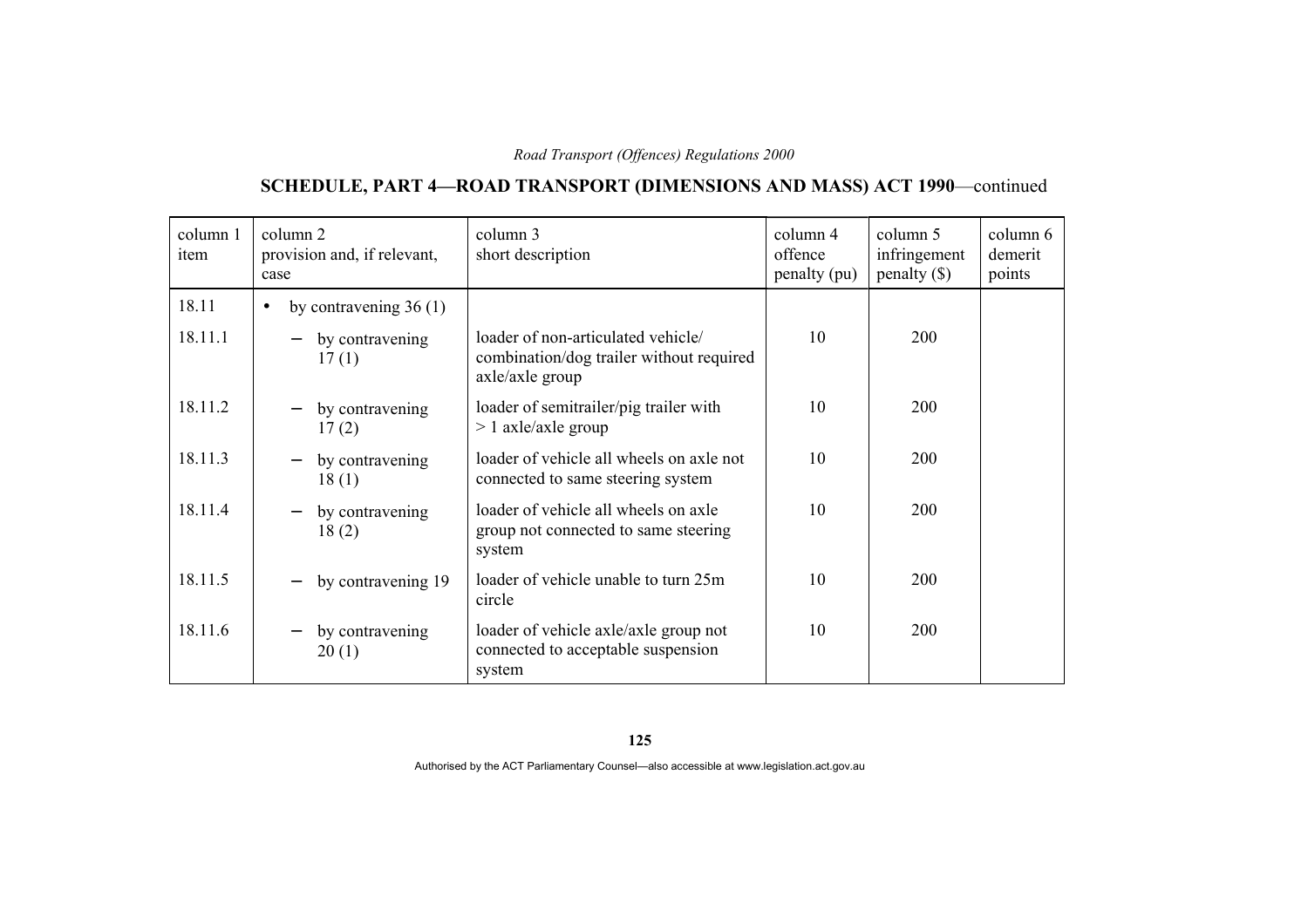# **SCHEDULE, PART 4—ROAD TRANSPORT (DIMENSIONS AND MASS) ACT 1990**—continued

| column 1<br>item | column 2<br>provision and, if relevant,<br>case | column 3<br>short description                                                    | column 4<br>offence<br>penalty (pu) | column 5<br>infringement<br>$penalty (\$))$ | column 6<br>demerit<br>points |
|------------------|-------------------------------------------------|----------------------------------------------------------------------------------|-------------------------------------|---------------------------------------------|-------------------------------|
| 18.11.7          | by contravening<br>20(1A)                       | loader of vehicle axles not relate to each<br>other through load-sharing system  | 10                                  | 200                                         |                               |
| 18.11.8          | by contravening 21                              | loader of vehicle controls of suspension<br>device operable by person on vehicle | 10                                  | <b>200</b>                                  |                               |
| 18.12            | by contravening $36(2)$<br>$\bullet$            | loader of vehicle tyre pressure higher<br>than permitted                         | 10                                  | 200                                         |                               |
| 18.13            | by contravening $36(3)$<br>$\bullet$            | loader of vehicle contrary to permit/<br>exemption notice condition              | 10                                  | 200                                         |                               |
| 18.14            | by contravening $37(1)$<br>$\bullet$            | loader of articulated vehicle with trailer                                       | 10                                  | 200                                         |                               |
| 18.15            | by contravening $37(2)$<br>$\bullet$            | loader of B-double/road train                                                    | 10                                  | 200                                         |                               |
| 19               | 41 $(4)(a)$                                     | remove/alter position/alter distribution<br>of load/equipment                    | 50                                  | 200                                         |                               |
| 20               | 41 $(4)(b)$                                     | permit person to remove/alter position/<br>alter distribution of load/equipment  | 50                                  | 200                                         |                               |

**126**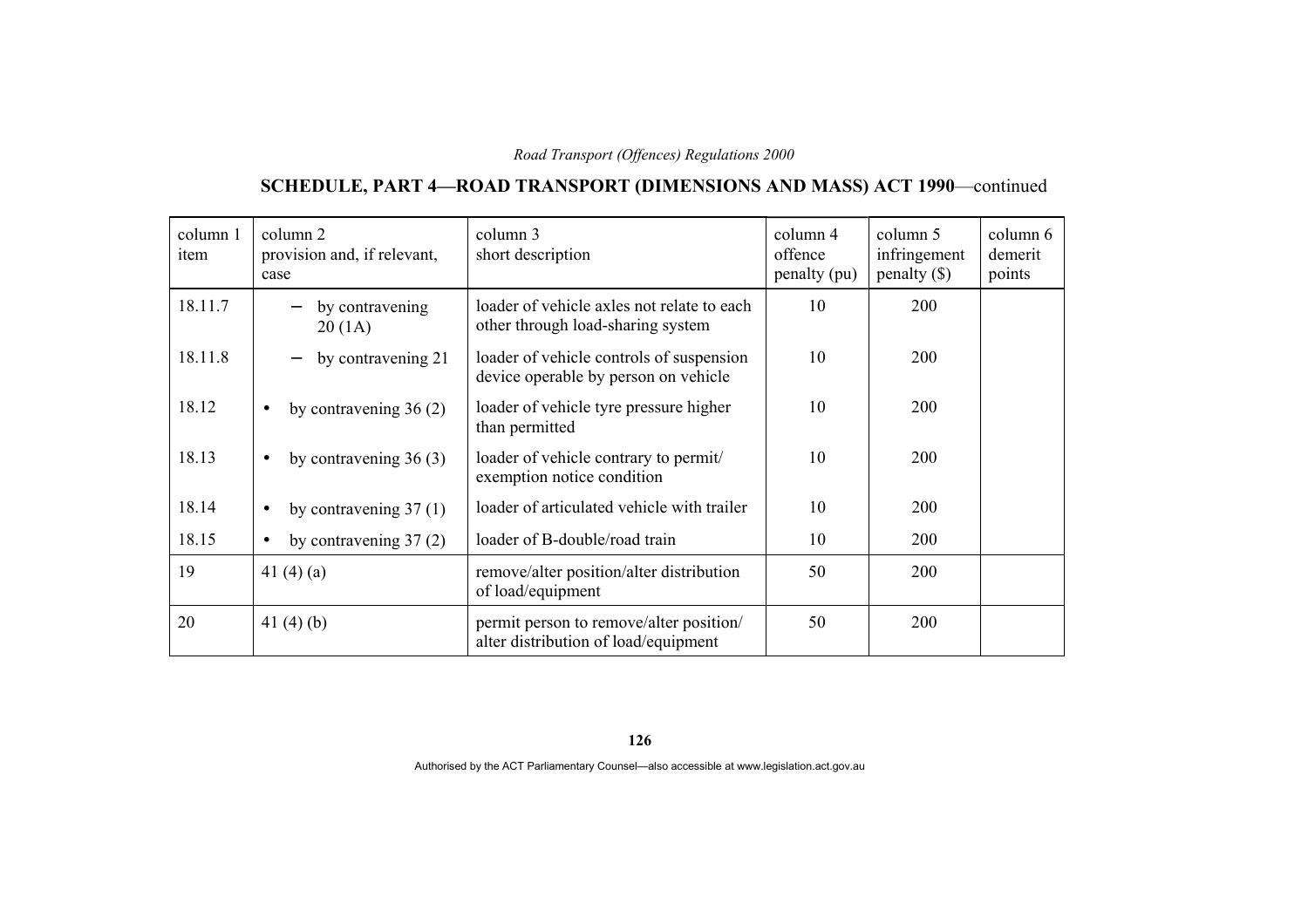# **SCHEDULE, PART 4—ROAD TRANSPORT (DIMENSIONS AND MASS) ACT 1990**—continued

| column 1<br>item | column 2<br>provision and, if relevant,<br>case | column 3<br>short description                                                 | column 4<br>offence<br>penalty (pu) | column 5<br>infringement<br>penalty $(\$)$ | column 6<br>demerit<br>points |
|------------------|-------------------------------------------------|-------------------------------------------------------------------------------|-------------------------------------|--------------------------------------------|-------------------------------|
| 21               | 43 $(5)$                                        | remove/deface/interfere with notice on<br>vehicle                             | 20                                  | 200                                        |                               |
| 22               | 44(a)                                           | remove/deface/interfere with label on<br>vehicle                              | 50                                  | 200                                        |                               |
| 23               | 44(b)                                           | move vehicle                                                                  | 50                                  | 200                                        |                               |
| 24               | 44 $(c)$                                        | remove load from vehicle                                                      | 50                                  | 200                                        |                               |
| 25               | 44(d)                                           | remove equipment from vehicle                                                 | 50                                  | 200                                        |                               |
| 26               | 44(e)                                           | interfere with/alter position of load on<br>vehicle                           | 50                                  | 200                                        |                               |
| 27               | 44 $(f)$                                        | interfere with/alter position of<br>equipment on vehicle                      | 50                                  | 200                                        |                               |
| 28               | 44(g)                                           | replace/interfere with/adjust suspension<br>system/axle/wheel/tyre of vehicle | 50                                  | 200                                        |                               |

**127**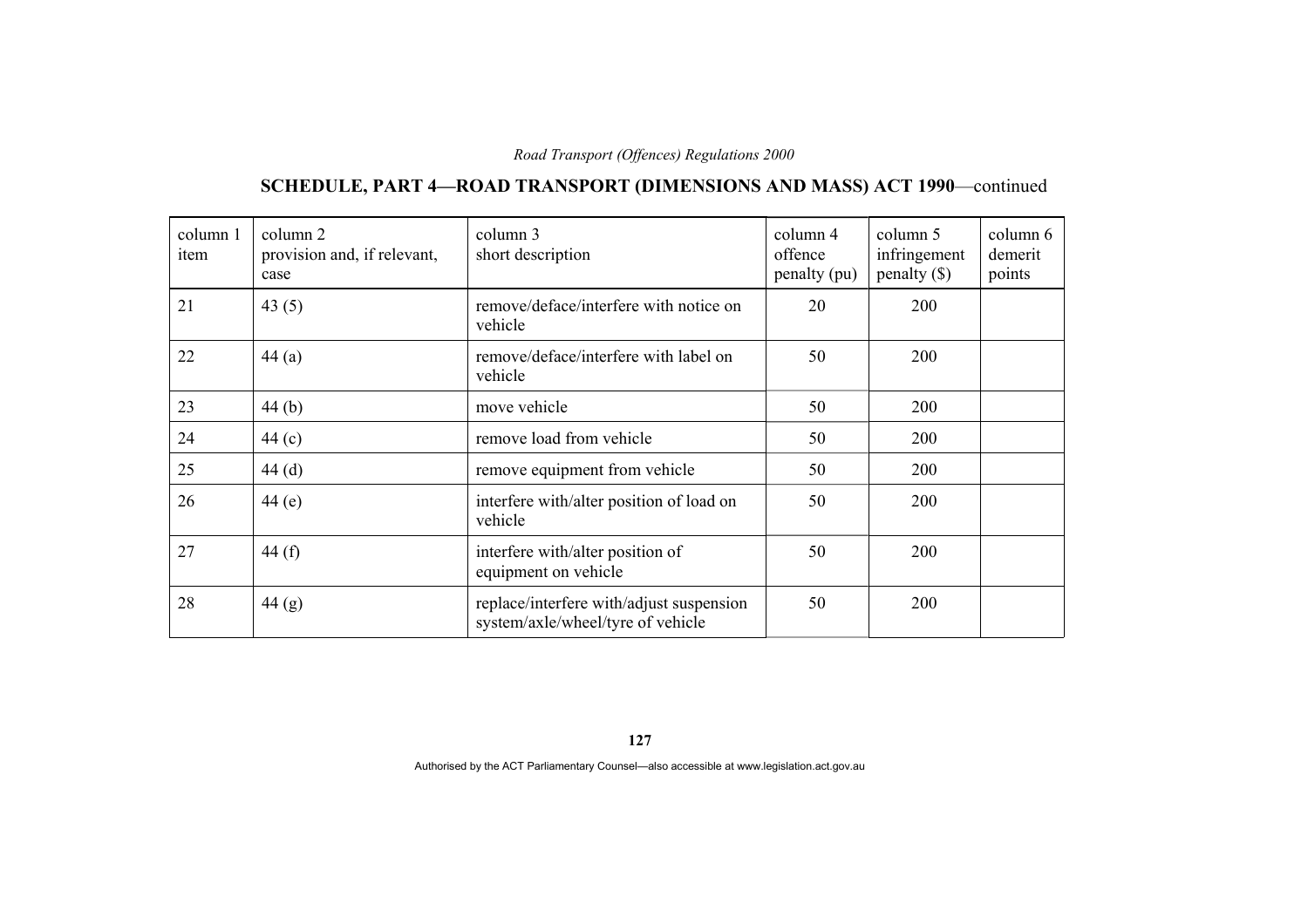# **SCHEDULE, PART 4—ROAD TRANSPORT (DIMENSIONS AND MASS) ACT 1990**—continued

| column 1<br>item | column 2<br>provision and, if relevant,<br>case | column 3<br>short description                                                               | column 4<br>offence<br>penalty (pu) | column 5<br>infringement<br>penalty $(\$)$ | column 6<br>demerit<br>points |
|------------------|-------------------------------------------------|---------------------------------------------------------------------------------------------|-------------------------------------|--------------------------------------------|-------------------------------|
| 29               | 47                                              | contravene direction of police officer/<br>authorised person                                | 50                                  | 200                                        |                               |
| 30               | 53                                              | tamper with/interfere with/damage<br>mechanism/seal of approved portable<br>weighing device | 200                                 |                                            |                               |

**128**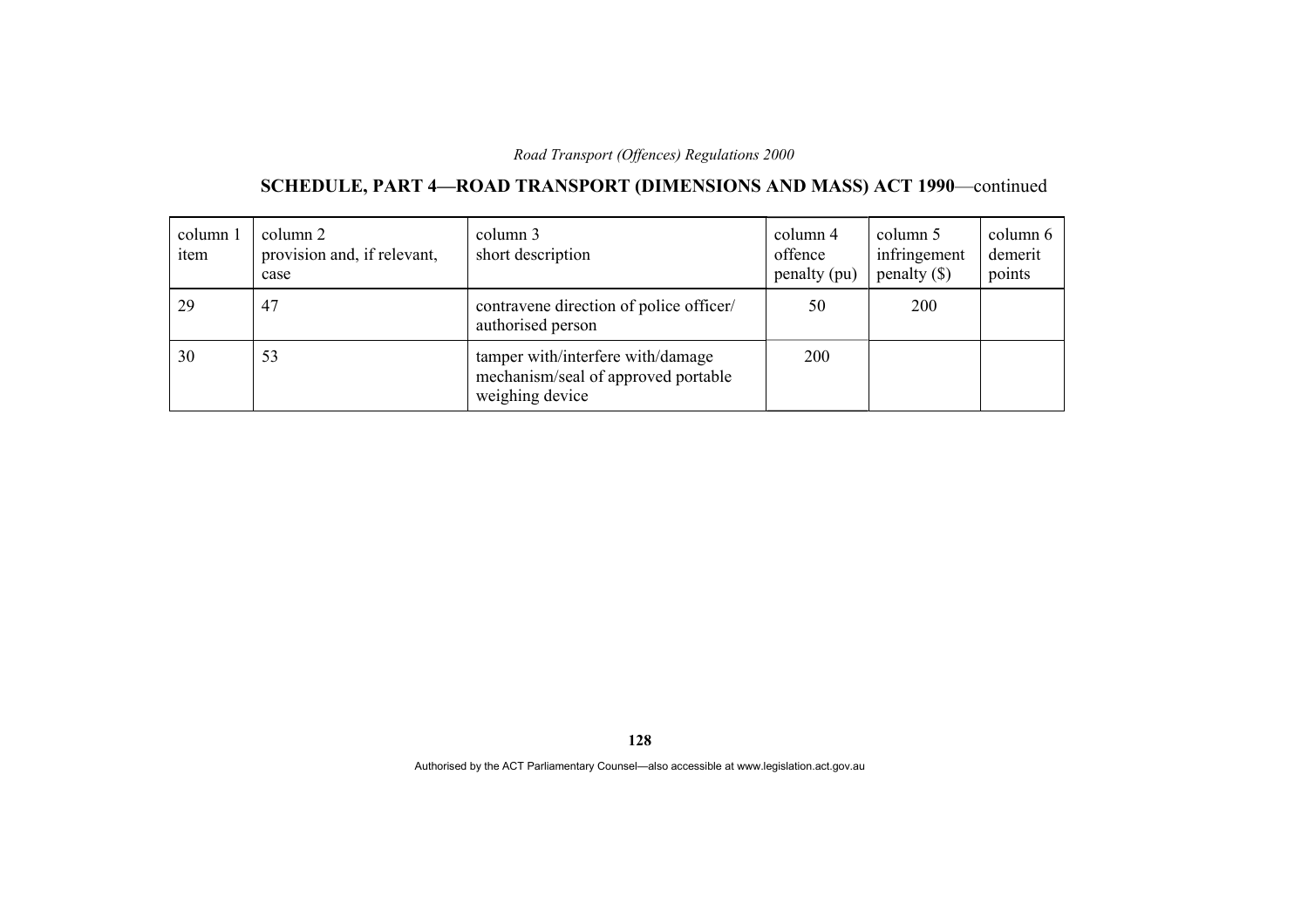#### **SCHEDULE**—continued

### **PART 5—ROAD TRANSPORT (DRIVER LICENSING) ACT 1999**

| column 1<br>item | column 2<br>provision and, if relevant,<br>case | column 3<br>short description                                                           | column 4<br>offence<br>penalty (pu) | column 5<br>infringement<br>penalty $(\$)$ | column 6<br>demerit<br>points |
|------------------|-------------------------------------------------|-----------------------------------------------------------------------------------------|-------------------------------------|--------------------------------------------|-------------------------------|
|                  | 29(1)(a)                                        | obtain licence/renew licence by false<br>statement/misrepresentation/dishonest<br>means | 20                                  |                                            |                               |
|                  | 29(1)(b)                                        | possess licence obtained/renewed<br>dishonestly                                         | 20                                  |                                            |                               |
|                  | 30(1)(a)                                        | possess licence issued to someone else                                                  | 20                                  |                                            |                               |
| 4                | 30(1)(b)                                        | possess licence forged/fraudulently<br>altered/calculated to deceive                    | 20                                  |                                            |                               |
|                  | 30 $(1)(c)$                                     | possess thing like licence calculated to<br>deceive                                     | 20                                  |                                            |                               |

**129**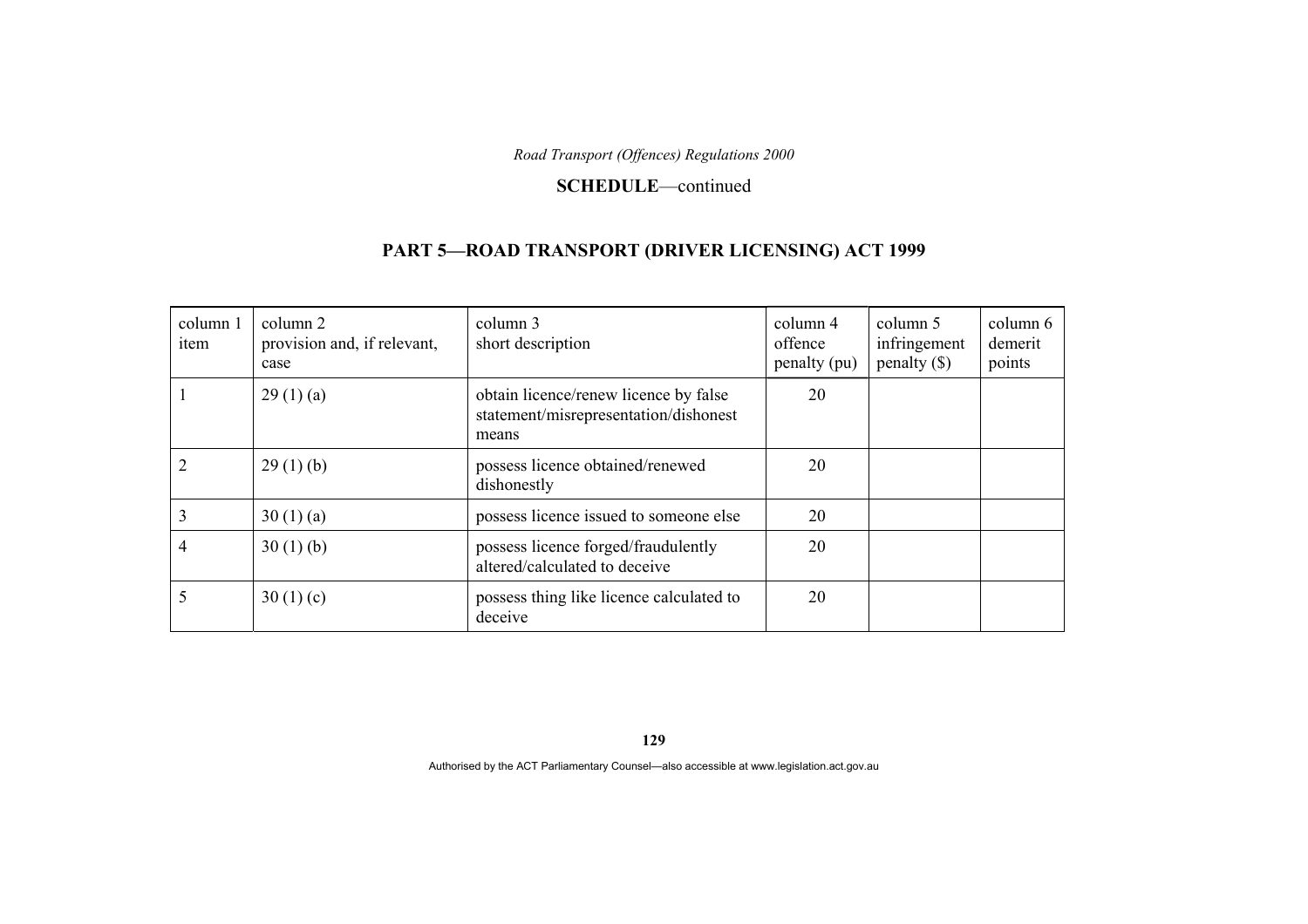# **SCHEDULE, PART 5—ROAD TRANSPORT (DRIVER LICENSING) ACT 1999**—continued

| column 1<br>item | column 2<br>provision and, if relevant,<br>case | column 3<br>short description                             | column 4<br>offence<br>penalty (pu)        | column 5<br>infringement<br>penalty $(\$)$ | column 6<br>demerit<br>points |
|------------------|-------------------------------------------------|-----------------------------------------------------------|--------------------------------------------|--------------------------------------------|-------------------------------|
| 6                | 30(2)                                           | forge/fraudulently alter/use/lend/allow<br>use of licence | 20                                         |                                            |                               |
| 7                | 30(3)                                           | change licence in way calculated to<br>deceive            | 20                                         |                                            |                               |
| 8                | 30(4)                                           | deface/damage/interfere with licence                      | 20                                         |                                            |                               |
| 9                | 31(1)                                           | unlicensed driver/rider                                   | 20                                         | 324                                        |                               |
| 10               | 31(2)                                           |                                                           |                                            |                                            |                               |
| 10.1             | first offender<br>$\bullet$                     | unlicensed driver/rider-first offender                    | 20                                         | 324                                        |                               |
| 10.2             | repeat offender<br>٠                            | unlicensed driver/rider-repeat offender                   | $50 \text{ pu}/6$<br>months<br>prison/both |                                            |                               |

**130**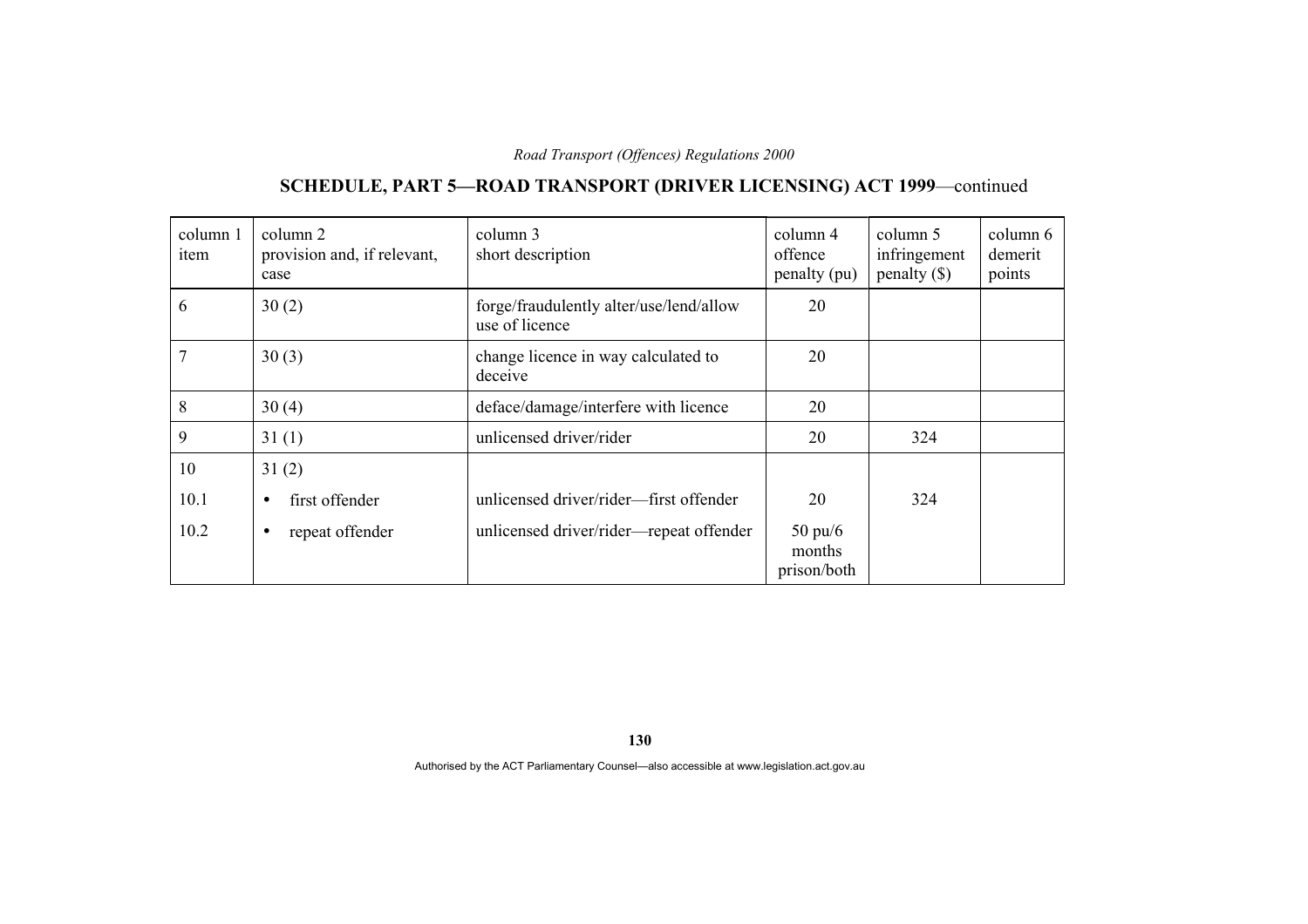# **SCHEDULE, PART 5—ROAD TRANSPORT (DRIVER LICENSING) ACT 1999**—continued

| column 1<br>item | column 2<br>provision and, if relevant,<br>case | column 3<br>short description                                                                                          | column 4<br>offence<br>penalty (pu)          | column 5<br>infringement<br>penalty $(\$)$ | column 6<br>demerit<br>points |
|------------------|-------------------------------------------------|------------------------------------------------------------------------------------------------------------------------|----------------------------------------------|--------------------------------------------|-------------------------------|
| 11               | 32(1)(a)                                        |                                                                                                                        |                                              |                                            |                               |
| 11.1             | first offender<br>$\bullet$                     | drive while disqualified—first offender                                                                                | $50 \text{ pu}/6$<br>months<br>prison/both   |                                            |                               |
| 11.2             | repeat offender<br>$\bullet$                    | drive while disqualified—repeat<br>offender                                                                            | $100 \text{ pu}/12$<br>months<br>prison/both |                                            |                               |
| 12               | 32(1)(b)                                        |                                                                                                                        |                                              |                                            |                               |
| 12.1             | first offender<br>$\bullet$                     | apply for licence while disqualified state<br>name falsely/incorrectly/not mention<br>disqualification-first offender  | $50 \text{ pu}/6$<br>months<br>prison/both   |                                            |                               |
| 12.2             | repeat offender<br>$\bullet$                    | apply for licence while disqualified state<br>name falsely/incorrectly/not mention<br>disqualification-repeat offender | $100 \text{ pu}/12$<br>months<br>prison/both |                                            |                               |

**131**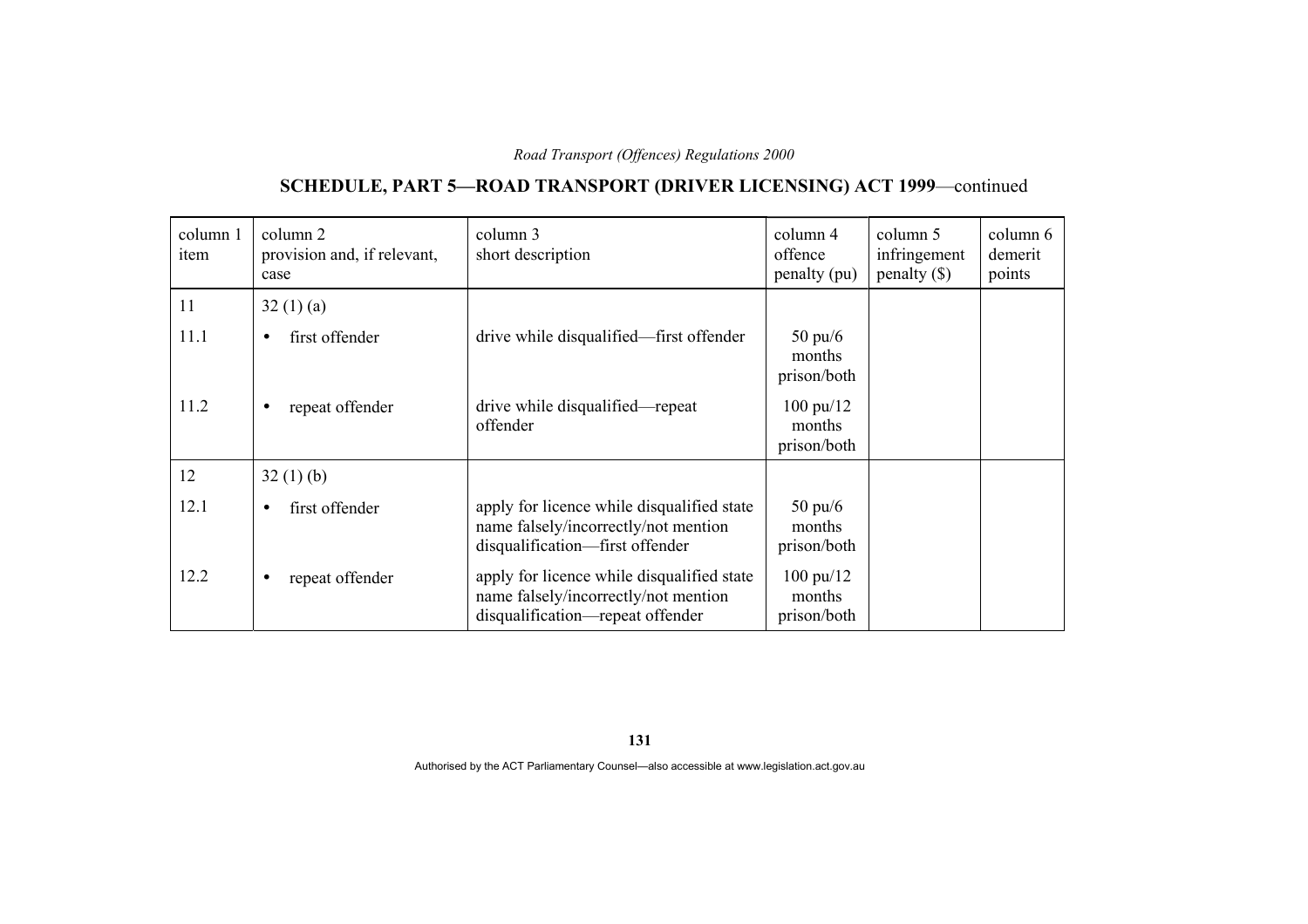# **SCHEDULE, PART 5—ROAD TRANSPORT (DRIVER LICENSING) ACT 1999**—continued

| column 1<br>item | column 2<br>provision and, if relevant,<br>case | column 3<br>short description                                                                                 | column 4<br>offence<br>penalty (pu)          | column 5<br>infringement<br>penalty $(\$)$ | column 6<br>demerit<br>points |
|------------------|-------------------------------------------------|---------------------------------------------------------------------------------------------------------------|----------------------------------------------|--------------------------------------------|-------------------------------|
| 13               | 32(2)(a)                                        |                                                                                                               |                                              |                                            |                               |
| 13.1             | first offender<br>$\bullet$                     | drive while licence suspended—first<br>offender                                                               | $50 \text{ pu}/6$<br>months<br>prison/both   |                                            |                               |
| 13.2             | repeat offender<br>$\bullet$                    | drive while licence suspended—repeat<br>offender                                                              | $100 \text{ pu}/12$<br>months<br>prison/both |                                            |                               |
| 14               | 32(2)(b)                                        |                                                                                                               |                                              |                                            |                               |
| 14.1             | first offender<br>$\bullet$                     | apply for licence while suspended state<br>name falsely/incorrectly/not mention<br>suspension-first offender  | $50 \text{ pu}/6$<br>months<br>prison/both   |                                            |                               |
| 14.2             | repeat offender<br>$\bullet$                    | apply for licence while suspended state<br>name falsely/incorrectly/not mention<br>suspension—repeat offender | $100 \text{ pu}/12$<br>months<br>prison/both |                                            |                               |

**132**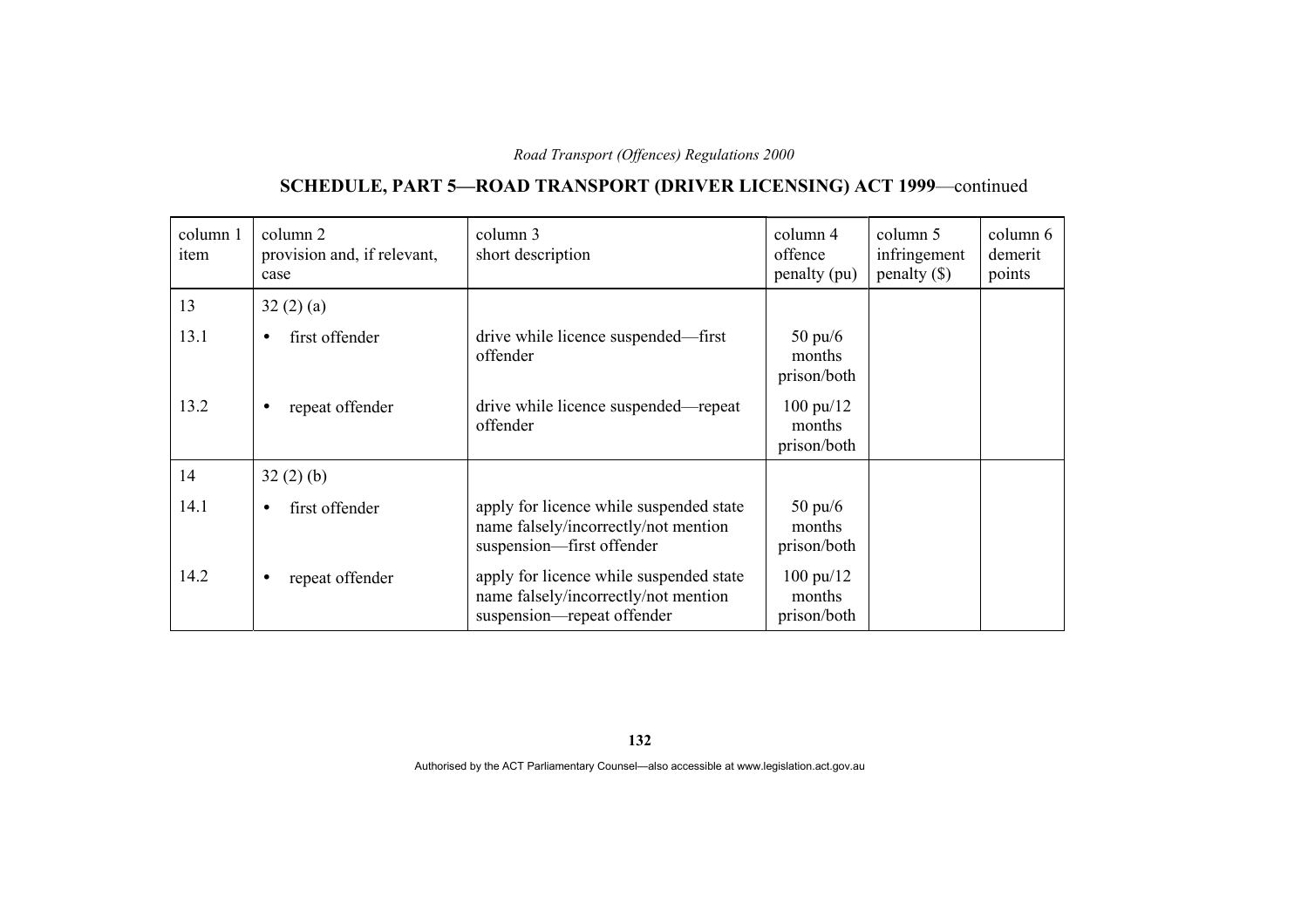# **SCHEDULE, PART 5—ROAD TRANSPORT (DRIVER LICENSING) ACT 1999**—continued

| column 1<br>item | column 2<br>provision and, if relevant,<br>case | column 3<br>short description                                                                                                            | column 4<br>offence<br>penalty (pu)          | column 5<br>infringement<br>penalty $(\$)$ | column 6<br>demerit<br>points |
|------------------|-------------------------------------------------|------------------------------------------------------------------------------------------------------------------------------------------|----------------------------------------------|--------------------------------------------|-------------------------------|
| 15               | 32(3)(a)                                        |                                                                                                                                          |                                              |                                            |                               |
| 15.1             | first offender<br>$\bullet$                     | drive while licence cancelled/after<br>licence refused—first offender                                                                    | $50 \text{ pu}/6$<br>months<br>prison/both   |                                            |                               |
| 15.2             | repeat offender<br>$\bullet$                    | drive while licence cancelled/after<br>licence refused—repeat offender                                                                   | $100 \text{ pu}/12$<br>months<br>prison/both |                                            |                               |
| 16               | 32(3)(b)                                        |                                                                                                                                          |                                              |                                            |                               |
| 16.1             | first offender<br>$\bullet$                     | apply for licence after refusal/<br>cancellation state name falsely/<br>incorrectly/not mention refusal/<br>cancellation-first offender  | $50 \text{ pu}/6$<br>months<br>prison/both   |                                            |                               |
| 16.2             | repeat offender<br>$\bullet$                    | apply for licence after refusal/<br>cancellation state name falsely/<br>incorrectly/not mention refusal/<br>cancellation—repeat offender | $100 \text{ pu}/12$<br>months<br>prison/both |                                            |                               |

**133**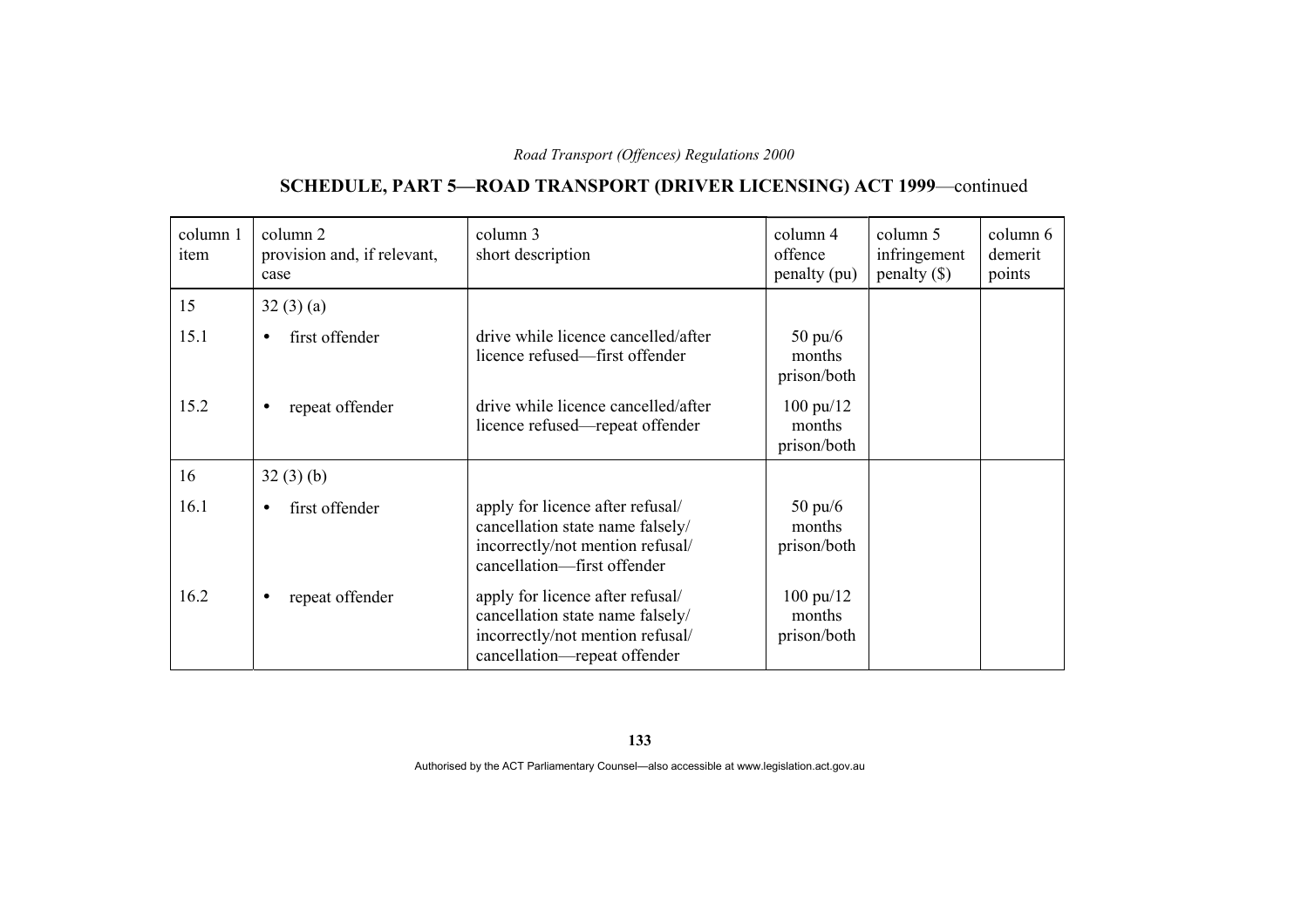# **SCHEDULE, PART 5—ROAD TRANSPORT (DRIVER LICENSING) ACT 1999**—continued

| column 1<br>item | column 2<br>provision and, if relevant,<br>case | column 3<br>short description                  | column 4<br>offence<br>penalty (pu)        | column 5<br>infringement<br>penalty $(\$)$ | column 6<br>demerit<br>points |
|------------------|-------------------------------------------------|------------------------------------------------|--------------------------------------------|--------------------------------------------|-------------------------------|
| 17               | 33(1)                                           | contravene conditions of restricted<br>licence | $50 \text{ pu/6}$<br>months<br>prison/both |                                            |                               |
| 18               | 34(4)                                           | reproduce likeness in licence                  | 20                                         |                                            |                               |

**134**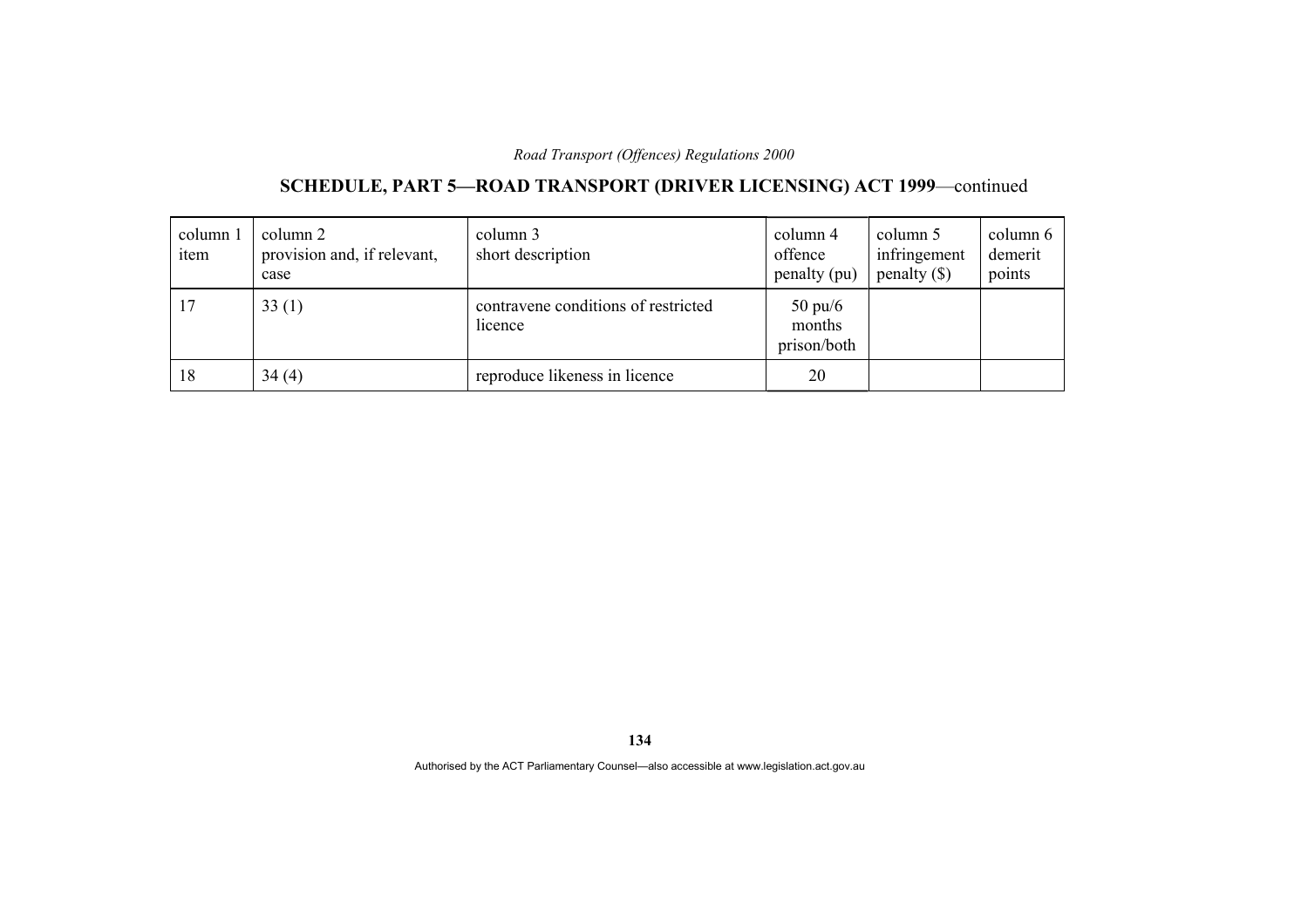#### **SCHEDULE**—continued

### **PART 6—ROAD TRANSPORT (DRIVER LICENSING) REGULATIONS 2000**

| column 1<br>item | column 2<br>provision and, if relevant,<br>case | column 3<br>short description                                 | column 4<br>offence<br>penalty (pu) | column 5<br>infringement<br>penalty $(\$)$ | column 6<br>demerit<br>points |
|------------------|-------------------------------------------------|---------------------------------------------------------------|-------------------------------------|--------------------------------------------|-------------------------------|
|                  | 20(1)(a)                                        | learner ride motorbike of prohibited<br>power-to-weight ratio | 20                                  | 68                                         |                               |
|                  | 20(1)(b)                                        | learner rider tow vehicle                                     | 20                                  | 68                                         |                               |
| 3                | 20(2)                                           | learner rider not display L-plate as<br>required              | 20                                  | 68                                         |                               |
| 4                | 20(3)                                           | learner ride motorbike with pillion<br>passenger              | 20                                  | 68                                         |                               |
| 5                | 20(4)                                           | learner ride motorbike with sidecar<br>passenger not licensed | 20                                  | 68                                         |                               |
| 6                | 20(5)(a)                                        | sidecar passenger not supervise learner<br>rider              | 20                                  | 68                                         |                               |

135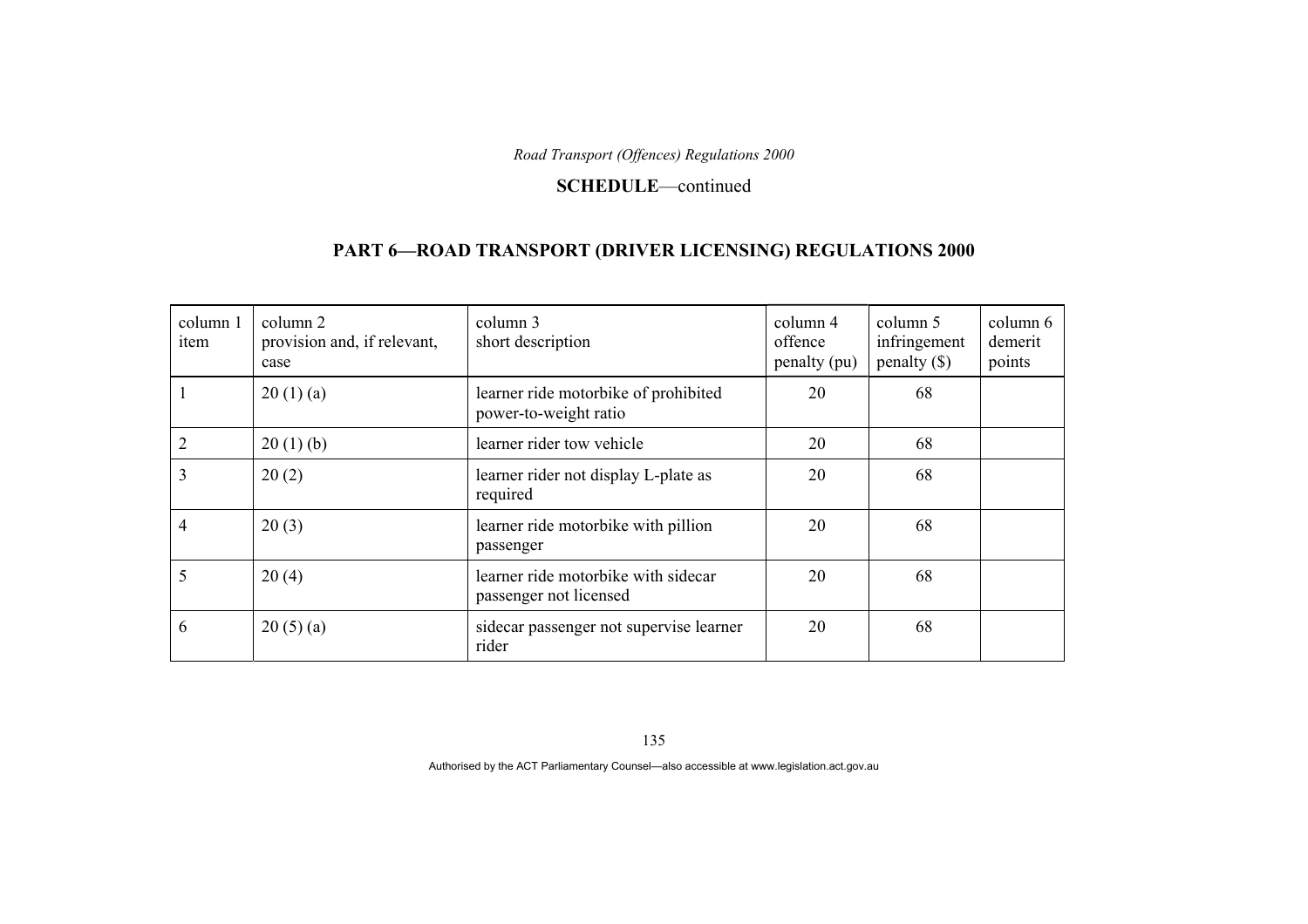### **SCHEDULE, PART 6—ROAD TRANSPORT (DRIVER LICENSING) REGULATIONS 2000**—continued

| column 1<br>item | column 2<br>provision and, if relevant,<br>case | column 3<br>short description                                                       | column 4<br>offence<br>penalty (pu) | column 5<br>infringement<br>penalty $(\$)$ | column 6<br>demerit<br>points |
|------------------|-------------------------------------------------|-------------------------------------------------------------------------------------|-------------------------------------|--------------------------------------------|-------------------------------|
| 7                | 20(5)(b)                                        | sidecar passenger not take precautions to<br>prevent contravention by learner rider | 20                                  | 68                                         |                               |
| 8                | 21(2)                                           | learner driver tow prohibited vehicle                                               | 20                                  | 68                                         |                               |
| 9                | 21(3)                                           | learner driver not display L-plates as<br>required                                  | 20                                  | 68                                         |                               |
| 10               | 21(4)                                           | unaccompanied learner driver                                                        | 20                                  | 68                                         |                               |
| 11               | 21(5)(a)                                        | passenger not supervise learner driver                                              | 20                                  | 68                                         |                               |
| 12               | 21(5)(b)                                        | passenger not take precautions to<br>prevent contravention by learner driver        | 20                                  | 68                                         |                               |
| 13               | 24(1)                                           | unauthorised use of L-plate/plates                                                  | 20                                  | 68                                         |                               |
| 14               | 36A(2)                                          | provisional rider tow vehicle                                                       | 20                                  | 68                                         |                               |
| 15               | 37A(2)                                          | provisional driver tow prohibited vehicle                                           | 20                                  | 68                                         |                               |
| 16               | 38                                              | unauthorised use of P-plate/plates                                                  | 20                                  | 68                                         |                               |

136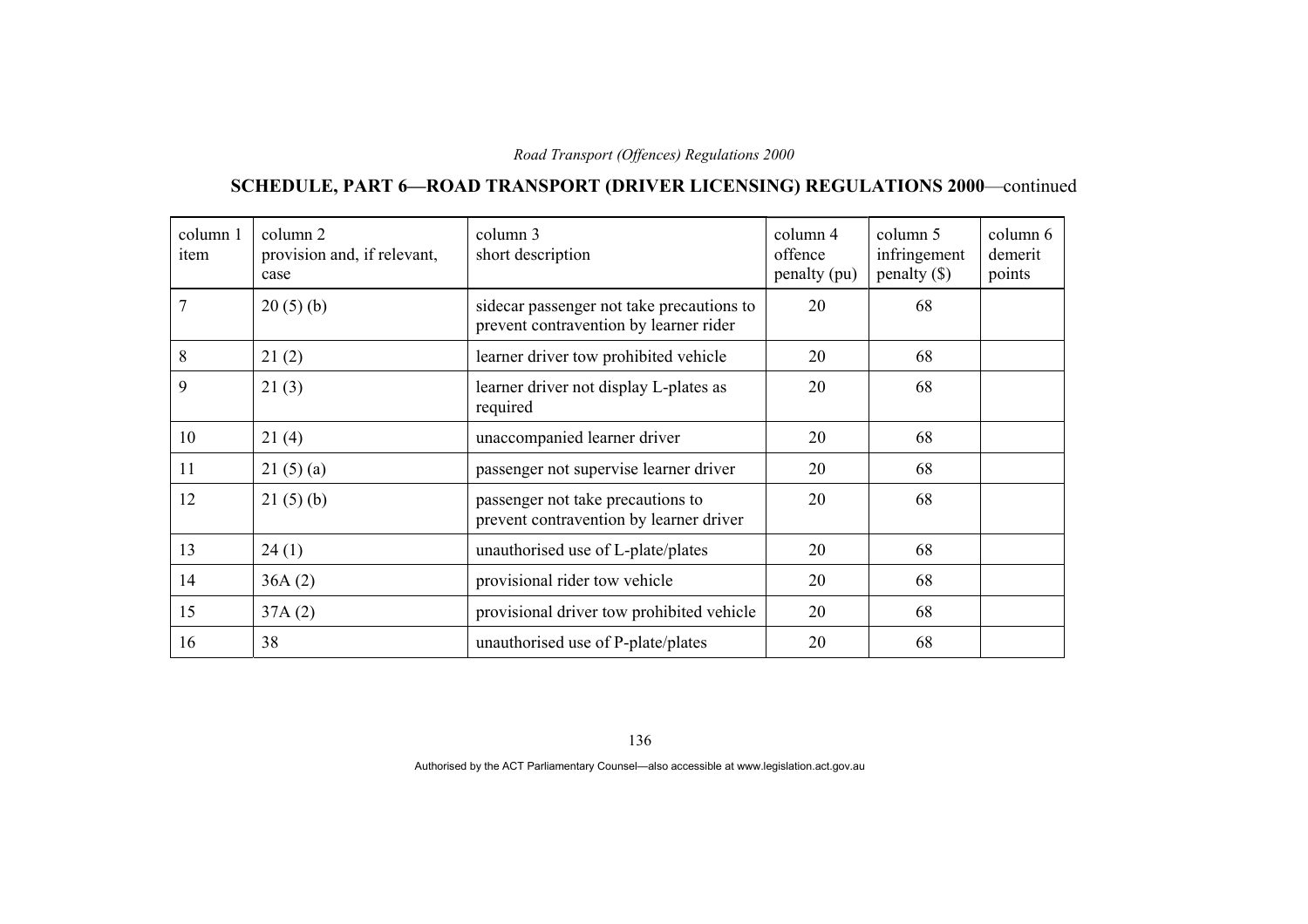### **SCHEDULE, PART 6—ROAD TRANSPORT (DRIVER LICENSING) REGULATIONS 2000**—continued

| column 1<br>item | column 2<br>provision and, if relevant,<br>case | column 3<br>short description                                                                | column 4<br>offence<br>penalty (pu) | column 5<br>infringement<br>penalty $(\$)$ | column 6<br>demerit<br>points |
|------------------|-------------------------------------------------|----------------------------------------------------------------------------------------------|-------------------------------------|--------------------------------------------|-------------------------------|
| 17               | 56(6)                                           | not return driver licence as required after<br>licence condition imposed/varied              | 20                                  |                                            |                               |
| 18               | 59(2)                                           | not carry notice explaining ACT driver<br>licence conditions                                 | 20                                  | 68                                         |                               |
| 19               | 59 $(4)$                                        | not carry notice explaining other<br>jurisdiction driver licence conditions                  | 20                                  | 68                                         |                               |
| 20               | 59 $(5)$                                        | not produce notice explaining<br>ACT/other jurisdiction driver licence<br>conditions         | 20                                  | 68                                         |                               |
| 21               | 60(1)                                           | contravene conditions of driver licence<br>(other than restricted licence)                   | 20                                  | 68                                         |                               |
| 22               | 74(1)                                           | not apply as required for replacement<br>driver licence after change of name                 | 20                                  | 68                                         |                               |
| 23               | 74(2)(a)                                        | not tell authority orally about change to<br>home address/address for service as<br>required | 20                                  | 68                                         |                               |

137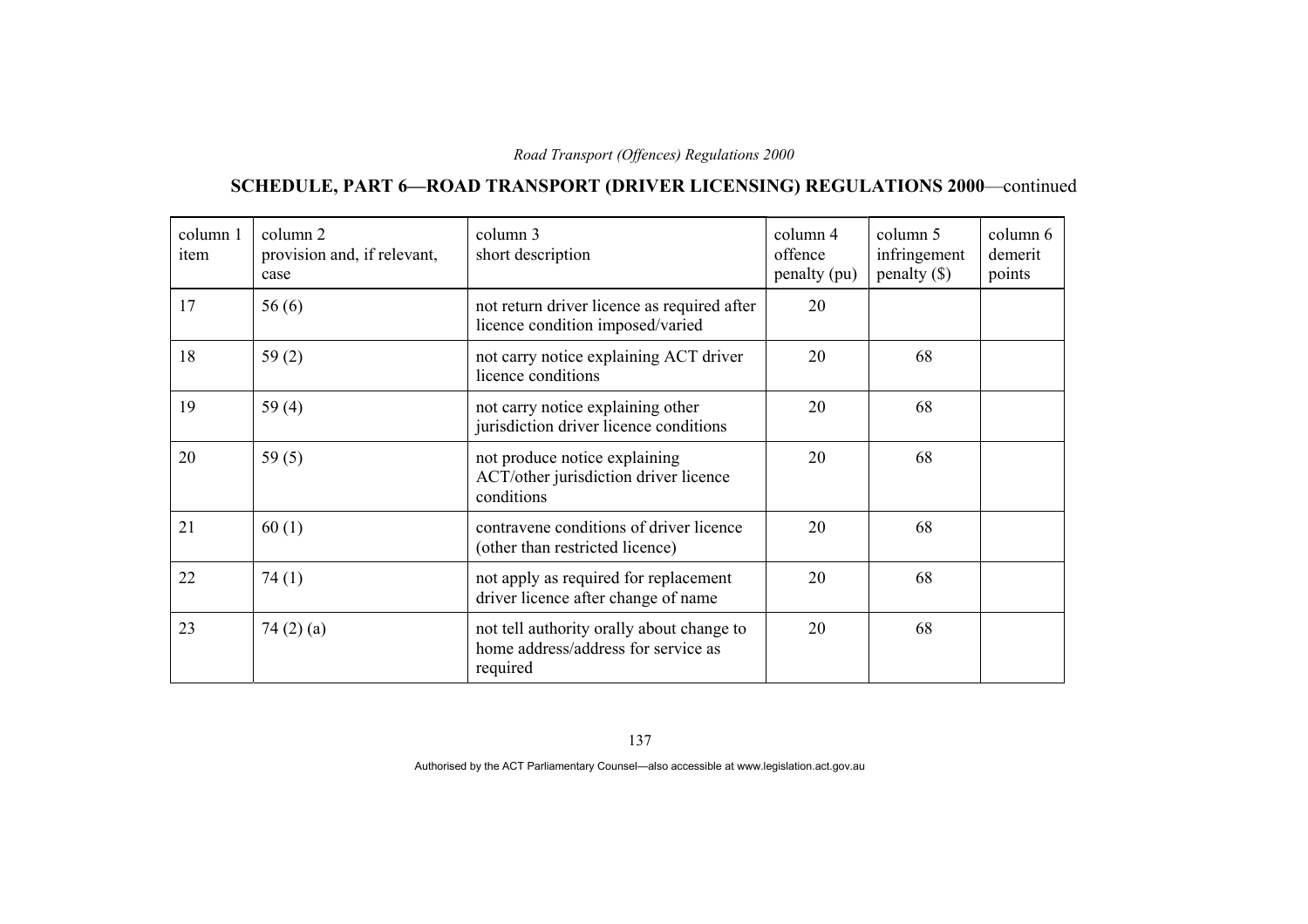### **SCHEDULE, PART 6—ROAD TRANSPORT (DRIVER LICENSING) REGULATIONS 2000**—continued

| column 1<br>item | column 2<br>provision and, if relevant,<br>case | column 3<br>short description                                                                    | column 4<br>offence<br>penalty (pu) | column 5<br>infringement<br>$penalty$ (\$) | column 6<br>demerit<br>points |
|------------------|-------------------------------------------------|--------------------------------------------------------------------------------------------------|-------------------------------------|--------------------------------------------|-------------------------------|
| 24               | 74(2)(b)                                        | not tell authority in writing about change<br>to home address/address for service as<br>required | 20                                  | 68                                         |                               |
| 25               | 75(1)                                           | not apply as required for replacement for<br>damaged/lost/stolen/destroyed driver<br>licence     | 20                                  | 68                                         |                               |
| 26               | 76 (4)                                          |                                                                                                  |                                     |                                            |                               |
| 26.1             | by contravening notice<br>under $76(1)$         | not return as required driver licence<br>suspended/cancelled under ACT law                       | 20                                  |                                            |                               |
| 26.2             | by contravening notice<br>under $76(2)$         | not return as required driver licence<br>about to be suspended/cancelled under<br><b>ACT</b> law | 20                                  |                                            |                               |
| 27               | 77(1)                                           | drive while impaired by illness/<br>injury/incapacity/effects of treatment                       | 20                                  | 68                                         |                               |

138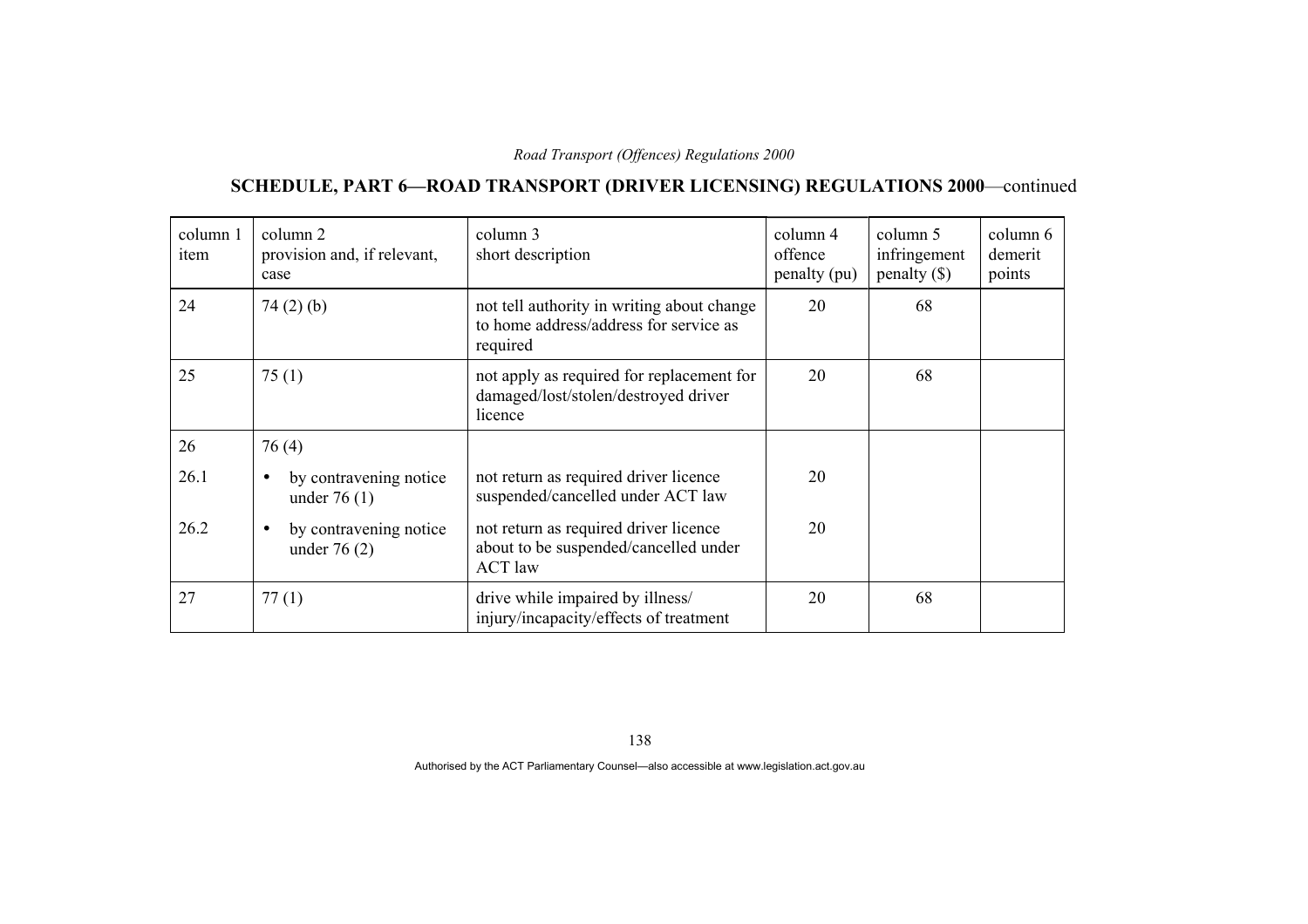### **SCHEDULE, PART 6—ROAD TRANSPORT (DRIVER LICENSING) REGULATIONS 2000**—continued

| column 1<br>item | column 2<br>provision and, if relevant,<br>case | column 3<br>short description                                                                                  | column 4<br>offence<br>penalty (pu) | column 5<br>infringement<br>$penalty$ (\$) | column 6<br>demerit<br>points |
|------------------|-------------------------------------------------|----------------------------------------------------------------------------------------------------------------|-------------------------------------|--------------------------------------------|-------------------------------|
| 28               | 77(2)                                           | driver licence holder not tell authority<br>about permanent/long term<br>illness/injury/incapacity as required | 20                                  | 68                                         |                               |
| 29               | 80(4)                                           |                                                                                                                |                                     |                                            |                               |
| 29.1             | requirement under<br>$\bullet$<br>80(1)         | not comply with notice requiring<br>evidence for driver licence register<br>verification                       | 20                                  |                                            |                               |
| 29.2             | requirement under<br>80(2)(a)                   | not comply with notice to provide<br>document for driver licence register<br>verification                      | 20                                  |                                            |                               |
| 29.3             | requirement under<br>$\bullet$<br>80(2)(b)      | not comply with notice to attend for<br>identification for driver licence register<br>verification             | 20                                  |                                            |                               |
| 30               | 88(6)                                           | not return driver licence as required after<br>variation/suspension/cancellation by<br>authority               | 20                                  |                                            |                               |

139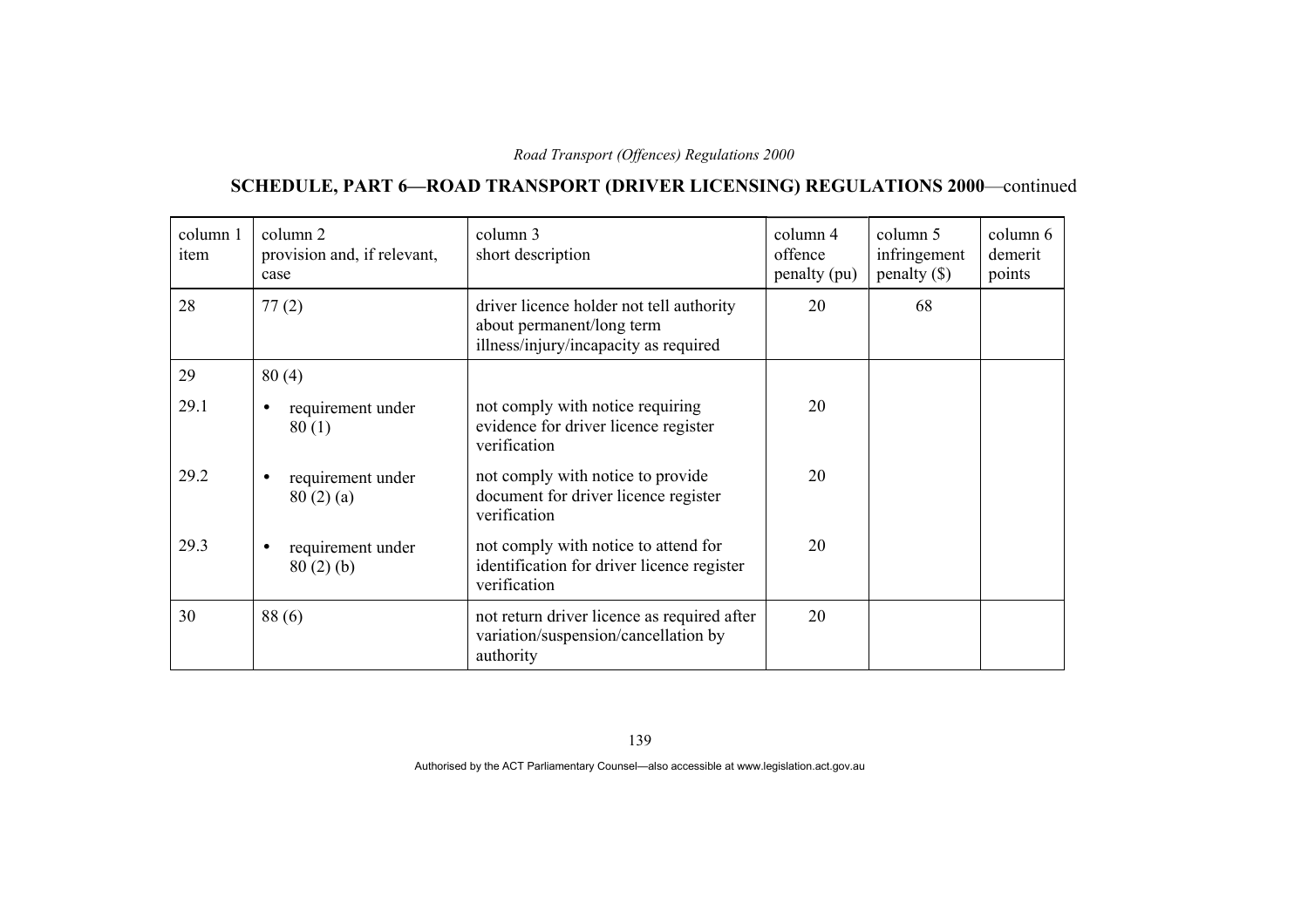## **SCHEDULE, PART 6—ROAD TRANSPORT (DRIVER LICENSING) REGULATIONS 2000**—continued

| column 1<br>item | column 2<br>provision and, if relevant,<br>case | column 3<br>short description                                                                                       | column 4<br>offence<br>penalty (pu) | column 5<br>infringement<br>penalty $(\$)$ | column 6<br>demerit<br>points |
|------------------|-------------------------------------------------|---------------------------------------------------------------------------------------------------------------------|-------------------------------------|--------------------------------------------|-------------------------------|
| 31               | 92(2)                                           | non-ACT licence holder drive without<br>ACT driver licence after 3 months<br>residence                              | 20                                  | 68                                         |                               |
| 32               | 92(3)                                           | foreign driver licence holder drive<br>without Australian driver licence after 3<br>months permanent visa           | 20                                  | 68                                         |                               |
| 33               | 100                                             | not produce international driving<br>permit/official English translation of<br>foreign licence                      | 20                                  | 68                                         |                               |
| 34               | 108(1)                                          | driving instructor not display certificate<br>of accreditation                                                      | 5                                   | 68                                         |                               |
| 35               | 108(2)                                          | driving instructor not produce certificate<br>of accreditation when required by police<br>officer/authorised person | 5                                   | 68                                         |                               |
| 36               | 113(1)                                          | not return suspended/cancelled<br>certificate of accreditation as required                                          | 20                                  |                                            |                               |

140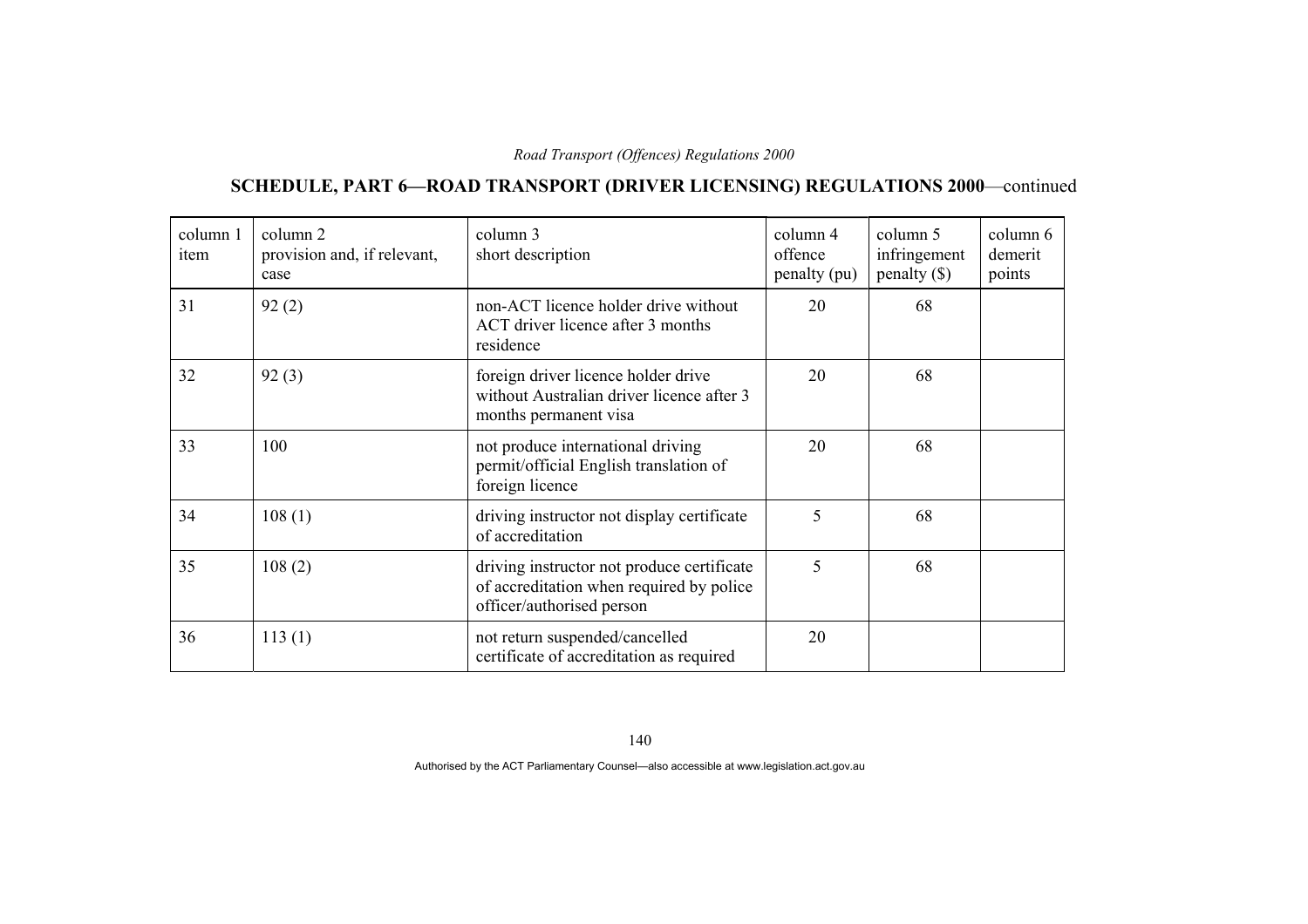## **SCHEDULE, PART 6—ROAD TRANSPORT (DRIVER LICENSING) REGULATIONS 2000**—continued

| column 1<br>item | column 2<br>provision and, if relevant,<br>case | column 3<br>short description                                                                                              | column 4<br>offence<br>penalty (pu) | column 5<br>infringement<br>penalty $(\$)$ | column 6<br>demerit<br>points |
|------------------|-------------------------------------------------|----------------------------------------------------------------------------------------------------------------------------|-------------------------------------|--------------------------------------------|-------------------------------|
| 37               | 114(1)(a)                                       | driving instructor use vehicle without<br>required L-plates                                                                | 20                                  | 68                                         |                               |
| 38               | $114(1)$ (b)                                    | driving instructor use vehicle without<br>required internal mirror                                                         | 20                                  | 68                                         |                               |
| 39               | 114(1)(c)                                       | driving instructor use vehicle without<br>required brake/clutch pedal control                                              | 20                                  | 68                                         |                               |
| 40               | 114(1)(d)                                       | driving instructor use vehicle with<br>prohibited accelerator                                                              | 20                                  | 68                                         |                               |
| 41               | 115(1)                                          | driving instructor not maintain insurance<br>policy                                                                        | 20                                  | 413                                        |                               |
| 42               | 115(3)                                          | driving instructor not produce evidence<br>of insurance policy as required                                                 | 5                                   | 68                                         |                               |
| 43               | 116(1)                                          | person other than driving instructor/<br>authorised person make entry in<br>unauthorised part of learner driver<br>logbook | 20                                  |                                            |                               |

141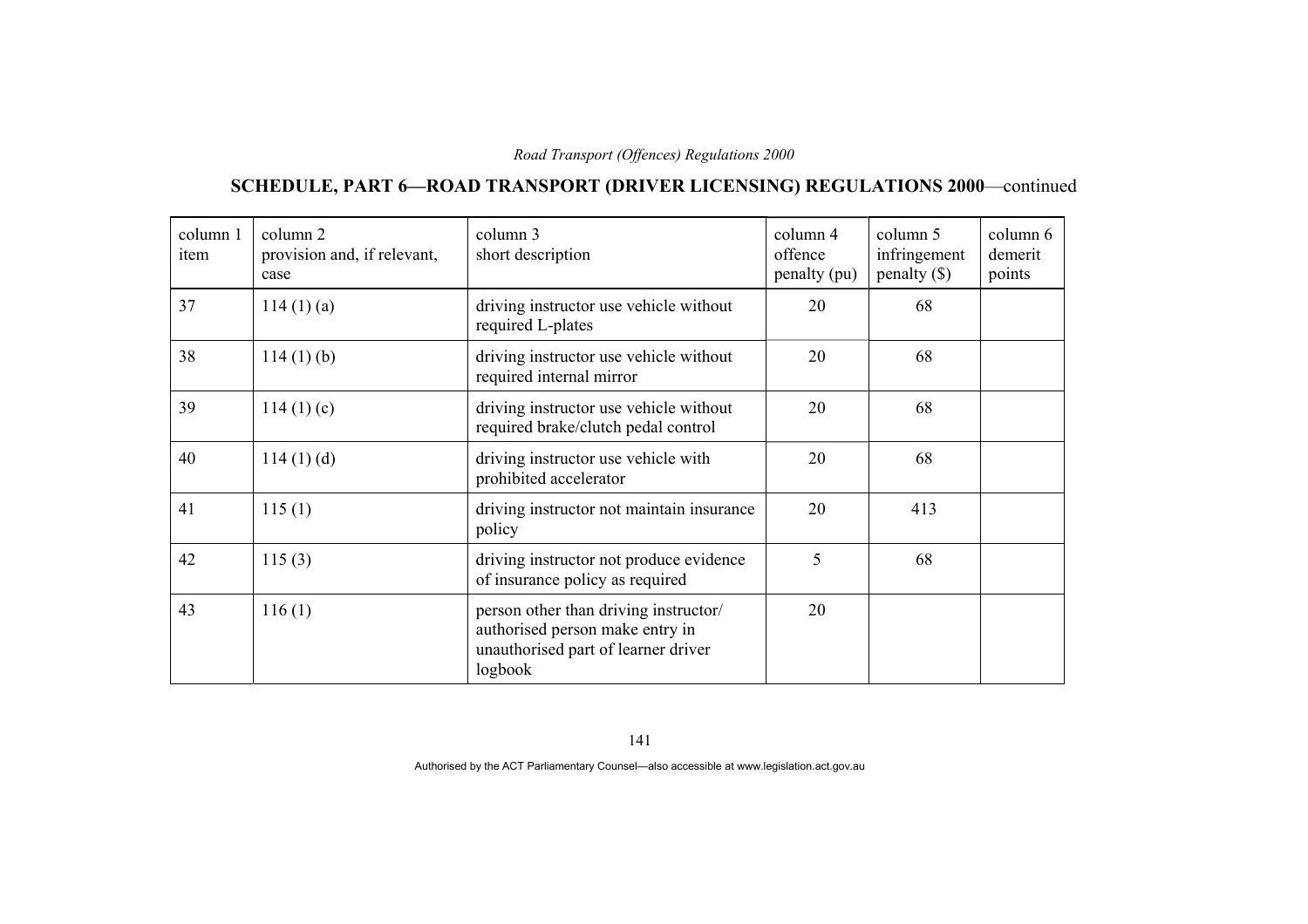## **SCHEDULE, PART 6—ROAD TRANSPORT (DRIVER LICENSING) REGULATIONS 2000**—continued

| column 1<br>item | column 2<br>provision and, if relevant,<br>case | column 3<br>short description                                                                          | column 4<br>offence<br>penalty (pu) | column 5<br>infringement<br>penalty $(\$)$ | column 6<br>demerit<br>points |
|------------------|-------------------------------------------------|--------------------------------------------------------------------------------------------------------|-------------------------------------|--------------------------------------------|-------------------------------|
| 44               | 116(2)                                          | driving instructor make entry in learner<br>driver logbook without providing<br>instruction/assessment | 20                                  |                                            |                               |
| 45               | 116(3)(a)                                       | make false/misleading/incomplete entry<br>in learner driver logbook                                    | 20                                  |                                            |                               |
| 46               | 116(3)(b)                                       | change learner driver logbook with<br>intention to deceive                                             | 20                                  |                                            |                               |
| 47               | 116(3)(c)                                       | forge/fraudulently change/use learner<br>driver logbook                                                | 20                                  |                                            |                               |
| 48               | 116(3)(d)                                       | fraudulently lend/allow someone to use<br>learner driver logbook                                       | 20                                  |                                            |                               |
| 49               | 117                                             | pretend to be accredited as driving<br>instructor                                                      | 20                                  | 204                                        |                               |

142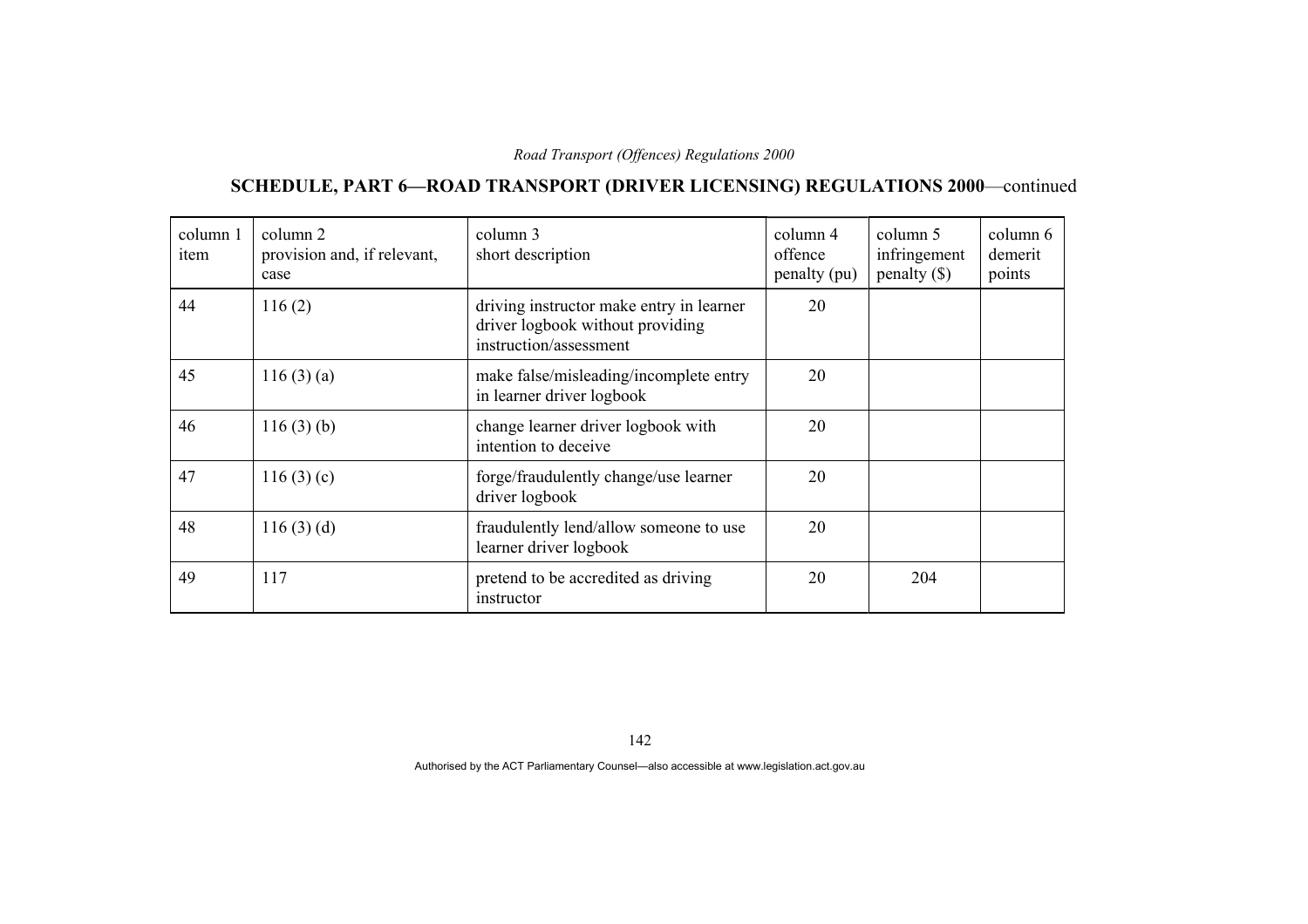#### **SCHEDULE**—continued

### **PART 7—ROAD TRANSPORT (GENERAL) ACT 1999**

| column 1<br>item | column 2<br>provision and, if relevant,<br>case | column 3<br>short description                                  | column 4<br>offence<br>penalty (pu) | column 5<br>infringement<br>$penalty$ (\$) | column 6<br>demerit<br>points |
|------------------|-------------------------------------------------|----------------------------------------------------------------|-------------------------------------|--------------------------------------------|-------------------------------|
|                  | 20(2)                                           | not return identity card                                       |                                     |                                            |                               |
|                  | 36(6)                                           | remove/interfere with/deface<br>infringement notice on vehicle | 20                                  | 200                                        |                               |
| 3                | 42(2)                                           | not make/give declaration to<br>administering authority        | 30                                  |                                            |                               |
| 4                | 43                                              | falsely name someone as driver in<br>declaration               | 50                                  |                                            |                               |
| 5                | 44(6)                                           | drive vehicle while right to drive<br>suspended                | 20                                  | 324                                        |                               |
| 6                | 58 $(2)$ $(a)$                                  | not produce licence                                            | 20                                  | 68                                         |                               |
|                  | 58 $(2)$ $(b)$                                  | not state name/address                                         | 20                                  |                                            |                               |

143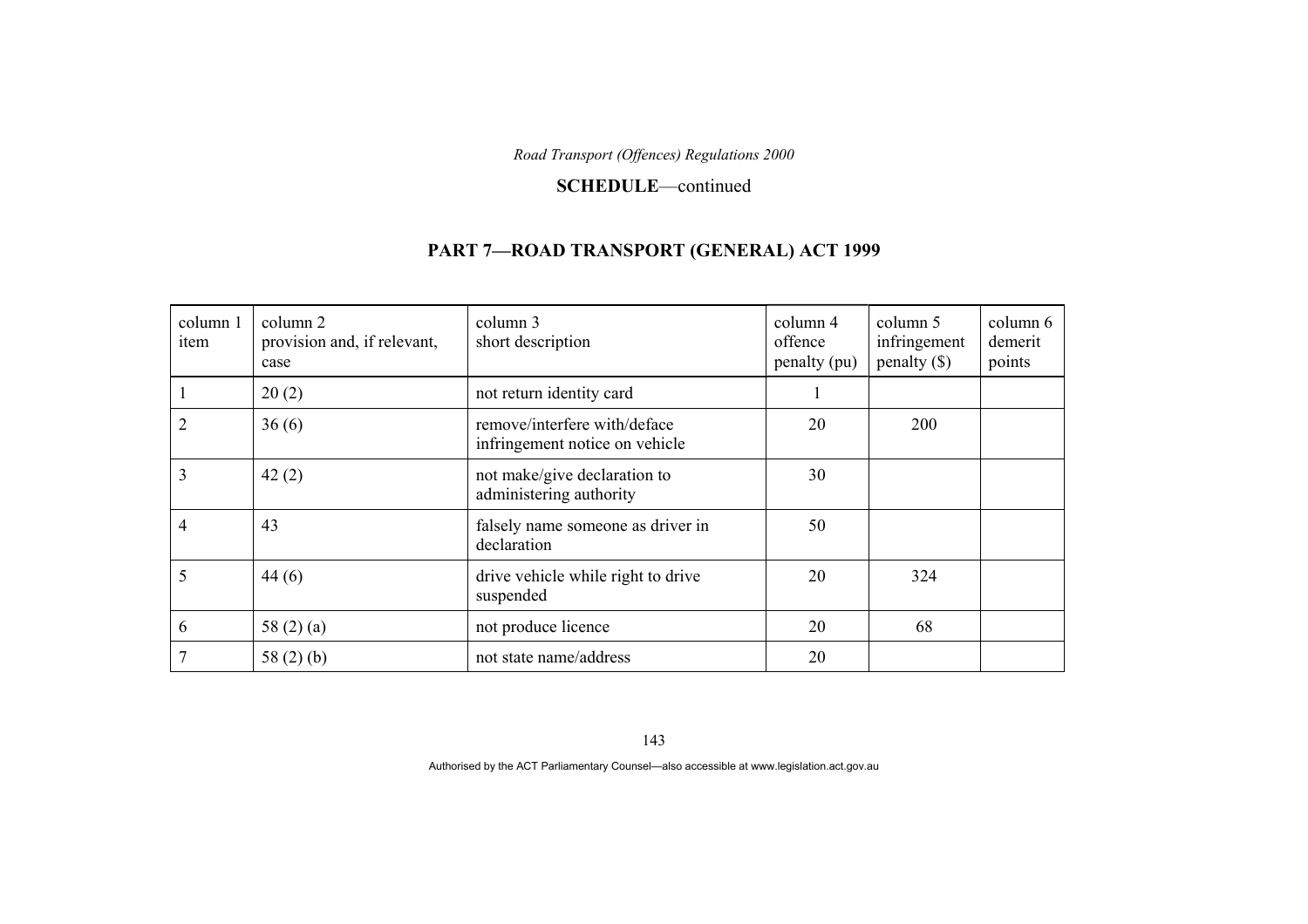# **SCHEDULE, PART 7—ROAD TRANSPORT (GENERAL) ACT 1999**—continued

| column 1<br>item | column 2<br>provision and, if relevant,<br>case | column 3<br>short description                                                                                                              | column 4<br>offence<br>penalty (pu) | column 5<br>infringement<br>$penalty$ (\$) | column 6<br>demerit<br>points |
|------------------|-------------------------------------------------|--------------------------------------------------------------------------------------------------------------------------------------------|-------------------------------------|--------------------------------------------|-------------------------------|
| 8                | 58 $(2)(c)$                                     | state false name/address                                                                                                                   | 20                                  |                                            |                               |
| 9                | 59(3)                                           | not give specimen signature                                                                                                                | 20                                  |                                            |                               |
| 10               | 60(1)(a)                                        | responsible person/possessor not give<br>particulars of driver/written signed<br>statement required by police<br>officer/authorised person | 20                                  | 114                                        |                               |
| 11               | 60(1)(b)                                        | other person not give particulars of<br>driver required by police officer/<br>authorised person                                            | 20                                  | 114                                        |                               |
| 12               | 61(2)                                           | not produce licence to court                                                                                                               | 20                                  |                                            |                               |
| 13               | 66(4)                                           | not surrender licence                                                                                                                      | 20                                  |                                            |                               |
| 14               | 82(1)                                           | use vehicle/trailer without owner's<br>consent                                                                                             | 20                                  |                                            |                               |
| 15               | 83                                              | procure use/hire of vehicle/trailer by<br>fraud/misrepresentation                                                                          | 20                                  |                                            |                               |

144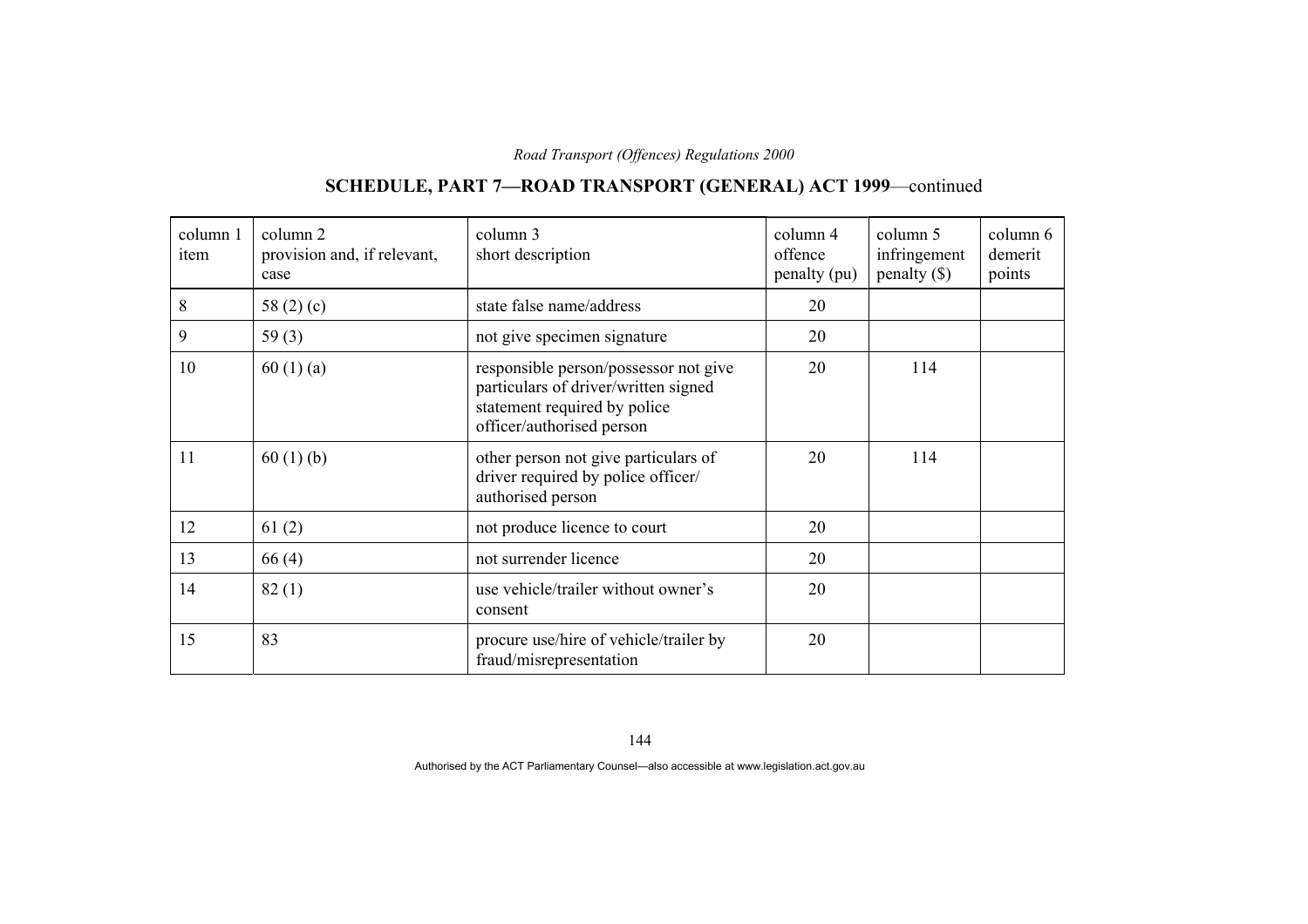## **SCHEDULE, PART 7—ROAD TRANSPORT (GENERAL) ACT 1999**—continued

| column 1<br>item | column 2<br>provision and, if relevant,<br>case | column 3<br>short description                                                                      | column 4<br>offence<br>penalty (pu) | column 5<br>infringement<br>$penalty$ (\$) | column 6<br>demerit<br>points |
|------------------|-------------------------------------------------|----------------------------------------------------------------------------------------------------|-------------------------------------|--------------------------------------------|-------------------------------|
| 16               | 101                                             | use motor vehicle as taxi without taxi<br>operator's licence/restricted taxi<br>operator's licence | 50                                  | 200                                        |                               |
| 17               | 104(1)                                          | transfer defined right to someone else<br>without approval                                         | 20                                  |                                            |                               |
| 18               | 111(4)                                          | not give restricted taxi operator's licence<br>to authority as required                            | 5                                   | 200                                        |                               |
| 19               | 113                                             | carry more than maximum number of<br>passengers in taxi/restricted taxi                            | 5                                   | 150                                        |                               |
| 20               | 114                                             | not display in taxi/restricted taxi<br>maximum number of passengers                                | 5                                   | 150                                        |                               |
| 21               | 116                                             | park taxi/restricted taxi longer than 30<br>minutes                                                | 20                                  | 200                                        |                               |
| 22               | 117                                             | contravene condition of restricted taxi<br>operator's licence                                      | 50                                  | 300                                        |                               |

145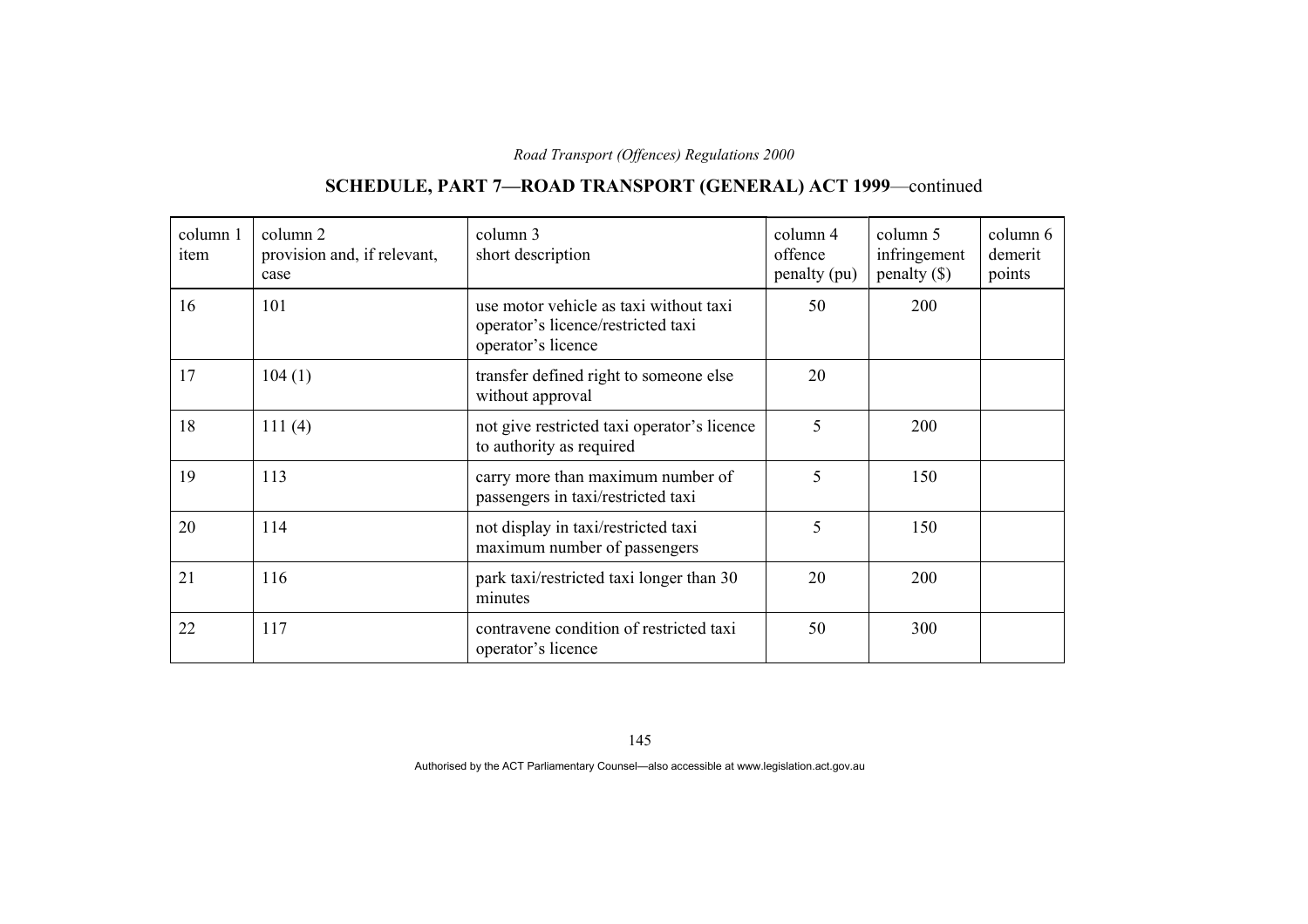## **SCHEDULE, PART 7—ROAD TRANSPORT (GENERAL) ACT 1999**—continued

| column 1<br>item | column 2<br>provision and, if relevant,<br>case | column 3<br>short description                                                                                  | column 4<br>offence<br>penalty (pu) | column 5<br>infringement<br>$penalty$ (\$) | column 6<br>demerit<br>points |
|------------------|-------------------------------------------------|----------------------------------------------------------------------------------------------------------------|-------------------------------------|--------------------------------------------|-------------------------------|
| 23               | 118                                             | not display prominently in vehicle<br>restricted taxi operator's licence/<br>notification of licence variation | 5                                   | 150                                        |                               |
| 24               | 119                                             | use motor vehicle as private hire car<br>without private hire car operator's<br>licence                        | 50                                  | 500                                        |                               |
| 25               | 123                                             | carry more than maximum number of<br>passengers in private hire car                                            | 5                                   | 150                                        |                               |
| 26               | 124(1)                                          | park private hire car on road longer than<br>30 minutes                                                        | 20                                  | 200                                        |                               |
| 27               | 125                                             | use motor vehicle as restricted hire<br>vehicle without restricted hire vehicle<br>operator's licence          | 50                                  | 500                                        |                               |
| 28               | 127                                             | contravene condition of restricted hire<br>vehicle operator's licence                                          | 50                                  | 300                                        |                               |

146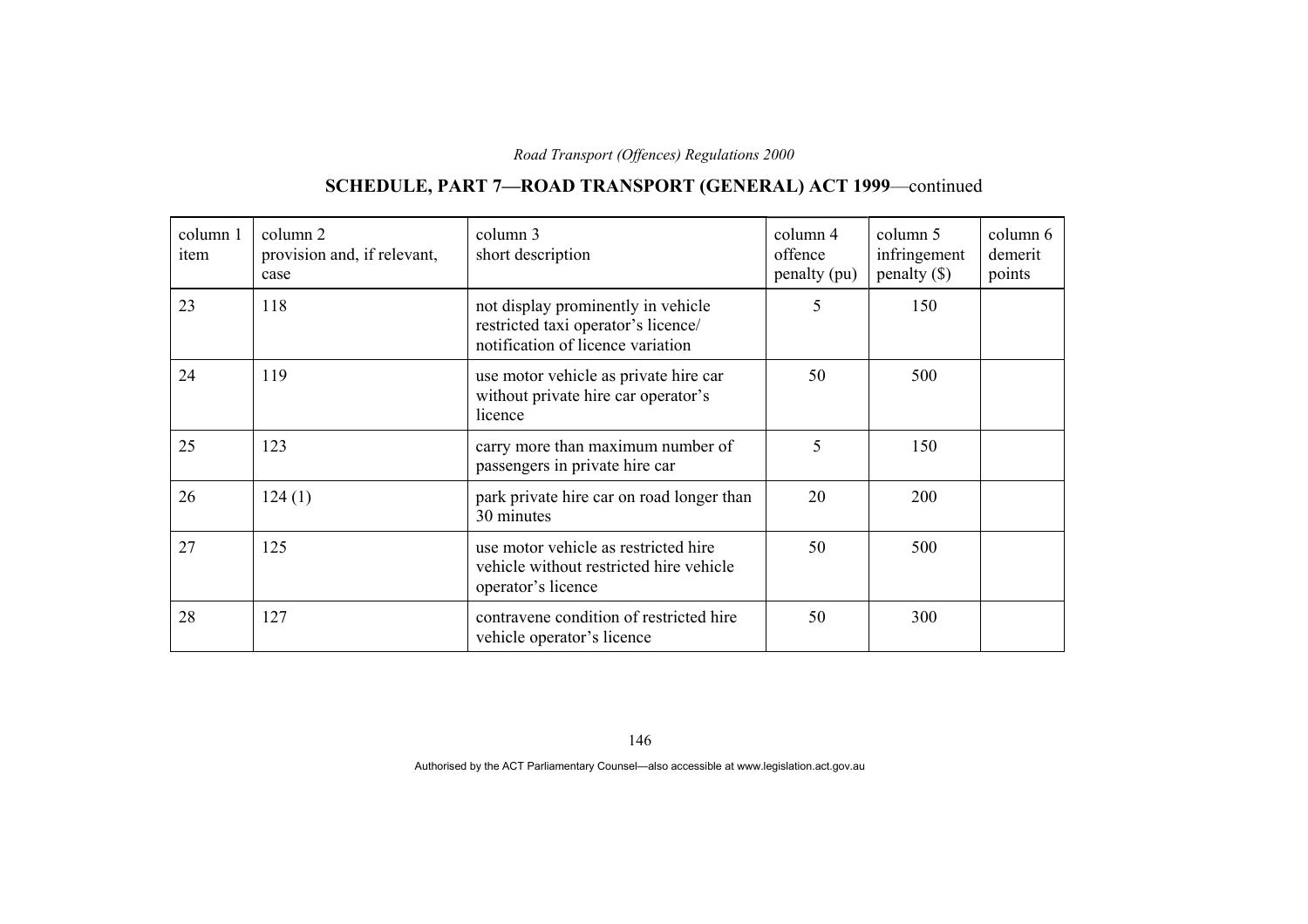## **SCHEDULE, PART 7—ROAD TRANSPORT (GENERAL) ACT 1999**—continued

| column 1<br>item | column 2<br>provision and, if relevant,<br>case | column 3<br>short description                                                                                         | column 4<br>offence<br>penalty (pu) | column 5<br>infringement<br>$penalty$ (\$) | column 6<br>demerit<br>points |
|------------------|-------------------------------------------------|-----------------------------------------------------------------------------------------------------------------------|-------------------------------------|--------------------------------------------|-------------------------------|
| 29               | 129(4)                                          | not give restricted hire vehicle operator's<br>licence to authority as required                                       | 5                                   | 150                                        |                               |
| 30               | 130(3)                                          | operate restricted hire vehicle as private<br>hire car other than in accordance with<br>notice                        | 20                                  | 200                                        |                               |
| 31               | 131                                             | not display prominently in vehicle<br>restricted hire vehicle operator's<br>licence/notification of licence variation | 5                                   | 100                                        |                               |
| 32               | 133                                             | carry more than maximum number of<br>passengers in restricted hire vehicle                                            | 5                                   | 150                                        |                               |
| 33               | 134(1)                                          | park restricted hire vehicle on road<br>longer than 30 minutes                                                        | 5                                   | <b>200</b>                                 |                               |
| 34               | 136                                             | carry people other than sightseers at<br>separate fares                                                               | 20                                  | 200                                        |                               |
| 35               | 137                                             | use motor vehicle as bus without bus<br>operator's licence                                                            | 50                                  | 500                                        |                               |

147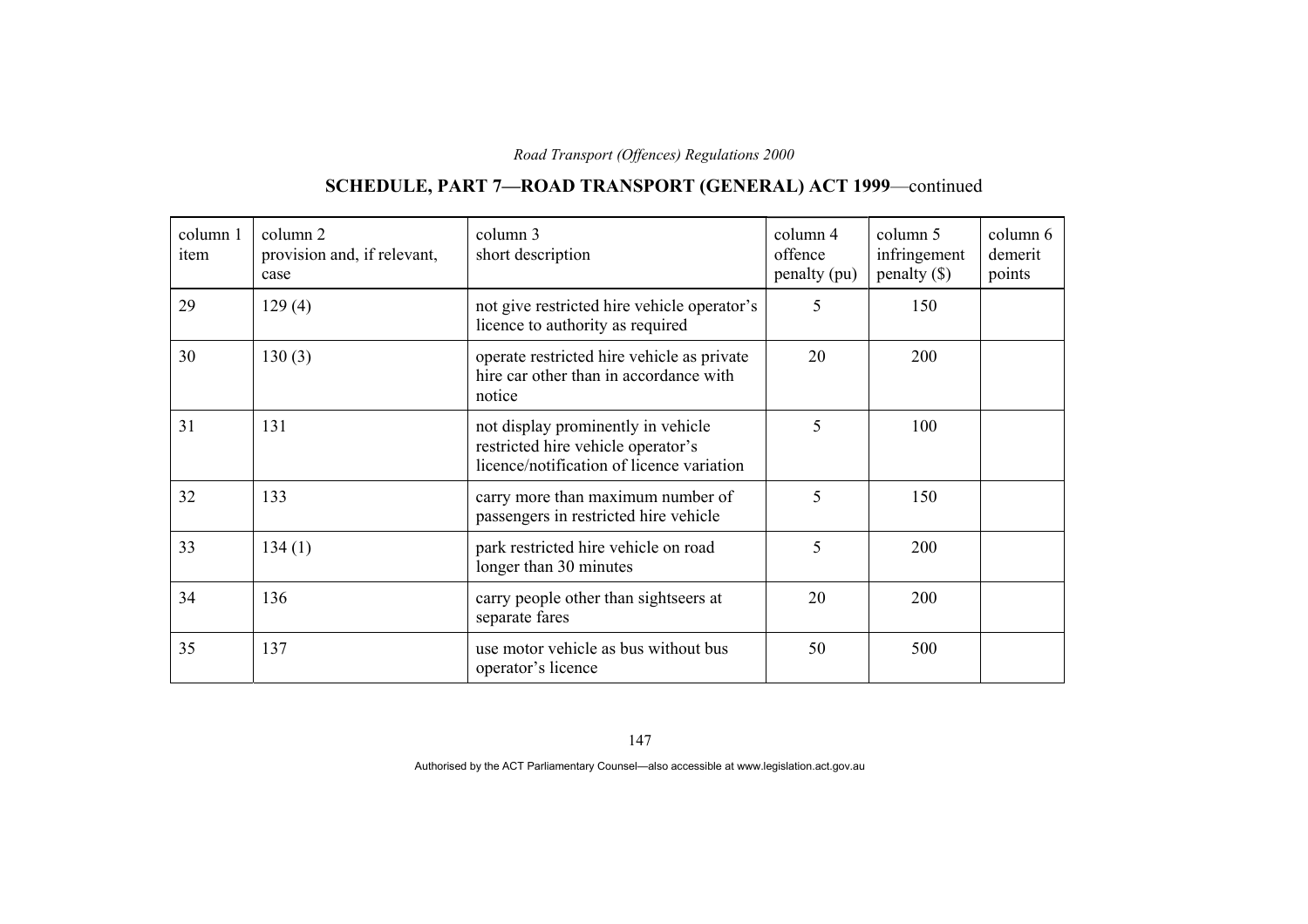## **SCHEDULE, PART 7—ROAD TRANSPORT (GENERAL) ACT 1999**—continued

| column 1<br>item | column 2<br>provision and, if relevant,<br>case | column 3<br>short description                                   | column 4<br>offence<br>penalty (pu) | column 5<br>infringement<br>penalty $(\$)$ | column 6<br>demerit<br>points |
|------------------|-------------------------------------------------|-----------------------------------------------------------------|-------------------------------------|--------------------------------------------|-------------------------------|
| 36               | 140                                             | carry more than maximum number of<br>passengers in bus          | 5                                   | 150                                        |                               |
| 37               | 141                                             | not paint on bus maximum number of<br>passengers                | 5                                   | 100                                        |                               |
| 38               | 145                                             | not give notice of disposal/cessation of<br>bus service         | 20                                  | 200                                        |                               |
| 39               | 147                                             | not display prominently maximum fares<br>in bus                 | 20                                  | 200                                        |                               |
| 40               | 148                                             | contravene condition of bus service<br>licence                  | 50                                  | 500                                        |                               |
| 41               | 150                                             | carry more than maximum number of<br>passengers in visiting bus | 20                                  | 150                                        |                               |
| 42               | 151                                             | contravene condition of visiting bus<br>operator's licence      | 50                                  | 300                                        |                               |

148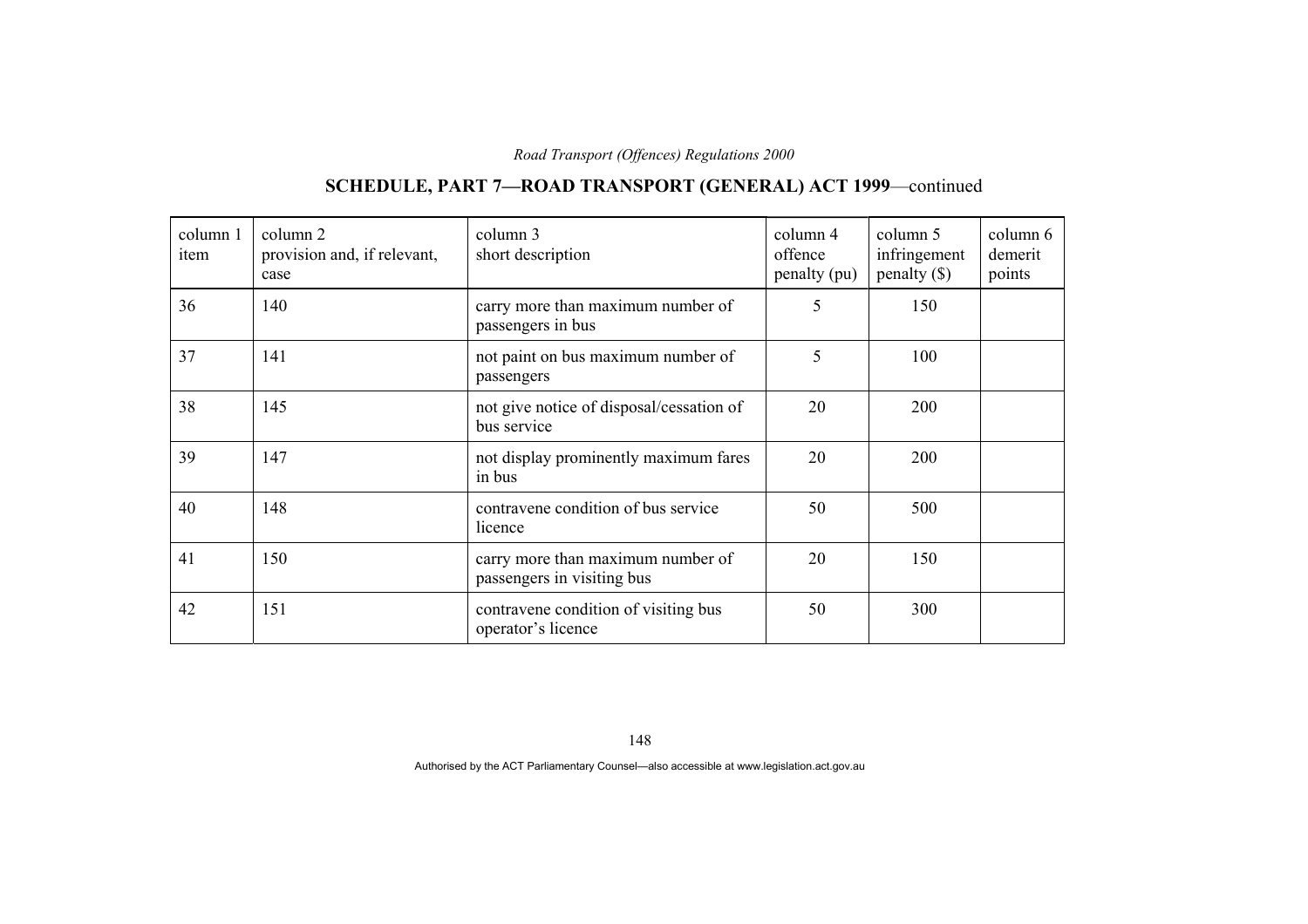## **SCHEDULE, PART 7—ROAD TRANSPORT (GENERAL) ACT 1999**—continued

| column 1<br>item | column 2<br>provision and, if relevant,<br>case | column 3<br>short description                                                                                        | column 4<br>offence<br>penalty (pu) | column 5<br>infringement<br>$penalty$ (\$) | column 6<br>demerit<br>points |
|------------------|-------------------------------------------------|----------------------------------------------------------------------------------------------------------------------|-------------------------------------|--------------------------------------------|-------------------------------|
| 43               | 153(1)                                          | not carry fire extinguisher in public<br>vehicle                                                                     | 20                                  | 200                                        |                               |
| 44               | 154                                             | bring offensive/dangerous article into<br>public vehicle                                                             | 20                                  | 100                                        |                               |
| 45               | 155                                             | use motor vehicle to carry people for<br>consideration more than cost of<br>operating vehicle without a licence      | 50                                  | 300                                        |                               |
| 46               | 162(1)                                          | use uninsured motor vehicle                                                                                          | 50                                  | 413                                        |                               |
| 47               | 169(4)(a)                                       | authorised insurer issue policy of<br>insurance/indemnity not third-party<br>policy                                  | 20                                  |                                            |                               |
| 48               | 169(4)(b)                                       | authorised insurer issue policy of<br>insurance/indemnity with<br>term/condition/warranty not in<br>prescribed terms | 20                                  |                                            |                               |

149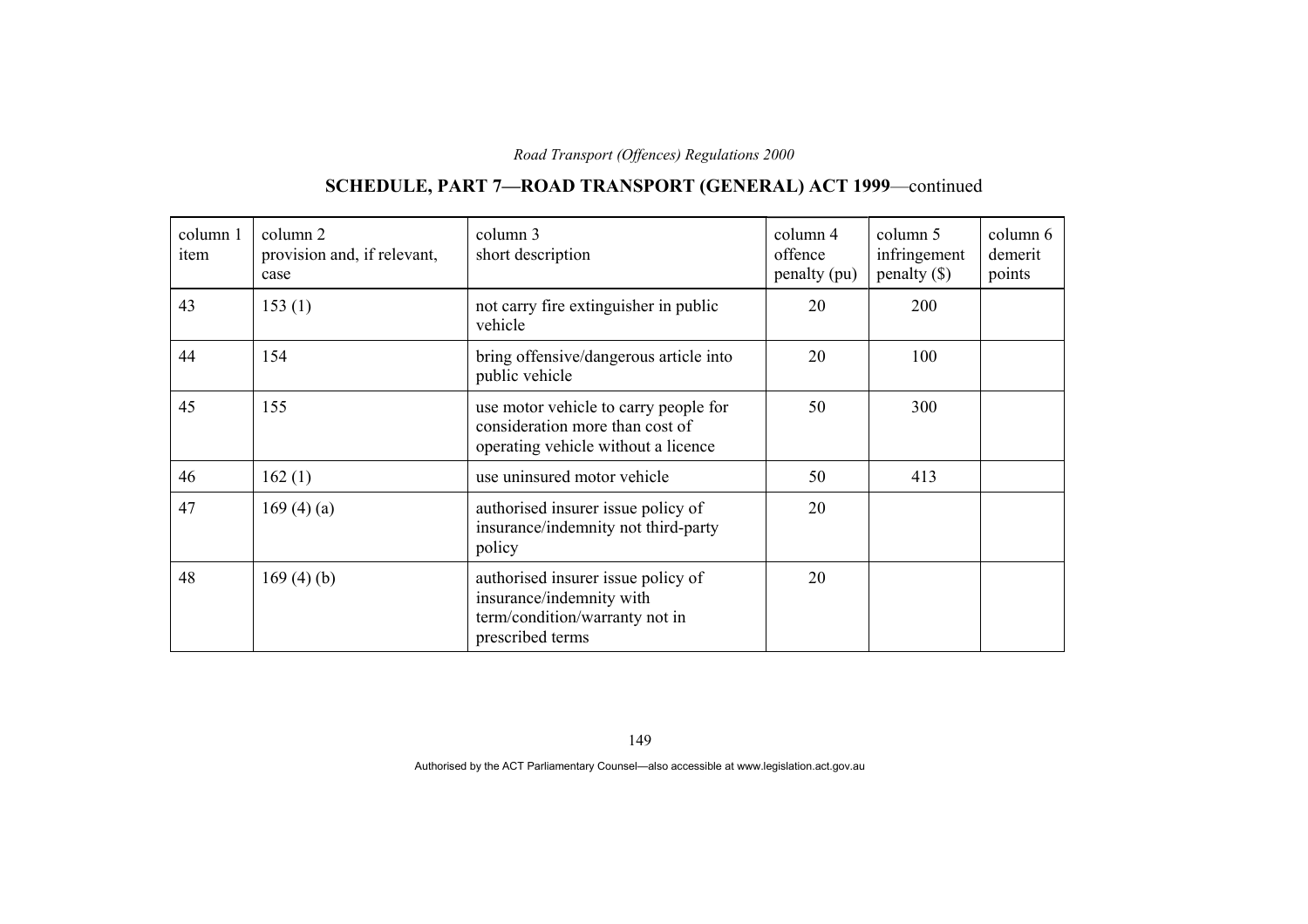## **SCHEDULE, PART 7—ROAD TRANSPORT (GENERAL) ACT 1999**—continued

| column 1<br>item | column 2<br>provision and, if relevant,<br>case | column 3<br>short description                                                                             | column 4<br>offence<br>penalty (pu) | column 5<br>infringement<br>penalty $(\$)$ | column 6<br>demerit<br>points |
|------------------|-------------------------------------------------|-----------------------------------------------------------------------------------------------------------|-------------------------------------|--------------------------------------------|-------------------------------|
| 49               | 172(1)                                          | use insured vehicle third-party correct<br>insurance premium not paid                                     | 20                                  | 413                                        |                               |
| 50               | 177(a)                                          | make false/misleading statement/<br>representation in proposal for third-party<br>policy                  | 20                                  |                                            |                               |
| 51               | 177(b)                                          | omit anything from statement/<br>representation so it is misleading in<br>proposal for third-party policy | 20                                  |                                            |                               |
| 52               | 177(c)                                          | not disclose known material fact in<br>proposal for third-party policy                                    | 20                                  |                                            |                               |
| 53               | 183(8)                                          | authorised insurer not pay amount<br>payable to nominal defendant within<br>required time                 | 20                                  |                                            |                               |

150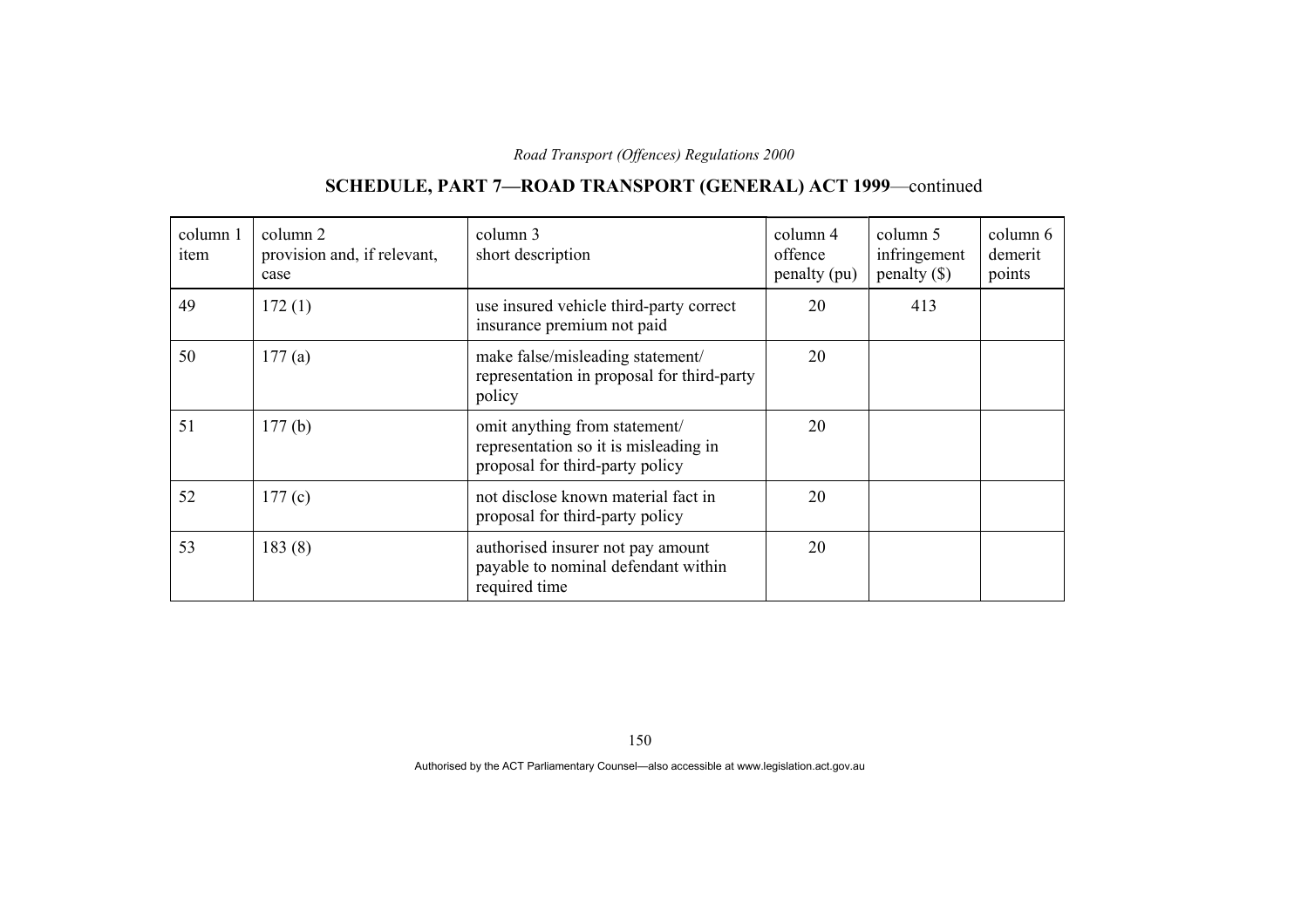### **SCHEDULE, PART 7—ROAD TRANSPORT (GENERAL) ACT 1999**—continued

| column 1<br>item | column 2<br>provision and, if relevant,<br>case | column 3<br>short description                                                                           | column 4<br>offence<br>penalty (pu) | column 5<br>infringement<br>$penalty$ (\$) | column 6<br>demerit<br>points |
|------------------|-------------------------------------------------|---------------------------------------------------------------------------------------------------------|-------------------------------------|--------------------------------------------|-------------------------------|
| 54               | 189(1)(a)                                       |                                                                                                         |                                     |                                            |                               |
| 54.1             | by contravening<br>189(3)(a)                    | driver not give notice of time/date/place<br>of accident to authorised insurer                          | 20                                  |                                            |                               |
| 54.2             | by contravening<br>$\bullet$<br>$189(3)$ (b)    | driver not give notice of circumstances<br>of accident to authorised insurer                            | 20                                  |                                            |                               |
| 54.3             | by contravening<br>189(3)(c)                    | driver not give notice of name/address of<br>person killed/injured in accident to<br>authorised insurer | 20                                  |                                            |                               |
| 54.4             | by contravening<br>٠<br>189(3)(d)               | driver not give notice of name/address of<br>witness to accident to authorised insurer                  | 20                                  |                                            |                               |

151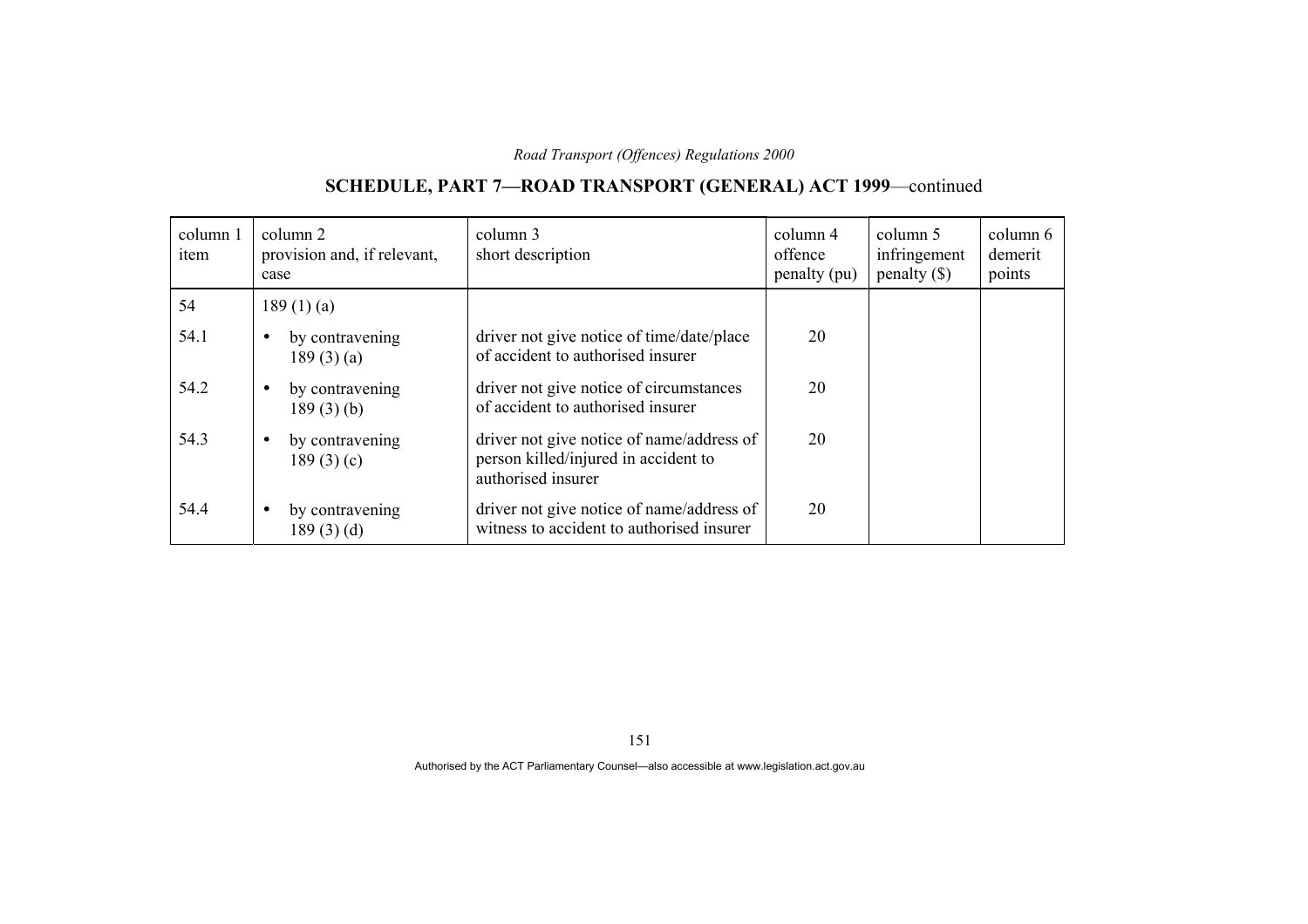### **SCHEDULE, PART 7—ROAD TRANSPORT (GENERAL) ACT 1999**—continued

| column 1<br>item | column 2<br>provision and, if relevant,<br>case | column 3<br>short description                                                                          | column 4<br>offence<br>penalty (pu) | column 5<br>infringement<br>$penalty$ (\$) | column 6<br>demerit<br>points |
|------------------|-------------------------------------------------|--------------------------------------------------------------------------------------------------------|-------------------------------------|--------------------------------------------|-------------------------------|
| 55               | $189(1)$ (b)                                    |                                                                                                        |                                     |                                            |                               |
| 55.1             | by contravening<br>$\bullet$<br>189(3)(a)       | driver not give notice of time/date/place<br>of accident to nominal defendant                          | 20                                  |                                            |                               |
| 55.2             | by contravening<br>$\bullet$<br>$189(3)$ (b)    | driver not give notice of circumstances<br>of accident to nominal defendant                            | 20                                  |                                            |                               |
| 55.3             | by contravening<br>$\bullet$<br>189(3)(c)       | driver not give notice of name/address of<br>person killed/injured in accident to<br>nominal defendant | 20                                  |                                            |                               |
| 55.4             | by contravening<br>$\bullet$<br>189(3)(d)       | driver not give notice of name/address of<br>witness to accident to nominal defendant                  | 20                                  |                                            |                               |

152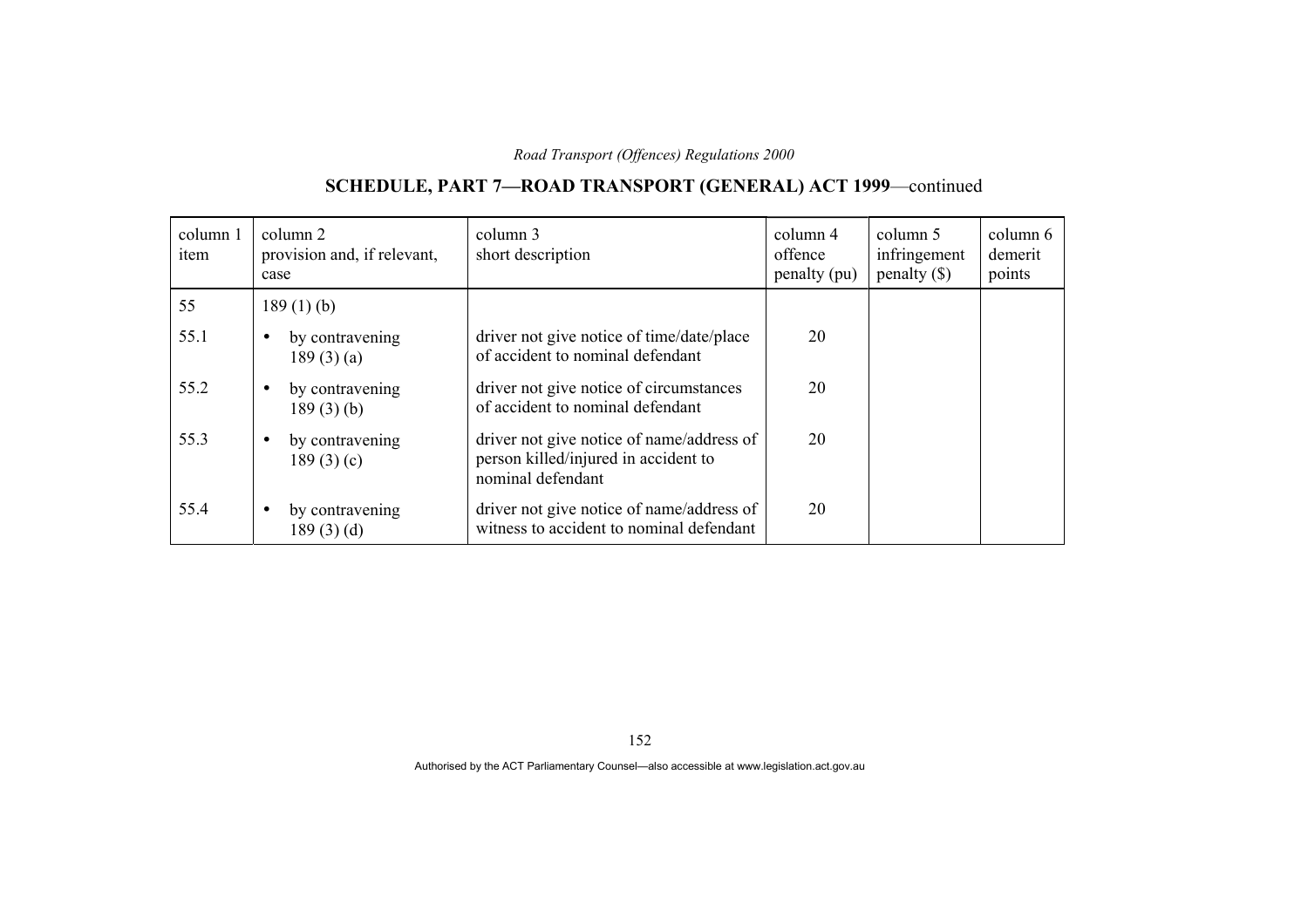### **SCHEDULE, PART 7—ROAD TRANSPORT (GENERAL) ACT 1999**—continued

| column 1<br>item | column 2<br>provision and, if relevant,<br>case | column 3<br>short description                                                              | column 4<br>offence<br>penalty (pu) | column 5<br>infringement<br>$penalty$ (\$) | column 6<br>demerit<br>points |
|------------------|-------------------------------------------------|--------------------------------------------------------------------------------------------|-------------------------------------|--------------------------------------------|-------------------------------|
| 56               | 189(2)                                          |                                                                                            |                                     |                                            |                               |
| 56.1             | by contravening<br>$\bullet$<br>189(3)(a)       | driver not give notice of time/date/place<br>of accident to owner                          | 20                                  |                                            |                               |
| 56.2             | by contravening<br>$\bullet$<br>$189(3)$ (b)    | driver not give notice of circumstances<br>of accident to owner                            | 20                                  |                                            |                               |
| 56.3             | by contravening<br>$\bullet$<br>189(3)(c)       | driver not give notice of name/address of<br>person killed/injured in accident to<br>owner | 20                                  |                                            |                               |
| 56.4             | by contravening<br>$\bullet$<br>189(3)(d)       | driver not give notice of name/address of<br>witness to accident to owner                  | 20                                  |                                            |                               |

153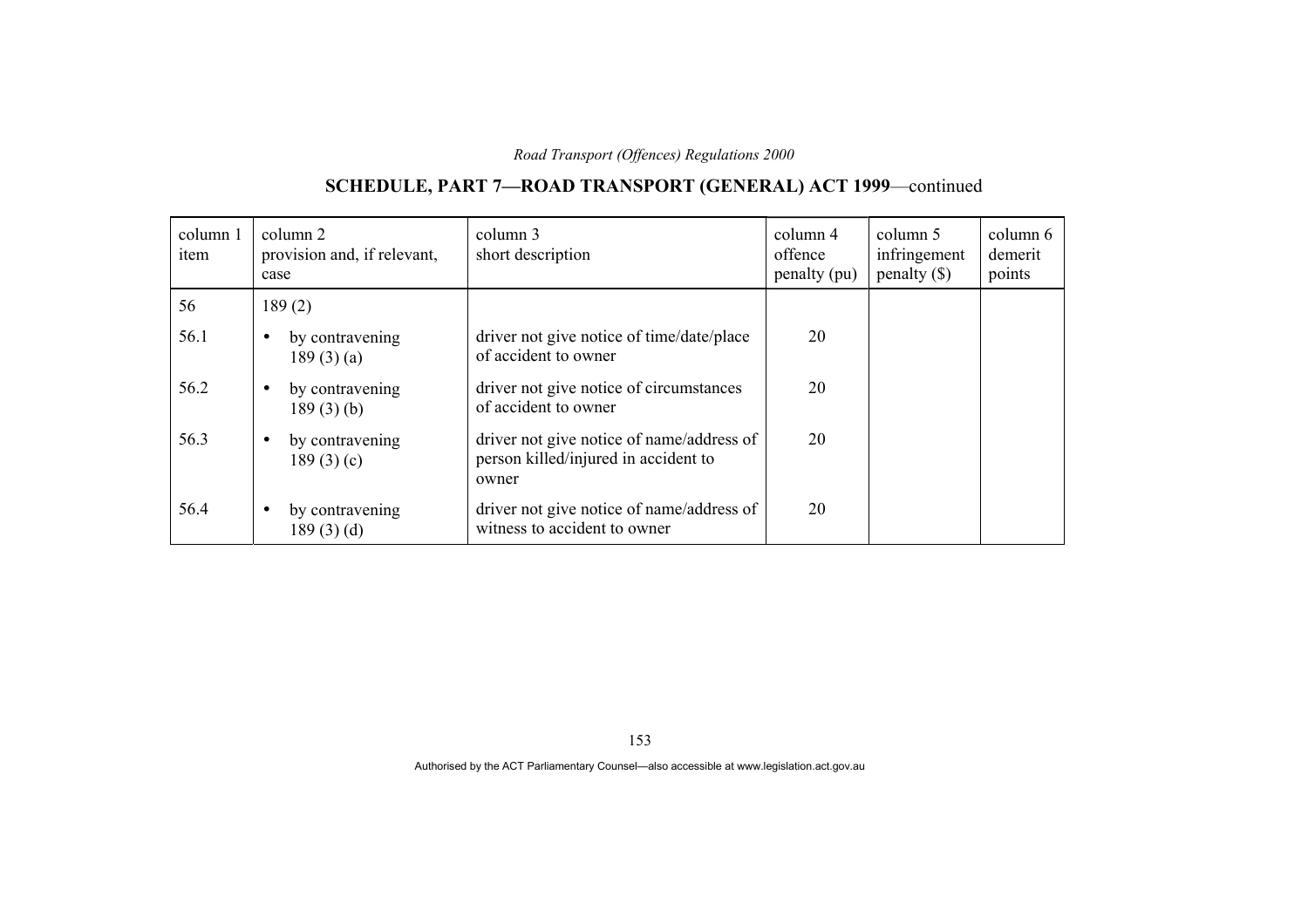#### column 1 item column 2 provision and, if relevant, case column 3 short description column 4 offence penalty (pu) column 5 infringement penalty (\$) column 6 demerit points 57 189 (5) driver/owner not give additional information/take step 20 58 192 (1) wher/driver not give notice to authorised insurer of notice/claim/action 20 59 192 (2) owner not give notice to authorised insurer of driver notice/claim/action 20 60 192 (3) owner/driver begin court proceeding/incur expense 20 61 205 (1) issue certificate/policy of insurance while not authorised insurer 100

### **SCHEDULE, PART 7—ROAD TRANSPORT (GENERAL) ACT 1999**—continued

154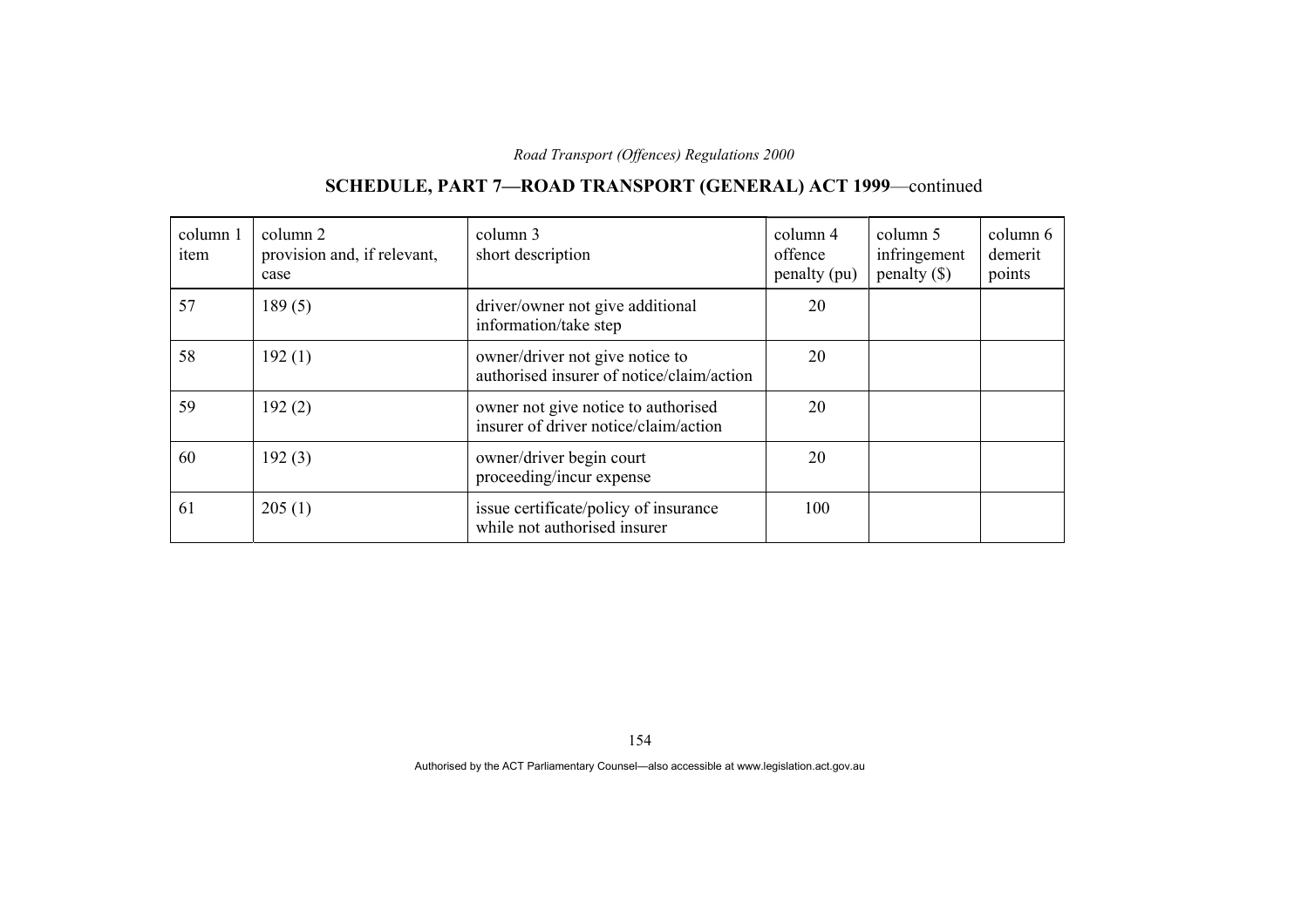# **SCHEDULE, PART 7—ROAD TRANSPORT (GENERAL) ACT 1999**—continued

| column 1<br>item | column 2<br>provision and, if relevant,<br>case | column 3<br>short description                                                                                                                    | column 4<br>offence<br>penalty (pu) | column 5<br>infringement<br>$penalty$ (\$) | column 6<br>demerit<br>points |
|------------------|-------------------------------------------------|--------------------------------------------------------------------------------------------------------------------------------------------------|-------------------------------------|--------------------------------------------|-------------------------------|
| 62               | 212(2)                                          |                                                                                                                                                  |                                     |                                            |                               |
| 62.1             | for $212(1)(a)$<br>$\bullet$                    | authorised insurer not provide<br>information about premiums received<br>under third-party policies/public vehicle<br>policies within set time   | 20                                  |                                            |                               |
| 62.2             | for $212(1)$ (b)<br>$\bullet$                   | authorised insurer not provide<br>information about claims paid for<br>third-party policies/public vehicle<br>policies within set time           | 20                                  |                                            |                               |
| 62.3             | for $212(1)(c)$<br>$\bullet$                    | authorised insurer not provide<br>information about persons insured under<br>third-party policies/public vehicle<br>policies within set time     | 20                                  |                                            |                               |
| 62.4             | for $212(1)(d)$<br>$\bullet$                    | authorised insurer not provide<br>information about other matters relevant<br>to third-party policies/public vehicle<br>policies within set time | 20                                  |                                            |                               |

155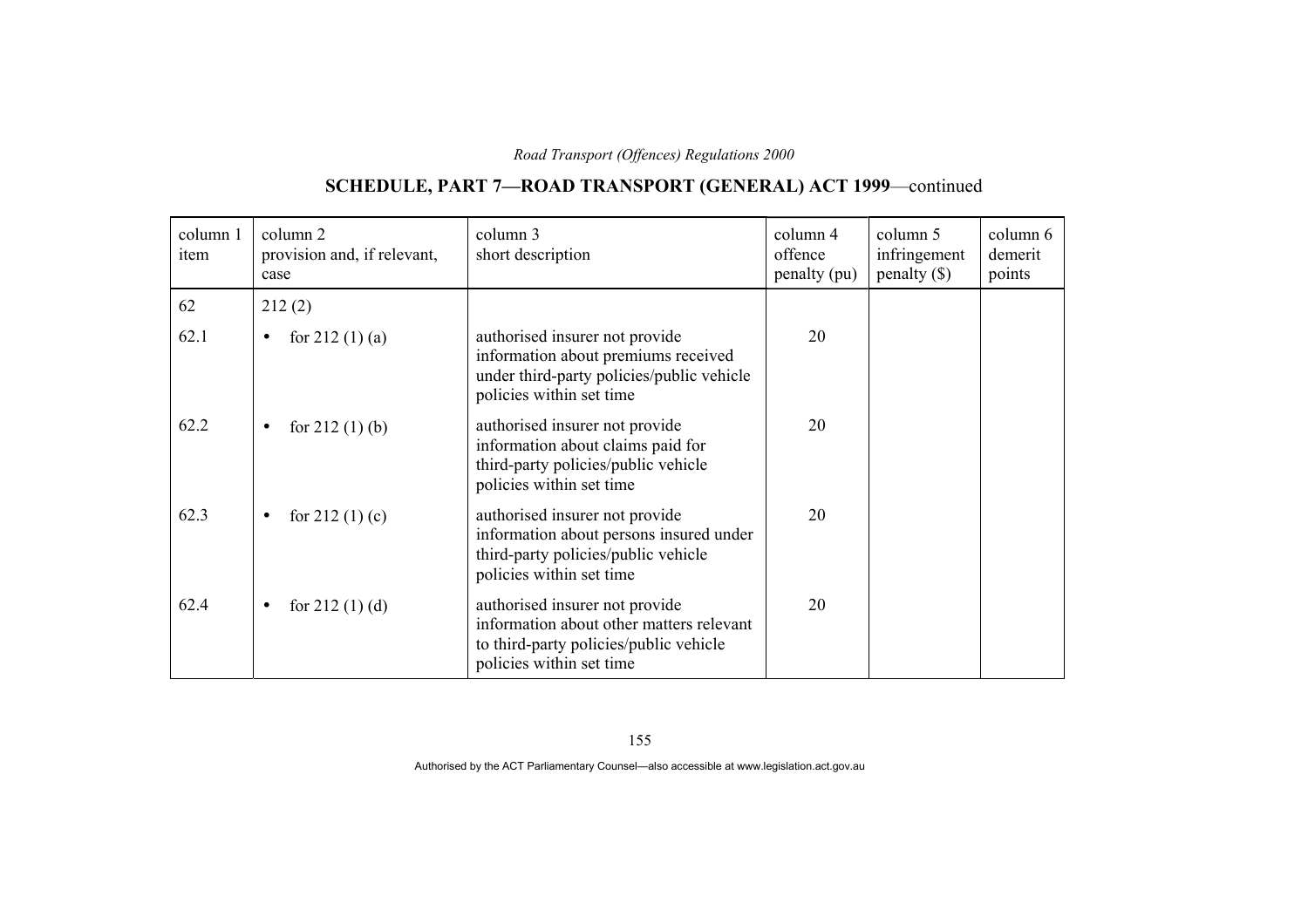## **SCHEDULE, PART 7—ROAD TRANSPORT (GENERAL) ACT 1999**—continued

| column 1<br>item | column 2<br>provision and, if relevant,<br>case | column 3<br>short description                                                                             | column 4<br>offence<br>penalty (pu) | column 5<br>infringement<br>$penalty (\$))$ | column 6<br>demerit<br>points |
|------------------|-------------------------------------------------|-----------------------------------------------------------------------------------------------------------|-------------------------------------|---------------------------------------------|-------------------------------|
| 63               | 214(1)                                          | authorised insurer charge/request/accept<br>more than maximum premium                                     | 20                                  |                                             |                               |
| 64               | 217(1)                                          | owner not maintain required public<br>vehicle policy                                                      | 50                                  | 413                                         |                               |
| 65               | 224(2)                                          |                                                                                                           |                                     |                                             |                               |
| 65.1             | for $224(1)(a)$<br>$\bullet$                    | owner not produce evidence that<br>third-party policy in force to police<br>officer/authorised person     | 20                                  |                                             |                               |
| 65.2             | for $224(1)$ (b)<br>$\bullet$                   | owner not produce evidence that public<br>vehicle policy in force to police officer/<br>authorised person | 20                                  |                                             |                               |
| 66               | 228(1)                                          | give road transport authority/<br>administering authority false/<br>misleading/incomplete information     | 20                                  |                                             |                               |

156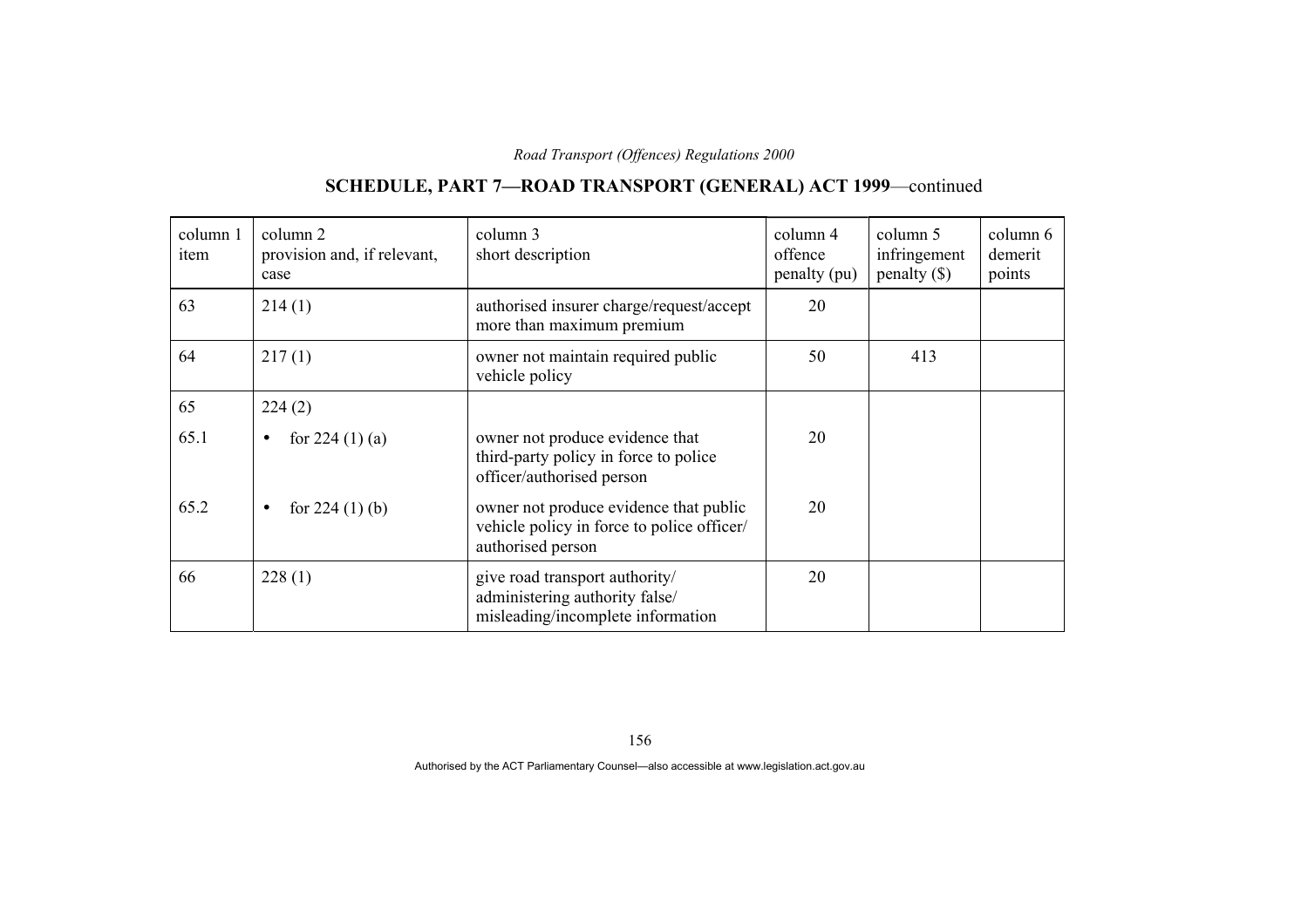#### column 1 item column 2 provision and, if relevant, case column 3 short description column 4 offence penalty (pu) column 5 infringement penalty (\$) column 6 demerit points 67 231 hinder/obstruct police officer/authorised person/other person 50 pu/6 months prison/both 68 232 (a) state false/misleading thing to road transport authority/police officer/ authorised person 20 69 232 (b) omit thing from statement made to road transport authority/police officer/ authorised person so it is misleading 20

### **SCHEDULE, PART 7—ROAD TRANSPORT (GENERAL) ACT 1999**—continued

157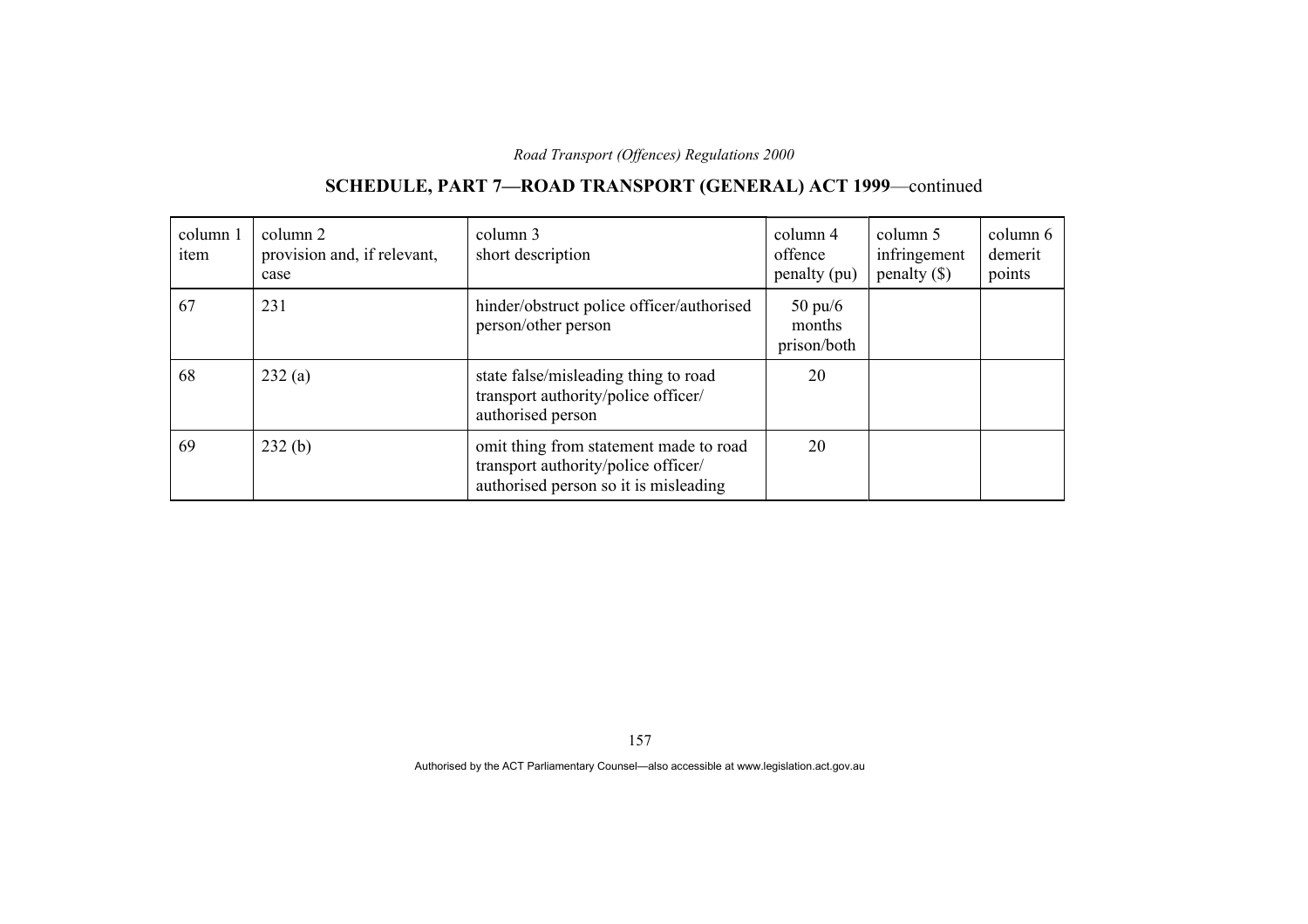#### **SCHEDULE**—continued

### **PART 8—ROAD TRANSPORT (BUS SERVICES) REGULATIONS 2000**

| column 1<br>item | column 2<br>provision and, if relevant,<br>case | column 3<br>short description                                                                                        | column 4<br>offence<br>penalty (pu) | column 5<br>infringement<br>penalty $(\$)$ | column 6<br>demerit<br>points |
|------------------|-------------------------------------------------|----------------------------------------------------------------------------------------------------------------------|-------------------------------------|--------------------------------------------|-------------------------------|
|                  | 5(1)                                            | bus operator not ensure interior/exterior/<br>fittings of bus clean/undamaged/<br>properly fitted/ securely in place | 10                                  | <b>200</b>                                 |                               |
|                  | 6                                               | bus operator allow unlicensed person to<br>drive bus                                                                 | 20                                  | 300                                        |                               |
| 3                | 7                                               | bus operator not make driver record                                                                                  | 10                                  | 200                                        |                               |
| 4                | 8 (a)                                           | bus operator not keep record as required                                                                             | 10                                  | 200                                        |                               |
| 5                | 8(b)                                            | bus operator not produce record to<br>police officer/authorised person for<br>inspection                             | 10                                  | <b>200</b>                                 |                               |
| 6                | 8 <sub>(c)</sub>                                | bus operator not produce record to<br>authority for inspection                                                       | 10                                  | <b>200</b>                                 |                               |

158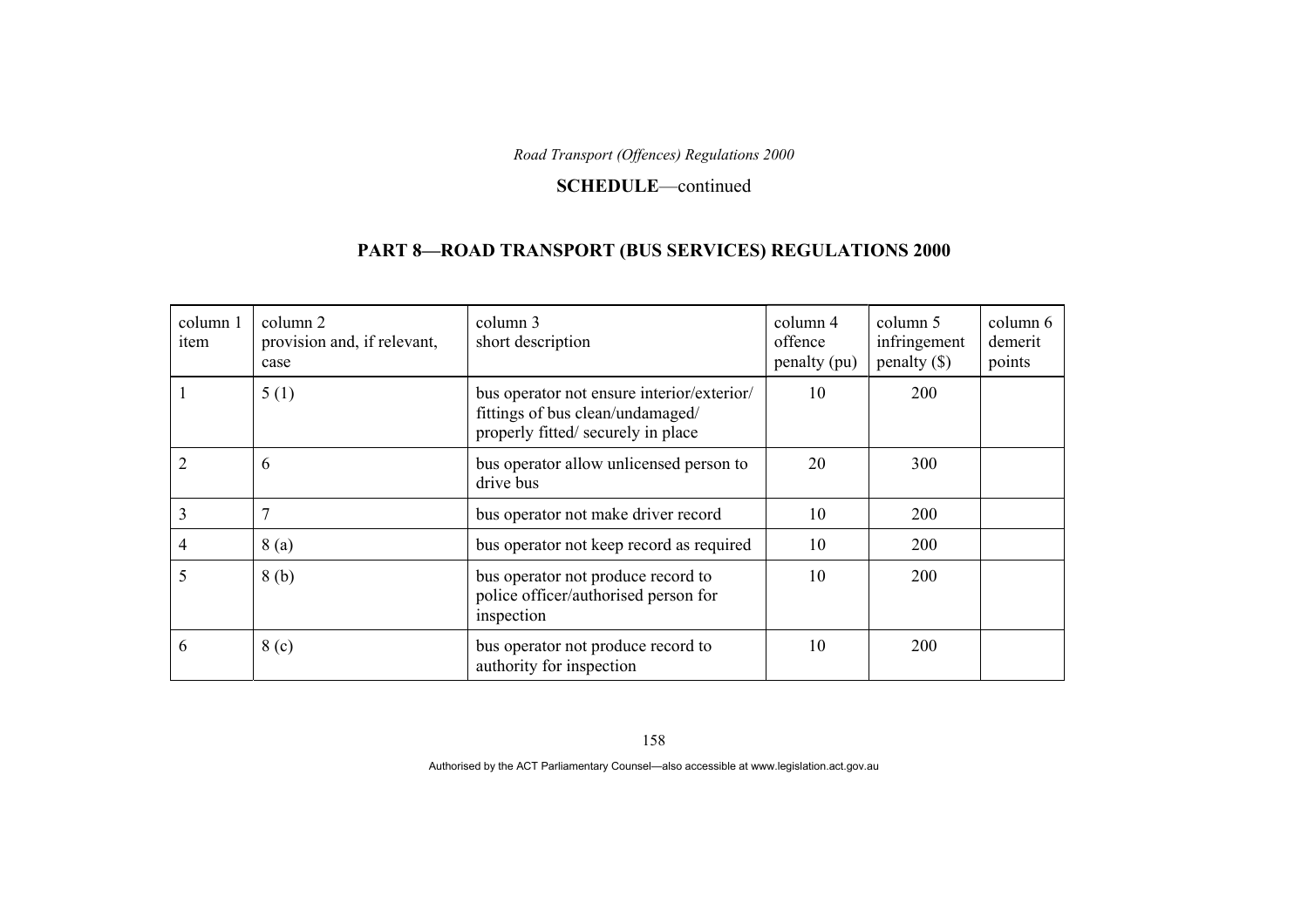# **SCHEDULE, PART 8—ROAD TRANSPORT (BUS SERVICES) REGULATIONS 2000**—continued

| column 1<br>item | column 2<br>provision and, if relevant,<br>case | column 3<br>short description                                              | column 4<br>offence<br>penalty (pu) | column 5<br>infringement<br>penalty $(\$)$ | column 6<br>demerit<br>points |
|------------------|-------------------------------------------------|----------------------------------------------------------------------------|-------------------------------------|--------------------------------------------|-------------------------------|
|                  | 9(1)(a)                                         | bus operator allow bus operation after<br>noncompliance notice expiry time | 20                                  | 300                                        |                               |
| 8                | 9(1)(b)                                         | bus operator allow bus operation after<br>noncompliance notice removed     | 20                                  | 300                                        |                               |
| 9                | 10(1)(a)                                        | bus driver not drop off passenger                                          | 5                                   | 100                                        |                               |
| 10               | 10(1)(b)                                        | bus driver not pick up passenger                                           | 5                                   | 100                                        |                               |
| 11               | 11                                              | bus driver not stop bus parallel to/close<br>to side of road               | 5                                   | 150                                        |                               |
| 12               | 12                                              | bus driver allow inconvenient article in<br>bus                            | 5                                   | 100                                        |                               |
| 13               | 13(1)(a)                                        | bus driver allow passenger in driver's<br>compartment                      | 5                                   | 100                                        |                               |
| 14               | 13(1)(b)                                        | bus driver allow passenger on driver's<br>seat                             | 5                                   | 100                                        |                               |

159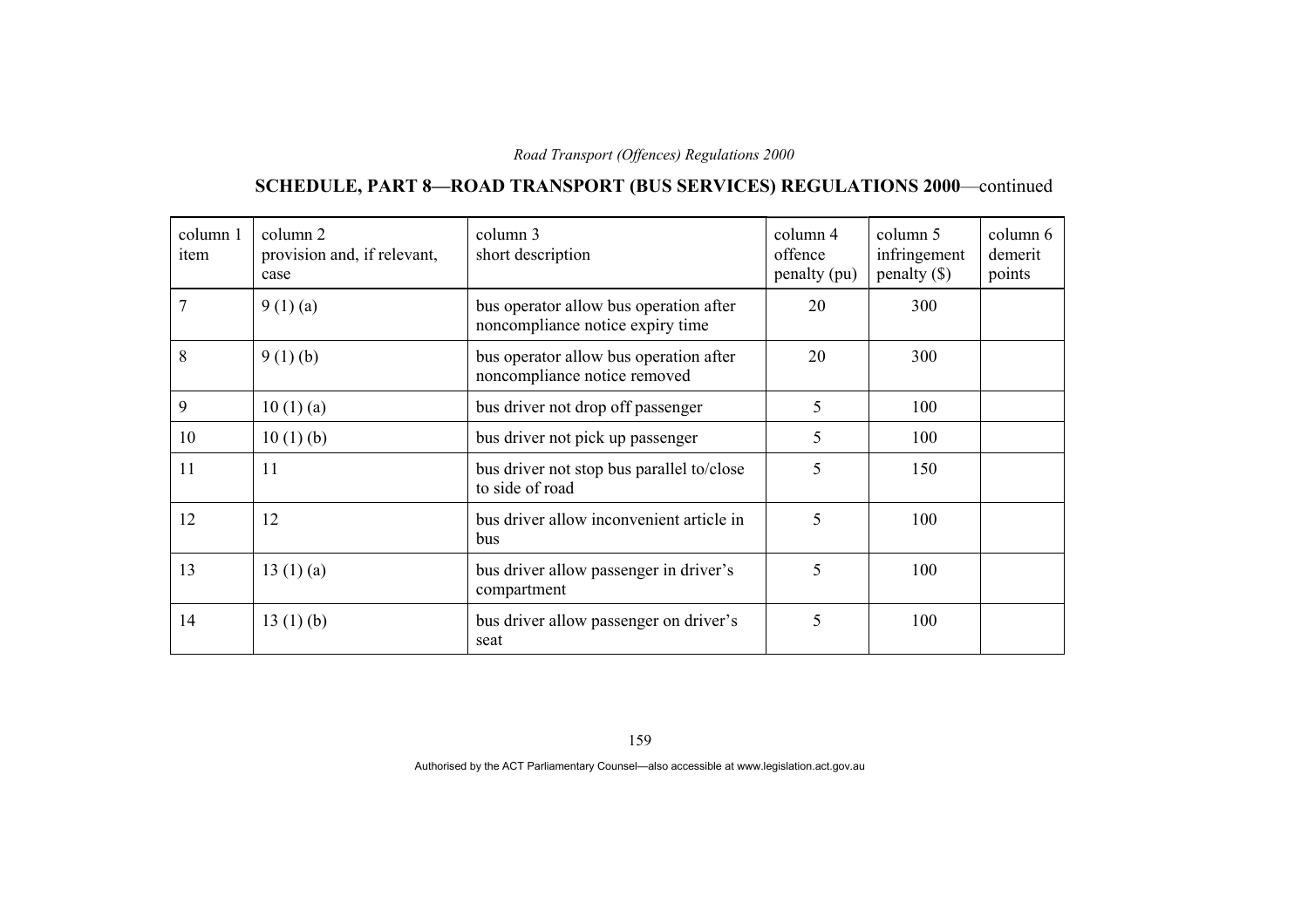# **SCHEDULE, PART 8—ROAD TRANSPORT (BUS SERVICES) REGULATIONS 2000**—continued

| column 1<br>item | column 2<br>provision and, if relevant,<br>case | column 3<br>short description                                     | column 4<br>offence<br>penalty (pu) | column 5<br>infringement<br>$penalty (\$))$ | column 6<br>demerit<br>points |
|------------------|-------------------------------------------------|-------------------------------------------------------------------|-------------------------------------|---------------------------------------------|-------------------------------|
| 15               | 13(2)(a)                                        | bus driver allow passenger on<br>unauthorised part of bus         | 5                                   | 100                                         |                               |
| 16               | 13(2)(b)                                        | bus driver allow passenger beside/in<br>front of driver's seat    | 5                                   | 100                                         |                               |
| 17               | 13 $(2)(c)$                                     | bus driver allow passenger to stand on<br>upper deck              | 5                                   | 100                                         |                               |
| 18               | 14(a)                                           | bus driver solicit for passenger/hiring                           | 10                                  | 150                                         |                               |
| 19               | 14(b)                                           | bus driver move bus while door open                               | 10                                  | 150                                         |                               |
| 20               | 14(c)                                           | bus driver start bus subject person to<br>unnecessary injury/risk | 10                                  | 200                                         |                               |
| 21               | 15(a)                                           | bus driver not clean/tidy/wearing<br>clean/respectable clothes    | 5                                   | 150                                         |                               |
| 22               | 15 <sub>(b)</sub>                               | bus driver not behave in orderly<br>way/politely/with propriety   | 5                                   | 150                                         |                               |

160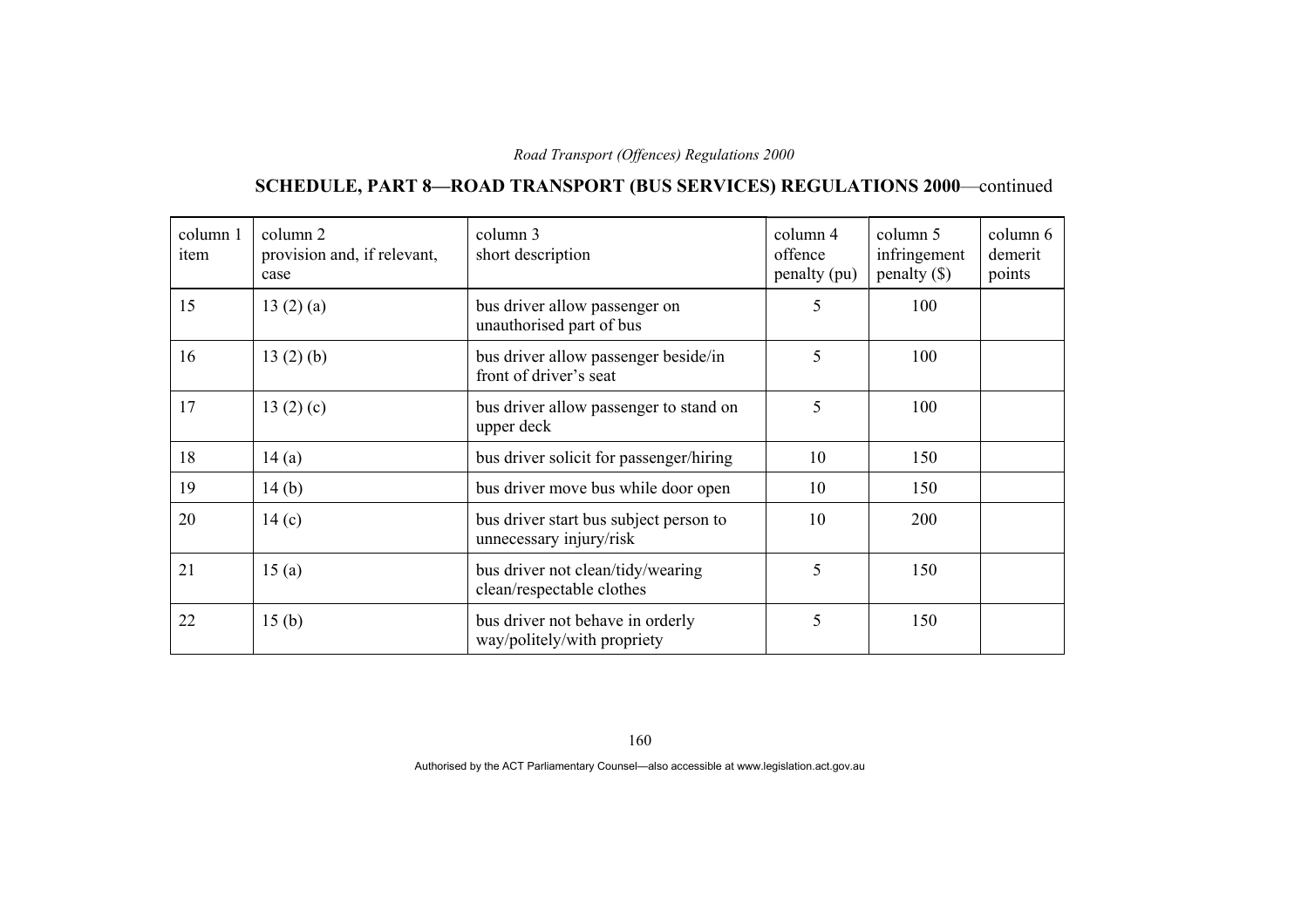# **SCHEDULE, PART 8—ROAD TRANSPORT (BUS SERVICES) REGULATIONS 2000**—continued

| column 1<br>item | column 2<br>provision and, if relevant,<br>case | column 3<br>short description                                                                                 | column 4<br>offence<br>penalty (pu) | column 5<br>infringement<br>$penalty$ (\$) | column 6<br>demerit<br>points |
|------------------|-------------------------------------------------|---------------------------------------------------------------------------------------------------------------|-------------------------------------|--------------------------------------------|-------------------------------|
| 23               | 15 <sub>(c)</sub>                               | bus driver not comply with passenger<br>request                                                               | 5                                   | 150                                        |                               |
| 24               | 16                                              | bus driver leave driving seat                                                                                 | 5                                   | 150                                        |                               |
| 25               | 17(1)(a)                                        | operate bus after noncompliance notice<br>expiry time                                                         | 20                                  | 100                                        |                               |
| 26               | $17(1)$ (b)                                     | operate bus after noncompliance notice<br>removed                                                             | 20                                  | 300                                        |                               |
| 27               | 19(1)                                           | transfer bus ticket to someone else                                                                           | 5                                   | 100                                        |                               |
| 28               | 20                                              | change/deface bus ticket/make bus ticket<br>illegible/inoperative                                             | 5                                   | 100                                        |                               |
| 29               | 21                                              | travel on bus without valid bus ticket                                                                        | 5                                   | 100                                        |                               |
| 30               | 22(1)                                           | use concession bus ticket if not entitled                                                                     | 5                                   | 100                                        |                               |
| 31               | 22(3)                                           | not produce evidence of entitlement to<br>bus ticket concession to driver/police<br>officer/authorised person | 5                                   | 100                                        |                               |

161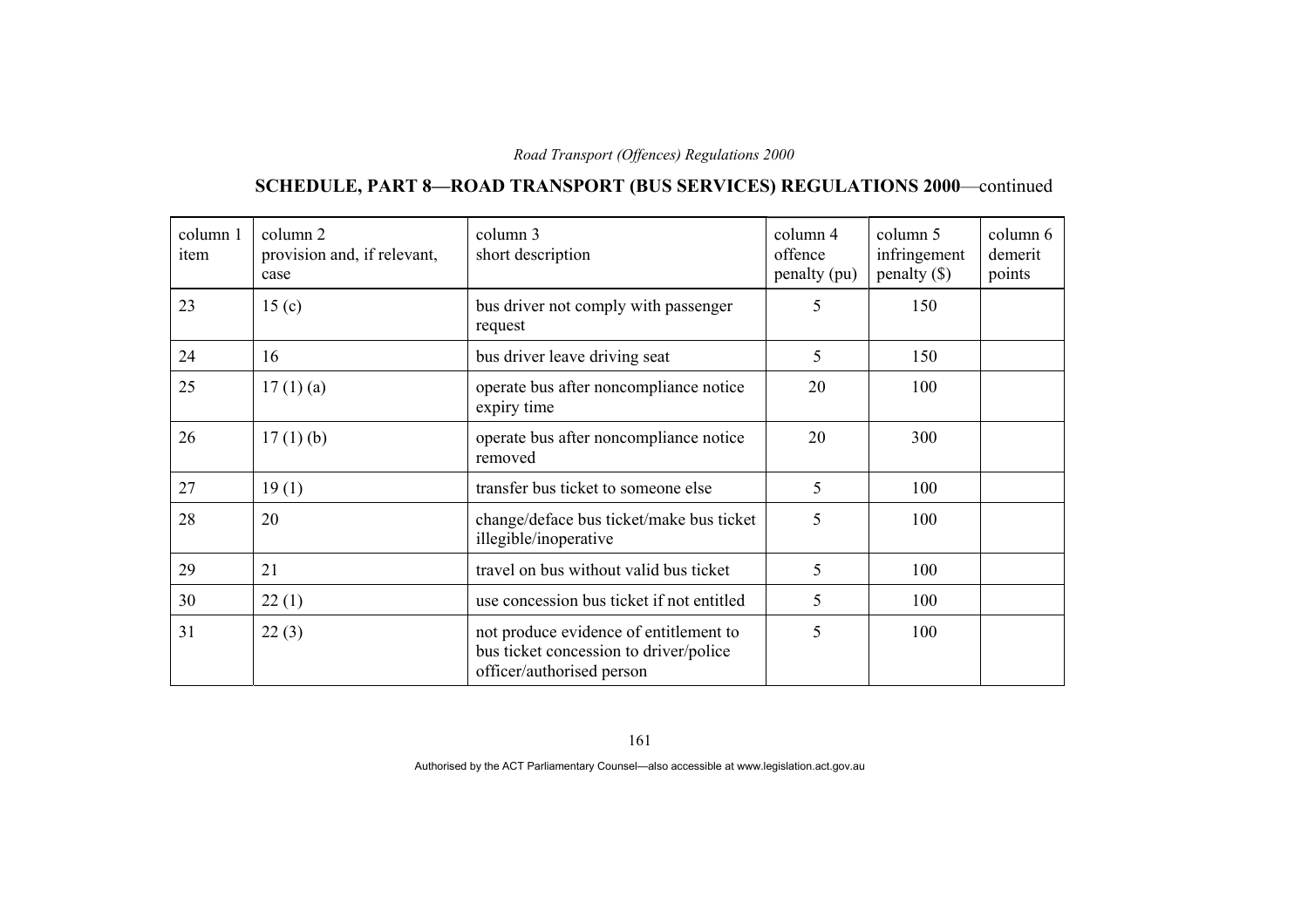# **SCHEDULE, PART 8—ROAD TRANSPORT (BUS SERVICES) REGULATIONS 2000**—continued

| column 1<br>item | column 2<br>provision and, if relevant,<br>case | column 3<br>short description                                                                                                                                            | column 4<br>offence<br>penalty (pu) | column 5<br>infringement<br>$penalty$ (\$) | column 6<br>demerit<br>points |
|------------------|-------------------------------------------------|--------------------------------------------------------------------------------------------------------------------------------------------------------------------------|-------------------------------------|--------------------------------------------|-------------------------------|
| 32               | 22(5)                                           | provide document containing false/<br>misleading/incomplete information for<br>bus ticket concession application/<br>evidence of entitlement to bus ticket<br>concession | 20                                  |                                            |                               |
| 33               | 22(6)(a)                                        | state false/misleading thing for bus ticket<br>concession application/evidence of<br>entitlement to bus ticket concession                                                | 20                                  |                                            |                               |
| 34               | 22(6)(b)                                        | omit thing from statement for bus ticket<br>concession application/evidence of<br>entitlement to bus ticket concession so it<br>is misleading                            | 20                                  |                                            |                               |
| 35               | 23                                              | not make bus ticket available to<br>authorised person for inspection/<br>processing                                                                                      | 5                                   | 100                                        |                               |
| 36               | 24(1)                                           | not offer bus ticket for processing                                                                                                                                      | 5                                   | 100                                        |                               |

162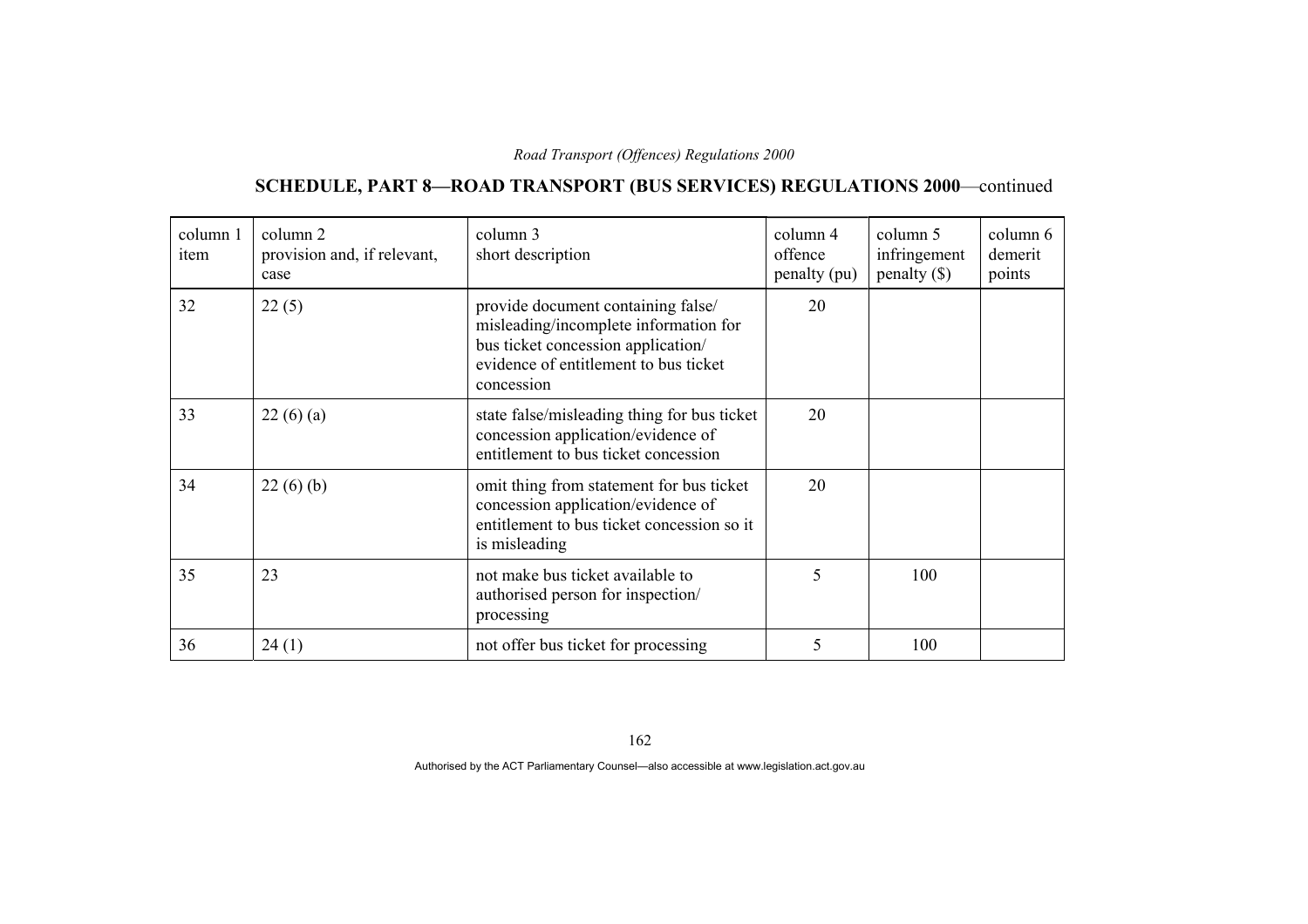# **SCHEDULE, PART 8—ROAD TRANSPORT (BUS SERVICES) REGULATIONS 2000**—continued

| column 1<br>item | column 2<br>provision and, if relevant,<br>case | column 3<br>short description                        | column 4<br>offence<br>penalty (pu) | column 5<br>infringement<br>$penalty$ (\$) | column 6<br>demerit<br>points |
|------------------|-------------------------------------------------|------------------------------------------------------|-------------------------------------|--------------------------------------------|-------------------------------|
| 37               | 25(1)                                           | interfere with comfort or safety of<br>person on bus | 5                                   | 100                                        |                               |
| 38               | 26(2)                                           | occupy reserved bus seat                             | 5                                   | 100                                        |                               |
| 39               | 27(1)                                           | drink liquor on bus                                  | 5                                   | 100                                        |                               |
| 40               | 28(1)                                           | eat/drink on bus contrary to sign                    | 5                                   | 100                                        |                               |
| 41               | 29(a)                                           | get on/get off moving bus                            | 5                                   | 100                                        |                               |
| 42               | 29(b)                                           | get on/get off bus through window                    | 5                                   | 100                                        |                               |
| 43               | 30(1)                                           | get on bus at unscheduled stop                       | 5                                   | 100                                        |                               |
| 44               | 30(2)                                           | get off bus at unscheduled stop                      | 5                                   | 100                                        |                               |
| 45               | 31(a)                                           | interfere with bus equipment                         | 5                                   | 100                                        |                               |
| 46               | 31 <sub>(b)</sub>                               | block bus door                                       | 5                                   | 100                                        |                               |
| 47               | 31 <sub>(c)</sub>                               | unlock bus door                                      | 5                                   | 100                                        |                               |
| 48               | 31 <sub>(d)</sub>                               | open door while bus moving                           | 5                                   | 100                                        |                               |

163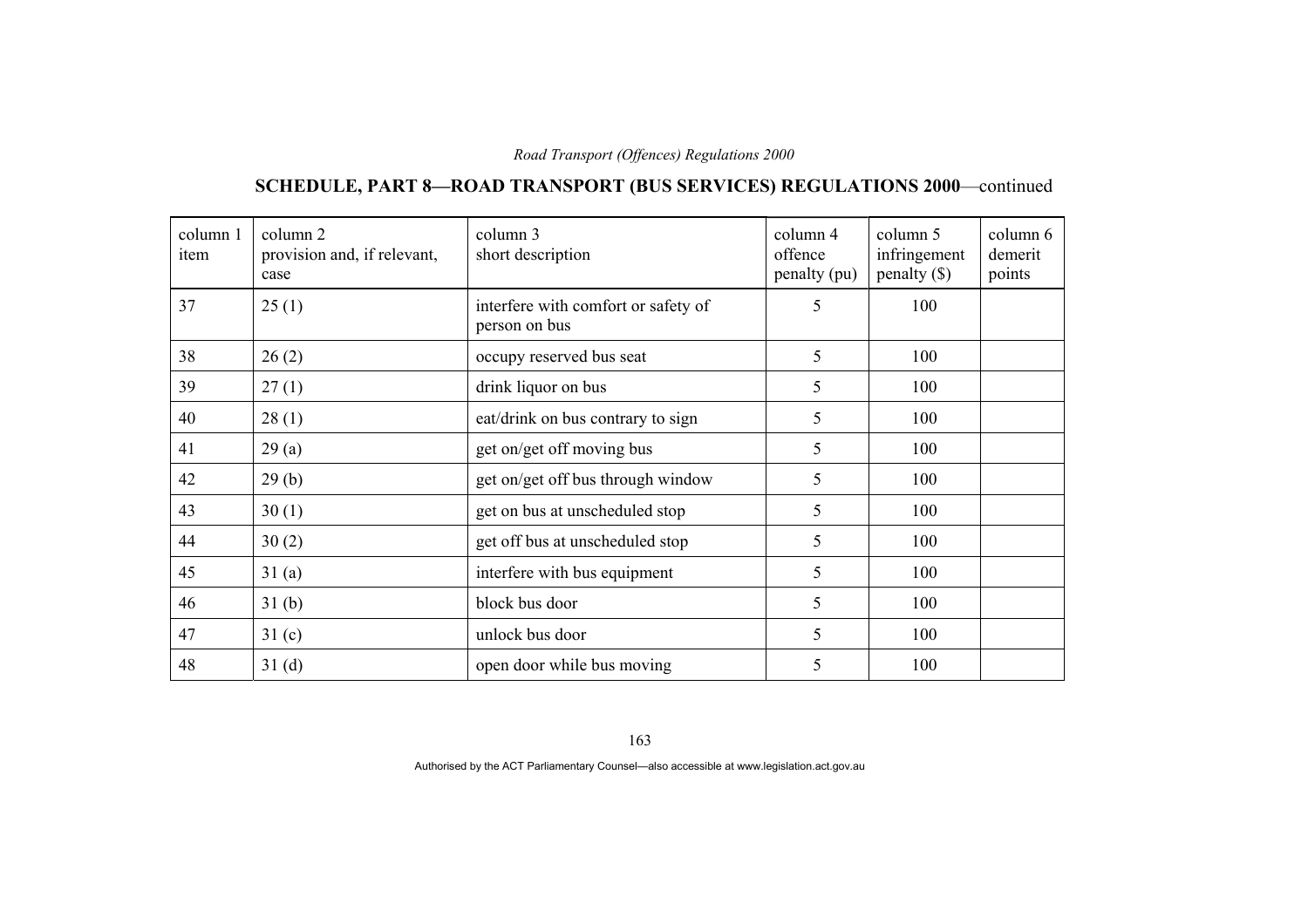# **SCHEDULE, PART 8—ROAD TRANSPORT (BUS SERVICES) REGULATIONS 2000**—continued

| column 1<br>item | column 2<br>provision and, if relevant,<br>case | column 3<br>short description                       | column 4<br>offence<br>penalty (pu) | column 5<br>infringement<br>penalty $(\$)$ | column 6<br>demerit<br>points |
|------------------|-------------------------------------------------|-----------------------------------------------------|-------------------------------------|--------------------------------------------|-------------------------------|
| 49               | 31(e)                                           | interfere with automatic bus door                   | 5                                   | 100                                        |                               |
| 50               | 32                                              | throw thing in/from bus                             | 5                                   | 100                                        |                               |
| 51               | 33 $(1)(a)$                                     | bus passenger enter drivers compartment             | 5                                   | 100                                        |                               |
| 52               | 33 $(1)$ (b)                                    | bus passenger occupy driver's seat                  | 5                                   | 100                                        |                               |
| 53               | 33(2)(a)                                        | bus passenger travel on unauthorised<br>part of bus | 5                                   | 100                                        |                               |
| 54               | 33(2)(b)                                        | bus passenger beside/in front of driver's<br>seat   | 5                                   | 100                                        |                               |
| 55               | 33 $(2)(c)$                                     | bus passenger stand on upper deck of<br>bus         | 5                                   | 100                                        |                               |
| 56               | 34                                              | remove property of bus operator from<br>bus         | 5                                   | 100                                        |                               |
| 57               | 35                                              | deposit litter/dangerous thing in bus               | 5                                   | 100                                        |                               |

164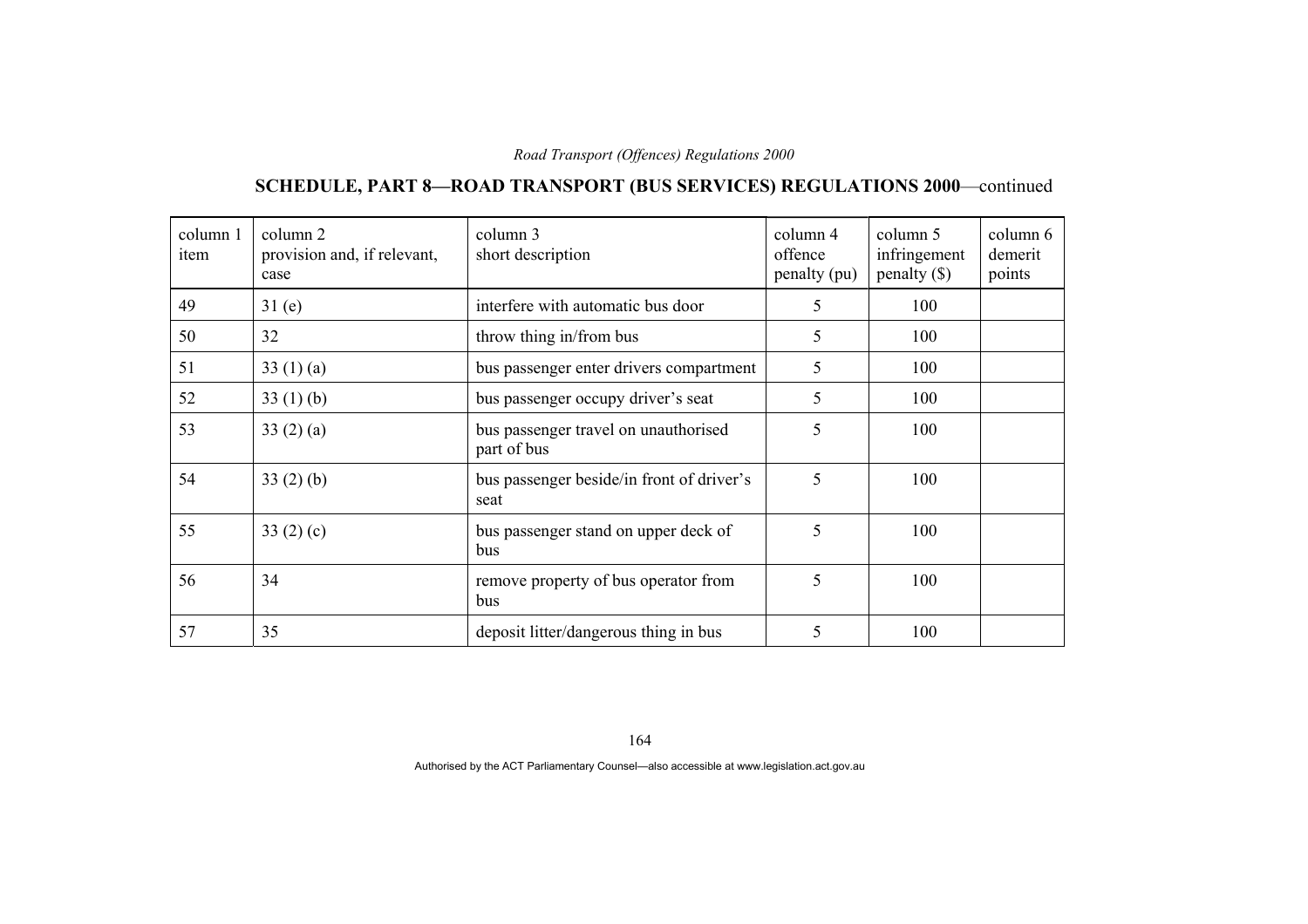# **SCHEDULE, PART 8—ROAD TRANSPORT (BUS SERVICES) REGULATIONS 2000**—continued

| column 1<br>item | column 2<br>provision and, if relevant,<br>case | column 3<br>short description                                                                                                                            | column 4<br>offence<br>penalty (pu) | column 5<br>infringement<br>$penalty$ (\$) | column 6<br>demerit<br>points |
|------------------|-------------------------------------------------|----------------------------------------------------------------------------------------------------------------------------------------------------------|-------------------------------------|--------------------------------------------|-------------------------------|
| 58               | 36(1)                                           | bus passenger take dog/cat/bird/other<br>animal on bus without permission                                                                                | 5                                   | 100                                        |                               |
| 59               | 37(1)                                           | bus passenger with soiled clothing/soiled<br>goods/damaging goods/bulky goods not<br>comply with direction by driver/police<br>officer/authorised person | 5                                   | 100                                        |                               |
| 60               | 38(2)                                           | intoxicated bus passenger not comply<br>with direction by driver/police officer/<br>authorised person                                                    | 5                                   | 100                                        |                               |
| 61               | 39(2)                                           | bus passenger offender not comply with<br>direction by driver/police officer/<br>authorised person                                                       | 5                                   | 150                                        |                               |
| 62               | 41                                              | not deal with lost property on bus as<br>required                                                                                                        | 5                                   | 150                                        |                               |
| 63               | 43(5)                                           | not provide record/information for bus<br>services enforcement                                                                                           | 20                                  | 300                                        |                               |

165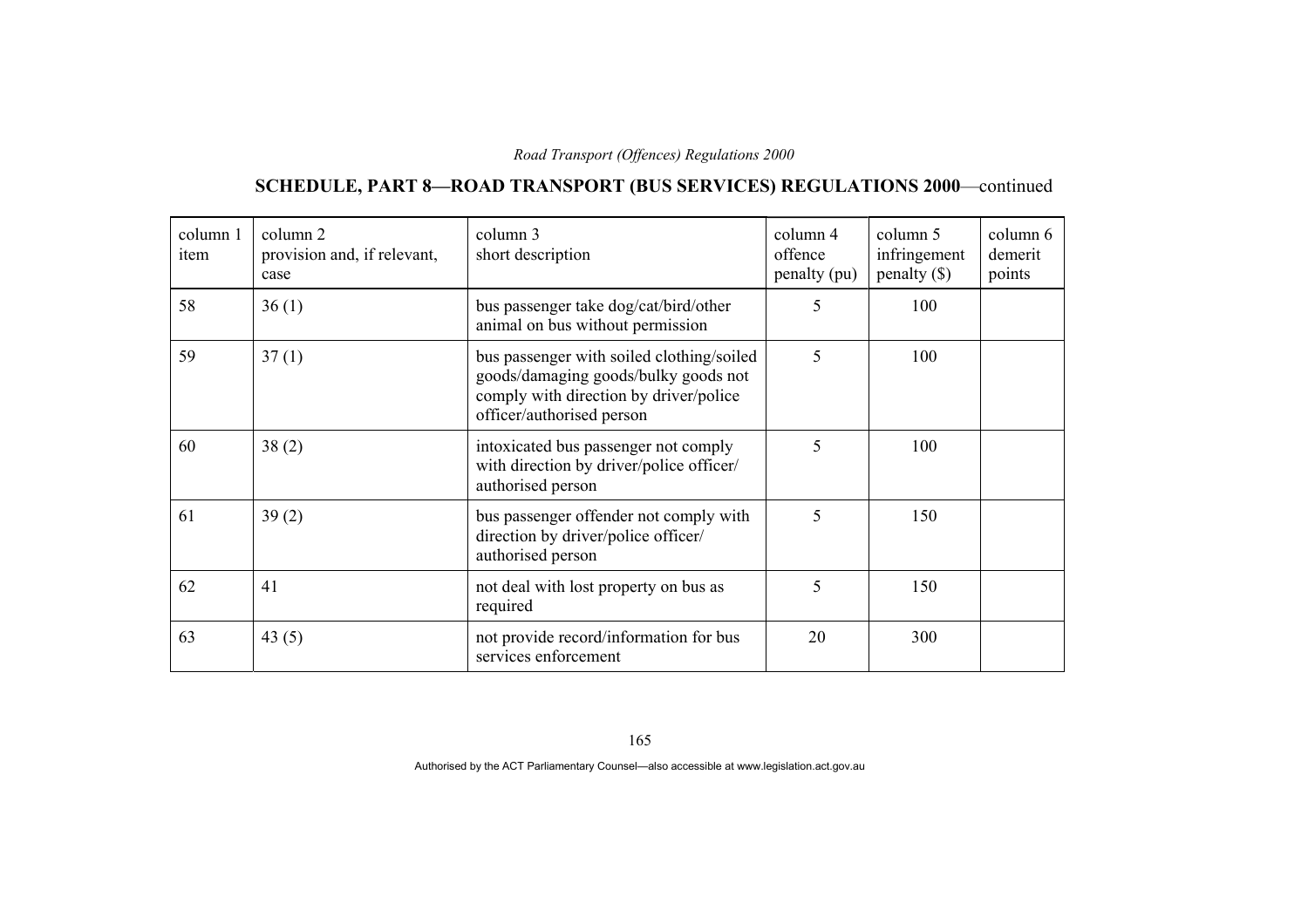# **SCHEDULE, PART 8—ROAD TRANSPORT (BUS SERVICES) REGULATIONS 2000**—continued

| column 1<br>item | column 2<br>provision and, if relevant,<br>case | column 3<br>short description                                                                                                        | column 4<br>offence<br>penalty (pu) | column 5<br>infringement<br>$penalty$ (\$) | column 6<br>demerit<br>points |
|------------------|-------------------------------------------------|--------------------------------------------------------------------------------------------------------------------------------------|-------------------------------------|--------------------------------------------|-------------------------------|
| 64               | 44 $(4)$                                        | not comply with request/signal by police<br>officer/authorised person for bus<br>services enforcement                                | 20                                  | 300                                        |                               |
| 65               | 45(3)                                           | responsible person not comply with<br>inspection requirement by police officer/<br>authorised person for bus services<br>enforcement | 20                                  | 300                                        |                               |
| 66               | 47                                              | bus operator not give notice of change in<br>licence particulars                                                                     | 10                                  | 200                                        |                               |
| 67               | 48(4)                                           | unauthorised bus noncompliance notice<br>removal                                                                                     | 20                                  | 300                                        |                               |
| 68               | 49 $(2)$ $(a)$                                  | not state name/address when required by<br>police officer/authorised person for bus<br>services enforcement                          | 10                                  | 100                                        |                               |
| 69               | 49(2)(b)                                        | state false name/address for bus services<br>enforcement                                                                             | 10                                  | 100                                        |                               |

166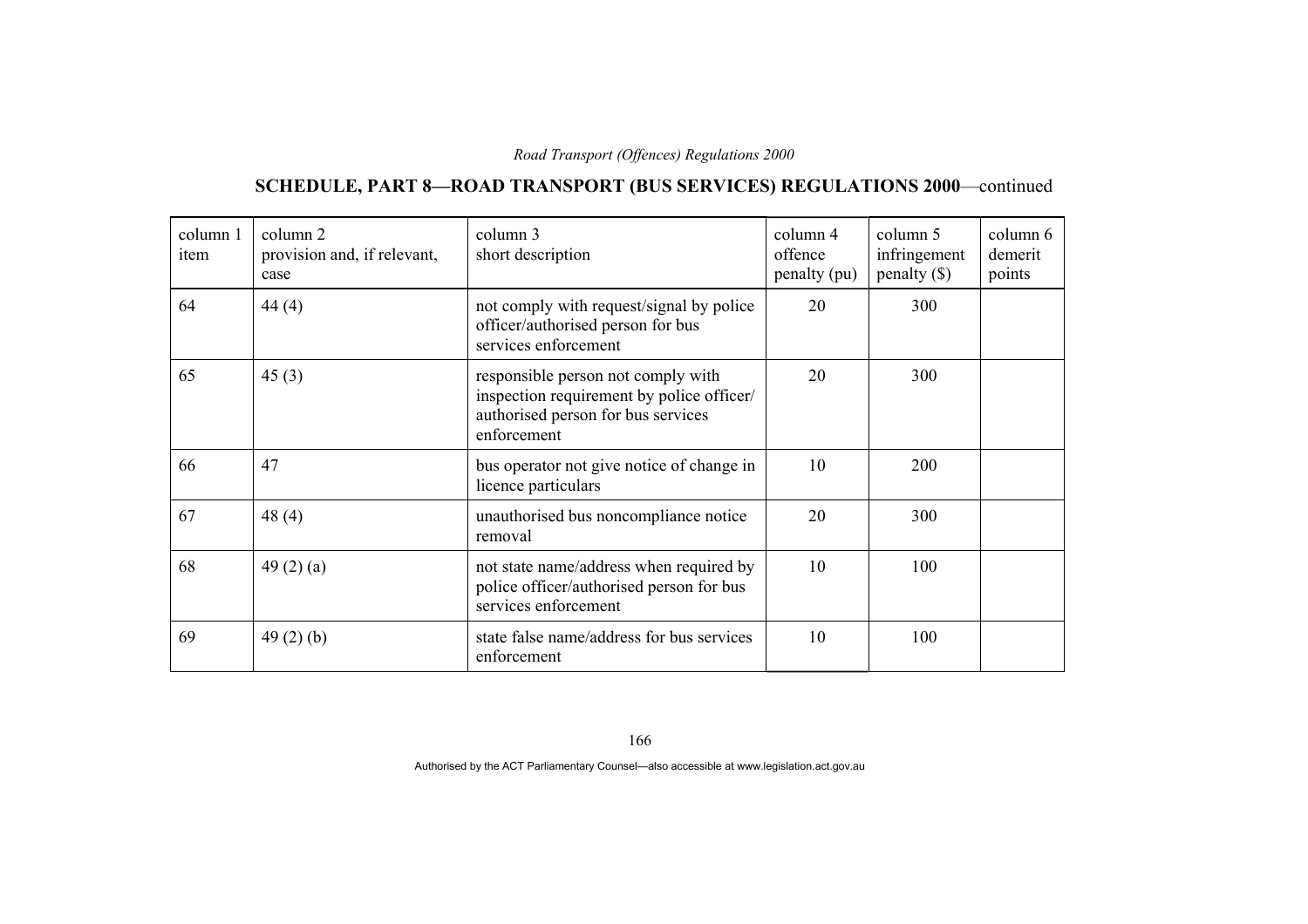#### **SCHEDULE**—continued

### **PART 9—ROAD TRANSPORT (HIRE VEHICLE SERVICES) REGULATIONS 2000**

| column 1<br>item | column 2<br>provision and, if relevant,<br>case | column 3<br>short description                                                                                                       | column 4<br>offence<br>penalty (pu) | column 5<br>infringement<br>penalty $(\$)$ | column 6<br>demerit<br>points |
|------------------|-------------------------------------------------|-------------------------------------------------------------------------------------------------------------------------------------|-------------------------------------|--------------------------------------------|-------------------------------|
|                  | 5(1)                                            | hire vehicle operator not ensure interior/<br>exterior/fittings of vehicle clean/<br>undamaged/properly fitted/securely in<br>place | 10                                  | 300                                        |                               |
|                  | 6                                               | hire vehicle operator not give notice of<br>change in licence particulars                                                           | 10                                  | 200                                        |                               |
|                  | 7(1)(a)                                         | operate hire vehicle after noncompliance<br>notice expiry time                                                                      | 20                                  | 300                                        |                               |
| 4                | $7(1)$ (b)                                      | operate hire vehicle after noncompliance<br>notice removed                                                                          | 20                                  | 300                                        |                               |

167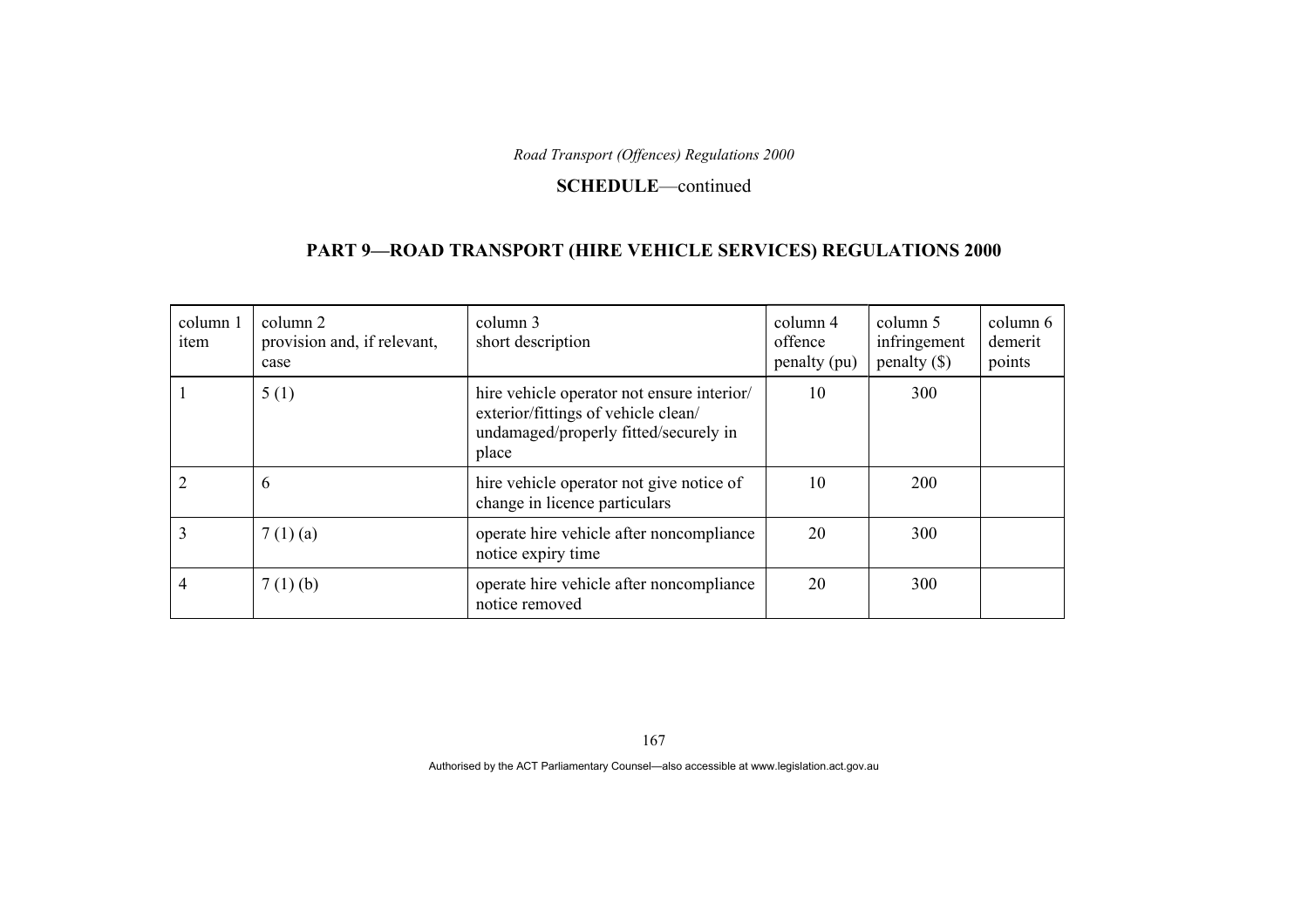# **SCHEDULE, PART 9—ROAD TRANSPORT (HIRE VEHICLE SERVICES) REGULATIONS 2000**—continued

| column 1<br>item | column 2<br>provision and, if relevant,<br>case | column 3<br>short description                                                                     | column 4<br>offence<br>penalty (pu) | column 5<br>infringement<br>penalty $(\$)$ | column 6<br>demerit<br>points |
|------------------|-------------------------------------------------|---------------------------------------------------------------------------------------------------|-------------------------------------|--------------------------------------------|-------------------------------|
| 5                | 8                                               | hire vehicle operator allow unlicensed<br>person to drive vehicle                                 | 20                                  | 200                                        |                               |
| 6                | 9                                               | hire vehicle operator not make driver<br>record                                                   | 10                                  | 200                                        |                               |
|                  | 10(a)                                           | hire vehicle operator not keep record as<br>required                                              | 10                                  | 200                                        |                               |
| 8                | 10(b)                                           | hire vehicle operator not produce record<br>to police officer/authorised person for<br>inspection | 10                                  | 200                                        |                               |
| 9                | 10(c)                                           | hire vehicle operator not produce records<br>to authority for inspection                          | 10                                  | 200                                        |                               |
| 10               | 11                                              | hire vehicle driver drive dirty/untidy<br>vehicle                                                 | 5                                   | 150                                        |                               |
| 11               | 12(1)(a)                                        | hire vehicle driver operate vehicle after<br>noncompliance notice expiry time                     | 20                                  | 100                                        |                               |

168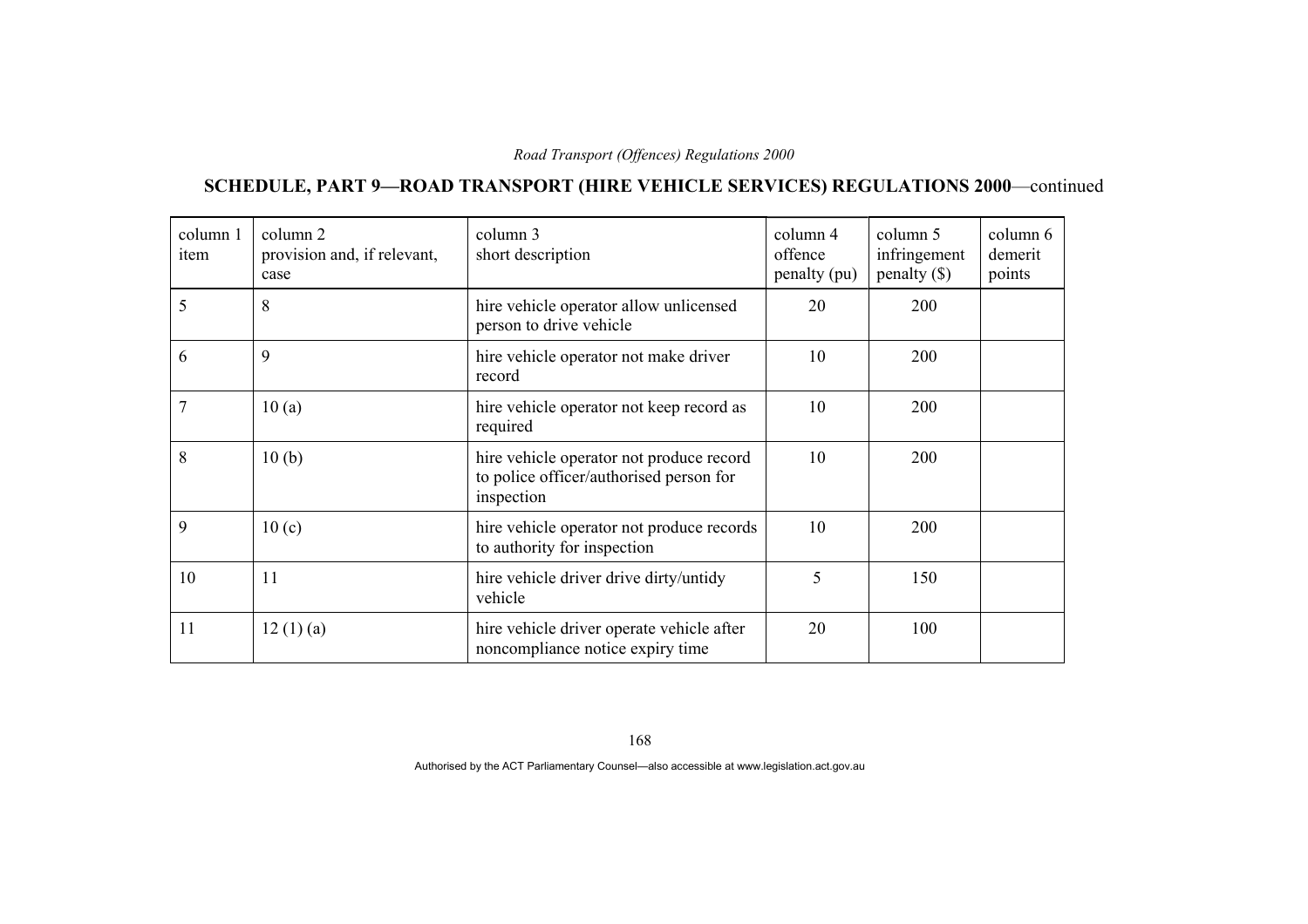# **SCHEDULE, PART 9—ROAD TRANSPORT (HIRE VEHICLE SERVICES) REGULATIONS 2000**—continued

| column 1<br>item | column 2<br>provision and, if relevant,<br>case | column 3<br>short description                                                             | column 4<br>offence<br>penalty (pu) | column 5<br>infringement<br>penalty $(\$)$ | column 6<br>demerit<br>points |
|------------------|-------------------------------------------------|-------------------------------------------------------------------------------------------|-------------------------------------|--------------------------------------------|-------------------------------|
| 12               | 12(1)(b)                                        | hire vehicle driver drive vehicle after<br>noncompliance notice removed                   | 20                                  | 100                                        |                               |
| 13               | 13(1)                                           | hire vehicle driver allow inconvenient<br>article in vehicle                              | 5                                   | 100                                        |                               |
| 14               | 14(a)                                           | hire vehicle driver solicit for<br>passengers/hiring                                      | 10                                  | 150                                        |                               |
| 15               | 14(b)                                           | hire vehicle driver move vehicle while<br>door open                                       | 10                                  | 150                                        |                               |
| 16               | 14(c)                                           | hire vehicle driver subject person to<br>unnecessary injury risk when starting<br>vehicle | 10                                  | 200                                        |                               |
| 17               | 15(a)                                           | hire vehicle driver not clean/tidy/<br>wearing clean/respectable clothes                  | 5                                   | 150                                        |                               |
| 18               | 15 <sub>(b)</sub>                               | hire vehicle driver not behave in orderly<br>way/politely/with propriety                  | 5                                   | 150                                        |                               |

169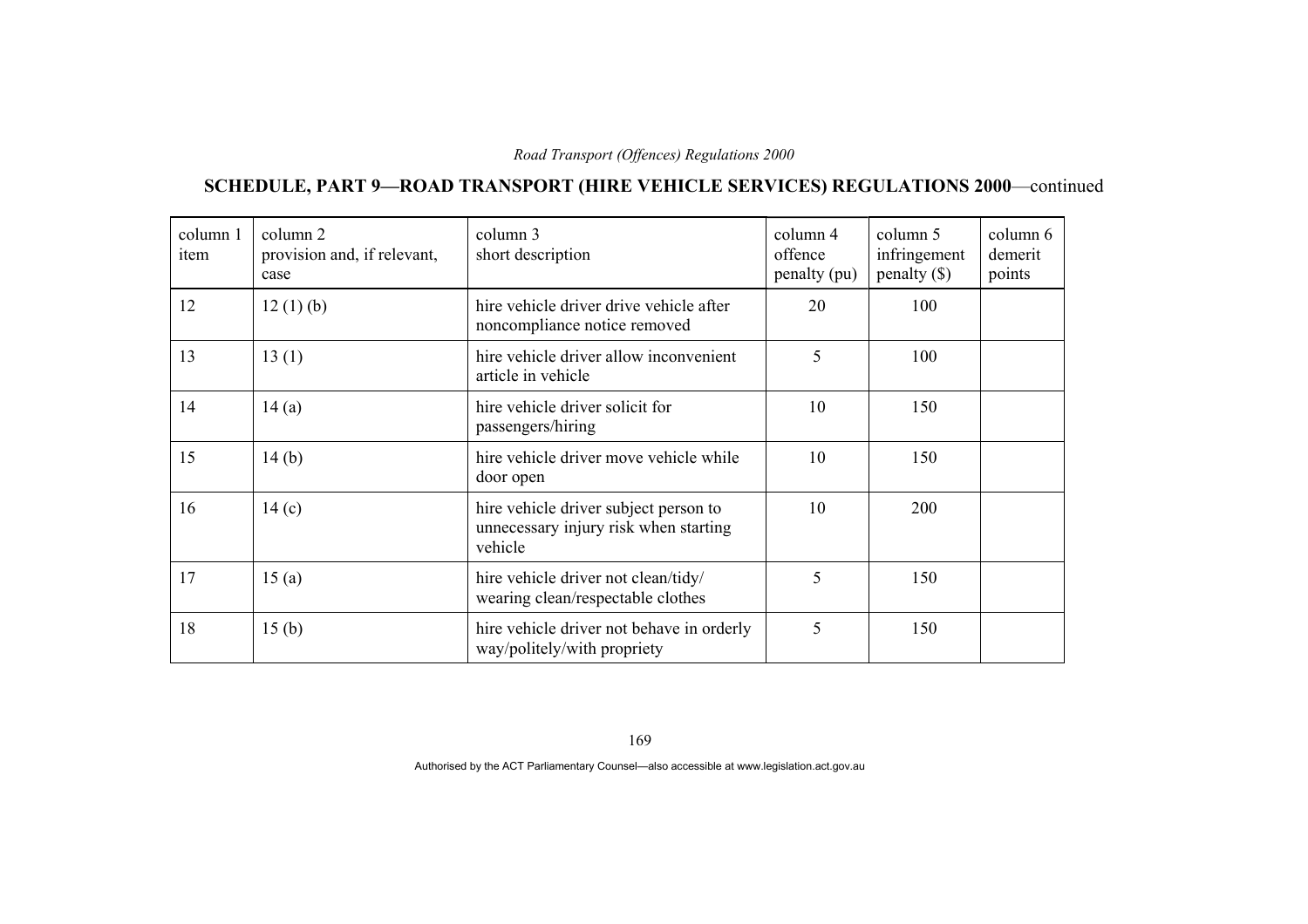# **SCHEDULE, PART 9—ROAD TRANSPORT (HIRE VEHICLE SERVICES) REGULATIONS 2000**—continued

| column 1<br>item | column 2<br>provision and, if relevant,<br>case | column 3<br>short description                                                  | column 4<br>offence<br>penalty (pu) | column 5<br>infringement<br>penalty $(\$)$ | column 6<br>demerit<br>points |
|------------------|-------------------------------------------------|--------------------------------------------------------------------------------|-------------------------------------|--------------------------------------------|-------------------------------|
| 19               | 15 <sub>(c)</sub>                               | hire vehicle driver not comply with<br>passenger request                       | 5                                   | 150                                        |                               |
| 20               | 16(1)(a)                                        | hire vehicle driver not carry out hiring<br>promptly                           | 5                                   | 150                                        |                               |
| 21               | 16(1)(b)                                        | hire vehicle driver not drive by shortest<br>route                             | 5                                   | 150                                        |                               |
| 22               | 17                                              | hire vehicle driver not stop vehicle<br>parallel to/close to side of road      | 5                                   | 150                                        |                               |
| 23               | 19                                              | hire vehicle driver allow extra person in<br>vehicle without hirer's agreement | 5                                   | 150                                        |                               |
| 24               | 20                                              | hire vehicle driver charge fare for<br>avoidable delay                         | 5                                   | 150                                        |                               |
| 25               | 21(1)                                           | hire vehicle hirer not pay fare                                                | 5                                   | 150                                        |                               |
| 26               | 22(a)                                           | hire vehicle passenger offensive<br>behaviour                                  | 5                                   | 100                                        |                               |

170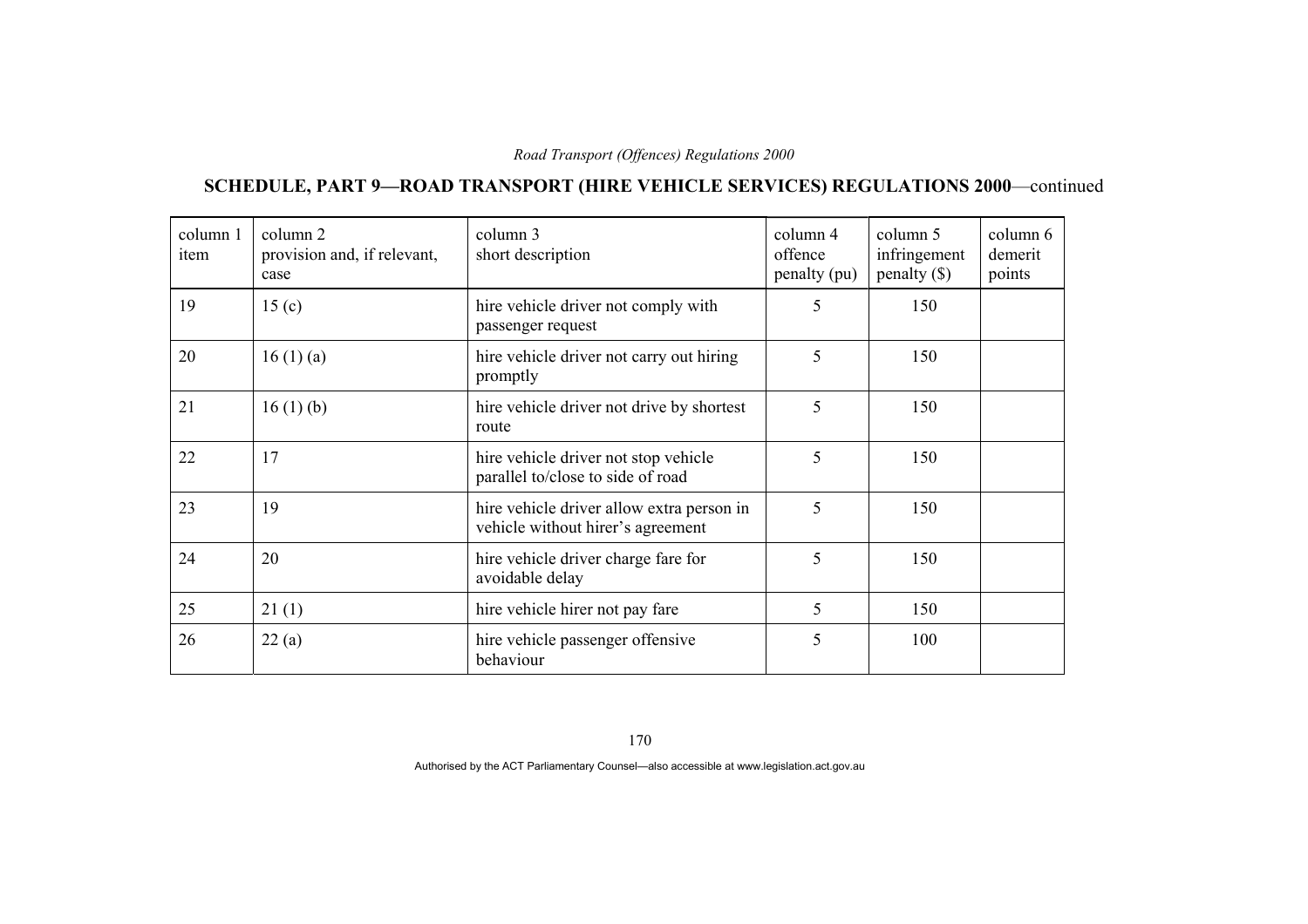# **SCHEDULE, PART 9—ROAD TRANSPORT (HIRE VEHICLE SERVICES) REGULATIONS 2000**—continued

| column 1<br>item | column 2<br>provision and, if relevant,<br>case | column 3<br>short description                                                                                                                                         | column 4<br>offence<br>penalty (pu) | column 5<br>infringement<br>$penalty$ (\$) | column 6<br>demerit<br>points |
|------------------|-------------------------------------------------|-----------------------------------------------------------------------------------------------------------------------------------------------------------------------|-------------------------------------|--------------------------------------------|-------------------------------|
| 27               | 22(b)                                           | hire vehicle passenger offensive<br>language                                                                                                                          | 5                                   | 100                                        |                               |
| 28               | 23(3)                                           | hire vehicle passenger with soiled<br>clothing/soiled goods/damaging goods/<br>bulky goods not comply with direction<br>by driver/police officer/authorised<br>person | 5                                   | 100                                        |                               |
| 29               | 24(2)                                           | intoxicated hire vehicle passenger not<br>comply with direction by driver/police<br>officer/authorised person                                                         | 5                                   | 100                                        |                               |
| 30               | 25                                              | hire vehicle passenger offender not<br>comply with direction by driver/police<br>officer/authorised person                                                            | 5                                   | 150                                        |                               |
| 31               | 27                                              | not deal with lost property in hire<br>vehicle as required                                                                                                            | 5                                   | 150                                        |                               |
| 32               | 29(5)                                           | not provide record/information for hire<br>vehicle services enforcement                                                                                               | 20                                  | 300                                        |                               |

171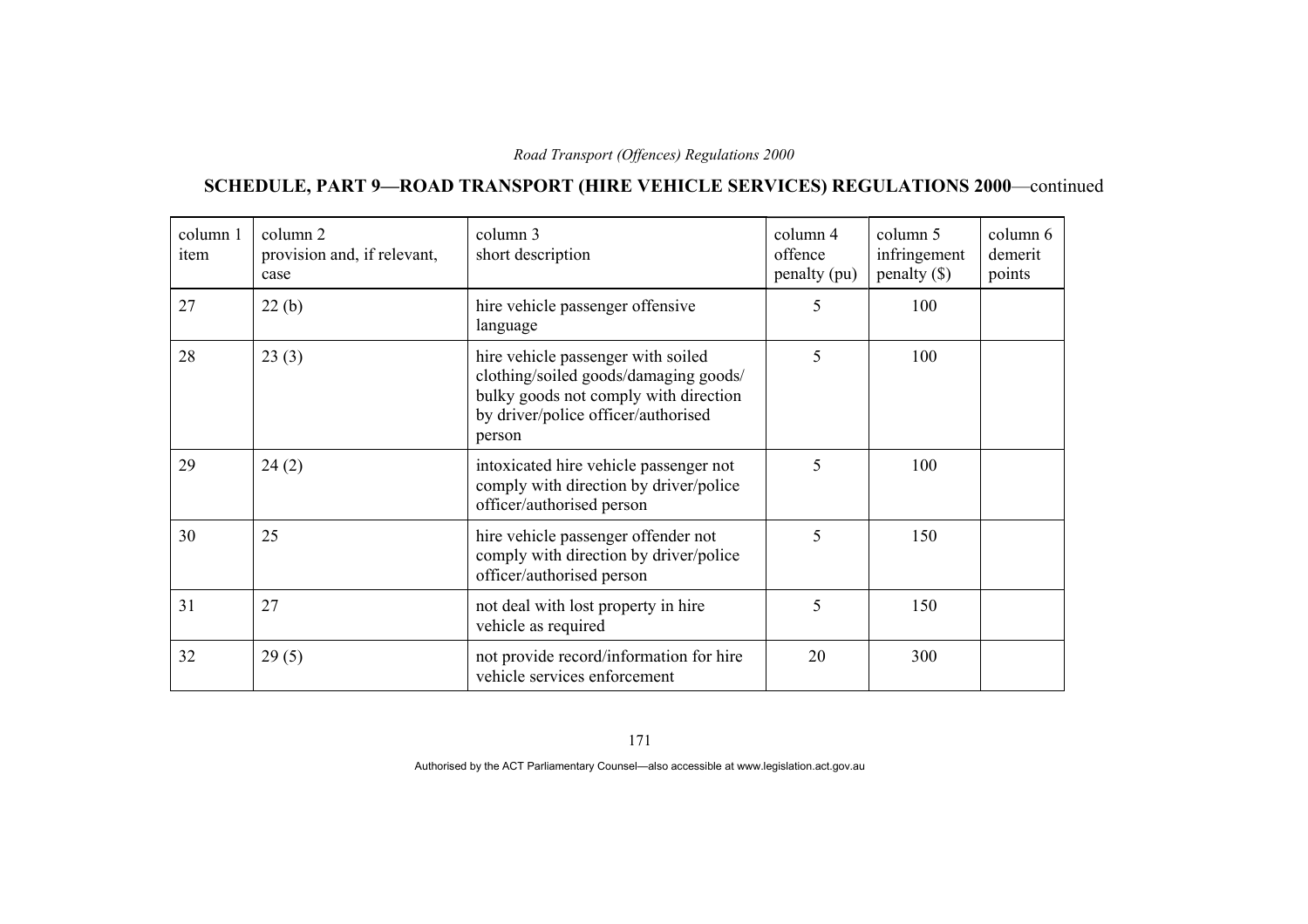# **SCHEDULE, PART 9—ROAD TRANSPORT (HIRE VEHICLE SERVICES) REGULATIONS 2000**—continued

| column 1<br>item | column 2<br>provision and, if relevant,<br>case | column 3<br>short description                                                                                                                 | column 4<br>offence<br>penalty (pu) | column 5<br>infringement<br>penalty $(\$)$ | column 6<br>demerit<br>points |
|------------------|-------------------------------------------------|-----------------------------------------------------------------------------------------------------------------------------------------------|-------------------------------------|--------------------------------------------|-------------------------------|
| 33               | 30(4)                                           | not comply with request/signal by police<br>officer/authorised person for hire vehicle<br>services enforcement                                | 20                                  | 300                                        |                               |
| 34               | 31(3)                                           | responsible person not comply with<br>inspection requirement by police officer/<br>authorised person for hire vehicle<br>services enforcement | 20                                  | 300                                        |                               |
| 35               | 32(4)                                           | unauthorised hire vehicle noncompliance<br>notice removal                                                                                     | 20                                  | 300                                        |                               |
| 36               | 33(2)(a)                                        | not state name/address when required by<br>police officer/authorised person for hire<br>vehicle services enforcement                          | 10                                  | 100                                        |                               |
| 37               | 33(2)(b)                                        | state false name/address for hire vehicle<br>services enforcement                                                                             | 10                                  | 100                                        |                               |

172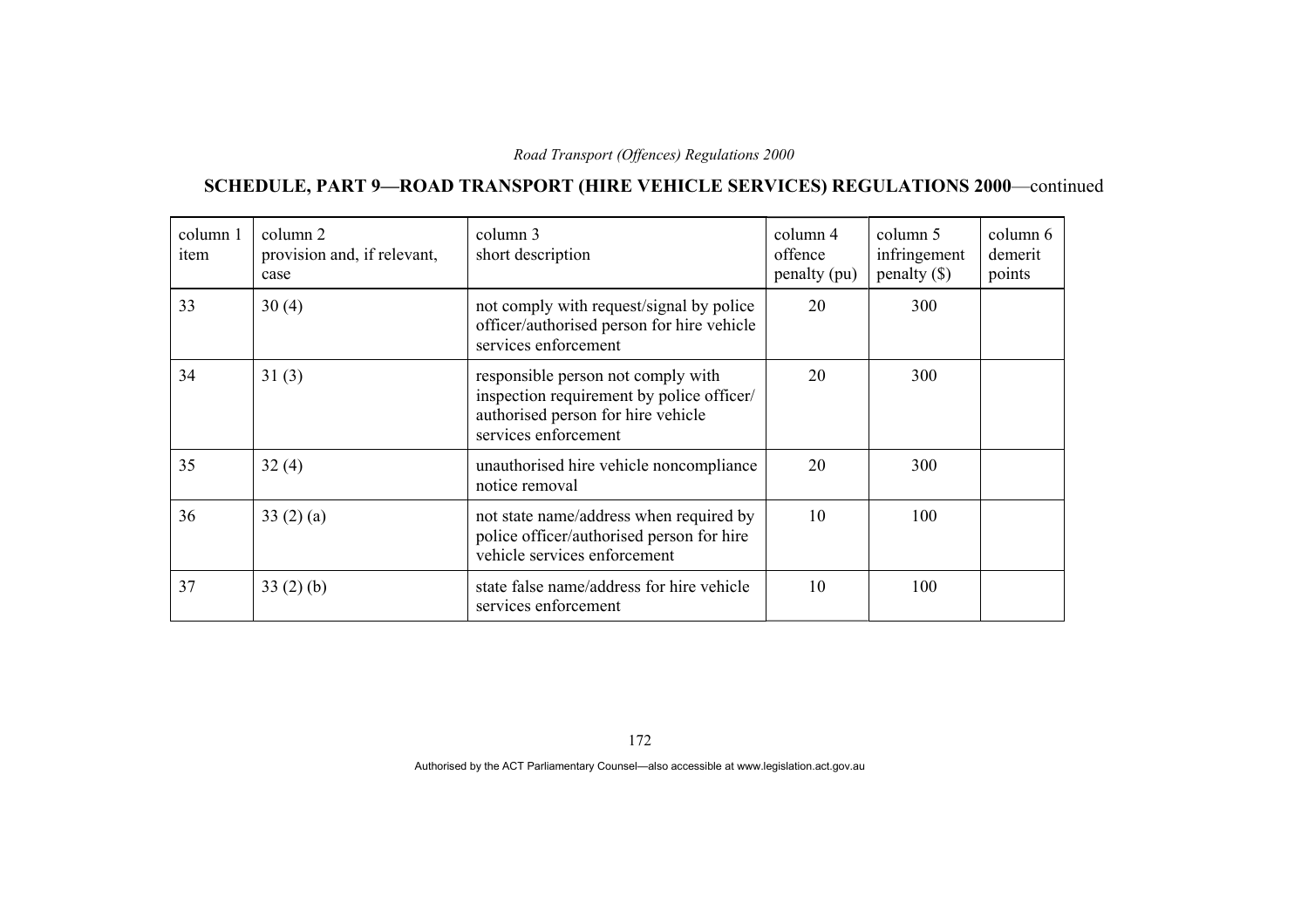#### **SCHEDULE**—continued

### **PART 10—ROAD TRANSPORT (TAXI SERVICES) REGULATIONS 2000**

| column 1<br>item | column 2<br>provision and, if relevant,<br>case | column 3<br>short description                                                                                         | column 4<br>offence<br>penalty (pu) | column 5<br>infringement<br>$penalty$ (\$) | column 6<br>demerit<br>points |
|------------------|-------------------------------------------------|-----------------------------------------------------------------------------------------------------------------------|-------------------------------------|--------------------------------------------|-------------------------------|
|                  | 5(1)                                            | taxi operator not ensure complying<br>taximeter fitted                                                                | 20                                  | 300                                        |                               |
|                  | 5(4)                                            | interfere with taximeter/seal to<br>taximeter/mechanism controlling<br>taximeter                                      | 20                                  | 300                                        |                               |
| 3                | 7                                               | taxi operator not ensure taxi<br>airconditioning fitted/operational/in<br>good repair                                 | 10                                  | <b>200</b>                                 |                               |
| 4                | 8(1)                                            | taxi operator not ensure interior/exterior/<br>fittings of taxi clean/undamaged/<br>properly fitted/securely in place | 10                                  | 200                                        |                               |
| 5                | 9(1)                                            | taxi operator not ensure required<br>information displayed in taxi                                                    | 5                                   | 150                                        |                               |

173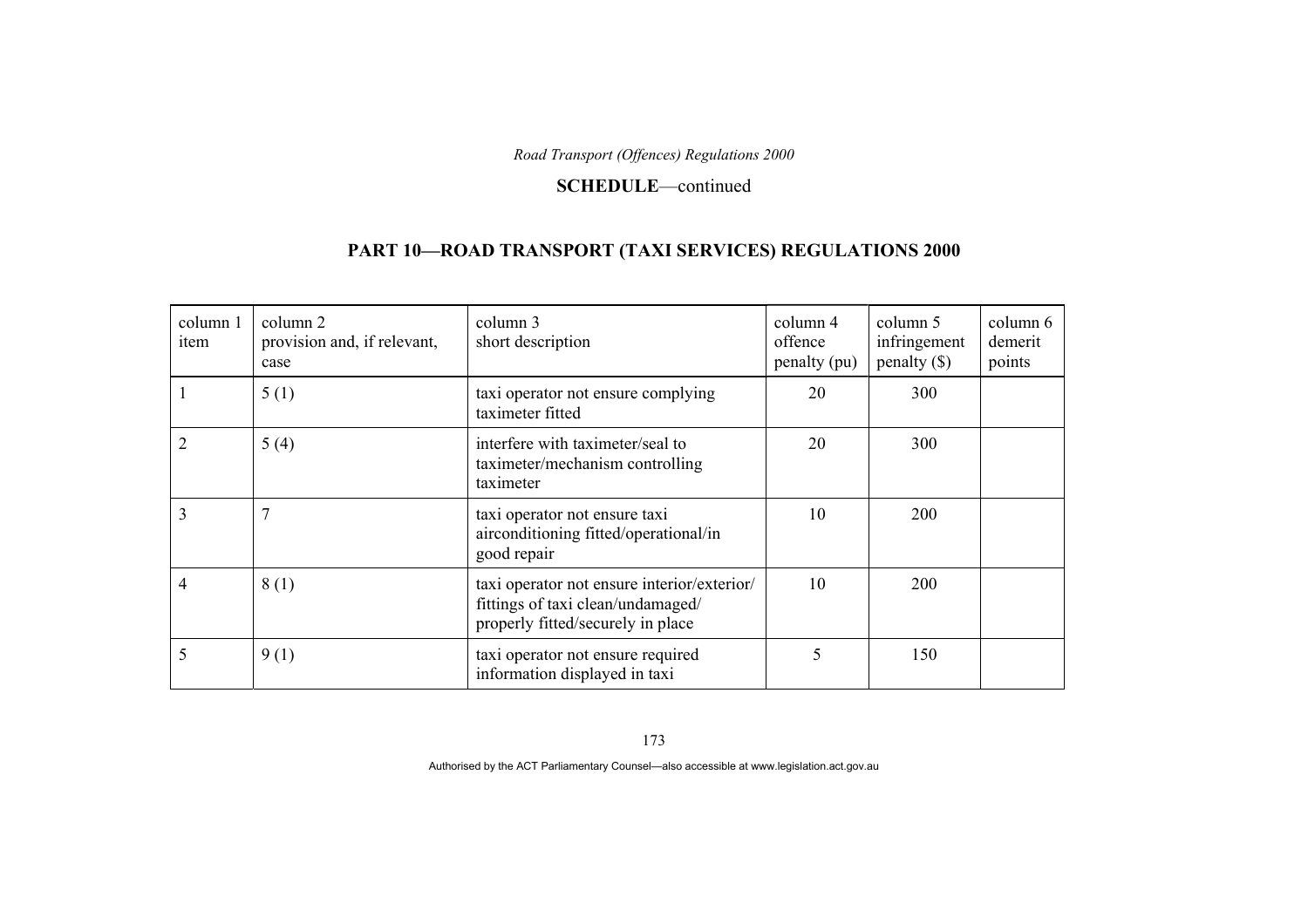# **SCHEDULE, PART 10—ROAD TRANSPORT (TAXI SERVICES) REGULATIONS 2000**—continued

| column 1<br>item | column 2<br>provision and, if relevant,<br>case | column 3<br>short description                                                                         | column 4<br>offence<br>penalty (pu) | column 5<br>infringement<br>$penalty$ (\$) | column 6<br>demerit<br>points |
|------------------|-------------------------------------------------|-------------------------------------------------------------------------------------------------------|-------------------------------------|--------------------------------------------|-------------------------------|
| 6                | 10                                              | taxi operator not ensure complying child<br>restraint anchorage fitted                                | 10                                  | 200                                        |                               |
|                  | 11(1)                                           | taxi operator not ensure roof sign/roof<br>sign light fitted/working properly                         | 10                                  | <b>200</b>                                 |                               |
| 8                | 11(4)                                           | taxi operator not ensure taxi not<br>displaying unauthorised article to show<br>availability for hire | 10                                  | 200                                        |                               |
| 9                | 12(a)                                           | taxi operator not ensure approved decal<br>sign fitted as required                                    | 10                                  | 150                                        |                               |
| 10               | 12(b)                                           | taxi operator not ensure taxi painted in<br>approved network colours                                  | 10                                  | 150                                        |                               |
| 11               | 13(2)(a)                                        | taxi operator operate stand-by taxi<br>without numberplates of usual taxi<br>attached                 | 10                                  | <b>200</b>                                 |                               |

174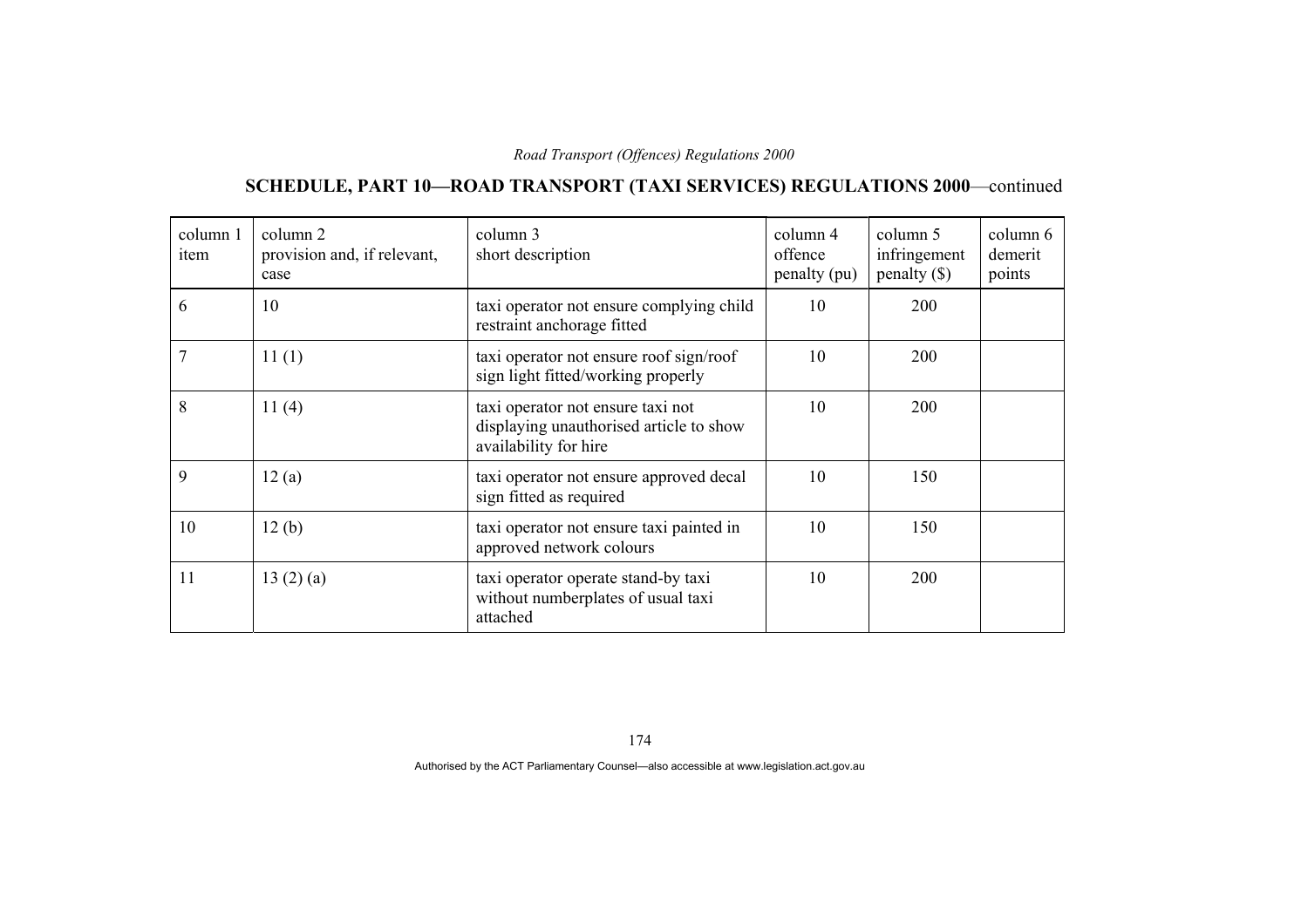# **SCHEDULE, PART 10—ROAD TRANSPORT (TAXI SERVICES) REGULATIONS 2000**—continued

| column 1<br>item | column 2<br>provision and, if relevant,<br>case | column 3<br>short description                                                                | column 4<br>offence<br>penalty (pu) | column 5<br>infringement<br>$penalty$ (\$) | column 6<br>demerit<br>points |
|------------------|-------------------------------------------------|----------------------------------------------------------------------------------------------|-------------------------------------|--------------------------------------------|-------------------------------|
| 12               | 13 $(2)$ $(b)$ $(i)$                            | taxi operator operate stand-by taxi not<br>complying with licence condition of<br>usual taxi | 10                                  | 200                                        |                               |
| 13               | $13(2)$ (b) (ii)                                | taxi operator operate stand-by taxi not<br>registrable as taxi                               | 10                                  | 200                                        |                               |
| 14               | $13(2)$ (b) (iii)                               | taxi operator operate stand-by taxi not<br>covered by public vehicle policy                  | 10                                  | 200                                        |                               |
| 15               | 14                                              | stand-by taxi operator not tell network of<br>intention to operate                           | 10                                  | 200                                        |                               |
| 16               | 15                                              | taxi operator not give notice of change in<br>licence particulars                            | 10                                  | 200                                        |                               |
| 17               | 16(1)(a)                                        | operate taxi after noncompliance notice<br>expiry time                                       | 20                                  | 300                                        |                               |
| 18               | 16(1)(b)                                        | operate taxi after noncompliance notice<br>removed                                           | 20                                  | 300                                        |                               |

175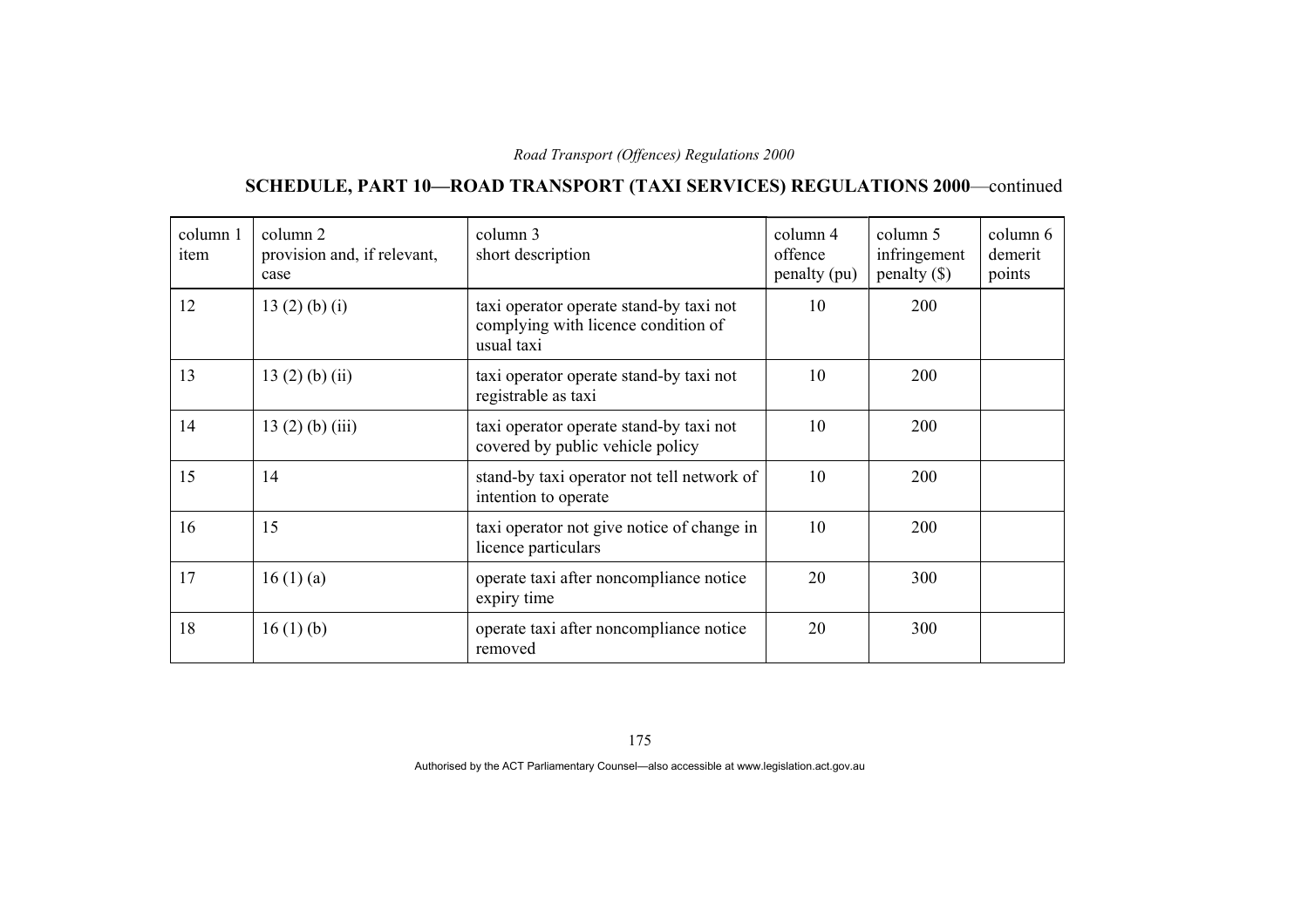# **SCHEDULE, PART 10—ROAD TRANSPORT (TAXI SERVICES) REGULATIONS 2000**—continued

| column 1<br>item | column 2<br>provision and, if relevant,<br>case | column 3<br>short description                                                             | column 4<br>offence<br>penalty (pu) | column 5<br>infringement<br>$penalty$ (\$) | column 6<br>demerit<br>points |
|------------------|-------------------------------------------------|-------------------------------------------------------------------------------------------|-------------------------------------|--------------------------------------------|-------------------------------|
| 19               | 17                                              | taxi operator allow unlicensed person to<br>drive taxi                                    | 20                                  | 300                                        |                               |
| 20               | 18                                              | taxi operator not make driver record                                                      | 10                                  | 200                                        |                               |
| 21               | 19(a)                                           | taxi operator not keep record as required                                                 | 10                                  | 200                                        |                               |
| 22               | 19(b)                                           | taxi operator not produce record to<br>police officer/authorised person for<br>inspection | 10                                  | 200                                        |                               |
| 23               | 19 <sub>(c)</sub>                               | taxi operator not produce record to<br>authority for inspection                           | 10                                  | 200                                        |                               |
| 24               | 20(1)(a)                                        | taxi operator not ensure booking service<br>arrangements with network                     | 10                                  | 200                                        |                               |
| 25               | 20(1)(b)                                        | taxi operator not ensure radio fitted/<br>working properly                                | 10                                  | 200                                        |                               |
| 26               | 21                                              | taxi driver operate dirty/untidy taxi                                                     | 5                                   | 150                                        |                               |

176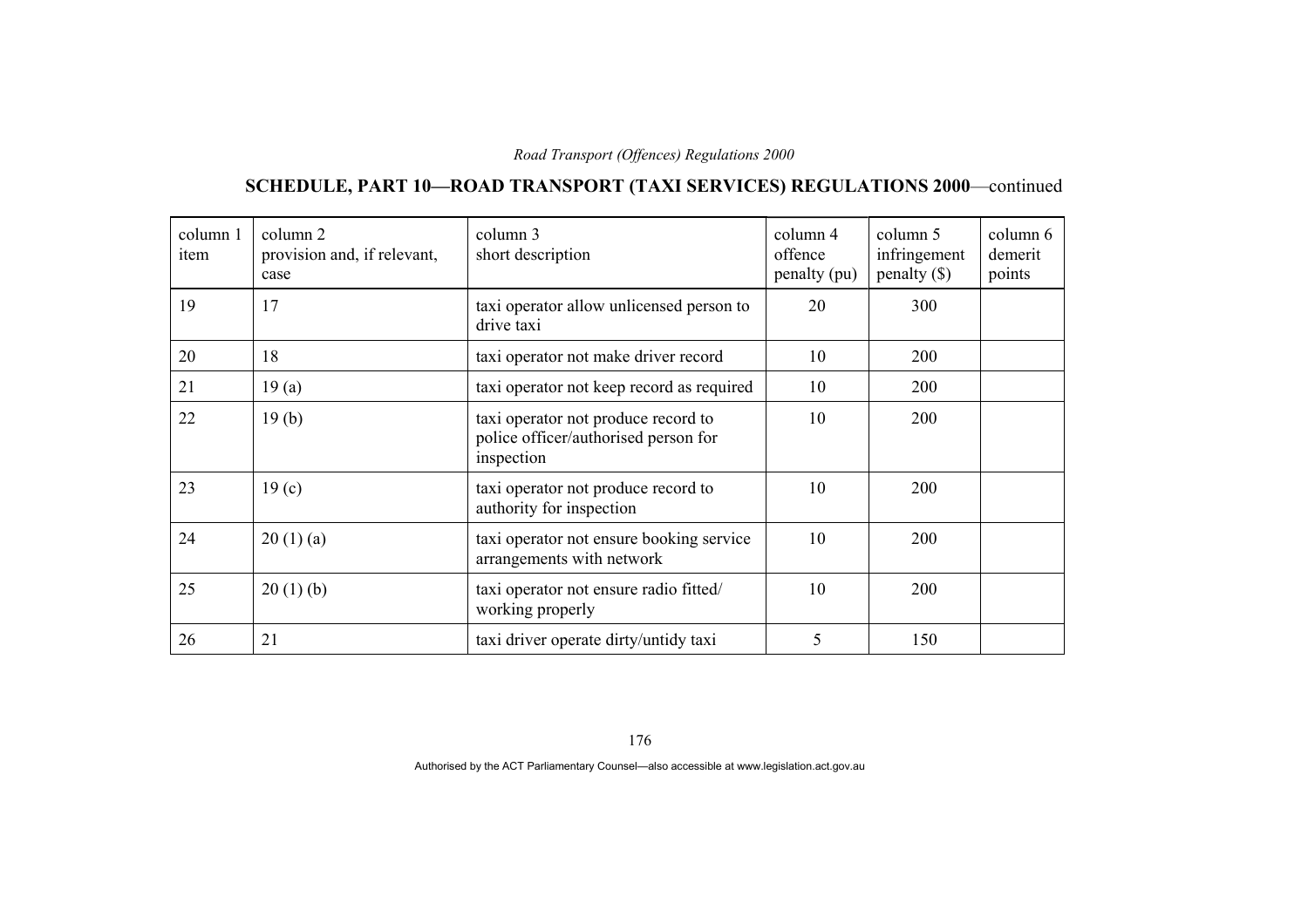# **SCHEDULE, PART 10—ROAD TRANSPORT (TAXI SERVICES) REGULATIONS 2000**—continued

| column 1<br>item | column 2<br>provision and, if relevant,<br>case | column 3<br>short description                                       | column 4<br>offence<br>penalty (pu) | column 5<br>infringement<br>$penalty$ (\$) | column 6<br>demerit<br>points |
|------------------|-------------------------------------------------|---------------------------------------------------------------------|-------------------------------------|--------------------------------------------|-------------------------------|
| 27               | 22(1)(a)                                        | taxi driver drive taxi after<br>noncompliance notice expiry time    | 20                                  | 100                                        |                               |
| 28               | 22(1)(b)                                        | taxi driver drive taxi after<br>noncompliance notice removed        | 20                                  | 300                                        |                               |
| 29               | 23(1)                                           | taxi driver allow inconvenient article in<br>taxi                   | 5                                   | 100                                        |                               |
| 30               | 23(3)                                           | taxi driver allow unconfined<br>dog/cat/bird/other animal in taxi   | 5                                   | 100                                        |                               |
| 31               | 24(a)                                           | taxi driver solicit for passengers/hiring                           | 10                                  | 150                                        |                               |
| 32               | 24(b)                                           | taxi driver move taxi while door open                               | 10                                  | 150                                        |                               |
| 33               | 24(c)                                           | taxi driver start taxi subject person to<br>unnecessary injury/risk | 10                                  | 200                                        |                               |
| 34               | 25(a)                                           | taxi driver not clean/tidy                                          | 5                                   | 150                                        |                               |
| 35               | 25(b)                                           | taxi driver not wear clean network<br>uniform                       | 5                                   | 150                                        |                               |

177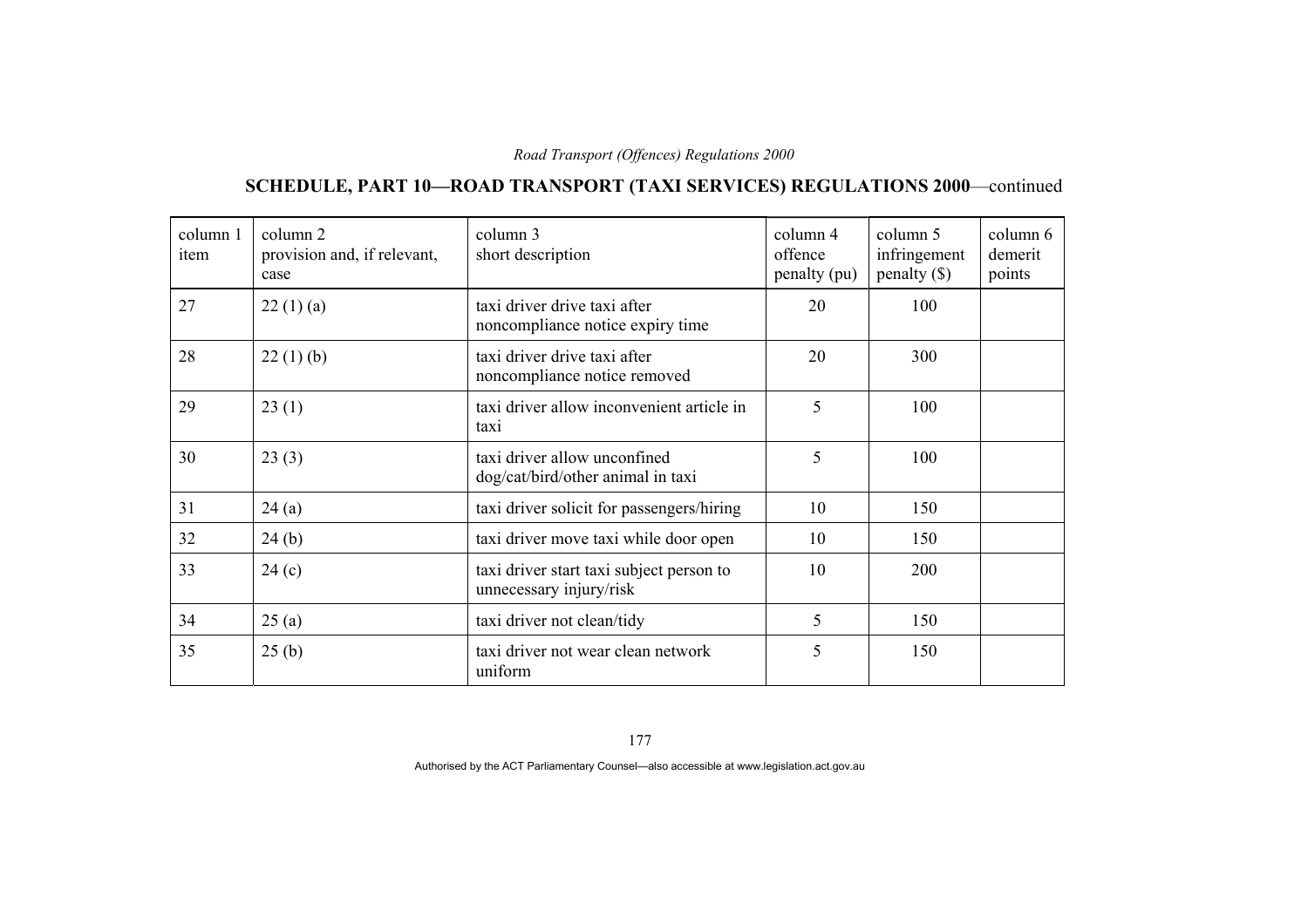# **SCHEDULE, PART 10—ROAD TRANSPORT (TAXI SERVICES) REGULATIONS 2000**—continued

| column 1<br>item | column 2<br>provision and, if relevant,<br>case | column 3<br>short description                                                                    | column 4<br>offence<br>penalty (pu) | column 5<br>infringement<br>$penalty$ (\$) | column 6<br>demerit<br>points |
|------------------|-------------------------------------------------|--------------------------------------------------------------------------------------------------|-------------------------------------|--------------------------------------------|-------------------------------|
| 36               | 25(c)                                           | taxi driver not behave in orderly way/<br>politely/with propriety                                | 5                                   | 150                                        |                               |
| 37               | 25(d)                                           | taxi driver not comply with passenger<br>request                                                 | 5                                   | 150                                        |                               |
| 38               | 26                                              | taxi driver leave driving seat during<br>hiring                                                  | 5                                   | 150                                        |                               |
| 39               | 27(1)                                           | taxi driver illegally stop taxi in taxi zone                                                     | 5                                   | 150                                        |                               |
| 40               | 27(2)                                           | taxi driver not place/keep taxi in first<br>available position at taxi zone                      | 5                                   | 150                                        |                               |
| 41               | 27(4)                                           | taxi driver contravene another taxi's<br>right to next hiring                                    | 5                                   | 150                                        |                               |
| 42               | 27(5)                                           | taxi driver use temporary taxi zone<br>contrary to police officer/authorised<br>person direction | 10                                  | 200                                        |                               |

178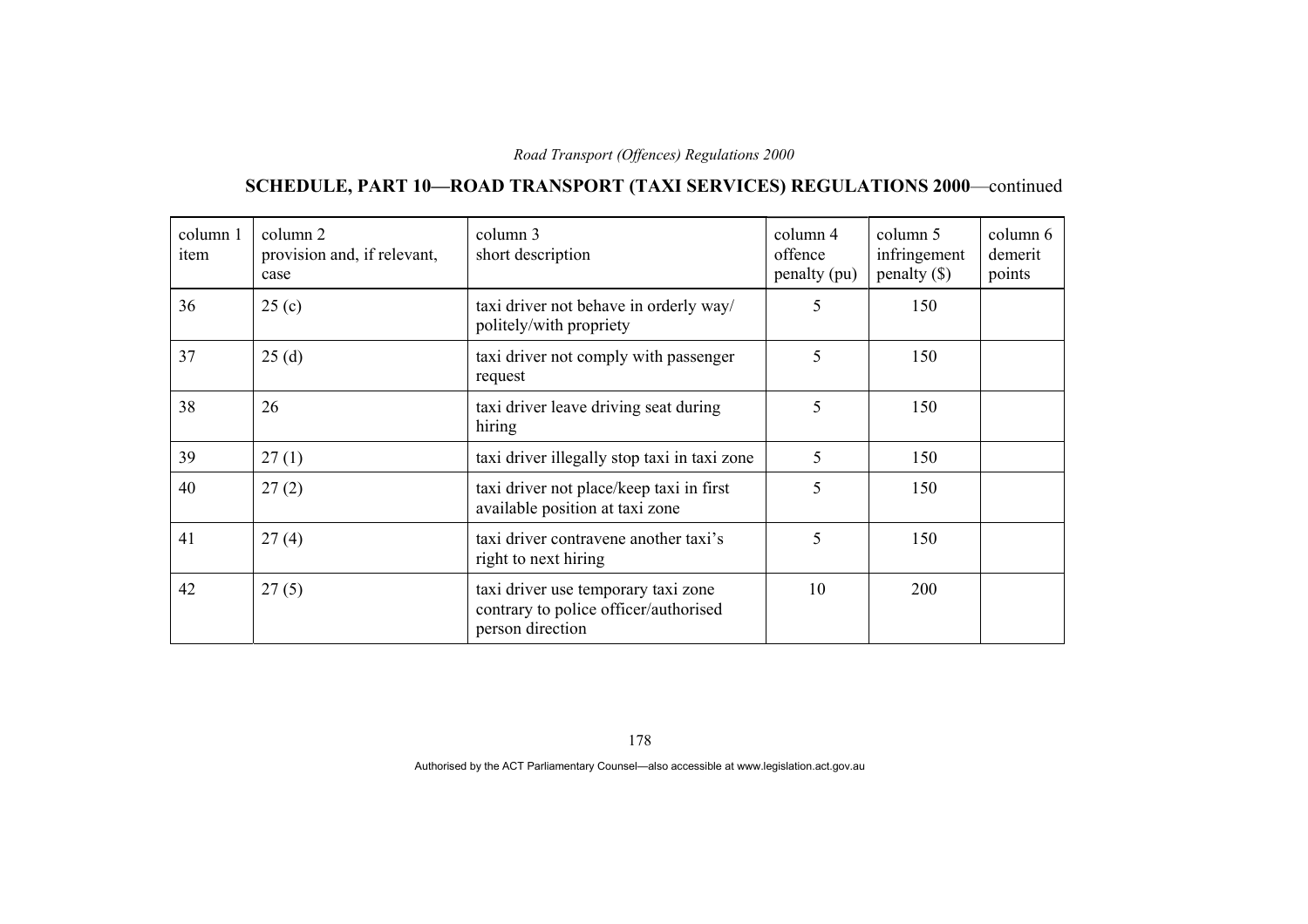# **SCHEDULE, PART 10—ROAD TRANSPORT (TAXI SERVICES) REGULATIONS 2000**—continued

| column 1<br>item | column 2<br>provision and, if relevant,<br>case | column 3<br>short description                                                                                        | column 4<br>offence<br>penalty (pu) | column 5<br>infringement<br>$penalty$ (\$) | column 6<br>demerit<br>points |
|------------------|-------------------------------------------------|----------------------------------------------------------------------------------------------------------------------|-------------------------------------|--------------------------------------------|-------------------------------|
| 43               | 27(6)                                           | taxi driver leave taxi zone/pick up<br>area/drop off area/ contrary to police<br>officer/authorised person direction | 10                                  | 200                                        |                               |
| 44               | 28(a)                                           | taxi driver not use radio according to<br>network procedures                                                         | 5                                   | 150                                        |                               |
| 45               | 28(b)                                           | taxi driver not follow network rules                                                                                 | 5                                   | 150                                        |                               |
| 46               | 28(c)                                           | taxi driver not comply with network<br>request                                                                       | 5                                   | 150                                        |                               |
| 47               | 29(1)                                           | taxi driver not accept hiring promptly                                                                               | 5                                   | 150                                        |                               |
| 48               | 29(3)                                           | wheel chair accessible taxi driver not<br>prefer hiring offered by person in<br>wheelchair                           | 5                                   | 150                                        |                               |
| 49               | 29(4)                                           | wheel chair accessible taxi driver not<br>accept hiring offered by person in<br>wheelchair                           | 5                                   | 150                                        |                               |

179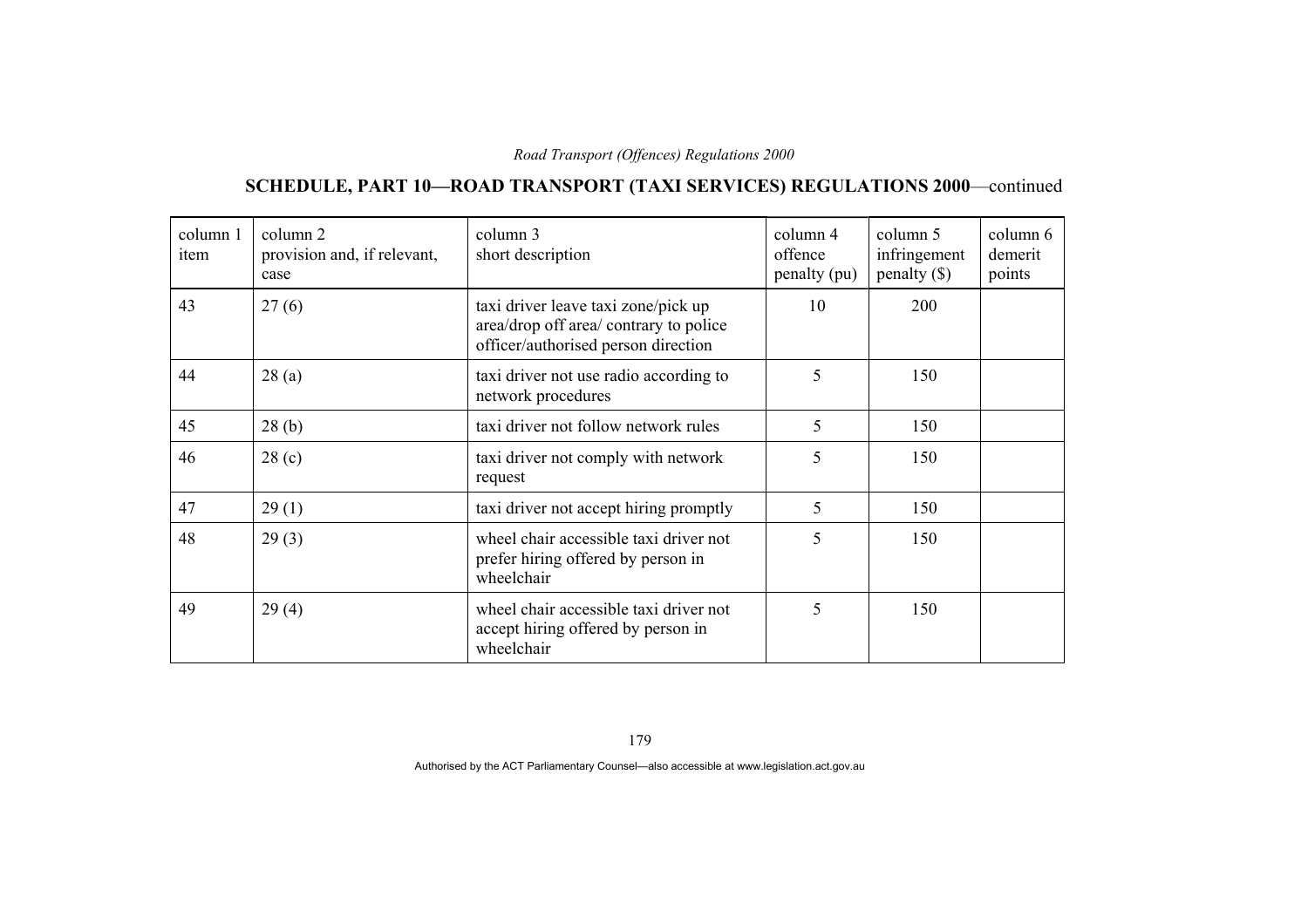# **SCHEDULE, PART 10—ROAD TRANSPORT (TAXI SERVICES) REGULATIONS 2000**—continued

| column 1<br>item | column 2<br>provision and, if relevant,<br>case | column 3<br>short description                                                    | column 4<br>offence<br>penalty (pu) | column 5<br>infringement<br>penalty $(\$)$ | column 6<br>demerit<br>points |
|------------------|-------------------------------------------------|----------------------------------------------------------------------------------|-------------------------------------|--------------------------------------------|-------------------------------|
| 50               | 30(3)                                           | taxi driver not carry out hiring directed<br>by police officer/authorised person | 5                                   | 150                                        |                               |
| 51               | 31(1)(a)                                        | taxi driver not carry out hiring promptly                                        | 5                                   | 150                                        |                               |
| 52               | 31(1)(b)                                        | taxi driver not drive by shortest route                                          | 5                                   | 150                                        |                               |
| 53               | 31(3)                                           | taxi driver not comply with direction to<br>take hirer to new destination        | 5                                   | 150                                        |                               |
| 54               | 32                                              | taxi driver not stop taxi parallel to/close<br>to side of road                   | 5                                   | 150                                        |                               |
| 55               | 33                                              | taxi driver not operate airconditioning<br>when asked                            | 5                                   | 150                                        |                               |
| 56               | 35(1)                                           | taxi driver not carry goods when asked                                           | 5                                   | 150                                        |                               |
| 57               | 35(3)(a)                                        | taxi driver carry goods on taxi roof                                             | 5                                   | 150                                        |                               |
| 58               | 35(3)(b)                                        | taxi driver carry overweight goods in<br>passenger compartment                   | 5                                   | 150                                        |                               |

180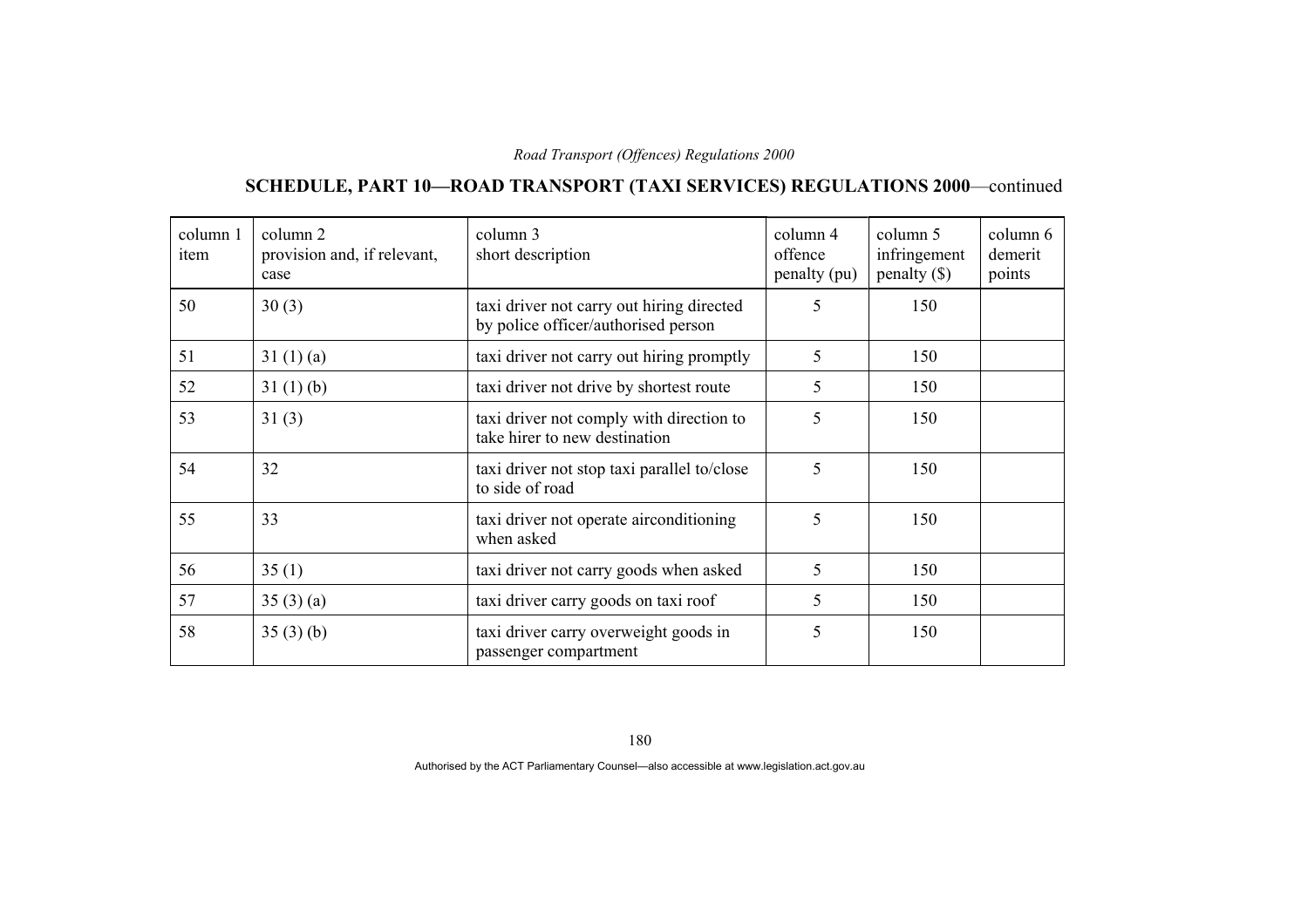# **SCHEDULE, PART 10—ROAD TRANSPORT (TAXI SERVICES) REGULATIONS 2000**—continued

| column 1<br>item | column 2<br>provision and, if relevant,<br>case | column 3<br>short description                                                        | column 4<br>offence<br>penalty (pu) | column 5<br>infringement<br>penalty $(\$)$ | column 6<br>demerit<br>points |
|------------------|-------------------------------------------------|--------------------------------------------------------------------------------------|-------------------------------------|--------------------------------------------|-------------------------------|
| 59               | 35(4)(a)                                        | taxi driver not provide reasonable<br>assistance loading/unloading/carrying<br>goods | 5                                   | 150                                        |                               |
| 60               | 35(4)(b)                                        | taxi driver not take reasonable care with<br>goods                                   | 5                                   | 150                                        |                               |
| 61               | 35(5)                                           | taxi driver not deliver goods promptly/in<br>received condition                      | 5                                   | 150                                        |                               |
| 62               | 36(1)                                           | taxi driver not wait as asked                                                        | 5                                   | 150                                        |                               |
| 63               | 38(2)                                           | hirer not pay on hiring termination by<br>taxi driver                                | 5                                   | 150                                        |                               |
| 64               | 40                                              | taxi driver allow extra person in taxi<br>without hirer's agreement                  | 5                                   | 150                                        |                               |
| 65               | 41 $(2)$                                        | taxi driver not comply with hirer's<br>requirement about sharing taxi                | 5                                   | 150                                        |                               |

181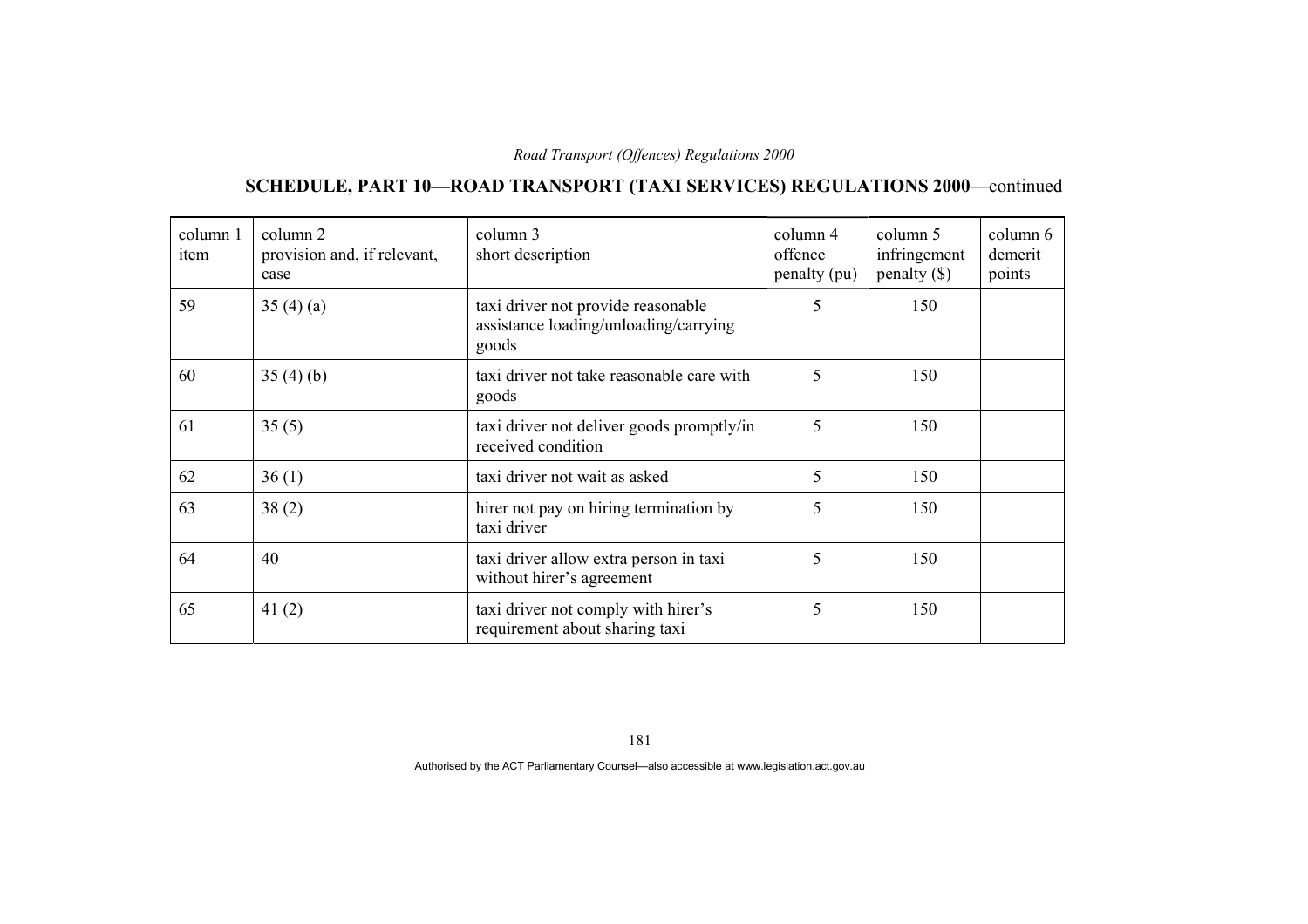# **SCHEDULE, PART 10—ROAD TRANSPORT (TAXI SERVICES) REGULATIONS 2000**—continued

| column 1<br>item | column 2<br>provision and, if relevant,<br>case | column 3<br>short description                                                        | column 4<br>offence<br>penalty (pu) | column 5<br>infringement<br>penalty $(\$)$ | column 6<br>demerit<br>points |
|------------------|-------------------------------------------------|--------------------------------------------------------------------------------------|-------------------------------------|--------------------------------------------|-------------------------------|
| 66               | 41 $(3)$                                        | taxi driver make unauthorised demand<br>for payment from passenger in shared<br>taxi | 5                                   | 150                                        |                               |
| 67               | 42                                              | taxi driver accept subsequent hiring<br>without passenger agreement                  | 5                                   | 150                                        |                               |
| 68               | 43 $(1)(a)$                                     | taxi driver operate taximeter before<br>hiring                                       | 5                                   | 150                                        |                               |
| 69               | 43 $(1)$ $(b)$                                  | taxi driver not operate taximeter when<br>hired                                      | 5                                   | 150                                        |                               |
| 70               | 43 $(1)(c)$                                     | taxi driver not keep taximeter operating<br>during hiring                            | 5                                   | 150                                        |                               |
| 71               | 43 $(1)(d)$                                     | taxi driver not stop taximeter as required                                           | 5                                   | 150                                        |                               |
| 72               | 43 $(1)$ $(e)$                                  | taxi driver not ensure taximeter fare<br>indicators return to zero at hiring end     | 5                                   | 150                                        |                               |

182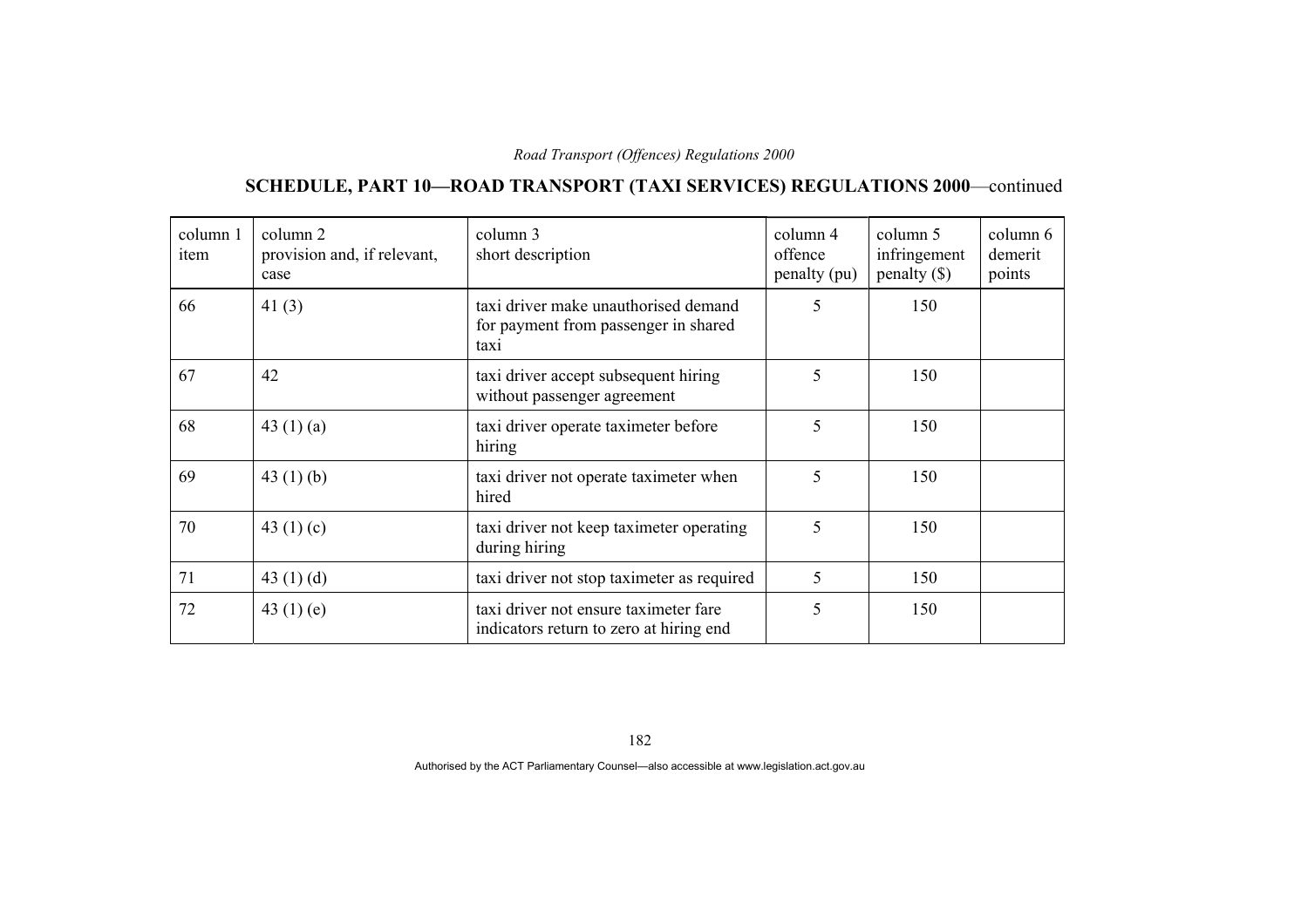# **SCHEDULE, PART 10—ROAD TRANSPORT (TAXI SERVICES) REGULATIONS 2000**—continued

| column 1<br>item | column 2<br>provision and, if relevant,<br>case | column 3<br>short description                                 | column 4<br>offence<br>penalty (pu) | column 5<br>infringement<br>$penalty$ (\$) | column 6<br>demerit<br>points |
|------------------|-------------------------------------------------|---------------------------------------------------------------|-------------------------------------|--------------------------------------------|-------------------------------|
| 73               | 43 $(2)$ $(a)$                                  | taxi driver not ensure taximeter readily<br>readable by hirer | 5                                   | 150                                        |                               |
| 74               | 43 $(2)$ $(b)$                                  | taxi driver not state extra charge                            | 5                                   | 150                                        |                               |
| 75               | 44(1)                                           | taxi driver ask more than correct fare                        | 5                                   | 150                                        |                               |
| 76               | 44(3)(a)                                        | taxi driver not pay fare deposit<br>difference                | 5                                   | 150                                        |                               |
| 77               | 44(3)(b)                                        | taxi hirer not pay fare deposit difference                    | 5                                   | 150                                        |                               |
| 78               | 44(4)                                           | taxi hirer not pay fare                                       | 5                                   | 150                                        |                               |
| 79               | 44(5)                                           | taxi driver not offer correct change                          | 5                                   | 150                                        |                               |
| 80               | 45                                              | taxi driver charge fare for avoidable<br>delay                | 5                                   | 150                                        |                               |
| 81               | 46(a)                                           | taxi passenger offensive behaviour                            | 5                                   | 100                                        |                               |
| 82               | 46(b)                                           | taxi passenger offensive language                             | 5                                   | 100                                        |                               |

183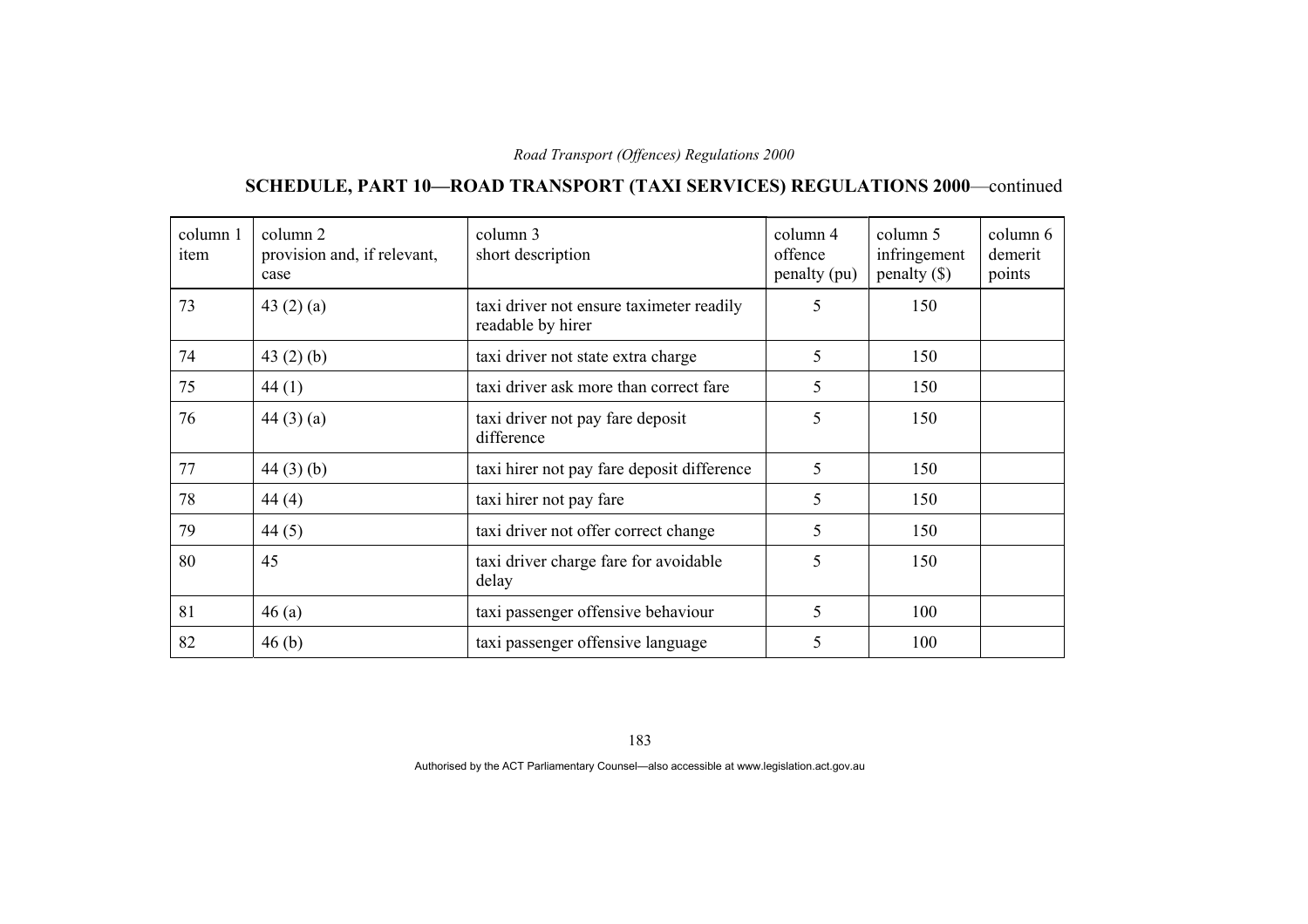# **SCHEDULE, PART 10—ROAD TRANSPORT (TAXI SERVICES) REGULATIONS 2000**—continued

| column 1<br>item | column 2<br>provision and, if relevant,<br>case | column 3<br>short description                                                                                                                              | column 4<br>offence<br>penalty (pu) | column 5<br>infringement<br>$penalty$ (\$) | column 6<br>demerit<br>points |
|------------------|-------------------------------------------------|------------------------------------------------------------------------------------------------------------------------------------------------------------|-------------------------------------|--------------------------------------------|-------------------------------|
| 83               | 46(c)                                           | taxi passenger eat/drink without taxi<br>driver's agreement                                                                                                | 5                                   | 150                                        |                               |
| 84               | 47                                              | taxi passenger take unconfined<br>dog/cat/bird/other animal into taxi                                                                                      | 5                                   | 100                                        |                               |
| 85               | 48 $(3)$                                        | taxi passenger with soiled clothing/<br>soiled goods/damaging goods/bulky<br>goods not comply with direction by<br>driver/police officer/authorised person | 5                                   | 100                                        |                               |
| 86               | 49(2)                                           | intoxicated taxi passenger not comply<br>with direction by driver/police officer/<br>authorised person                                                     | 5                                   | 100                                        |                               |
| 87               | 50(2)                                           | taxi passenger offender not comply with<br>direction by driver/police officer/<br>authorised person                                                        | 5                                   | 150                                        |                               |
| 88               | 52                                              | not deal with lost property in taxi as<br>required                                                                                                         | 5                                   | 150                                        |                               |

184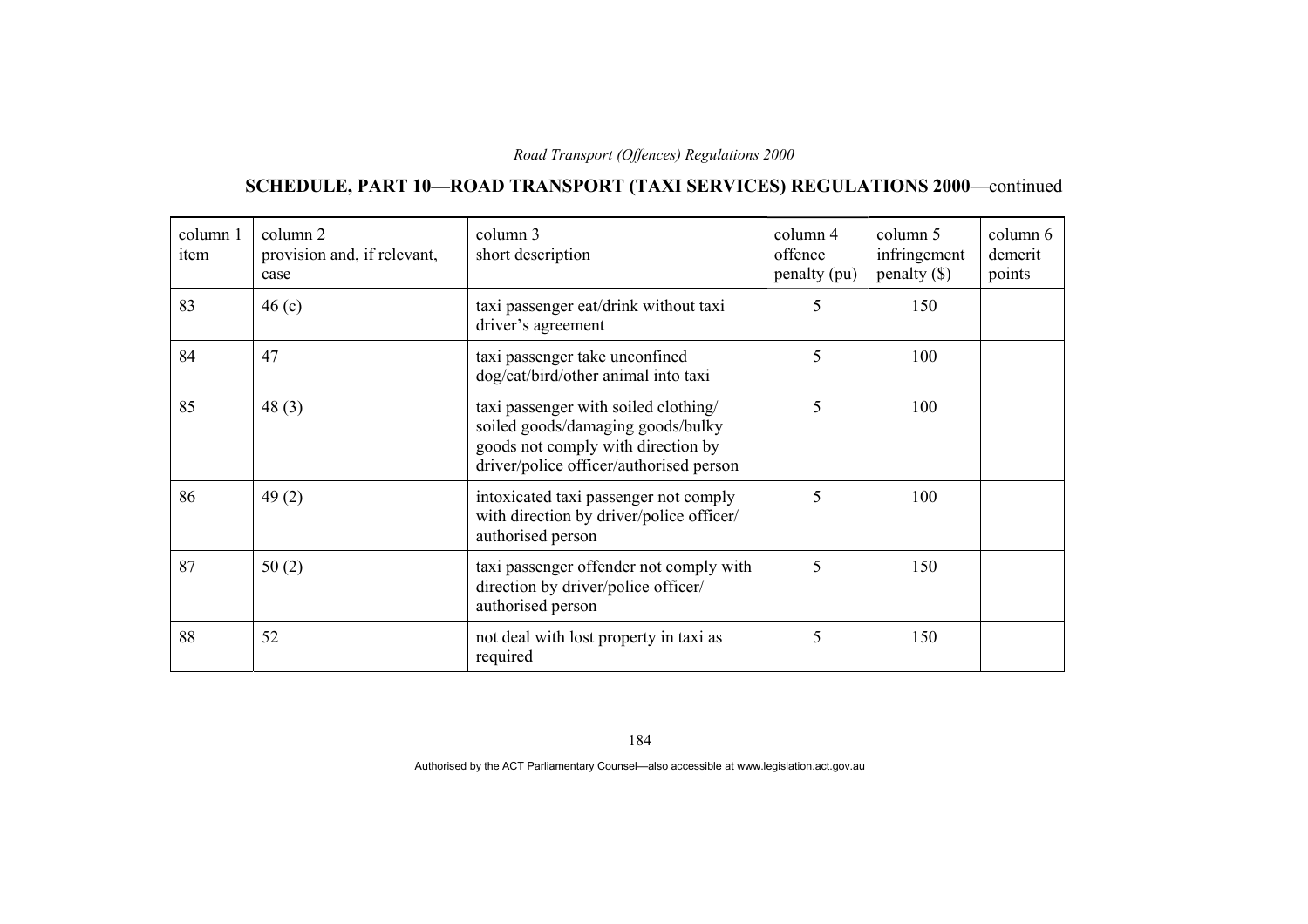# **SCHEDULE, PART 10—ROAD TRANSPORT (TAXI SERVICES) REGULATIONS 2000**—continued

| column 1<br>item | column 2<br>provision and, if relevant,<br>case | column 3<br>short description                                                                                                                                           | column 4<br>offence<br>penalty (pu) | column 5<br>infringement<br>penalty $(\$)$ | column 6<br>demerit<br>points |
|------------------|-------------------------------------------------|-------------------------------------------------------------------------------------------------------------------------------------------------------------------------|-------------------------------------|--------------------------------------------|-------------------------------|
| 89               | 54(5)                                           | not provide record/information for taxi<br>services enforcement                                                                                                         | 20                                  | 300                                        |                               |
| 90               | 55 $(4)$                                        | not comply with request/signal by police<br>officer/authorised person for taxi<br>services enforcement                                                                  | 20                                  | 300                                        |                               |
| 91               | 56(3)                                           | responsible person not comply with<br>inspection requirement for vehicle/<br>equipment/fitting by police officer/<br>authorised person for taxi services<br>enforcement | 20                                  | 300                                        |                               |
| 92               | 58 (4)                                          | unauthorised taxi noncompliance notice<br>removal                                                                                                                       | 20                                  | 300                                        |                               |
| 93               | 59 $(2)$ $(a)$                                  | not state name/address when required by<br>police officer/authorised person for taxi<br>services enforcement                                                            | 10                                  | 100                                        |                               |

185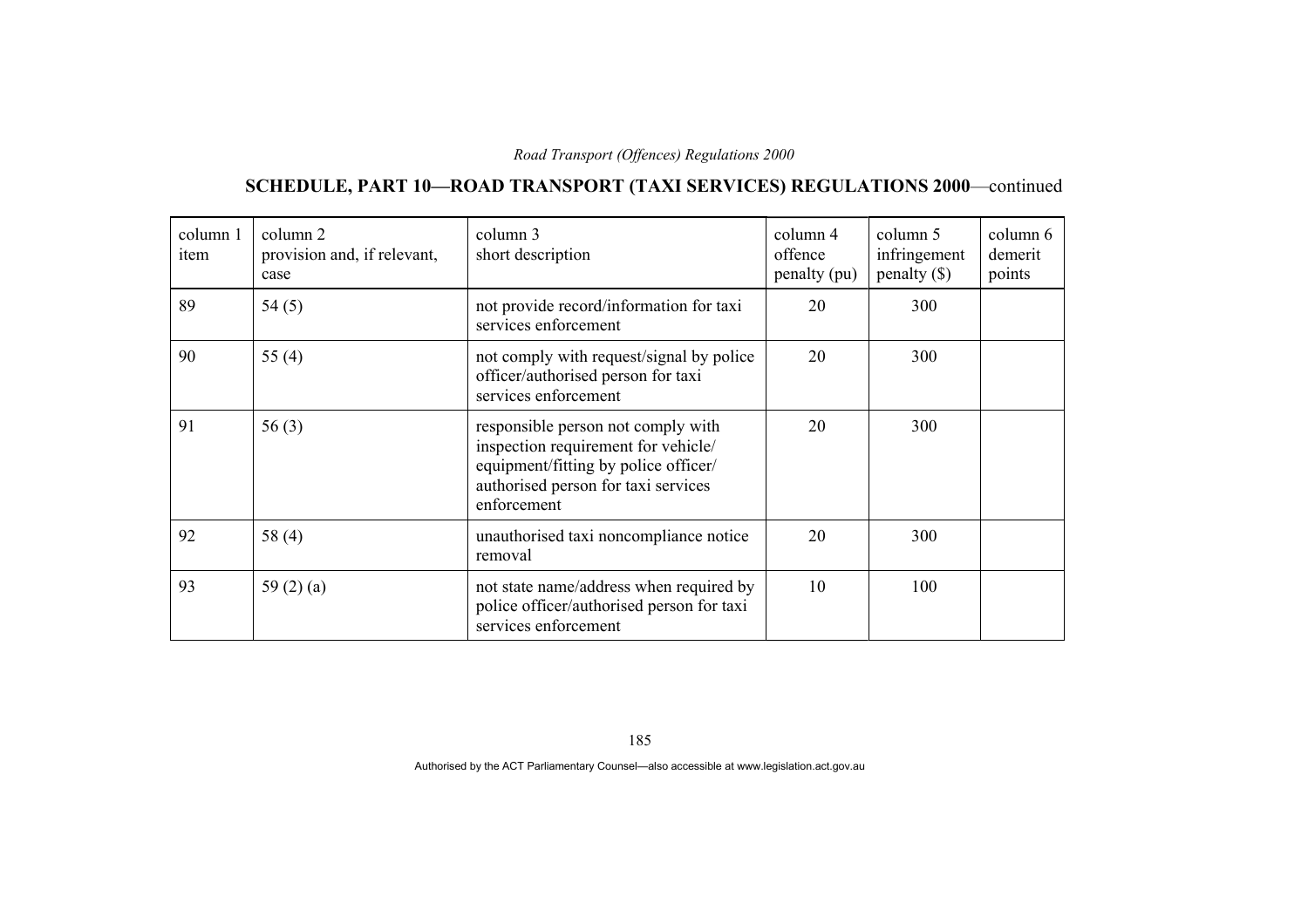# **SCHEDULE, PART 10—ROAD TRANSPORT (TAXI SERVICES) REGULATIONS 2000**—continued

| column!<br>item | column 2<br>provision and, if relevant,<br>case | column 3<br>short description                             | column 4<br>offence<br>penalty (pu) | column 5<br>infringement<br>penalty $(\$)$ | column 6<br>demerit<br>points |
|-----------------|-------------------------------------------------|-----------------------------------------------------------|-------------------------------------|--------------------------------------------|-------------------------------|
| 94              | 59 $(2)$ $(b)$                                  | state false name/address for taxi services<br>enforcement | 10                                  | 100                                        |                               |

186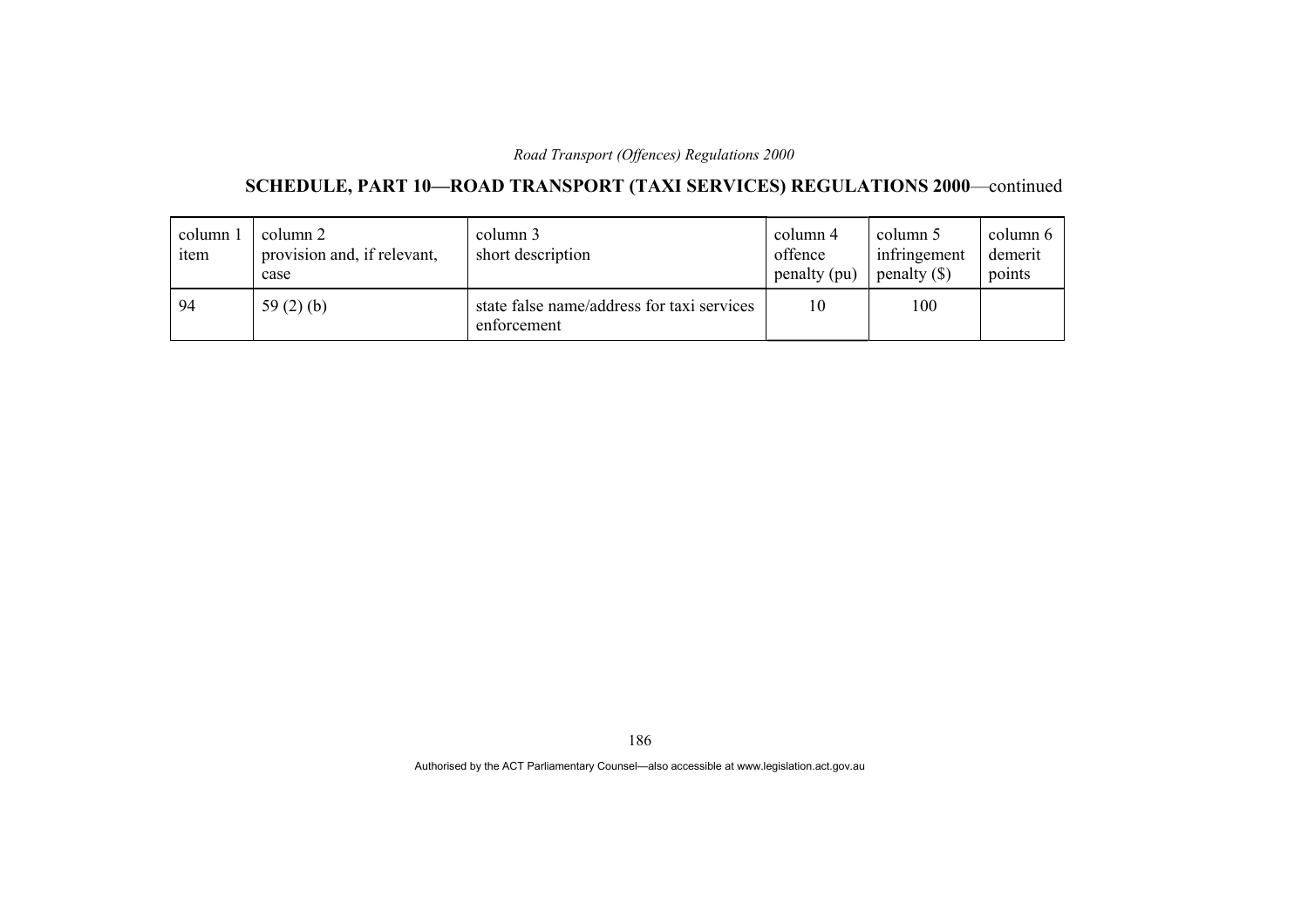#### **SCHEDULE**—continued

### **PART 11—ROAD TRANSPORT (THIRD-PARTY INSURANCE) REGULATIONS 2000**

| column 1<br>item | column 2<br>provision and, if relevant,<br>case | column 3<br>short description                                      | column 4<br>offence<br>penalty (pu) | column 5<br>infringement<br>penalty $(\$)$ | column 6<br>demerit<br>points |
|------------------|-------------------------------------------------|--------------------------------------------------------------------|-------------------------------------|--------------------------------------------|-------------------------------|
|                  | 9(2)                                            | use vehicle for other purpose without<br>paying additional premium | 20                                  |                                            |                               |

187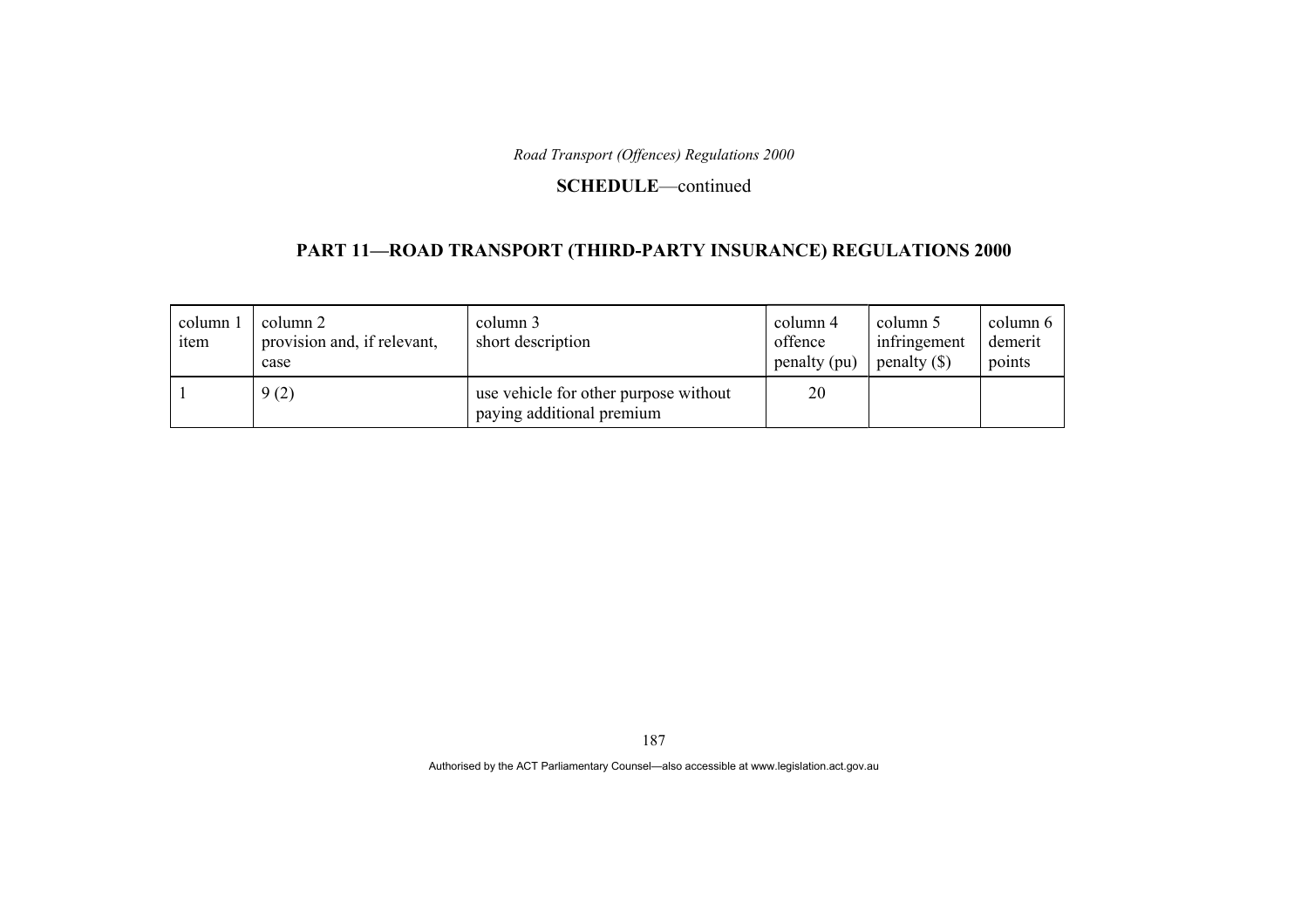#### **SCHEDULE**—continued

### **PART 12—ROAD TRANSPORT (SAFETY AND TRAFFIC MANAGEMENT) ACT 1999**

| column 1<br>item | column 2<br>provision and, if relevant,<br>case | column 3<br>short description                                                                            | column 4<br>offence<br>penalty (pu) | column 5<br>infringement<br>penalty $(\$)$ | column 6<br>demerit<br>points |
|------------------|-------------------------------------------------|----------------------------------------------------------------------------------------------------------|-------------------------------------|--------------------------------------------|-------------------------------|
|                  | 5A(1)(a)                                        | organise/promote/take part in race with<br>another vehicle                                               | 20                                  | 201                                        |                               |
|                  | 5A(1)(b)                                        | organise/promote/take part in attempt to<br>break vehicle speed record                                   | 20                                  | 201                                        | 3                             |
| 3                | 5A(1)(c)                                        | organise/promote/take part in trial of<br>vehicle's maximum speed/acceleration                           | 20                                  | 201                                        |                               |
| 4                | 5A(1)(d)                                        | organise/promote/take part in trial of<br>driver skill/reliability of/mechanical<br>condition of vehicle | 20                                  | 201                                        | 3                             |
| 5                | 5A(5)                                           | organiser/promoter/participant in race/<br>attempt/trial not comply with condition<br>of approval        | 20                                  | 201                                        | 3                             |

188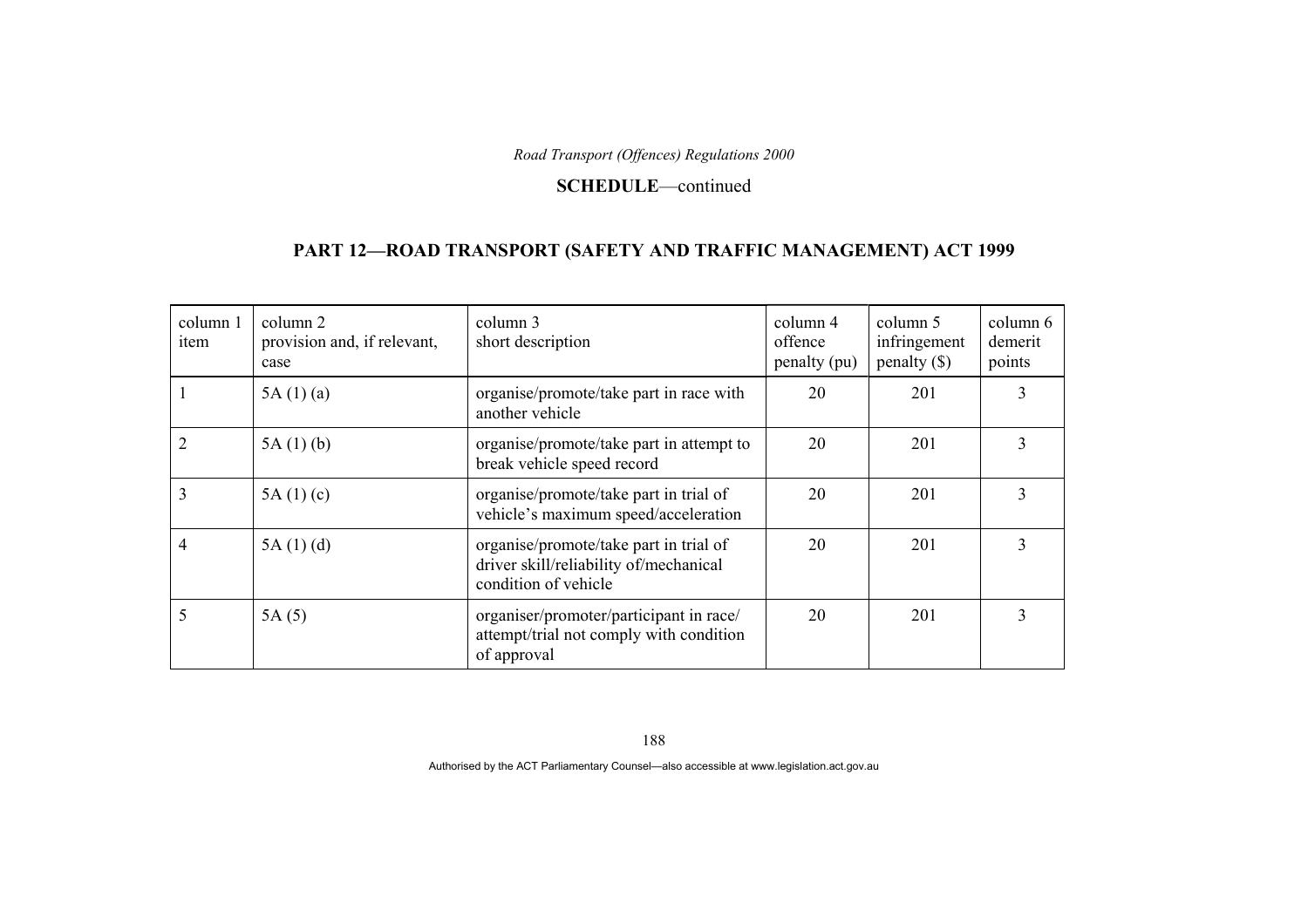## **SCHEDULE, PART 12—ROAD TRANSPORT (SAFETY AND TRAFFIC MANAGEMENT) ACT 1999**—continued

| column 1<br>item | column 2<br>provision and, if relevant,<br>case               | column 3<br>short description                         | column 4<br>offence<br>penalty (pu)          | column 5<br>infringement<br>$penalty$ (\$) | column 6<br>demerit<br>points |
|------------------|---------------------------------------------------------------|-------------------------------------------------------|----------------------------------------------|--------------------------------------------|-------------------------------|
| 6                | 5B(2)                                                         |                                                       |                                              |                                            |                               |
| 6.1              | if prohibited substance<br>$\bullet$<br>on surface            | aggravated burnout                                    | 30                                           | 456                                        | 3                             |
| 6.2              | if no prohibited<br>$\bullet$<br>substance on surface         | burnout                                               | 20                                           | 355                                        | $\overline{3}$                |
| 7                | 5B(4)                                                         | engage in other prohibited conduct                    | 20                                           | 201                                        | 3                             |
| 8                | 6(1)                                                          |                                                       |                                              |                                            |                               |
| 8.1              | if the driving occasions<br>$\bullet$<br>death                | negligent driving occasioning death                   | 200 pu/24<br>months<br>prison/both           |                                            |                               |
| 8.2              | if the driving occasions<br>$\bullet$<br>grievous bodily harm | negligent driving occasioning grievous<br>bodily harm | $100 \text{ pu}/12$<br>months<br>prison/both |                                            |                               |
| 8.3              | in any other case<br>$\bullet$                                | negligent driving                                     | 20                                           | 159                                        | $3$ (NS)                      |

189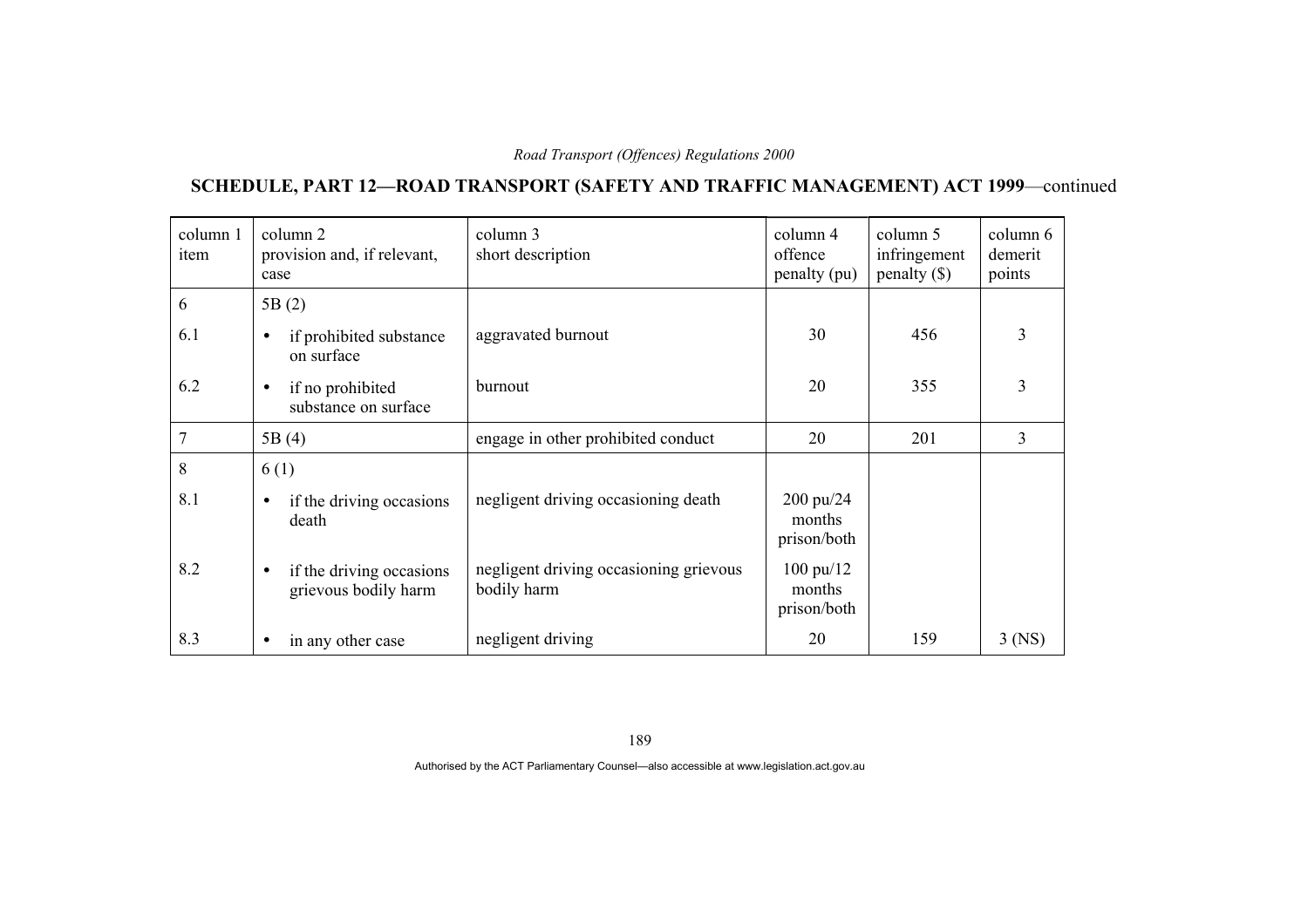## **SCHEDULE, PART 12—ROAD TRANSPORT (SAFETY AND TRAFFIC MANAGEMENT) ACT 1999**—continued

| column 1<br>item | column 2<br>provision and, if relevant,<br>case | column 3<br>short description                                                    | column 4<br>offence<br>penalty (pu)          | column 5<br>infringement<br>penalty $(\$)$ | column 6<br>demerit<br>points |
|------------------|-------------------------------------------------|----------------------------------------------------------------------------------|----------------------------------------------|--------------------------------------------|-------------------------------|
| 9                | 7                                               | drive furiously/recklessly/at speed<br>dangerous/in way dangerous                | $100 \text{ pu}/12$<br>months<br>prison/both |                                            |                               |
| 10               | 8(1)                                            | drive with intent to menace                                                      | 100 pu/12<br>months<br>prison/both           |                                            |                               |
| 11               | 8(2)                                            | drive knowing other may be menaced                                               | $100 \text{ pu}/12$<br>months<br>prison/both |                                            |                               |
| 12               | 9(1)                                            | sell/offer for sale/buy traffic offence<br>evasion article                       | 20                                           | 1050                                       |                               |
| 13               | 9(2)                                            | drive/park vehicle with traffic offence<br>evasion article                       | 20                                           | 1050                                       |                               |
| 14               | 9(3)                                            | responsible person vehicle driven/parked<br>with traffic offence evasion article | 20                                           | 1050                                       |                               |

190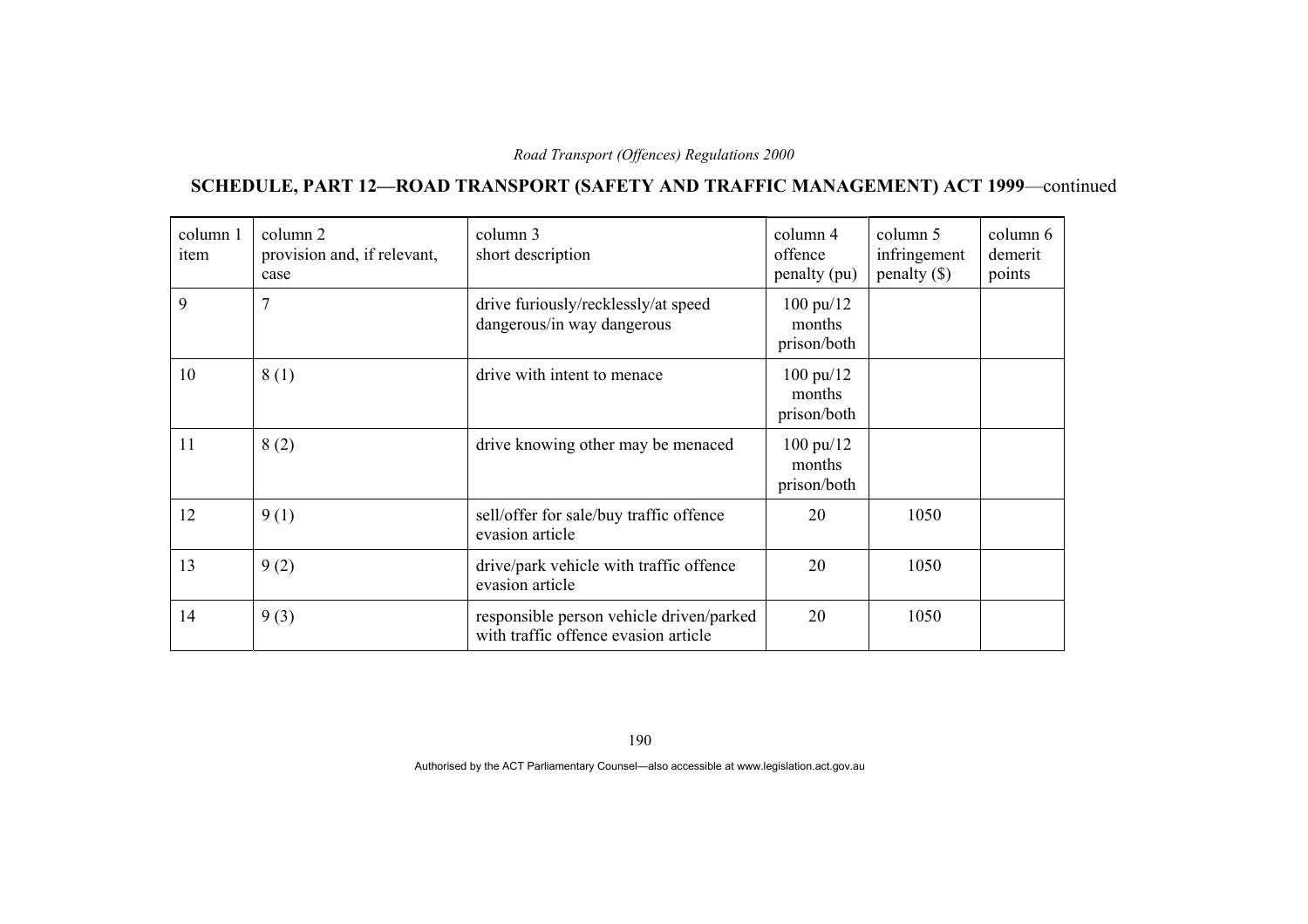## **SCHEDULE, PART 12—ROAD TRANSPORT (SAFETY AND TRAFFIC MANAGEMENT) ACT 1999**—continued

| column 1<br>item | column 2<br>provision and, if relevant,<br>case | column 3<br>short description                                                                                    | column 4<br>offence<br>penalty (pu)        | column 5<br>infringement<br>penalty $(\$)$ | column 6<br>demerit<br>points |
|------------------|-------------------------------------------------|------------------------------------------------------------------------------------------------------------------|--------------------------------------------|--------------------------------------------|-------------------------------|
| 15               | 10(3)                                           | not surrender traffic offence evasion<br>article as required                                                     | 20                                         | 1050                                       |                               |
| 16               | 12                                              | knowingly drive/stand unsafely loaded<br>vehicle causing death/injury/damage                                     | $50 \text{ pu}/6$<br>months<br>prison/both |                                            |                               |
| 17               | 13(1)                                           | responsible person for unsafely loaded<br>vehicle causing death/injury/damage                                    | $50 \text{ pu}/6$<br>months<br>prison/both |                                            |                               |
| 18               | 13(2)                                           | director/manager of corporation<br>responsible person for unsafely loaded<br>vehicle causing death/injury/damage | $50 \text{ pu}/6$<br>months<br>prison/both |                                            |                               |
| 19               | 16                                              | not stop/give assistance after accident<br>causing death/injury                                                  | $50 \text{ pu}/6$<br>months<br>prison/both |                                            |                               |
| 20               | 19(1)(a)                                        | install/display traffic control device<br>without authority                                                      | 20                                         |                                            |                               |

191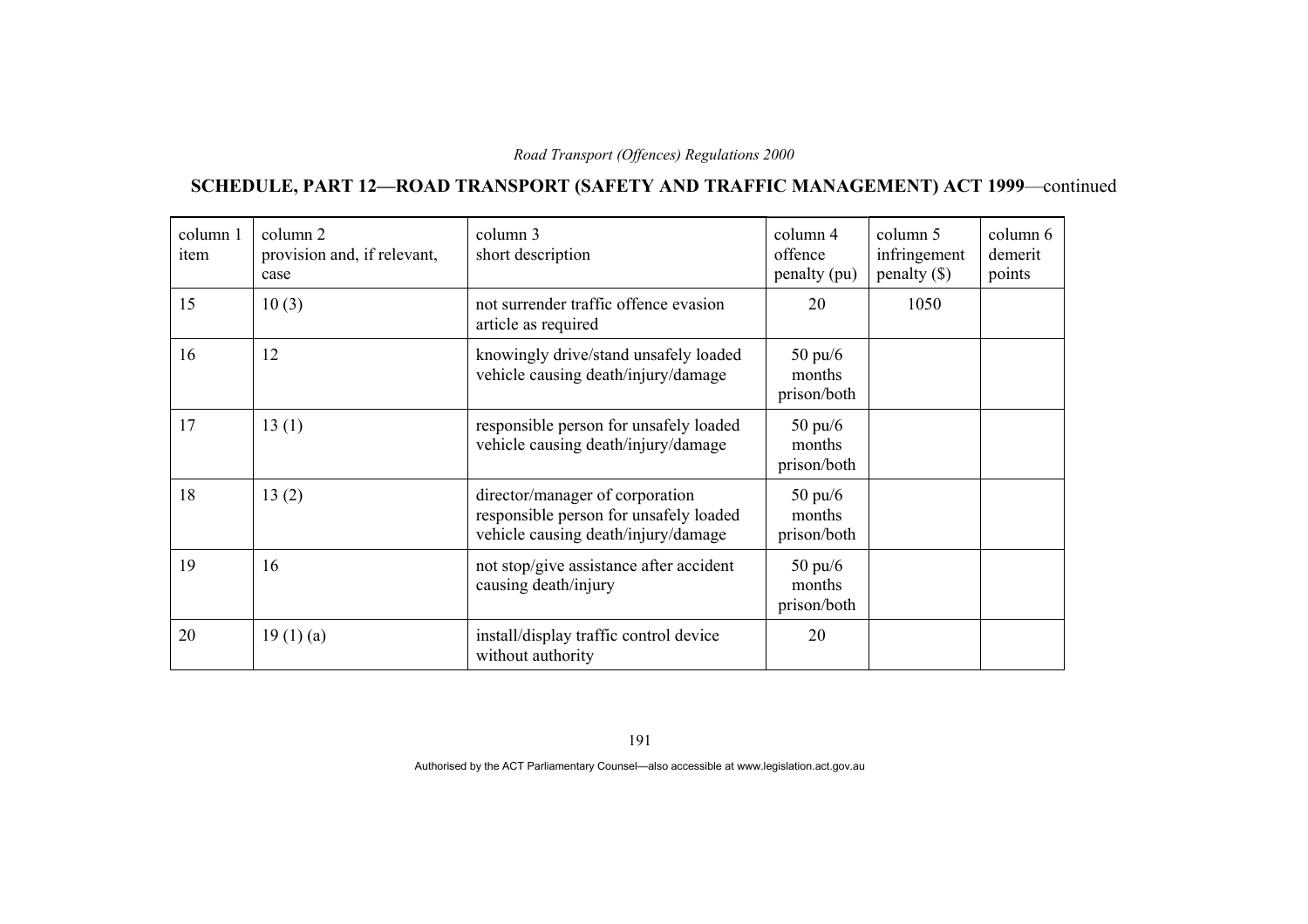## **SCHEDULE, PART 12—ROAD TRANSPORT (SAFETY AND TRAFFIC MANAGEMENT) ACT 1999**—continued

| column 1<br>item | column 2<br>provision and, if relevant,<br>case | column 3<br>short description                                                                                               | column 4<br>offence<br>penalty (pu) | column 5<br>infringement<br>$penalty$ (\$) | column 6<br>demerit<br>points |
|------------------|-------------------------------------------------|-----------------------------------------------------------------------------------------------------------------------------|-------------------------------------|--------------------------------------------|-------------------------------|
| 21               | 19(1)(b)                                        | interfere with/change/remove traffic<br>control device without authority                                                    | 20                                  |                                            |                               |
| 22               | 19(2)                                           | install/display false sign/signal/<br>marking/structure/device                                                              | 20                                  |                                            |                               |
| 23               | 20(3)                                           | not comply with direction to remove<br>traffic control device                                                               | 20                                  |                                            |                               |
| 24               | 26(a)                                           | knowingly/recklessly interfere with<br>traffic offence detection<br>device/operation of traffic offence<br>detection device | 30                                  |                                            |                               |
| 25               | 26(b)                                           | knowingly/recklessly interfere with seal<br>on traffic offence detection device                                             | 30                                  |                                            |                               |
| 26               | 26(c)                                           | knowingly/recklessly interfere with<br>thing produced by traffic offence<br>detection device                                | 30                                  |                                            |                               |

192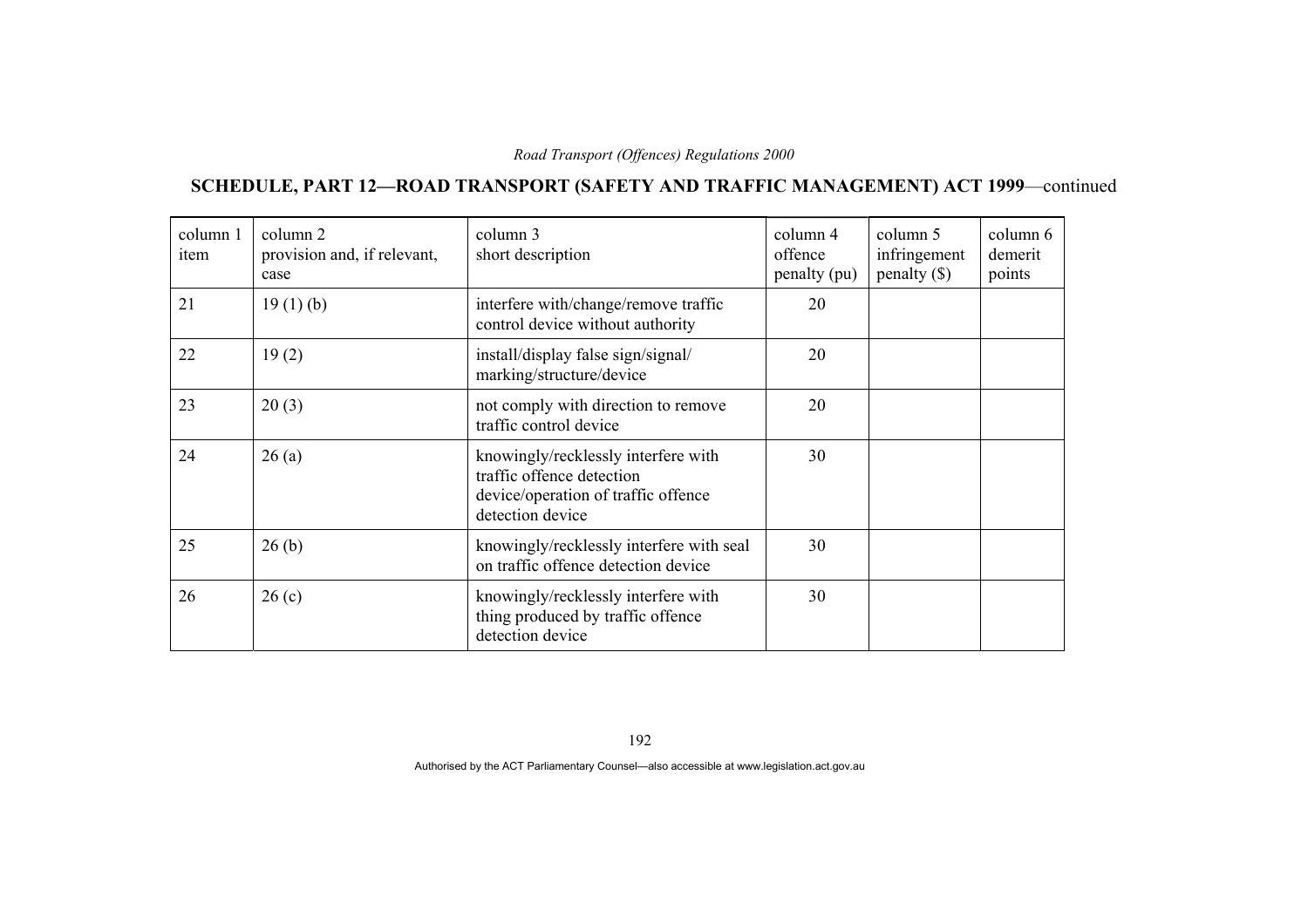## **SCHEDULE, PART 12—ROAD TRANSPORT (SAFETY AND TRAFFIC MANAGEMENT) ACT 1999**—continued

| column 1<br>item | column 2<br>provision and, if relevant,<br>case | column 3<br>short description                              | column 4<br>offence<br>penalty (pu) | column 5<br>infringement<br>penalty $(\$)$ | column 6<br>demerit<br>points |
|------------------|-------------------------------------------------|------------------------------------------------------------|-------------------------------------|--------------------------------------------|-------------------------------|
| 27               | 30(2)                                           | not comply with direction-closed<br>road/road related area | 20                                  |                                            |                               |

193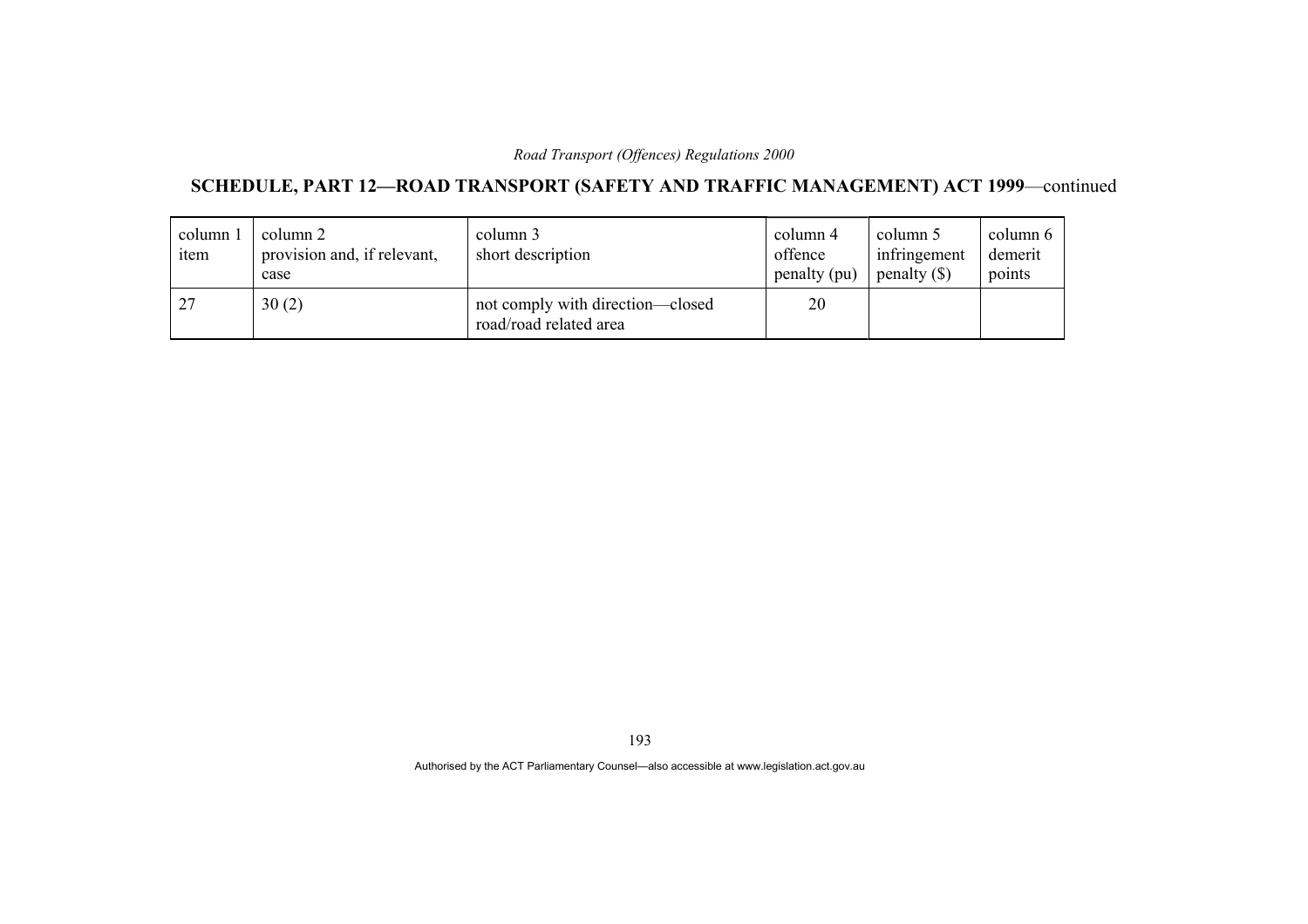#### **SCHEDULE**—continued

### **PART 13—ROAD TRANSPORT (SAFETY AND TRAFFIC MANAGEMENT) REGULATIONS 2000**

| column 1<br>item | column 2<br>provision and, if relevant,<br>case | column 3<br>short description                                                                                   | column 4<br>offence<br>penalty (pu) | column 5<br>infringement<br>$penalty (\$))$ | column 6<br>demerit<br>points |
|------------------|-------------------------------------------------|-----------------------------------------------------------------------------------------------------------------|-------------------------------------|---------------------------------------------|-------------------------------|
| 1A               | 23A(2)                                          | rider not give way (marked foot<br>crossing)                                                                    | 20                                  | 44                                          |                               |
|                  | 37                                              | make unnecessary noise by turning<br>on/running/not turning off engine                                          | 20                                  | 91                                          |                               |
| $\overline{2}$   | 38(1)                                           | use motor vehicle/trailer without<br>adequate precautions to prevent<br>oil/grease dropping onto road           | 20                                  | 91                                          |                               |
| 3                | 38(2)                                           | responsible person for vehicle/trailer not<br>take reasonable steps to prevent<br>oil/grease dropping onto road | 20                                  | 91                                          |                               |
| 4                | 39(1)                                           | travel on part of trailer not designed for<br>passengers/goods                                                  | 20                                  | 68                                          |                               |
| 5                | 39(2)                                           | travel on unenclosed part of trailer                                                                            | 20                                  | 68                                          |                               |

194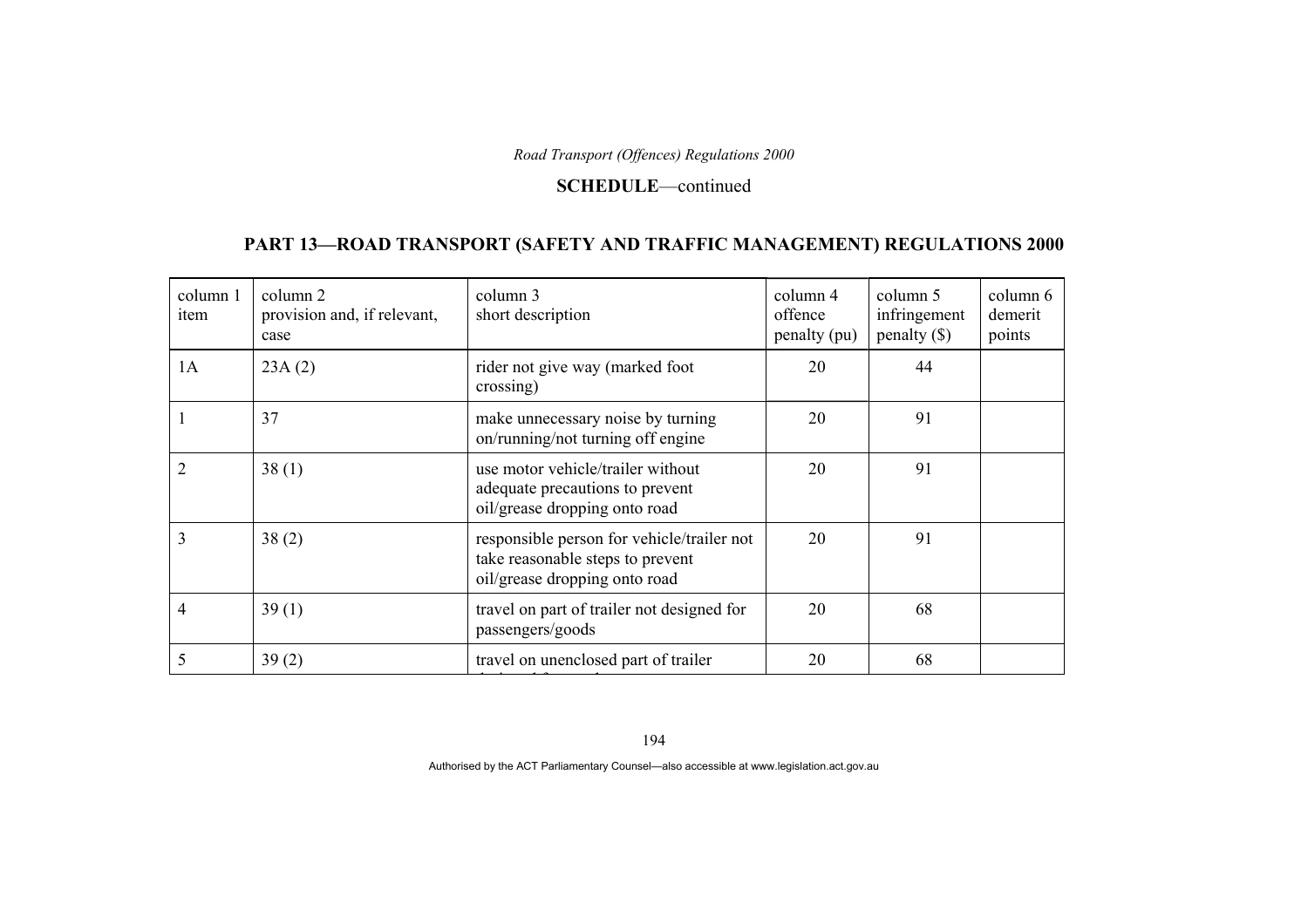### **SCHEDULE, PART 13—ROAD TRANSPORT (SAFETY AND TRAFFIC MANAGEMENT) REGULATIONS 2000**—continued

| column 1<br>item | column 2<br>provision and, if relevant,<br>case | column 3<br>short description                                                              | column 4<br>offence<br>penalty (pu) | column 5<br>infringement<br>$penalty$ (\$) | column 6<br>demerit<br>points |
|------------------|-------------------------------------------------|--------------------------------------------------------------------------------------------|-------------------------------------|--------------------------------------------|-------------------------------|
|                  |                                                 | designed for goods                                                                         |                                     |                                            |                               |
| 6                | 40(1)                                           | passenger in sidecar not sitting in place<br>designed for passenger                        | 20                                  | 68                                         |                               |
| 7                | 40(2)                                           | ride motorbike with passenger in sidecar<br>not sitting in place designed for<br>passenger | 20                                  | 68                                         |                               |
| 8                | 41 $(1)$                                        | drive articulated vehicle towing other<br>vehicle                                          | 20                                  | 65                                         |                               |
| 9                | 41 $(2)$                                        | drive motor vehicle towing more than 1<br>vehicle                                          | 20                                  | 65                                         |                               |
| 10               | 42 $(1)$ $(a)$                                  | drive motor vehicle towing vehicle<br>exceeding towing attachment capacity                 | 20                                  | 151                                        |                               |
| 11               | 42 $(1)$ $(b)$                                  | drive motor vehicle towing vehicle<br>exceeding maximum laden weight                       | 20                                  | 151                                        |                               |
| 12               | 43 $(1)$                                        | unlawful operation of spotlight/                                                           | 20                                  | 68                                         |                               |

195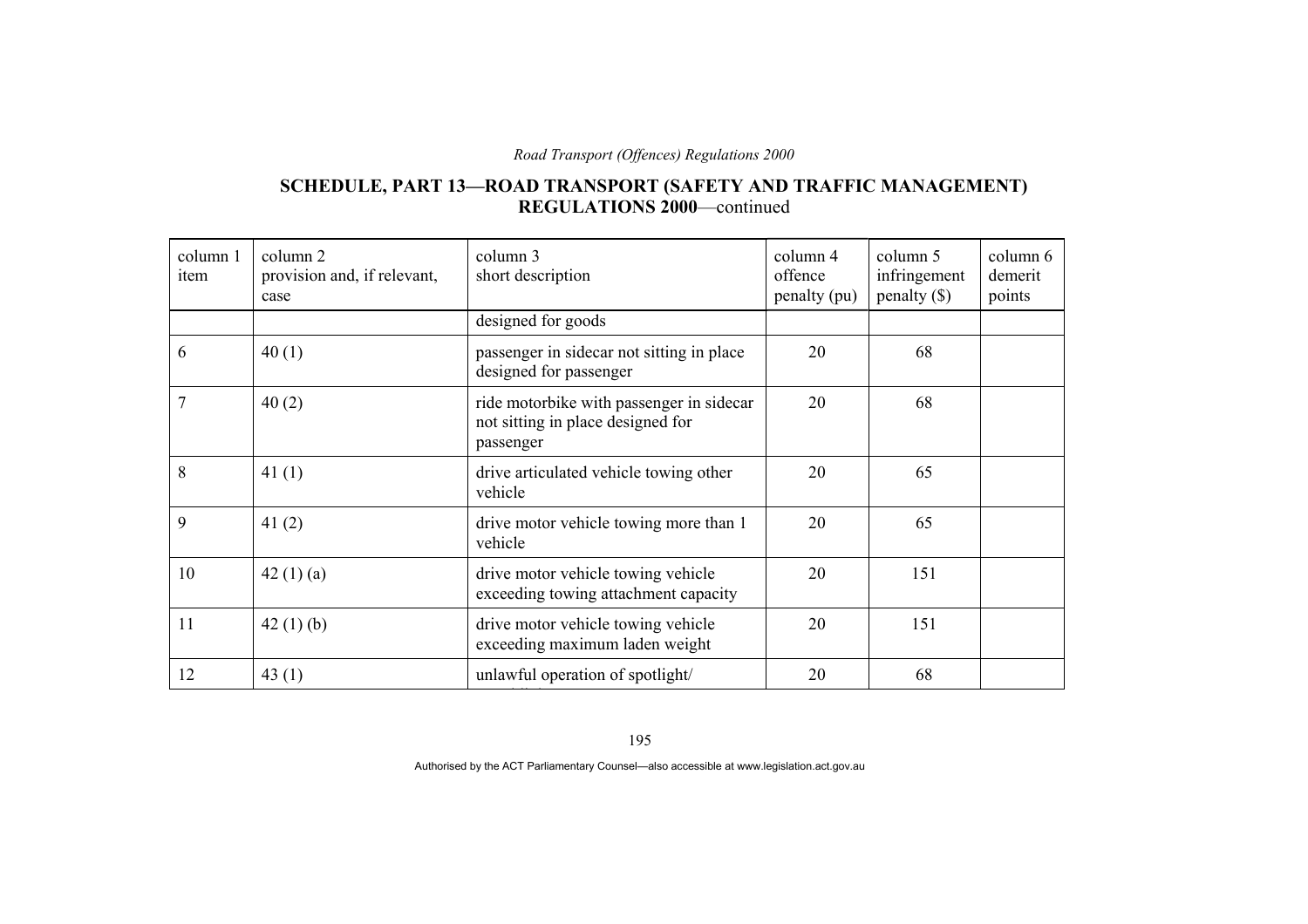### **SCHEDULE, PART 13—ROAD TRANSPORT (SAFETY AND TRAFFIC MANAGEMENT) REGULATIONS 2000**—continued

| column 1<br>item | column 2<br>provision and, if relevant,<br>case | column 3<br>short description                                                                            | column 4<br>offence<br>penalty (pu) | column 5<br>infringement<br>penalty $(\$)$ | column 6<br>demerit<br>points |
|------------------|-------------------------------------------------|----------------------------------------------------------------------------------------------------------|-------------------------------------|--------------------------------------------|-------------------------------|
|                  |                                                 | searchlight                                                                                              |                                     |                                            |                               |
| 13               | 43 $(2)$ $(a)$                                  | unlawful operation of additional<br>headlight in built-up area                                           | 20                                  | 68                                         |                               |
| 14               | 43 $(2)$ $(b)$ $(i)$                            | unlawful operation of additional<br>headlight $\leq$ 200m behind vehicle<br>travelling in same direction | 20                                  | 68                                         |                               |
| 15               | 43 $(2)$ $(b)$ $(ii)$                           | unlawful operation of additional<br>headlight $\leq$ 200m from oncoming<br>vehicle                       | 20                                  | 68                                         |                               |
| 16               | 44(1)                                           | park outside metered space                                                                               | 20                                  | 61                                         |                               |
| 17               | 44(2)                                           | park without paying meter fee                                                                            | 20                                  | 61                                         |                               |
| 18               | 44(4)                                           | park after meter expired                                                                                 | 20                                  | 61                                         |                               |
| 19               | 44 $(5)$                                        | park for longer than allowed by meter<br>signs                                                           | 20                                  | 61                                         |                               |

196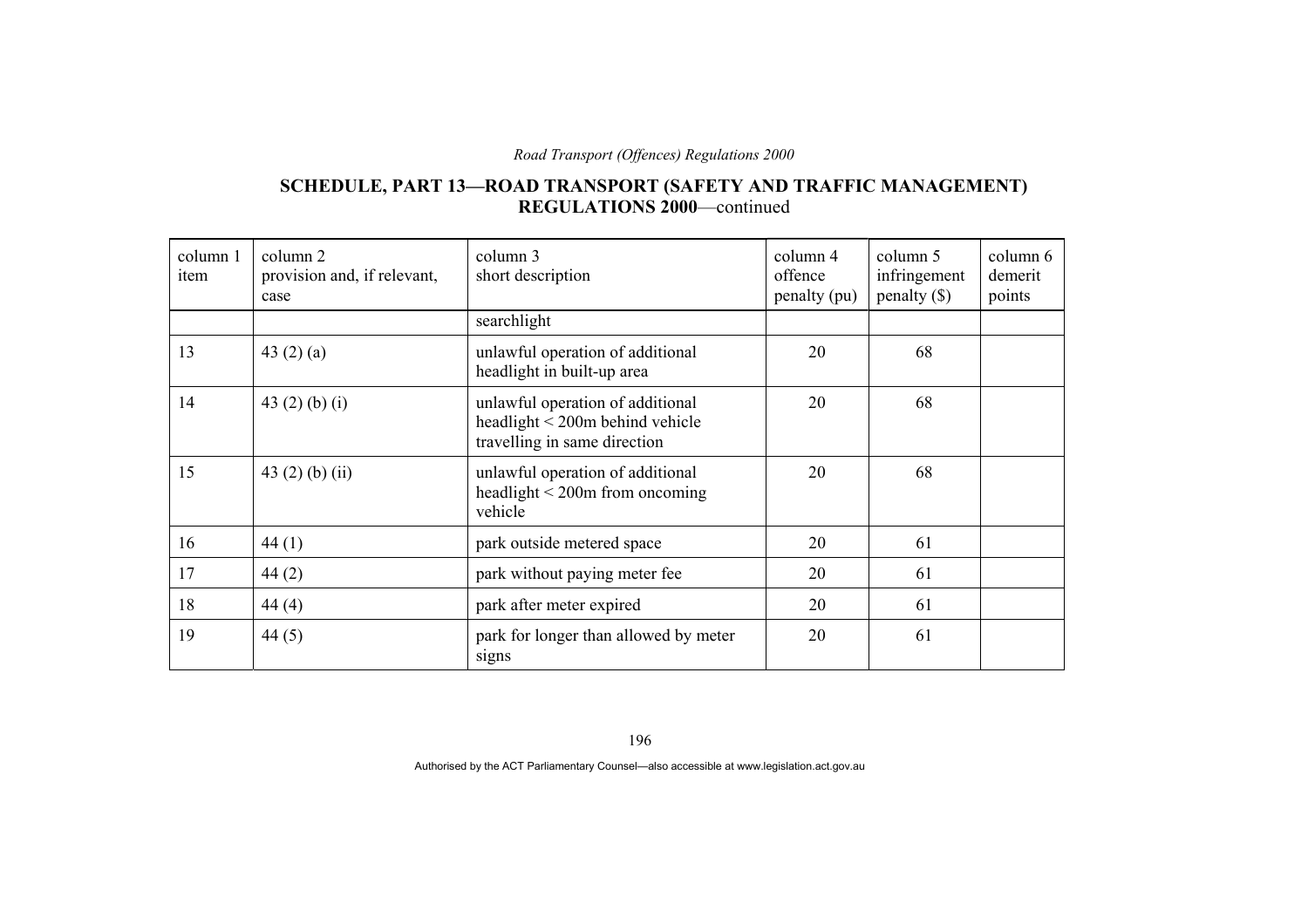#### **SCHEDULE, PART 13—ROAD TRANSPORT (SAFETY AND TRAFFIC MANAGEMENT) REGULATIONS 2000**—continued

| column 1<br>item | column 2<br>provision and, if relevant,<br>case | column 3<br>short description                               | column 4<br>offence<br>penalty (pu) | column 5<br>infringement<br>$penalty (\$))$ | column 6<br>demerit<br>points |
|------------------|-------------------------------------------------|-------------------------------------------------------------|-------------------------------------|---------------------------------------------|-------------------------------|
| 20               | 45(1)                                           | park in occupied metered space                              | 20                                  | 61                                          |                               |
| 21               | 45(2)                                           | park not completely in metered space                        | 20                                  | 61                                          |                               |
| 22               | 46(2)                                           | park in closed metered space                                | 20                                  | 61                                          |                               |
| 23               | 47(a)                                           | insert prohibited thing into parking<br>meter               | 20                                  | 343                                         |                               |
| 24               | 47(b)                                           | attach anything to parking meter                            | 20                                  | 61                                          |                               |
| 25               | 48(a)                                           | interfere with parking meter                                | 20                                  | 343                                         |                               |
| 26               | 48(b)                                           | fraudulently operate parking meter                          | 20                                  |                                             |                               |
| 27               | 49(1)                                           | park outside ticket space                                   | 20                                  | 61                                          |                               |
| 28               | 49(2)                                           | park without current ticket<br>displayed/properly displayed | 20                                  | 61                                          |                               |
| 29               | 49(6)                                           | park after ticket expired                                   | 20                                  | 61                                          |                               |
| 30               | 49(7)                                           | park for longer than allowed by ticket                      | 20                                  | 61                                          |                               |

197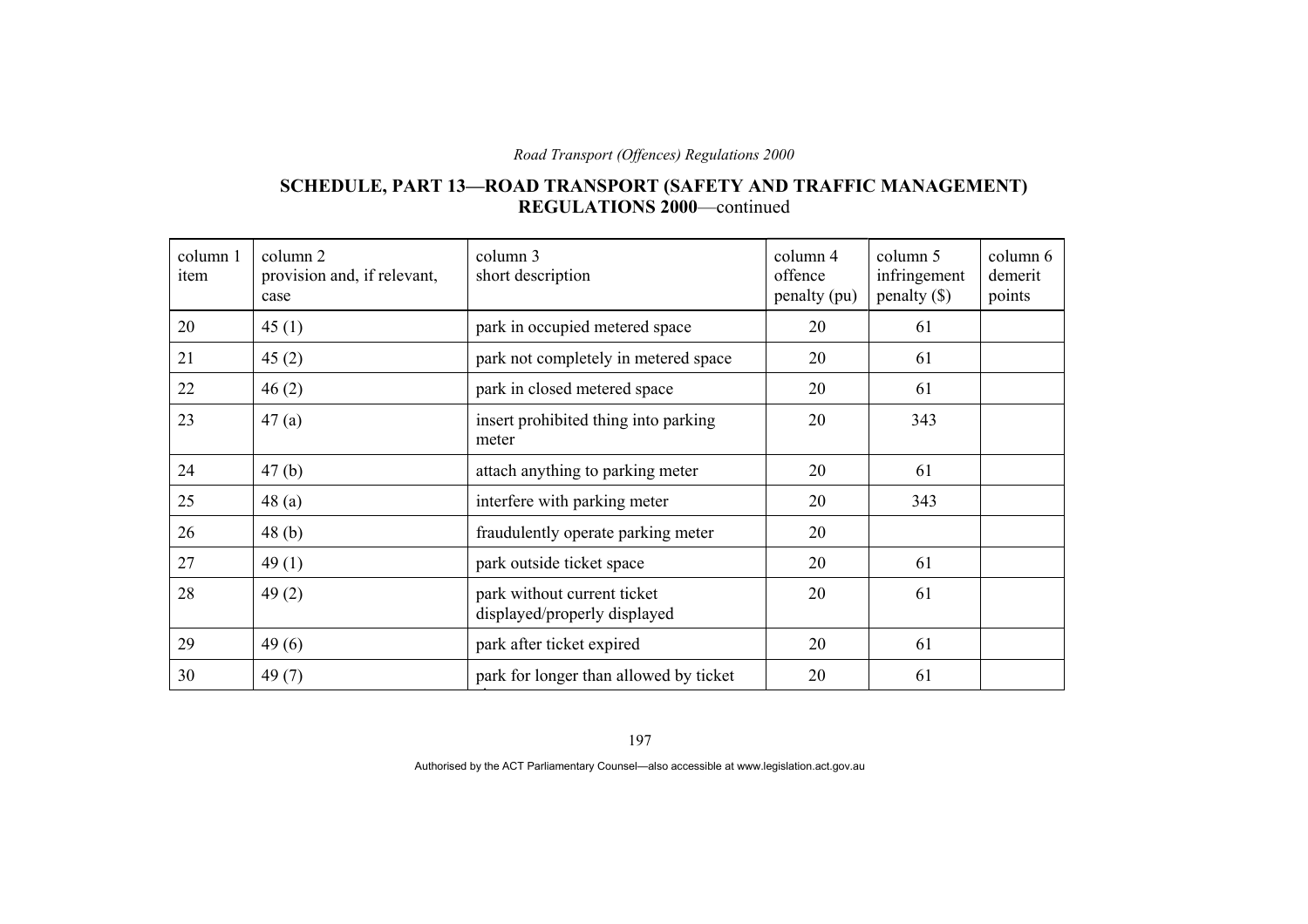#### **SCHEDULE, PART 13—ROAD TRANSPORT (SAFETY AND TRAFFIC MANAGEMENT) REGULATIONS 2000**—continued

| column 1<br>item | column 2<br>provision and, if relevant,<br>case | column 3<br>short description                                  | column 4<br>offence<br>penalty (pu) | column 5<br>infringement<br>penalty $(\$)$ | column 6<br>demerit<br>points |
|------------------|-------------------------------------------------|----------------------------------------------------------------|-------------------------------------|--------------------------------------------|-------------------------------|
|                  |                                                 | signs                                                          |                                     |                                            |                               |
| 31               | 50(1)                                           | park in occupied ticket space                                  | 20                                  | 61                                         |                               |
| 32               | 50(2)                                           | park not completely in ticket space                            | 20                                  | 61                                         |                               |
| 33               | 51(2)                                           | park in closed ticket area/space                               | 20                                  | 61                                         |                               |
| 34               | 52(a)                                           | display thing falsely resembling parking<br>ticket             | 20                                  | 343                                        |                               |
| 35               | 52(b)                                           | display altered/defaced/mutilated/<br>illegible parking ticket | 20                                  | 343                                        |                               |
| 36               | 53 $(a)$                                        | insert prohibited thing into ticket<br>machine                 | 20                                  | 343                                        |                               |
| 37               | 53 $(b)$                                        | attach anything to ticket machine                              | 20                                  | 61                                         |                               |
| 38               | 54(a)                                           | interfere with ticket machine                                  | 20                                  | 343                                        |                               |
| 39               | 54(b)                                           | fraudulently operate ticket machine                            | 20                                  |                                            |                               |

198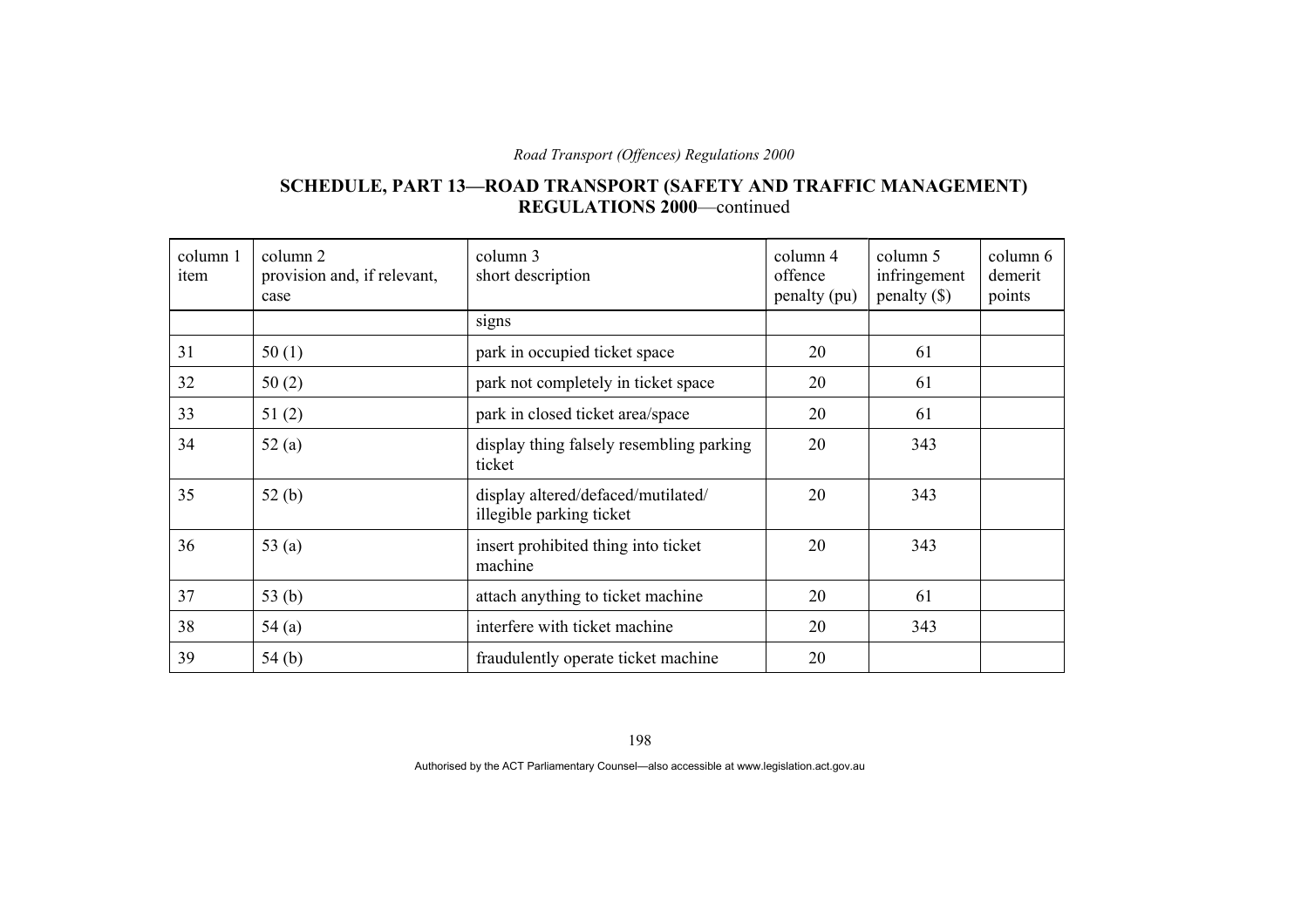### **SCHEDULE, PART 13—ROAD TRANSPORT (SAFETY AND TRAFFIC MANAGEMENT) REGULATIONS 2000**—continued

| column 1<br>item | column 2<br>provision and, if relevant,<br>case                                      | column 3<br>short description                                                                      | column 4<br>offence<br>penalty (pu) | column 5<br>infringement<br>$penalty (\$))$ | column 6<br>demerit<br>points |
|------------------|--------------------------------------------------------------------------------------|----------------------------------------------------------------------------------------------------|-------------------------------------|---------------------------------------------|-------------------------------|
| 40               | 55                                                                                   | remove/deface/interfere with parking<br>ticket/mobility parking scheme<br>authority/parking permit | 20                                  |                                             |                               |
| 41               | 56(1)                                                                                | display mobility parking scheme<br>authority without being entitled                                | 20                                  |                                             |                               |
| 42               | 56(3)                                                                                | not return mobility parking scheme<br>authority as required                                        | 20                                  |                                             |                               |
| 43               | 57(1)                                                                                | stop at side of road with red kerb                                                                 | 20                                  | 68                                          |                               |
| 43A<br>43A.1     | 57A $(1)$<br>for a bus zone in a<br>clearway, transit lane or<br>bus lane            | stop public bus in bus zone<br>(clearway/transit lane/bus lane)                                    | 20                                  | 114                                         |                               |
| 43A.2            | other than for a bus zone<br>$\bullet$<br>in a clearway, transit<br>lane or bus lane | stop public bus in bus zone (not<br>clearway/transit lane/bus lane)                                | 20                                  | 83                                          |                               |

199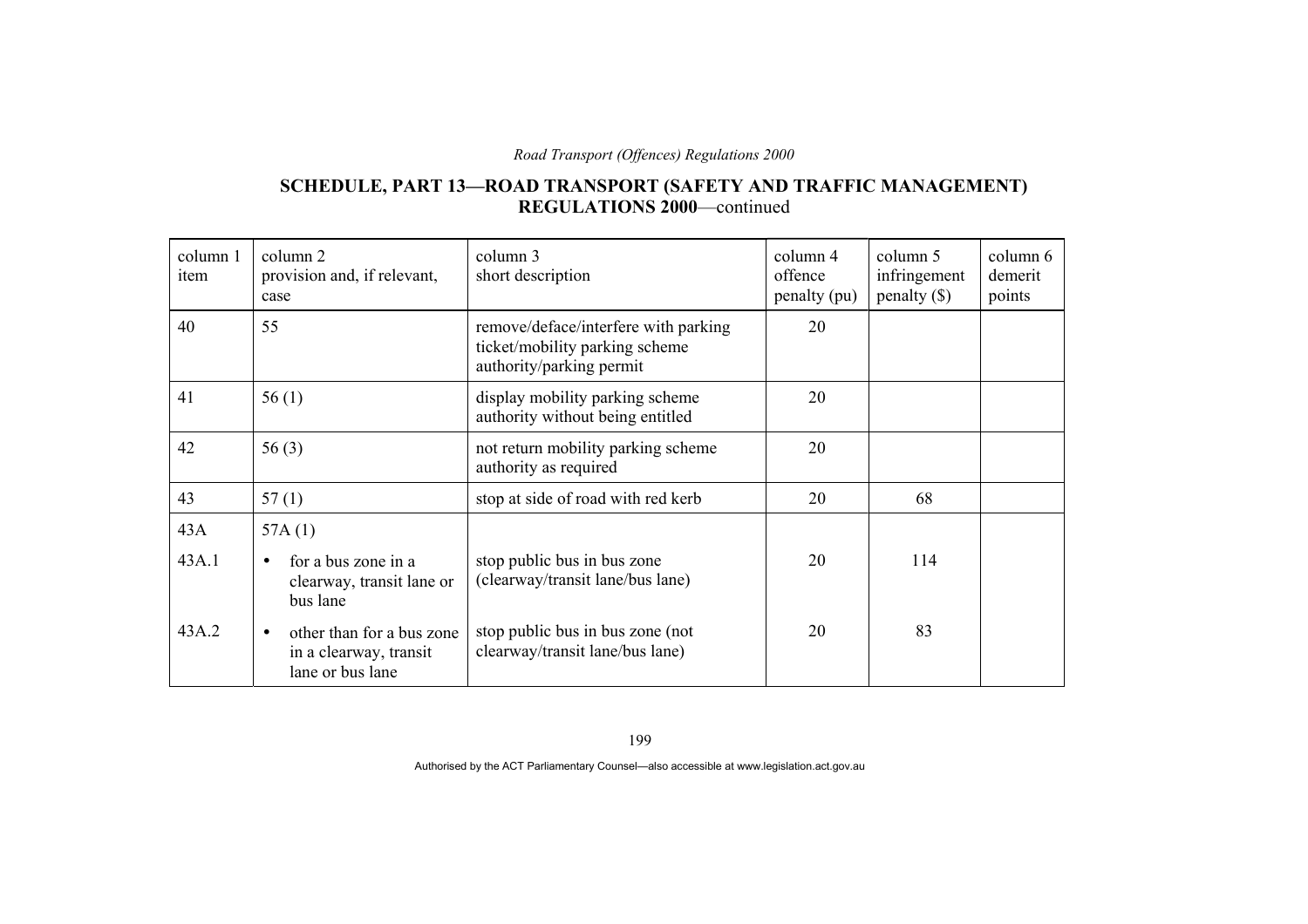### **SCHEDULE, PART 13—ROAD TRANSPORT (SAFETY AND TRAFFIC MANAGEMENT) REGULATIONS 2000**—continued

| column 1<br>item | column 2<br>provision and, if relevant,<br>case | column 3<br>short description                                                                                 | column 4<br>offence<br>penalty (pu) | column 5<br>infringement<br>$penalty$ (\$) | column 6<br>demerit<br>points |
|------------------|-------------------------------------------------|---------------------------------------------------------------------------------------------------------------|-------------------------------------|--------------------------------------------|-------------------------------|
| 43B              | 57A $(3)$                                       | stop public bus at/near bus stop                                                                              | 20                                  | 83                                         |                               |
| 44               | 59 $(1)$                                        | drive/park vehicle with explosive<br>substance in/above/within 50m of end of<br>major road tunnel             | 30                                  |                                            |                               |
| 45               | 60                                              | interfere with/interrupt funeral<br>procession/other procession/vehicle in<br>procession/person in procession | 20                                  | 68                                         |                               |
| 46               | 61                                              | drive on road closed to traffic                                                                               | 20                                  | 68                                         |                               |
| 47               | 62(1)                                           | ride wheeled recreational device/<br>wheeled toy while attached to another<br>vehicle                         | 20                                  | 44                                         |                               |
| 48               | 62(2)                                           | rider permit wheeled recreational<br>device/wheeled toy to be drawn by<br>vehicle                             | 20                                  | 44                                         |                               |

200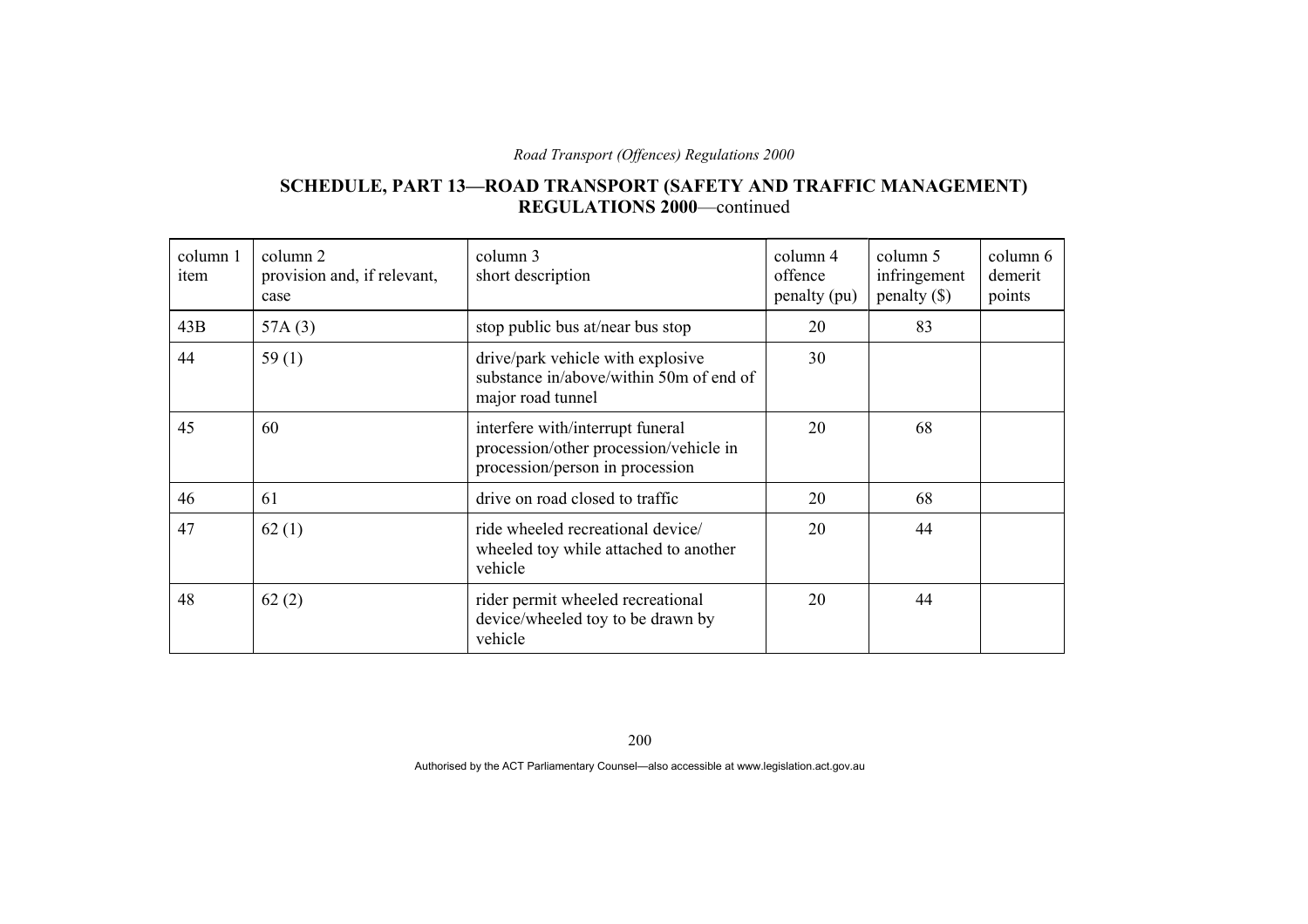### **SCHEDULE, PART 13—ROAD TRANSPORT (SAFETY AND TRAFFIC MANAGEMENT) REGULATIONS 2000**—continued

| column 1<br>item | column 2<br>provision and, if relevant,<br>case | column 3<br>short description                                                                                                 | column 4<br>offence<br>penalty (pu) | column 5<br>infringement<br>penalty $(\$)$ | column 6<br>demerit<br>points |
|------------------|-------------------------------------------------|-------------------------------------------------------------------------------------------------------------------------------|-------------------------------------|--------------------------------------------|-------------------------------|
| 49               | 62(3)                                           | rider permit wheeled recreational<br>device/wheeled toy to be power assisted                                                  | 20                                  | 44                                         |                               |
| 50               | 64(1)                                           | obscure traffic control device                                                                                                | 20                                  | 114                                        |                               |
| 51               | 64(3)                                           | not remove obstruction to traffic control<br>device as directed                                                               | 20                                  | 114                                        |                               |
| 52               | 65                                              | Unlawfully display do not overtake<br>turning vehicle sign                                                                    | 20                                  | 114                                        |                               |
| 53               | 85(2)                                           | park stock truck/enclosed<br>semitrailer/commercial vehicle with<br>height $> 3.6$ m on residential land                      | 20                                  | 114                                        |                               |
| 54               | 86(2)                                           | park vehicle/combination with<br>length $>$ 7.5m and GVM $>$ 4.5t on land<br>adjoining residential land longer than 1<br>hour | 20                                  | 68                                         |                               |

201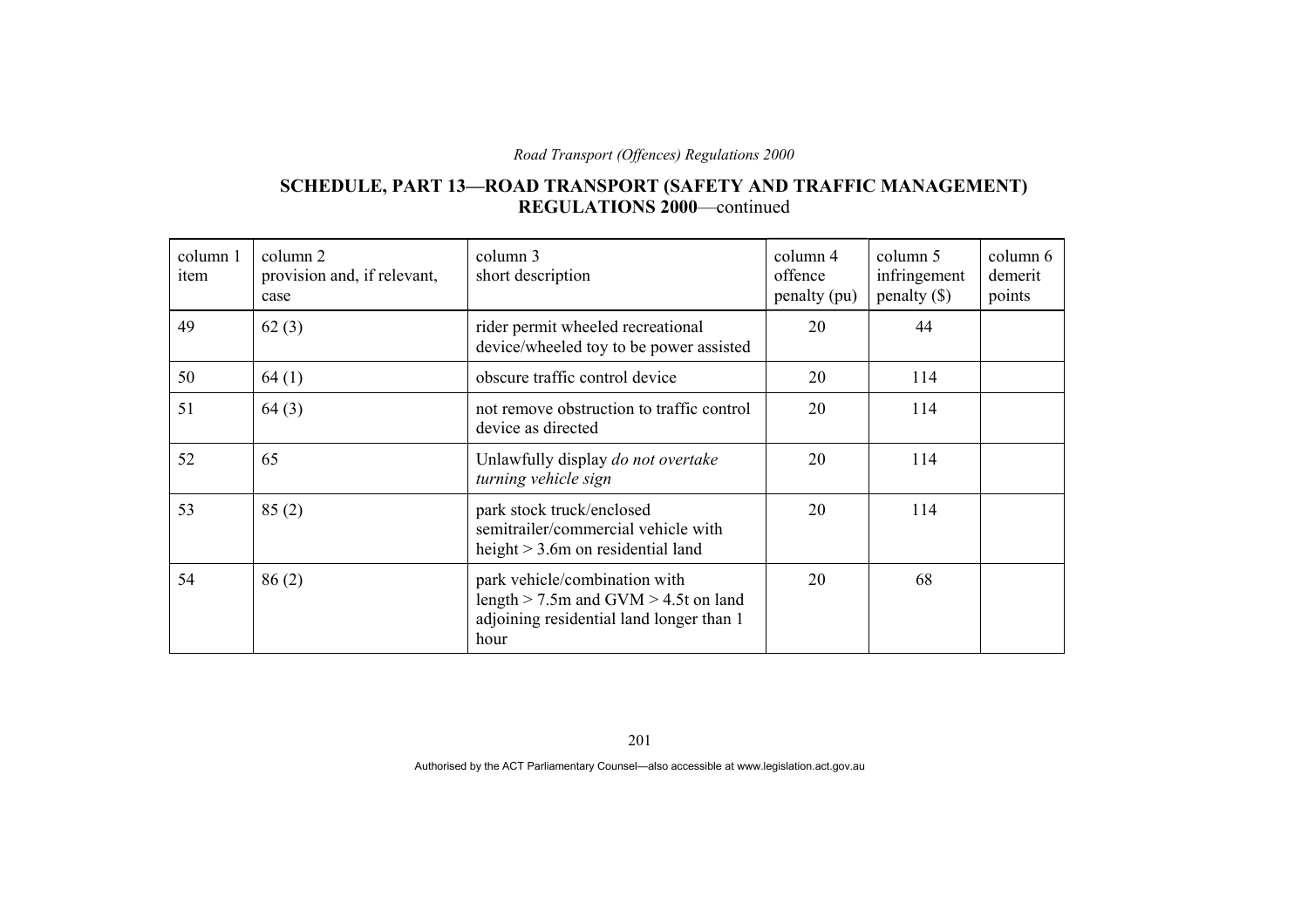### **SCHEDULE, PART 13—ROAD TRANSPORT (SAFETY AND TRAFFIC MANAGEMENT) REGULATIONS 2000**—continued

| column 1<br>item | column 2<br>provision and, if relevant,<br>case | column 3<br>short description                                                                                                       | column 4<br>offence<br>penalty (pu) | column 5<br>infringement<br>penalty $(\$)$ | column 6<br>demerit<br>points |
|------------------|-------------------------------------------------|-------------------------------------------------------------------------------------------------------------------------------------|-------------------------------------|--------------------------------------------|-------------------------------|
| 55               | 87(2)                                           | park commercial vehicle with<br>length $> 6m/h$ eight $> 2.6m/$<br>$GVM > 3.75t$ on residential land with<br>multi-unit development | 20                                  | 114                                        |                               |
| 56               | 96(1)                                           | not tell authority about lost/stolen/<br>destroyed existing operator's certificate<br>as required                                   | 5                                   |                                            |                               |
| 57               | 97(5)                                           | not give cancelled existing operator's<br>certificate/revoked exemption to<br>authority as required                                 | 20                                  |                                            |                               |
| 58               | 109                                             | not stop vehicle if requested/signalled by<br>police officer                                                                        | 20                                  |                                            |                               |
| 59               | 110(2)                                          | not comply with notice prohibiting car<br>minding                                                                                   | 20                                  |                                            |                               |

202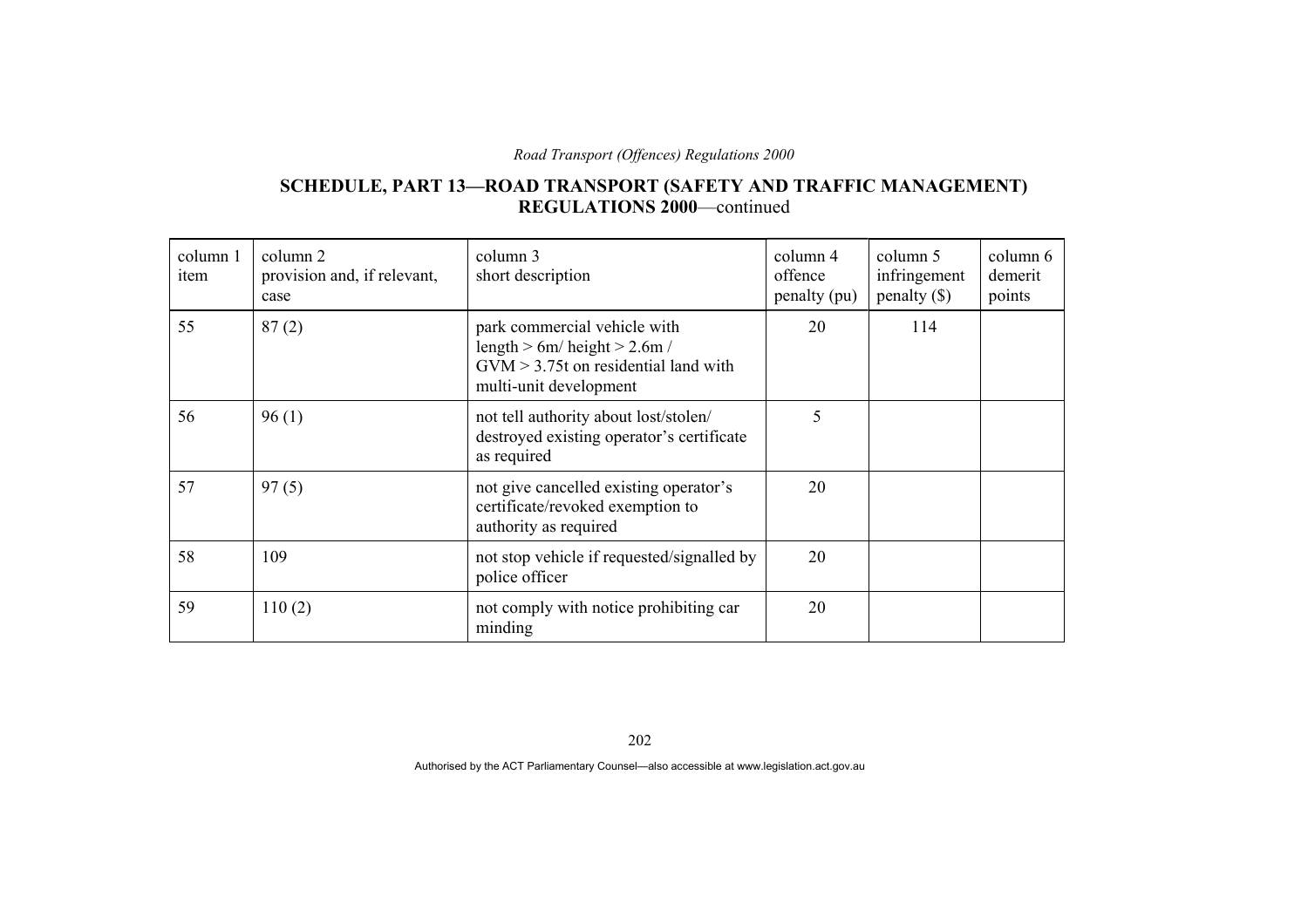### **SCHEDULE, PART 13—ROAD TRANSPORT (SAFETY AND TRAFFIC MANAGEMENT) REGULATIONS 2000**—continued

| column 1<br>item | column 2<br>provision and, if relevant,<br>case | column 3<br>short description                                                | column 4<br>offence<br>penalty (pu) | column 5<br>infringement<br>penalty $(\$)$ | column 6<br>demerit<br>points |
|------------------|-------------------------------------------------|------------------------------------------------------------------------------|-------------------------------------|--------------------------------------------|-------------------------------|
| 60               | 113(1)                                          | responsible person/person in charge<br>vehicle not inspecting driver licence | 20                                  | 68                                         |                               |
| 61               | 114                                             | custodian permit use of vehicle without<br>owner's consent                   | 20                                  |                                            |                               |

203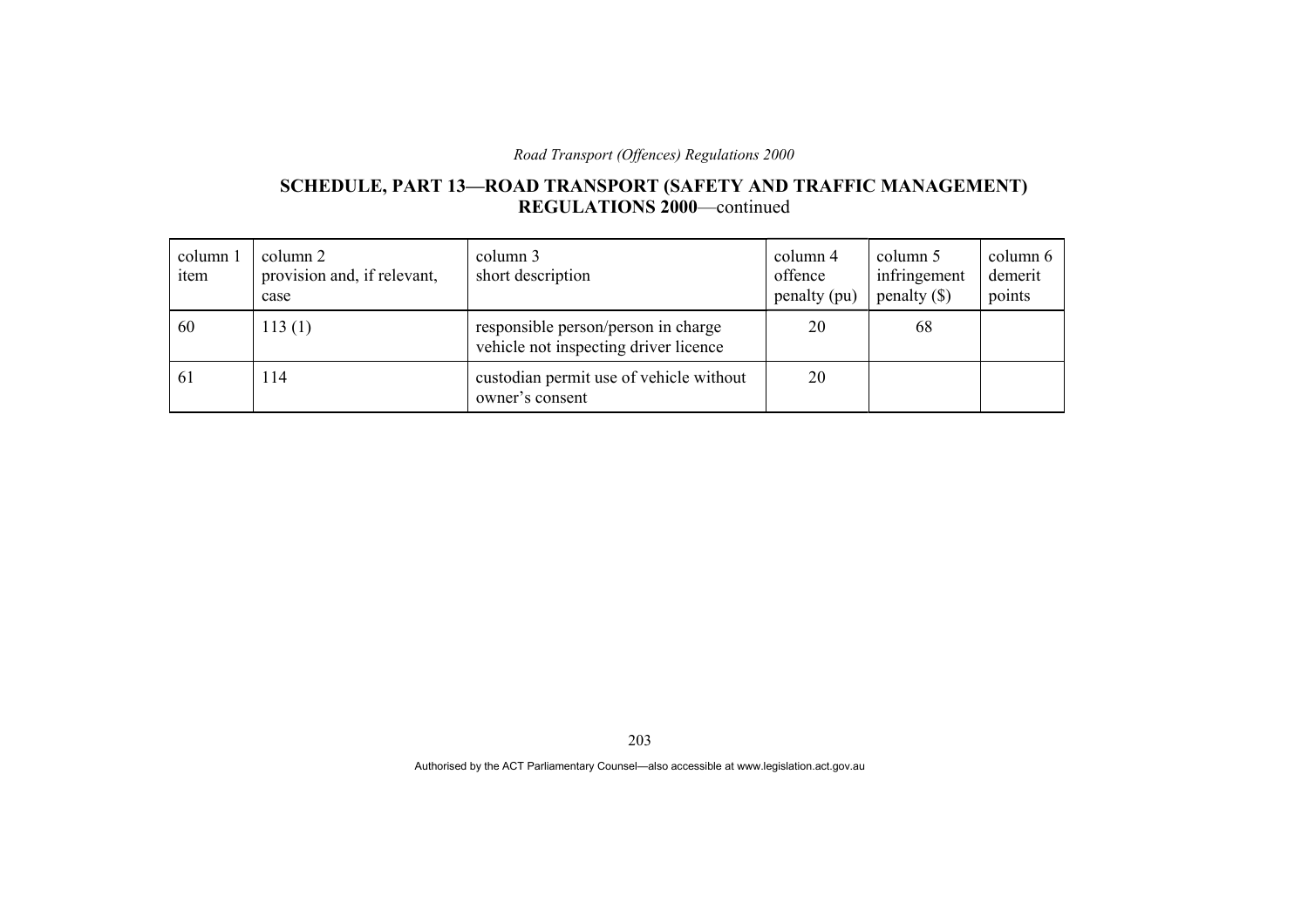#### **SCHEDULE**—continued

## **PART 14—ROAD TRANSPORT (VEHICLE REGISTRATION) ACT 1999**

| column 1<br>item | column 2<br>provision and, if relevant,<br>case | column 3<br>short description                                                                                                                                     | column 4<br>offence<br>penalty (pu)        | column 5<br>infringement<br>penalty $(\$)$ | column 6<br>demerit<br>points |
|------------------|-------------------------------------------------|-------------------------------------------------------------------------------------------------------------------------------------------------------------------|--------------------------------------------|--------------------------------------------|-------------------------------|
|                  | 18(1)                                           | use unregistered/suspended vehicle                                                                                                                                | 20                                         | 413                                        |                               |
| 2                | 19(1)(a)                                        | register/renew registration/obtain<br>unregistered vehicle permit/renew<br>unregistered vehicle permit by false<br>statement/misrepresentation/dishonest<br>means | 20                                         |                                            |                               |
| 3                | 19(1)(b)                                        | possess registration device/plate/<br>document obtained by false<br>statement/misrepresentation/dishonest<br>means                                                | 20                                         |                                            |                               |
| 4                | 20(a)                                           | forge/fraudulently change/use/<br>lend/allow to be used registration<br>device/plate/document                                                                     | $50 \text{ pu/}6$<br>months<br>prison/both |                                            |                               |

204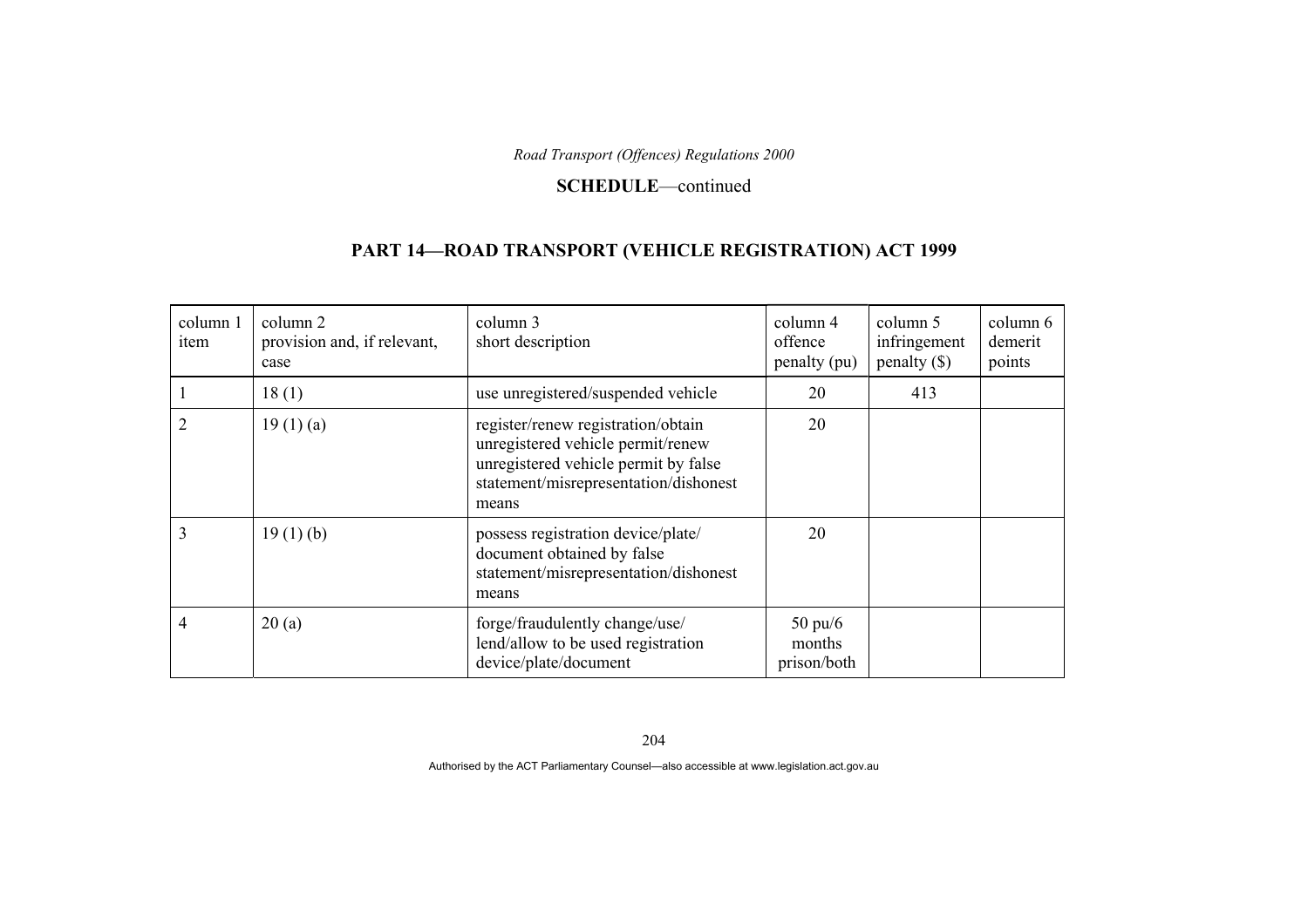## **SCHEDULE, PART 14—ROAD TRANSPORT (VEHICLE REGISTRATION) ACT 1999**—continued

| column 1<br>item | column 2<br>provision and, if relevant,<br>case | column 3<br>short description                                                                 | column 4<br>offence<br>penalty (pu)        | column 5<br>infringement<br>penalty $(\$)$ | column 6<br>demerit<br>points |
|------------------|-------------------------------------------------|-----------------------------------------------------------------------------------------------|--------------------------------------------|--------------------------------------------|-------------------------------|
| 5                | 20(b)                                           | knowingly possess forged/fraudulently<br>changed registration<br>device/plate/document        | $50 \text{ pu}/6$<br>months<br>prison/both |                                            |                               |
| 6                | 20(c)                                           | possess false registration<br>device/plate/document calculated to<br>deceive                  | $50 \text{ pu}/6$<br>months<br>prison/both |                                            |                               |
|                  | 21(2)(a)                                        | not ensure registration device/<br>plate/document installed/displayed/<br>attached to vehicle | 5                                          |                                            |                               |
| 8                | 21(2)(b)                                        | not carry/cause to carry prescribed<br>registration document                                  | 5                                          |                                            |                               |
| 9                | 21(2)(c)                                        | not produce prescribed registration<br>device/plate/document when required                    | 5                                          |                                            |                               |
| 10               | 21(2)(d)                                        | not keep required registration records                                                        | 5                                          |                                            |                               |

205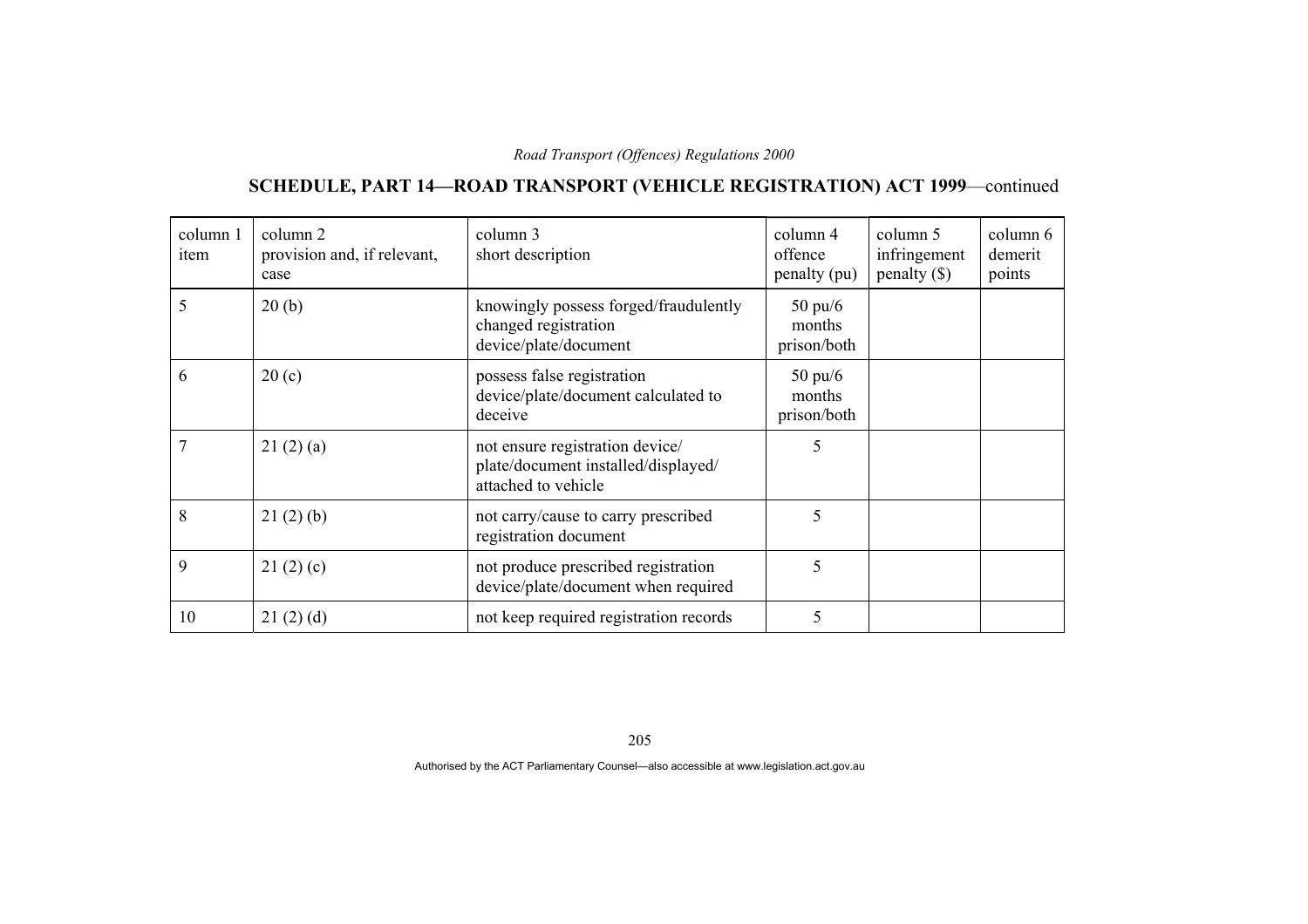## **SCHEDULE, PART 14—ROAD TRANSPORT (VEHICLE REGISTRATION) ACT 1999**—continued

| column 1<br>item | column 2<br>provision and, if relevant,<br>case | column 3<br>short description                                                                                                | column 4<br>offence<br>penalty (pu) | column 5<br>infringement<br>penalty $(\$)$ | column 6<br>demerit<br>points |
|------------------|-------------------------------------------------|------------------------------------------------------------------------------------------------------------------------------|-------------------------------------|--------------------------------------------|-------------------------------|
| 11               | 21(3)                                           | not comply with direction/condition of<br>road transport authority about<br>registration                                     | 50                                  |                                            |                               |
| 12               | 22(1)(a)                                        | use vehicle with false<br>numberplate/registration label<br>installed/displayed/attached                                     | 20                                  |                                            |                               |
| 13               | 22(1)(b)                                        | use vehicle with<br>fraudulently/deceptively changed<br>numberplate/registration label/thing<br>installed/displayed/attached | 20                                  |                                            |                               |
| 14               | 22(1)(c)                                        | use vehicle with thing deceptively<br>resembling numberplate/registration<br>label installed/displayed/attached              | 20                                  |                                            |                               |

206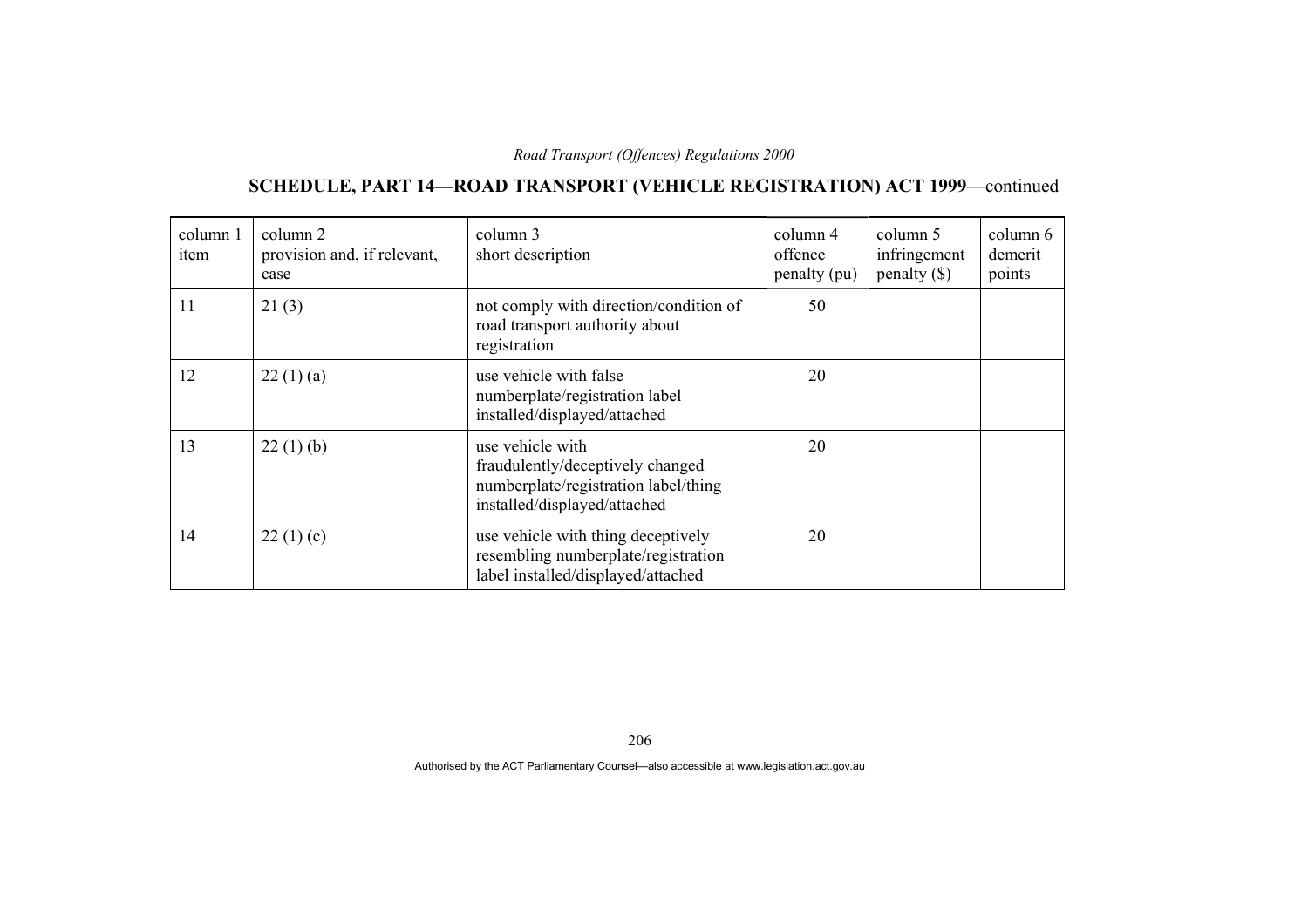## **SCHEDULE, PART 14—ROAD TRANSPORT (VEHICLE REGISTRATION) ACT 1999**—continued

| column 1<br>item | column 2<br>provision and, if relevant,<br>case             | column 3<br>short description                                                                                                                                                                                   | column 4<br>offence<br>penalty (pu) | column 5<br>infringement<br>$penalty$ (\$) | column 6<br>demerit<br>points |
|------------------|-------------------------------------------------------------|-----------------------------------------------------------------------------------------------------------------------------------------------------------------------------------------------------------------|-------------------------------------|--------------------------------------------|-------------------------------|
| 15               | 22(2)                                                       |                                                                                                                                                                                                                 |                                     |                                            |                               |
| 15.1             | in relation to<br>contravention of<br>22(1)(a)              | registered operator of vehicle not take<br>reasonable precautions to prevent<br>vehicle use with false numberplate/<br>registration label installed/displayed/<br>attached                                      | 20                                  |                                            |                               |
| 15.2             | in relation to<br>$\bullet$<br>contravention of<br>22(1)(b) | registered operator of vehicle not take<br>reasonable precautions to prevent<br>vehicle use with fraudulently/<br>deceptively changed numberplate/<br>registration label/thing installed/<br>displayed/attached | 20                                  |                                            |                               |
| 15.3             | in relation to<br>contravention of<br>22(1)(c)              | registered operator of vehicle not take<br>reasonable precautions to prevent<br>vehicle use with thing deceptively<br>resembling numberplate/registration<br>label installed/displayed/attached                 | 20                                  |                                            |                               |

207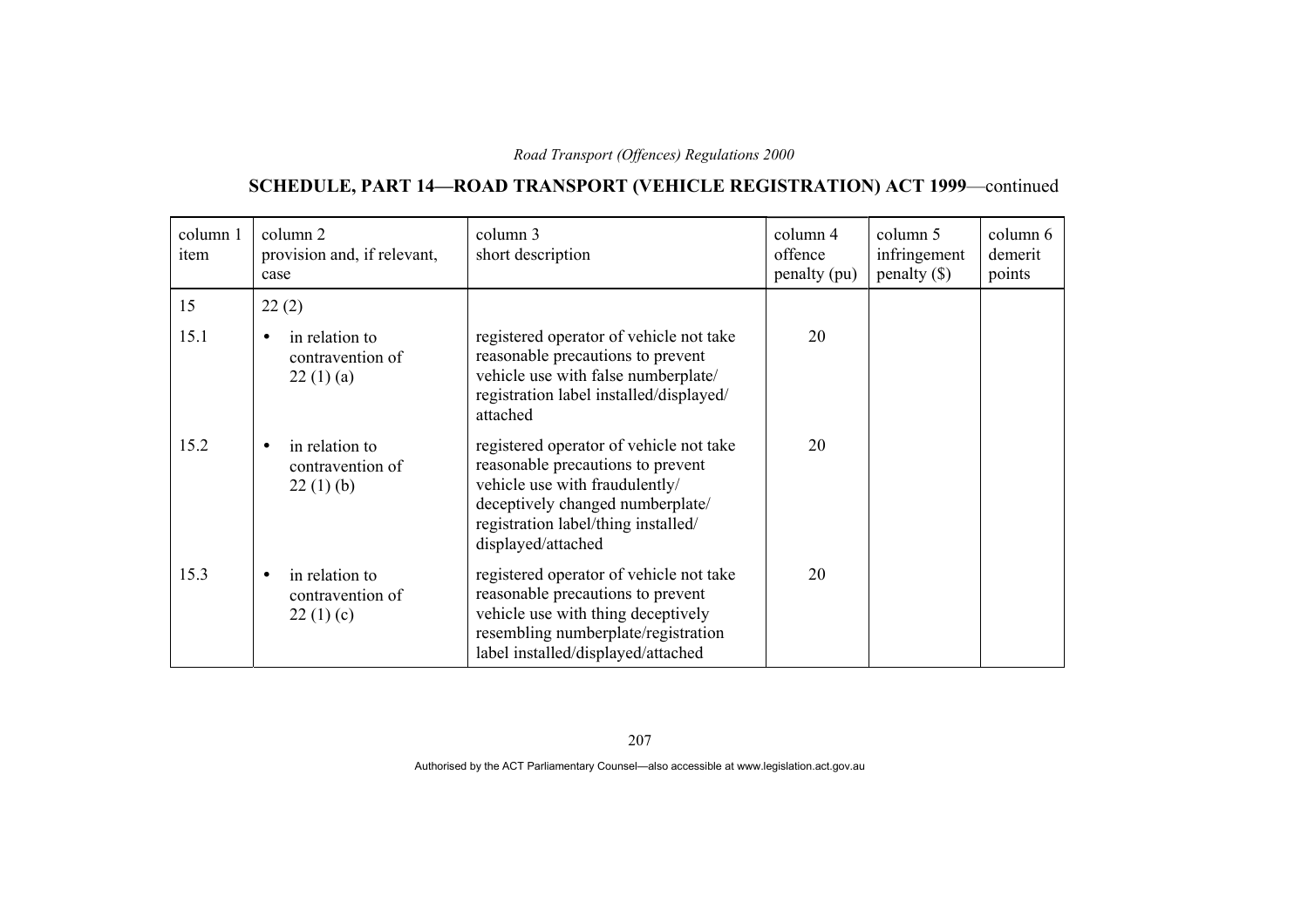## **SCHEDULE, PART 14—ROAD TRANSPORT (VEHICLE REGISTRATION) ACT 1999**—continued

| column 1<br>item | column 2<br>provision and, if relevant,<br>case | column 3<br>short description                                                                                 | column 4<br>offence<br>penalty (pu)        | column 5<br>infringement<br>$penalty$ (\$) | column 6<br>demerit<br>points |
|------------------|-------------------------------------------------|---------------------------------------------------------------------------------------------------------------|--------------------------------------------|--------------------------------------------|-------------------------------|
| 16               | 22(3)(a)                                        | remove numberplate/registration<br>label/thing installed/displayed/attached<br>to vehicle                     | 20                                         |                                            |                               |
| 17               | 22(3)(b)                                        | deface/damage/interfere with<br>numberplate/registration label/thing                                          | 20                                         |                                            |                               |
| 18               | 23(2)(a)                                        | unlawfully stamp/attach vehicle<br>identification number                                                      | $50 \text{ pu}/6$<br>months<br>prison/both |                                            |                               |
| 19               | 23(2)(b)                                        | unlawfully change/deface/remove/<br>obliterate identification number                                          | $50 \text{ pu/6}$<br>months<br>prison/both |                                            |                               |
| 20               | 23(2)(c)                                        | unlawfully possess part of vehicle<br>knowing identification number is<br>changed/defaced/removed/obliterated | $50 \text{ pu}/6$<br>months<br>prison/both |                                            |                               |
| 21               | 25(3)                                           | responsible person not give police<br>officer/authorised person reasonable<br>assistance                      | 20                                         |                                            |                               |

208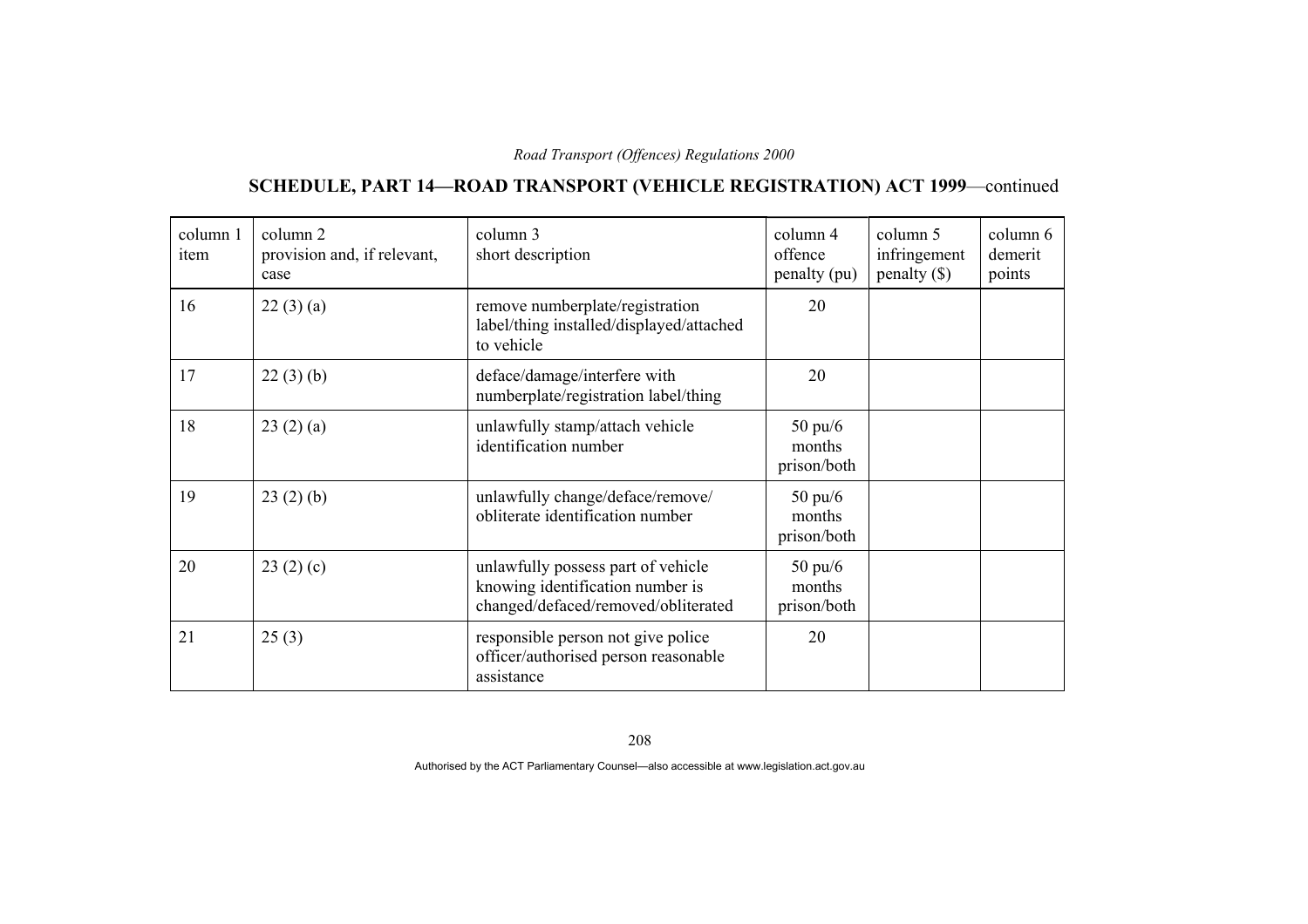## **SCHEDULE, PART 14—ROAD TRANSPORT (VEHICLE REGISTRATION) ACT 1999**—continued

| column 1<br>item | column 2<br>provision and, if relevant,<br>case | column 3<br>short description                                         | column 4<br>offence<br>penalty (pu) | column 5<br>infringement<br>penalty $(\$)$ | column 6<br>demerit<br>points |
|------------------|-------------------------------------------------|-----------------------------------------------------------------------|-------------------------------------|--------------------------------------------|-------------------------------|
| 22               | 26                                              | use defective vehicle contrary to<br>section 25 condition/prohibition | 20                                  | 204                                        |                               |
| 23               | 27(4)                                           | not comply with request/signal by police<br>officer/authorised person | 20                                  |                                            |                               |
| 24               | 28(1)                                           | use dangerously defective vehicle                                     | 20                                  |                                            |                               |

209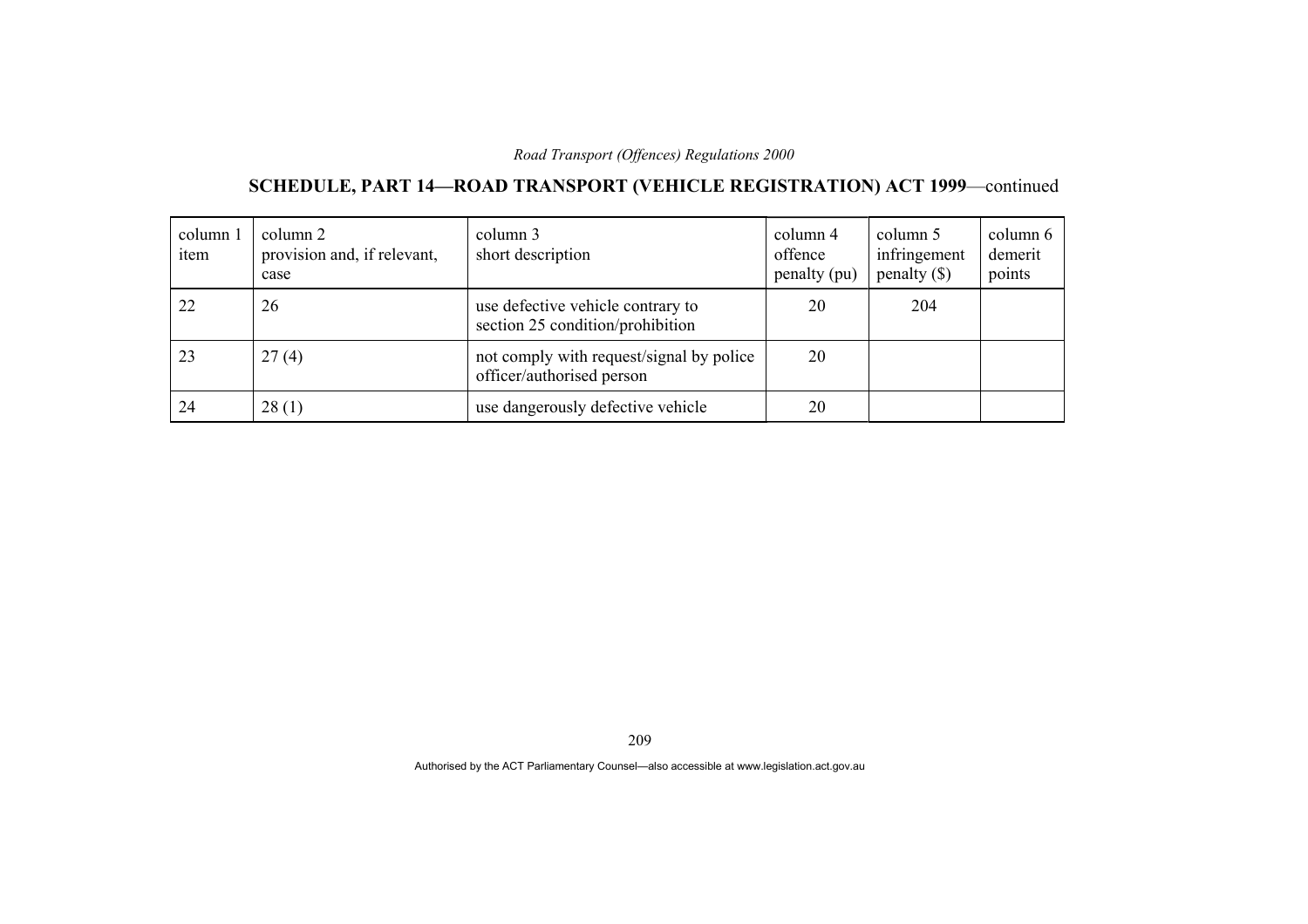#### **SCHEDULE**—continued

## **PART 15—ROAD TRANSPORT (VEHICLE REGISTRATION) REGULATIONS 2000**

| column 1<br>item | column 2<br>provision and, if relevant,<br>case | column 3<br>short description                                                                                          | column 4<br>offence<br>penalty (pu) | column 5<br>infringement<br>$penalty$ (\$) | column 6<br>demerit<br>points |
|------------------|-------------------------------------------------|------------------------------------------------------------------------------------------------------------------------|-------------------------------------|--------------------------------------------|-------------------------------|
|                  | 33(7)                                           | person other than registered operator<br>use/permit someone else to use vehicle<br>in breach of registration condition | 20                                  | 68                                         |                               |
|                  | 41 $(1)(a)$                                     | not tell authority about damaged<br>registration certificate as required                                               | 20                                  | 68                                         |                               |
|                  | 41 $(1)$ $(b)$                                  | not return damaged registration<br>certificate to authority as required                                                | 20                                  | 68                                         |                               |
| 4                | 42(1)                                           | not tell authority about lost/stolen/<br>destroyed registration certificate as<br>required                             | 20                                  | 68                                         |                               |

210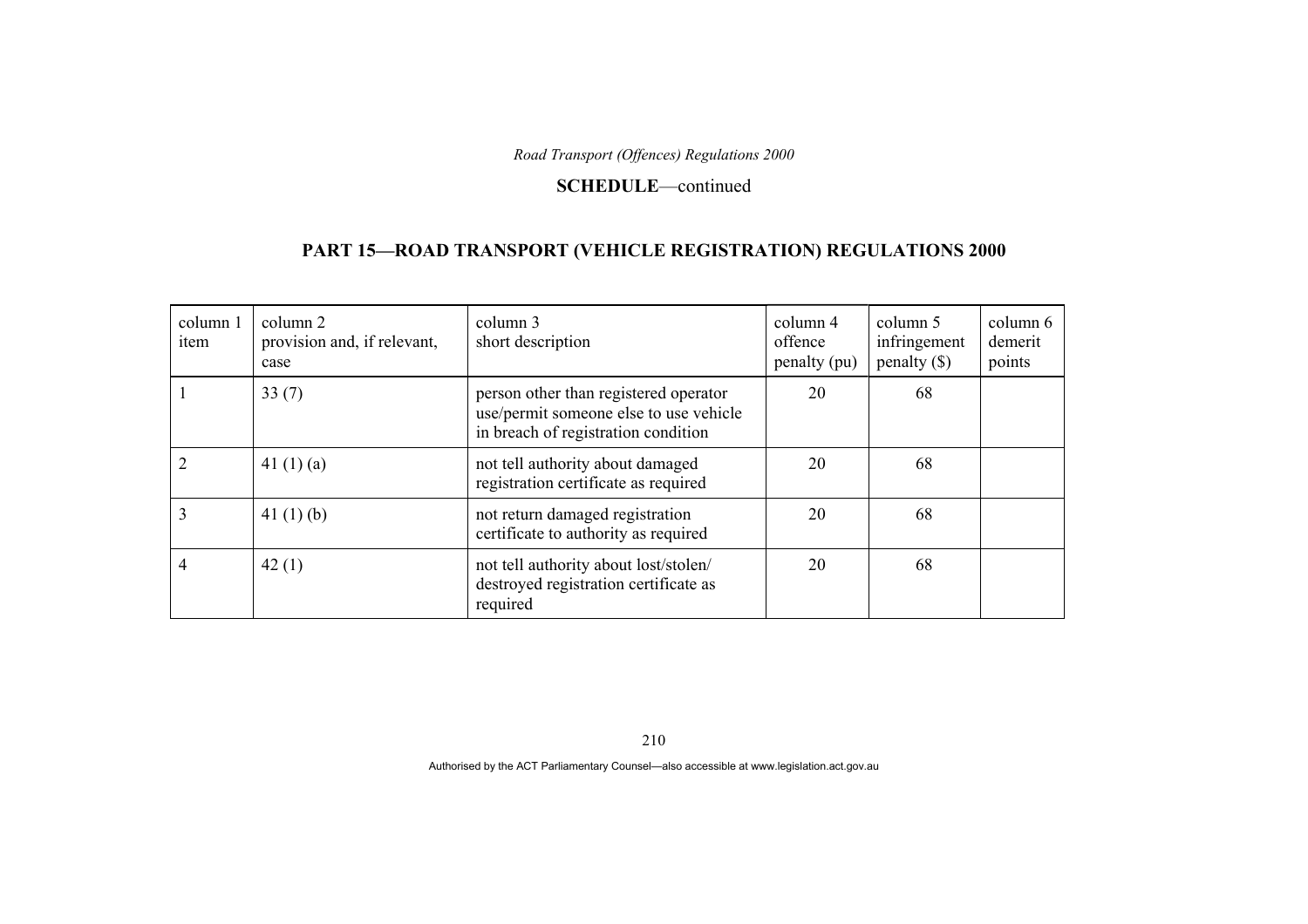# **SCHEDULE, PART 15—ROAD TRANSPORT (VEHICLE REGISTRATION) REGULATIONS 2000**—continued

| column 1<br>item | column 2<br>provision and, if relevant,<br>case | column 3<br>short description                                                                                                          | column 4<br>offence<br>penalty (pu) | column 5<br>infringement<br>$penalty$ (\$) | column 6<br>demerit<br>points |
|------------------|-------------------------------------------------|----------------------------------------------------------------------------------------------------------------------------------------|-------------------------------------|--------------------------------------------|-------------------------------|
| 5                | 42(3)                                           | not provide statement confirming/<br>explaining circumstances of loss/theft/<br>destruction of registration certificate as<br>required | 20                                  | 68                                         |                               |
| 6                | 43(a)                                           | not tell authority about recovered<br>registration certificate as required                                                             | 20                                  | 68                                         |                               |
| 7                | 43 $(b)$                                        | not give recovered registration<br>certificate to authority                                                                            | 20                                  | 68                                         |                               |
| 8                | 45 $(1)(a)$                                     | use vehicle without current registration<br>label attached                                                                             | 20                                  | 68                                         |                               |
| 9                | 45(1)(b)                                        | use vehicle with registration label not<br>attached as required                                                                        | 20                                  | 68                                         |                               |
| 10               | 45 $(1)(c)$                                     | use vehicle with illegible registration<br>label                                                                                       | 20                                  | 68                                         |                               |

211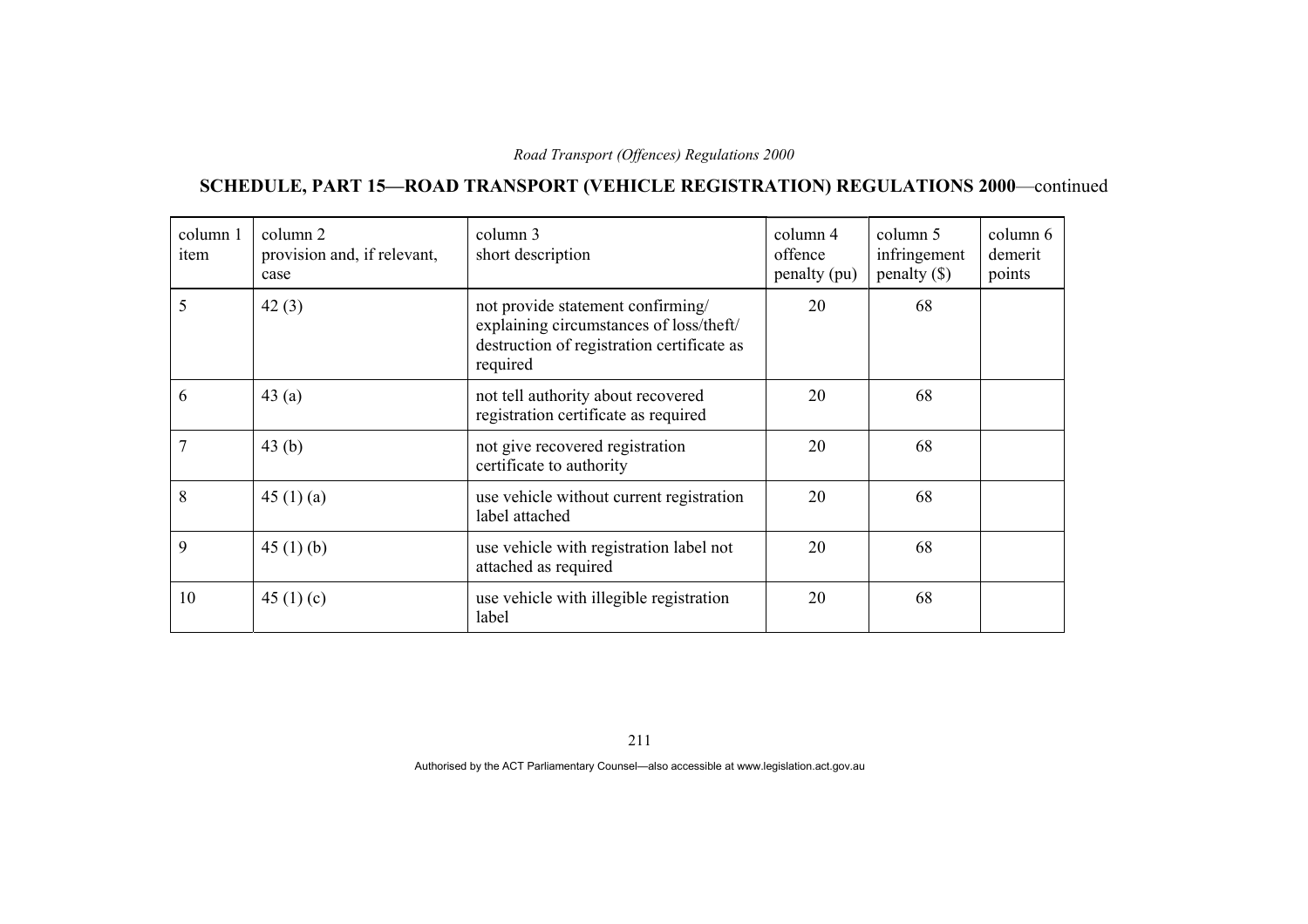# **SCHEDULE, PART 15—ROAD TRANSPORT (VEHICLE REGISTRATION) REGULATIONS 2000**—continued

| column 1<br>item | column 2<br>provision and, if relevant,<br>case           | column 3<br>short description                                                         | column 4<br>offence<br>penalty (pu) | column 5<br>infringement<br>$penalty$ (\$) | column 6<br>demerit<br>points |
|------------------|-----------------------------------------------------------|---------------------------------------------------------------------------------------|-------------------------------------|--------------------------------------------|-------------------------------|
| 11               | 45(2)                                                     |                                                                                       |                                     |                                            |                               |
| 11.1             | in relation to offence<br>$\bullet$<br>against $45(1)(a)$ | fail to prevent use of vehicle without<br>current registration label attached         | 20                                  | 68                                         |                               |
| 11.2             | in relation to offence<br>$\bullet$<br>against $45(1)(b)$ | fail to prevent use of vehicle with<br>registration label not attached as<br>required | 20                                  | 68                                         |                               |
| 11.3             | in relation to offence<br>$\bullet$<br>against $45(1)(c)$ | fail to prevent use of vehicle with<br>illegible registration label                   | 20                                  | 68                                         |                               |
| 12               | 52 $(4)$                                                  | not return numberplate after change of<br>registration number as required             | 20                                  | 68                                         |                               |
| 13               | 57(2)                                                     | not return non-standard numberplate as<br>required                                    | 20                                  | 68                                         |                               |
| 14               | 60(1)(a)                                                  | use vehicle without required<br>numberplates/numberplate attached                     | 20                                  | 68                                         |                               |

212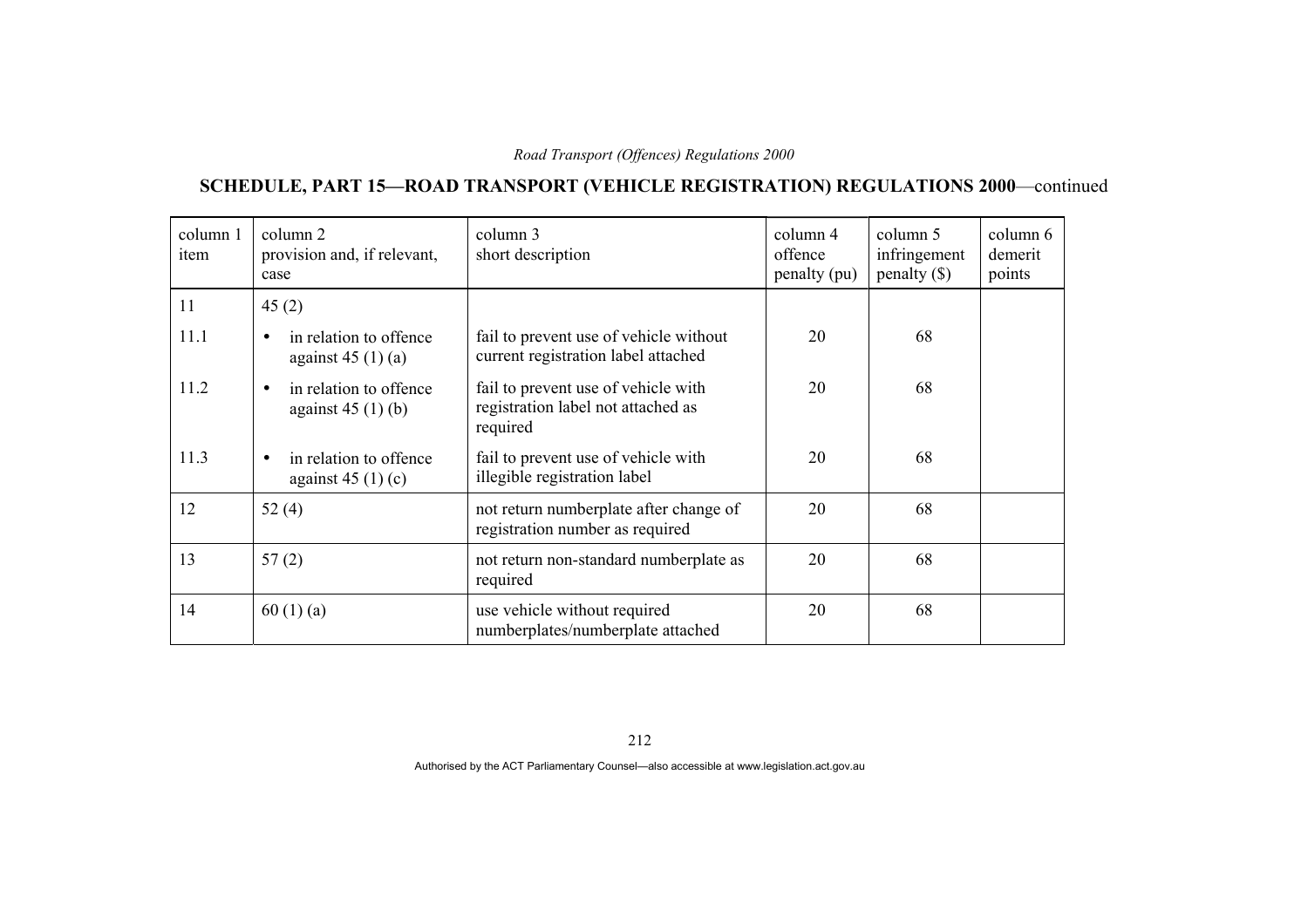# **SCHEDULE, PART 15—ROAD TRANSPORT (VEHICLE REGISTRATION) REGULATIONS 2000**—continued

| column 1<br>item | column 2<br>provision and, if relevant,<br>case           | column 3<br>short description                                                            | column 4<br>offence<br>penalty (pu) | column 5<br>infringement<br>$penalty$ (\$) | column 6<br>demerit<br>points |
|------------------|-----------------------------------------------------------|------------------------------------------------------------------------------------------|-------------------------------------|--------------------------------------------|-------------------------------|
| 15               | 60(1)(b)                                                  | use vehicle with numberplate not<br>attached as required                                 | 20                                  | 68                                         |                               |
| 16               | 60 $(1)(c)$                                               | use vehicle with illegible numberplate                                                   | 20                                  | 68                                         |                               |
| 17               | 60(2)                                                     |                                                                                          |                                     |                                            |                               |
| 17.1             | in relation to offence<br>$\bullet$<br>against $60(1)(a)$ | fail to prevent use of vehicle without<br>required numberplates/ numberplate<br>attached | 20                                  | 68                                         |                               |
| 17.2             | in relation to offence<br>$\bullet$<br>against $60(1)(b)$ | fail to prevent use of vehicle with<br>numberplate not attached as required              | 20                                  | 68                                         |                               |
| 17.3             | in relation to offence<br>$\bullet$<br>against $60(1)(c)$ | fail to prevent use of vehicle with<br>illegible numberplate                             | 20                                  | 68                                         |                               |
| 18               | 64(1)(a)                                                  | not tell authority about damaged<br>numberplate as required                              | 20                                  | 68                                         |                               |

213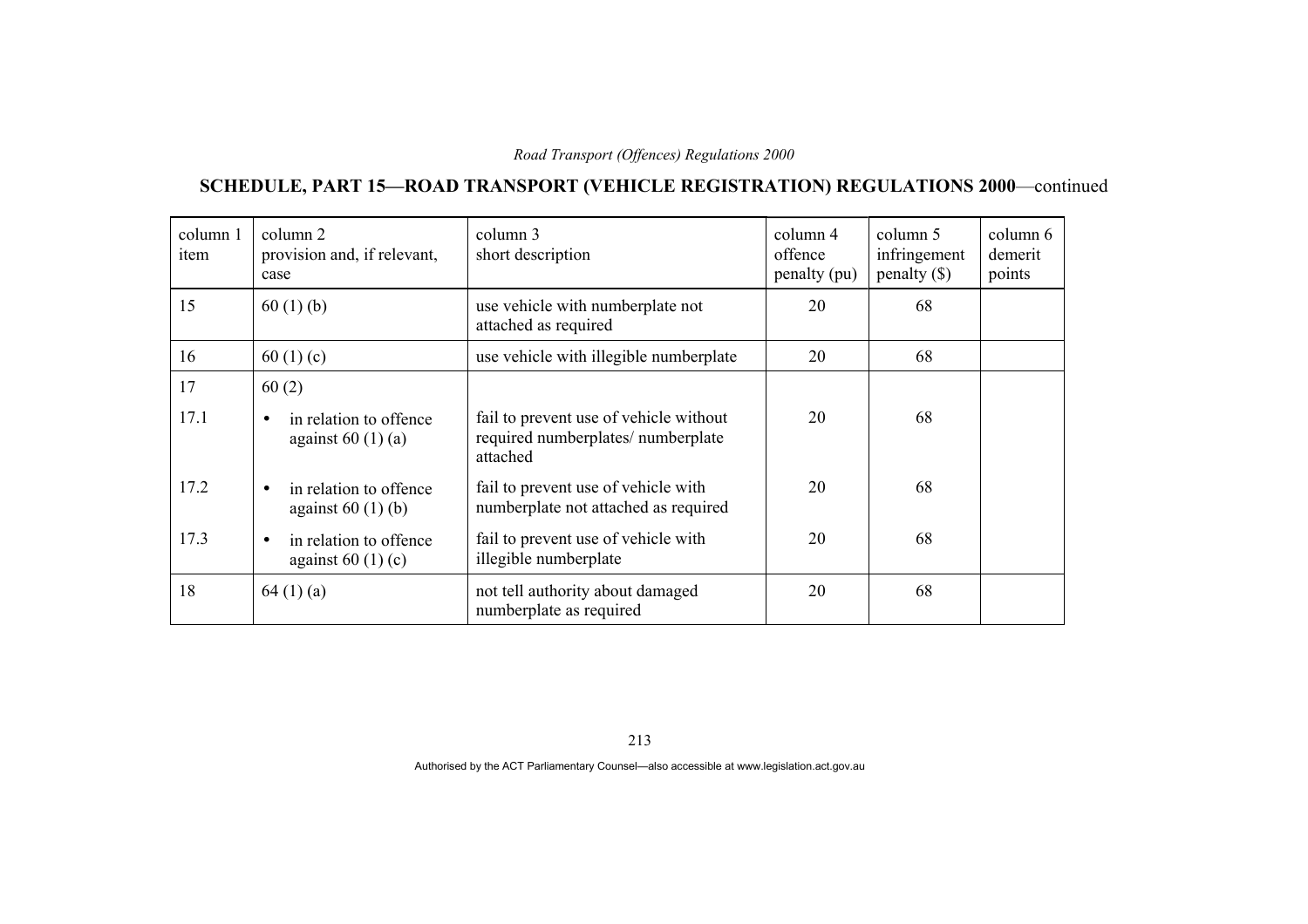# **SCHEDULE, PART 15—ROAD TRANSPORT (VEHICLE REGISTRATION) REGULATIONS 2000**—continued

| column 1<br>item | column 2<br>provision and, if relevant,<br>case | column 3<br>short description                                                                                          | column 4<br>offence<br>penalty (pu) | column 5<br>infringement<br>$penalty$ (\$) | column 6<br>demerit<br>points |
|------------------|-------------------------------------------------|------------------------------------------------------------------------------------------------------------------------|-------------------------------------|--------------------------------------------|-------------------------------|
| 19               | 64(1)(b)                                        | not return damaged numberplate/<br>numberplate with same number as<br>damaged numberplate to authority as<br>required  | 20                                  | 68                                         |                               |
| 20               | 65 $(1)(a)$                                     | not tell authority about lost/stolen/<br>destroyed vehicle numberplate                                                 | 20                                  | 68                                         |                               |
| 21               | 65 $(1)$ (b)                                    | not return numberplate with same<br>number as lost/stolen/destroyed vehicle<br>numberplate                             | 20                                  | 68                                         |                               |
| 22               | 65(2)                                           | not tell authority about lost/stolen/<br>destroyed bicycle rack numberplate                                            | 20                                  | 68                                         |                               |
| 23               | 65(4)                                           | not provide statement confirming/<br>explaining circumstances of loss/theft/<br>destruction of numberplate as required | 20                                  | 68                                         |                               |
| 24               | 66(a)                                           | not tell authority about recovered<br>numberplate as required                                                          | 20                                  | 68                                         |                               |

214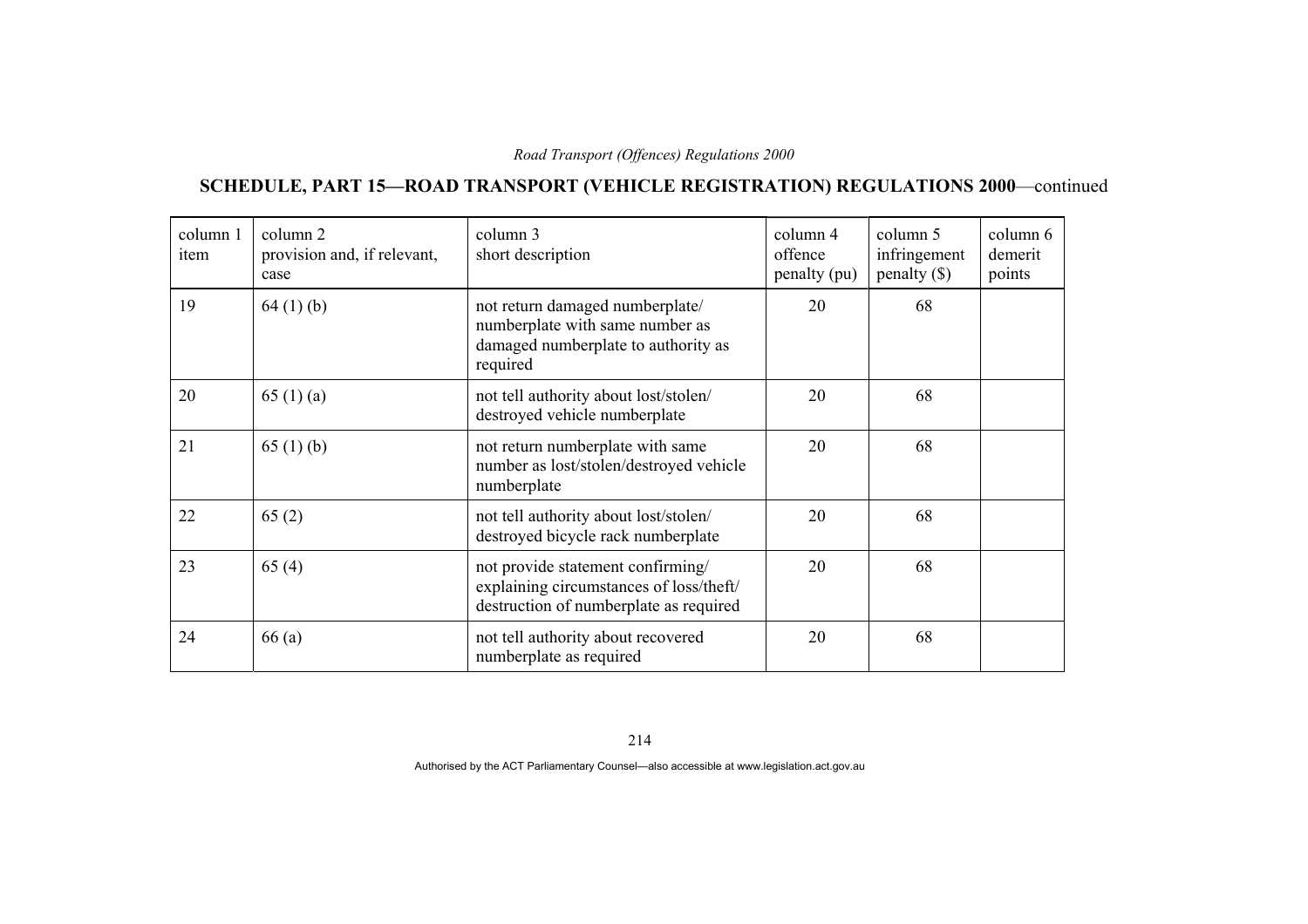# **SCHEDULE, PART 15—ROAD TRANSPORT (VEHICLE REGISTRATION) REGULATIONS 2000**—continued

| column 1<br>item | column 2<br>provision and, if relevant,<br>case | column 3<br>short description                                                                                             | column 4<br>offence<br>penalty (pu) | column 5<br>infringement<br>$penalty$ (\$) | column 6<br>demerit<br>points |
|------------------|-------------------------------------------------|---------------------------------------------------------------------------------------------------------------------------|-------------------------------------|--------------------------------------------|-------------------------------|
| 25               | 66(b)                                           | not give recovered numberplate to<br>authority as required                                                                | 20                                  | 68                                         |                               |
| 26               | 69(2)(a)                                        | not tell authority orally about change to<br>vehicle garage address/operator's name/<br>operator's address as required    | 20                                  | 68                                         |                               |
| 27               | 69(2)(b)                                        | not tell authority in writing about change<br>to vehicle garage address/operator's<br>name/operator's address as required | 20                                  | 68                                         |                               |
| 28               | 70(2)                                           | not tell authority vehicle destroyed/<br>written-off by operator/insurer                                                  | 20                                  | 68                                         |                               |
| 29               | 71(2)                                           | not tell authority about changed vehicle<br>description as required                                                       | 20                                  | 68                                         |                               |
| 30               | 71 $(3)(a)$                                     | not ensure changed vehicle not used<br>before authority told about change                                                 | 20                                  | 68                                         |                               |
| 31               | 71(3)(b)                                        | not ensure changed vehicle not used<br>before additional amount paid                                                      | 20                                  | 68                                         |                               |

215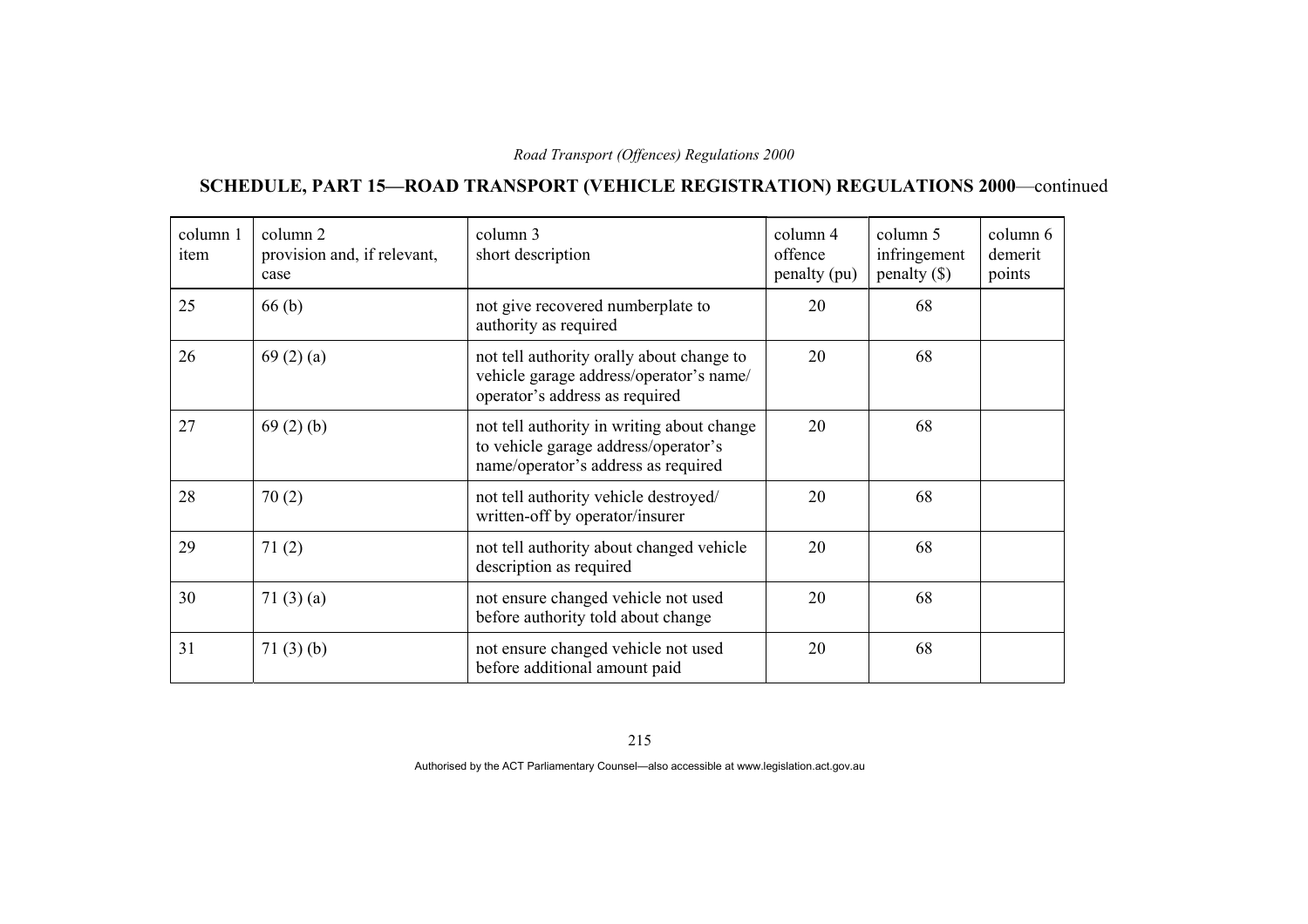# **SCHEDULE, PART 15—ROAD TRANSPORT (VEHICLE REGISTRATION) REGULATIONS 2000**—continued

| column 1<br>item | column 2<br>provision and, if relevant,<br>case | column 3<br>short description                                                                                                 | column 4<br>offence<br>penalty (pu) | column 5<br>infringement<br>$penalty$ (\$) | column 6<br>demerit<br>points |
|------------------|-------------------------------------------------|-------------------------------------------------------------------------------------------------------------------------------|-------------------------------------|--------------------------------------------|-------------------------------|
| 32               | 72(4)                                           |                                                                                                                               |                                     |                                            |                               |
| 32.1             | for notice under $72(1)$<br>$\bullet$           | not provide evidence/document/produce<br>vehicle for inspection as required for<br>registrable vehicles register verification | 20                                  | 68                                         |                               |
| 32.2             | for notice under $72(3)$<br>$\bullet$           | not produce vehicle for inspection at<br>changed time/place as required for<br>registrable vehicles register verification     | 20                                  | 68                                         |                               |
| 33               | 73(2)                                           | disposer of vehicle not give transfer of<br>registration form to acquirer of vehicle<br>as required                           | 20                                  | 68                                         |                               |
| 34               | 74(2)                                           | acquirer of vehicle not give transfer of<br>registration form with duty payable to<br>authority as required                   | 20                                  | 68                                         |                               |
| 35               | 74(4)                                           | acquirer of vehicle not give form about<br>court order/legal process with duty<br>payable to authority as required            | 20                                  | 68                                         |                               |

216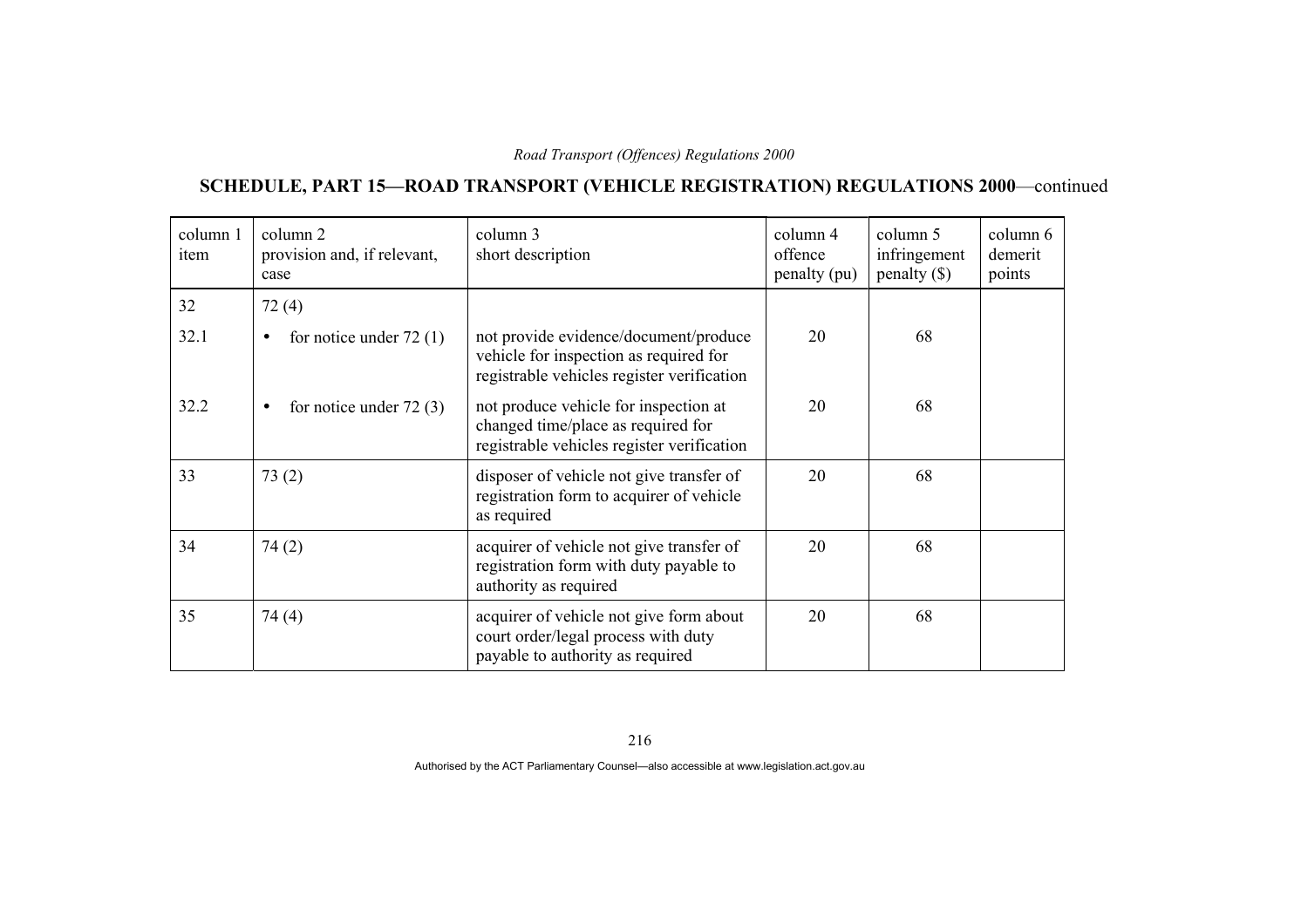# **SCHEDULE, PART 15—ROAD TRANSPORT (VEHICLE REGISTRATION) REGULATIONS 2000**—continued

| column 1<br>item | column 2<br>provision and, if relevant,<br>case | column 3<br>short description                                                                                             | column 4<br>offence<br>penalty (pu) | column 5<br>infringement<br>$penalty$ (\$) | column 6<br>demerit<br>points |
|------------------|-------------------------------------------------|---------------------------------------------------------------------------------------------------------------------------|-------------------------------------|--------------------------------------------|-------------------------------|
| 36               | 76(2)                                           | holder of security interest not give form<br>about taking/returning vehicle with duty<br>payable to authority as required | 20                                  | 68                                         |                               |
| 37               | 77(5)                                           | first transferee after death of operator<br>not return certificate of registration to<br>authority as required            | 20                                  | 68                                         |                               |
| 38               | 82(3)                                           | registered operator not return<br>numberplates as required after<br>registration expiry                                   | 20                                  | 68                                         |                               |
| 39               | 85(6)(a)                                        | not destroy cancelled registration label                                                                                  | 20                                  | 68                                         |                               |
| 40               | 85(6)(b)                                        | not return registration certificate and<br>numberplates after cancellation as<br>required                                 | 20                                  | 68                                         |                               |
| 41               | 87                                              | unregistered vehicle permit label not<br>attached to vehicle as required                                                  | 20                                  | 68                                         |                               |

217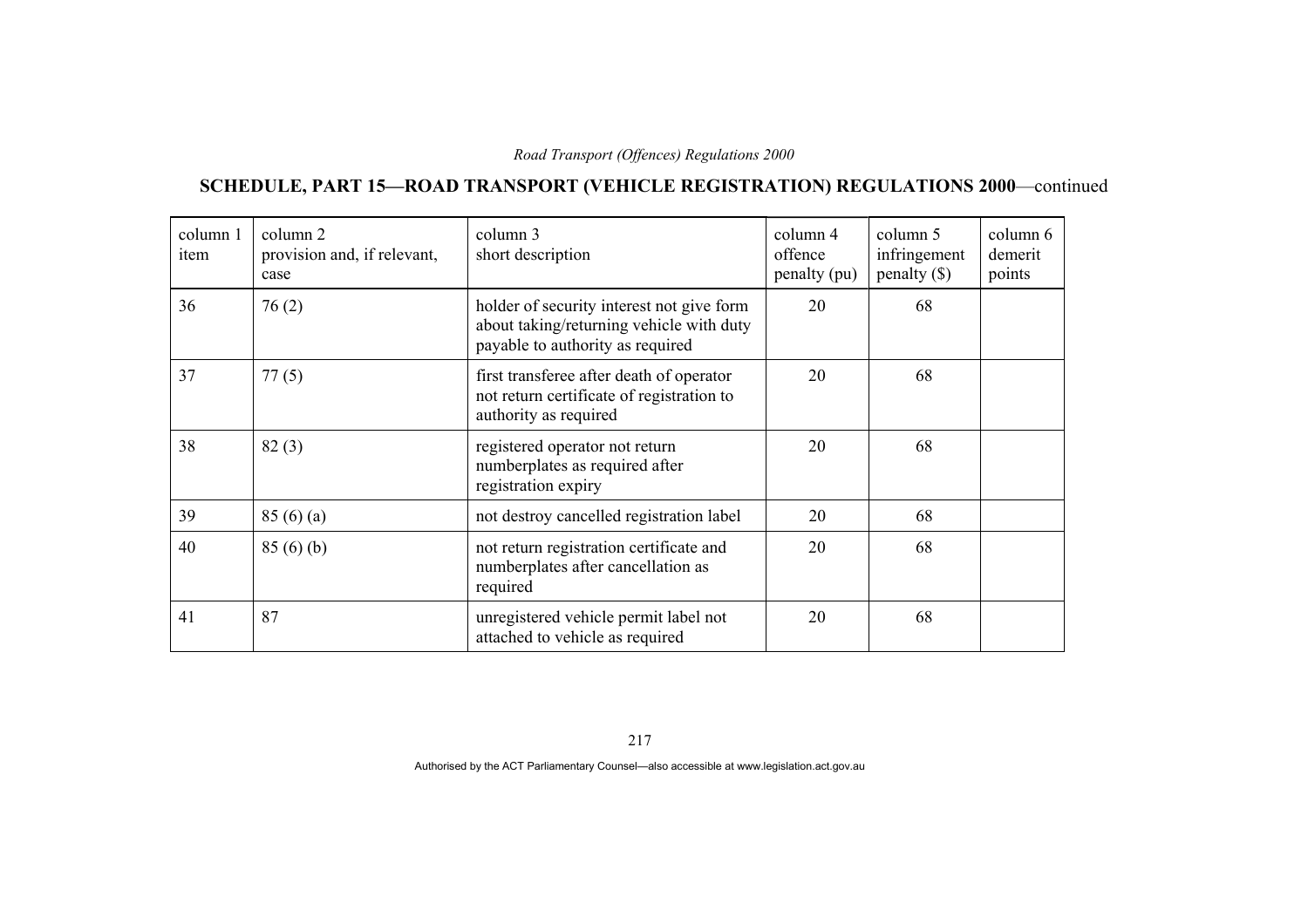# **SCHEDULE, PART 15—ROAD TRANSPORT (VEHICLE REGISTRATION) REGULATIONS 2000**—continued

| column 1<br>item | column 2<br>provision and, if relevant,<br>case | column 3<br>short description                                                                                                                         | column 4<br>offence<br>penalty (pu) | column 5<br>infringement<br>$penalty$ (\$) | column 6<br>demerit<br>points |
|------------------|-------------------------------------------------|-------------------------------------------------------------------------------------------------------------------------------------------------------|-------------------------------------|--------------------------------------------|-------------------------------|
| 42               | 89(2)                                           | not return recalled trader's plate to<br>authority as required                                                                                        | 20                                  | 68                                         |                               |
| 43               | 91(1)                                           | not tell authority about lost/stolen/<br>destroyed identification label for trader's<br>plate as required                                             | 20                                  | 68                                         |                               |
| 44               | 91(3)                                           | not provide statement confirming/<br>explaining circumstances of loss/theft/<br>destruction of identification label for<br>trader's plate as required | 20                                  | 68                                         |                               |
| 45               | 93(a)                                           | not tell authority about recovered<br>identification label for trader's plate as<br>required                                                          | 20                                  | 68                                         |                               |
| 46               | 93(b)                                           | not give recovered identification label<br>for trader's plate to authority as required                                                                | 20                                  | 68                                         |                               |
| 47               | 97(1)(a)                                        | use vehicle with illegible trader's plate<br>identification label                                                                                     | 20                                  | 68                                         |                               |

218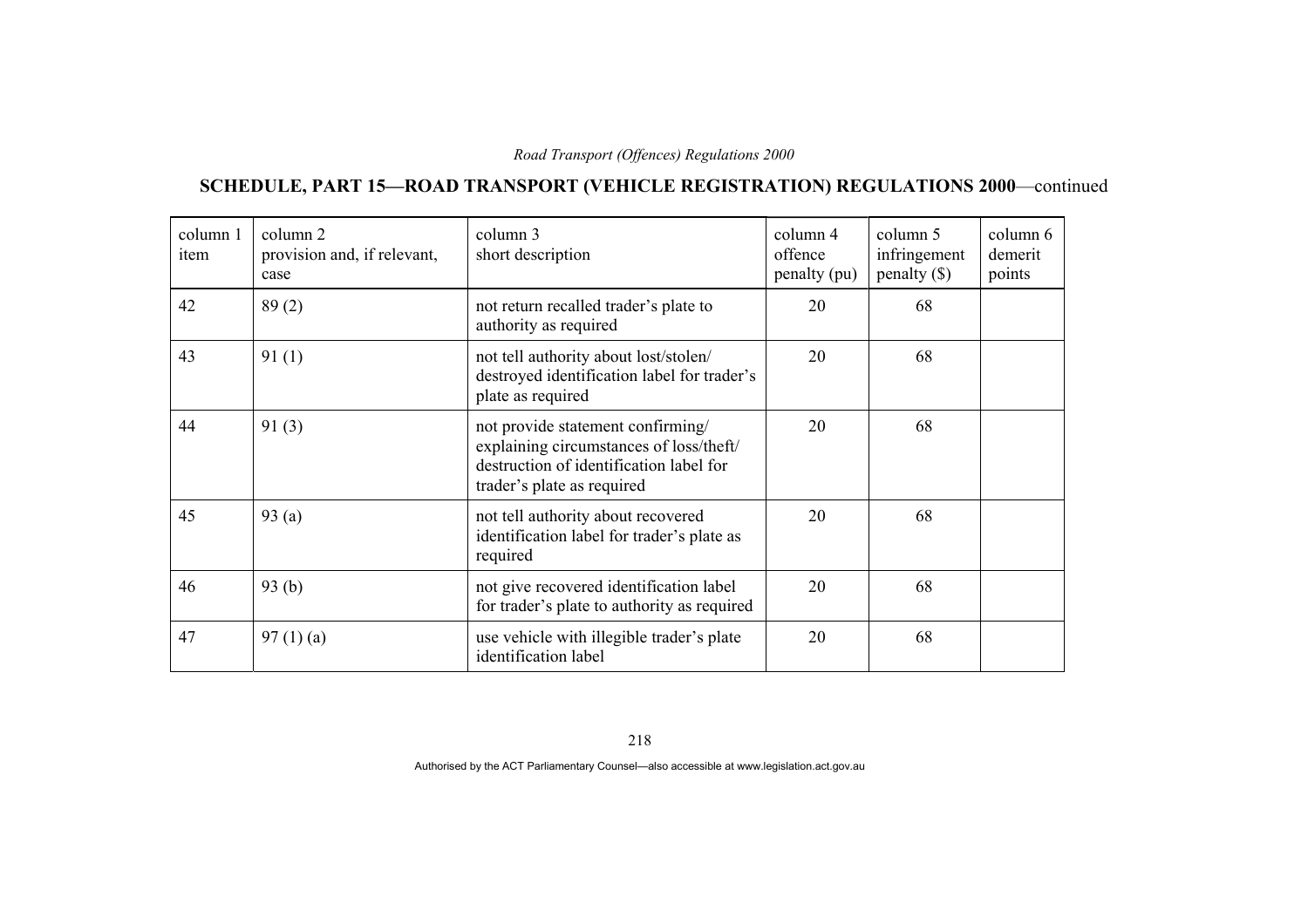# **SCHEDULE, PART 15—ROAD TRANSPORT (VEHICLE REGISTRATION) REGULATIONS 2000**—continued

| column 1<br>item | column 2<br>provision and, if relevant,<br>case | column 3<br>short description                                                         | column 4<br>offence<br>penalty (pu) | column 5<br>infringement<br>penalty $(\$)$ | column 6<br>demerit<br>points |
|------------------|-------------------------------------------------|---------------------------------------------------------------------------------------|-------------------------------------|--------------------------------------------|-------------------------------|
| 48               | $97(1)$ (b)                                     | use vehicle with changed trader's plate<br>identification label                       | 20                                  | 68                                         |                               |
| 49               | 97 $(1)(c)$                                     | use vehicle with trader's plate<br>identification label for another trader's<br>plate | 20                                  | 68                                         |                               |
| 50               | 97(1)(d)                                        | use vehicle with void trader's plate<br>identification label                          | 20                                  | 68                                         |                               |
| 51               | $97(1)$ (e)                                     | use vehicle with expired trader's plate<br>identification label                       | 20                                  | 68                                         |                               |
| 52               | 97(2)                                           | lend/part with trader's plate<br>identification label                                 | 20                                  | 68                                         |                               |
| 53               | 98(a)                                           | not record use of trader's plate for<br>journey as required                           | 20                                  | 68                                         |                               |
| 54               | 98(b)                                           | not keep record of use of trader's plate<br>as required                               | 20                                  | 68                                         |                               |

219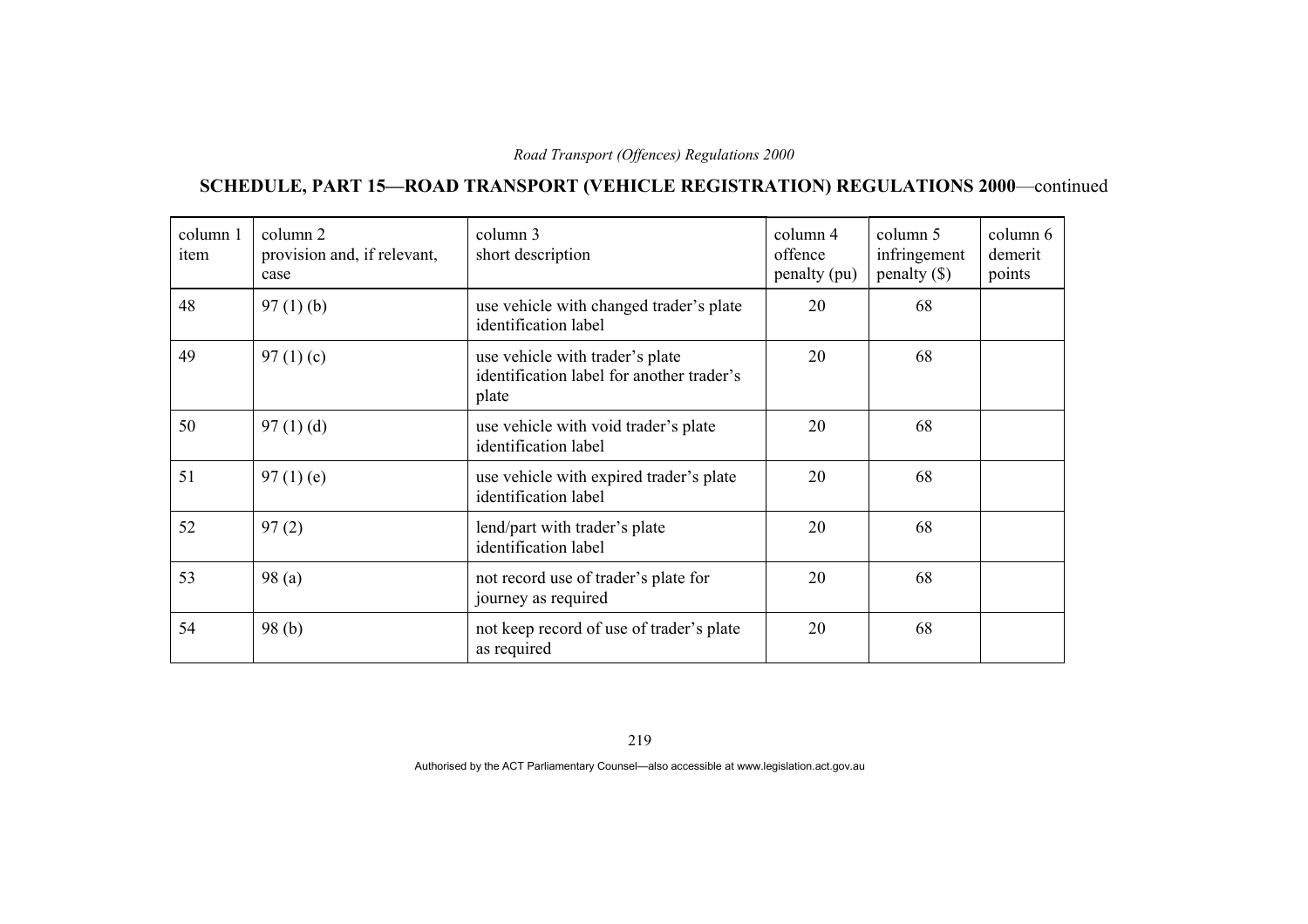# **SCHEDULE, PART 15—ROAD TRANSPORT (VEHICLE REGISTRATION) REGULATIONS 2000**—continued

| column 1<br>item | column 2<br>provision and, if relevant,<br>case | column 3<br>short description                                                                                                                      | column 4<br>offence<br>penalty (pu) | column 5<br>infringement<br>$penalty$ (\$) | column 6<br>demerit<br>points |
|------------------|-------------------------------------------------|----------------------------------------------------------------------------------------------------------------------------------------------------|-------------------------------------|--------------------------------------------|-------------------------------|
| 55               | 98(c)                                           | not produce record of use of trader's<br>plate to police officer/authorised person                                                                 | 20                                  | 68                                         |                               |
| 56               | 99(2)                                           | driver/person in charge/person issued<br>trader's plate not answer police<br>officer's/authorised person's question<br>about use of trader's plate | 20                                  | 68                                         |                               |
| 57               | 100(1)                                          | not notify authority of sale/disposition/<br>cessation of business with trader's plate<br>as required                                              | 20                                  | 68                                         |                               |
| 58               | 101(2)                                          | not return trader's plate not entitled to as<br>required                                                                                           | 20                                  | 68                                         |                               |
| 59               | 101(3)                                          | not return expired trader's plate as<br>required                                                                                                   | 20                                  | 68                                         |                               |
| 60               | 107(2)                                          | drive unsafely maintained vehicle                                                                                                                  | 20                                  | 204                                        |                               |
| 61               | 107(3)                                          | tow unsafely maintained combination<br>vehicle                                                                                                     | 20                                  | 204                                        |                               |

220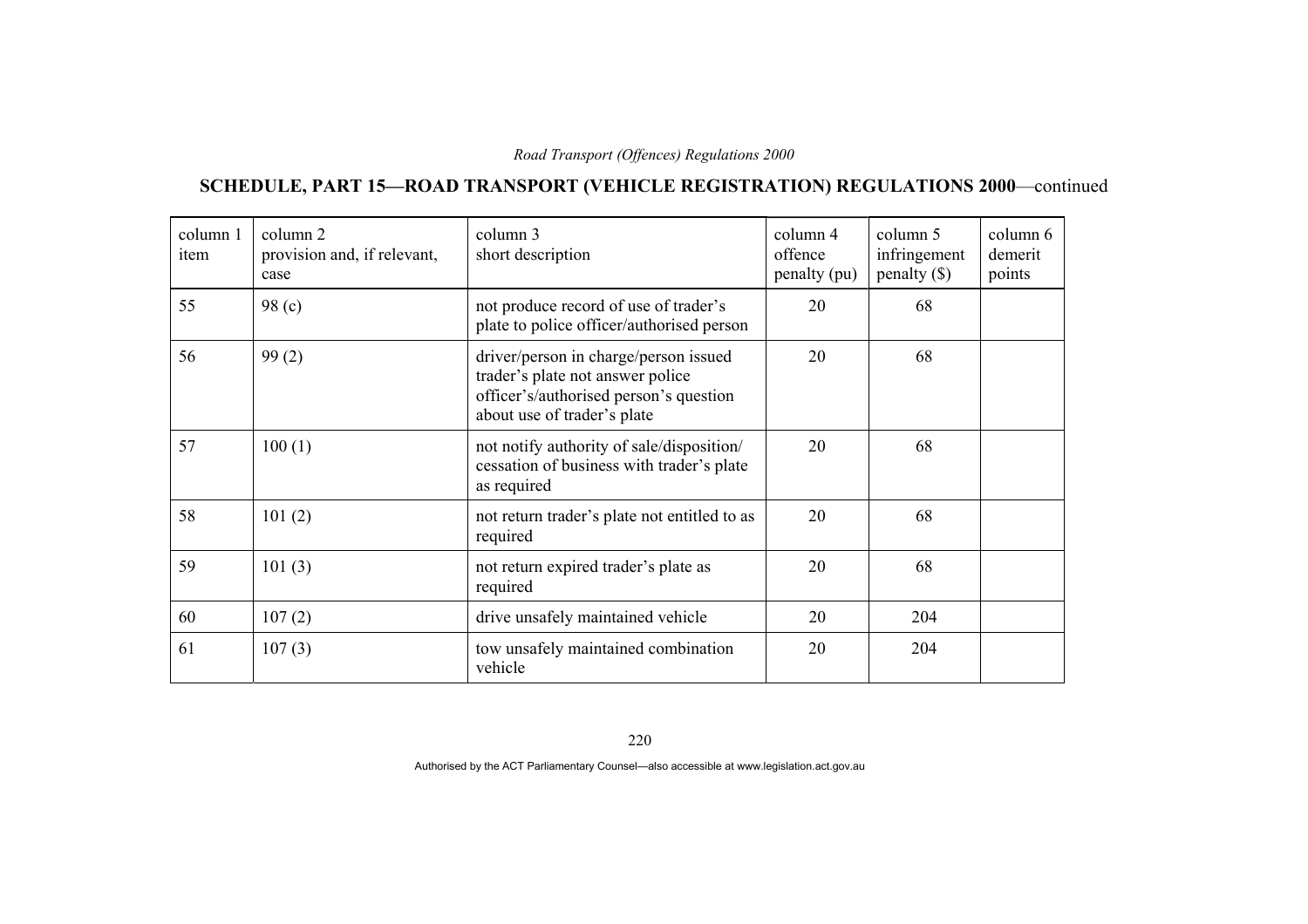# **SCHEDULE, PART 15—ROAD TRANSPORT (VEHICLE REGISTRATION) REGULATIONS 2000**—continued

| column 1<br>item | column 2<br>provision and, if relevant,<br>case | column 3<br>short description                                          | column 4<br>offence<br>penalty (pu) | column 5<br>infringement<br>$penalty$ (\$) | column 6<br>demerit<br>points |
|------------------|-------------------------------------------------|------------------------------------------------------------------------|-------------------------------------|--------------------------------------------|-------------------------------|
| 62               | 107(4)                                          | operator not maintain vehicle safe to<br>drive                         | 20                                  | 204                                        |                               |
| 63               | 107(5)                                          | operator not maintain trailer safe to tow                              | 20                                  | 204                                        |                               |
| 64               | 108(2)                                          | drive vehicle without emission control<br>system fitted                | 20                                  | 91                                         |                               |
| 65               | 108(3)                                          | drive vehicle with emission control<br>system not maintained           | 20                                  | 91                                         |                               |
| 66               | 108(4)                                          | tow combination vehicle without<br>emission control system fitted      | 20                                  | 91                                         |                               |
| 67               | 108(5)                                          | tow combination vehicle with emission<br>control system not maintained | 20                                  | 91                                         |                               |
| 68               | 108(6)                                          | operator not ensure emission control<br>system fitted to vehicle       | 20                                  | 91                                         |                               |
| 69               | 108(7)                                          | operator not ensure emission control<br>system maintained              | 20                                  | 91                                         |                               |

221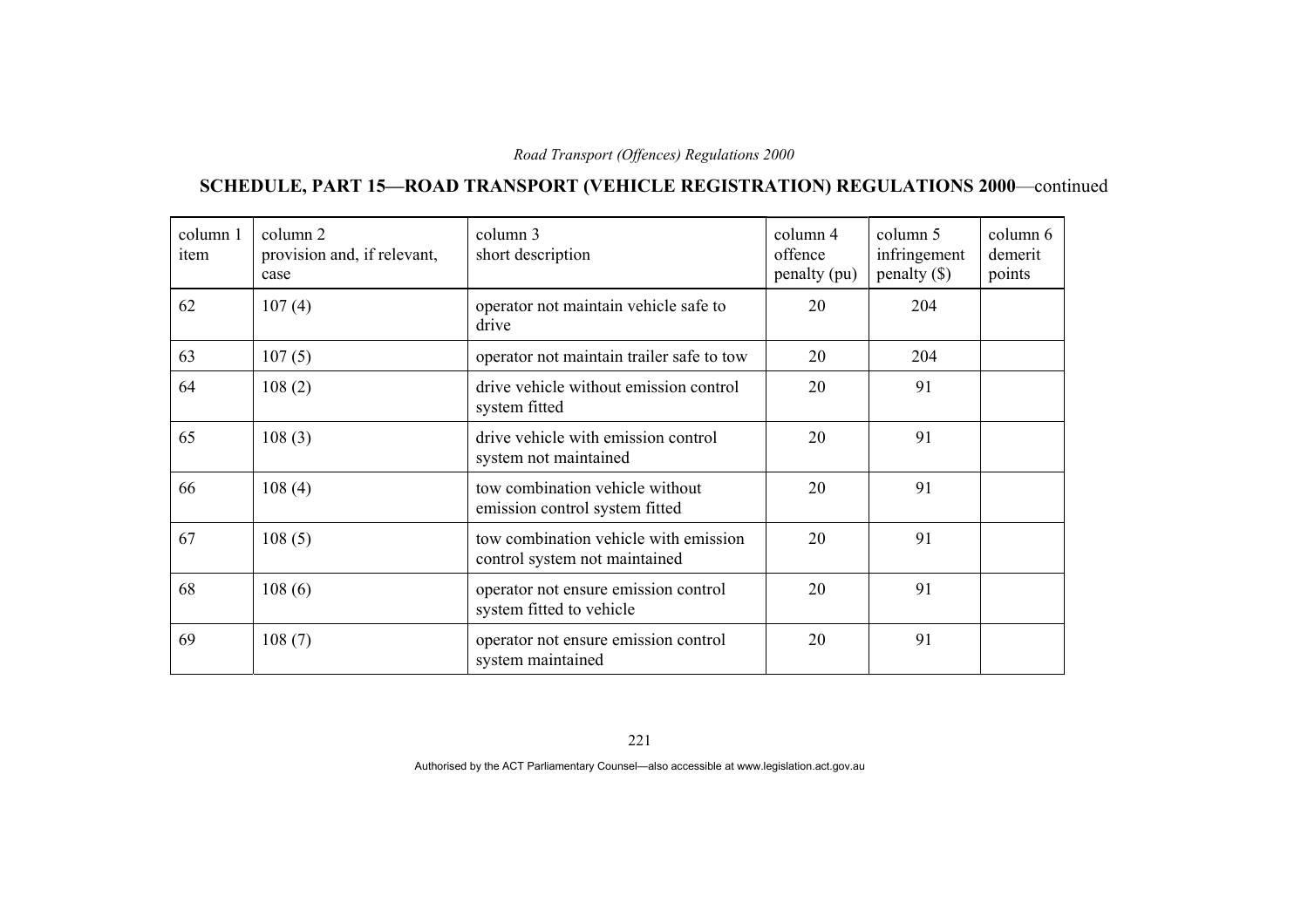# **SCHEDULE, PART 15—ROAD TRANSPORT (VEHICLE REGISTRATION) REGULATIONS 2000**—continued

| column 1<br>item | column 2<br>provision and, if relevant,<br>case                                                                                                           | column 3<br>short description                                                                                   | column 4<br>offence<br>penalty (pu) | column 5<br>infringement<br>$penalty$ (\$) | column 6<br>demerit<br>points |
|------------------|-----------------------------------------------------------------------------------------------------------------------------------------------------------|-----------------------------------------------------------------------------------------------------------------|-------------------------------------|--------------------------------------------|-------------------------------|
| 70               | 109(2)                                                                                                                                                    |                                                                                                                 |                                     |                                            |                               |
| 70.1             | plant not comply with<br>$\bullet$<br>Schedule 1, clause 6                                                                                                | driver/operator plant not comply with<br>specifications/unsafe                                                  | 20                                  | 204                                        |                               |
| 70.2             | motor vehicle not<br>comply with Schedule<br>1, clauses 16-21 in<br>relation to seatbelts,<br>seatbelt anchorages or<br>head restraints                   | driver/operator motor vehicle not<br>comply with standard—seatbelts/seatbelt<br>anchorages/head restraints      | 20                                  | 204                                        |                               |
| 70.3             | motor vehicle not<br>$\bullet$<br>comply with Schedule<br>1, clauses 16-21 in<br>relation to suspension,<br>vehicle body or chassis<br>structural members | driver/operator motor vehicle not<br>comply with standard—suspension/<br>vehicle body/chassis structural member | 20                                  | 91                                         |                               |

222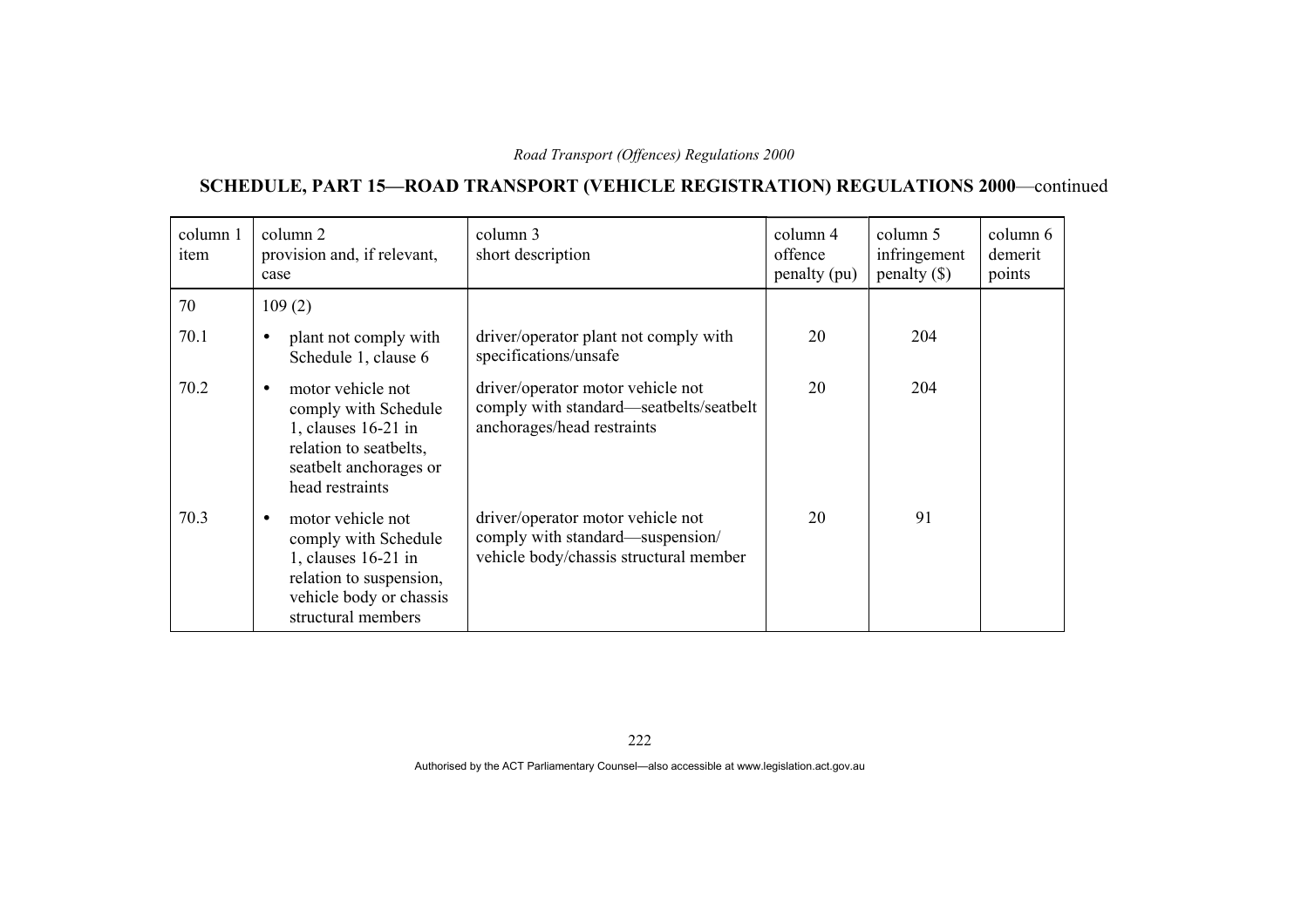# **SCHEDULE, PART 15—ROAD TRANSPORT (VEHICLE REGISTRATION) REGULATIONS 2000**—continued

| column 1<br>item | column 2<br>provision and, if relevant,<br>case                                                                                                                                                                      | column 3<br>short description                                             | column 4<br>offence<br>penalty (pu) | column 5<br>infringement<br>$penalty$ (\$) | column 6<br>demerit<br>points |
|------------------|----------------------------------------------------------------------------------------------------------------------------------------------------------------------------------------------------------------------|---------------------------------------------------------------------------|-------------------------------------|--------------------------------------------|-------------------------------|
| 70.4             | motor vehicle not<br>$\bullet$<br>comply with Schedule<br>1, clauses $16-21$ in<br>relation to anything not<br>dealt with elsewhere in<br>this item or another<br>provision not dealt with<br>elsewhere in this item | driver/operator motor vehicle not<br>comply with standard—other           | 20                                  | 68                                         |                               |
| 70.5             | motor vehicle not<br>$\bullet$<br>comply with Schedule<br>1, clauses $16-21$ in<br>relation to steering or<br>clause 25                                                                                              | driver/operator motor vehicle not<br>comply with standard—steering        | 20                                  | 151                                        |                               |
| 70.6             | motor vehicle not<br>$\bullet$<br>comply with Schedule<br>1, clauses 16-21 in<br>relation to turning<br>ability or clause 26                                                                                         | driver/operator motor vehicle not<br>comply with standard—turning ability | 20                                  | 68                                         |                               |

223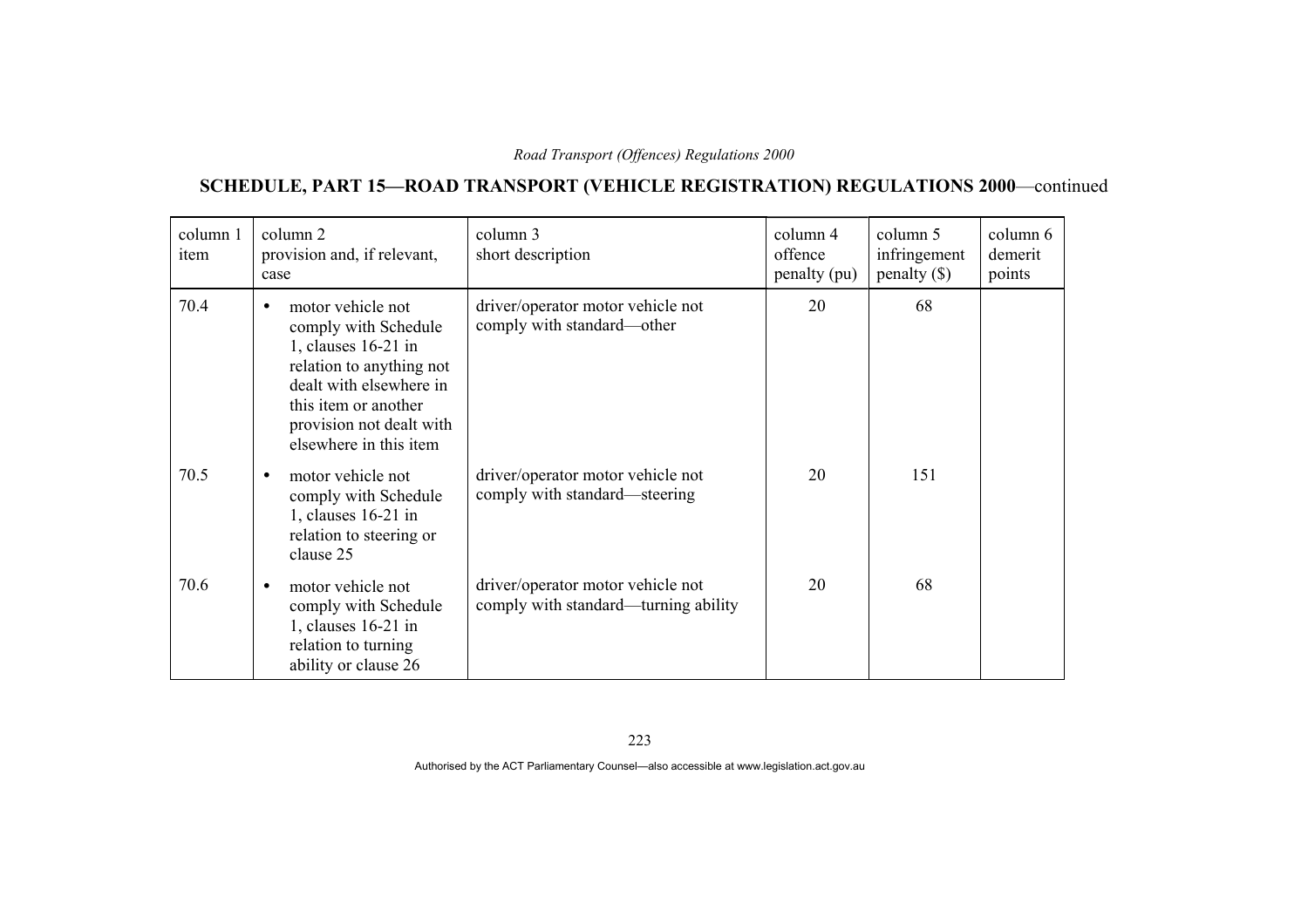# **SCHEDULE, PART 15—ROAD TRANSPORT (VEHICLE REGISTRATION) REGULATIONS 2000**—continued

| column 1<br>item | column 2<br>provision and, if relevant,<br>case                                                                                                                     | column 3<br>short description                                                              | column 4<br>offence<br>penalty (pu) | column 5<br>infringement<br>$penalty$ (\$) | column 6<br>demerit<br>points |
|------------------|---------------------------------------------------------------------------------------------------------------------------------------------------------------------|--------------------------------------------------------------------------------------------|-------------------------------------|--------------------------------------------|-------------------------------|
| 70.7             | motor vehicle not<br>$\bullet$<br>comply with Schedule<br>1, clauses $16-21$ in<br>relation to ability to<br>travel backwards and<br>forwards or clause 27          | driver/operator motor vehicle not<br>comply with standard—travel backwards<br>and forwards | 20                                  | 68                                         |                               |
| 70.8             | motor vehicle not<br>$\bullet$<br>comply with Schedule<br>1, clauses $16-21$ in<br>relation to protrusions or<br>clause 28                                          | driver/operator motor vehicle not<br>comply with standard—protrusions                      | 20                                  | 68                                         |                               |
| 70.9             | motor vehicle not<br>$\bullet$<br>comply with Schedule<br>1, clauses 16-21 in<br>relation to oil, grease or<br>fuel (other than LPG)<br>containment or clause<br>29 | driver/operator motor vehicle not<br>comply with standard—oil/grease/fuel<br>containment   | 20                                  | 91                                         |                               |

224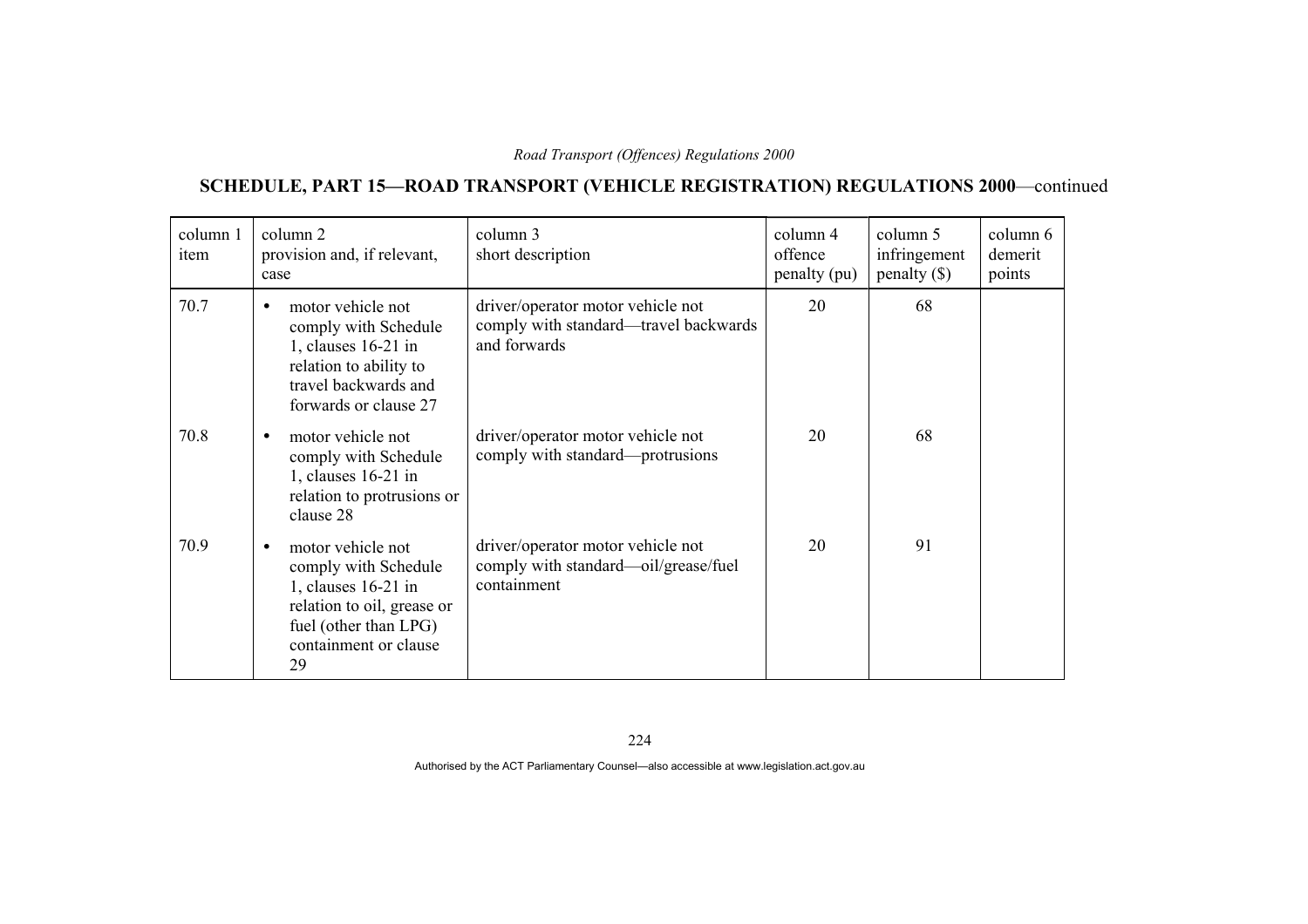# **SCHEDULE, PART 15—ROAD TRANSPORT (VEHICLE REGISTRATION) REGULATIONS 2000**—continued

| column 1<br>item | column 2<br>provision and, if relevant,<br>case                                                                                                       | column 3<br>short description                                                               | column 4<br>offence<br>penalty (pu) | column 5<br>infringement<br>$penalty$ (\$) | column 6<br>demerit<br>points |
|------------------|-------------------------------------------------------------------------------------------------------------------------------------------------------|---------------------------------------------------------------------------------------------|-------------------------------------|--------------------------------------------|-------------------------------|
| 70.10            | motor vehicle not<br>$\bullet$<br>comply with Schedule<br>1, clauses 16-21 in<br>relation to driver's view<br>or location of controls<br>or clause 30 | driver/operator motor vehicle not<br>comply with standard—driver's<br>view/control location | 20                                  | 68                                         |                               |
| 70.11            | motor vehicle not<br>$\bullet$<br>comply with Schedule<br>1, clauses 16-21 in<br>relation to seating or<br>clause 31                                  | driver/operator motor vehicle not<br>comply with standard—seating                           | 20                                  | 91                                         |                               |
| 70.12            | motor vehicle not<br>$\bullet$<br>comply with Schedule<br>1, clauses 16-21 in<br>relation to child restraint<br>anchorages or clause 32               | driver/operator motor vehicle not<br>comply with standard—child restraint<br>anchorages     | 20                                  | 204                                        |                               |

225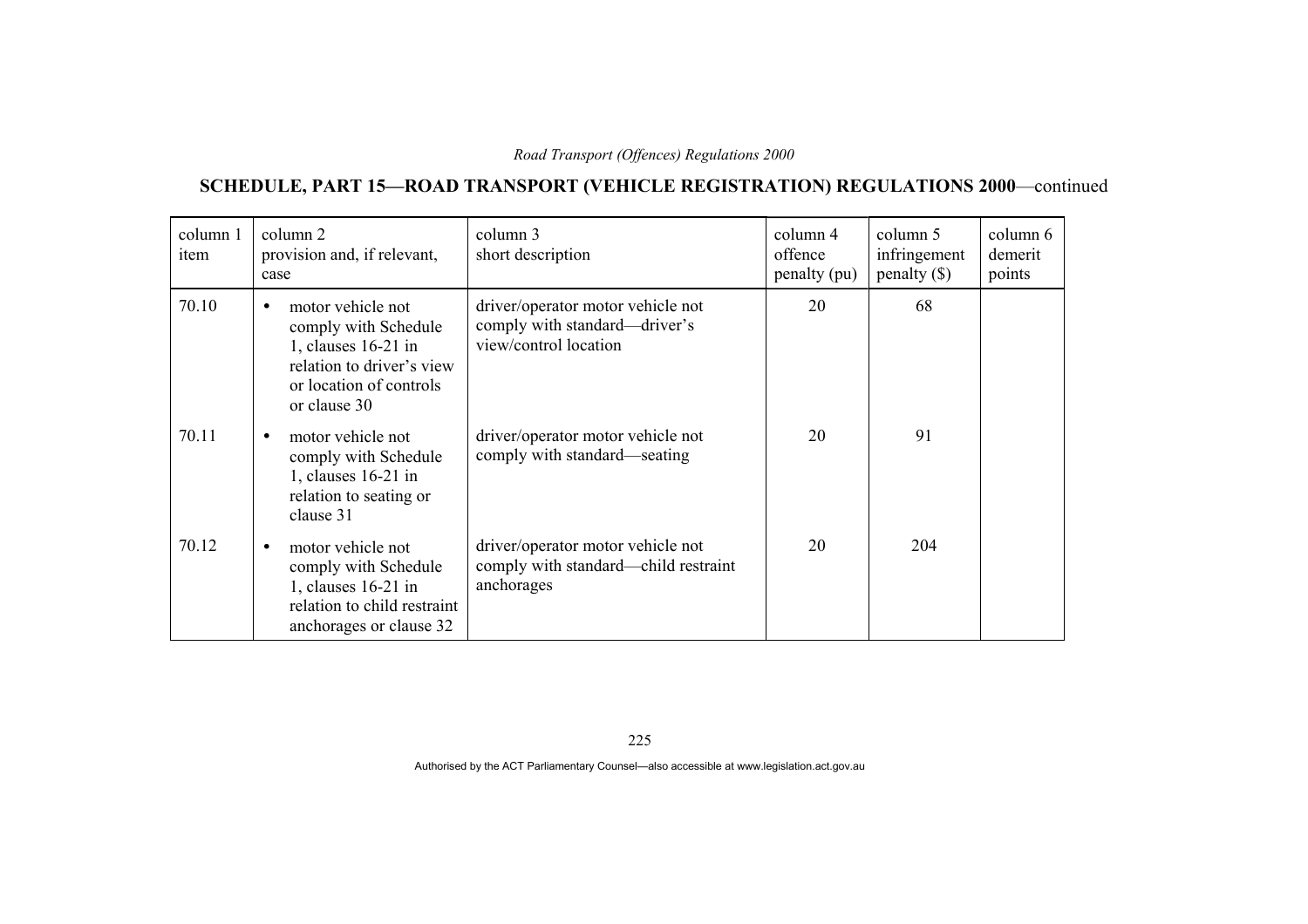# **SCHEDULE, PART 15—ROAD TRANSPORT (VEHICLE REGISTRATION) REGULATIONS 2000**—continued

| column 1<br>item | column 2<br>provision and, if relevant,<br>case                                                                                                        | column 3<br>short description                                                             | column 4<br>offence<br>penalty (pu) | column 5<br>infringement<br>$penalty$ (\$) | column 6<br>demerit<br>points |
|------------------|--------------------------------------------------------------------------------------------------------------------------------------------------------|-------------------------------------------------------------------------------------------|-------------------------------------|--------------------------------------------|-------------------------------|
| 70.13            | motor vehicle not<br>$\bullet$<br>comply with Schedule<br>1, clauses 16-21 in<br>relation to door latches<br>or hinges or clause 33                    | driver/operator motor vehicle not<br>comply with standard-door latches/<br>hinges         | 20                                  | 68                                         |                               |
| 70.14            | motor vehicle not<br>$\bullet$<br>comply with Schedule<br>1, clauses 16-21 in<br>relation to mudguards or<br>spray suppression<br>devices or clause 34 | driver/operator motor vehicle not<br>comply with standard-mudguards/<br>spray suppression | 20                                  | 68                                         |                               |
| 70.15            | motor vehicle not<br>$\bullet$<br>comply with Schedule<br>1, clauses 16-21 in<br>relation to horns or<br>other audible devices or<br>clause 35         | driver/operator motor vehicle not<br>comply with standard—horn/other<br>audible device    | 20                                  | 68                                         |                               |

226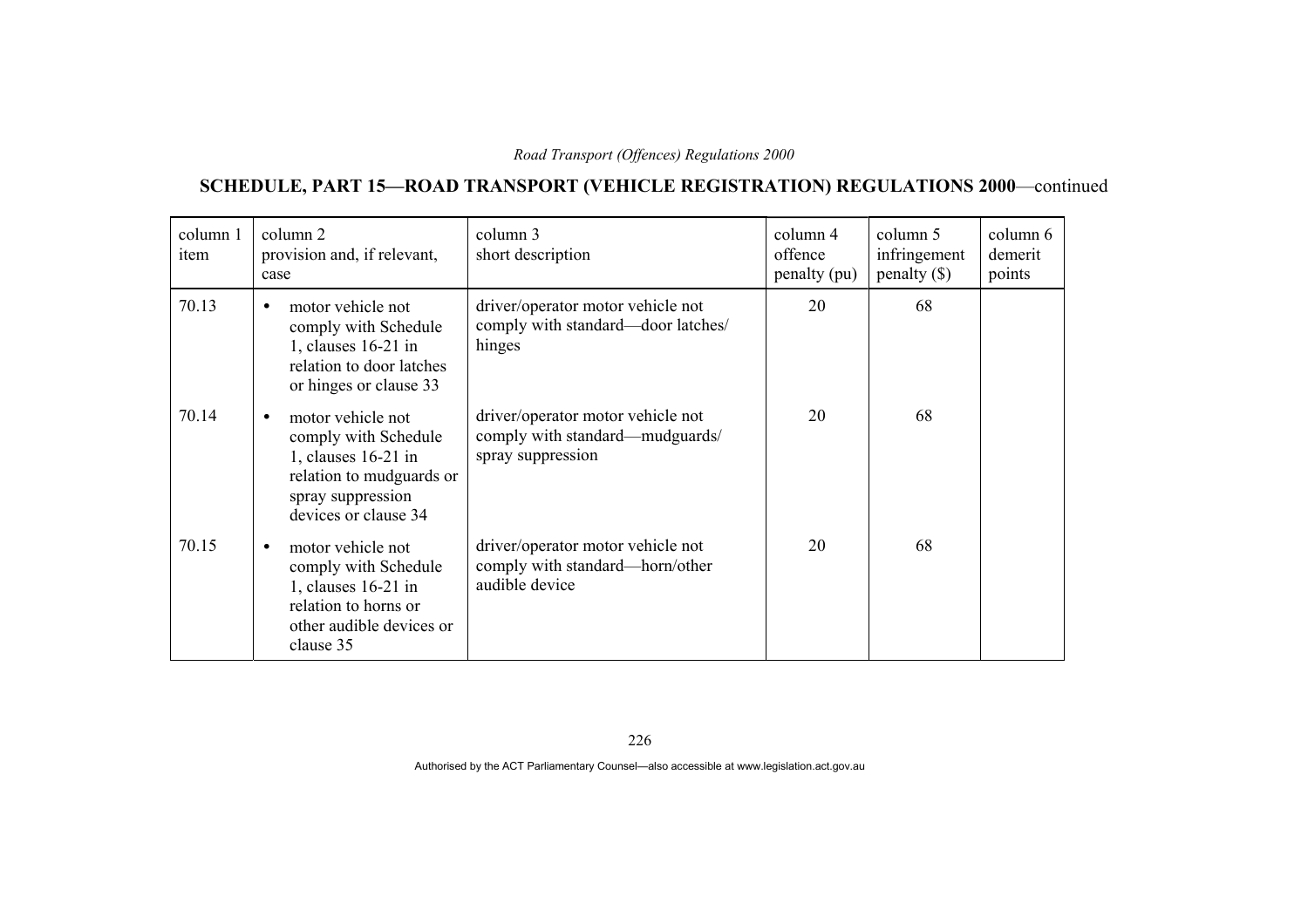# **SCHEDULE, PART 15—ROAD TRANSPORT (VEHICLE REGISTRATION) REGULATIONS 2000**—continued

| column 1<br>item | column 2<br>provision and, if relevant,<br>case                                                                                                                                               | column 3<br>short description                                                                                                   | column 4<br>offence<br>penalty (pu) | column 5<br>infringement<br>penalty $(\$)$ | column 6<br>demerit<br>points |
|------------------|-----------------------------------------------------------------------------------------------------------------------------------------------------------------------------------------------|---------------------------------------------------------------------------------------------------------------------------------|-------------------------------------|--------------------------------------------|-------------------------------|
| 70.16            | motor vehicle not<br>$\bullet$<br>comply with Schedule<br>1, clauses 16-21 in<br>relation to rear-vision<br>mirrors or clauses 36-38                                                          | driver/operator motor vehicle not<br>comply with standard—rear-vision<br>mirrors                                                | 20                                  | 68                                         |                               |
| 70.17            | motor vehicle not<br>$\bullet$<br>comply with Schedule<br>1, clauses 16-21 in<br>relation to automatic<br>transmission or<br>automatic transmission<br>controls or indicators or<br>clause 39 | driver/operator motor vehicle not<br>comply with standard—automatic<br>transmission/automatic transmission<br>control/indicator | 20                                  | 68                                         |                               |

227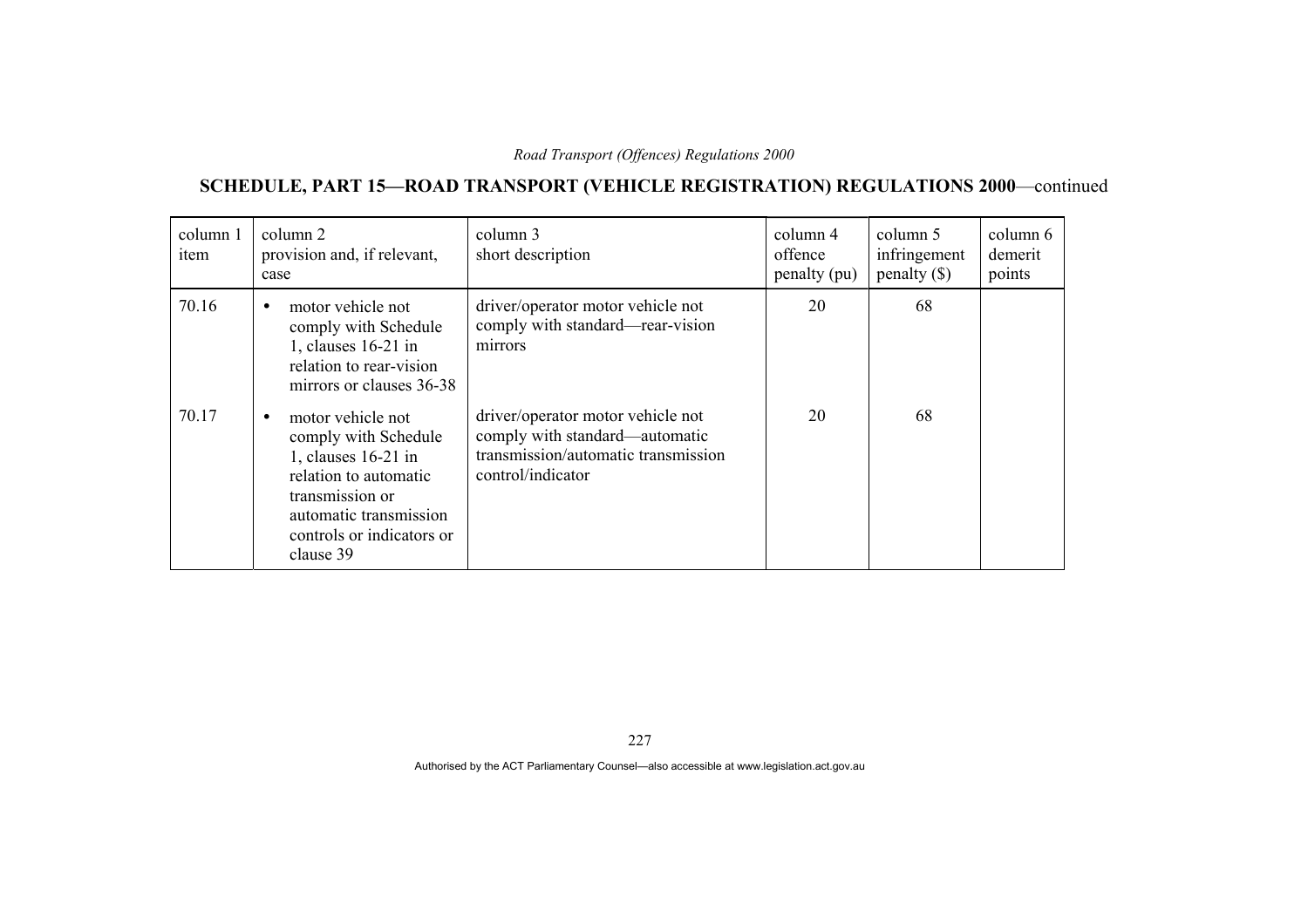# **SCHEDULE, PART 15—ROAD TRANSPORT (VEHICLE REGISTRATION) REGULATIONS 2000**—continued

| column 1<br>item | column 2<br>provision and, if relevant,<br>case                                                                                                         | column 3<br>short description                                                                   | column 4<br>offence<br>penalty (pu) | column 5<br>infringement<br>$penalty$ (\$) | column 6<br>demerit<br>points |
|------------------|---------------------------------------------------------------------------------------------------------------------------------------------------------|-------------------------------------------------------------------------------------------------|-------------------------------------|--------------------------------------------|-------------------------------|
| 70.18            | motor vehicle not<br>$\bullet$<br>comply with Schedule<br>1, clauses 16-21 in<br>relation to diesel<br>engines or diesel engine<br>devices or clause 40 | driver/operator motor vehicle not<br>comply with standard—diesel<br>engine/diesel engine device | 20                                  | 68                                         |                               |
| 70.19            | motor vehicle not<br>comply with Schedule<br>1, clauses 16-21 in<br>relation to bonnet<br>securing devices or<br>clause 41                              | driver/operator motor vehicle not<br>comply with standard—bonnet securing<br>device             | 20                                  | 68                                         |                               |

228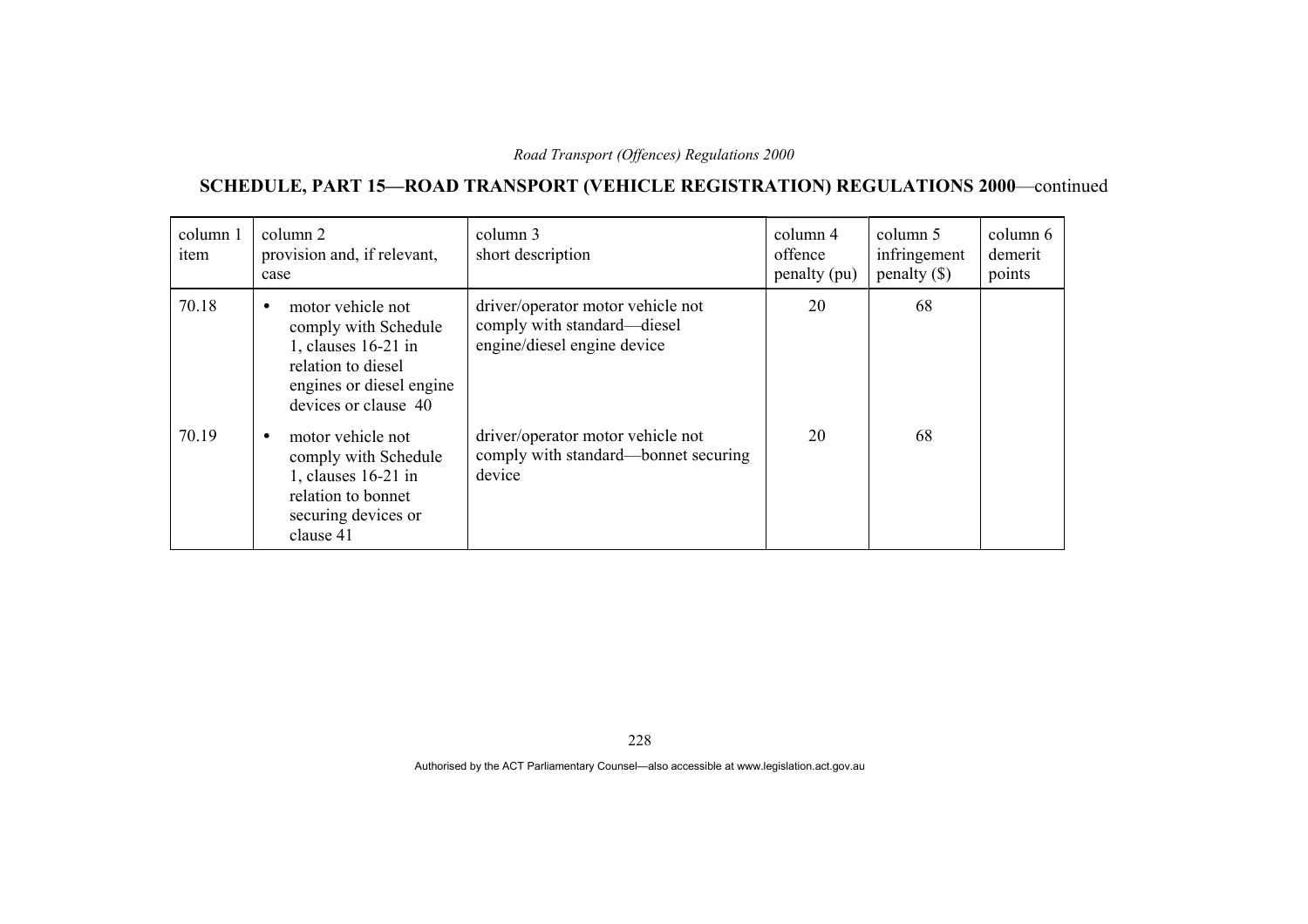# **SCHEDULE, PART 15—ROAD TRANSPORT (VEHICLE REGISTRATION) REGULATIONS 2000**—continued

| column 1<br>item | column 2<br>provision and, if relevant,<br>case                                                                                                                                                                            | column 3<br>short description                                                                                                                           | column 4<br>offence<br>penalty (pu) | column 5<br>infringement<br>$penalty$ (\$) | column 6<br>demerit<br>points |
|------------------|----------------------------------------------------------------------------------------------------------------------------------------------------------------------------------------------------------------------------|---------------------------------------------------------------------------------------------------------------------------------------------------------|-------------------------------------|--------------------------------------------|-------------------------------|
| 70.20            | motor vehicle not<br>$\bullet$<br>comply with Schedule<br>1, clauses 16-21 in<br>relation to electrical<br>wiring, connections,<br>installations, connectors<br>or conductors or other<br>electrical items or clause<br>42 | driver/operator motor vehicle not<br>comply with standard—electrical<br>wiring/connection/installation/<br>connector/conductor/other electrical<br>item | 20                                  | 68                                         |                               |
| 70.21            | motor vehicle not<br>$\bullet$<br>comply with Schedule<br>1, clauses $16-21$ in<br>relation to speedometers<br>or clause 43                                                                                                | driver/operator motor vehicle not<br>comply with standard—speedometer                                                                                   | 20                                  | 68                                         |                               |

229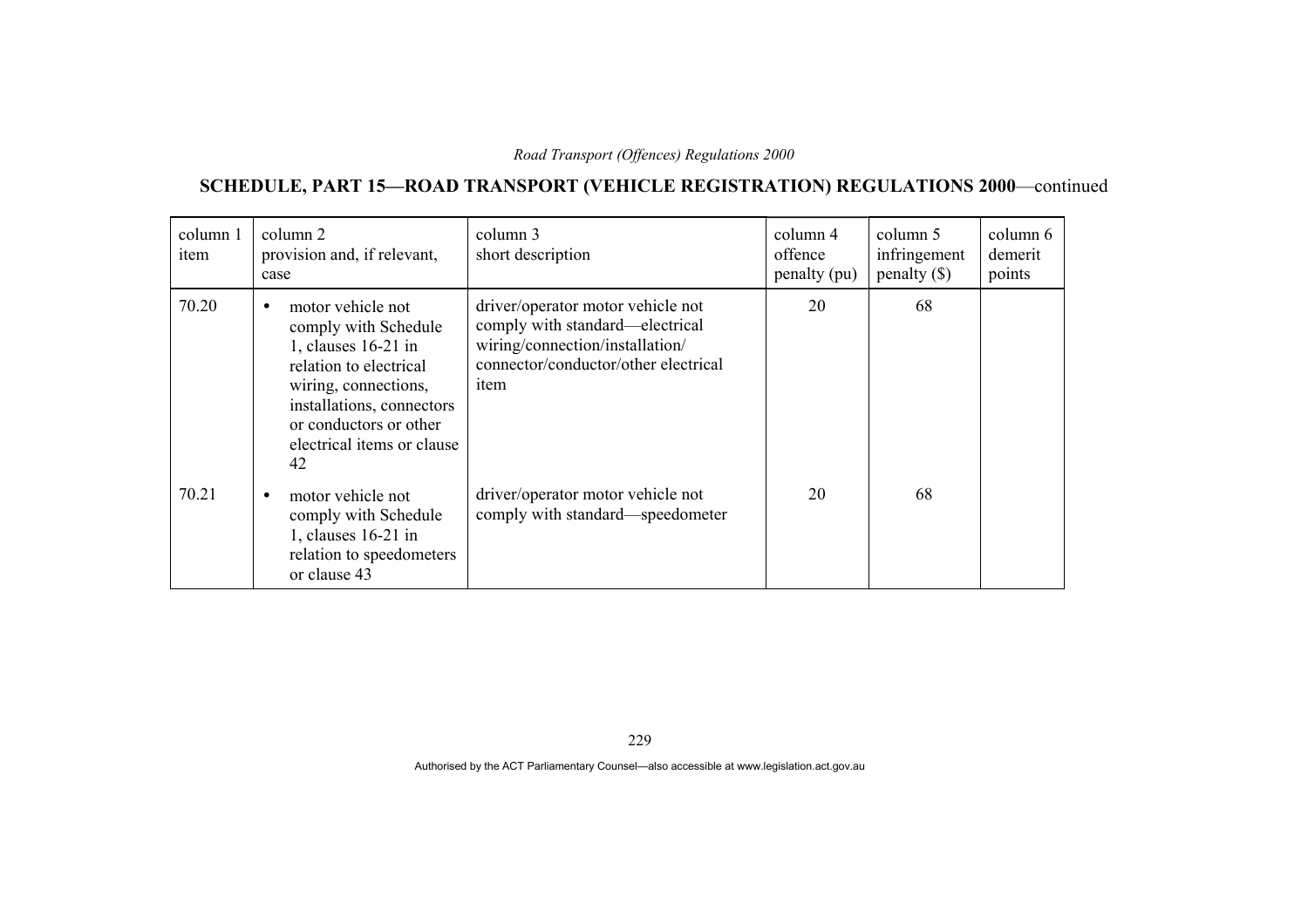# **SCHEDULE, PART 15—ROAD TRANSPORT (VEHICLE REGISTRATION) REGULATIONS 2000**—continued

| column 1<br>item | column 2<br>provision and, if relevant,<br>case                                                                                                                             | column 3<br>short description                                                                              | column 4<br>offence<br>penalty (pu) | column 5<br>infringement<br>penalty $(\$)$ | column 6<br>demerit<br>points |
|------------------|-----------------------------------------------------------------------------------------------------------------------------------------------------------------------------|------------------------------------------------------------------------------------------------------------|-------------------------------------|--------------------------------------------|-------------------------------|
| 70.22            | motor vehicle not<br>$\bullet$<br>comply with Schedule<br>1, clauses 16-21 in<br>relation to television<br>receivers or visual<br>display units or clause<br>44             | driver/operator motor vehicle not<br>comply with standard—television<br>receiver/visual display unit       | 20                                  | 68                                         |                               |
| 70.23            | motor vehicle not<br>$\bullet$<br>comply with Schedule<br>1, clauses 16-21 in<br>relation to windscreens,<br>windows, interior<br>partitions or glazing or<br>clauses 45-47 | driver/operator motor vehicle not<br>comply with standard—windscreen/<br>window/interior partition/glazing | 20                                  | 68                                         |                               |

230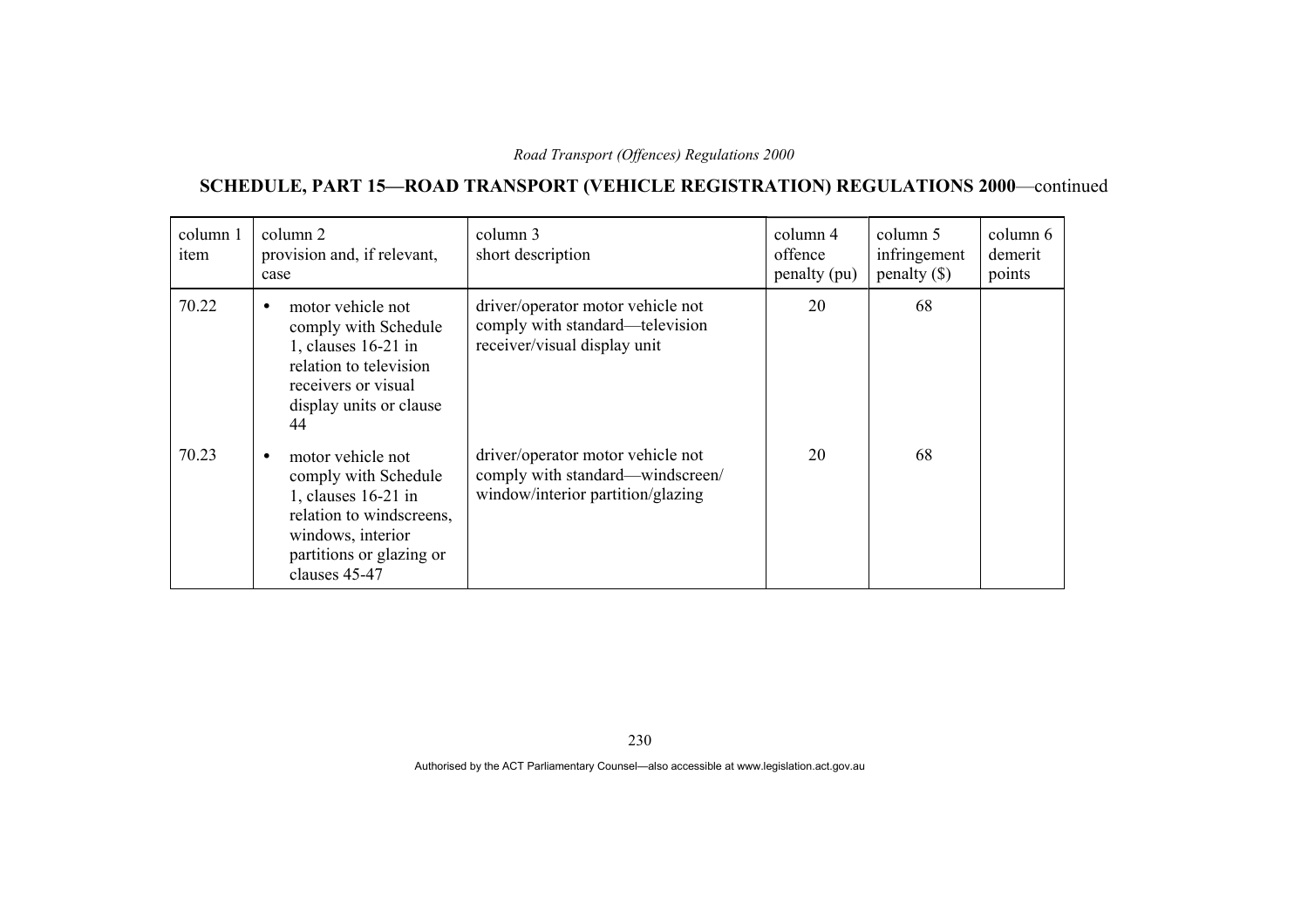# **SCHEDULE, PART 15—ROAD TRANSPORT (VEHICLE REGISTRATION) REGULATIONS 2000**—continued

| column 1<br>item | column 2<br>provision and, if relevant,<br>case                                                                                                  | column 3<br>short description                                                           | column 4<br>offence<br>penalty (pu) | column 5<br>infringement<br>$penalty$ (\$) | column 6<br>demerit<br>points |
|------------------|--------------------------------------------------------------------------------------------------------------------------------------------------|-----------------------------------------------------------------------------------------|-------------------------------------|--------------------------------------------|-------------------------------|
| 70.24            | motor vehicle not<br>$\bullet$<br>comply with Schedule<br>1, clauses 16-21 in<br>relation to windscreen-<br>wipers or washers or<br>clause 48    | driver/operator motor vehicle not<br>comply with standard—windscreen-<br>wipers/washers | 20                                  | 68                                         |                               |
| 70.25            | motor vehicle not<br>comply with Schedule<br>1, clauses 16-21 or 49 in<br>relation to wheels<br>(including wheel rims,<br>tracks, studs or nuts) | driver/operator motor vehicle not<br>comply with standard-road wheels                   | 20                                  | 91                                         |                               |
| 70.26            | motor vehicle not<br>comply with Schedule<br>1, clauses 16-21 or 49 in<br>relation to tyres or<br>clauses 50-57                                  | driver/operator motor vehicle not<br>comply with standard—tyres                         | 20                                  | 68                                         |                               |

231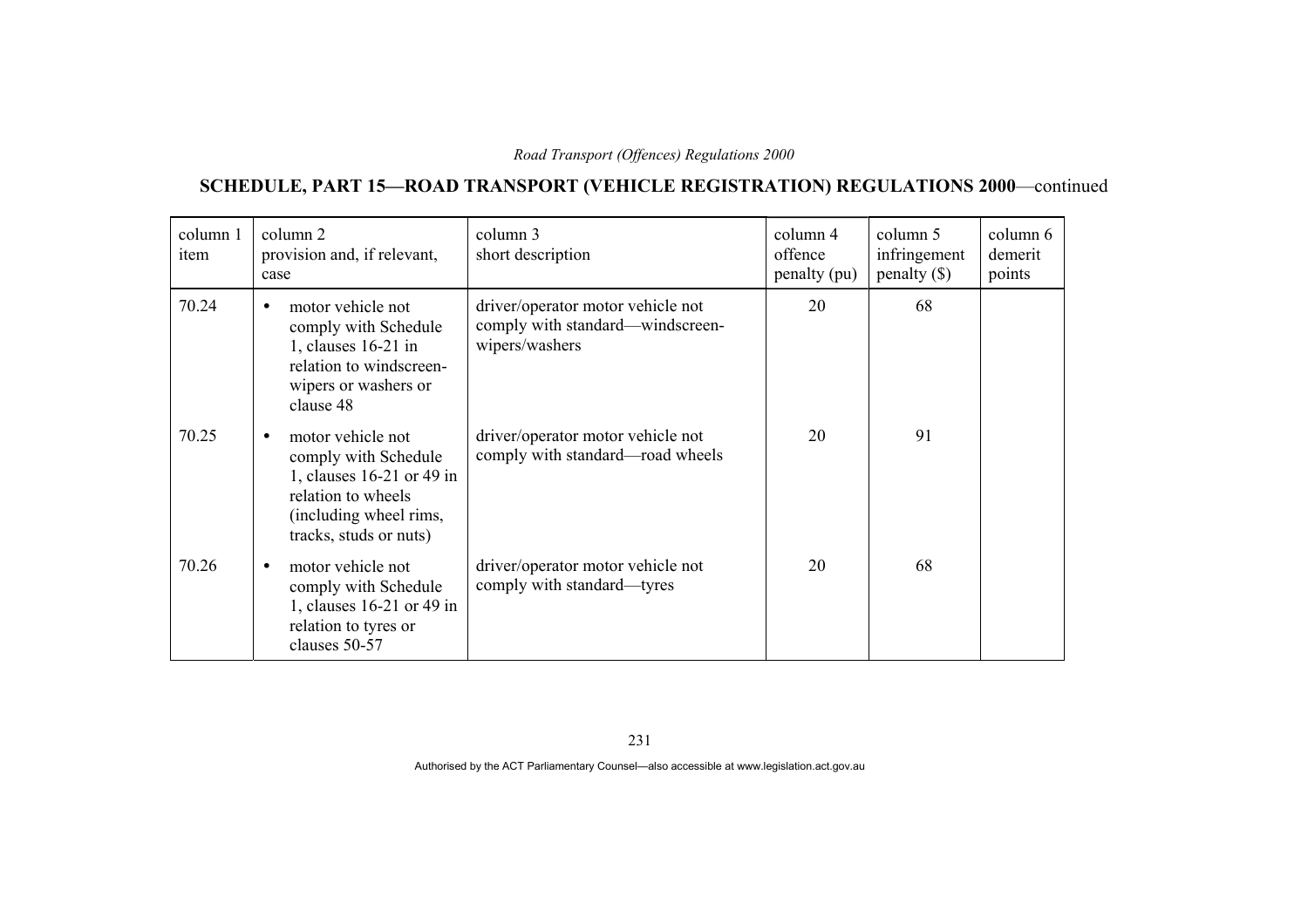# **SCHEDULE, PART 15—ROAD TRANSPORT (VEHICLE REGISTRATION) REGULATIONS 2000**—continued

| column 1<br>item | column 2<br>provision and, if relevant,<br>case                                                                                                                                 | column 3<br>short description                                                                                   | column 4<br>offence<br>penalty (pu) | column 5<br>infringement<br>$penalty$ (\$) | column 6<br>demerit<br>points |
|------------------|---------------------------------------------------------------------------------------------------------------------------------------------------------------------------------|-----------------------------------------------------------------------------------------------------------------|-------------------------------------|--------------------------------------------|-------------------------------|
| 70.27            | motor vehicle not<br>$\bullet$<br>comply with Schedule<br>1, clauses 16-21 in<br>relation to motorbike<br>steering, handlebars,<br>footrests or chainguards<br>or clauses 58-60 | driver/operator motor vehicle not<br>comply with standard—motorbike<br>steering/handlebars/footrests/chainguard | 20                                  | 68                                         |                               |
| 70.28            | motor vehicle not<br>$\bullet$<br>comply with Schedule<br>1, clauses 16-21 in<br>relation to vehicle or<br>engine identification<br>numbers or clause 61                        | driver/operator motor vehicle not<br>comply with standard—vehicle/engine<br>identification number               | 20                                  | 68                                         |                               |
| 70.29            | motor vehicle not<br>$\bullet$<br>comply with Schedule<br>1, clauses 16-21 in<br>relation to compliance<br>plates or clause 62                                                  | driver/operator motor vehicle not<br>comply with standard—compliance plate                                      | 20                                  | 68                                         |                               |

232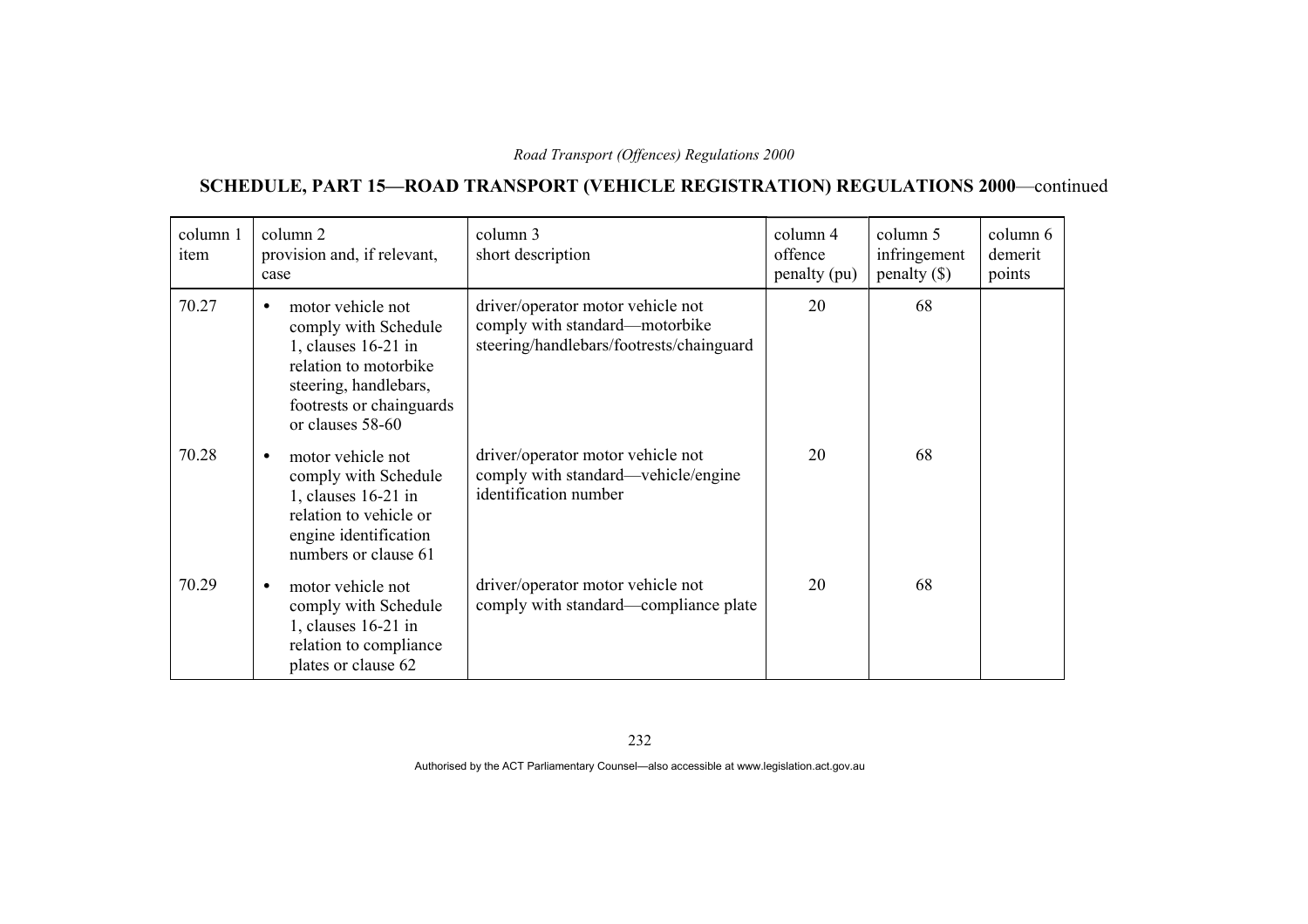# **SCHEDULE, PART 15—ROAD TRANSPORT (VEHICLE REGISTRATION) REGULATIONS 2000**—continued

| column 1<br>item | column 2<br>provision and, if relevant,<br>case                                                                                                          | column 3<br>short description                                                          | column 4<br>offence<br>penalty (pu) | column 5<br>infringement<br>$penalty$ (\$) | column 6<br>demerit<br>points |
|------------------|----------------------------------------------------------------------------------------------------------------------------------------------------------|----------------------------------------------------------------------------------------|-------------------------------------|--------------------------------------------|-------------------------------|
| 70.30            | motor vehicle not<br>$\bullet$<br>comply with Schedule<br>1, clauses 16-21 in<br>relation to white or<br>silver band or clause 64                        | driver/operator motor vehicle not<br>comply with standard—white/silver<br>band         | 20                                  | 68                                         |                               |
| 70.31            | motor vehicle not<br>$\bullet$<br>comply with Schedule<br>1, clauses 16-21 in<br>relation to unauthorised<br>or prohibited warning<br>signs or clause 66 | driver/operator motor vehicle not<br>comply with standard—unauthorised<br>warning sign | 20                                  | 68                                         |                               |
| 70.32            | motor vehicle not<br>$\bullet$<br>comply with Schedule<br>1, clauses 16-21 in<br>relation to left-hand<br>drive signs or clause 68                       | driver/operator motor vehicle not<br>comply with standard—left-hand drive<br>sign      | 20                                  | 68                                         |                               |

233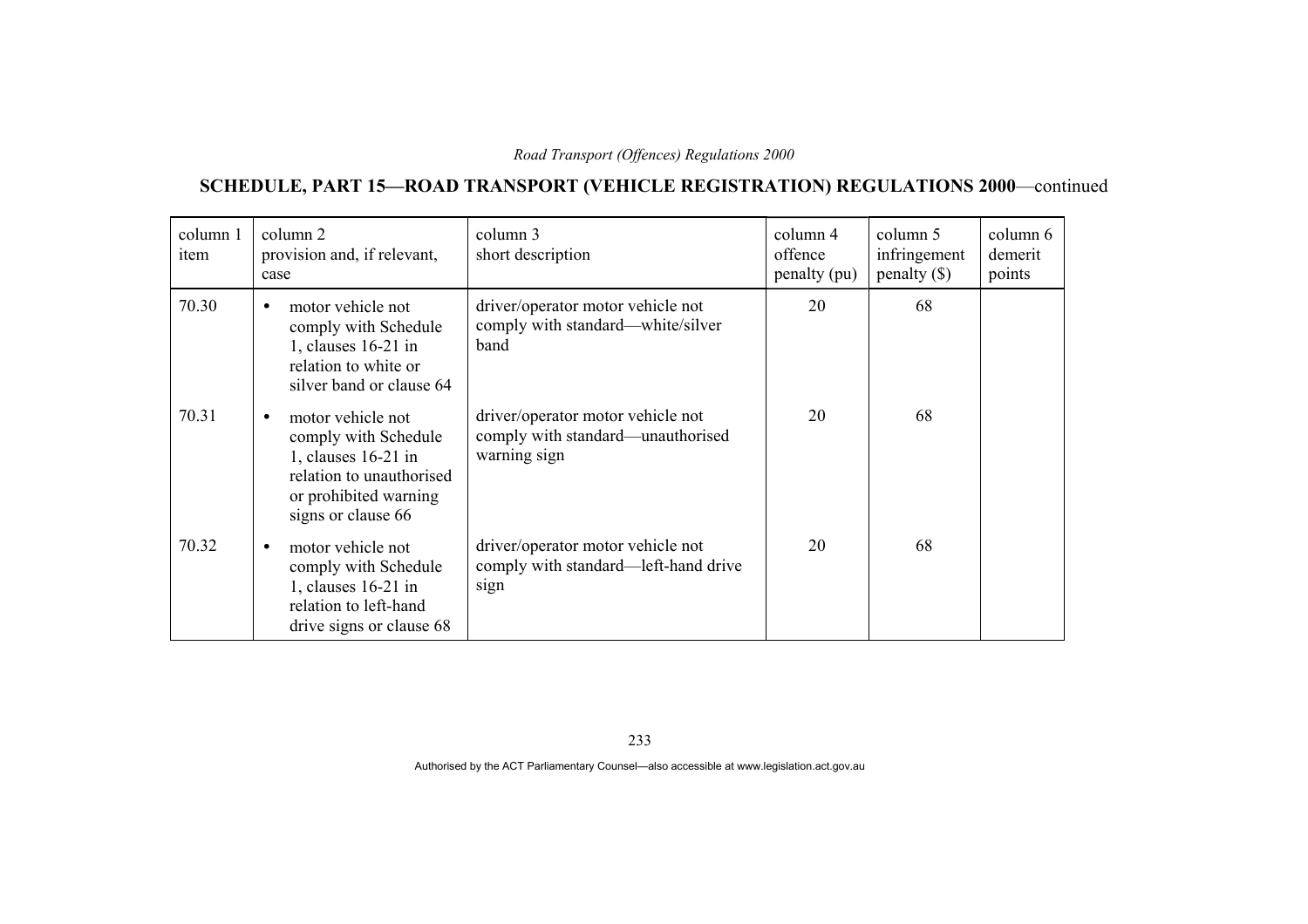# **SCHEDULE, PART 15—ROAD TRANSPORT (VEHICLE REGISTRATION) REGULATIONS 2000**—continued

| column 1<br>item | column 2<br>provision and, if relevant,<br>case                                                                                                                                                                                       | column 3<br>short description                                                                                                         | column 4<br>offence<br>penalty (pu) | column 5<br>infringement<br>$penalty$ (\$) | column 6<br>demerit<br>points |
|------------------|---------------------------------------------------------------------------------------------------------------------------------------------------------------------------------------------------------------------------------------|---------------------------------------------------------------------------------------------------------------------------------------|-------------------------------------|--------------------------------------------|-------------------------------|
| 70.33            | motor vehicle not<br>$\bullet$<br>comply with Schedule<br>1, clauses 16-21 in<br>relation to axles or axle<br>groups or clauses 69-70                                                                                                 | driver/operator motor vehicle not<br>comply with standard—axles/axle<br>groups                                                        | 20                                  | 68                                         |                               |
| 70.34            | motor vehicle not<br>$\bullet$<br>comply with Schedule<br>1, clauses 16-21 in<br>relation to motor vehicle<br>dimensions (including)<br>width, length, rear<br>overhang, height or<br>ground clearance) or<br>clauses 71-73 and 78-79 | driver/operator motor vehicle not<br>comply with standard—<br>width/length/rear overhang/height/<br>ground clearance/other dimensions | 20                                  | 68                                         |                               |

234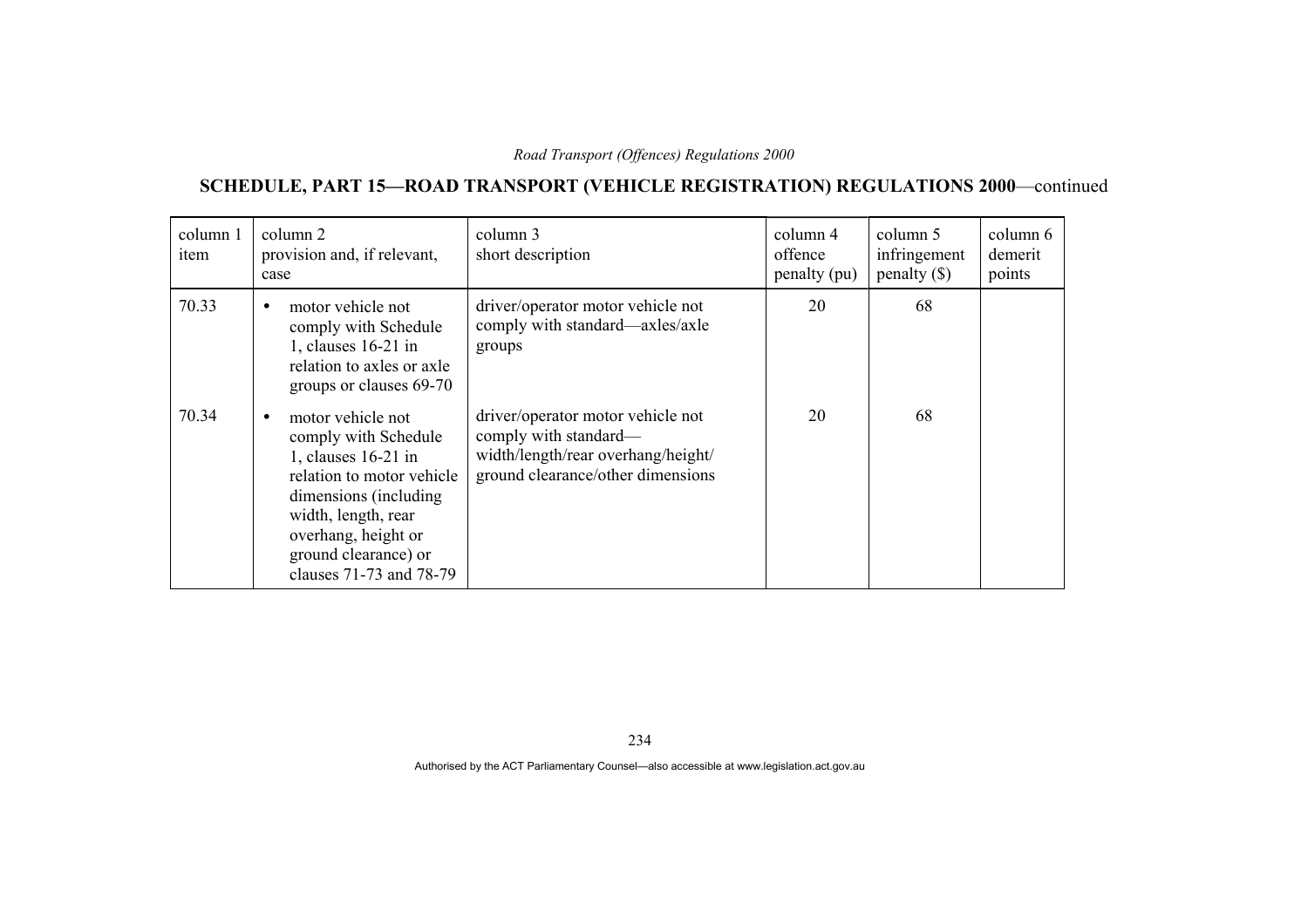# **SCHEDULE, PART 15—ROAD TRANSPORT (VEHICLE REGISTRATION) REGULATIONS 2000**—continued

| column 1<br>item | column 2<br>provision and, if relevant,<br>case                                                                                     | column 3<br>short description                                                                                                                                                                                                                                                                                             | column 4<br>offence<br>penalty (pu) | column 5<br>infringement<br>$penalty$ (\$) | column 6<br>demerit<br>points |
|------------------|-------------------------------------------------------------------------------------------------------------------------------------|---------------------------------------------------------------------------------------------------------------------------------------------------------------------------------------------------------------------------------------------------------------------------------------------------------------------------|-------------------------------------|--------------------------------------------|-------------------------------|
| 70.35            | motor vehicle not<br>comply with Schedule<br>1, clauses 16-21 in<br>relation to lights or<br>clauses 80-113, 124-125<br>and 130-132 | driver/operator motor vehicle not<br>comply with standard—headlights/<br>parking lights/daytime running lights/<br>tail-lights/numberplate lights/clearance<br>lights/external cabin lights/side marker<br>lights/brakelights/reversing<br>lights/direction indicator lights/fog<br>lights/prohibited lights/other lights | 20                                  | 68                                         |                               |
| 70.36            | motor vehicle not<br>$\bullet$<br>comply with Schedule<br>1, clauses 16-21 in<br>relation to reflectors or<br>clauses 114-119       | driver/operator motor vehicle not<br>comply with standard-rear reflectors/<br>side reflectors/front reflectors/other<br>reflectors                                                                                                                                                                                        | 20                                  | 68                                         |                               |

235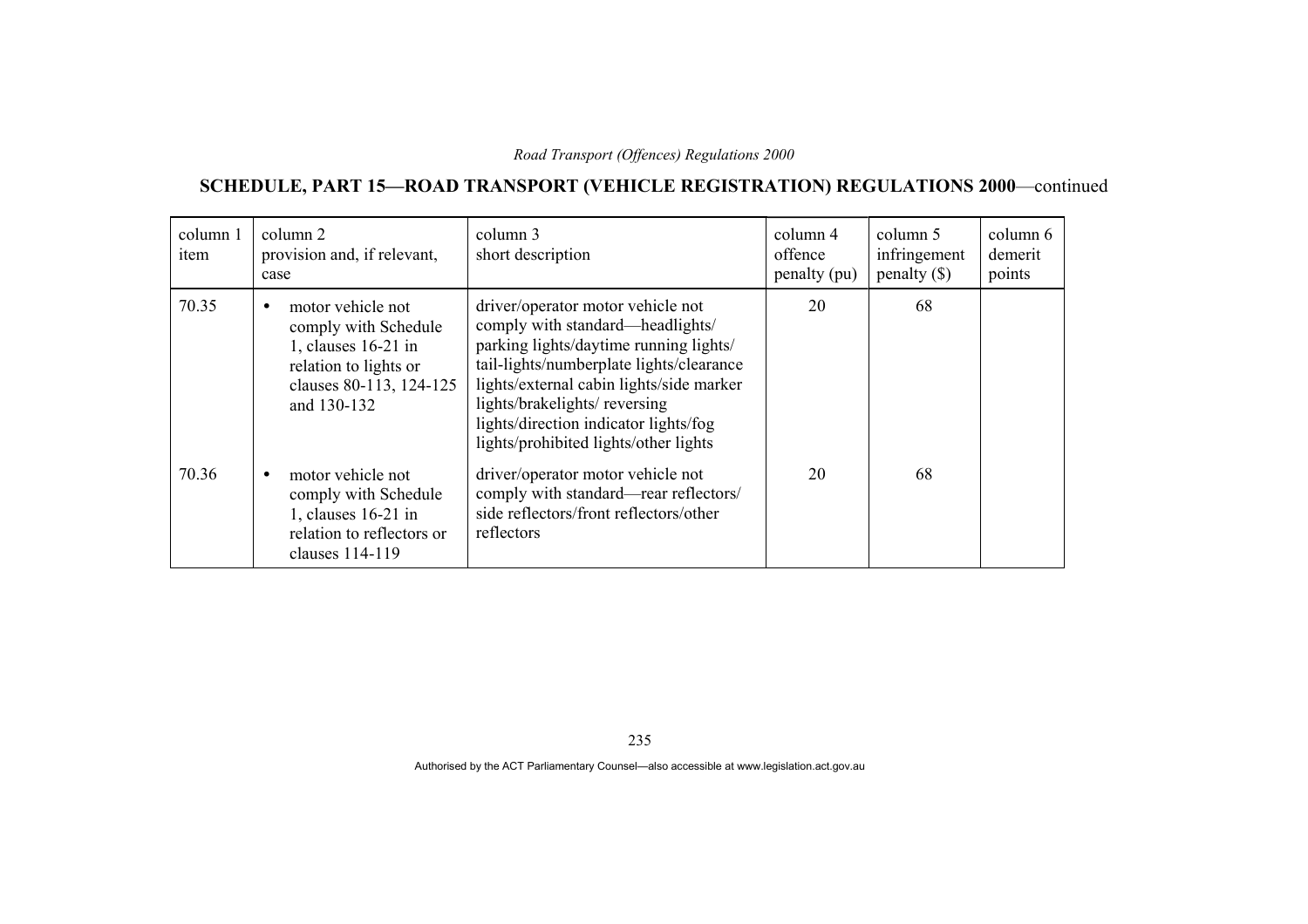# **SCHEDULE, PART 15—ROAD TRANSPORT (VEHICLE REGISTRATION) REGULATIONS 2000**—continued

| column 1<br>item | column 2<br>provision and, if relevant,<br>case                                                                                                                               | column 3<br>short description                                                                   | column 4<br>offence<br>penalty (pu) | column 5<br>infringement<br>$penalty$ (\$) | column 6<br>demerit<br>points |
|------------------|-------------------------------------------------------------------------------------------------------------------------------------------------------------------------------|-------------------------------------------------------------------------------------------------|-------------------------------------|--------------------------------------------|-------------------------------|
| 70.37            | motor vehicle not<br>$\bullet$<br>comply with Schedule<br>1, clauses $16-21$ in<br>relation to warning<br>lights or signs on buses<br>carrying children or<br>clauses 120-123 | driver/operator bus not comply with<br>standard—warning lights/sign on bus<br>carrying children | 20                                  | 91                                         |                               |
| 70.38            | motor vehicle not<br>$\bullet$<br>comply with Schedule<br>1, clauses $16-21$ in<br>relation to rear marking<br>plates or clause 126                                           | driver/operator motor vehicle not<br>comply with standard—rear marking<br>plates                | 20                                  | 68                                         |                               |
| 70.39            | motor vehicle not<br>$\bullet$<br>comply with Schedule<br>1, clauses 16-21 in<br>relation to signalling<br>devices or clauses 127-<br>129                                     | driver/operator motor vehicle not<br>comply with standard—signalling<br>devices                 | 20                                  | 68                                         |                               |

236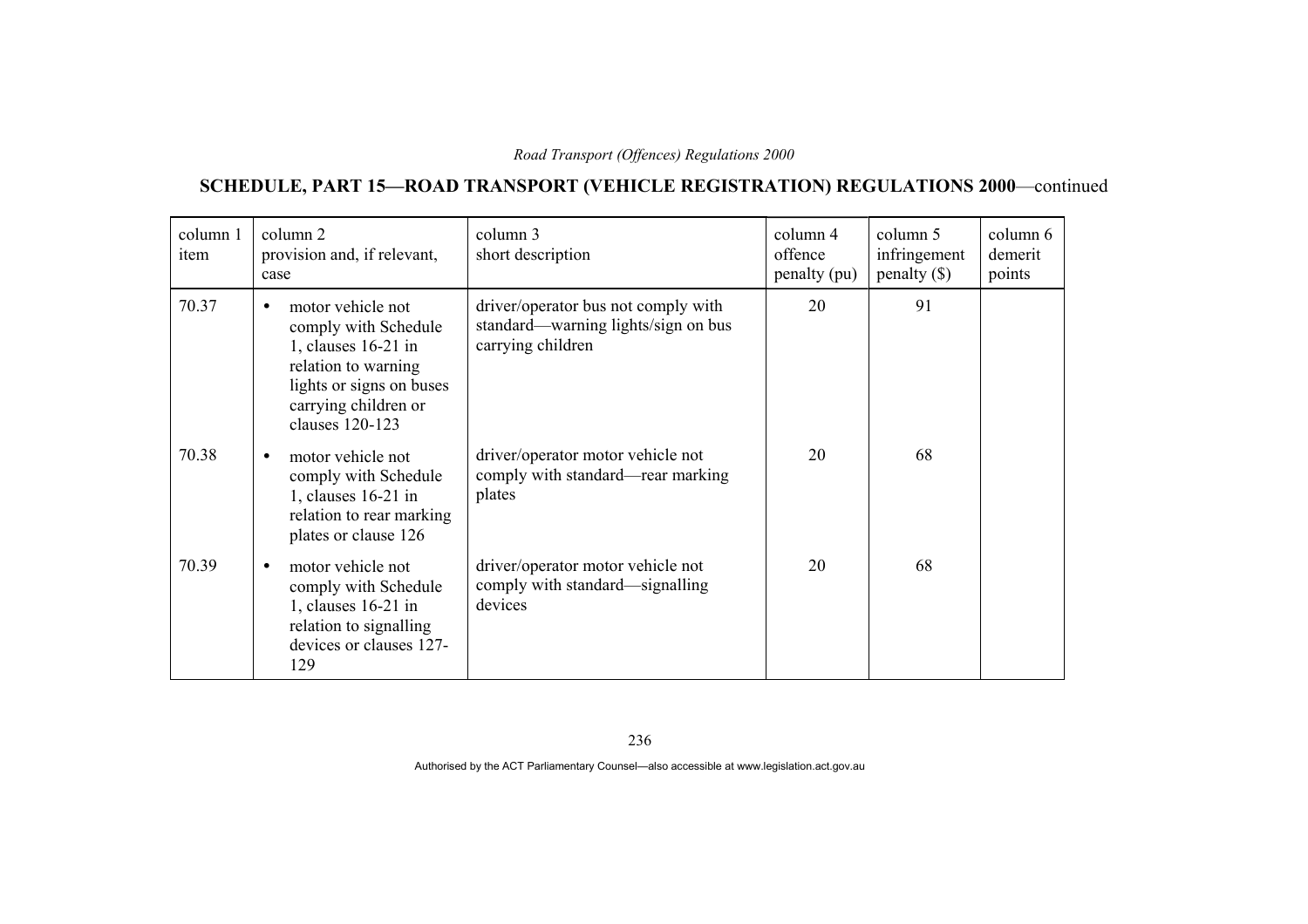# **SCHEDULE, PART 15—ROAD TRANSPORT (VEHICLE REGISTRATION) REGULATIONS 2000**—continued

| column 1<br>item | column 2<br>provision and, if relevant,<br>case                                                                                                  | column 3<br>short description                                                                  | column 4<br>offence<br>penalty (pu) | column 5<br>infringement<br>$penalty$ (\$) | column 6<br>demerit<br>points |
|------------------|--------------------------------------------------------------------------------------------------------------------------------------------------|------------------------------------------------------------------------------------------------|-------------------------------------|--------------------------------------------|-------------------------------|
| 70.40            | motor vehicle not<br>$\bullet$<br>comply with Schedule<br>1, clauses 16-21 in<br>relation to brakes or<br>clauses 133-139                        | driver/operator motor vehicle not<br>comply with standard—brakes                               | 20                                  | 151                                        |                               |
| 70.41            | motor vehicle not<br>comply with Schedule<br>1, clauses 16-21 in<br>relation to crankcase<br>gases or visible<br>emissions or clauses<br>154-155 | driver/operator motor vehicle not<br>comply with standard—crankcase<br>gases/visible emissions | 20                                  | 91                                         |                               |

237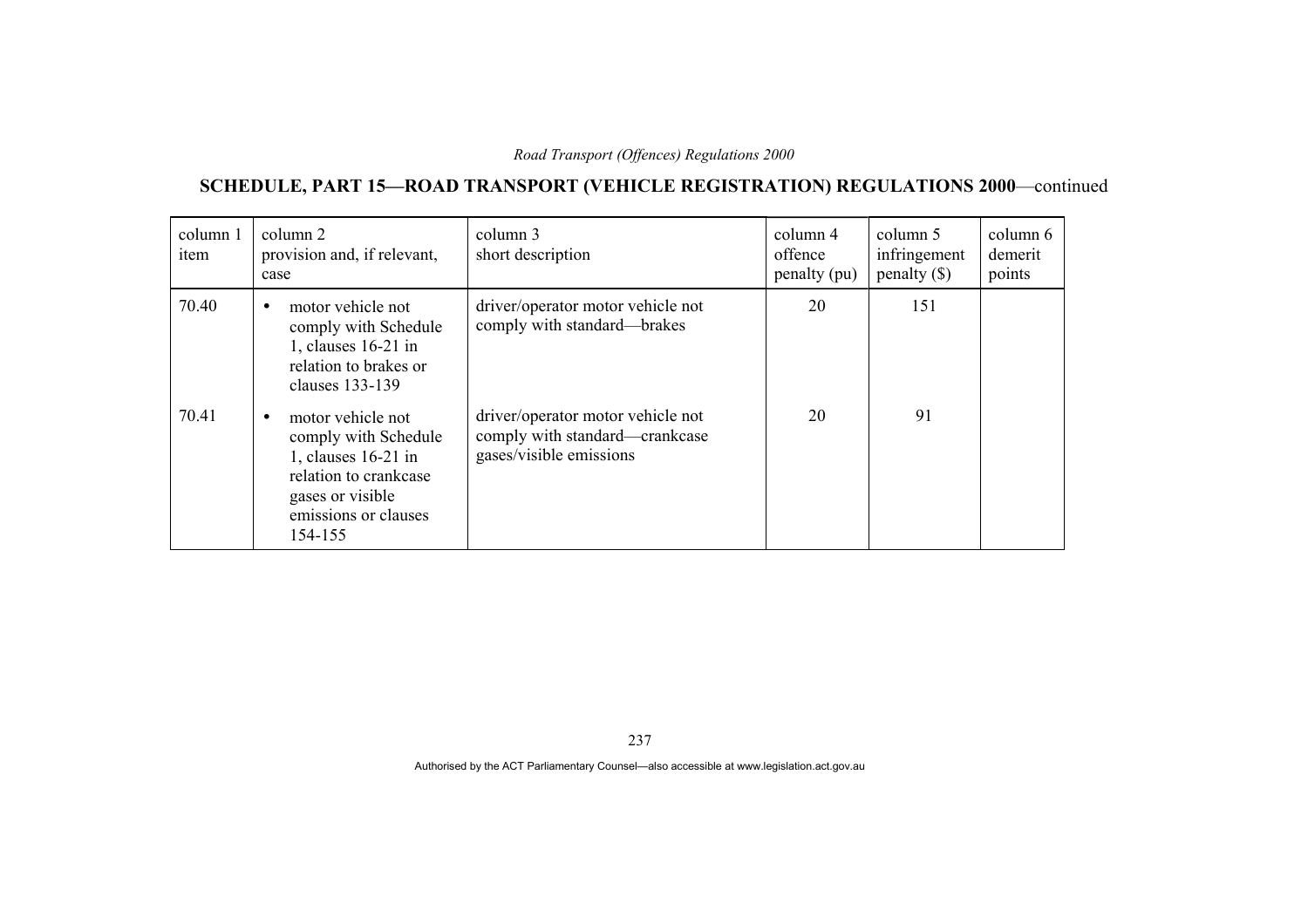# **SCHEDULE, PART 15—ROAD TRANSPORT (VEHICLE REGISTRATION) REGULATIONS 2000**—continued

| column 1<br>item | column 2<br>provision and, if relevant,<br>case                                                                                                                  | column 3<br>short description                                             | column 4<br>offence<br>penalty (pu) | column 5<br>infringement<br>penalty $(\$)$ | column 6<br>demerit<br>points |
|------------------|------------------------------------------------------------------------------------------------------------------------------------------------------------------|---------------------------------------------------------------------------|-------------------------------------|--------------------------------------------|-------------------------------|
| 70.42            | motor vehicle not<br>$\bullet$<br>comply with Schedule<br>1, clauses 16-21 in<br>relation to exhaust<br>systems (other than<br>noise emissions) or<br>clause 156 | driver/operator motor vehicle not<br>comply with standard—exhaust system  | 20                                  | 91                                         |                               |
| 70.43            | motor vehicle not<br>$\bullet$<br>comply with Schedule<br>1, clauses 16-21 in<br>relation to noise<br>emissions or clauses<br>157-161                            | driver/operator motor vehicle not<br>comply with standard—noise emissions | 20                                  | 91                                         |                               |

238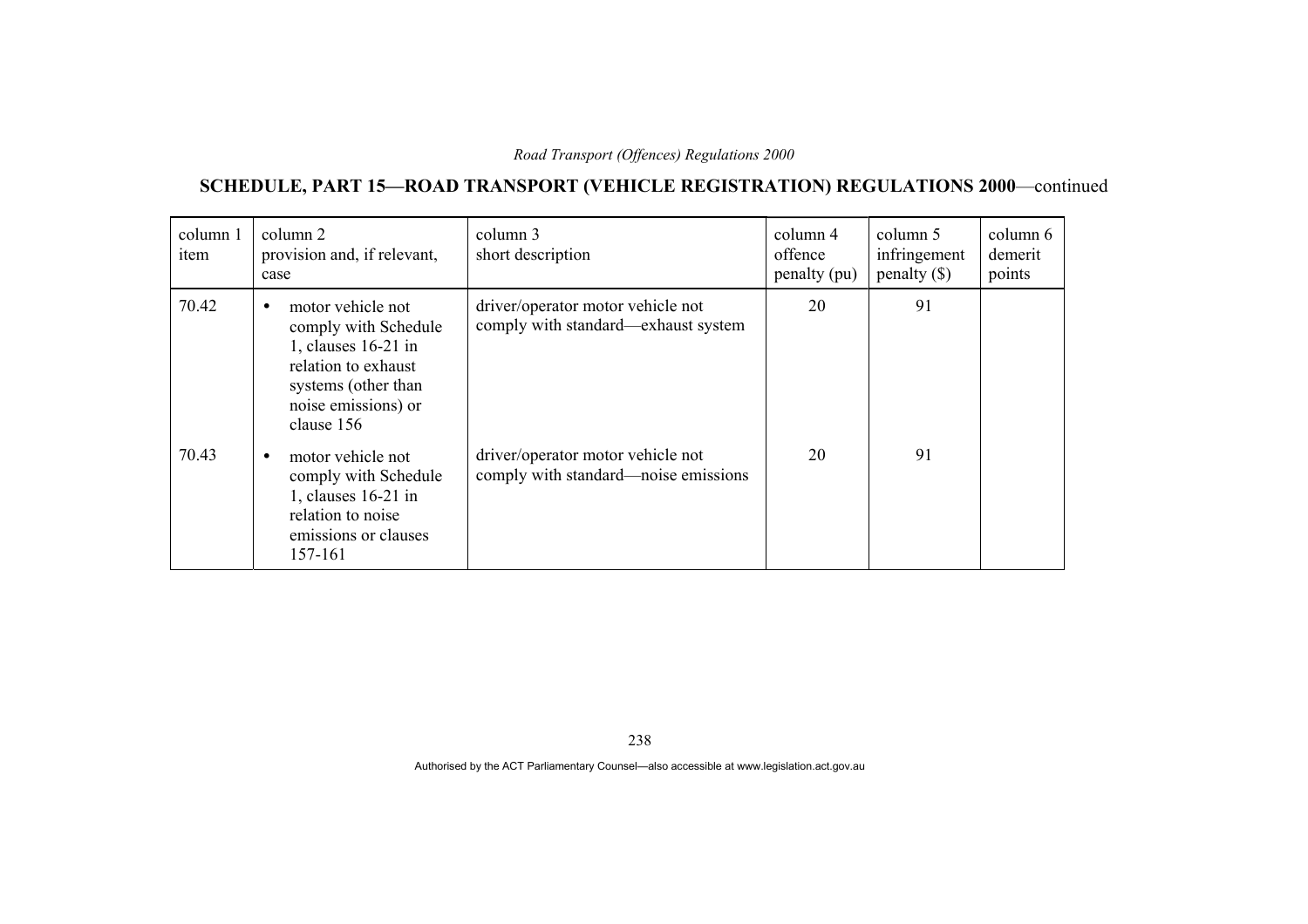# **SCHEDULE, PART 15—ROAD TRANSPORT (VEHICLE REGISTRATION) REGULATIONS 2000**—continued

| column 1<br>item | column 2<br>provision and, if relevant,<br>case                                                                                                               | column 3<br>short description                                                               | column 4<br>offence<br>penalty (pu) | column 5<br>infringement<br>$penalty$ (\$) | column 6<br>demerit<br>points |
|------------------|---------------------------------------------------------------------------------------------------------------------------------------------------------------|---------------------------------------------------------------------------------------------|-------------------------------------|--------------------------------------------|-------------------------------|
| 70.44            | motor vehicle not<br>$\bullet$<br>comply with Schedule<br>1, clauses $16-21$ in<br>relation to LPG fuel<br>systems (including LPG<br>labelling) or clause 162 | driver/operator motor vehicle not<br>comply with standard—LPG fuel<br>systems/LPG labelling | 20                                  | 91                                         |                               |
| 70.45            | motor vehicle not<br>$\bullet$<br>comply with Schedule<br>1, clauses 16-21 in<br>relation to unleaded<br>petrol motor vehicles or<br>clause 163               | driver/operator motor vehicle not<br>comply with standard—unleaded petrol<br>motor vehicles | 20                                  | 91                                         |                               |
| 70.46            | motor vehicle not<br>$\bullet$<br>comply with Schedule<br>1, clauses 16-21 in<br>relation to speed<br>limiting or clauses 164-<br>165                         | driver/operator motor vehicle not<br>comply with standard—speed limiting                    | 20                                  | 91                                         |                               |

239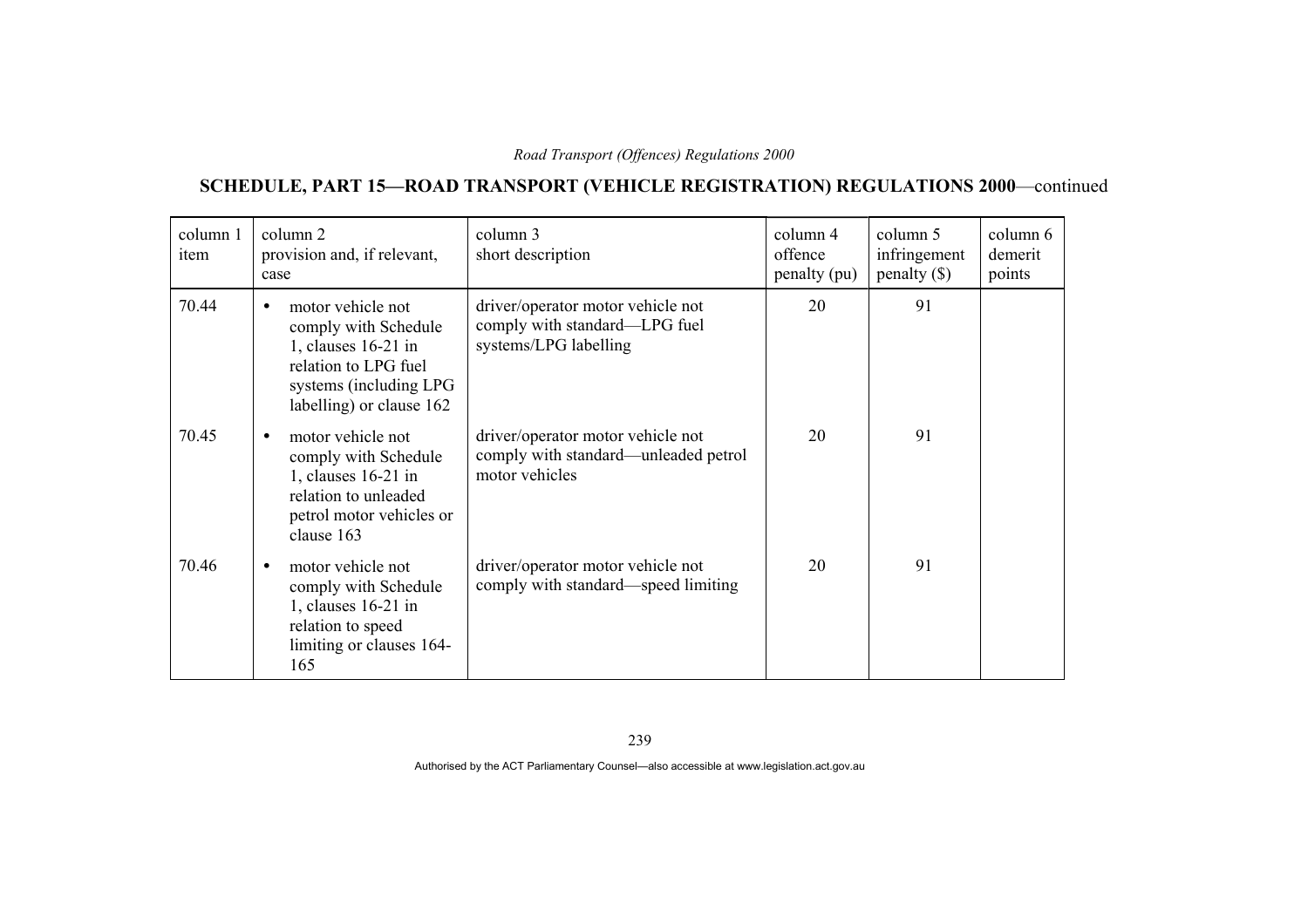### **SCHEDULE, PART 15—ROAD TRANSPORT (VEHICLE REGISTRATION) REGULATIONS 2000**—continued

| column 1<br>item | column 2<br>provision and, if relevant,<br>case                                                                                                      | column 3<br>short description                                                                                                              | column 4<br>offence<br>penalty (pu) | column 5<br>infringement<br>$penalty$ (\$) | column 6<br>demerit<br>points |
|------------------|------------------------------------------------------------------------------------------------------------------------------------------------------|--------------------------------------------------------------------------------------------------------------------------------------------|-------------------------------------|--------------------------------------------|-------------------------------|
| 70.47            | motor vehicle not<br>$\bullet$<br>comply with Schedule<br>1, clauses 16-21 in<br>relation to couplings or<br>clauses 166-167                         | driver/operator motor vehicle not<br>comply with standard—couplings                                                                        | 20                                  | 91                                         |                               |
| 71               | 110(2)                                                                                                                                               |                                                                                                                                            |                                     |                                            |                               |
| 71.1             | trailer not comply with<br>$\bullet$<br>Schedule 1, clauses 16-<br>21 in relation to<br>suspension, vehicle<br>body or chassis<br>structural members | driver motor vehicle towing trailer/<br>operator trailer not comply with<br>standard—suspension/vehicle body/<br>chassis structural member | 20                                  | 91                                         |                               |

240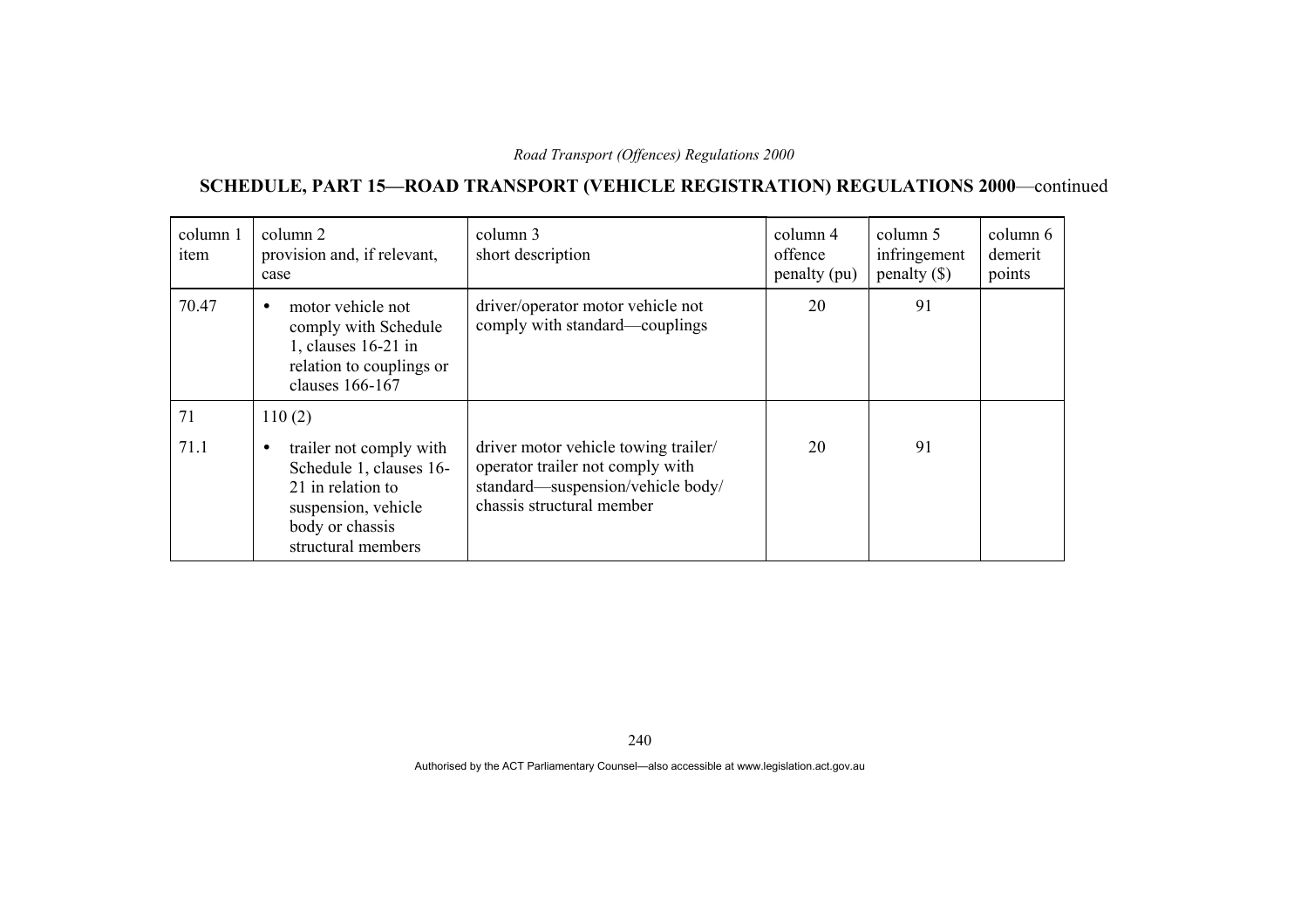# **SCHEDULE, PART 15—ROAD TRANSPORT (VEHICLE REGISTRATION) REGULATIONS 2000**—continued

| column 1<br>item | column 2<br>provision and, if relevant,<br>case                                                                                                                                                               | column 3<br>short description                                                                                    | column 4<br>offence<br>penalty (pu) | column 5<br>infringement<br>$penalty$ (\$) | column 6<br>demerit<br>points |
|------------------|---------------------------------------------------------------------------------------------------------------------------------------------------------------------------------------------------------------|------------------------------------------------------------------------------------------------------------------|-------------------------------------|--------------------------------------------|-------------------------------|
| 71.2             | trailer not comply with<br>$\bullet$<br>Schedule 1, clauses 16-<br>21 in relation to<br>anything not dealt with<br>elsewhere in this item or<br>another provision not<br>dealt with elsewhere in<br>this item | driver motor vehicle towing trailer/<br>operator trailer not comply with<br>standard-other                       | 20                                  | 68                                         |                               |
| 71.3             | trailer not comply with<br>$\bullet$<br>Schedule 1, clauses 16-<br>21 in relation to<br>protrusions or clause 28                                                                                              | driver motor vehicle towing trailer/<br>operator trailer not comply with<br>standard-protrusions                 | 20                                  | 68                                         |                               |
| 71.4             | trailer not comply with<br>$\bullet$<br>Schedule 1, clauses 16-<br>21 in relation to oil,<br>grease or fuel (other<br>than LPG) containment<br>or clause 29                                                   | driver motor vehicle towing trailer/<br>operator trailer not comply with<br>standard—oil/grease/fuel containment | 20                                  | 91                                         |                               |

241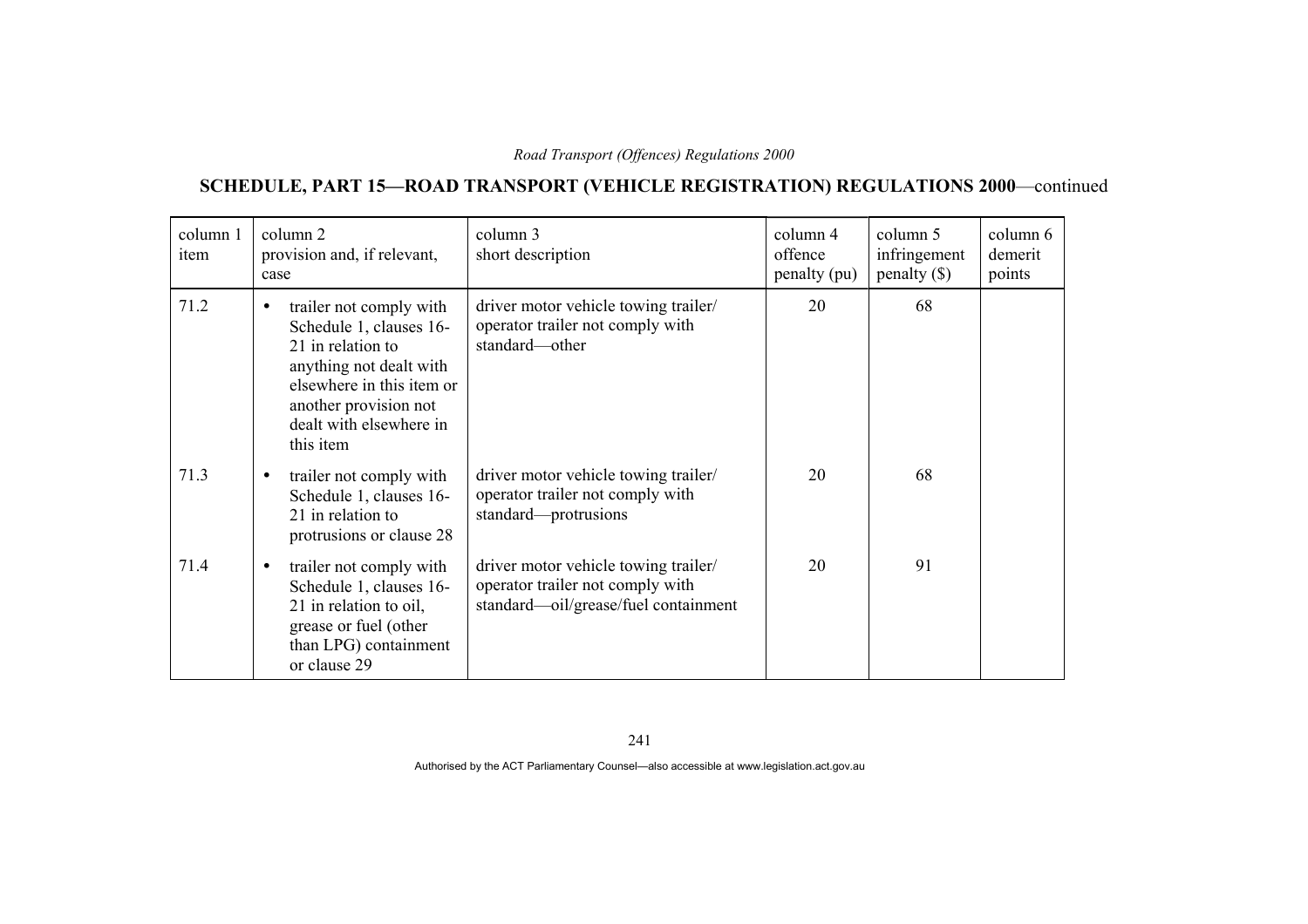# **SCHEDULE, PART 15—ROAD TRANSPORT (VEHICLE REGISTRATION) REGULATIONS 2000**—continued

| column 1<br>item | column 2<br>provision and, if relevant,<br>case                                                                                                   | column 3<br>short description                                                                                    | column 4<br>offence<br>penalty (pu) | column 5<br>infringement<br>$penalty$ (\$) | column 6<br>demerit<br>points |
|------------------|---------------------------------------------------------------------------------------------------------------------------------------------------|------------------------------------------------------------------------------------------------------------------|-------------------------------------|--------------------------------------------|-------------------------------|
| 71.5             | trailer not comply with<br>$\bullet$<br>Schedule 1, clauses 16-<br>21 in relation to door<br>latches or hinges or<br>clause 33                    | driver motor vehicle towing trailer/<br>operator trailer not comply with<br>standard—door latches/hinges         | 20                                  | 68                                         |                               |
| 71.6             | trailer not comply with<br>$\bullet$<br>Schedule 1, clauses 16-<br>21 in relation to<br>mudguards or spray<br>suppression devices or<br>clause 34 | driver motor vehicle towing trailer/<br>operator trailer not comply with<br>standard—mudguards/spray suppression | 20                                  | 68                                         |                               |

242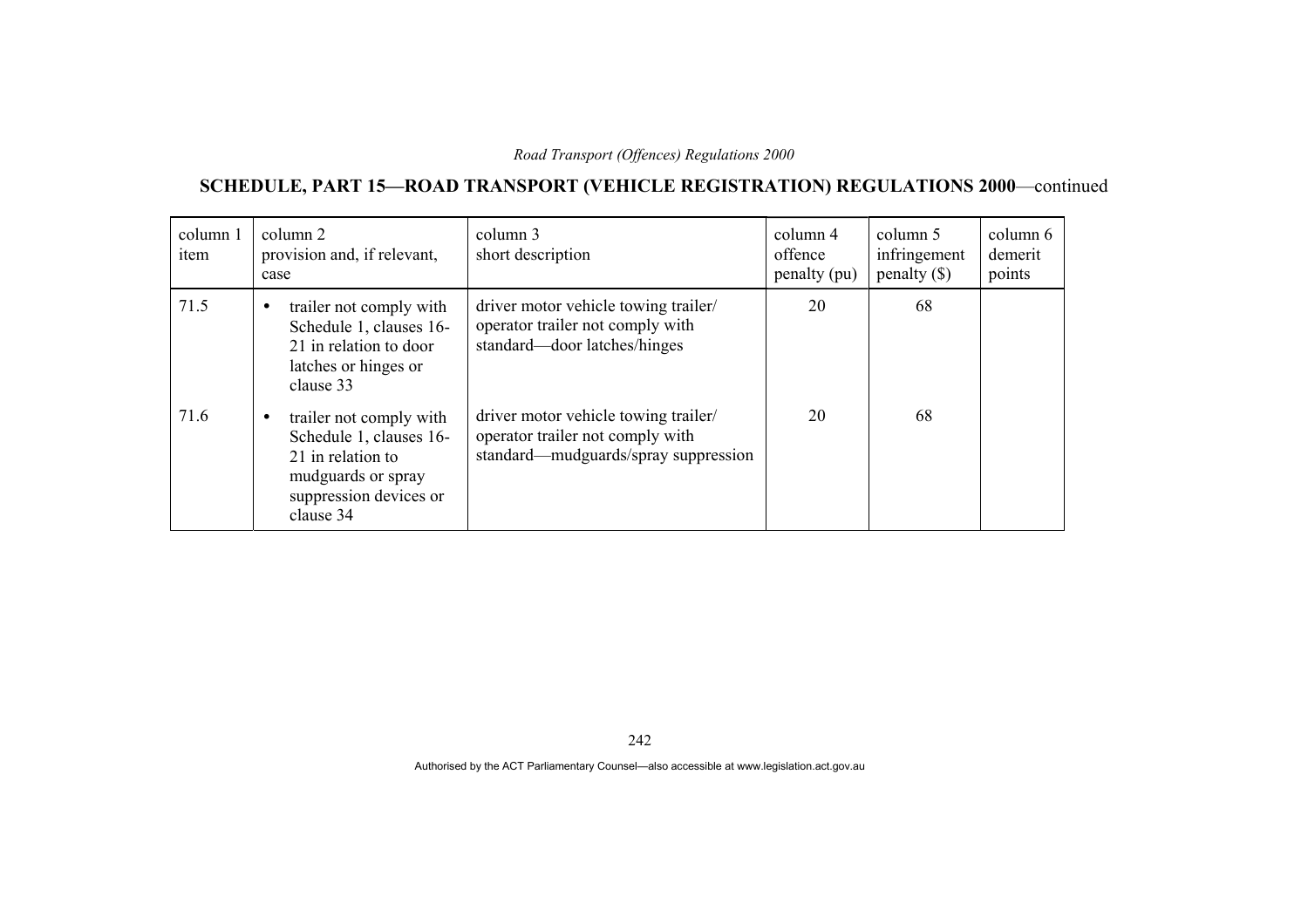# **SCHEDULE, PART 15—ROAD TRANSPORT (VEHICLE REGISTRATION) REGULATIONS 2000**—continued

| column 1<br>item | column 2<br>provision and, if relevant,<br>case                                                                                                                                                                       | column 3<br>short description                                                                                                                                                   | column 4<br>offence<br>penalty (pu) | column 5<br>infringement<br>$penalty$ (\$) | column 6<br>demerit<br>points |
|------------------|-----------------------------------------------------------------------------------------------------------------------------------------------------------------------------------------------------------------------|---------------------------------------------------------------------------------------------------------------------------------------------------------------------------------|-------------------------------------|--------------------------------------------|-------------------------------|
| 71.7             | trailer not comply with<br>$\bullet$<br>Schedule 1, clauses 16-<br>21 in relation to<br>electrical wiring,<br>connections,<br>installations, connectors<br>or conductors or other<br>electrical items or clause<br>42 | driver motor vehicle towing trailer/<br>operator trailer not comply with<br>standard—electrical wiring/connection/<br>installation/connector/conductor/other<br>electrical item | 20                                  | 68                                         |                               |
| 71.8             | trailer not comply with<br>$\bullet$<br>Schedule 1, clauses 16-<br>21 or 49 in relation to<br>wheels (including wheel)<br>rims, tracks, studs or<br>nuts)                                                             | driver motor vehicle towing trailer/<br>operator trailer not comply with<br>standard—road wheels                                                                                | 20                                  | 91                                         |                               |

243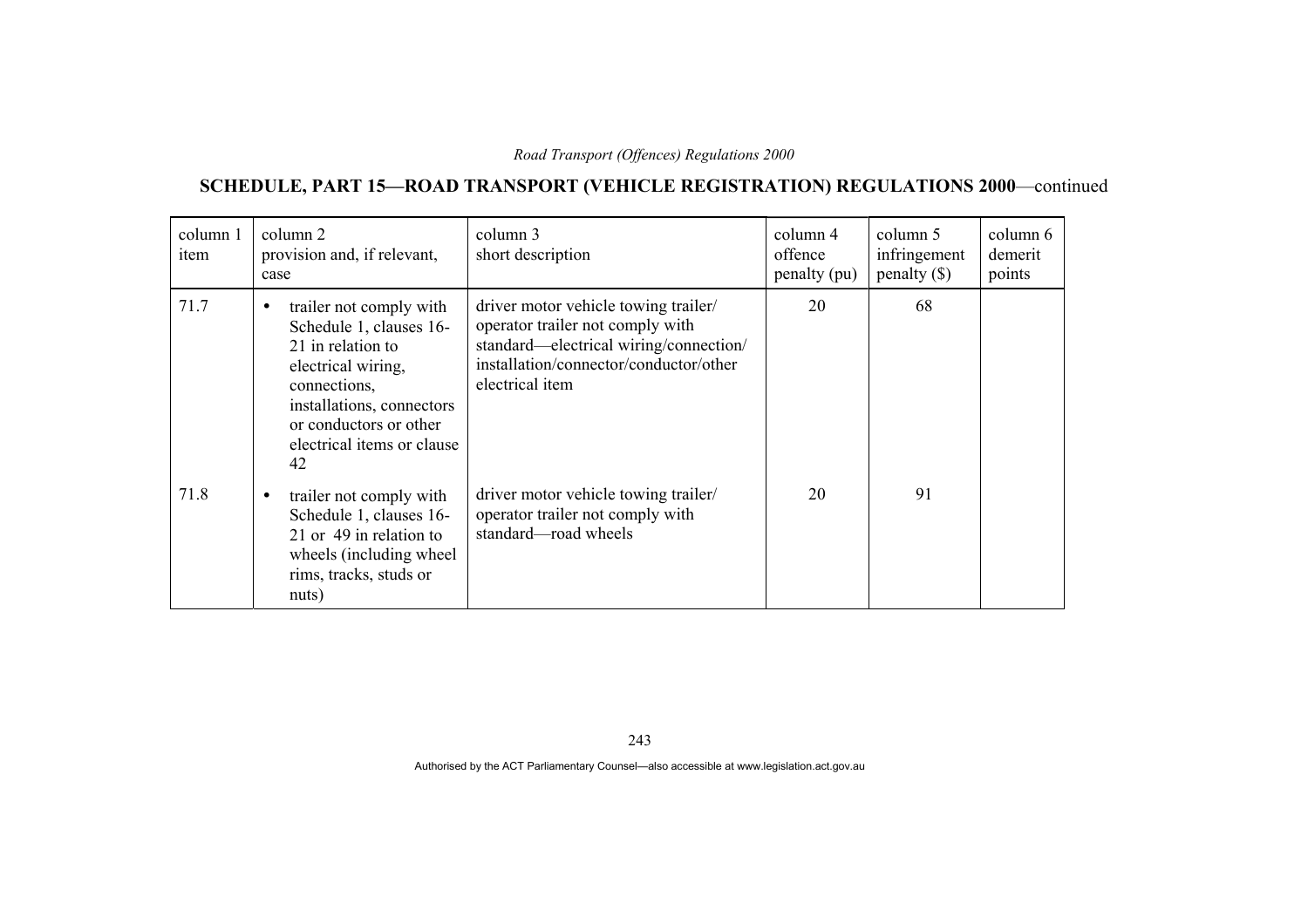# **SCHEDULE, PART 15—ROAD TRANSPORT (VEHICLE REGISTRATION) REGULATIONS 2000**—continued

| column 1<br>item | column 2<br>provision and, if relevant,<br>case                                                                                        | column 3<br>short description                                                                                      | column 4<br>offence<br>penalty (pu) | column 5<br>infringement<br>$penalty$ (\$) | column 6<br>demerit<br>points |
|------------------|----------------------------------------------------------------------------------------------------------------------------------------|--------------------------------------------------------------------------------------------------------------------|-------------------------------------|--------------------------------------------|-------------------------------|
| 71.9             | trailer not comply with<br>$\bullet$<br>Schedule 1, clauses 16-<br>21 or 49 in relation to<br>tyres or clauses 50-57                   | driver motor vehicle towing trailer/<br>operator trailer not comply with<br>standard-tyres                         | 20                                  | 68                                         |                               |
| 71.10            | trailer not comply with<br>$\bullet$<br>Schedule 1, clauses 16-<br>21 in relation to vehicle<br>identification numbers<br>or clause 61 | driver motor vehicle towing trailer/<br>operator trailer not comply with<br>standard—vehicle identification number | 20                                  | 68                                         |                               |
| 71.11            | trailer not comply with<br>$\bullet$<br>Schedule 1, clauses 16-<br>21 in relation to<br>compliance plates or<br>clause 63              | driver motor vehicle towing trailer/<br>operator trailer not comply with<br>standard—compliance plate              | 20                                  | 68                                         |                               |

244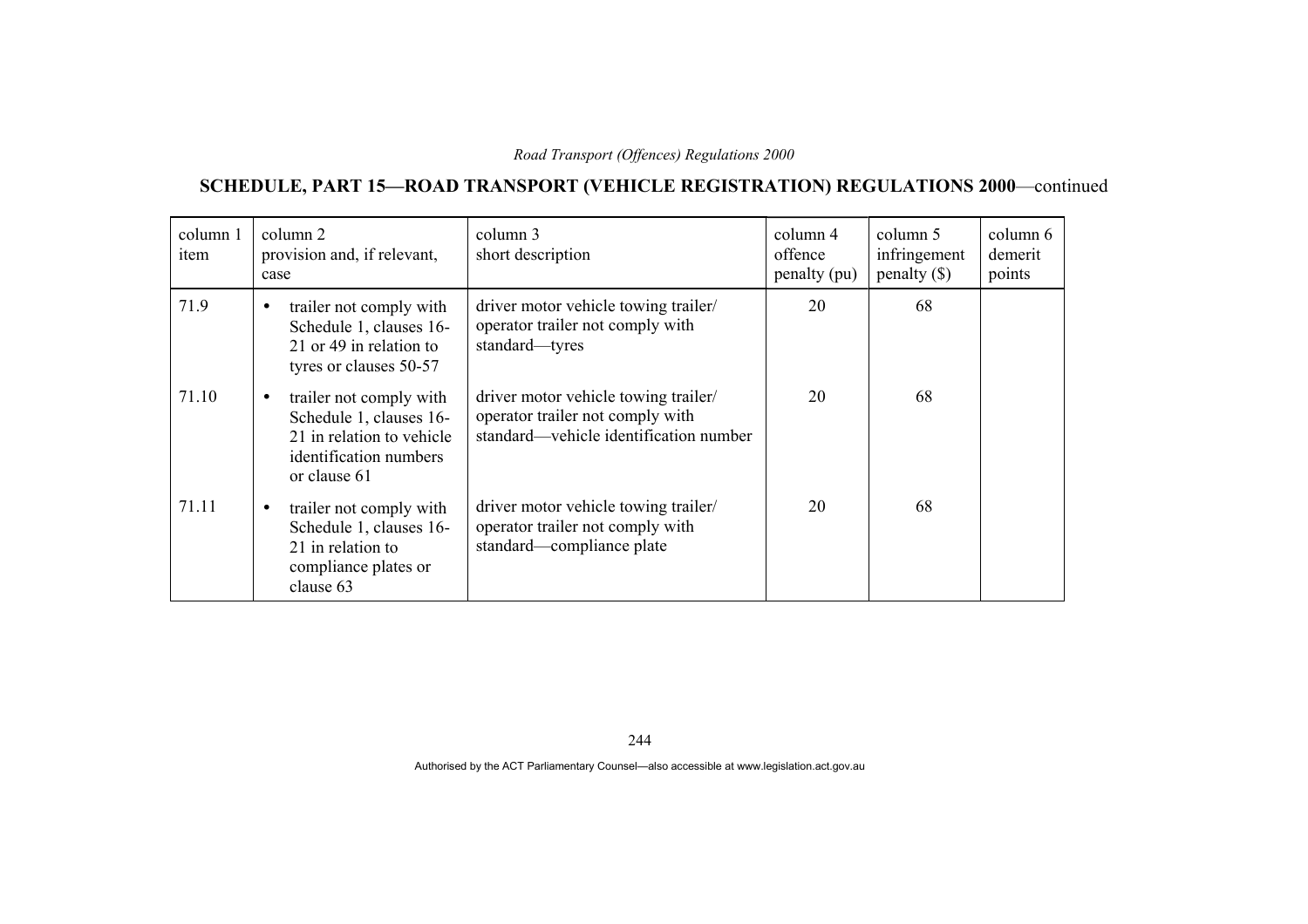# **SCHEDULE, PART 15—ROAD TRANSPORT (VEHICLE REGISTRATION) REGULATIONS 2000**—continued

| column 1<br>item | column 2<br>provision and, if relevant,<br>case                                                                                                       | column 3<br>short description                                                                                  | column 4<br>offence<br>penalty (pu) | column 5<br>infringement<br>penalty(S) | column 6<br>demerit<br>points |
|------------------|-------------------------------------------------------------------------------------------------------------------------------------------------------|----------------------------------------------------------------------------------------------------------------|-------------------------------------|----------------------------------------|-------------------------------|
| 71.12            | trailer not comply with<br>$\bullet$<br>Schedule 1, clauses 16-<br>21 in relation to white or<br>silver band or clause 64                             | driver motor vehicle towing trailer/<br>operator trailer not comply with<br>standard—white/silver band         | 20                                  | 68                                     |                               |
| 71.13            | trailer not comply with<br>$\bullet$<br>Schedule 1, or clauses<br>16-21 in relation to<br>unauthorised or<br>prohibited warning<br>signs or clause 66 | driver motor vehicle towing trailer/<br>operator trailer not comply with<br>standard—unauthorised warning sign | 20                                  | 68                                     |                               |
| 71.14            | trailer not comply with<br>$\bullet$<br>Schedule 1, clauses 16-<br>21 in relation to axles or<br>axle groups or clauses<br>69-70                      | driver motor vehicle towing trailer/<br>operator trailer not comply with<br>standard—axles/axle groups         | 20                                  | 68                                     |                               |

245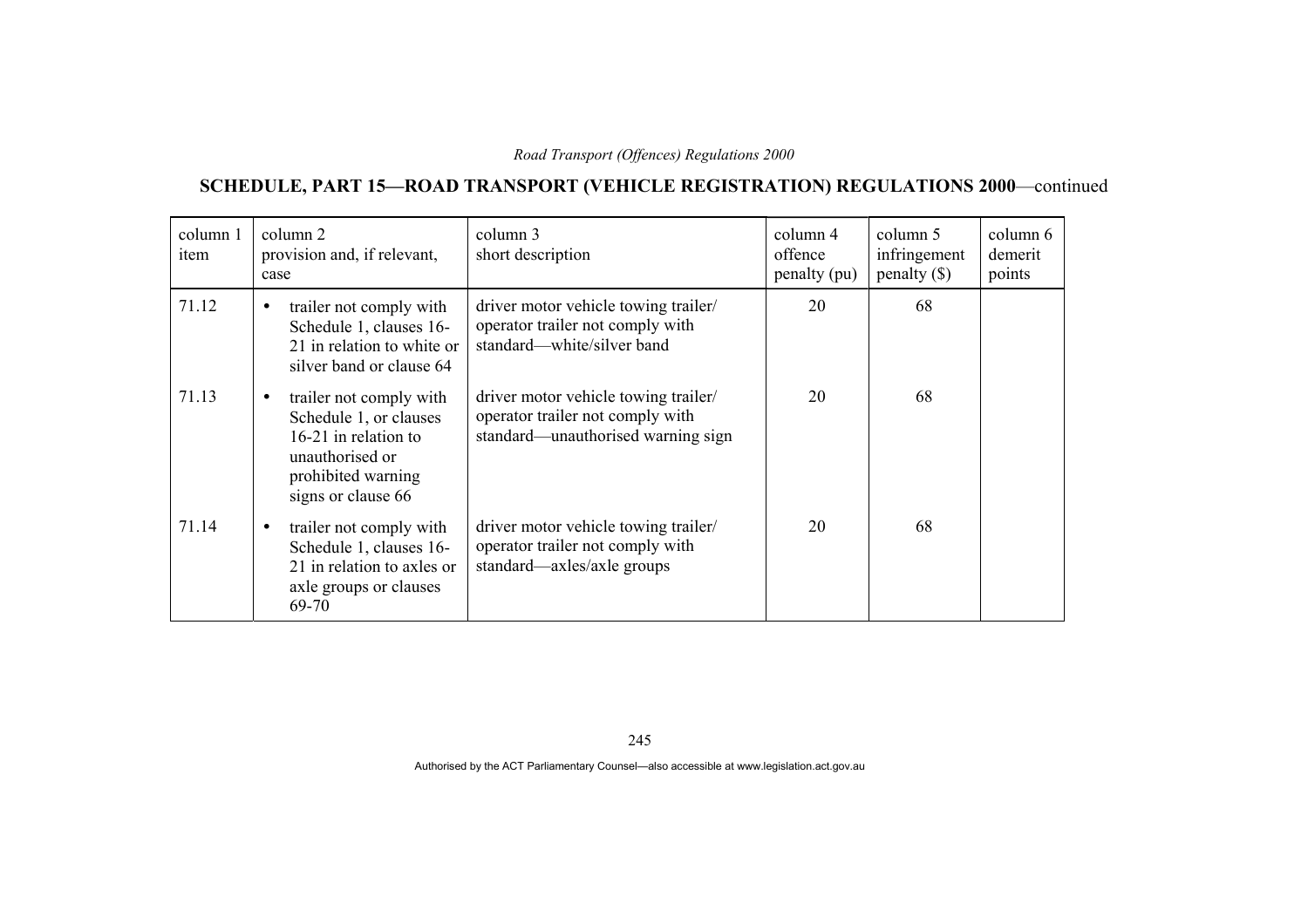# **SCHEDULE, PART 15—ROAD TRANSPORT (VEHICLE REGISTRATION) REGULATIONS 2000**—continued

| column 1<br>item | column 2<br>provision and, if relevant,<br>case                                                                                                                                                                                   | column 3<br>short description                                                                                                                                                                                                                                                | column 4<br>offence<br>penalty (pu) | column 5<br>infringement<br>$penalty$ (\$) | column 6<br>demerit<br>points |
|------------------|-----------------------------------------------------------------------------------------------------------------------------------------------------------------------------------------------------------------------------------|------------------------------------------------------------------------------------------------------------------------------------------------------------------------------------------------------------------------------------------------------------------------------|-------------------------------------|--------------------------------------------|-------------------------------|
| 71.15            | trailer not comply with<br>$\bullet$<br>Schedule 1, clauses 16-<br>21 in relation to trailer<br>dimensions (including)<br>width, length, rear<br>overhang, drawbar<br>length, height or ground<br>clearance) or clauses 71-<br>79 | driver motor vehicle towing trailer/<br>operator trailer not comply with<br>standard—width/length/rear overhang/<br>drawbar length/height/other dimensions                                                                                                                   | 20                                  | 68                                         |                               |
| 71.16            | trailer not comply with<br>$\bullet$<br>Schedule 1, clauses 16-<br>21 in relation to lights or<br>clauses 80-113, 124-125<br>and 130-132                                                                                          | driver motor vehicle towing trailer/<br>operator trailer not comply with<br>standard—tail-lights/numberplate lights/<br>clearance lights/side marker lights/<br>brakelights/reversing lights/direction<br>indicator lights/rear fog lights/prohibited<br>lights/other lights | 20                                  | 68                                         |                               |

246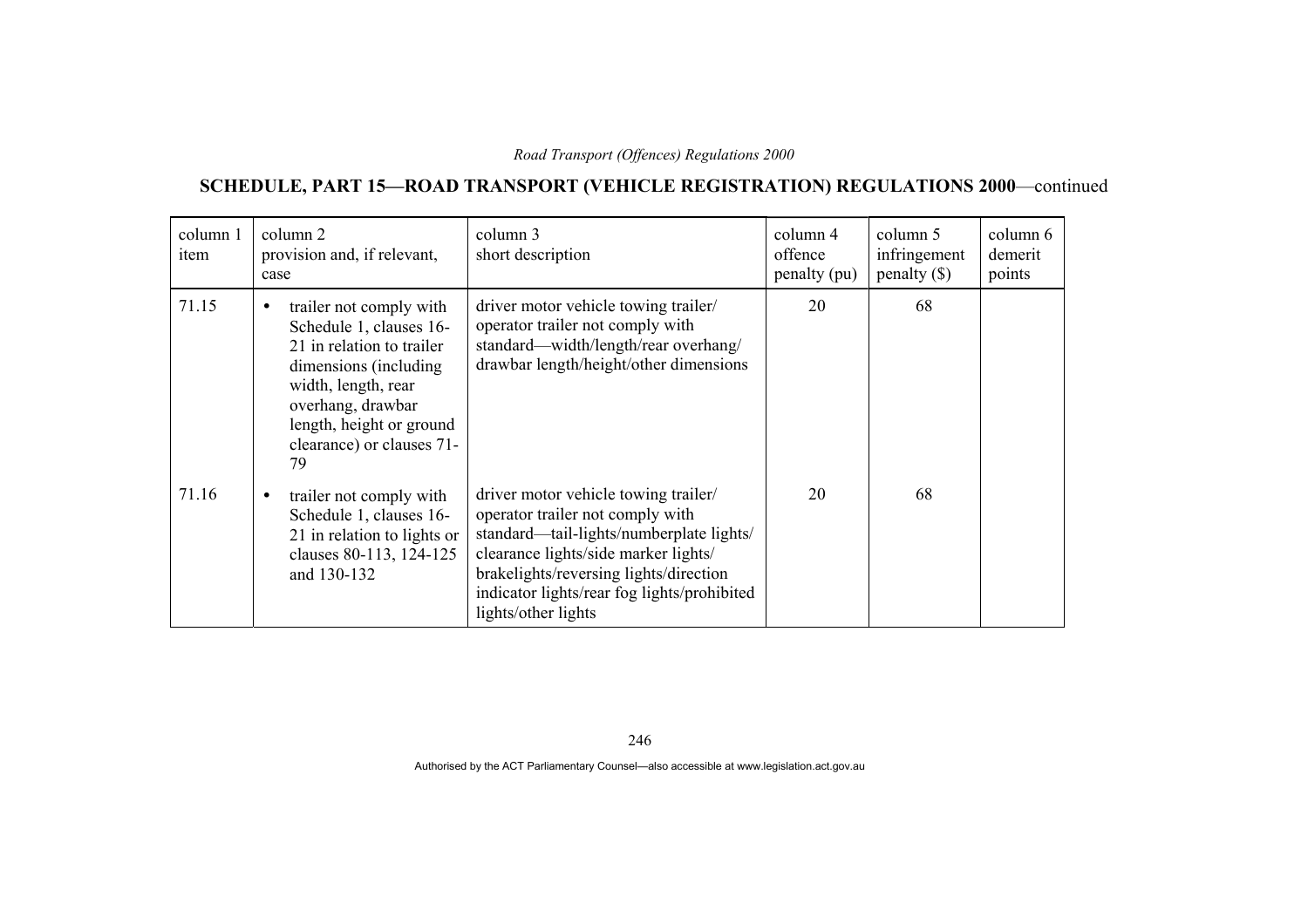# **SCHEDULE, PART 15—ROAD TRANSPORT (VEHICLE REGISTRATION) REGULATIONS 2000**—continued

| column 1<br>item | column 2<br>provision and, if relevant,<br>case                                                                                  | column 3<br>short description                                                                                                                              | column 4<br>offence<br>penalty (pu) | column 5<br>infringement<br>$penalty$ (\$) | column 6<br>demerit<br>points |
|------------------|----------------------------------------------------------------------------------------------------------------------------------|------------------------------------------------------------------------------------------------------------------------------------------------------------|-------------------------------------|--------------------------------------------|-------------------------------|
| 71.17            | trailer not comply with<br>$\bullet$<br>Schedule 1, clauses 16-<br>21 in relation to<br>reflectors or clauses<br>114-119         | driver motor vehicle towing trailer/<br>operator trailer not comply with<br>standard—rear reflectors/side reflectors/<br>front reflectors/other reflectors | 20                                  | 68                                         |                               |
| 71.18            | trailer not comply with<br>$\bullet$<br>Schedule 1, clauses 16-<br>21 in relation to rear<br>marking plates or clause<br>126     | driver motor vehicle towing trailer/<br>operator trailer not comply with<br>standard—rear marking plates                                                   | 20                                  | 68                                         |                               |
| 71.19            | trailer not comply with<br>$\bullet$<br>Schedule 1, clauses 16-<br>21 in relation to brakes<br>or clauses 133-136 and<br>140-142 | driver motor vehicle towing trailer/<br>operator trailer not comply with<br>standard-brakes                                                                | 20                                  | 151                                        |                               |

247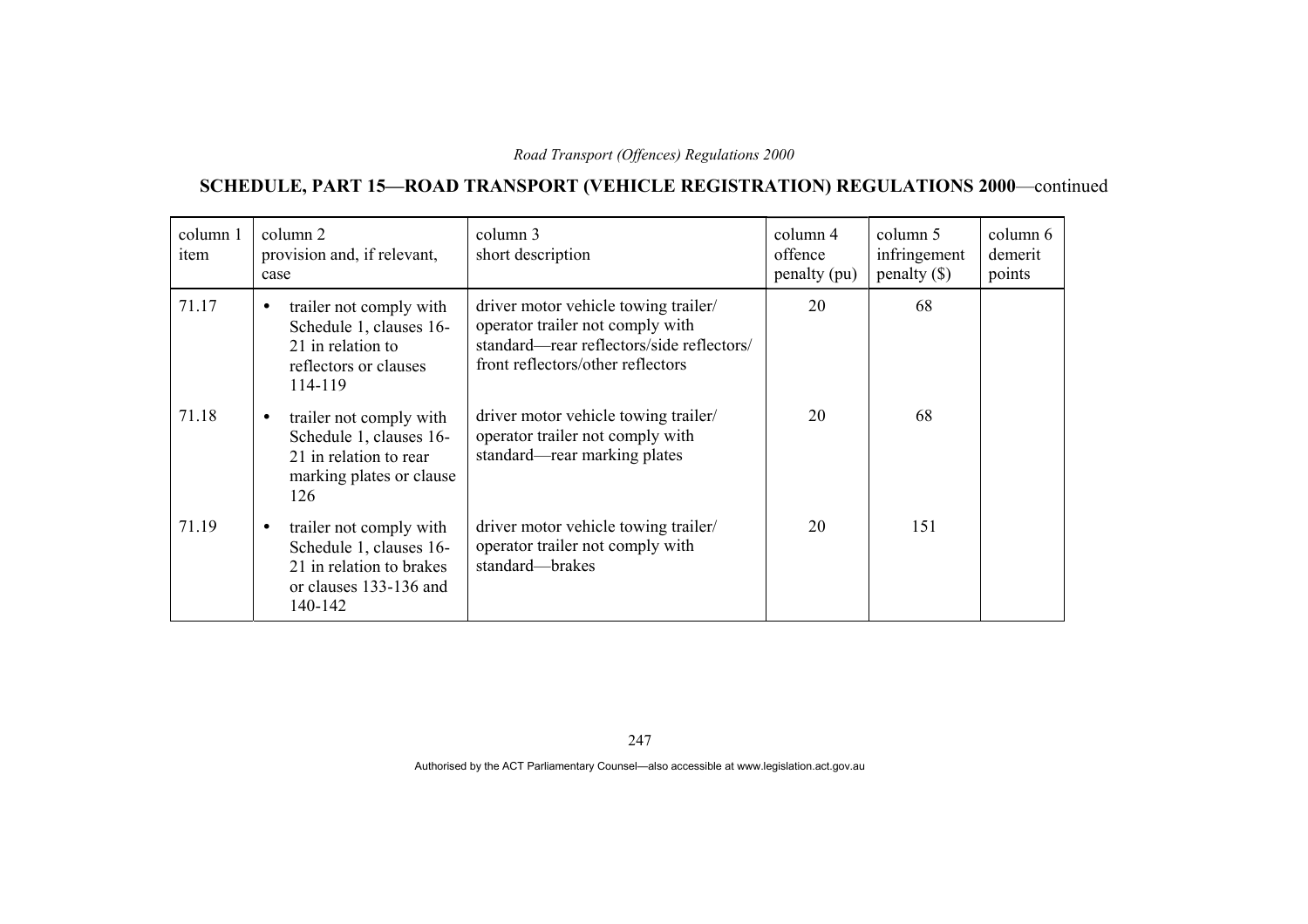# **SCHEDULE, PART 15—ROAD TRANSPORT (VEHICLE REGISTRATION) REGULATIONS 2000**—continued

| column 1<br>item | column 2<br>provision and, if relevant,<br>case                                                                                                                                                                   | column 3<br>short description                                                                  | column 4<br>offence<br>penalty (pu) | column 5<br>infringement<br>penalty $(\$)$ | column 6<br>demerit<br>points |
|------------------|-------------------------------------------------------------------------------------------------------------------------------------------------------------------------------------------------------------------|------------------------------------------------------------------------------------------------|-------------------------------------|--------------------------------------------|-------------------------------|
| 71.20            | trailer not comply with<br>$\bullet$<br>Schedule 1, clauses 16-<br>21 in relation to<br>couplings or clauses<br>166-167                                                                                           | driver motor vehicle towing trailer/<br>operator trailer not comply with<br>standard-couplings | 20                                  | 91                                         |                               |
| 72               | 111(1)                                                                                                                                                                                                            |                                                                                                |                                     |                                            |                               |
| 72.1             | combination not comply<br>$\bullet$<br>with Schedule 1, clauses<br>16-21 in relation to<br>something not dealt with<br>elsewhere in this item or<br>another provision not<br>dealt with elsewhere in<br>this item | driver/operator combination not comply<br>with standard—other                                  | 20                                  | 91                                         |                               |

248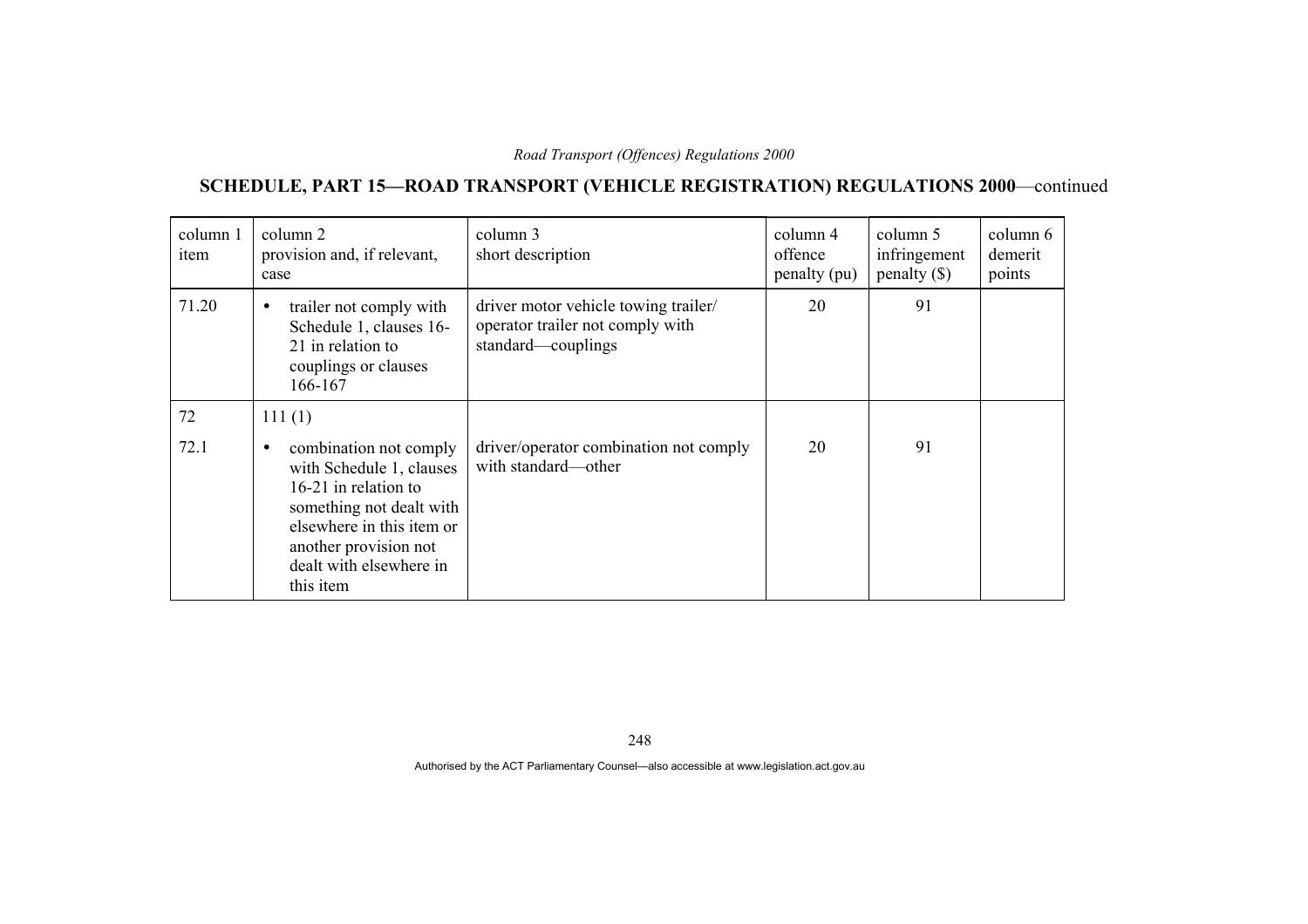# **SCHEDULE, PART 15—ROAD TRANSPORT (VEHICLE REGISTRATION) REGULATIONS 2000**—continued

| column 1<br>item | column 2<br>provision and, if relevant,<br>case                                                                                                                             | column 3<br>short description                                                                        | column 4<br>offence<br>penalty (pu) | column 5<br>infringement<br>$penalty$ (\$) | column 6<br>demerit<br>points |
|------------------|-----------------------------------------------------------------------------------------------------------------------------------------------------------------------------|------------------------------------------------------------------------------------------------------|-------------------------------------|--------------------------------------------|-------------------------------|
| 72.2             | combination not comply<br>$\bullet$<br>with Schedule 1, clauses<br>16-21 in relation to<br>warning signs or clauses<br>65-67                                                | driver/operator combination not comply<br>with standard—warning signs                                | 20                                  | 91                                         |                               |
| 72.3             | combination not comply<br>$\bullet$<br>with Schedule 1, clauses<br>16-21 in relation to<br>dimensions (including)<br>length or ground<br>clearance) or clauses 75<br>and 79 | driver/operator combination not comply<br>with standard—length/ground clearance/<br>other dimensions | 20                                  | 91                                         |                               |
| 72.4             | combination not comply<br>$\bullet$<br>with Schedule 1, clauses<br>16-21 in relation to<br>brakes or clauses 133-<br>136                                                    | driver/operator combination not comply<br>with standard-brakes                                       | 20                                  | 151                                        |                               |

249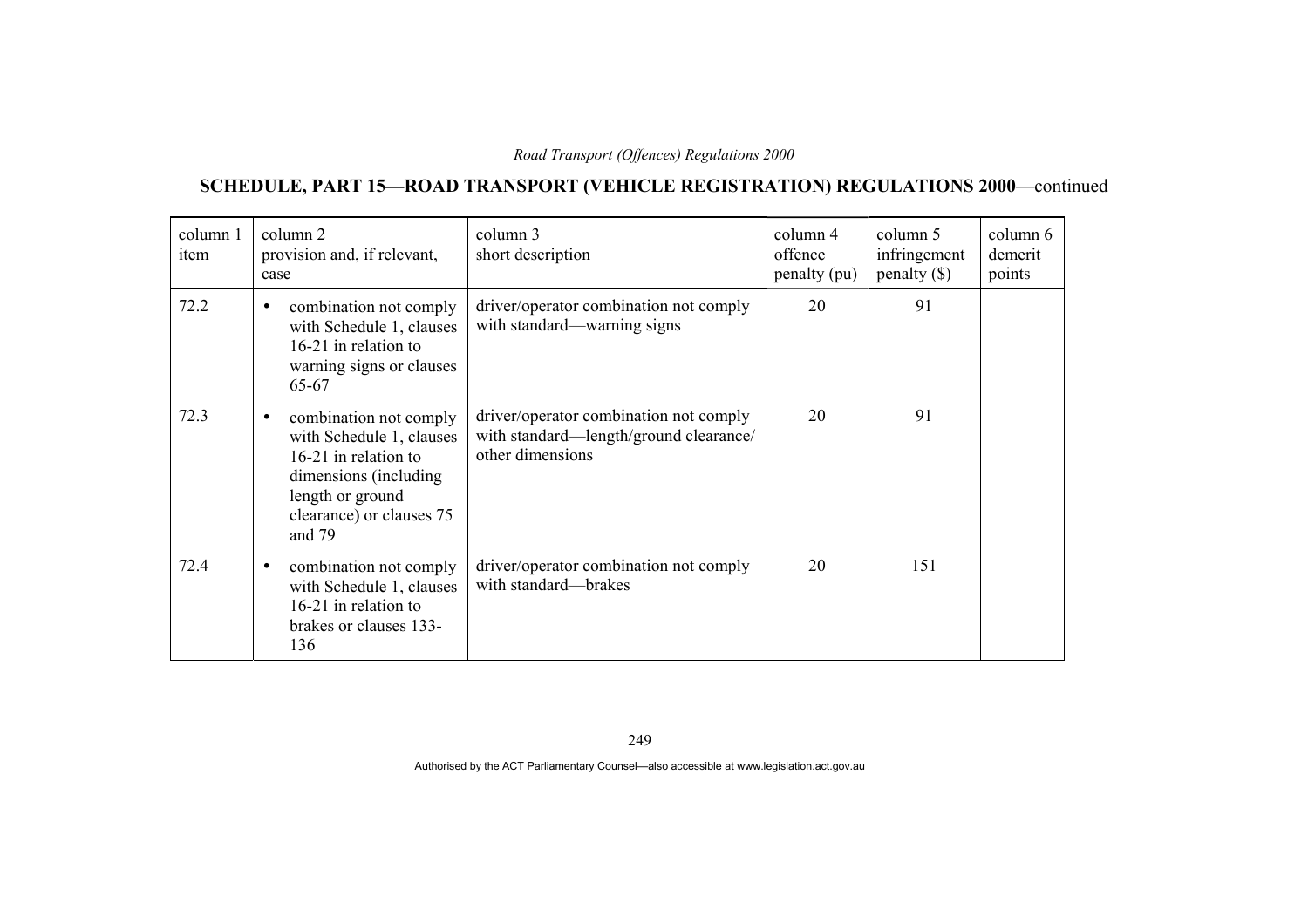# **SCHEDULE, PART 15—ROAD TRANSPORT (VEHICLE REGISTRATION) REGULATIONS 2000**—continued

| column 1<br>item | column 2<br>provision and, if relevant,<br>case                                                                                                                                                                                  | column 3<br>short description                                             | column 4<br>offence<br>penalty (pu) | column 5<br>infringement<br>$penalty$ (\$) | column 6<br>demerit<br>points |
|------------------|----------------------------------------------------------------------------------------------------------------------------------------------------------------------------------------------------------------------------------|---------------------------------------------------------------------------|-------------------------------------|--------------------------------------------|-------------------------------|
| 73               | 111(2)                                                                                                                                                                                                                           |                                                                           |                                     |                                            |                               |
| 73.1             | vehicle in combination<br>$\bullet$<br>not comply with<br>Schedule 1, clauses 16-<br>21 in relation to<br>something not dealt with<br>elsewhere in this item or<br>another provision not<br>dealt with elsewhere in<br>this item | driver/operator vehicle in combination<br>not comply with standard—other  | 20                                  | 91                                         |                               |
| 73.2             | vehicle in combination<br>$\bullet$<br>not comply with<br>Schedule 1, clauses 16-<br>21 in relation to brakes<br>or clauses 133-136 and<br>143-153                                                                               | driver/operator vehicle in combination<br>not comply with standard—brakes | 20                                  | 151                                        |                               |

250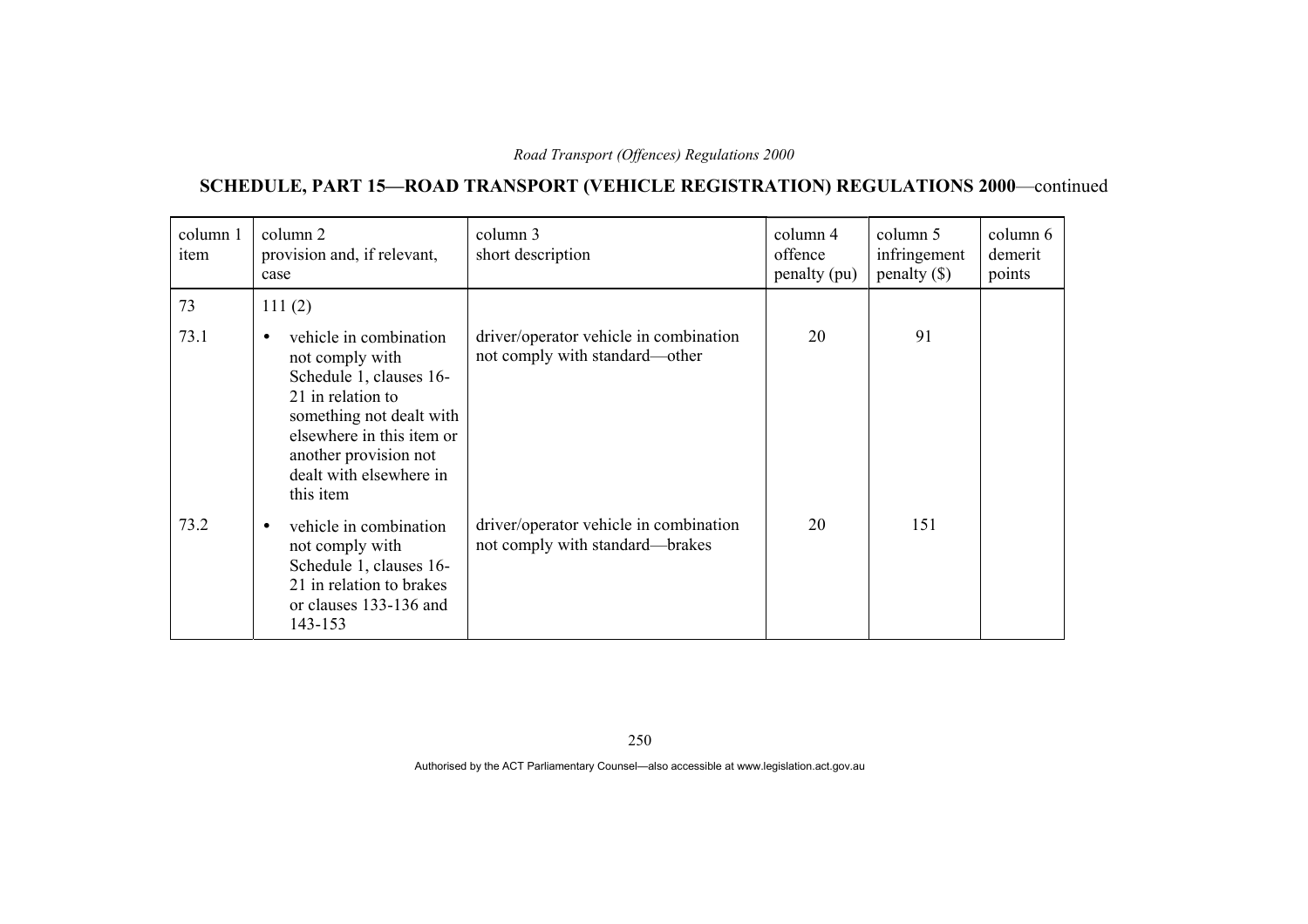# **SCHEDULE, PART 15—ROAD TRANSPORT (VEHICLE REGISTRATION) REGULATIONS 2000**—continued

| column 1<br>item | column 2<br>provision and, if relevant,<br>case                                                                                           | column 3<br>short description                                                                                                  | column 4<br>offence<br>penalty (pu) | column 5<br>infringement<br>$penalty$ (\$) | column 6<br>demerit<br>points |
|------------------|-------------------------------------------------------------------------------------------------------------------------------------------|--------------------------------------------------------------------------------------------------------------------------------|-------------------------------------|--------------------------------------------|-------------------------------|
| 73.3             | vehicle in combination<br>$\bullet$<br>not comply with<br>Schedule 1, clauses 16-<br>21 in relation to<br>couplings or clauses<br>166-180 | driver/operator vehicle in combination<br>not comply with standard—couplings                                                   | 20                                  | 91                                         |                               |
| 74               | 114(3)(a)                                                                                                                                 | modify/add component contrary to<br>standards                                                                                  | 20                                  | 68                                         |                               |
| 75               | $114(3)$ (b)                                                                                                                              | modify/add component without<br>certification                                                                                  | 20                                  | 68                                         |                               |
| 76               | 122(1)(a)                                                                                                                                 | authorised examiner not tell authority<br>about change of name as required                                                     | 5                                   | 68                                         |                               |
| 77               | 122(1)(b)                                                                                                                                 | authorised examiner not return<br>certificate of appointment to authority<br>for amendment after change of name as<br>required | 5                                   | 68                                         |                               |

251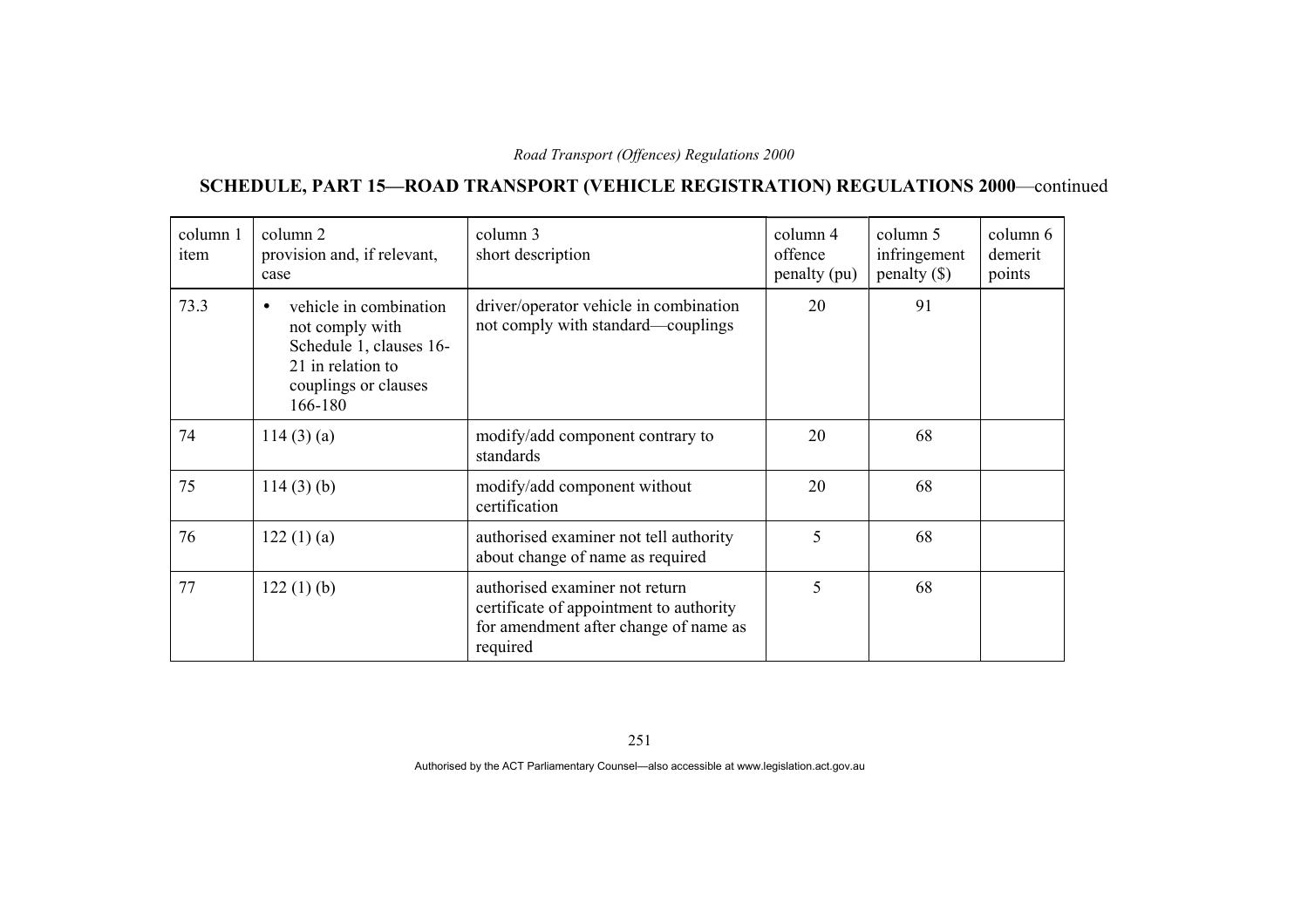# **SCHEDULE, PART 15—ROAD TRANSPORT (VEHICLE REGISTRATION) REGULATIONS 2000**—continued

| column 1<br>item | column 2<br>provision and, if relevant,<br>case | column 3<br>short description                                                                                               | column 4<br>offence<br>penalty (pu) | column 5<br>infringement<br>penalty $(\$)$ | column 6<br>demerit<br>points |
|------------------|-------------------------------------------------|-----------------------------------------------------------------------------------------------------------------------------|-------------------------------------|--------------------------------------------|-------------------------------|
| 78               | 122(2)(a)                                       | authorised examiner not tell authority<br>orally about change of address as<br>required                                     | 5                                   | 68                                         |                               |
| 79               | 122(2)(b)                                       | authorised examiner not tell authority in<br>writing about change of address as<br>required                                 | 5                                   | 68                                         |                               |
| 80               | 126                                             | authorised examiner appointment<br>cancelled/suspended not return<br>certificate of appointment to authority as<br>required | 20                                  | 68                                         |                               |
| 81               | 137                                             | proprietor approval cancelled/suspended<br>not return certificate of approval of<br>premises to authority as required       | 20                                  | 68                                         |                               |
| 82               | 138                                             | proprietor not display certificate of<br>approval of premises as required                                                   | 5                                   | 68                                         |                               |

252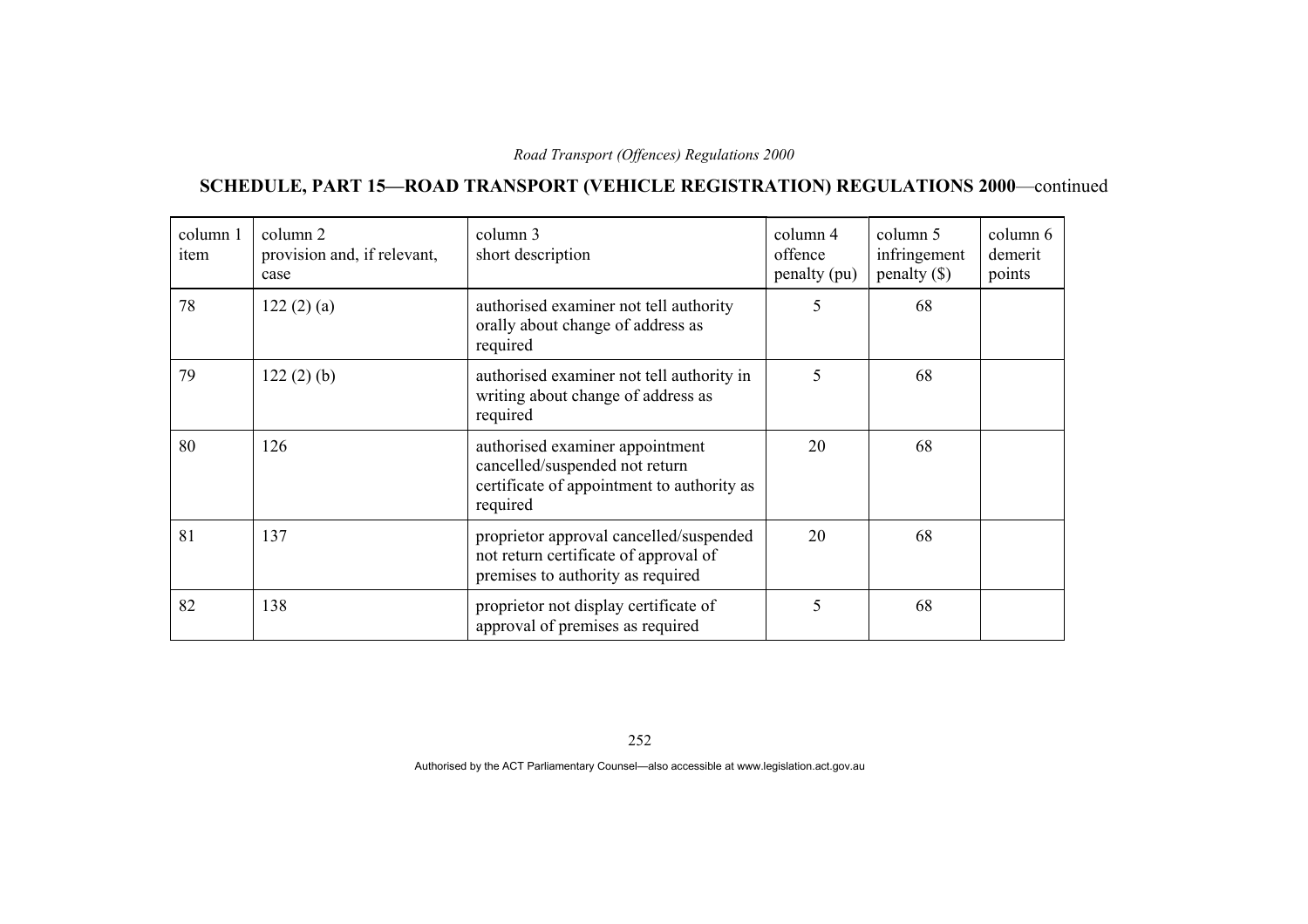# **SCHEDULE, PART 15—ROAD TRANSPORT (VEHICLE REGISTRATION) REGULATIONS 2000**—continued

| column 1<br>item | column 2<br>provision and, if relevant,<br>case | column 3<br>short description                                                                                                                  | column 4<br>offence<br>penalty (pu) | column 5<br>infringement<br>$penalty$ (\$) | column 6<br>demerit<br>points |
|------------------|-------------------------------------------------|------------------------------------------------------------------------------------------------------------------------------------------------|-------------------------------------|--------------------------------------------|-------------------------------|
| 83               | 139(1)(a)                                       | proprietor not keep up-to-date copy of<br>light vehicle manual/heavy vehicle<br>manual/Australian design rules at<br>premises                  | 5                                   | 68                                         |                               |
| 84               | $139(1)$ (b)                                    | proprietor not keep up-to-date copy of<br>document applied/adopted/incorporated<br>in light vehicle manual/heavy vehicle<br>manual at premises | 5                                   | 68                                         |                               |
| 85               | 139(2)                                          | proprietor not make copy of required<br>documents available for inspection as<br>required                                                      | 5                                   | 68                                         |                               |
| 86               | 140                                             | proprietor not display approved<br>inspection station notice as required                                                                       | $\varsigma$                         | 68                                         |                               |
| 87               | 141 $(a)$                                       | previous proprietor not tell authority in<br>writing about ceasing to be proprietor as<br>required                                             | 5                                   | 68                                         |                               |

253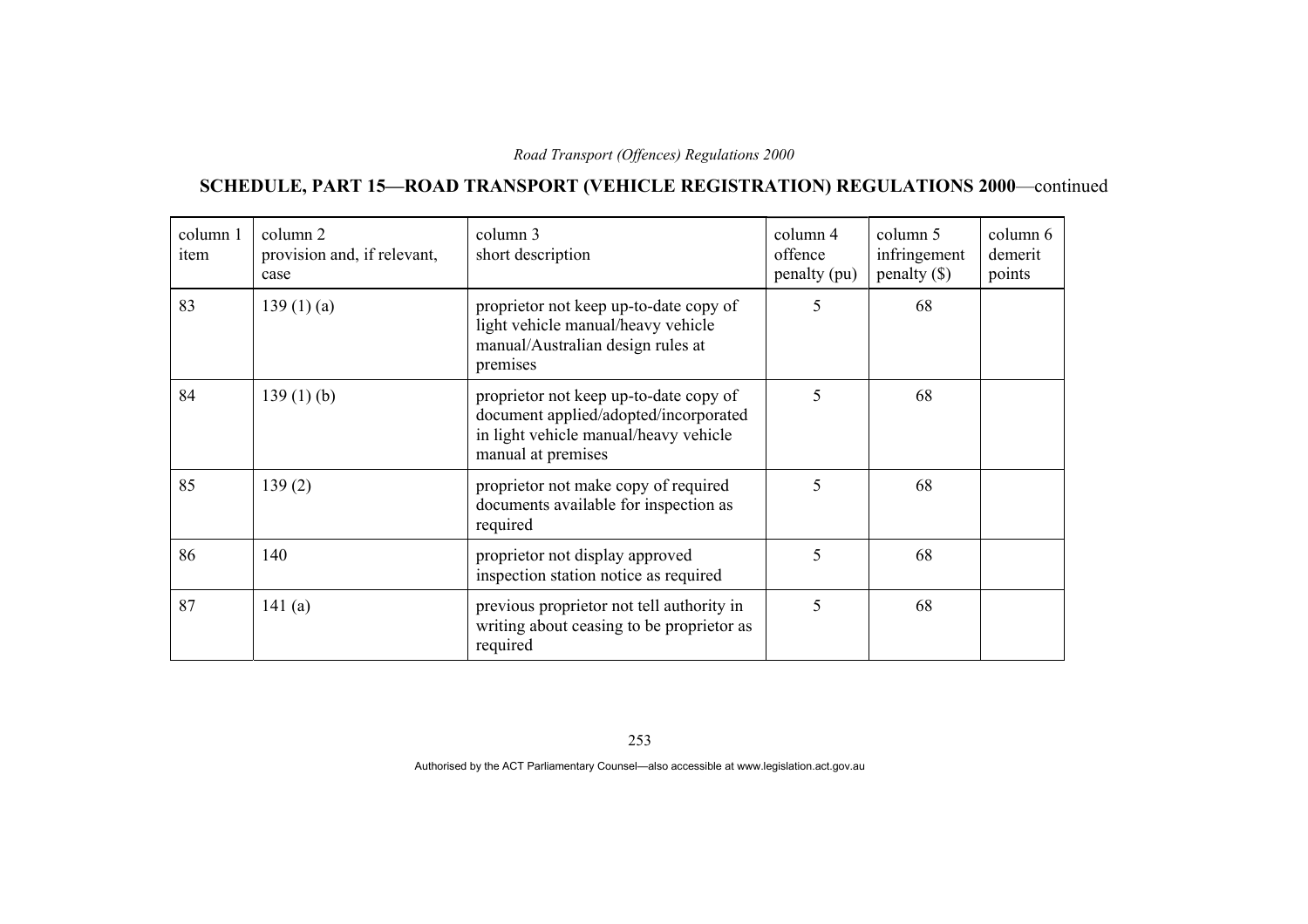# **SCHEDULE, PART 15—ROAD TRANSPORT (VEHICLE REGISTRATION) REGULATIONS 2000**—continued

| column 1<br>item | column 2<br>provision and, if relevant,<br>case | column 3<br>short description                                                                                                  | column 4<br>offence<br>penalty (pu) | column 5<br>infringement<br>$penalty$ (\$) | column 6<br>demerit<br>points |
|------------------|-------------------------------------------------|--------------------------------------------------------------------------------------------------------------------------------|-------------------------------------|--------------------------------------------|-------------------------------|
| 88               | 141 $(b)$                                       | previous proprietor not return certificate<br>of approval for premises after ceasing to<br>be proprietor as required           | 5                                   | 68                                         |                               |
| 89               | 142(a)                                          | proprietor not tell authority about change<br>of name as required                                                              | 5                                   | 68                                         |                               |
| 90               | 142(b)                                          | proprietor not return certificate of<br>approval of premises to authority for<br>amendment after change of name as<br>required | 5                                   | 68                                         |                               |
| 91               | 143(4)                                          |                                                                                                                                |                                     |                                            |                               |
| 92               | for notice under $143(2)$<br>$\bullet$          | registered operator/person in control not<br>produce vehicle for inspection as<br>required                                     | 20                                  | 68                                         |                               |
| 93               | for notice under $143(3)$<br>$\bullet$          | registered operator/person in control not<br>produce vehicle for inspection at<br>changed time/place as required               | 20                                  | 68                                         |                               |

254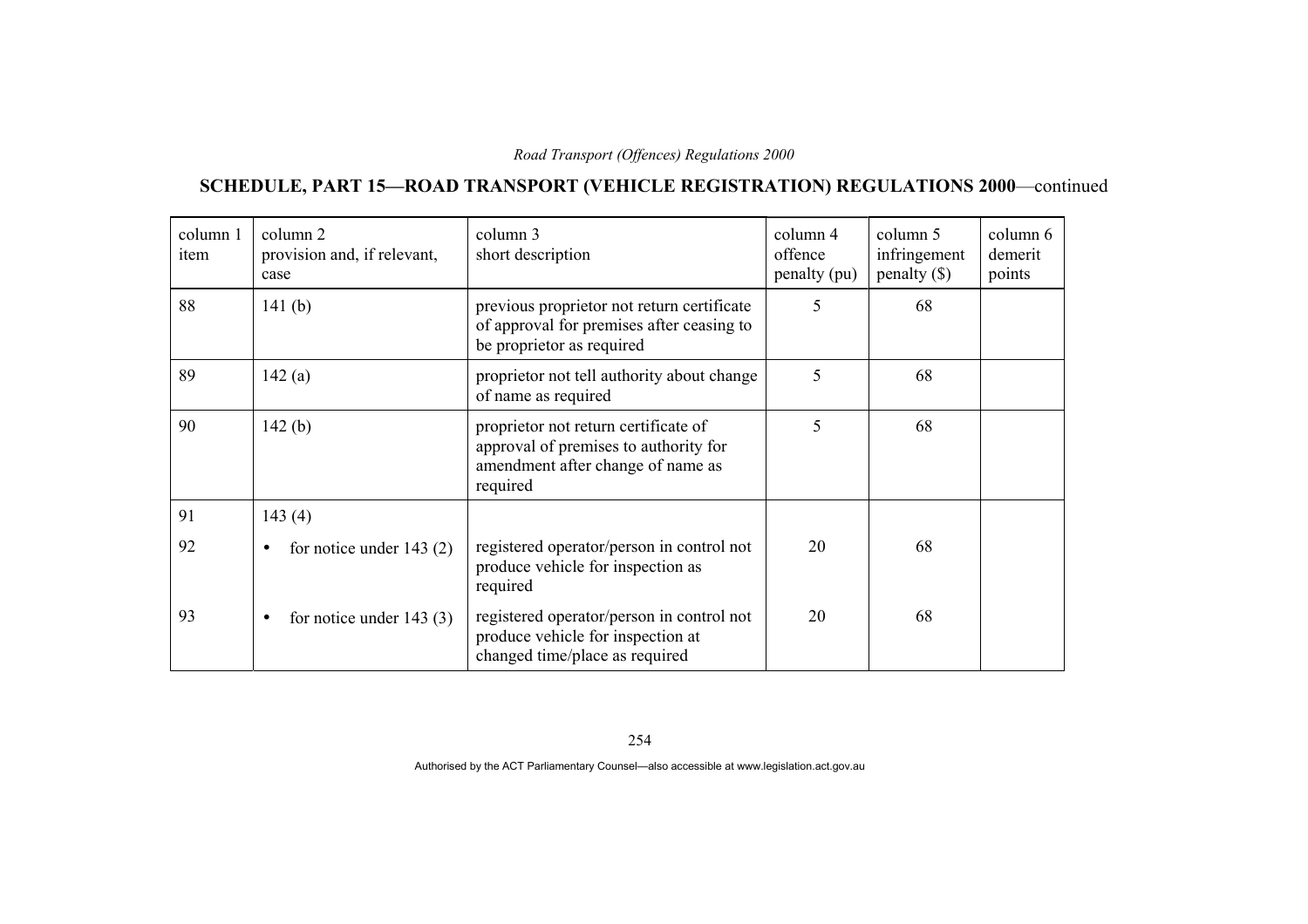# **SCHEDULE, PART 15—ROAD TRANSPORT (VEHICLE REGISTRATION) REGULATIONS 2000**—continued

| column 1<br>item | column 2<br>provision and, if relevant,<br>case | column 3<br>short description                                                                                                                                       | column 4<br>offence<br>penalty (pu) | column 5<br>infringement<br>$penalty$ (\$) | column 6<br>demerit<br>points |
|------------------|-------------------------------------------------|---------------------------------------------------------------------------------------------------------------------------------------------------------------------|-------------------------------------|--------------------------------------------|-------------------------------|
| 94               | 147(a)                                          | proprietor allow employee not<br>authorised examiner to test/inspect<br>vehicle                                                                                     | 20                                  | 68                                         |                               |
| 95               | 147(b)                                          | proprietor allow employee authorised<br>examiner to test/inspect vehicle not in<br>certificate of approval for<br>premises/examiner's certificate of<br>appointment | 20                                  | 68                                         |                               |
| 96               | 149(1)                                          | person not authorised examiner inspect/<br>test vehicle                                                                                                             | 20                                  | 68                                         |                               |
| 97               | 149(2)                                          | pretend to be authorised examiner                                                                                                                                   | 20                                  | 151                                        |                               |
| 98               | 149(3)                                          | proprietor unapproved premises permit<br>inspection/testing of vehicle at premises                                                                                  | 20                                  | 68                                         |                               |
| 99               | 149(4)                                          | proprietor pretend premises approved                                                                                                                                | 20                                  | 151                                        |                               |

255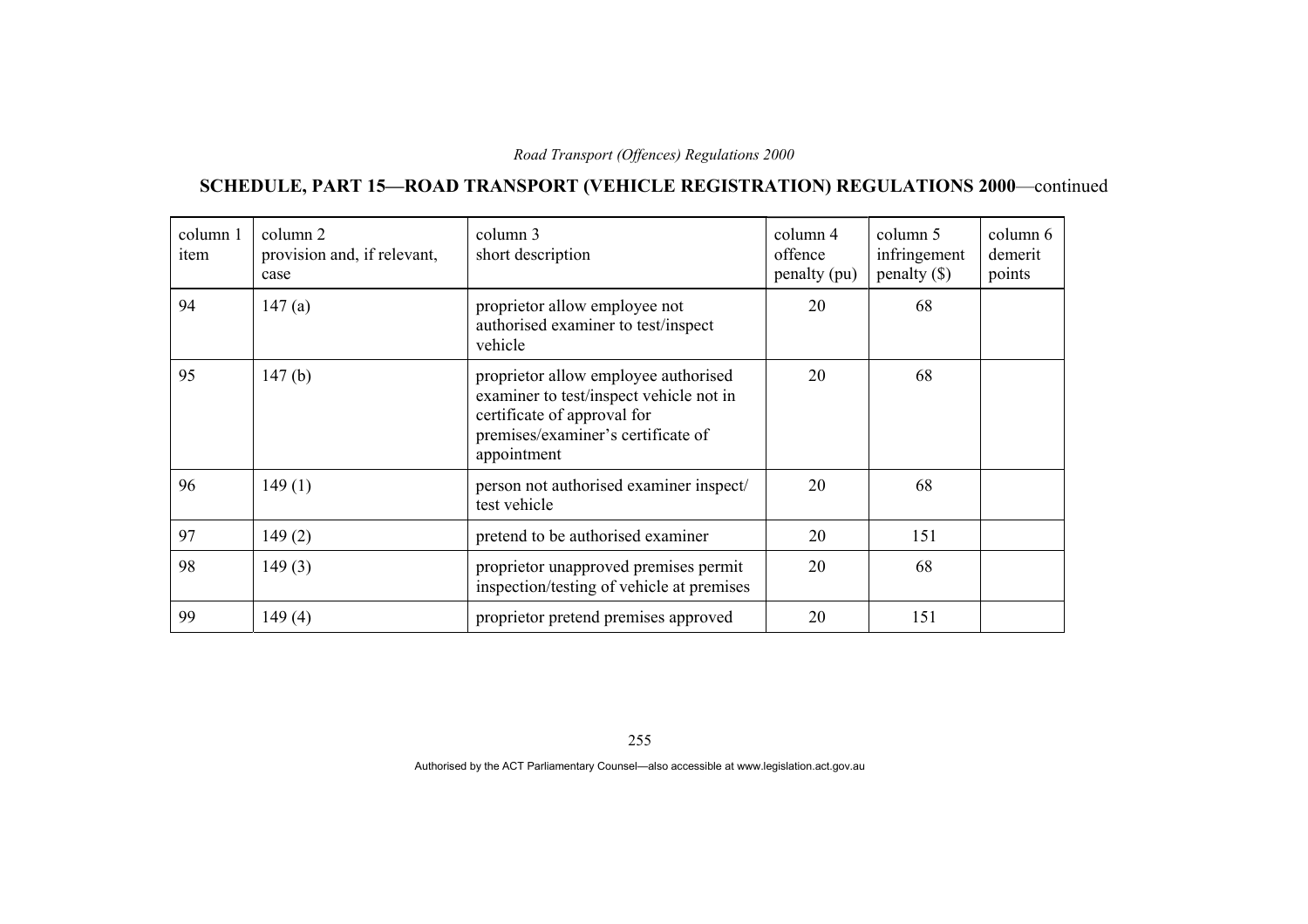# **SCHEDULE, PART 15—ROAD TRANSPORT (VEHICLE REGISTRATION) REGULATIONS 2000**—continued

| column 1<br>item | column 2<br>provision and, if relevant,<br>case | column 3<br>short description                                                                                                          | column 4<br>offence<br>penalty (pu) | column 5<br>infringement<br>penalty $(\$)$ | column 6<br>demerit<br>points |
|------------------|-------------------------------------------------|----------------------------------------------------------------------------------------------------------------------------------------|-------------------------------------|--------------------------------------------|-------------------------------|
| 100              | 151(2)                                          | proprietor/person with custody/control<br>not produce copies/records to police<br>officer/authorised person for inspection             | 20                                  | 68                                         |                               |
| 101              | 155(3)                                          | operator not have allotted engine number<br>stamped on/attached to vehicle part as<br>required                                         | 20                                  | 68                                         |                               |
| 102              | 156(1)                                          | stamp/attach component identification<br>number to vehicle part without authority                                                      | 20                                  | 68                                         |                               |
| 103              | 156(3)                                          | change/deface/remove/interfere with<br>component identification number<br>without authority                                            | 20                                  | 68                                         |                               |
| 104              | 156(4)                                          | knowingly possess vehicle part with<br>changed/defaced/removed/interfered<br>with component identification number<br>without authority | 20                                  | 68                                         |                               |

256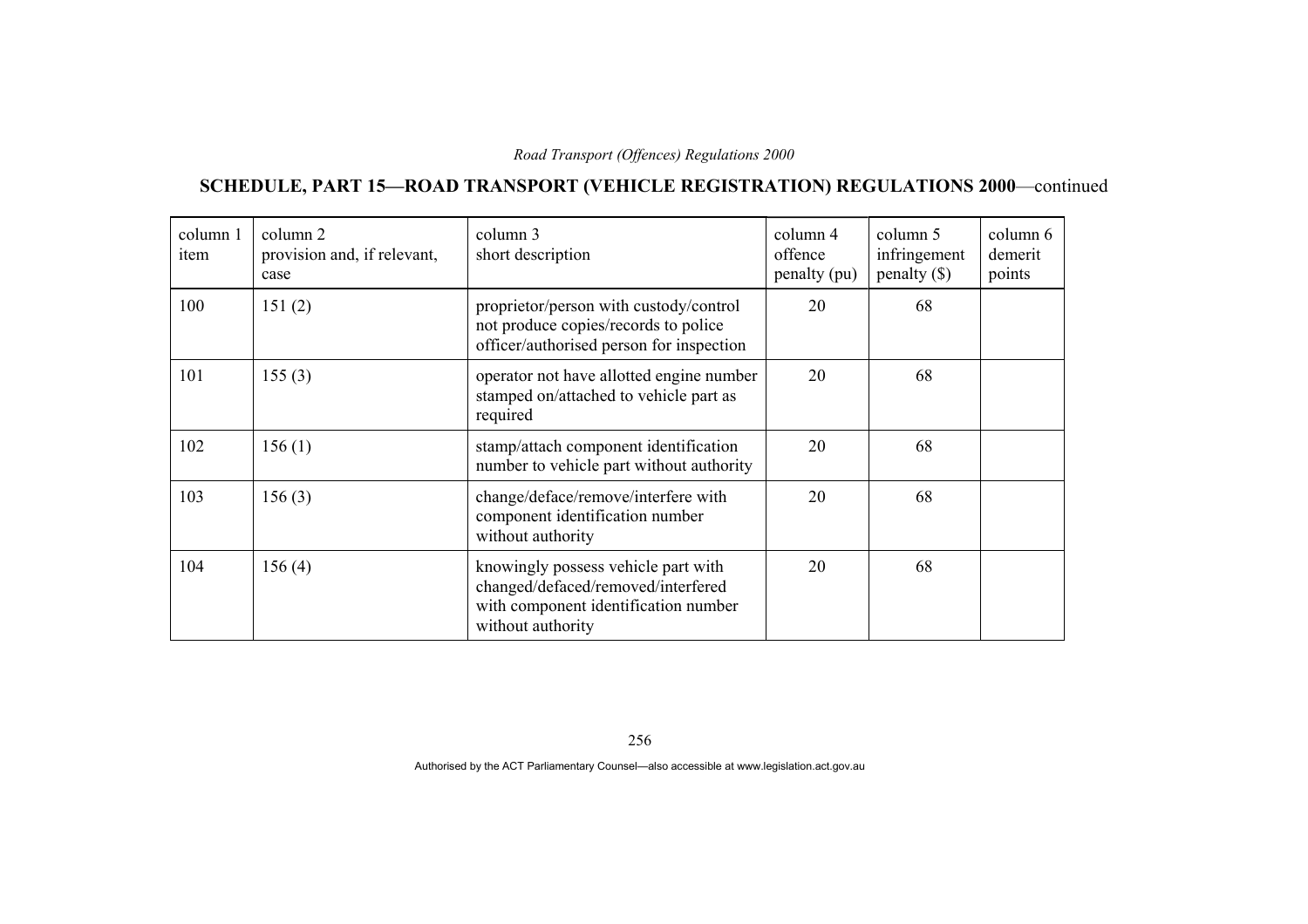# **SCHEDULE, PART 15—ROAD TRANSPORT (VEHICLE REGISTRATION) REGULATIONS 2000**—continued

| column 1<br>item | column 2<br>provision and, if relevant,<br>case | column 3<br>short description                                                                               | column 4<br>offence<br>penalty (pu) | column 5<br>infringement<br>penalty $(\$)$ | column 6<br>demerit<br>points |
|------------------|-------------------------------------------------|-------------------------------------------------------------------------------------------------------------|-------------------------------------|--------------------------------------------|-------------------------------|
| 105              | 157(a)                                          | person changing/replacing vehicle part<br>not tell authority about change/<br>replacement as required       | 20                                  | 68                                         |                               |
| 106              | 157(b)                                          | person changing/replacing vehicle part<br>not keep copy of notice as required                               | 20                                  | 68                                         |                               |
| 107              | 157(c)                                          | person changing/replacing vehicle part<br>not produce copy of notice to police<br>officer/authorised person | 20                                  | 68                                         |                               |

257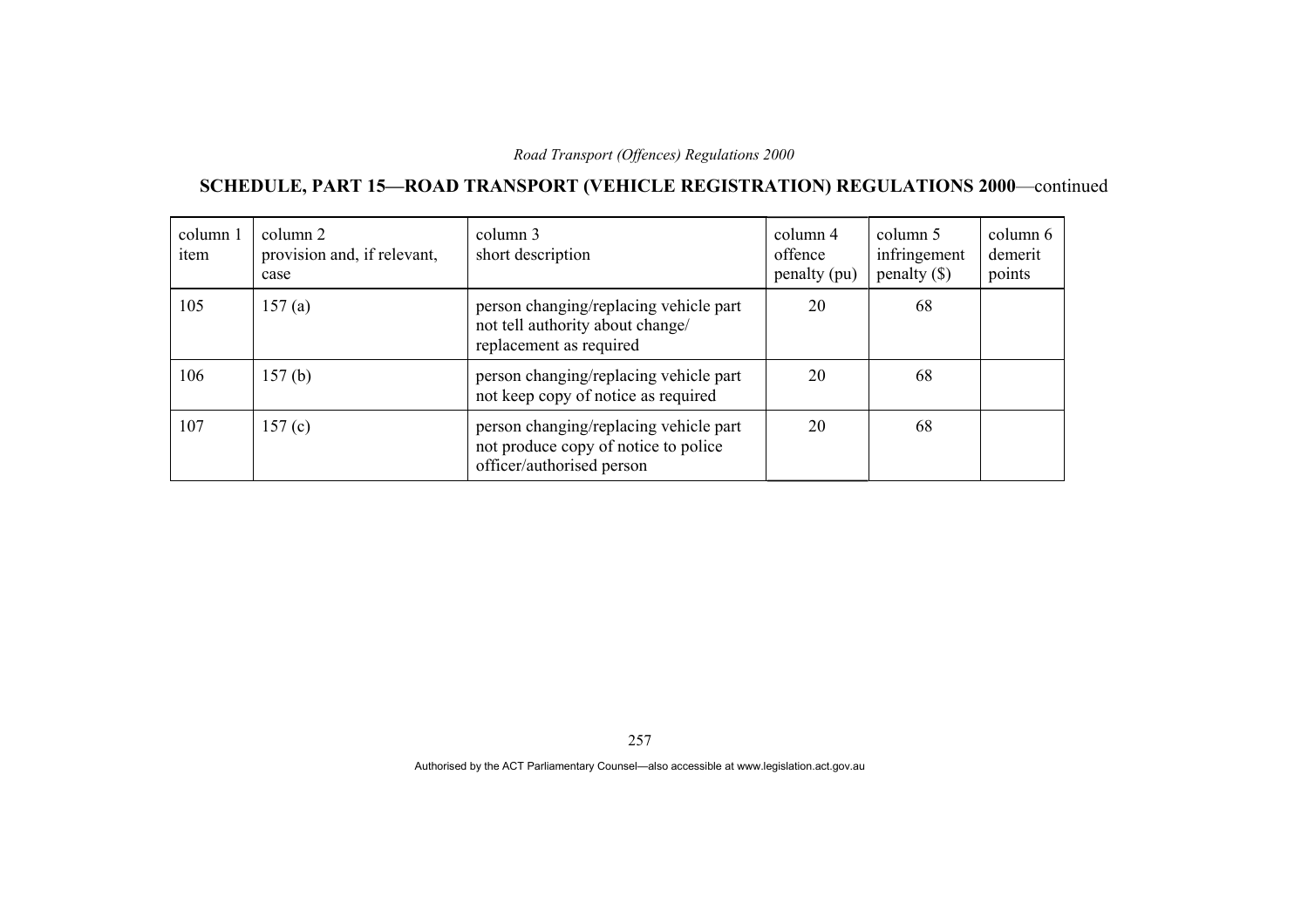### **DICTIONARY** (See reg 3)

administering authority, *for an infringement notice offence—see the Act, dictionary and also regulation 8.* 

Australian Road Rules*—see the* **Road Transport (Safety and Traffic Management) Regulations 2000***, regulation 5.*

- authorised person*—see the Act, dictionary and also regulations 9 and 10.*
- holiday period*—see regulation 21 (Meaning of holiday period).*
- infringement notice*—see the Act, dictionary.*
- infringement notice offence*—see the Act, dictionary and also regulation 5.*
- infringement notice penalty*—see the Act, dictionary and also regulation 6.*

reminder notice*—see the Act, dictionary.* 

road transport authority*—see the Act, dictionary.*

school zone*—see Australian Road Rules, rule 23.*

#### the Act *means the* **Road Transport (General) Act 1999***.*

*Note* See the schedule, cl 1 for additional definitions applying to the schedule.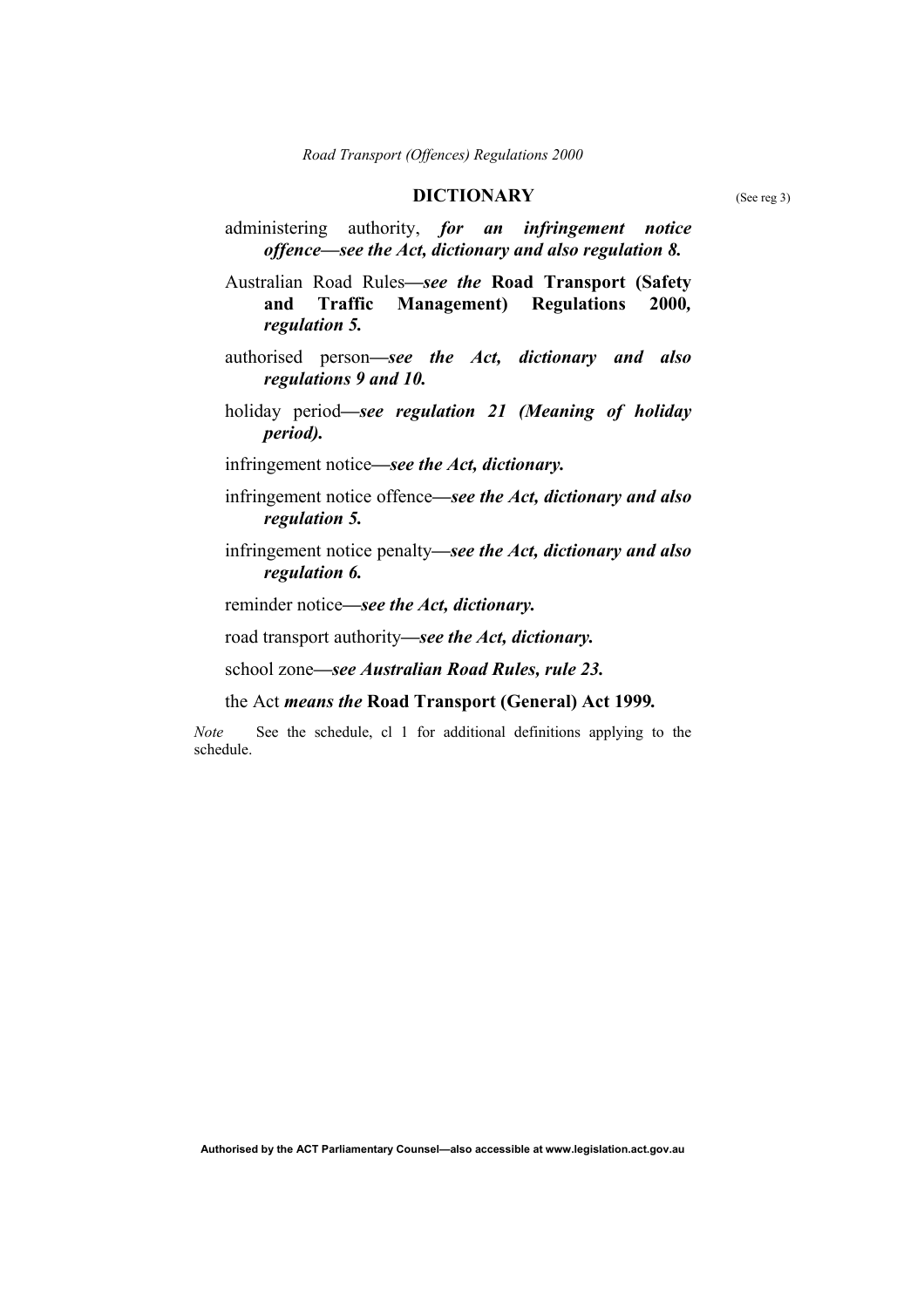#### **ENDNOTES**

### **1 About this republication**

This is a republication of the *Road Transport (Offences) Regulations 2000* effective from 18 May 2000 to 1 July 2001.

Amending laws are annotated in the table of legislation and table of amendments.

### **2 Abbreviation key**

Key to abbreviations in tables

| $am = amended$                              |
|---------------------------------------------|
| $amdt = amendment$                          |
| $ch = chapter$                              |
| $cl = clause$                               |
| def = definition                            |
| $dict = dictionary$                         |
| div = division                              |
| $exp = expires/expired$                     |
| Gaz = Gazette                               |
| $hda =$ heading                             |
| ins = inserted/added                        |
| $LR =$ Legislation (Republication) Act 1996 |
| $mod =$ modified                            |
| No = number                                 |
| notfd = notified                            |
| $o = order$                                 |
| om = omitted/repealed                       |
| orig = original                             |
| $p = page$                                  |
| par = paragraph                             |
|                                             |

pres = present  $prev = previous$  $(prev...)=$  previously prov = provision pt = part r = rule/subrule reg = regulation/subregulation renum = renumbered reloc = relocated R[X] = Republication No s = section/subsection sch = schedule sdiv = subdivision sub = substituted SL = Subordinate Law sp = spent \* = SL unless otherwise stated † = Act or Ordinance unless otherwise stated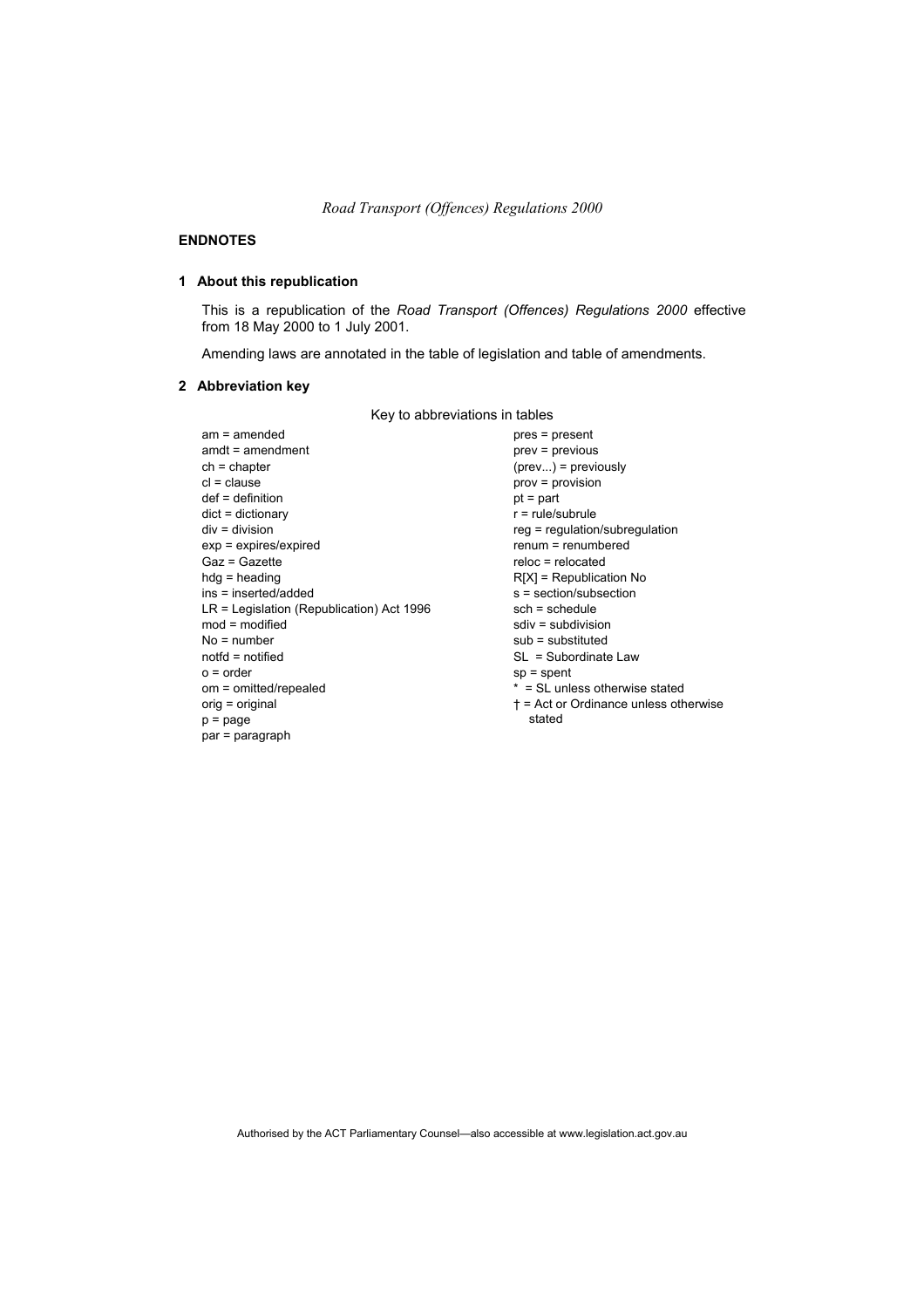### **3 Table of legislation**

| Subordinate law*                                                                  | Year and<br>number* | Gazette<br>notification              | Commencement                                    | Transitional<br>provisions |
|-----------------------------------------------------------------------------------|---------------------|--------------------------------------|-------------------------------------------------|----------------------------|
| Road Transport (Offences)<br>Regulations 2000                                     | 2000 No 11          | 29 Feb 2000                          | 1 Mar 2000 (see<br>reg 2 and Gaz 2000<br>No S5) |                            |
| Road Transport (Safety and<br>Traffic Management)<br><b>Regulations Amendment</b> | 2000 No 21          | 18 May 2000                          | 18 May 2000                                     |                            |
| Road Transport Legislation<br><b>Amendment Regulations</b>                        | 2000 No 22          | 18 May 2000                          | 18 May 2000                                     |                            |
| Road Transport (Offences)<br><b>Regulations Amendment</b>                         | 2000 No 28          | 30 June 2000                         | 30 June 2000                                    |                            |
| Road Transport Legislation<br><b>Requlations Amendment</b>                        | 2000 No 32          | 1 Aug 2000                           | 1 Aug 2000                                      |                            |
| Road Transport Legislation<br><b>Regulations Amendment</b>                        | 2000 No 33          | 2 Aug 2000                           | 2 Aug 2000                                      |                            |
| Road Transport (Offences)<br><b>Regulations Amendment</b>                         | 2000 No 57          | 21 Dec 2000                          | reg 7: 21 Dec 2000<br>remainder: 28 Dec<br>2000 |                            |
| as repealed by<br>Road Transport<br>(Offences) Regulations<br>2001                | 2001 No 20          | 29 June 2001<br>(Gaz 2001 No<br>S40) | 1 July 2001 (reg 2)                             |                            |

#### **4 Table of amendments**

| Provision | How affected*                          |  |
|-----------|----------------------------------------|--|
|           |                                        |  |
|           | sub 2000 No 57 reg 3                   |  |
|           |                                        |  |
|           | hdg to reg 17sub 2000 No 57 reg 4      |  |
|           |                                        |  |
|           | reg 20sub 2000 No 57 reg 5             |  |
|           |                                        |  |
|           |                                        |  |
|           | (prev reg 21) renum 2000 No 57 reg 6   |  |
|           |                                        |  |
|           |                                        |  |
|           |                                        |  |
|           |                                        |  |
|           |                                        |  |
|           |                                        |  |
|           |                                        |  |
|           | defs reloc from reg 3 2000 No 57 reg 3 |  |
|           | am 2000 No 57 reg 8                    |  |
|           |                                        |  |